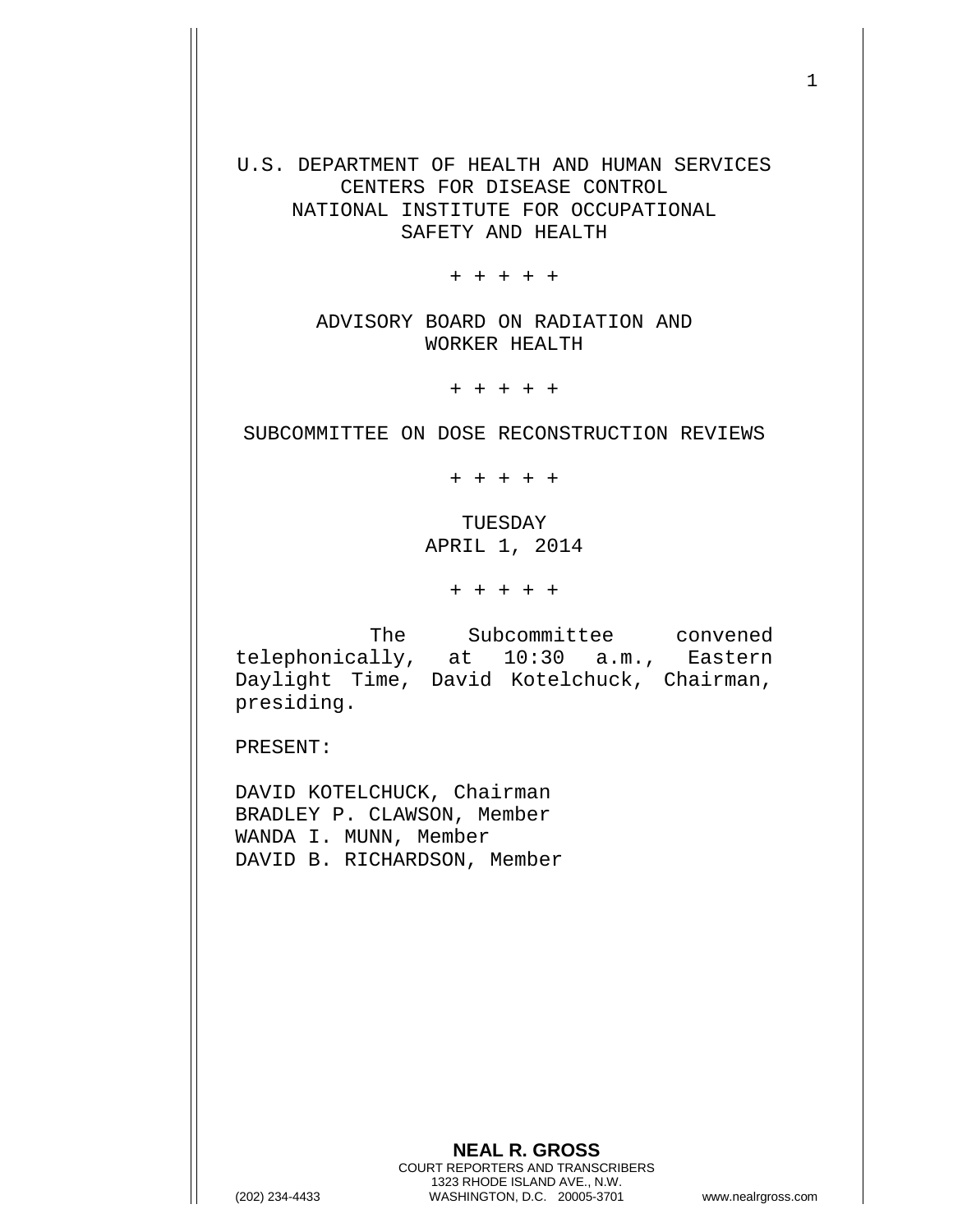ALSO PRESENT:

TED KATZ, Designated Federal Official BOB BARTON, SC&A HANS BEHLING, SC&A KATHY BEHLING, SC&A RON BUCHANAN, SC&A ZAIDA BURGOS, NIOSH GRADY CALHOUN, DCAS DOUG FARVER, SC&A ROSE GOGLIOTTI,SC&A DeKEELY HARTSFIELD, HHS STEVE MARSCHKE, SC&A BETH ROLFES, DCAS MUTTY SHARFI, ORAU Team SCOTT SIEBERT, ORAU Team MATT SMITH, ORAU Team JOHN STIVER, SC&A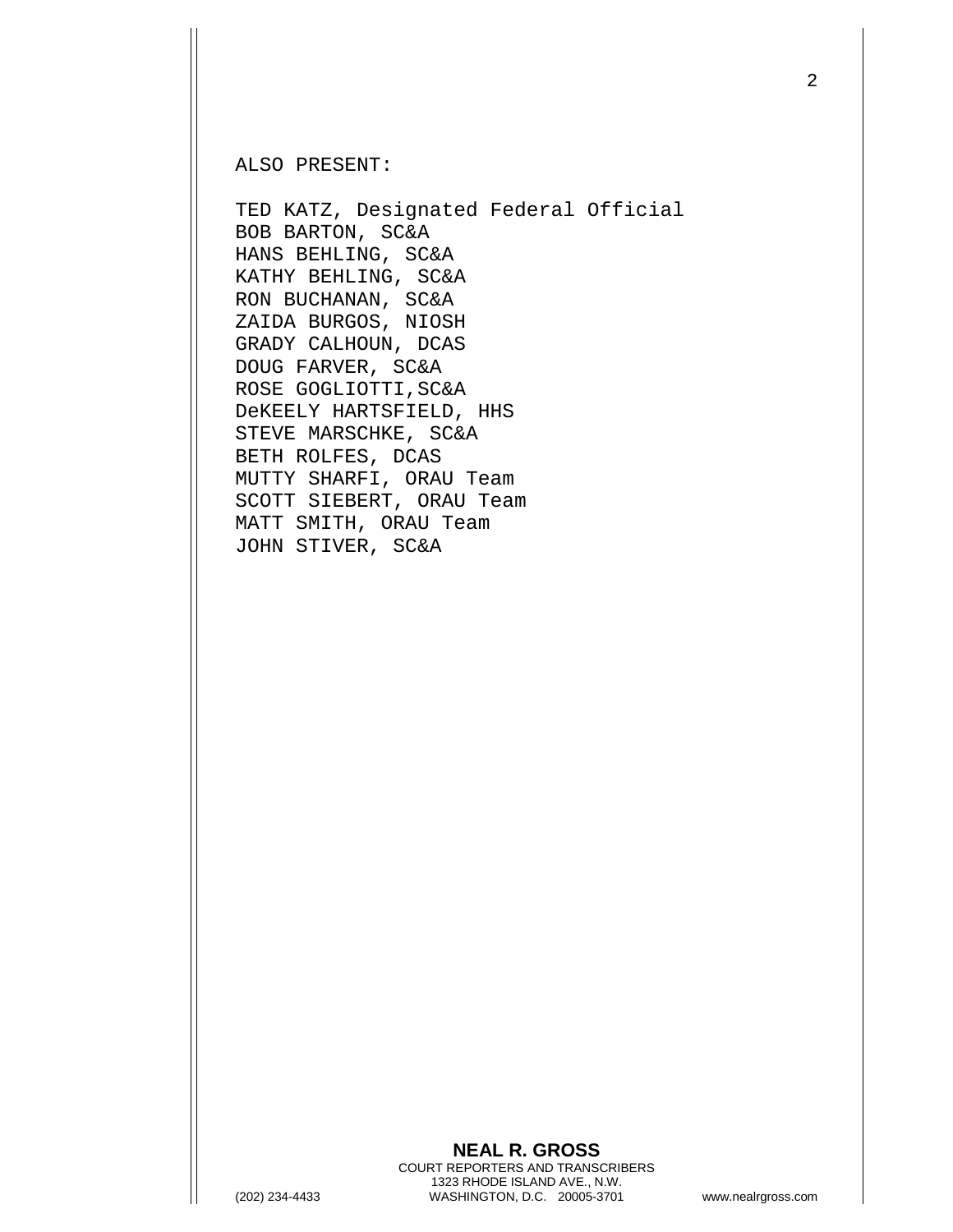## TABLE OF CONTENTS

| Welcome and Roll Call 4                      |
|----------------------------------------------|
| DR Method for Westinghouse Nuclear Fuels. .5 |
| Case Reviews Issue Resolution<br>Set 9 29    |
| Sets $10 - 13$ , remaining cases 48          |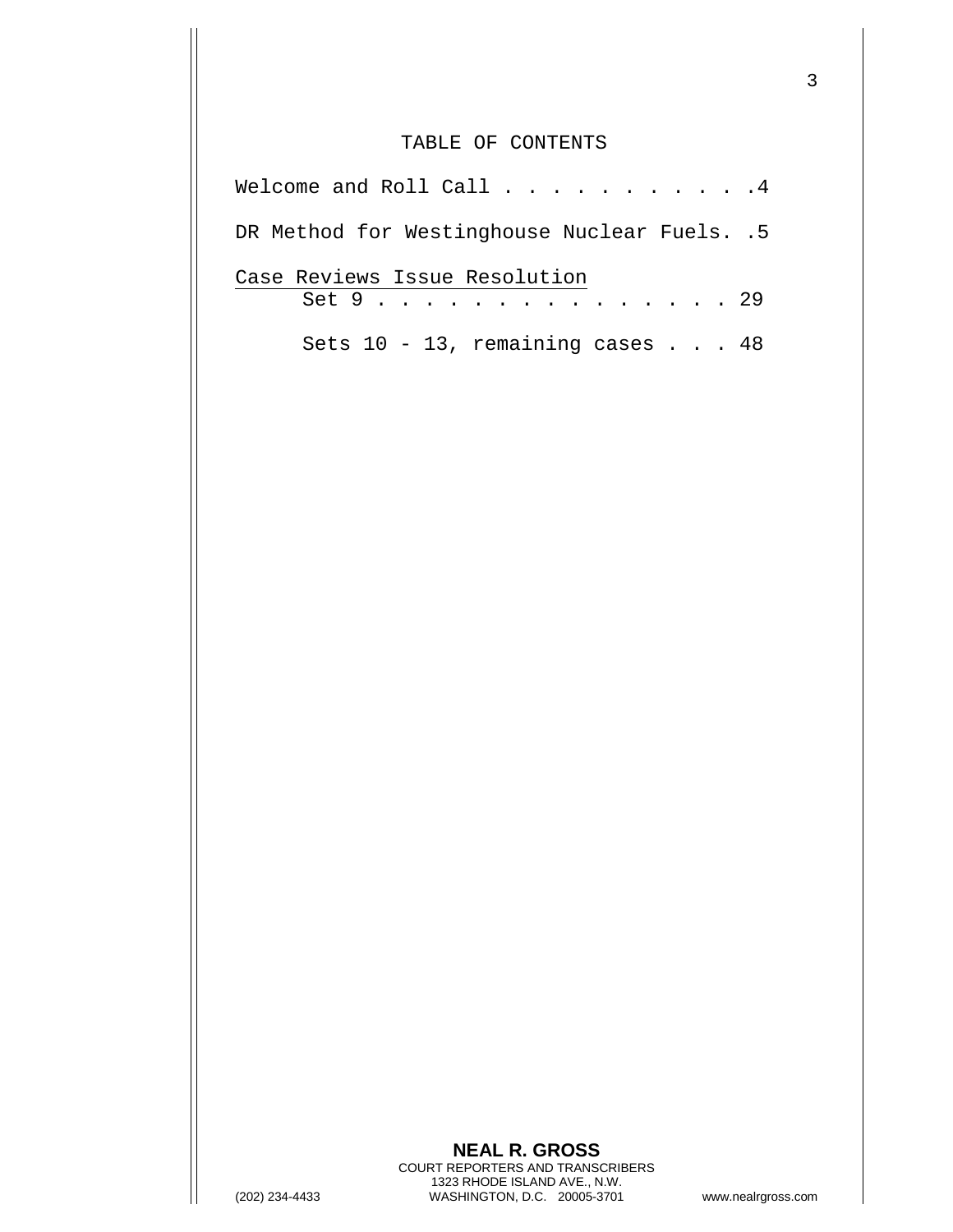| $\mathbf 1$ | $P-R-O-C-E-E-D-I-N-G-S$                                                                                                                                             |
|-------------|---------------------------------------------------------------------------------------------------------------------------------------------------------------------|
| 2           | $10:36$ a.m.                                                                                                                                                        |
| 3           | MR. KATZ: So let's begin with roll                                                                                                                                  |
| 4           | call first. And because it's complicated with                                                                                                                       |
| 5           | so many sites with dose reconstructions, I'm                                                                                                                        |
| 6           | just going to run through myself the recusals                                                                                                                       |
| 7           | for Board Members that are on the line. And                                                                                                                         |
| 8           | then if Mark joins us, I'll cover his at that                                                                                                                       |
| 9           | point, too, rather than you having to remember                                                                                                                      |
| 10          | your recusals.                                                                                                                                                      |
| 11          | So just roll call. I know who's on                                                                                                                                  |
| 12          | the line now. I'll just run down your names.                                                                                                                        |
| 13          | (Roll call.)                                                                                                                                                        |
| 14          | KATZ: So that covers that.<br>MR.                                                                                                                                   |
| 15          | Let me just also note that some of the materials                                                                                                                    |
| 16          | related today that can be posted or are posted                                                                                                                      |
| 17          | on the web site under today's meeting date of                                                                                                                       |
| 18          | the Subcommittee. All of the Board Members and                                                                                                                      |
| 19          | staff should have all of the materials, I                                                                                                                           |
| 20          | believe, that we're discussing today because                                                                                                                        |
| 21          | they've been distributed by multiple parties in                                                                                                                     |
| 22          | many cases, myself sort of duplicating other                                                                                                                        |
|             | <b>NEAL R. GROSS</b><br><b>COURT REPORTERS AND TRANSCRIBERS</b><br>1323 RHODE ISLAND AVE., N.W.<br>WASHINGTON, D.C. 20005-3701<br>(202) 234-4433<br>www.nealrgross. |

 $\mathbf{I}$  $\mathsf{l}$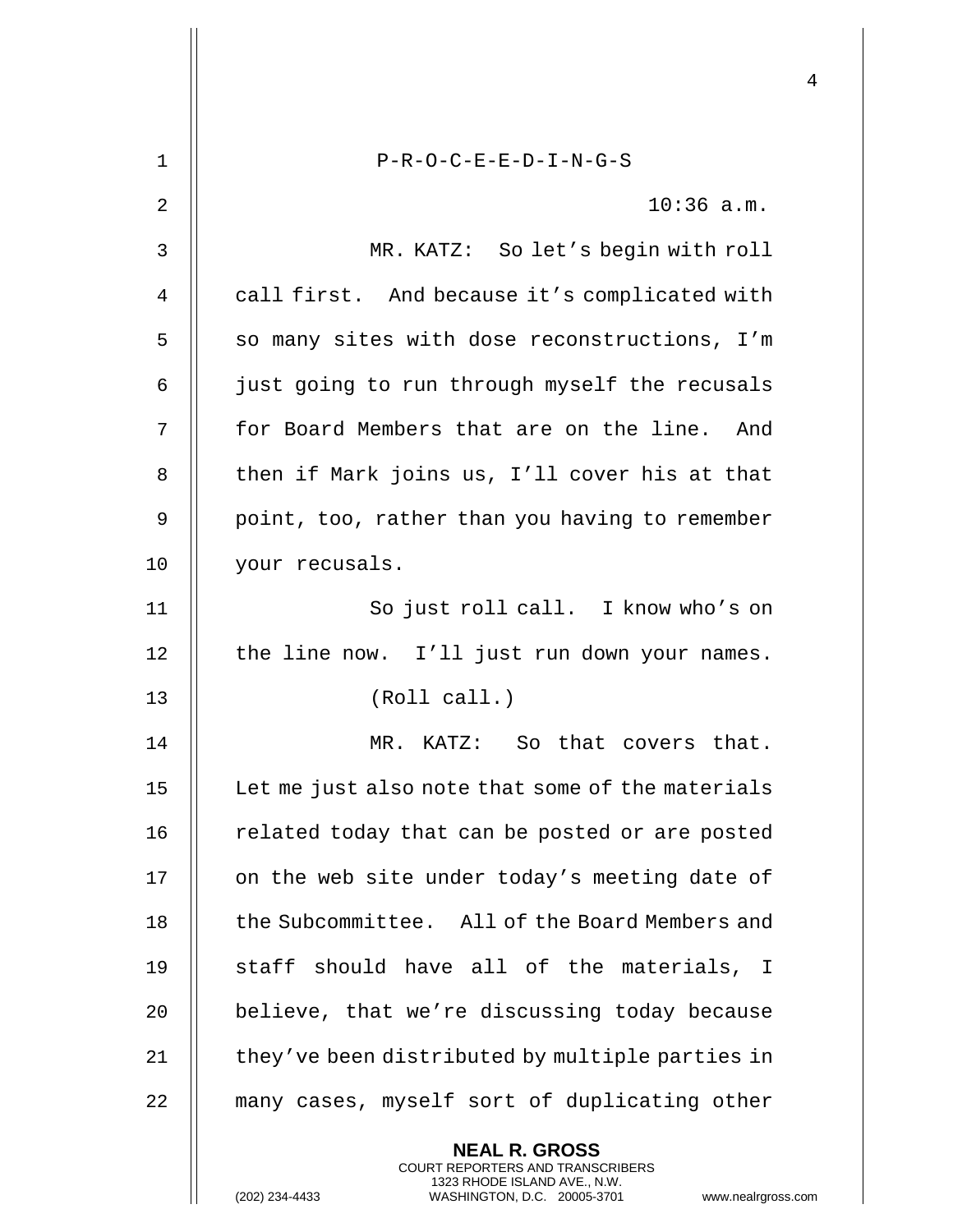| 1              | people's distributions to some extent.                                                                                                                       |
|----------------|--------------------------------------------------------------------------------------------------------------------------------------------------------------|
| $\overline{2}$ | And that's it forme. The agenda is                                                                                                                           |
| 3              | also posted on the web site. Dave, it's your                                                                                                                 |
| 4              | agenda, and off we go.                                                                                                                                       |
| 5              | CHAIRMAN KOTELCHUCK: Well, okay.                                                                                                                             |
| 6              | Welcome, folks. This is, as I noted before, an                                                                                                               |
| 7              | unusual two-day meeting because we had to                                                                                                                    |
| 8              | postpone our last meeting for lack of a quorum.                                                                                                              |
| 9              | So thank you all very much for being on the line                                                                                                             |
| 10             | and for being here for the two days. I hope                                                                                                                  |
| 11             | this is a rare back-to-back meeting.                                                                                                                         |
| 12             | So the first item on the agenda is                                                                                                                           |
| 13             | the dose reconstruction method<br>for                                                                                                                        |
| 14             | Westinghouse Nuclear Fuels. I don't know who                                                                                                                 |
| 15             | wants to start on that. John, perhaps you?                                                                                                                   |
| 16             | MR. STIVER: Yes.<br>Hans<br>had                                                                                                                              |
| 17             | prepared the memo to Drs. Lemen and Field after                                                                                                              |
| 18             | the one-on-one when this case came up. And I                                                                                                                 |
| 19             | believe Hans is on the line now.                                                                                                                             |
| 20             | DR. H. BEHLING: Yes, I am.                                                                                                                                   |
| 21             | MR. STIVER: And so, Hans, if you                                                                                                                             |
| 22             | would like to $-$ I'll go ahead and bring up that                                                                                                            |
|                | <b>NEAL R. GROSS</b><br>COURT REPORTERS AND TRANSCRIBERS<br>1323 RHODE ISLAND AVE., N.W.<br>(202) 234-4433<br>WASHINGTON, D.C. 20005-3701<br>www.nealrgross. |

 $\mathop{||}$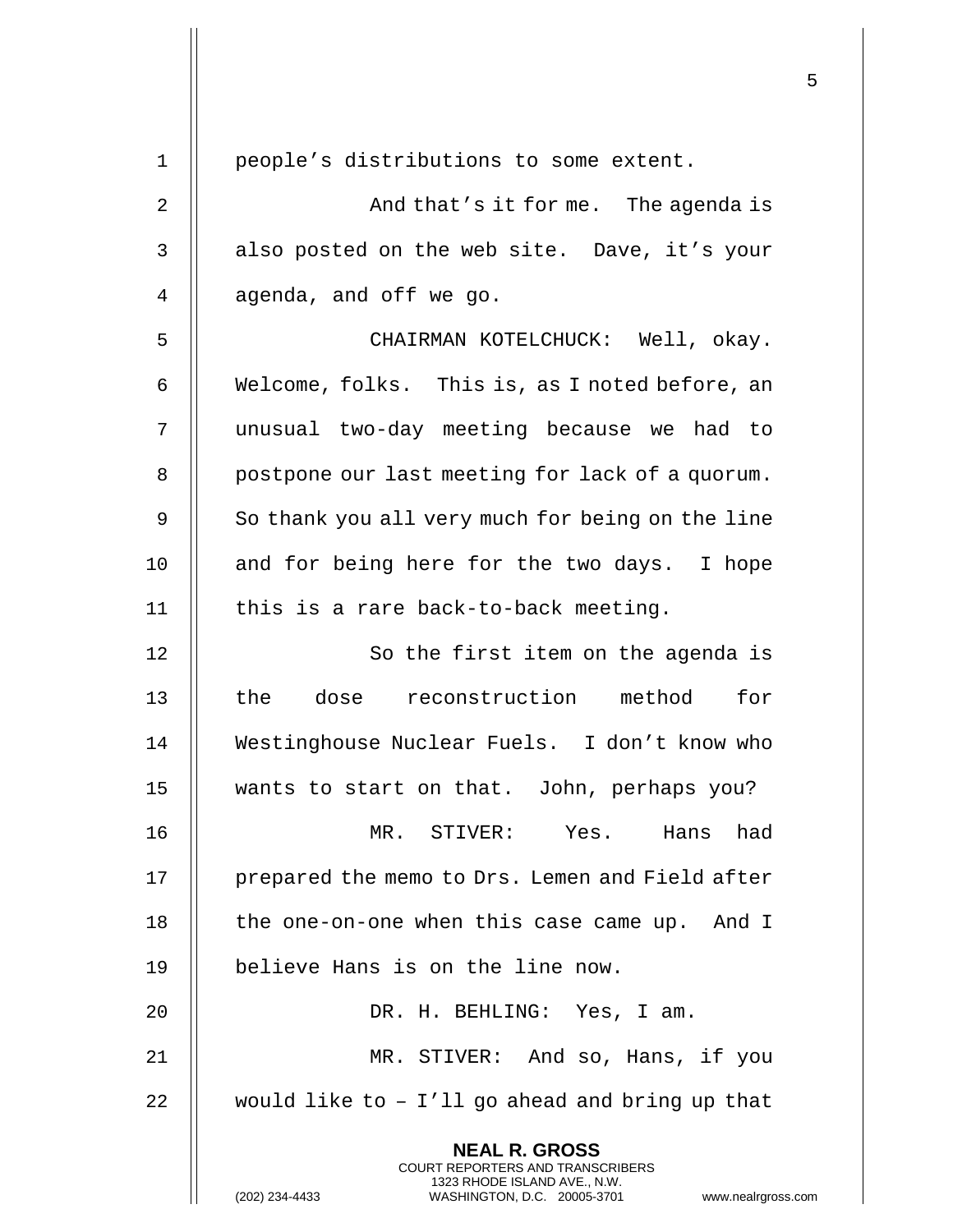|             |                                                                                                                                                              | 6 |
|-------------|--------------------------------------------------------------------------------------------------------------------------------------------------------------|---|
| $\mathbf 1$ | memo, and if you would like to --                                                                                                                            |   |
| 2           | DR. H. BEHLING: Yes. Just a quick                                                                                                                            |   |
| 3           | - I'm not sure if Ted Katz should have asked for                                                                                                             |   |
| 4           | a roll call because no one has been asked to                                                                                                                 |   |
| 5           | identify themselves.                                                                                                                                         |   |
| 6           | MR. KATZ: Oh, I'm sorry.                                                                                                                                     |   |
| 7           | DR. H. BEHLING: We didn't do the                                                                                                                             |   |
| 8           | roll call.                                                                                                                                                   |   |
| 9           | MR. KATZ: I did only the Board                                                                                                                               |   |
| 10          | Members, and we jumped right into it. That's                                                                                                                 |   |
| 11          | my fault. Sorry.                                                                                                                                             |   |
| 12          | (Roll call.)                                                                                                                                                 |   |
| 13          | MR. KATZ: Okay. Very good.                                                                                                                                   |   |
| 14          | Sorry for having omitted this, Jim. You don'=t                                                                                                               |   |
| 15          | have to transcribe this attendance, but on we                                                                                                                |   |
| 16          | go again. Thank you.                                                                                                                                         |   |
| 17          | MR. STIVER: Hans?                                                                                                                                            |   |
| 18          | DR. H. BEHLING: Okay. Just to                                                                                                                                |   |
| 19          | recap what has already been stated by John                                                                                                                   |   |
| 20          | Stiver, this whole issue centered around a dose                                                                                                              |   |
| 21          | reconstruction case that I reviewed involving                                                                                                                |   |
| 22          | a person who was working for the Westinghouse                                                                                                                |   |
|             | <b>NEAL R. GROSS</b><br>COURT REPORTERS AND TRANSCRIBERS<br>1323 RHODE ISLAND AVE., N.W.<br>WASHINGTON, D.C. 20005-3701 www.nealrgross.com<br>(202) 234-4433 |   |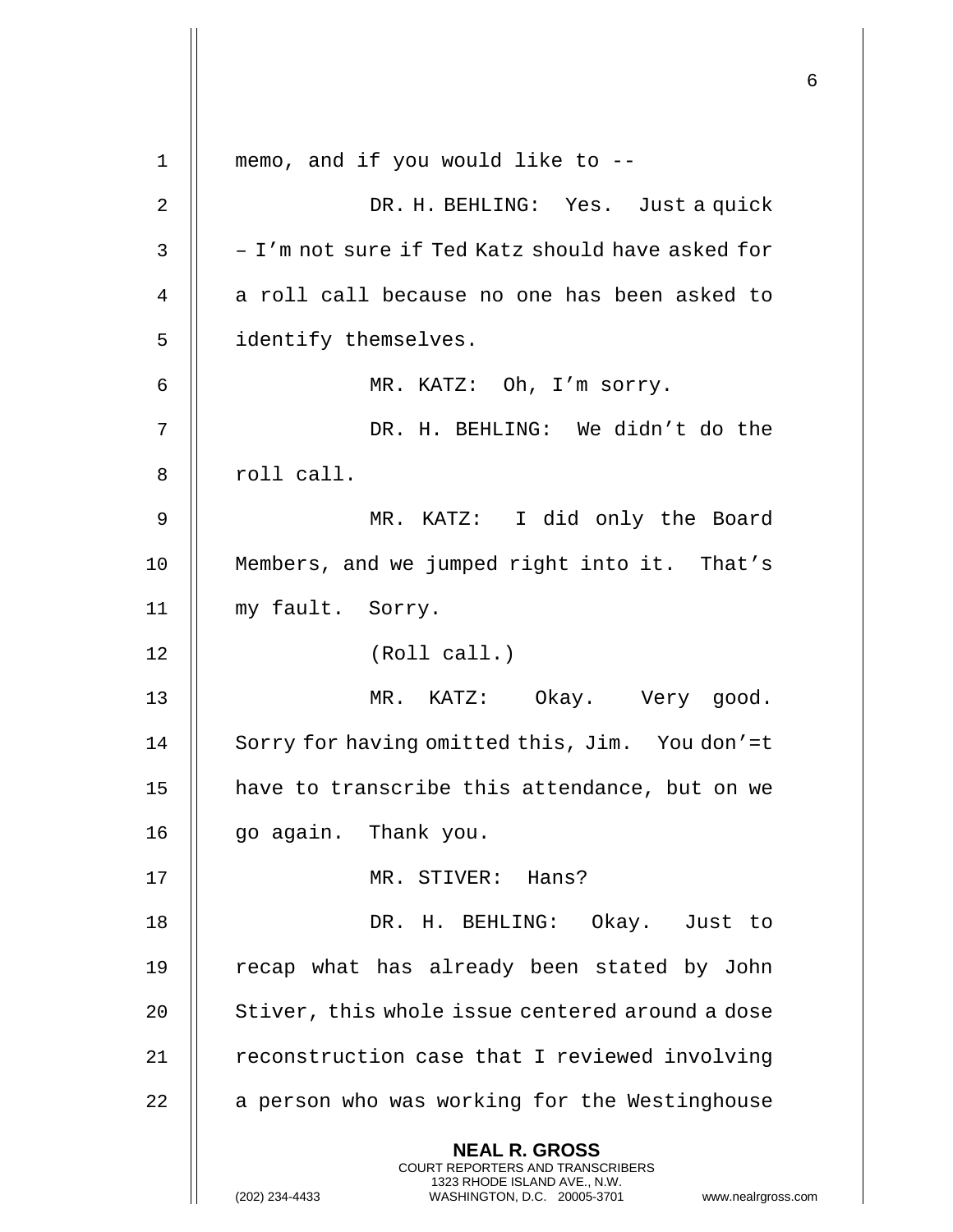1 || Nuclear Fuel Division and is really part of an 2 | 18th set. So I assume we're not going to be 3 || talking about this particular dose 4 || reconstruction, other than the issue that 5 | prompted this memo.

6 || As part of a one-on-one that was done back in January, this past January here, 8 | we identified a couple of findings that made it  $\parallel$  to a document that was never identified to SC&A, 10 || and it's really not a Site Profile. But it was included in my assessment of this particular dose as part of Appendix B. And it is a document that's entitled "A Dose 14 | Reconstruction Methodology for Westinghouse Nuclear Fuels Division, Cheswick, 16 || Pennsylvania". It's a very short document but it identifies certain aspects for dose 18 || reconstruction involving people who may have been working at the Westinghouse facility  $\parallel$  during the time of operation of '71 - '72 and  $\parallel$  for the residual period, that is several years. And part of my review, as always, we

> **NEAL R. GROSS** COURT REPORTERS AND TRANSCRIBERS 1323 RHODE ISLAND AVE., N.W.

(202) 234-4433 WASHINGTON, D.C. 20005-3701 www.nealrgross.com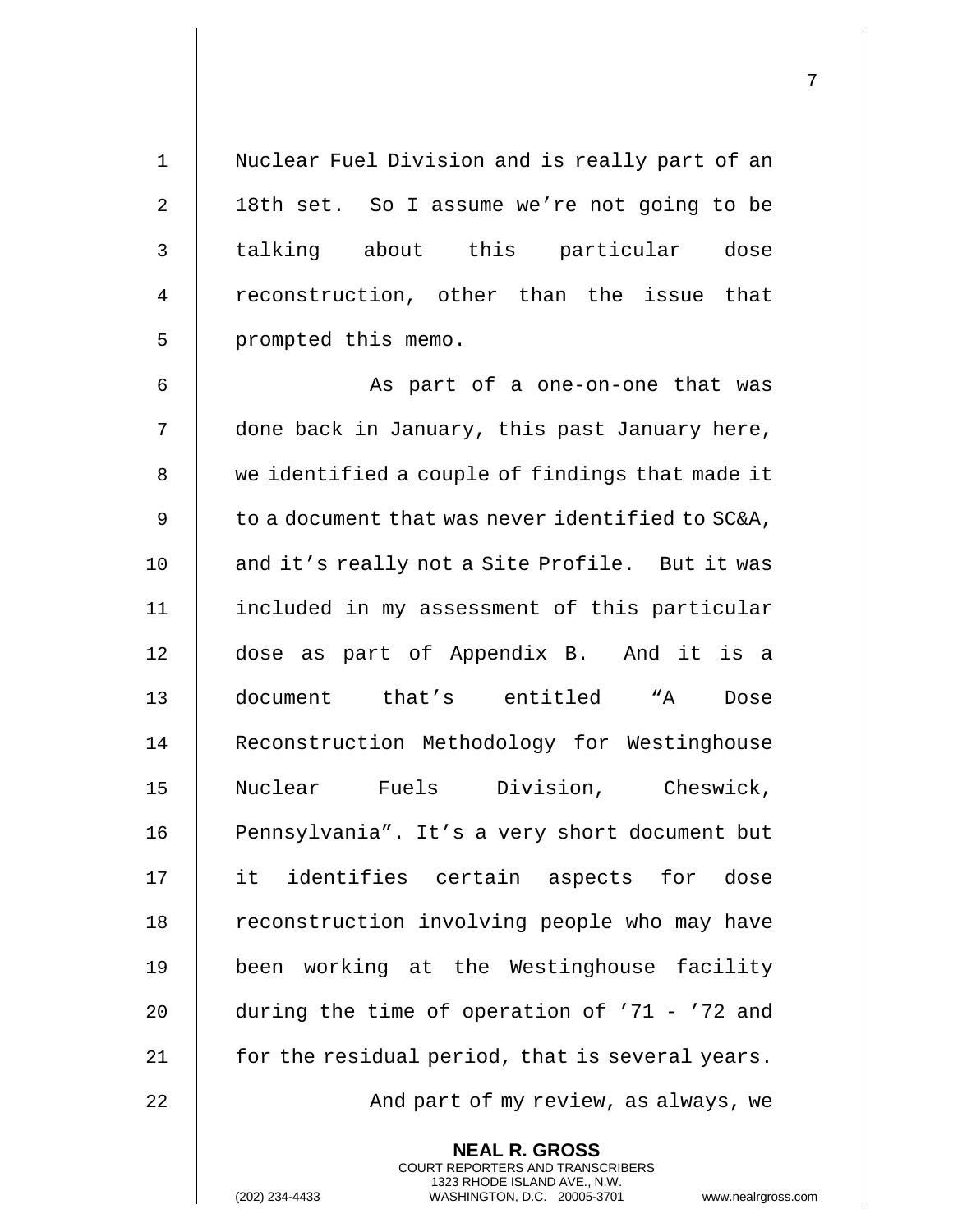| $\mathbf 1$    | look at the dose reconstruction, and the first                                                  |
|----------------|-------------------------------------------------------------------------------------------------|
| 2              | thing we do is try to duplicate any number that                                                 |
| $\mathbf{3}$   | is identified for either external exposure or                                                   |
| $\overline{4}$ | for internal exposure. We agree that the                                                        |
| 5              | number is almost immaterial, but our first                                                      |
| 6              | effort is always to simply try to reproduce the                                                 |
| 7              | numbers that NIOSH has introduced in the dose                                                   |
| 8              | reconstruction report for that individual.                                                      |
| 9              | And one of the things that I did was                                                            |
| 10             | to look at really the internal exposure values                                                  |
| 11             | that were cited on behalf of this particular                                                    |
| 12             | case as just as a way of trying to get everyone                                                 |
| 13             | on board here. And I'm going to ask John Stiver                                                 |
| 14             | to perhaps identify a page of the report that                                                   |
| 15             | might also be helpful for the people who are                                                    |
| 16             | online here. John, are you in a position to                                                     |
| 17             | provide us with that?                                                                           |
| 18             | MR. STIVER: Hans, you're kind of                                                                |
| 19             | breaking up there. I didn't quite hear you.                                                     |
| 20             | DR. H. BEHLING: I was hoping that                                                               |
| 21             | you can identify a couple of pages that will                                                    |
| 22             | help me explain what this issue was that came                                                   |
|                | <b>NEAL R. GROSS</b><br><b>COURT REPORTERS AND TRANSCRIBERS</b><br>1323 RHODE ISLAND AVE., N.W. |
|                | WASHINGTON, D.C. 20005-3701<br>(202) 234-4433<br>www.nealrgross                                 |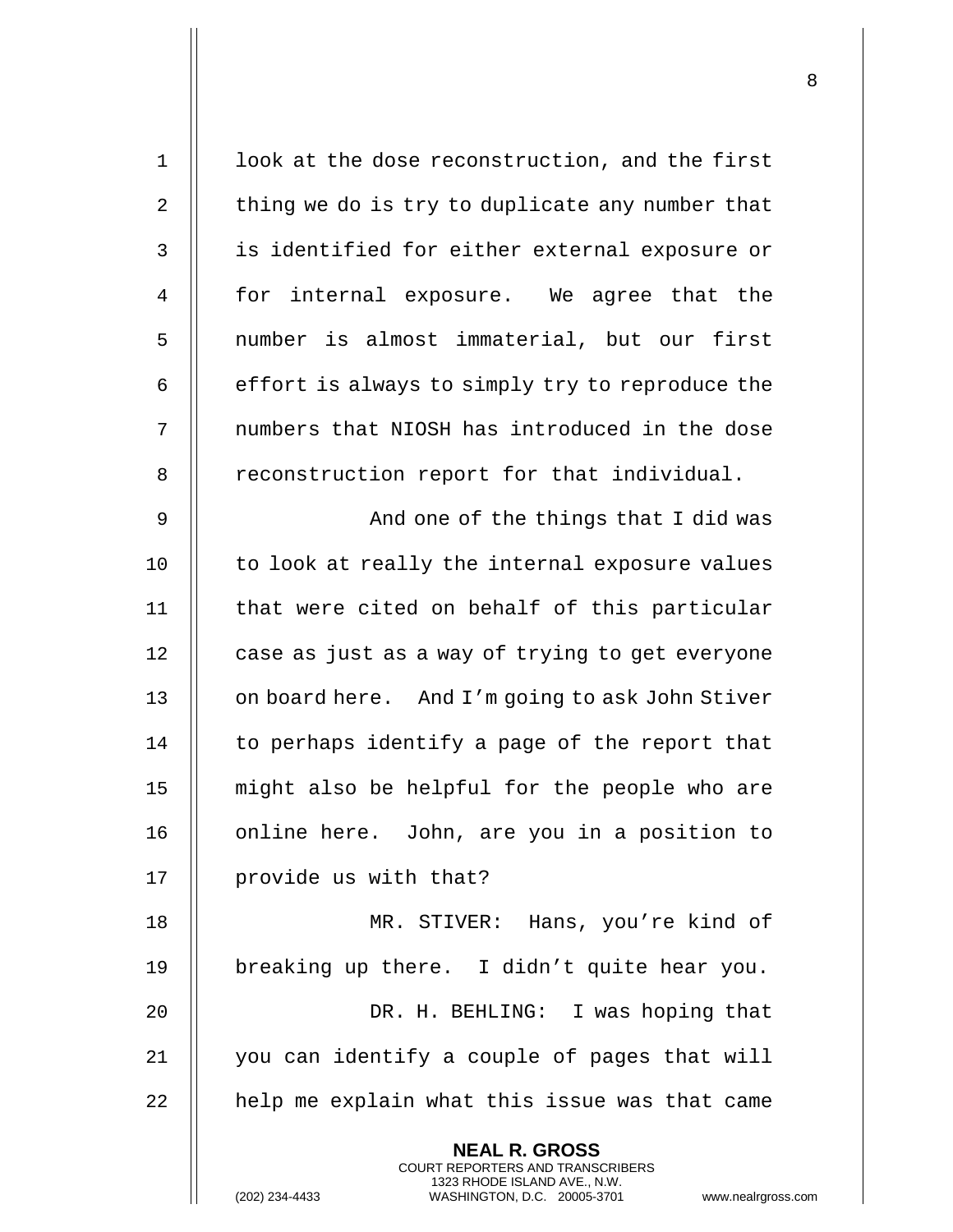| $\mathbf 1$ | to light as a result of a one-on-one. And what                                                                                                                  |
|-------------|-----------------------------------------------------------------------------------------------------------------------------------------------------------------|
| 2           | I was hoping that you can do is to identify pages                                                                                                               |
| 3           | on that particular report that I had enclosed                                                                                                                   |
| 4           | as part of my dose reconstruction that was part                                                                                                                 |
| 5           | of Appendix B and is in the "A Dose                                                                                                                             |
| 6           | Reconstruction Methodology for Westinghouse                                                                                                                     |
| 7           | Nuclear Fuel Division, Cheswick,                                                                                                                                |
| 8           | Pennsylvania." Can you pull up that document?                                                                                                                   |
| 9           | I believe it starts on page 139.                                                                                                                                |
| 10          | MR. STIVER: Okay. Let me see if I                                                                                                                               |
| 11          | can get that here.                                                                                                                                              |
| 12          | DR. H. BEHLING: If you can't, I                                                                                                                                 |
| 13          | will try -- it would just make it so much simpler                                                                                                               |
| 14          | to identify a few things.                                                                                                                                       |
| 15          | MR. STIVER: Okay. I've got it.                                                                                                                                  |
| 16          | Let me go ahead and share it here.                                                                                                                              |
| 17          | DR. H. BEHLING: Okay. Can you                                                                                                                                   |
| 18          | perhaps - let's see here -- pull up page --                                                                                                                     |
| 19          | MR. STIVER: Okay. Do you see it                                                                                                                                 |
| 20          | now?                                                                                                                                                            |
| 21          | DR. H. BEHLING: Yes. Can you                                                                                                                                    |
| 22          | perhaps pull up page 141?                                                                                                                                       |
|             | <b>NEAL R. GROSS</b><br>COURT REPORTERS AND TRANSCRIBERS<br>1323 RHODE ISLAND AVE., N.W.<br>(202) 234-4433<br>WASHINGTON, D.C. 20005-3701<br>www.nealrgross.com |

 $\overline{1}$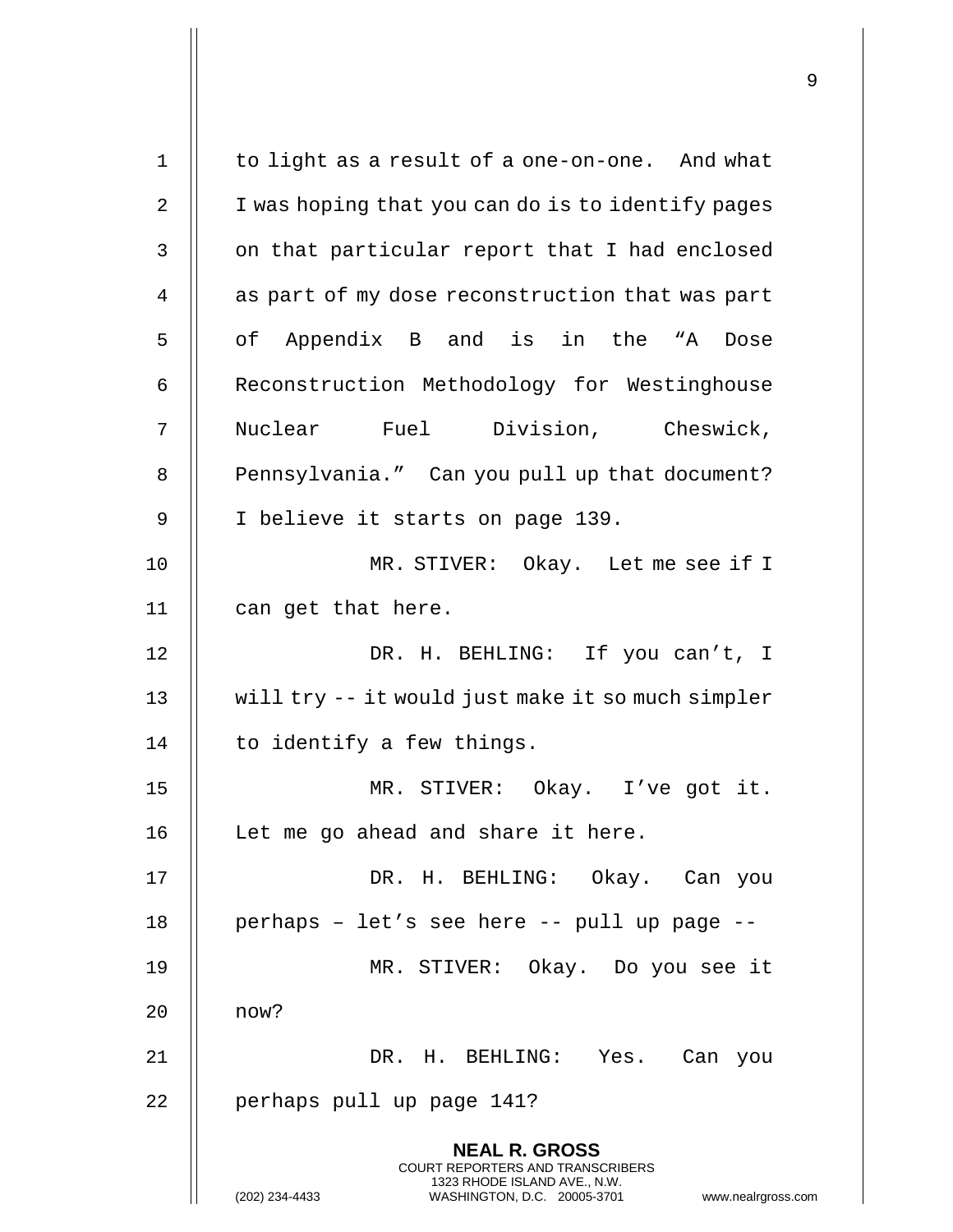|             |                                                                                                                                                                 | 10 |
|-------------|-----------------------------------------------------------------------------------------------------------------------------------------------------------------|----|
| $\mathbf 1$ | MR. STIVER: Is this what you need                                                                                                                               |    |
|             |                                                                                                                                                                 |    |
| 2           | right here?                                                                                                                                                     |    |
| 3           | DR. H. BEHLING: Yes. And just as                                                                                                                                |    |
| 4           | a summary for review here, the people in that                                                                                                                   |    |
| 5           | facility were potentially exposed to three                                                                                                                      |    |
| 6           | different types of radionuclides. And on page                                                                                                                   |    |
| 7           | 141, you will see one of three options that                                                                                                                     |    |
| 8           | would be permissible in a reconstruction of                                                                                                                     |    |
| 9           | internal dose for an individual during that                                                                                                                     |    |
| 10          | time period.                                                                                                                                                    |    |
| 11          | The first one is on page 141, a 2                                                                                                                               |    |
| 12          | percent enrichment cycle uranium ratio. And                                                                                                                     |    |
| 13          | you'll see on the far left side the radionuclide                                                                                                                |    |
| 14          | mix that is part of that 2 percent ratio, 2                                                                                                                     |    |
| 15          | percent enriched uranium ratio. And on the                                                                                                                      |    |
| 16          | next page, page 142, you see two others: the 12                                                                                                                 |    |
| 17          | percent ten-year-old fuel-grade plutonium                                                                                                                       |    |
| 18          | ratios and the last, the third one is the                                                                                                                       |    |
| 19          | natural thorium series. And using those three                                                                                                                   |    |
| 20          | options, I guess the dose reconstruction makes                                                                                                                  |    |
| 21          | the decision as to which one will give you the                                                                                                                  |    |
| 22          | highest potential exposure and the highest PoC.                                                                                                                 |    |
|             | <b>NEAL R. GROSS</b><br>COURT REPORTERS AND TRANSCRIBERS<br>1323 RHODE ISLAND AVE., N.W.<br>(202) 234-4433<br>WASHINGTON, D.C. 20005-3701<br>www.nealrgross.com |    |

 $\mathbf{I}$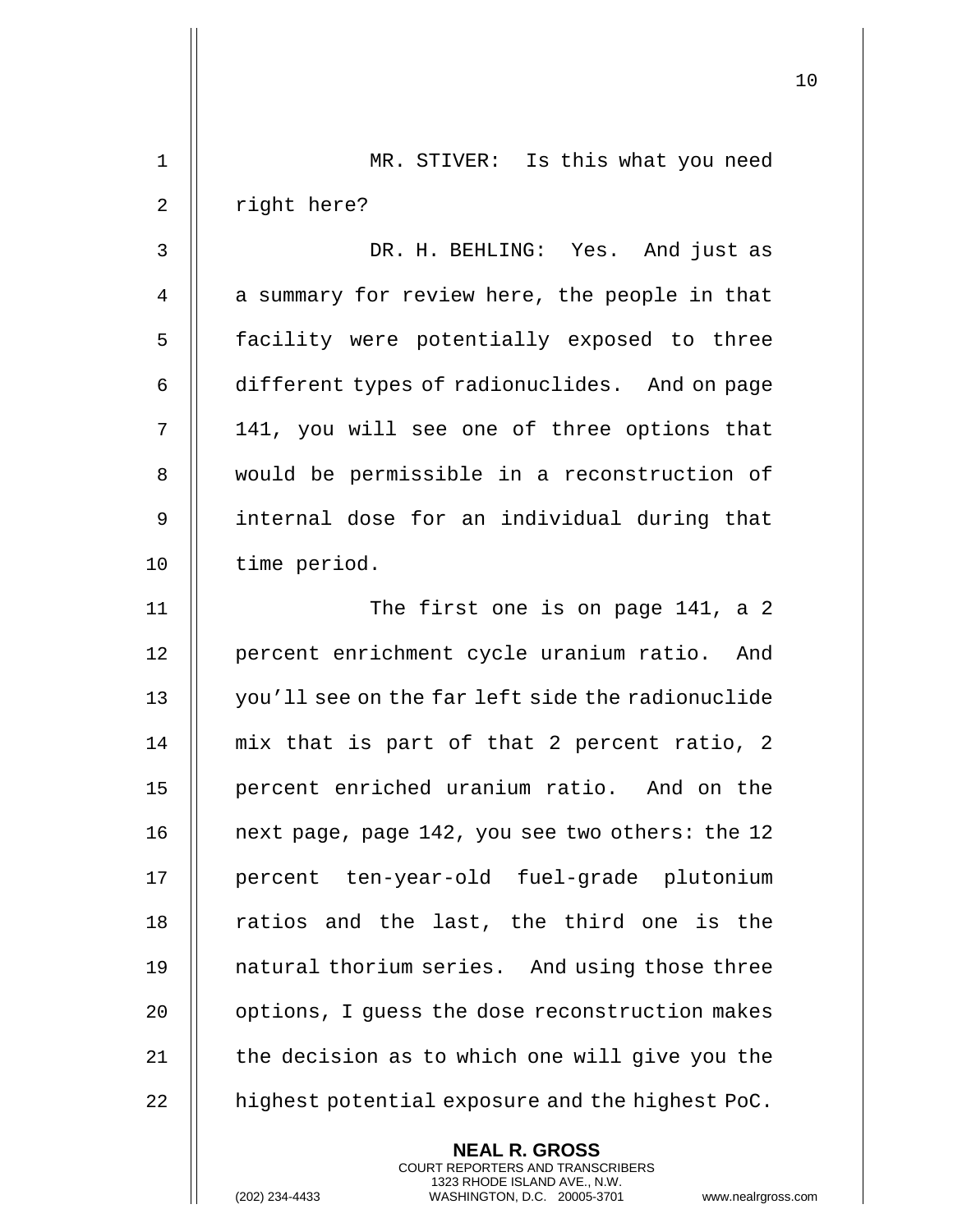| $\mathbf 1$ | And in this particular case, the choice was the                                                 |
|-------------|-------------------------------------------------------------------------------------------------|
| 2           | second one, the 12 percent ten-year-old fuel                                                    |
| 3           | grade plutonium ratios.                                                                         |
| 4           | And one of the things that -- this                                                              |
| 5           | is just a sideline issue -- in looking at that                                                  |
| 6           | table, you'll realize there are a total of four                                                 |
| 7           | different radionuclides that are identified.                                                    |
| 8           | The first one is $Pu-238$ , the second is $Pu-239$ ,                                            |
| 9           | Pu-241, and americium-241.<br>of<br><b>One</b>                                                  |
| 10          | the first things I did sort of have to question                                                 |
| 11          | is what is the point of identifying                                                             |
| 12          | plutonium-241 as an alpha emitter? Because it's                                                 |
| 13          | not. And, of course, it's very important                                                        |
| 14          | because it turns out that has the highest value                                                 |
| 15          | here. When you look at the right-hand side,                                                     |
| 16          | it's 14.201.                                                                                    |
| 17          | And it's very difficult to really                                                               |
| 18          | understand what's going on here, so it took me                                                  |
| 19          | quite a long time. And what it really comes                                                     |
| 20          | down to is something that I will explain. If                                                    |
| 21          | you go to page 143, the next page, John, that                                                   |
| 22          | particular page shows three tables, and that is                                                 |
|             | <b>NEAL R. GROSS</b><br><b>COURT REPORTERS AND TRANSCRIBERS</b><br>1323 RHODE ISLAND AVE., N.W. |
|             | (202) 234-4433<br>WASHINGTON, D.C. 20005-3701<br>www.nealrgross                                 |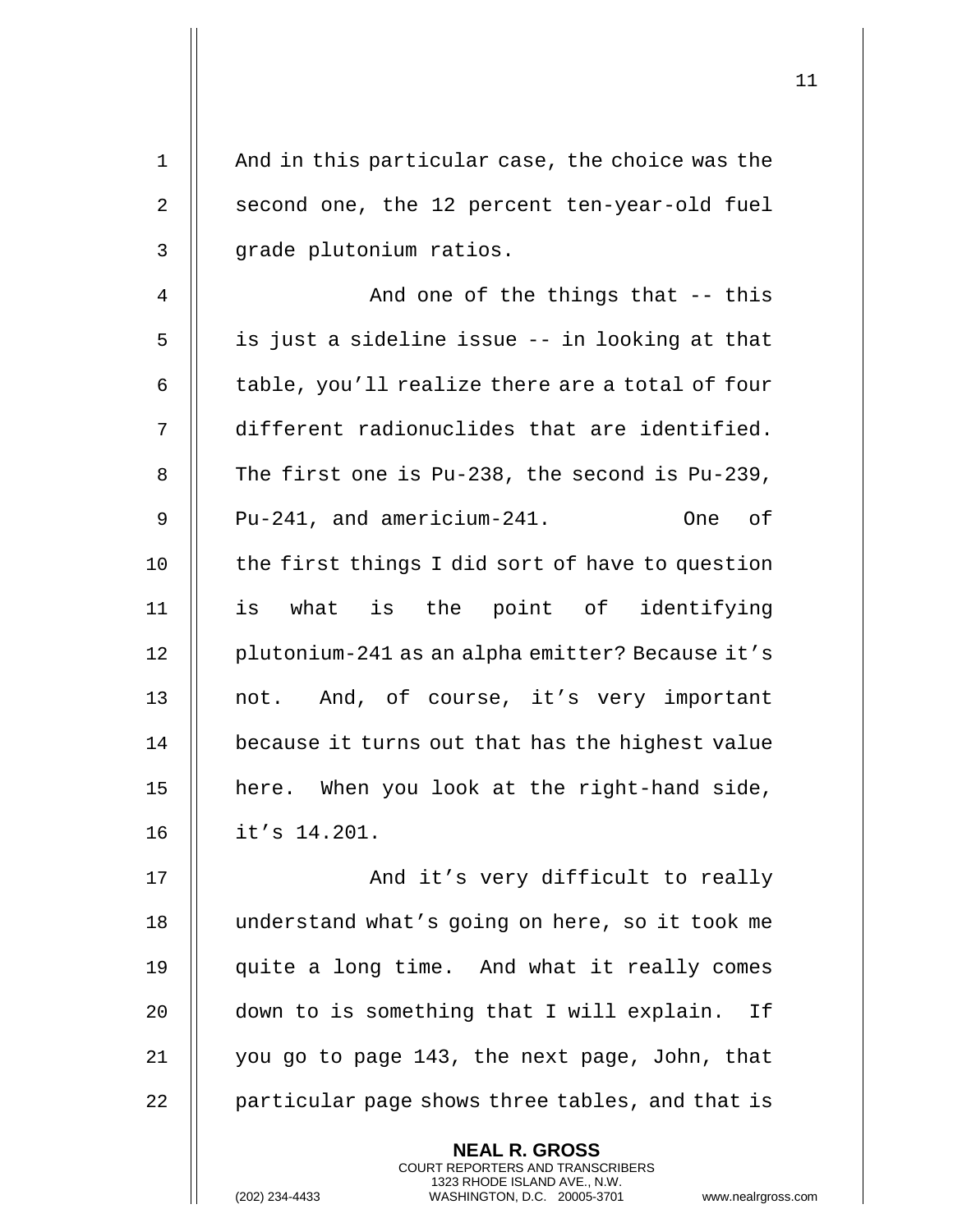| $\mathbf 1$ | really based on dose, I mean on air sampling                                                                                                                       |
|-------------|--------------------------------------------------------------------------------------------------------------------------------------------------------------------|
| 2           | data that were accumulated, general air                                                                                                                            |
| 3           | sampling data that would have corresponded to                                                                                                                      |
| 4           | intakes of gross alpha emitters. And if you                                                                                                                        |
| 5           | were, for instance, an operator, a general                                                                                                                         |
| 6           | laborer, you would have obviously been eligible                                                                                                                    |
| 7           | for the consideration of the inhalation                                                                                                                            |
| 8           | quantity that you see on the top of the page that                                                                                                                  |
| 9           | involves, during the operational years of '71                                                                                                                      |
| 10          | - '72, an intake of 965.121 dpm per day.                                                                                                                           |
| 11          | If you were, on the other hand,                                                                                                                                    |
| 12          | someone who was less likely to be exposed to                                                                                                                       |
| 13          | such values, it would qualify for the                                                                                                                              |
| 14          | supervisor. And in this case, the claimant was                                                                                                                     |
| 15          | identified as likely to have been in that                                                                                                                          |
| 16          | category.                                                                                                                                                          |
| 17          | And the important number here is to                                                                                                                                |
| 18          | identify the 482.561 dpm per day, and that is                                                                                                                      |
| 19          | gross alpha. Now, obviously, since you have                                                                                                                        |
| 20          | three options for radionuclide mixes, and these                                                                                                                    |
| 21          | are strictly the values, the 482.561 as alpha                                                                                                                      |
| 22          | intakes per day, and now you have to assume what                                                                                                                   |
|             | <b>NEAL R. GROSS</b><br><b>COURT REPORTERS AND TRANSCRIBERS</b><br>1323 RHODE ISLAND AVE., N.W.<br>WASHINGTON, D.C. 20005-3701<br>(202) 234-4433<br>www.nealrgross |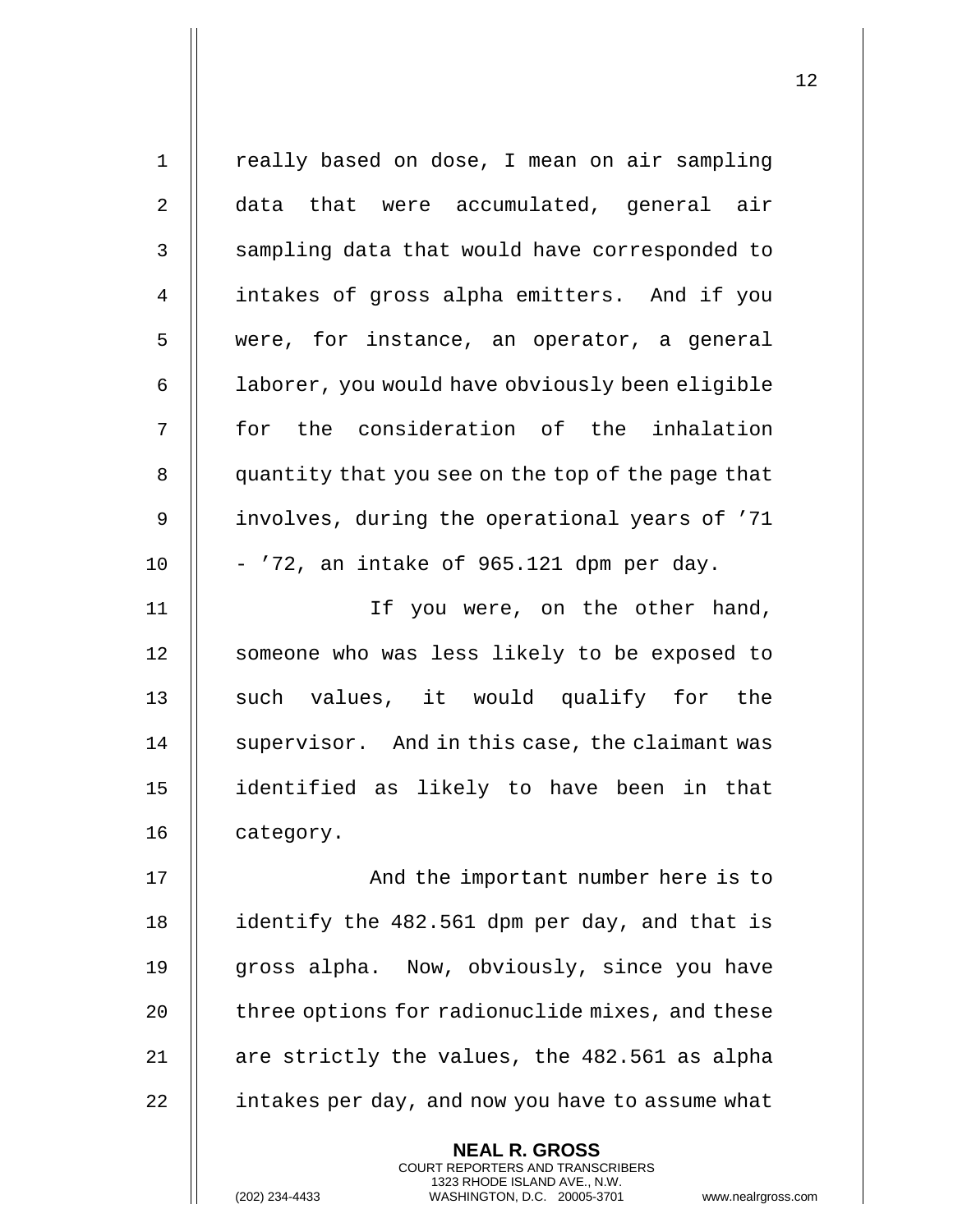| $\mathbf 1$ | is the mix of those alpha emitters based on                                                                                                                            |
|-------------|------------------------------------------------------------------------------------------------------------------------------------------------------------------------|
| 2           | which of the three. In this case, as I said,                                                                                                                           |
| 3           | it's the 12 percent ten-year-old fuel-grade                                                                                                                            |
| 4           | plutonium that was identified in the previous                                                                                                                          |
| 5           | page, on page --                                                                                                                                                       |
| 6           | MEMBER MUNN: Hans, can you wait                                                                                                                                        |
| 7           | just a moment, please?                                                                                                                                                 |
| 8           | DR. H. BEHLING: Okay.                                                                                                                                                  |
| 9           | MEMBER MUNN: I'm hearing Hans in                                                                                                                                       |
| 10          | sound waves that are very difficult to                                                                                                                                 |
| 11          | understand. Is it my telephone system?                                                                                                                                 |
| 12          | CHAIRMAN KOTELCHUCK: You know,                                                                                                                                         |
| 13          | I'm hearing the same thing. I was thinking,                                                                                                                            |
| 14          | although I'm chairing, I'm thinking let's see                                                                                                                          |
| 15          | if we can just switch off while he's talking.                                                                                                                          |
| 16          | DR. H. BEHLING: Let me do one thing                                                                                                                                    |
| 17          | more. I just disconnected my headphone, which                                                                                                                          |
| 18          | may be a problem.                                                                                                                                                      |
| 19          | MR. KATZ: Actually, your voice                                                                                                                                         |
| 20          | itself is, I think, pretty, I don't know, from                                                                                                                         |
| 21          | here, it's very clear, Hans. But I think                                                                                                                               |
| 22          | everyone else, following Dave's lead, needs to                                                                                                                         |
|             | <b>NEAL R. GROSS</b><br><b>COURT REPORTERS AND TRANSCRIBERS</b><br>1323 RHODE ISLAND AVE., N.W.<br>(202) 234-4433<br>WASHINGTON, D.C. 20005-3701<br>www.nealrgross.com |

 $\overline{1}$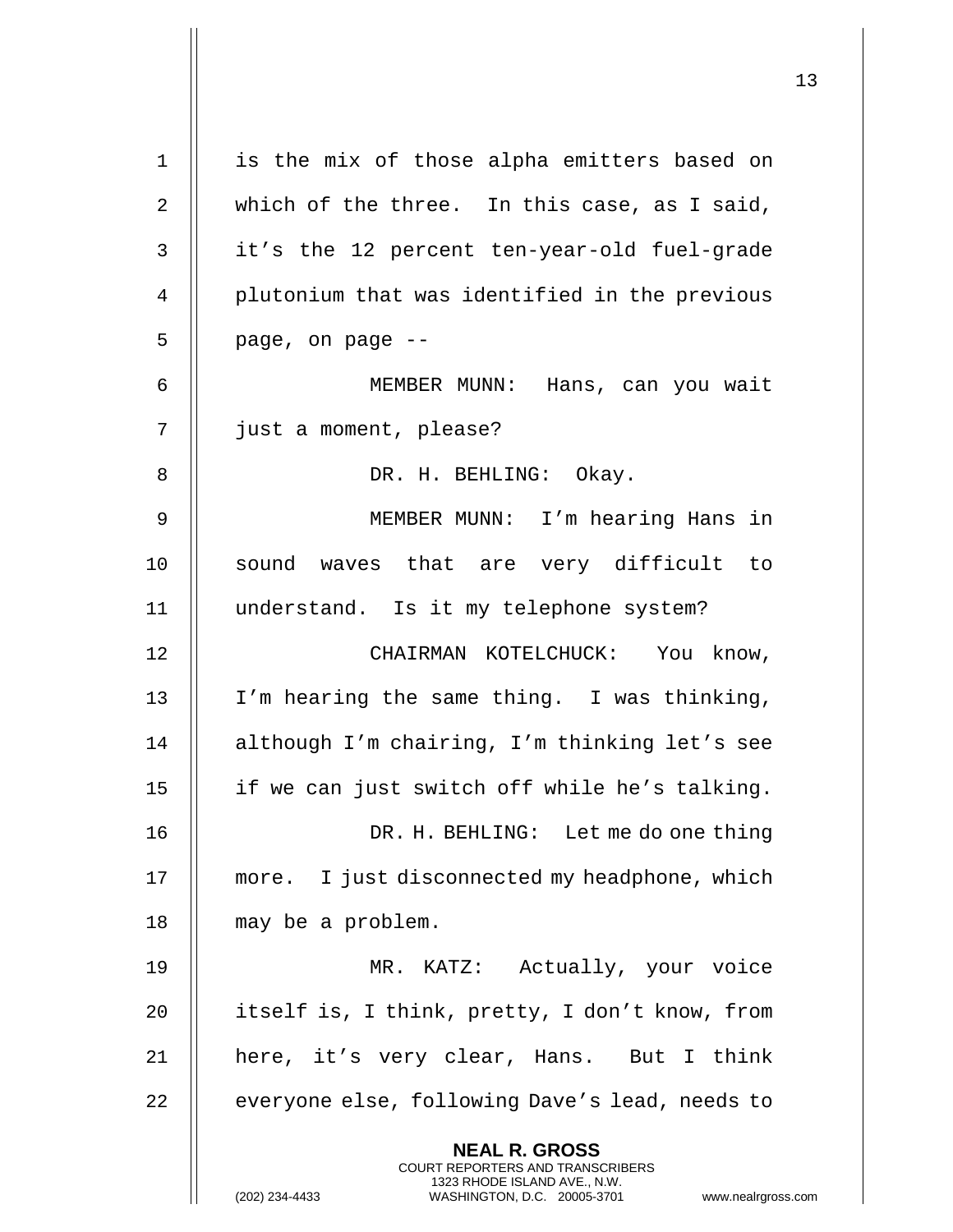| $\mathbf 1$    | just mute your phone because there's a lot of    |
|----------------|--------------------------------------------------|
| $\overline{2}$ | background noise. So *6 to mute your phone if    |
| 3              | you don't have a mute button. There you go.      |
| 4              | MEMBER CLAWSON: Hey, Ted, just to                |
| 5              | let you know, too, when it comes to questions,   |
| 6              | I still don't have my computer back. So I'm not  |
| 7              | able to see most of this stuff, so if there's    |
| 8              | some oddball questions that come from me,        |
| $\mathsf 9$    | besides my normal ones, it's because I don't     |
| 10             | have my computer. So I may need a little bit     |
| 11             | more information, okay?                          |
| 12             | MR. KATZ: Okay. Thanks, Brad.                    |
| 13             | DR. H. BEHLING: Okay. For those                  |
| 14             | who may not have access to the computer, as Brad |
| 15             | does [not], just bear with me because, in the    |
| 16             | end, what we're going to do is come full circle, |
| 17             | so this issue will be resolved. I just wanted    |
| 18             | to explain what the genesis of this was and how  |
| 19             | I came to that conclusion as to the fact that    |
| 20             | it might be a generic mistake that may not only  |
| 21             | impact this particular dose reconstruction but   |
| 22             | others that involve the Westinghouse<br>all      |
|                | <b>NEAL R. GROSS</b>                             |

COURT REPORTERS AND TRANSCRIBERS 1323 RHODE ISLAND AVE., N.W.

(202) 234-4433 WASHINGTON, D.C. 20005-3701 www.nealrgross.com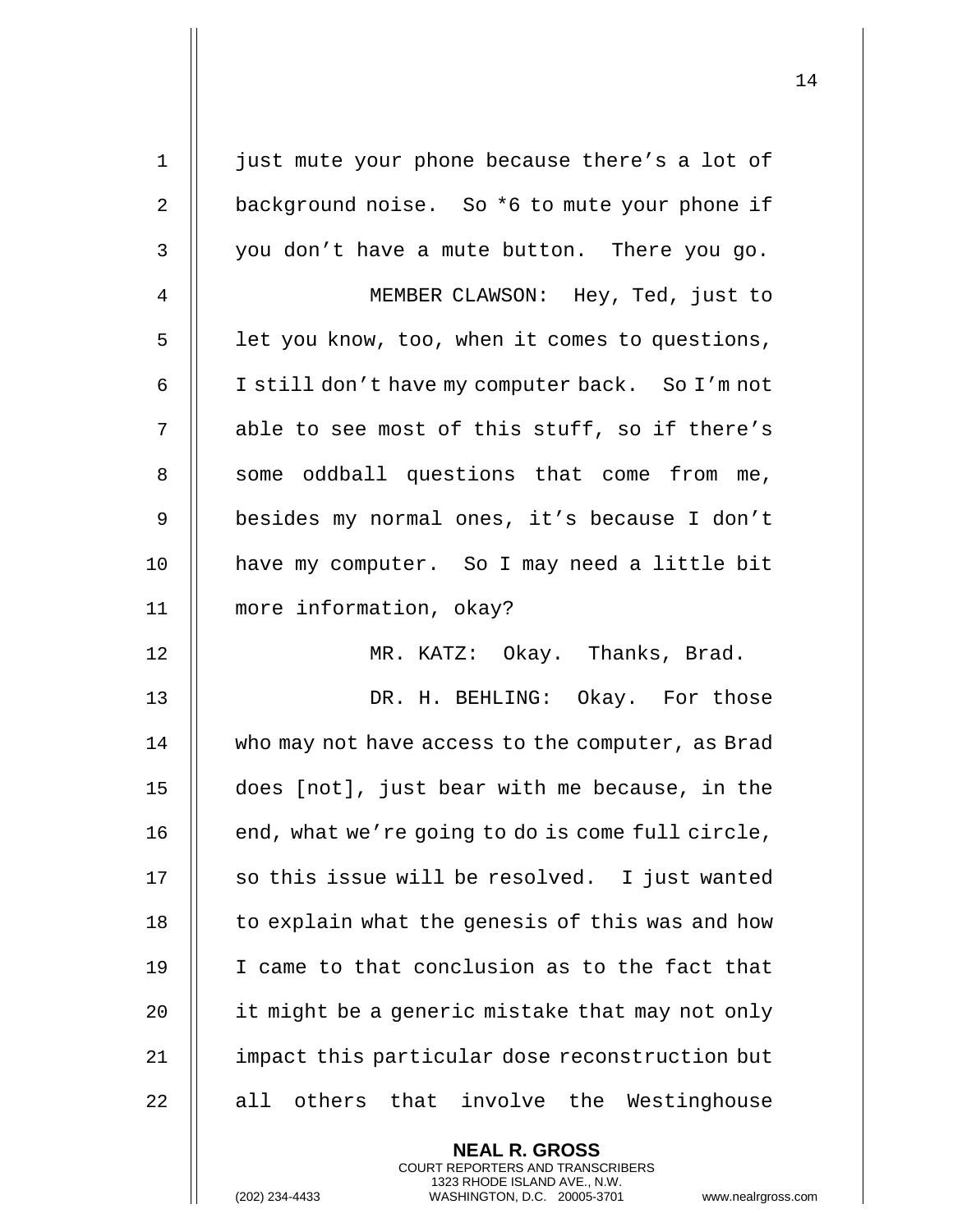| $\mathbf 1$ | facility. And I think this is what prompted      |
|-------------|--------------------------------------------------|
| 2           | this whole issue becoming an issue that was      |
| 3           | obviously put in the forefront for discussion.   |
| 4           | Anyway, let's go back here. And as               |
| 5           | I just said before, when you start out with the  |
| 6           | assumption that this claimant was a supervisor,  |
| 7           | he was exposed to 482 dpm per day of alpha, dose |
| 8           | alpha. Then you have to now decide what          |
| 9           | contributions were the different radionuclides   |
| 10          | that were part of the particular mix that we'=re |
| 11          | talking about, the 12-percent ten-year-old       |
| 12          | fuel-grade plutonium. And as I said, there are   |
| 13          | only three alpha emitters: Pu-238, 239, and      |
| 14          | americium. And now you have to decide how        |
| 15          | you'=re going to separate those out in terms of  |
| 16          | what fraction of the 482 dpm per day was         |
| 17          | contributed by each of those three alpha         |
| 18          | emitters, Pu-238, 239, and [americium-]241.      |
| 19          | And you can obviously do that by a quick         |
| 20          | calculation by multiplying the 0.117, which is   |
| 21          | Pu-238, times 482 dpm per day, and understand    |
| 22          | what fraction of that total gross alpha was      |

**NEAL R. GROSS** COURT REPORTERS AND TRANSCRIBERS 1323 RHODE ISLAND AVE., N.W.

(202) 234-4433 WASHINGTON, D.C. 20005-3701 www.nealrgross.com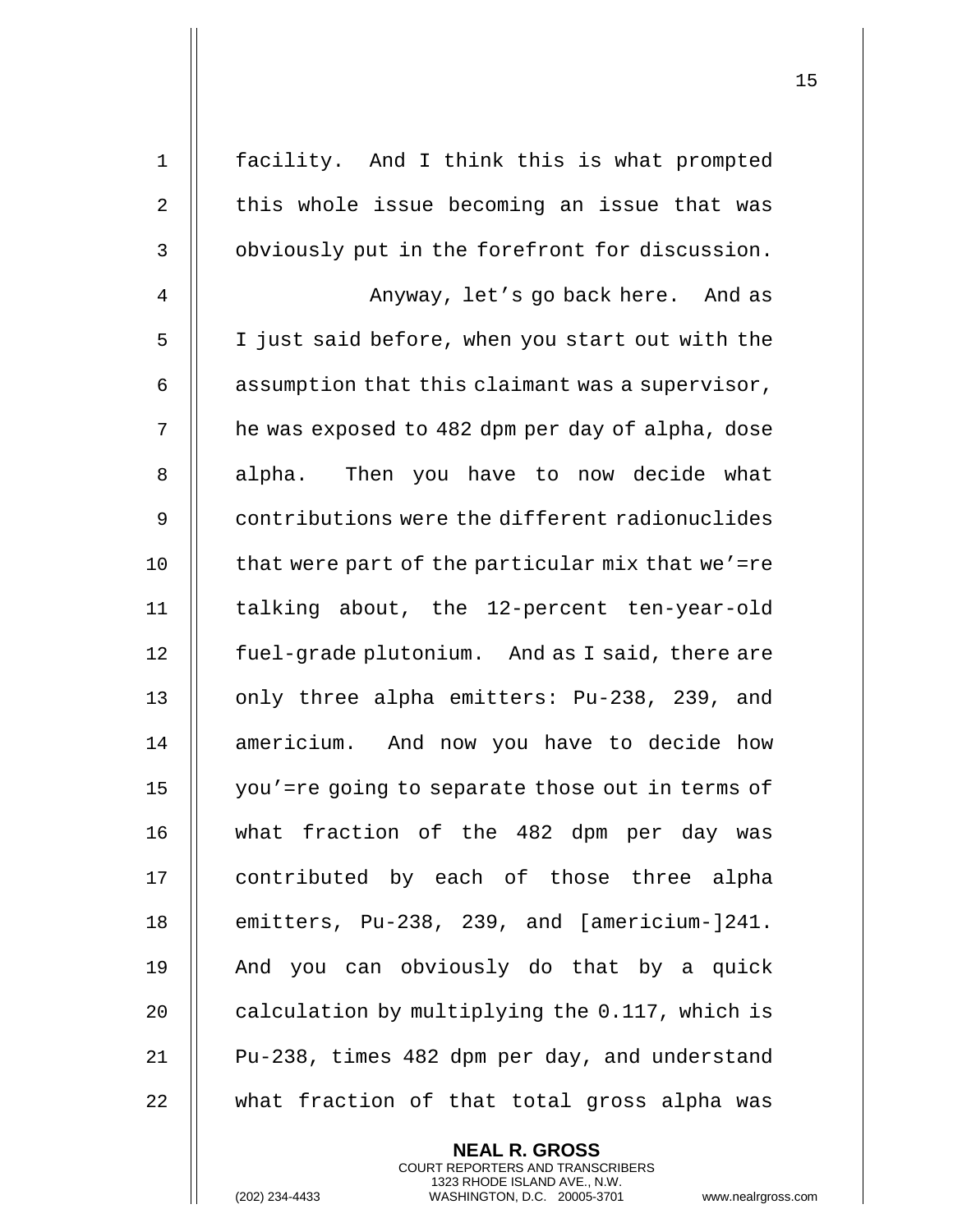1 | contributed by each of those.

| $\overline{2}$ | And I did all those things. And                       |
|----------------|-------------------------------------------------------|
| 3              | when I tried to reproduce the number, I came up       |
| 4              | with a value that was significantly lower than        |
| 5              | what NIOSH had introduced into the CADW data,         |
| 6              | which is also included in my review of this           |
| 7              | case.                                                 |
| 8              | And as it turns out, my assessment                    |
| 9              | turned out to be considerably lower. So,              |
| 10             | again, this is an issue here that would probably      |
| 11             | not cause a major heartburn because we're             |
| 12             | overestimating. This error turned out to be an        |
| 13             | overestimate, as opposed to an under. We're           |
| 14             | always more concerned when we underestimate a         |
| 15             | claimant's intake of dose.                            |
| 16             | Anyway, so what it comes down to, I                   |
| 17             | came up with the conclusion that for the two          |
| 18             | years, '71 - '72 as an example, the intake would      |
| 19             | have corresponded to 2010 becquerels per year.        |
| 20             | NIOSH, in looking at the CADW data, had               |
| 21             | estimated 2932 becquerels per year. And I             |
| 22             | tried to reconcile the difference, and<br>$\mathbf I$ |
|                | <b>NEAL R. GROSS</b>                                  |

COURT REPORTERS AND TRANSCRIBERS 1323 RHODE ISLAND AVE., N.W.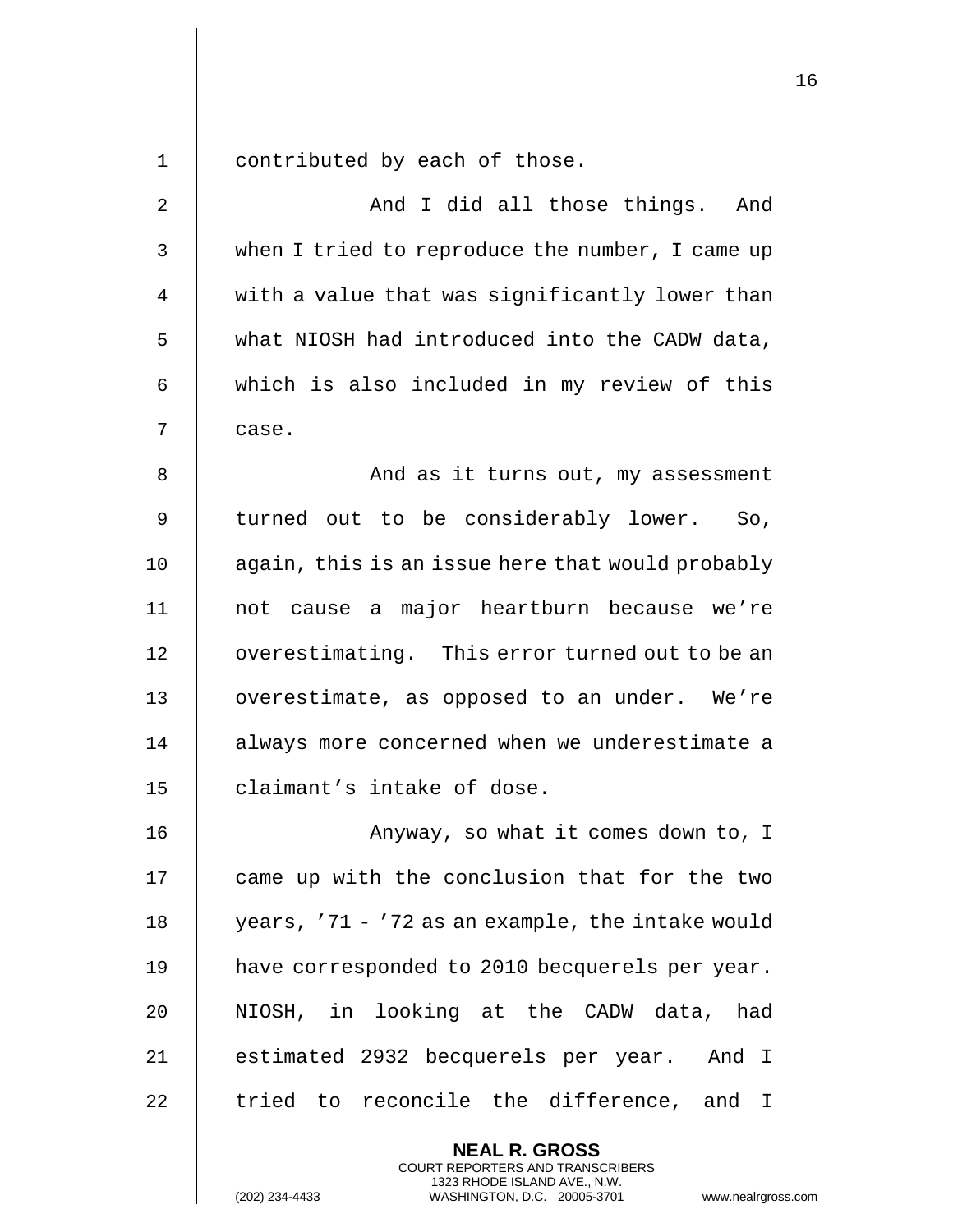1 || realized, only after the fact, that that 2 difference is due to the fact that NIOSH had  $3$  | assigned that daily intake not for 260 days out 4 | of the year but for 365 days a year. And that  $5$  | turns out to be an error because, if you look 6  $\parallel$  at page -- and I'm going to ask John to turn to  $7 \parallel$  page 142. And on that page, the paragraph 8 || starting with air monitoring results are 9 || reporting both units of microcuries per 10 milliliter of air and dpm per cubic meter. So 11 if you go further down, there is a sentence that 12 | starts out with: A"A daily weighted average was 13 | established based on the breathing rate of 9.6 14 | cubic meters per day for 250 working days per 15 |  $year.$ " 16 || The Mond on that basis, I realized that 17 || the error involved that I identified here was 18 || the use of 365 days instead of 250 days. And

19 || only this morning, minutes before we went on 20 || air, I received NIOSH's response to that 21 | particular finding, and I'll just read it to you 22  $\parallel$  if you don=t have it.

> **NEAL R. GROSS** COURT REPORTERS AND TRANSCRIBERS 1323 RHODE ISLAND AVE., N.W.

(202) 234-4433 WASHINGTON, D.C. 20005-3701 www.nealrgross.com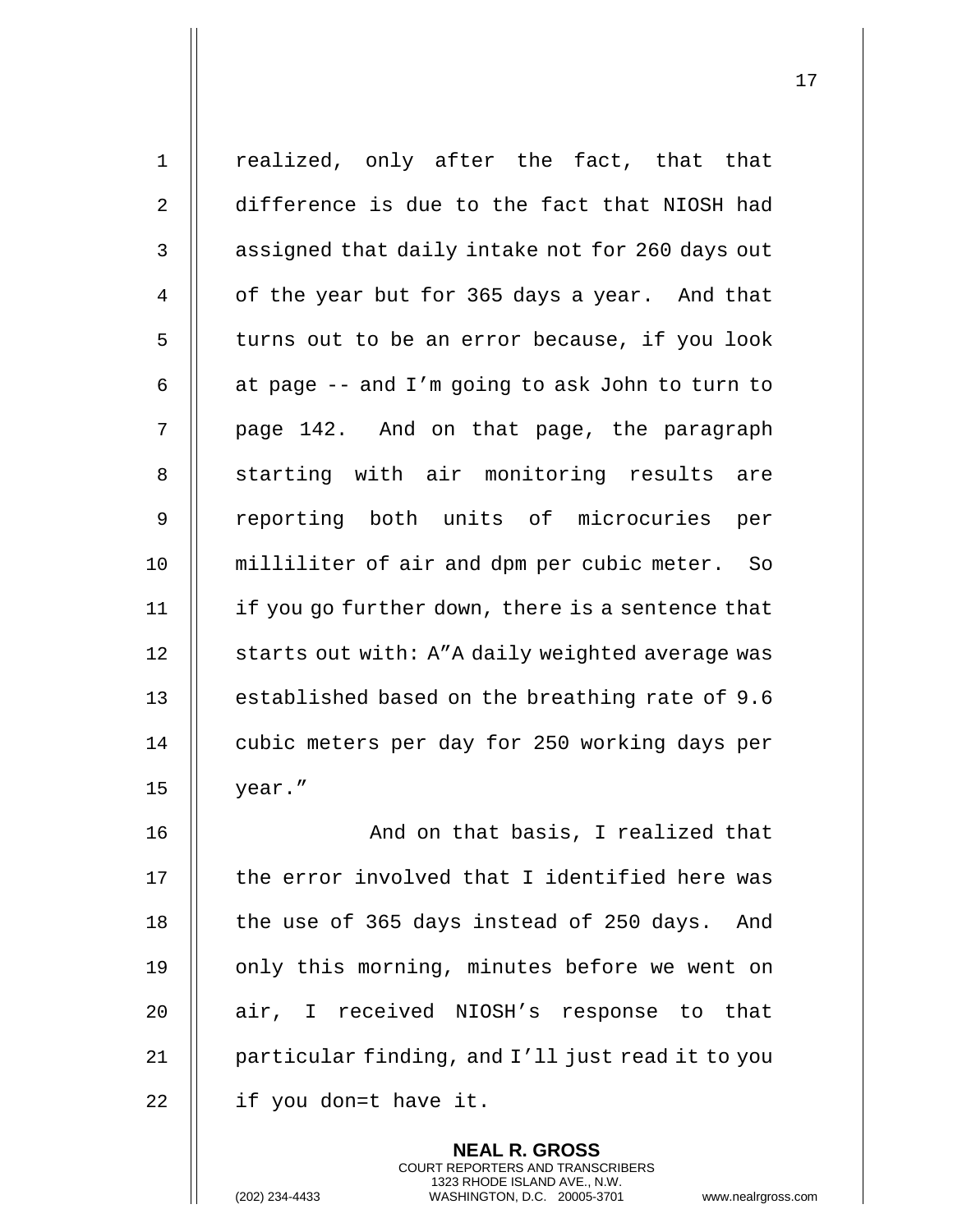| $\mathbf 1$    | NIOSH's response states that -- and                                                                                                 |
|----------------|-------------------------------------------------------------------------------------------------------------------------------------|
| $\overline{2}$ | I'll just skip the first couple of -- well, I'll                                                                                    |
| 3              | read the whole NIOSH response. "NIOSH                                                                                               |
| 4              | believes the values given in the methodology                                                                                        |
| 5              | are correct for intake for workdays for a                                                                                           |
| 6              | 250-day work year. However, when these values                                                                                       |
| 7              | were entered into the CADW, the calculation                                                                                         |
| 8              | applied these intake values for 365 calendar                                                                                        |
| 9              | days per year. The assignment of the intake                                                                                         |
| 10             | rate is based on 250 workdays, as a 365 calendar                                                                                    |
| 11             | workday-based intake did result in an                                                                                               |
| 12             | overestimate of the correct exposure."                                                                                              |
| 13             | So I think we've resolved -- NIOSH                                                                                                  |
| 14             | has accepted the fact that there was some error                                                                                     |
| 15             | introduced into CADW. The numbers that I just                                                                                       |
| 16             | cited are slightly higher than they should be.                                                                                      |
| 17             | And based on what I gather is that this will be                                                                                     |
| 18             | corrected. So as far as I'm concerned, this                                                                                         |
| 19             | issue has been resolved.                                                                                                            |
| 20             | And if I have any other comment, I                                                                                                  |
| 21             | would like to at least draw attention to the                                                                                        |
| 22             | fact that, since, again, we're on page 142, when                                                                                    |
|                | <b>NEAL R. GROSS</b>                                                                                                                |
|                | COURT REPORTERS AND TRANSCRIBERS<br>1323 RHODE ISLAND AVE., N.W.<br>(202) 234-4433<br>WASHINGTON, D.C. 20005-3701<br>www.nealrgross |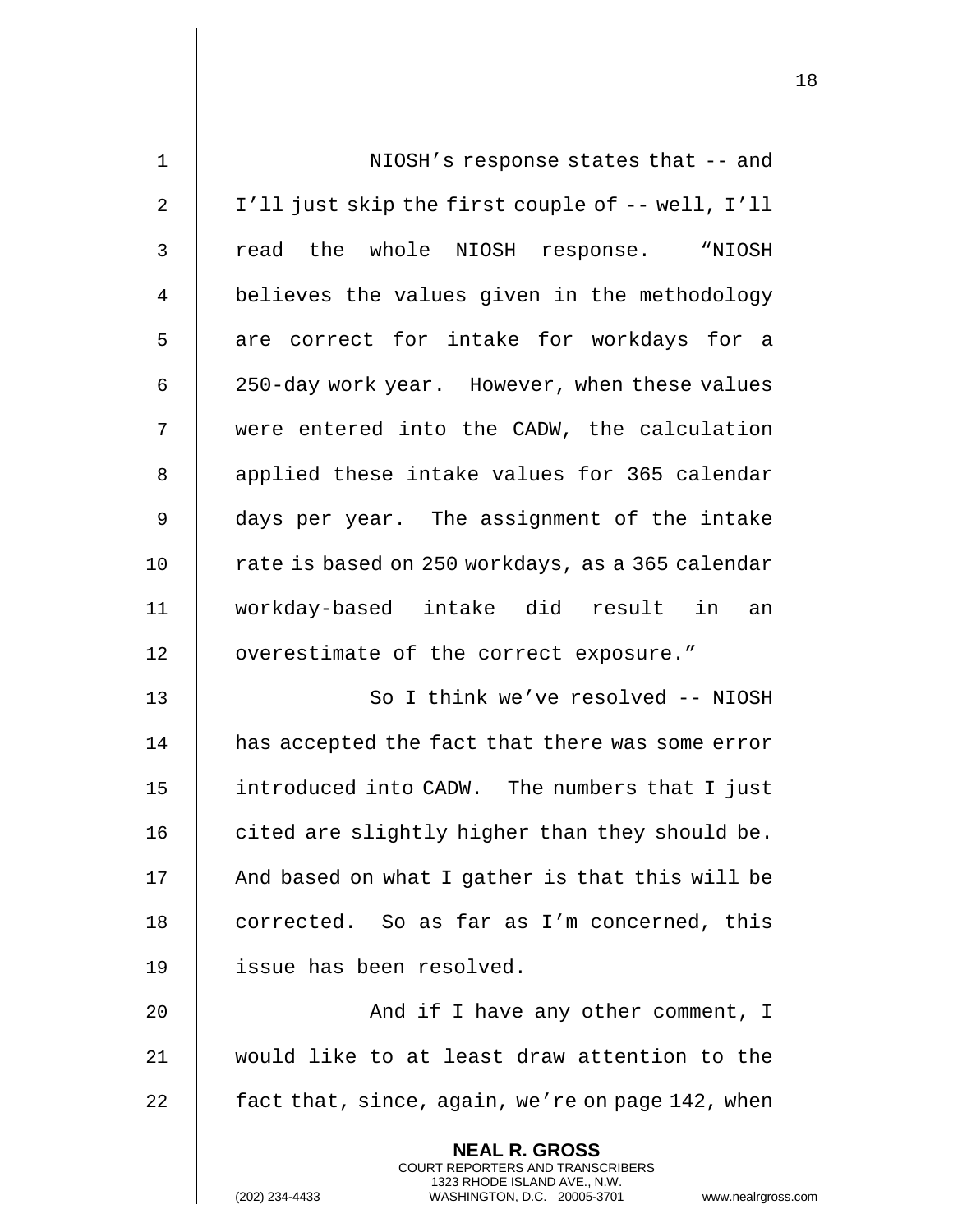| 1           | you have, for instance, the third option of      |
|-------------|--------------------------------------------------|
| 2           | natural uranium, I'm sorry, natural thorium      |
| 3           | ratios, again, there are two radionuclides in    |
| 4           | that table: actinium-228 and radium-228. And     |
| 5           | for each of those, there is the issue of alpha.  |
| 6           | They're not alpha emitters.                      |
| 7           | The only three alpha emitters on                 |
| 8           | that particular table are thorium-228, 232, and  |
| $\mathsf 9$ | americium. And so they all have to add up to     |
| 10          | 100 percent, and, as you see here, the constant  |
| 11          | ratios of 0.333 would add to the value of 1.66,  |
| 12          | which is obviously incorrect. We really want     |
| 13          | to apportion the intake as defined in that table |
| 14          | -- in this case, the 482 dpm per day -- into     |
| 15          | three equally-divided ratios contributed by      |
| 16          | thorium-228, 232, and radium-224. And so that    |
| 17          | should be also corrected in the revision to that |
| 18          | particular document. It just leads to            |
| 19          | misunderstanding, and it's just an easy fix.     |
| 20          | MEMBER MUNN: This is Wanda.<br>$\mathbb{I}$      |
| 21          | misunderstood what you just said about that      |
| 22          | last table we're looking at. I at first          |
|             | <b>NEAL R. GROSS</b>                             |

COURT REPORTERS AND TRANSCRIBERS 1323 RHODE ISLAND AVE., N.W.

 $\prod$ 

(202) 234-4433 WASHINGTON, D.C. 20005-3701 www.nealrgross.com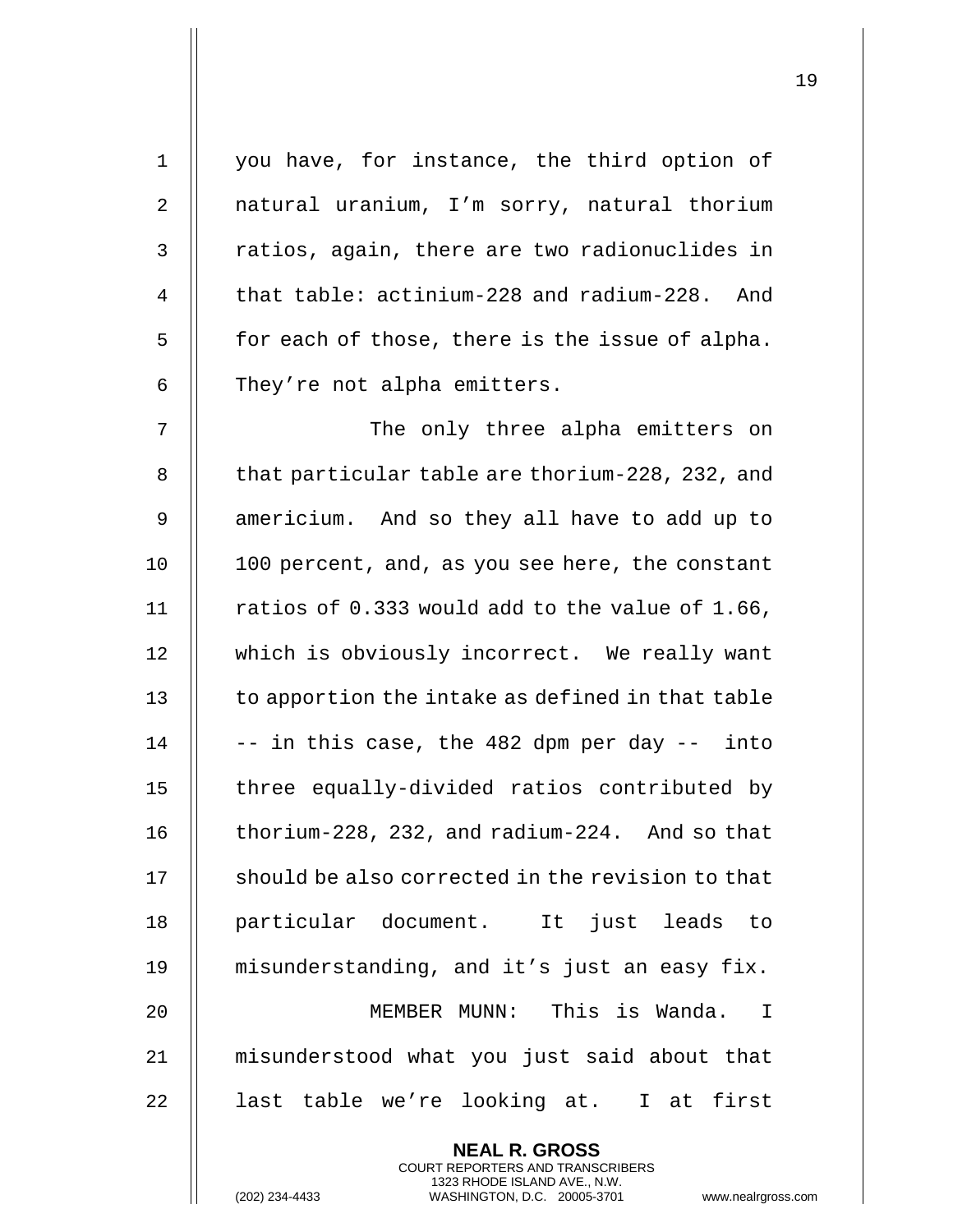| $\mathbf 1$ | thought you said the two radionuclides of                                                                                                                              |
|-------------|------------------------------------------------------------------------------------------------------------------------------------------------------------------------|
| 2           | thorium and actinium and then you instead, when                                                                                                                        |
| 3           | you were speaking last, you said the two                                                                                                                               |
| 4           | radionuclides were the two thorium isotopes and                                                                                                                        |
| 5           | radium-224.                                                                                                                                                            |
| 6           | DR. H. BEHLING: Yes, those are the                                                                                                                                     |
| 7           | three alpha emitters that have to be used to                                                                                                                           |
| 8           | estimate the quantity of the - we're dealing                                                                                                                           |
| 9           | with a supervisor. Four hundred eight-two dpm                                                                                                                          |
| 10          | per day would have to be split into three equal                                                                                                                        |
| 11          | parts. I don't have my calculator, but you can                                                                                                                         |
| 12          | obviously --                                                                                                                                                           |
| 13          | MEMBER MUNN: Oh, yes --                                                                                                                                                |
| 14          | DR. H. BEHLING: And the other                                                                                                                                          |
| 15          | three are not alpha emitters.                                                                                                                                          |
| 16          | MEMBER MUNN: Okay.                                                                                                                                                     |
| 17          | DR. H. BEHLING: Actinium-228 and                                                                                                                                       |
| 18          | radium-228 are not alpha emitters, and they                                                                                                                            |
| 19          | should be included in the dose reconstruction                                                                                                                          |
| 20          | but they should not be part of the gross alpha                                                                                                                         |
| 21          | numbers that we're trying to use in separating                                                                                                                         |
| 22          | which alpha emitters contributes what to that                                                                                                                          |
|             | <b>NEAL R. GROSS</b><br><b>COURT REPORTERS AND TRANSCRIBERS</b><br>1323 RHODE ISLAND AVE., N.W.<br>(202) 234-4433<br>WASHINGTON, D.C. 20005-3701<br>www.nealrgross.com |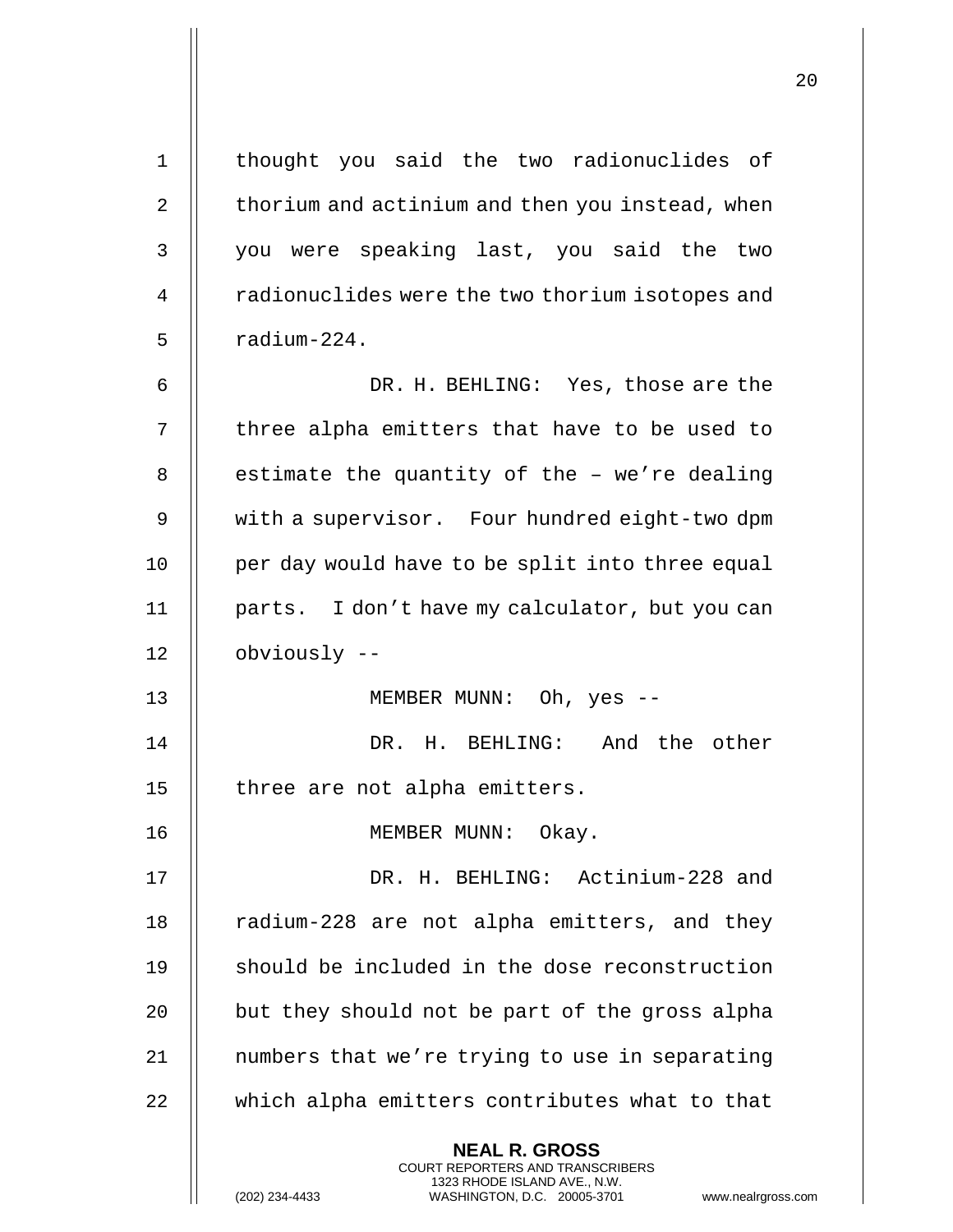**NEAL R. GROSS** COURT REPORTERS AND TRANSCRIBERS 1323 RHODE ISLAND AVE., N.W. (202) 234-4433 WASHINGTON, D.C. 20005-3701 www.nealrgross.com 1 gross alpha intake. 2 || MEMBER MUNN: Alright, alright. 3 MR. SHARFI: This is Mutty Sharfi. 4 || I can explain the table for you if you'd like  $5$  || and why I felt that way. 6 DR. H. BEHLING: Okay. 7 MR. SHARFI: Since we're applying 8 || the ratios to a gross alpha result, you're 9 | correct that three of them are alphas and two 10 | of them are beta emitters, but we're just using 11 | the ratio to determine intakes. So there are 12 | five radionuclides that you're going to end up 13 || assigning. So when you sum the three alphas, 14 || you do get 100 percent. But because there are 15 | five radionuclides, the total fraction will end 16 up being, when you talk about total intake to  $17$   $\parallel$  the gross alpha intake, the total intake is 18 || actually 166 percent since all the 19 | radionuclides are in equilibrium. 20 DR. H. BEHLING: Yes, I understand  $21$ 22 MR. SHARFI: So we are -- so it's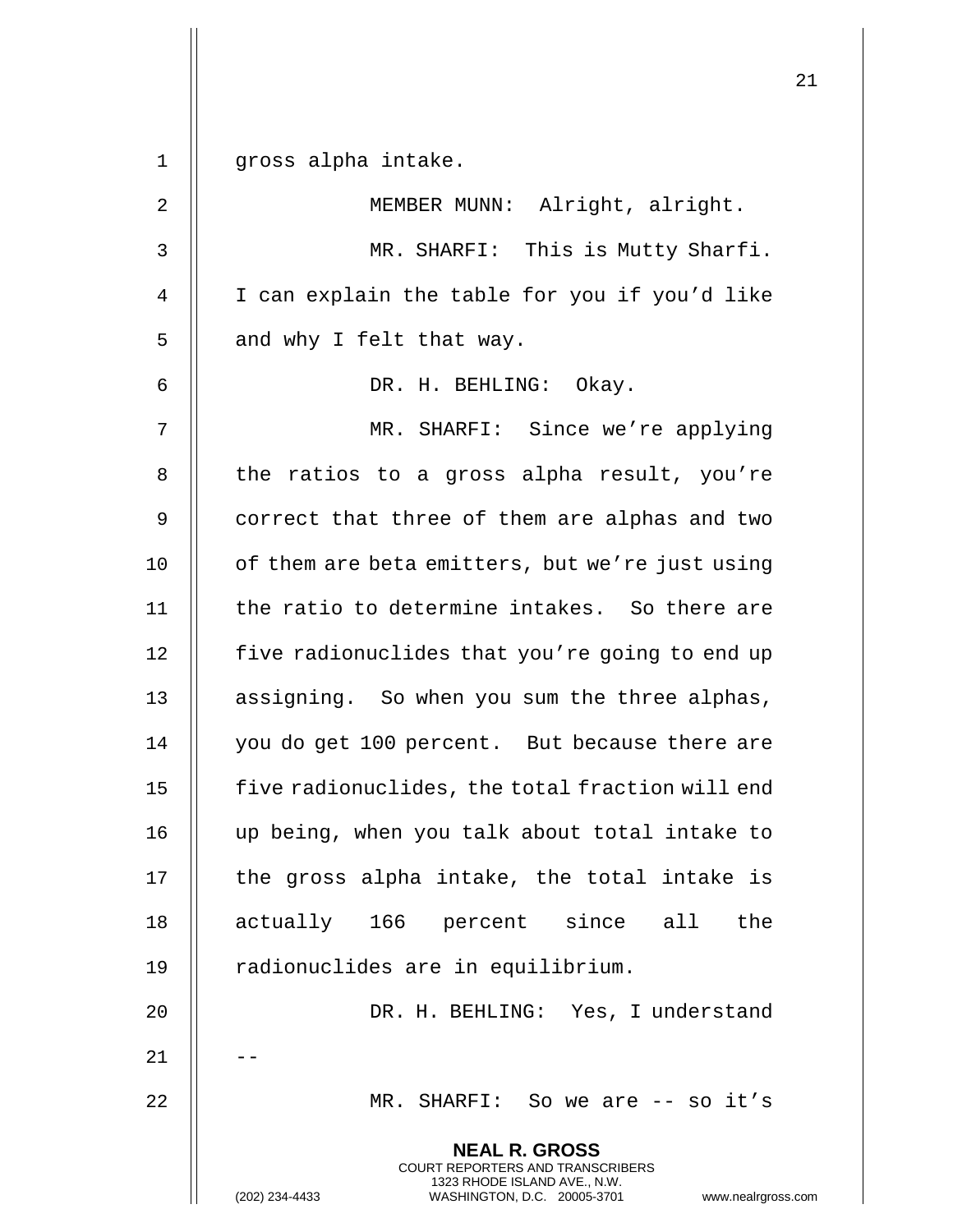| $\mathbf 1$ | really an application issue. The table wasn't                                                                                                                          |
|-------------|------------------------------------------------------------------------------------------------------------------------------------------------------------------------|
| 2           | to imply that they're alpha emitters, just how                                                                                                                         |
| 3           | the ratio gets applied to the gross alpha                                                                                                                              |
| 4           | result.                                                                                                                                                                |
| 5           | DR. H. BEHLING: Yes. In this                                                                                                                                           |
| 6           | case, and I totally agree with you, the third                                                                                                                          |
| 7           | table would have been used. When I looked at                                                                                                                           |
| 8           | the ten-year-old fuel grade and I saw the large                                                                                                                        |
| 9           | value for plutonium-241 as an alpha emitter, it                                                                                                                        |
| 10          | kind of just threw me a curve ball, that's all.                                                                                                                        |
| 11          | MR. SHARFI: Yes, yes. All the                                                                                                                                          |
| 12          | tables, yes, were all tagged to the gross alpha                                                                                                                        |
| 13          | result because that's how, yes, that's how the                                                                                                                         |
| 14          | is<br>information, that's how the<br>intake                                                                                                                            |
| 15          | originally designed.                                                                                                                                                   |
| 16          | DR. H. BEHLING: Yes. It's just a                                                                                                                                       |
| 17          | nit. I'm not saying that this is an issue here                                                                                                                         |
| 18          | that needs to be belabored, but it's just very                                                                                                                         |
| 19          | confusing when you first try to get into NIOSH's                                                                                                                       |
| 20          | head in saying how did they do this, how did they                                                                                                                      |
| 21          | come up with those numbers, and --                                                                                                                                     |
| 22          | I think the<br>SHARFI: Yes.<br>MR.                                                                                                                                     |
|             | <b>NEAL R. GROSS</b><br><b>COURT REPORTERS AND TRANSCRIBERS</b><br>1323 RHODE ISLAND AVE., N.W.<br>(202) 234-4433<br>WASHINGTON, D.C. 20005-3701<br>www.nealrgross.com |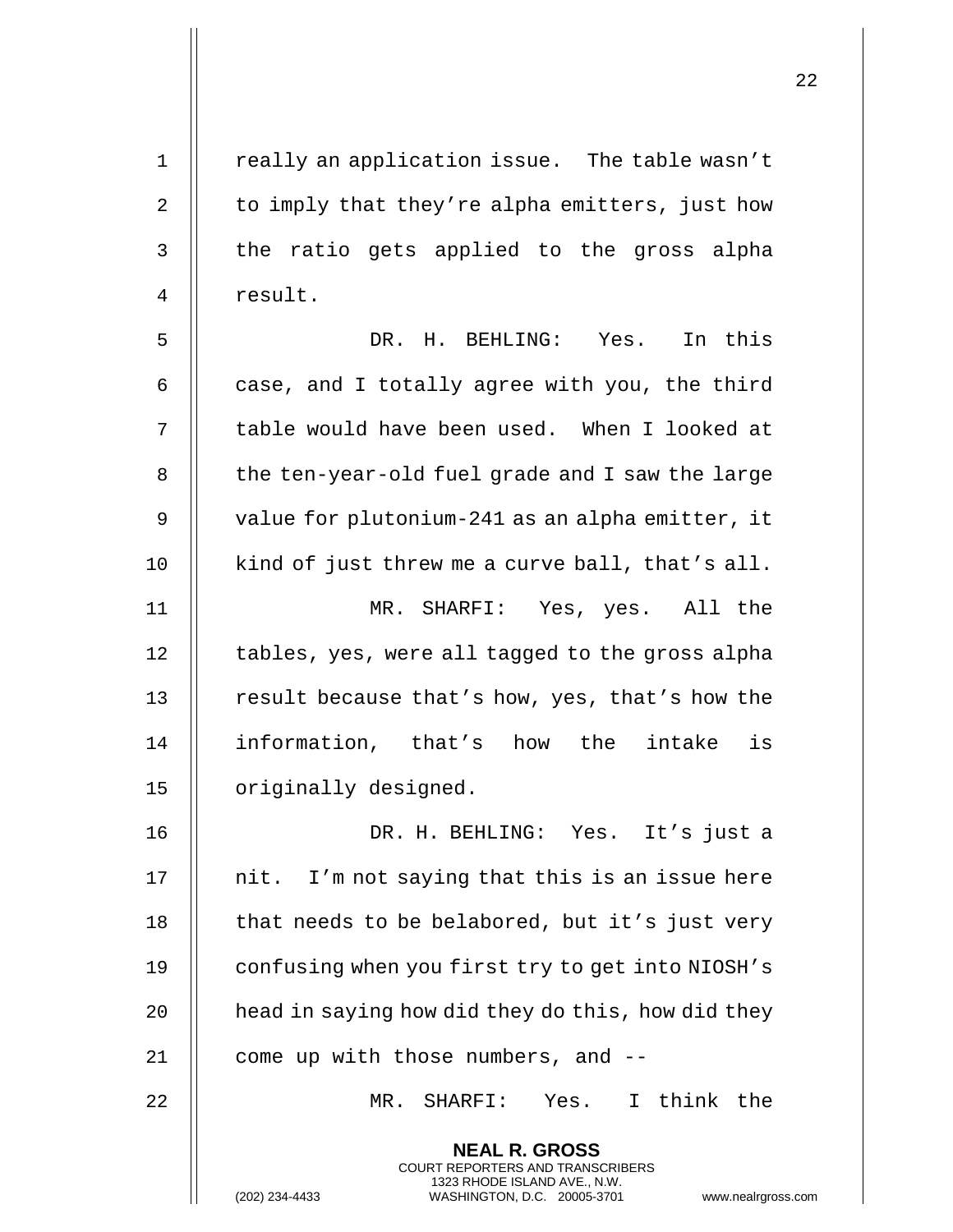| $\mathbf 1$    | confusion is because, as an AWE, we deal more                                                                                              |
|----------------|--------------------------------------------------------------------------------------------------------------------------------------------|
| $\overline{2}$ | with gross alpha samples. And in most cases,                                                                                               |
| 3              | when we talk about DR, we're talking about DOE                                                                                             |
| 4              | sites that we're tagging to, like plutonium                                                                                                |
| 5              | bioassay. So it's not a tag to a gross alpha                                                                                               |
| 6              | sample but a plutonium alpha or a thorium alpha,                                                                                           |
| 7              | you know, specific. And since these are not                                                                                                |
| 8              | radionuclide-specific intakes that we're                                                                                                   |
| 9              | tagging them to, it's probably unusual compared                                                                                            |
| 10             | to other claims that we usually look at.                                                                                                   |
| 11             | DR. H. BEHLING: Okay. The only                                                                                                             |
| 12             | last question I think you should answer for the                                                                                            |
| 13             | people on the line here, was this issue of                                                                                                 |
| 14             | applying the intake values for 365 instead of                                                                                              |
| 15             | 250 days, was that something that we can                                                                                                   |
| 16             | reasonably assume also applied to the other                                                                                                |
| 17             | cases that were done, or was this unique to this                                                                                           |
| 18             | particular DR, this error of applying 365 days                                                                                             |
| 19             | as opposed 250 days a year?                                                                                                                |
| 20             | I would have to<br>MR. SHARFI:                                                                                                             |
| 21             | generically go look at individual claims to                                                                                                |
| 22             | probably answer that because, generically, I                                                                                               |
|                | <b>NEAL R. GROSS</b>                                                                                                                       |
|                | <b>COURT REPORTERS AND TRANSCRIBERS</b><br>1323 RHODE ISLAND AVE., N.W.<br>(202) 234-4433<br>WASHINGTON, D.C. 20005-3701<br>www.nealrgross |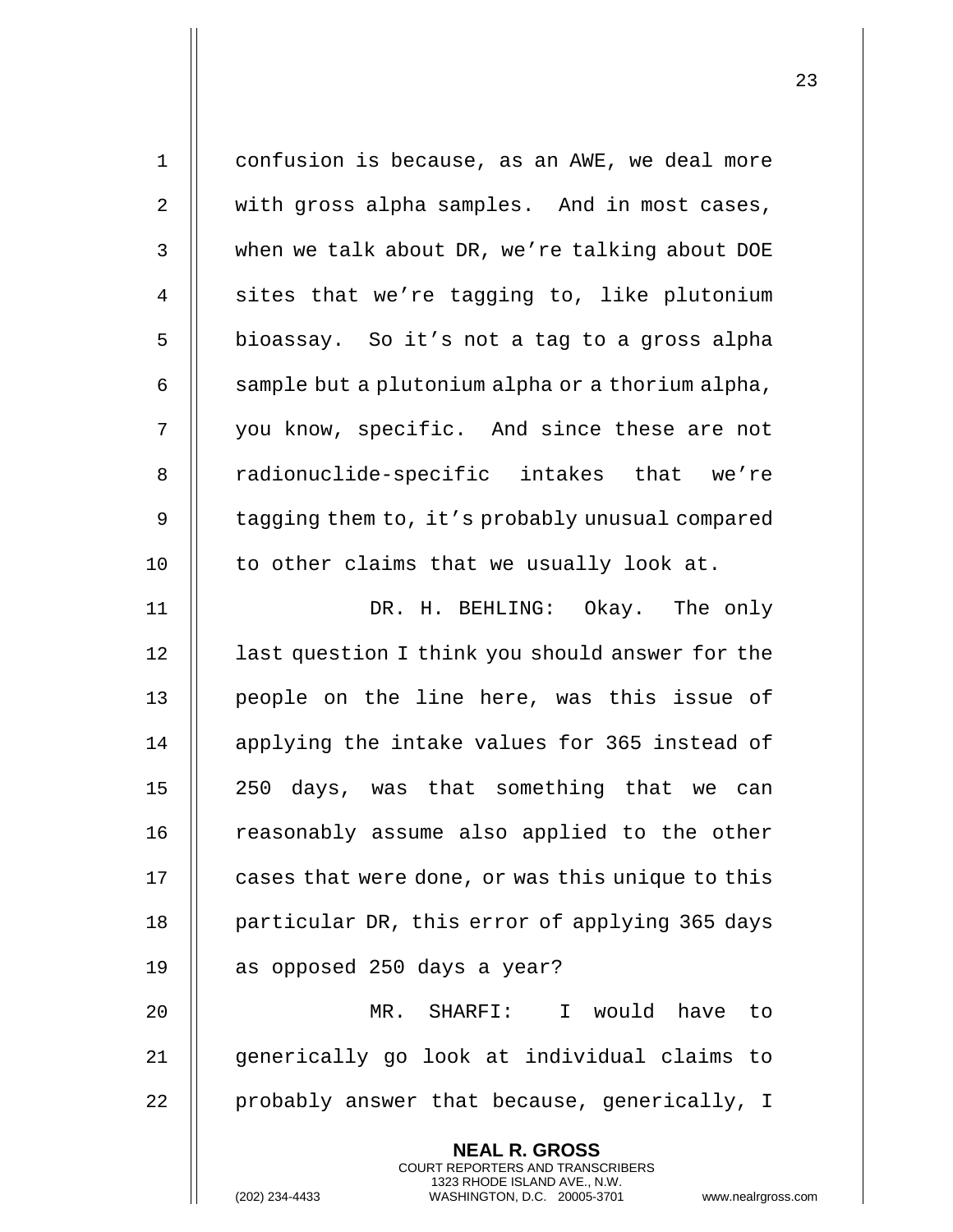| $\mathbf 1$    | mean, when we do TBDs, you develop                                                                                                                                 |
|----------------|--------------------------------------------------------------------------------------------------------------------------------------------------------------------|
| $\overline{2}$ | methodologies for particular claims. And I'll                                                                                                                      |
| 3              | let Grady talk more about that.                                                                                                                                    |
| 4              | I can't specifically say<br>But                                                                                                                                    |
| 5              | whether or not we have gone and corrected to be                                                                                                                    |
| 6              | more specific in these tables. So if this                                                                                                                          |
| 7              | information is used for a future claim, so that                                                                                                                    |
| 8              | it now says per calendar day or per workday, so                                                                                                                    |
| 9              | that if that confusion, it's made sure that we                                                                                                                     |
| 10             | don't have that again.                                                                                                                                             |
| 11             | DR. H. BEHLING: Yes, because                                                                                                                                       |
| 12             | that's really what triggered this concern that                                                                                                                     |
| 13             | says, if this is not the only case where this                                                                                                                      |
| 14             | error occurred, then this is why it was an issue                                                                                                                   |
| 15             | that prompted this memo. If it is the only                                                                                                                         |
| 16             | case, then it's obviously a minor problem.                                                                                                                         |
| 17             | CHAIRMAN KOTELCHUCK:<br>Except for                                                                                                                                 |
| 18             | that case.                                                                                                                                                         |
| 19             | DR. H. BEHLING: Yes. Again --                                                                                                                                      |
| 20             | MR. SHARFI: Again, this does                                                                                                                                       |
| 21             | result, as Hans cited, to an overestimate, not                                                                                                                     |
| 22             | an underestimate.                                                                                                                                                  |
|                | <b>NEAL R. GROSS</b><br><b>COURT REPORTERS AND TRANSCRIBERS</b><br>1323 RHODE ISLAND AVE., N.W.<br>(202) 234-4433<br>WASHINGTON, D.C. 20005-3701<br>www.nealrgross |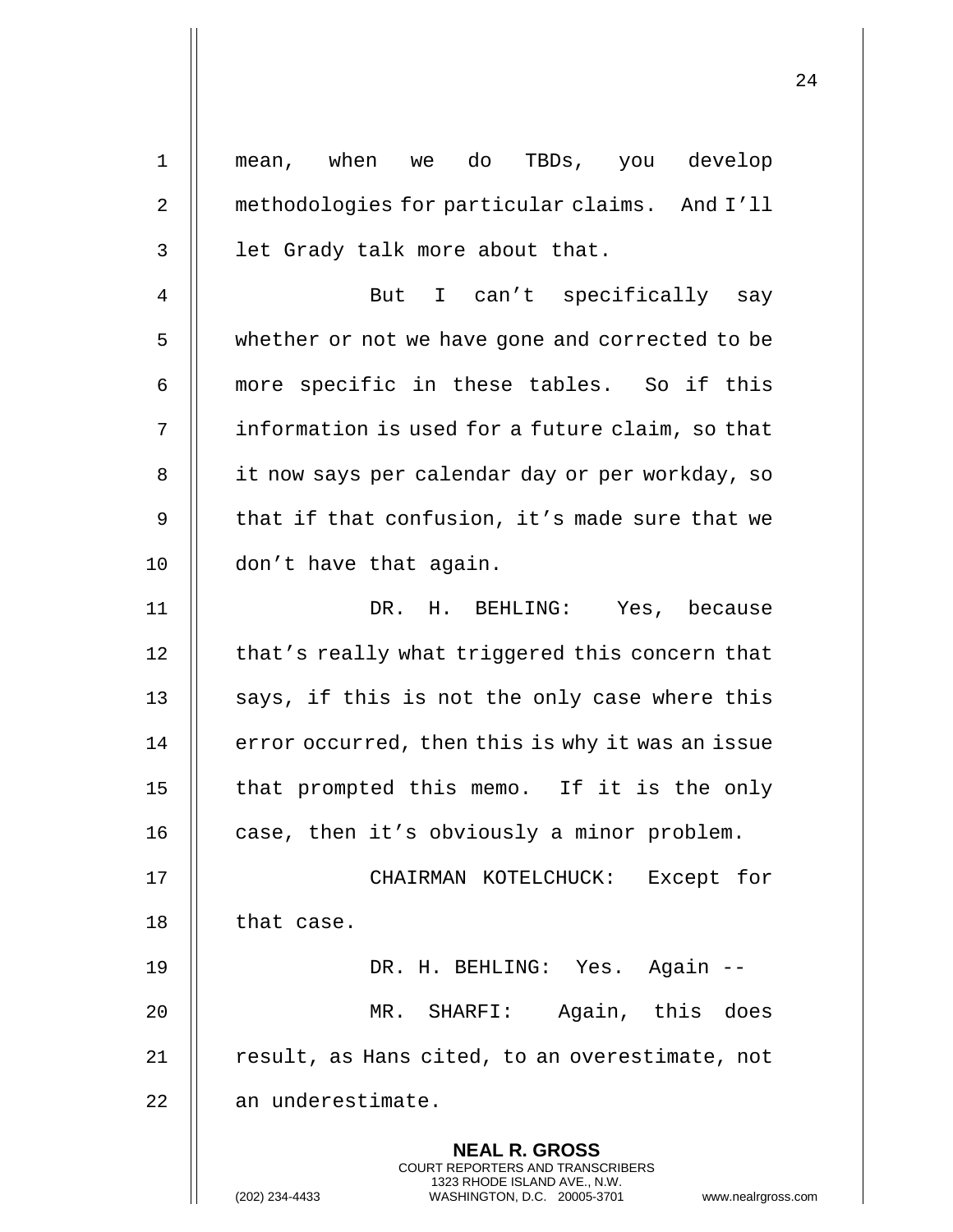| 1  | DR. H. BEHLING: Yes.                                                                                                                                                   |
|----|------------------------------------------------------------------------------------------------------------------------------------------------------------------------|
| 2  | MS. K. BEHLING: This is Kathy                                                                                                                                          |
| 3  | Behling. I believe this also, though, brings                                                                                                                           |
| 4  | up a bigger or more generic issue in my mind.                                                                                                                          |
| 5  | The fact that we were really not aware of this                                                                                                                         |
| 6  | dose reconstruction methodology, and I realize                                                                                                                         |
| 7  | that there are these documents out there and                                                                                                                           |
| 8  | they are now showing up in the claim files, I                                                                                                                          |
| 9  | think it's important -- again, when the                                                                                                                                |
| 10 | Subcommittee selects cases, there may be these                                                                                                                         |
| 11 | smaller sites out there that don't have Site                                                                                                                           |
| 12 | Profiles where these dose reconstruction                                                                                                                               |
| 13 | methodology documents are in the files, and we                                                                                                                         |
| 14 | never get to see them unless there is a case that                                                                                                                      |
| 15 | we're assigned                                                                                                                                                         |
| 16 | So I don't know how many of these                                                                                                                                      |
| 17 | types of documents exist out there, but maybe                                                                                                                          |
| 18 | NIOSH could shed some light on that because it's                                                                                                                       |
| 19 | not something that we will typically review or                                                                                                                         |
| 20 | see unless it's a case that's selected by the                                                                                                                          |
| 21 | Subcommittee.                                                                                                                                                          |
| 22 | This is Grady.<br>MR. CALHOUN:                                                                                                                                         |
|    | <b>NEAL R. GROSS</b><br><b>COURT REPORTERS AND TRANSCRIBERS</b><br>1323 RHODE ISLAND AVE., N.W.<br>(202) 234-4433<br>WASHINGTON, D.C. 20005-3701<br>www.nealrgross.com |
|    |                                                                                                                                                                        |

 $\mathbf{I}$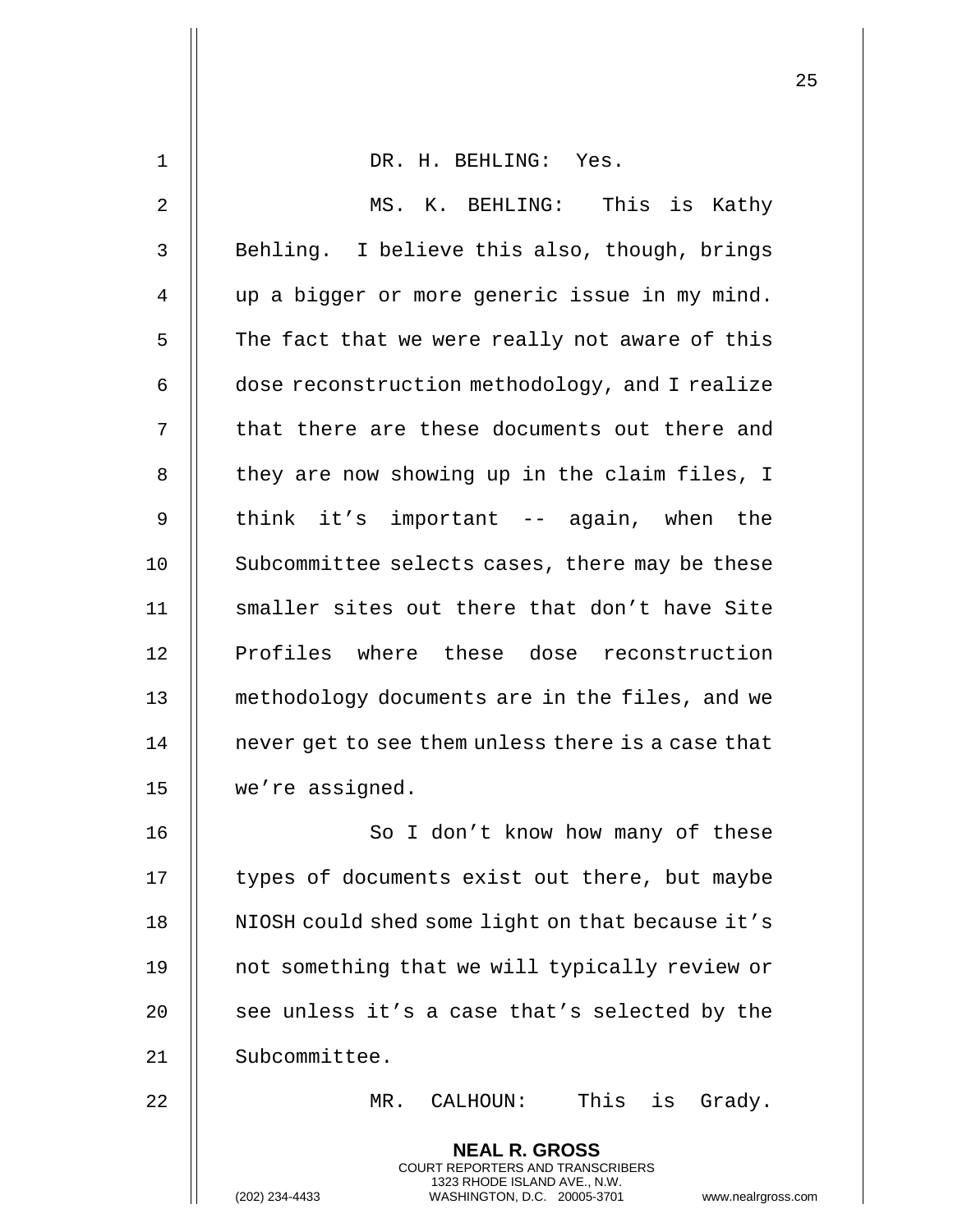| $\mathbf 1$ | We've done that intentionally because, as you                                            |
|-------------|------------------------------------------------------------------------------------------|
| 2           | know, we have hundreds of covered sites. And                                             |
| 3           | the thought is that those sites without an                                               |
| 4           | approved TBD, the reconstruction itself needs                                            |
| 5           | to be detailed enough to judge on its own. It                                            |
| 6           | needs to be able to stand alone.                                                         |
| 7           | So there are sites with these what                                                       |
| 8           | we call methodologies out there. We have no                                              |
| $\mathsf 9$ | intent of making those approved TBD documents.                                           |
| 10          | In this case in particular, you think we've had                                          |
| 11          | less than a hundred cases in the 13 years we've                                          |
| 12          | been in existence. And there's a lot of other                                            |
| 13          | sites that we've had fewer than that, so those                                           |
| 14          | do exist. But the intent is that the DR is                                               |
| 15          | detailed enough, the dose reconstruction is                                              |
| 16          | detailed enough it can stand alone.                                                      |
| 17          | So that's what we need to be looking                                                     |
| 18          | at is the actual dose reconstruction. And if                                             |
| 19          | it's not detailed enough to verify that the                                              |
| 20          | answers are okay, then we need to revise how we                                          |
| 21          | do the dose reconstruction, rather than making                                           |
| 22          | a full-blown approved TBD for every site we do                                           |
|             | <b>NEAL R. GROSS</b><br>COURT REPORTERS AND TRANSCRIBERS<br>1323 RHODE ISLAND AVE., N.W. |
|             | (202) 234-4433<br>WASHINGTON, D.C. 20005-3701<br>www.nealrgros                           |

(202) 234-4433 WASHINGTON, D.C. 20005-3701 www.nealrgross.com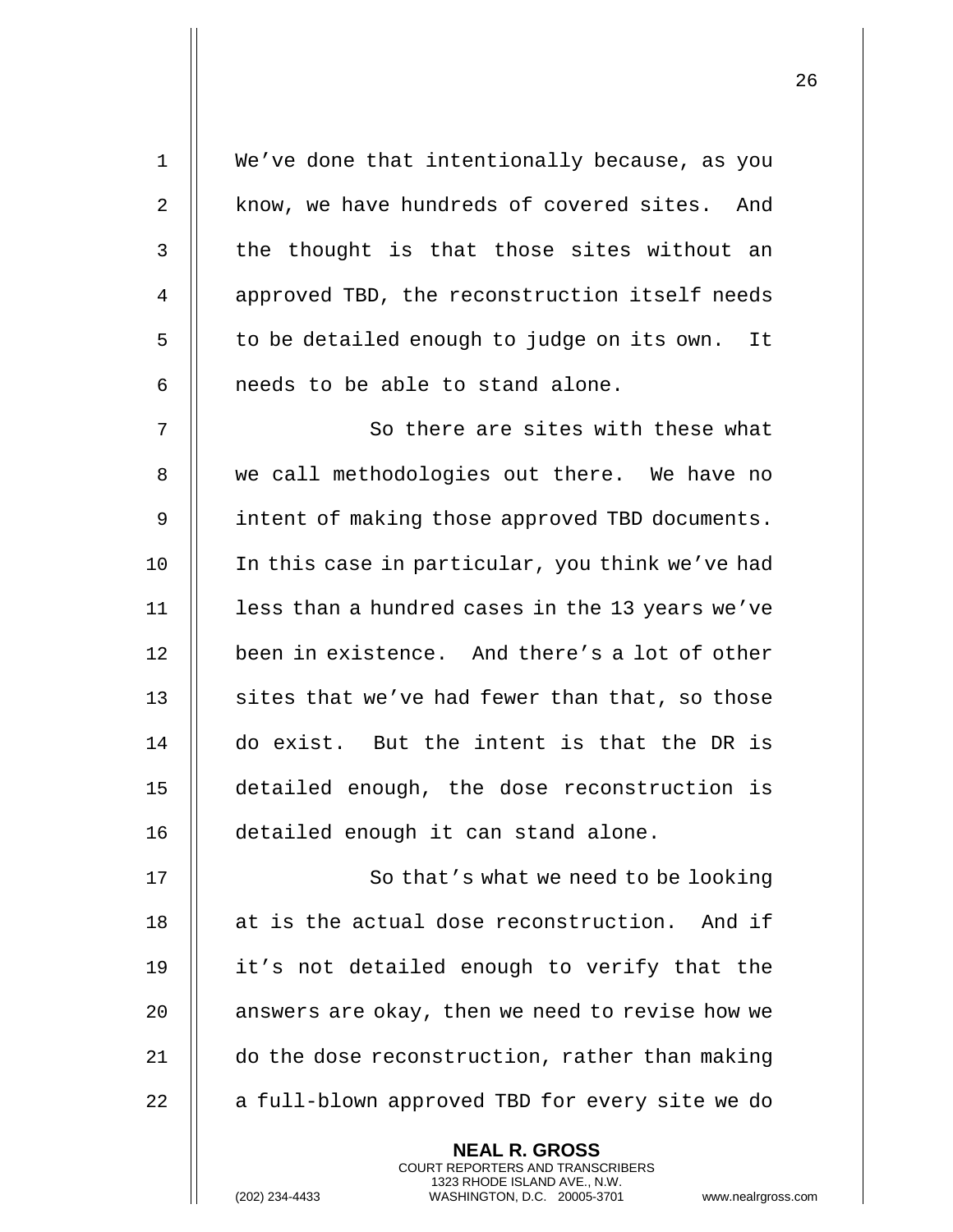|             |                                                                                                                                                                        | 27 |
|-------------|------------------------------------------------------------------------------------------------------------------------------------------------------------------------|----|
|             |                                                                                                                                                                        |    |
| $\mathbf 1$ | a dose reconstruction for.                                                                                                                                             |    |
| 2           | MS. K. BEHLING: Okay, fine.                                                                                                                                            |    |
| 3           | Thank you.                                                                                                                                                             |    |
| 4           | DR. H. BEHLING: And just to recap                                                                                                                                      |    |
| 5           | for everyone, including Dave Kotelchuck, I                                                                                                                             |    |
| 6           | don't think anything really extravagant needs                                                                                                                          |    |
| 7           | to be done here, even if this is not an isolated                                                                                                                       |    |
| 8           | case, simply because if this even applies to                                                                                                                           |    |
| 9           | other previous cases that have<br>been                                                                                                                                 |    |
| 10          | reconstructed then those estimates would be                                                                                                                            |    |
| 11          | higher than would normally result if you used                                                                                                                          |    |
| 12          | the correct 250 days. And if I recall, we never                                                                                                                        |    |
| 13          | correct an error that is on a claimant's side                                                                                                                          |    |
| 14          | or favor, so, at this point, I think we can put                                                                                                                        |    |
| 15          | this to rest.                                                                                                                                                          |    |
| 16          | CHAIRMAN KOTELCHUCK: Okay. And,                                                                                                                                        |    |
| 17          | NIOSH folks, do you agree?                                                                                                                                             |    |
| 18          | MR. CALHOUN: Yes, I'm good with                                                                                                                                        |    |
| 19          | it. How about Scott and Mike?                                                                                                                                          |    |
| 20          | MR. SHARFI: I agree that the                                                                                                                                           |    |
| 21          | agreed-upon correction would only reduce the                                                                                                                           |    |
| 22          | dose, not increase it.                                                                                                                                                 |    |
|             | <b>NEAL R. GROSS</b><br><b>COURT REPORTERS AND TRANSCRIBERS</b><br>1323 RHODE ISLAND AVE., N.W.<br>WASHINGTON, D.C. 20005-3701<br>(202) 234-4433<br>www.nealrgross.com |    |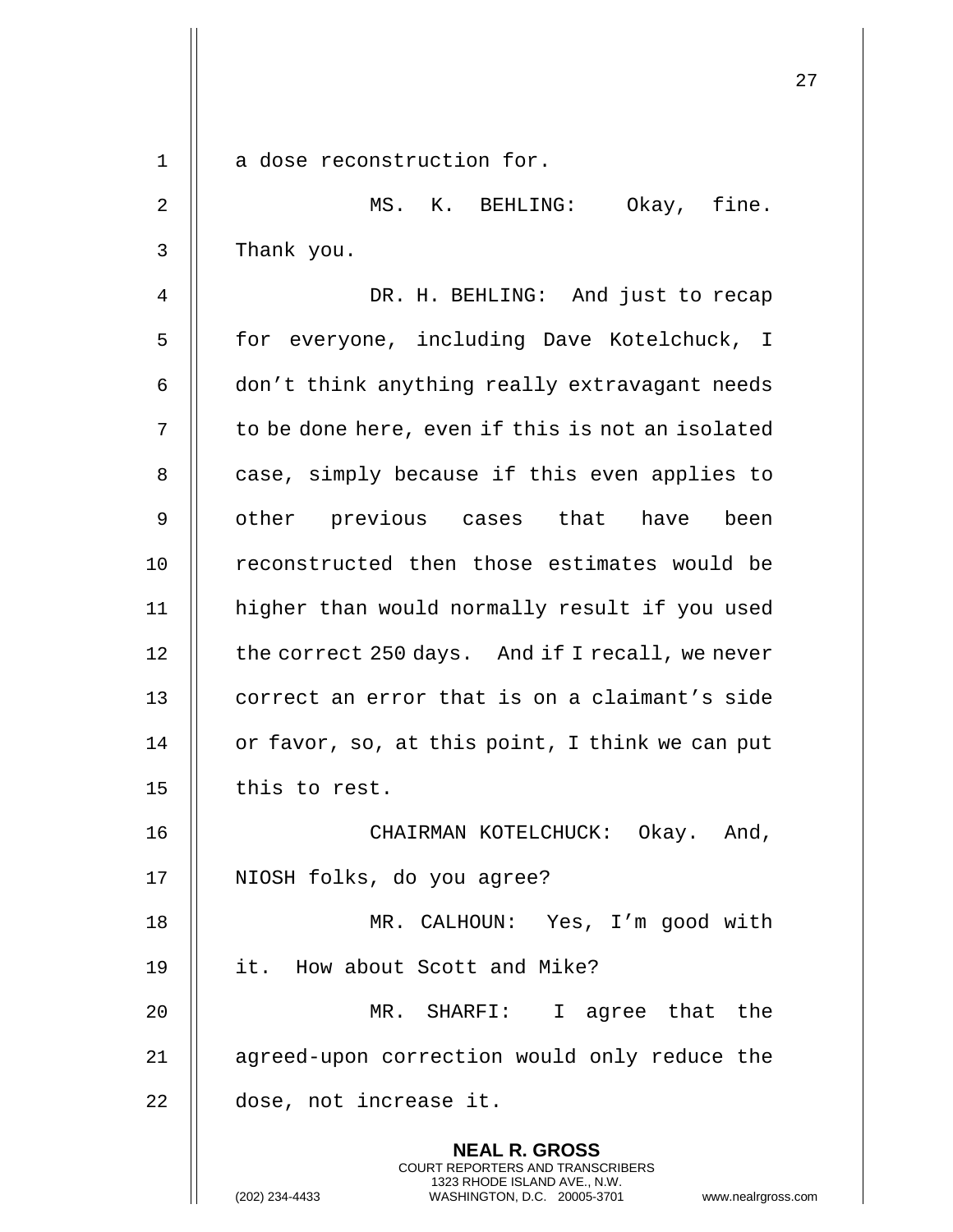1 || CHAIRMAN KOTELCHUCK: Right,  $2 \parallel$  right.

3 MR. SIEBERT: And this is Scott. 4 | The other thing to note is this will come up 5 || again when we deal with the next set because 6  $\parallel$  this is SC&A 434. And at that point, we'll 7 | actually respond to all -- actually, we already 8 | did respond to all the findings in that document 9  $\parallel$  that was sent out this morning, but I believe 10 || we'll cover that when we hit that in the next 11 groupings that we deal with the 14th through 12 18th set.

13 CHAIRMAN KOTELCHUCK: Very good. 14 | Subcommittee Members, anybody have any further 15 comment or concern?

16 MEMBER MUNN: This is Wanda. Not 17 || here. No, I think Hans' explanation was well 18 | received here.

19 CHAIRMAN KOTELCHUCK: Okay. And I 20 don't have any further comments. So I think 21  $\parallel$  that this issue is resolved, and we're ready to 22 | move on to our case reviews.

> **NEAL R. GROSS** COURT REPORTERS AND TRANSCRIBERS 1323 RHODE ISLAND AVE., N.W.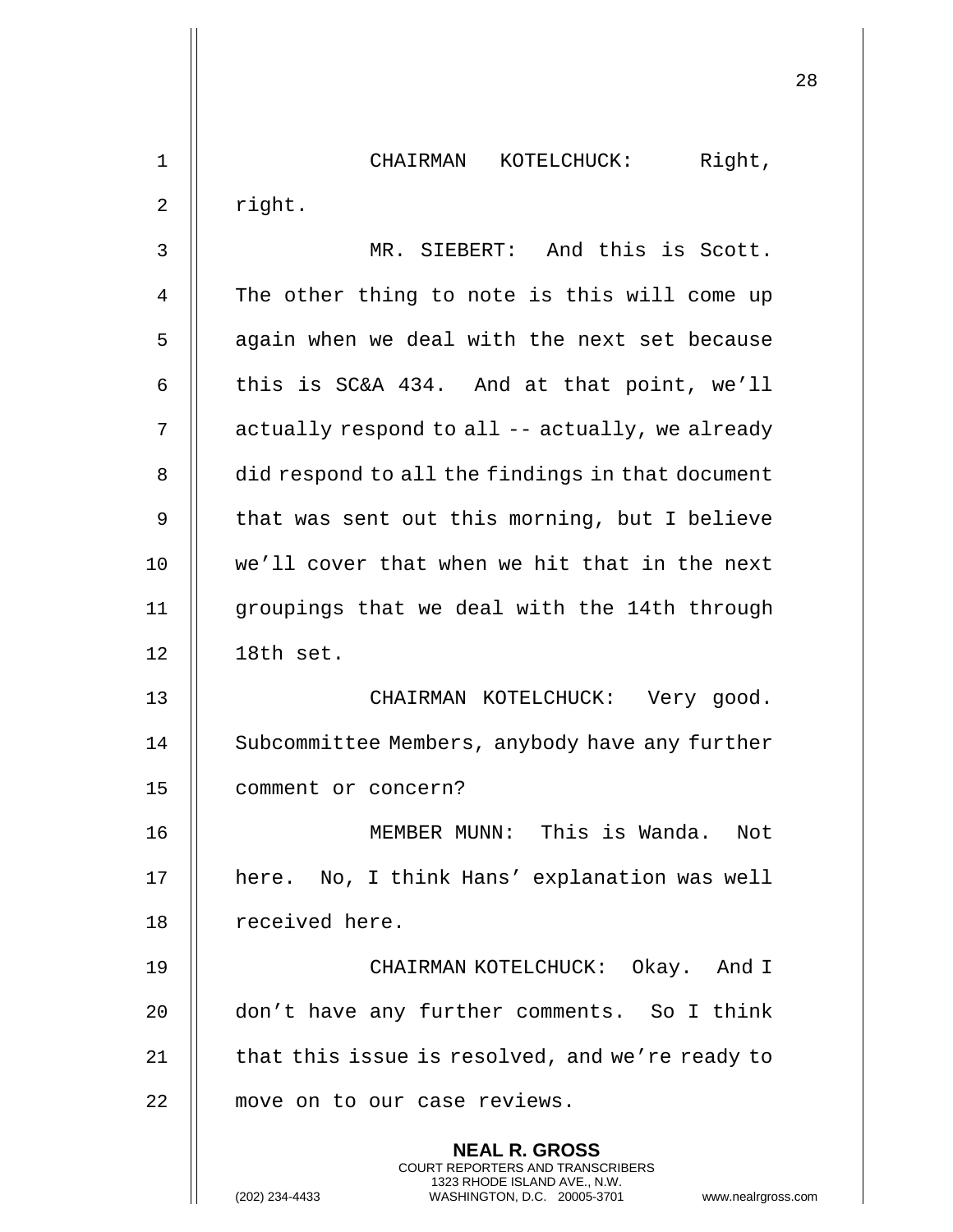|    |                                                                                                                                                                 | 29 |
|----|-----------------------------------------------------------------------------------------------------------------------------------------------------------------|----|
| 1  | Okay. Now, actually, let us go                                                                                                                                  |    |
| 2  | back to the single case that's sitting out in                                                                                                                   |    |
| 3  | set 9, where we were with -- 270 -- no.                                                                                                                         |    |
| 4  | MR. FARVER: This is Doug. It's                                                                                                                                  |    |
| 5  | $185 - -$                                                                                                                                                       |    |
| 6  | CHAIRMAN KOTELCHUCK: -- 185.7,                                                                                                                                  |    |
| 7  | right? We needed a report, or there was some                                                                                                                    |    |
| 8  | -- can we put that on the screen? And then,                                                                                                                     |    |
| 9  | hopefully, it will be resolved today.                                                                                                                           |    |
| 10 | MR. FARVER: Dave, this is Doug.                                                                                                                                 |    |
| 11 | Probably the best thing we could do is put up,                                                                                                                  |    |
| 12 | we have a matrix of the Huntington Pilot Plant                                                                                                                  |    |
| 13 | issues, and it contains the NIOSH responses and                                                                                                                 |    |
| 14 | what our reply to those are.                                                                                                                                    |    |
| 15 | CHAIRMAN KOTELCHUCK: Alright.                                                                                                                                   |    |
| 16 | MR. FARVER: I think John Stiver is                                                                                                                              |    |
| 17 | going to get that on the screen. Just to recap,                                                                                                                 |    |
| 18 | we had that one outstanding finding from the                                                                                                                    |    |
| 19 | Huntington Pilot Plant, and it all stemmed back                                                                                                                 |    |
| 20 | to a report that SC&A wrote reviewing the                                                                                                                       |    |
| 21 | revised Site Profile.                                                                                                                                           |    |
| 22 | in that report, we<br>And<br>had                                                                                                                                |    |
|    | <b>NEAL R. GROSS</b><br>COURT REPORTERS AND TRANSCRIBERS<br>1323 RHODE ISLAND AVE., N.W.<br>WASHINGTON, D.C. 20005-3701<br>(202) 234-4433<br>www.nealrgross.com |    |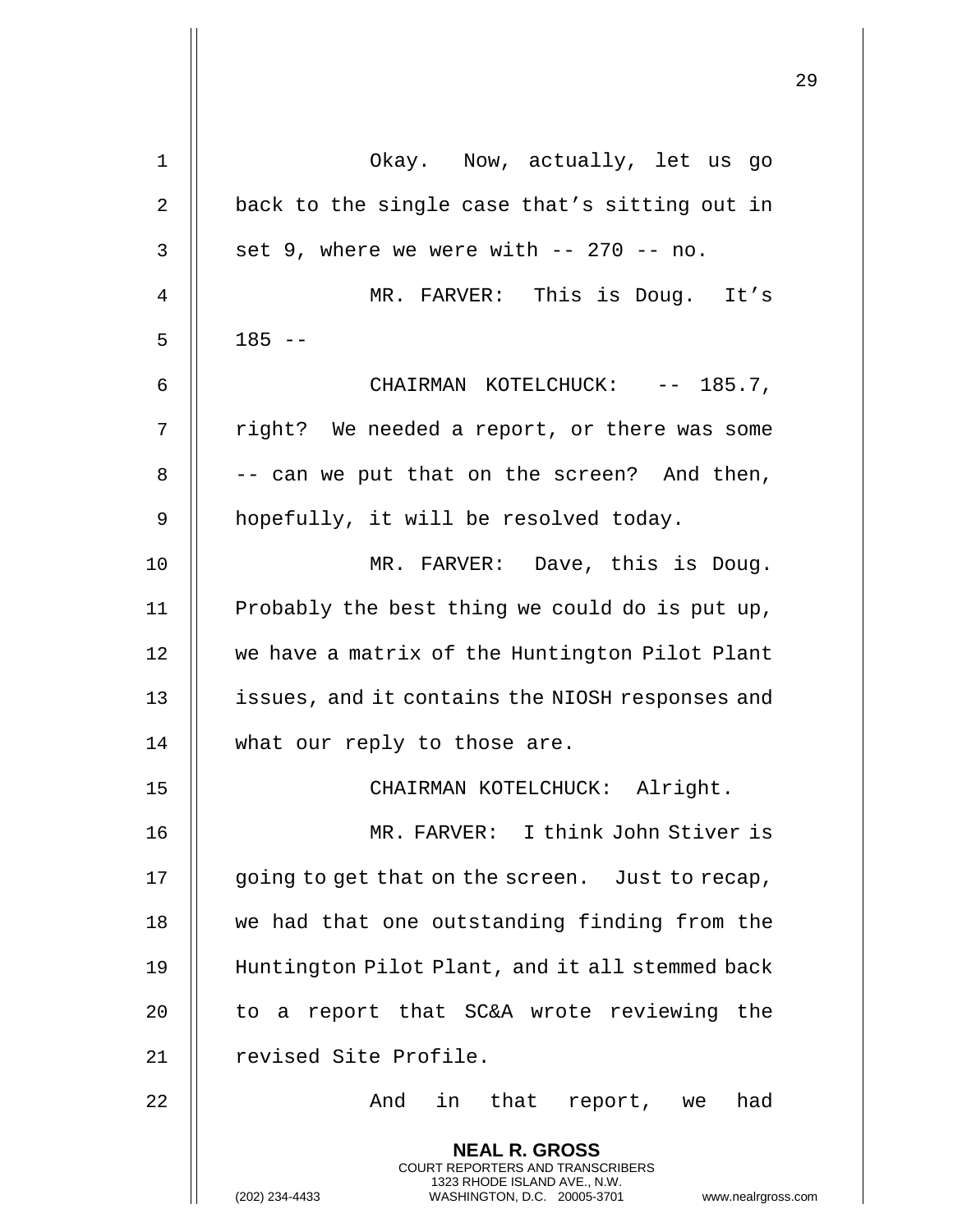| $\mathbf 1$  | identified six findings. Two of the findings                                                                                                                        |
|--------------|---------------------------------------------------------------------------------------------------------------------------------------------------------------------|
| 2            | were closed out with the 185.6 discussion,                                                                                                                          |
| $\mathbf{3}$ | which was a finding before this one. That left                                                                                                                      |
| 4            | four findings that NIOSH was going to go back                                                                                                                       |
| 5            | and read the report and respond to.                                                                                                                                 |
| 6            | So that we could capture all this,                                                                                                                                  |
| 7            | we just put this in a matrix. And that way, we                                                                                                                      |
| 8            | have all the information in one piece.                                                                                                                              |
| 9            | CHAIRMAN KOTELCHUCK: Okay.                                                                                                                                          |
| 10           | MR. FARVER: They're on the screen.                                                                                                                                  |
| 11           | CHAIRMAN KOTELCHUCK: It is on the                                                                                                                                   |
| 12           | screen, findings one and two.                                                                                                                                       |
| 13           | MR. FARVER: Okay. These were                                                                                                                                        |
| 14           | issues that Steve Marschke identified based on                                                                                                                      |
| 15           | a review of the Site Profile. So the first one                                                                                                                      |
| 16           | deals with contaminants that are in the TBD, and                                                                                                                    |
| 17           | NIOSH's response was that they're revising the                                                                                                                      |
| 18           | TBD and they will include the contaminants that                                                                                                                     |
| 19           | we're concerned about. So it's a<br>TBD                                                                                                                             |
| 20           | modification, and, as long as they modify the                                                                                                                       |
| 21           | TBD, we really don't have a big concern about                                                                                                                       |
| 22           | because they're just including the<br>this                                                                                                                          |
|              | <b>NEAL R. GROSS</b><br><b>COURT REPORTERS AND TRANSCRIBERS</b><br>1323 RHODE ISLAND AVE., N.W.<br>(202) 234-4433<br>WASHINGTON, D.C. 20005-3701<br>www.nealrgross. |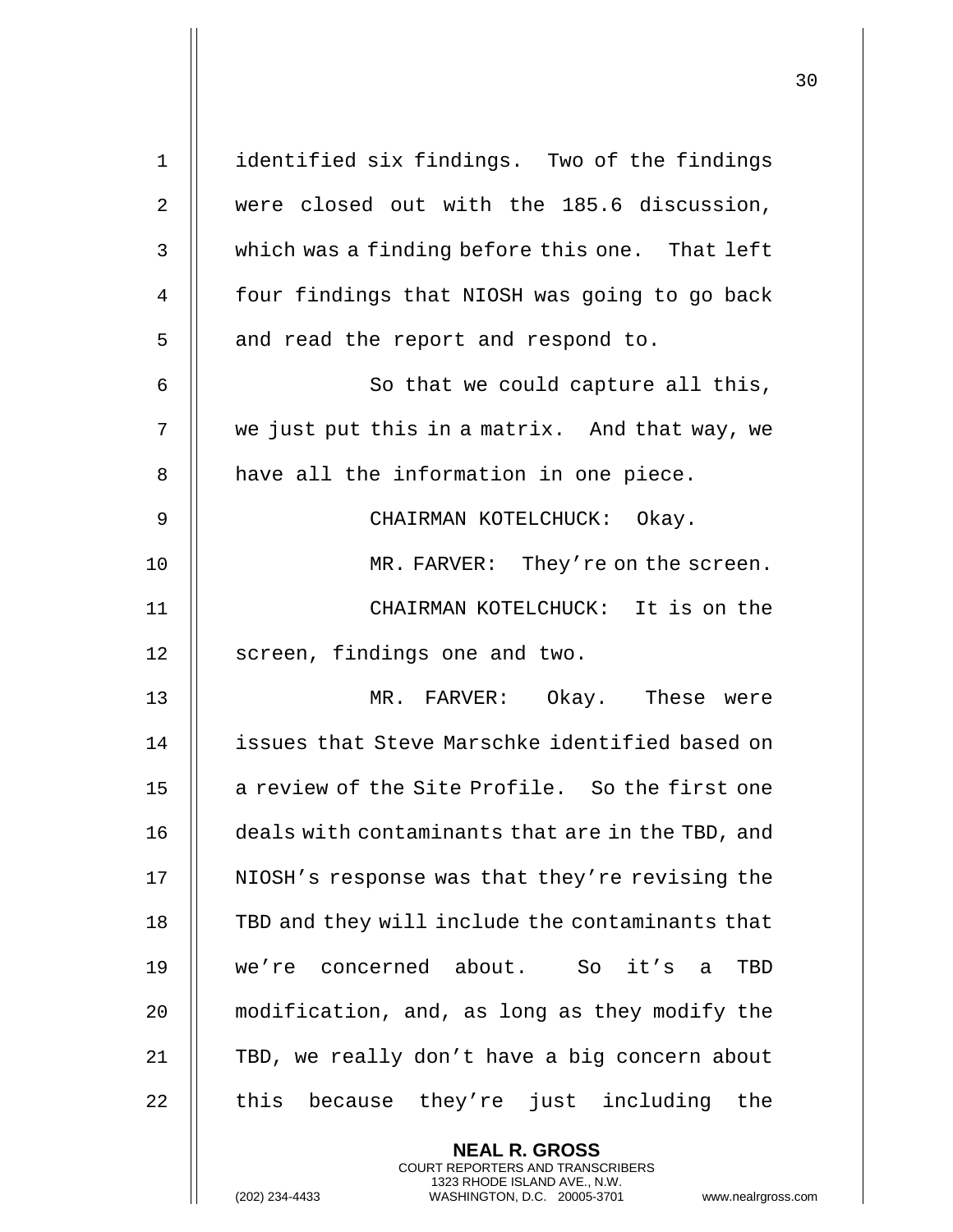1 || information that we would like to have them 2 include.

3 CHAIRMAN KOTELCHUCK: Good. 4 MR. FARVER: Finding two is very 5 || similar. It has to do with the 6 | uranium-specific activity, and there were some 7 || rounding issues where they rounded the two 8 || significant figures. And all we're asking --9  $\parallel$  and they said they're going to modify the TBD. 10 We just want to make sure the TBD is specific 11 || and states that those results are rounded to 12 | significant figures, and it also quotes the DOE 13 || standard, STD-1136 as a reference.

14 || So we really don't have any concerns 15  $\parallel$  as long as they modify the TBD to be specific 16  $\parallel$  to say that they rounded it. You know, pretty 17 much put in the TBD what they put in their 18 | response is what it comes down to. So then we'd 19 || have no concerns, and we can close that issue. 20 || That's the short version.

21 CHAIRMAN KOTELCHUCK: Okay.

**NEAL R. GROSS** COURT REPORTERS AND TRANSCRIBERS 1323 RHODE ISLAND AVE., N.W.

22 || MR. FARVER: And the third finding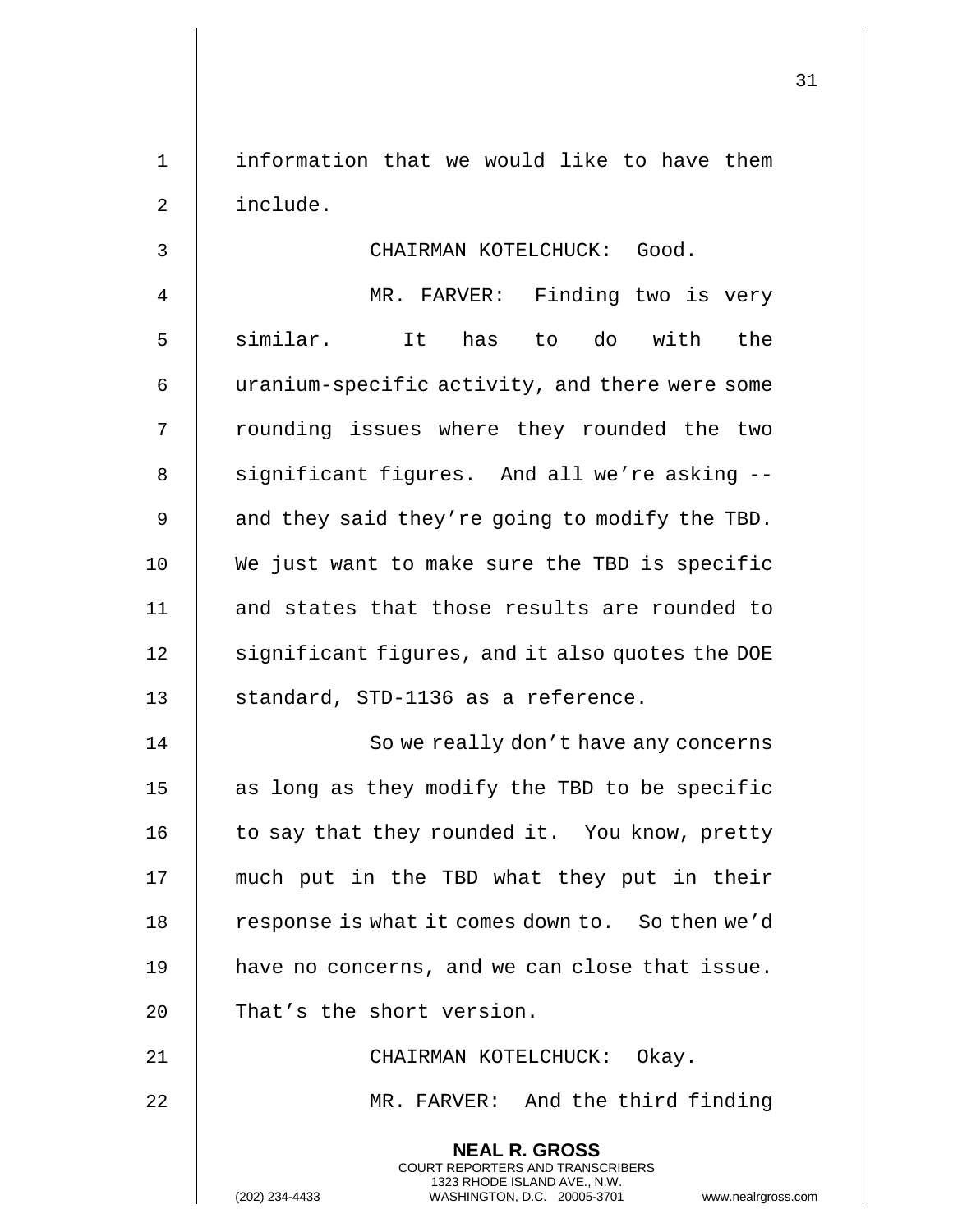| 1  | on the next page, we had identified a unit                                                                                                                             |
|----|------------------------------------------------------------------------------------------------------------------------------------------------------------------------|
| 2  | conversion error. There really wasn't a                                                                                                                                |
| 3  | conversion error, but the labeling of the                                                                                                                              |
| 4  | columns -- one of the columns -- was                                                                                                                                   |
| 5  | incorrect. So they're going to correct it in                                                                                                                           |
| 6  | the TBD revision, so we have no concerns with                                                                                                                          |
| 7  | that. I mean, we agree that's good.                                                                                                                                    |
| 8  | MR. CALHOUN: Doug, this is Grady.                                                                                                                                      |
| 9  | I'm assuming here that you don't have a copy of                                                                                                                        |
| 10 | the revised TBD. Is that a true statement?                                                                                                                             |
| 11 | MR. FARVER: Not [one] that it's                                                                                                                                        |
| 12 | been revised to include these issues.                                                                                                                                  |
| 13 | MR. CALHOUN: On 2/21, the 2/21                                                                                                                                         |
| 14 | 2014 revision?                                                                                                                                                         |
| 15 | MR. FARVER: Oh, probably not.                                                                                                                                          |
| 16 | MR. CALHOUN: Okay. I'm going to                                                                                                                                        |
| 17 | shoot that off to you. I don't expect you to                                                                                                                           |
| 18 | do anything with it right this moment, but I                                                                                                                           |
| 19 | should have sent you that.                                                                                                                                             |
| 20 | MR. FARVER: Grady, have all these                                                                                                                                      |
| 21 | changes been incorporated?                                                                                                                                             |
| 22 | MR. CALHOUN: That's what I                                                                                                                                             |
|    | <b>NEAL R. GROSS</b><br><b>COURT REPORTERS AND TRANSCRIBERS</b><br>1323 RHODE ISLAND AVE., N.W.<br>www.nealrgross.com<br>WASHINGTON, D.C. 20005-3701<br>(202) 234-4433 |

 $\mathbf{L}$ 

Π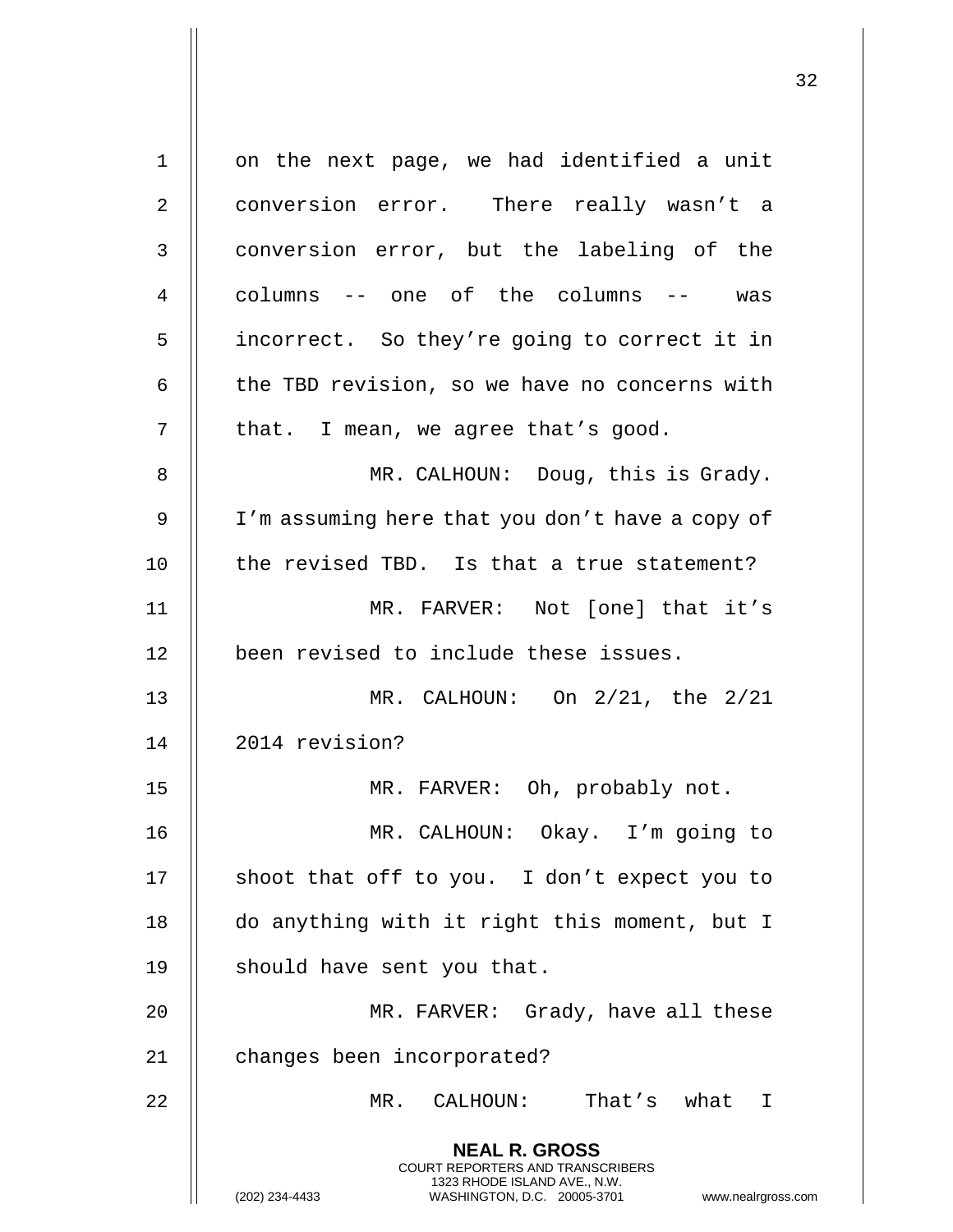|              |                                                                                                 | 33 |
|--------------|-------------------------------------------------------------------------------------------------|----|
| $\mathbf{1}$ | believe. I believe that is the case.                                                            |    |
| 2            | MR. FARVER: Okay.                                                                               |    |
| 3            | MR. CALHOUN: But I understand                                                                   |    |
| 4            | you've got to take a look at it so --                                                           |    |
|              |                                                                                                 |    |
| 5            | MR. FARVER: Okay. Thank you.                                                                    |    |
| 6            | And, finally, finding four, which is on page                                                    |    |
| 7            | four, has to do with the energy spectrum or                                                     |    |
| 8            | energy fractions. And they identified that                                                      |    |
| 9            | the data that they used was from the National                                                   |    |
| 10           | Nuclear Data Center, which is a little                                                          |    |
| 11           | different than what we were assuming. So we                                                     |    |
| 12           | have no problems with their response.                                                           |    |
| 13           | And really this was just to clear up                                                            |    |
| 14           | some issues. We had talked about them before,                                                   |    |
| 15           | but we wanted to get everything down in writing                                                 |    |
| 16           | and all in one place. These were the four                                                       |    |
| 17           | outstanding issues. And then, if you want to                                                    |    |
| 18           | go on, you can see that the findings five and                                                   |    |
| 19           | six have already been addressed at our August                                                   |    |
| 20           | meeting of last year. So as long as those TBD                                                   |    |
| 21           | changes are made, that should wrap up the                                                       |    |
| 22           | Huntington Pilot Plant issues and that should                                                   |    |
|              | <b>NEAL R. GROSS</b><br><b>COURT REPORTERS AND TRANSCRIBERS</b><br>1323 RHODE ISLAND AVE., N.W. |    |
|              | (202) 234-4433<br>WASHINGTON, D.C. 20005-3701<br>www.nealrgross.com                             |    |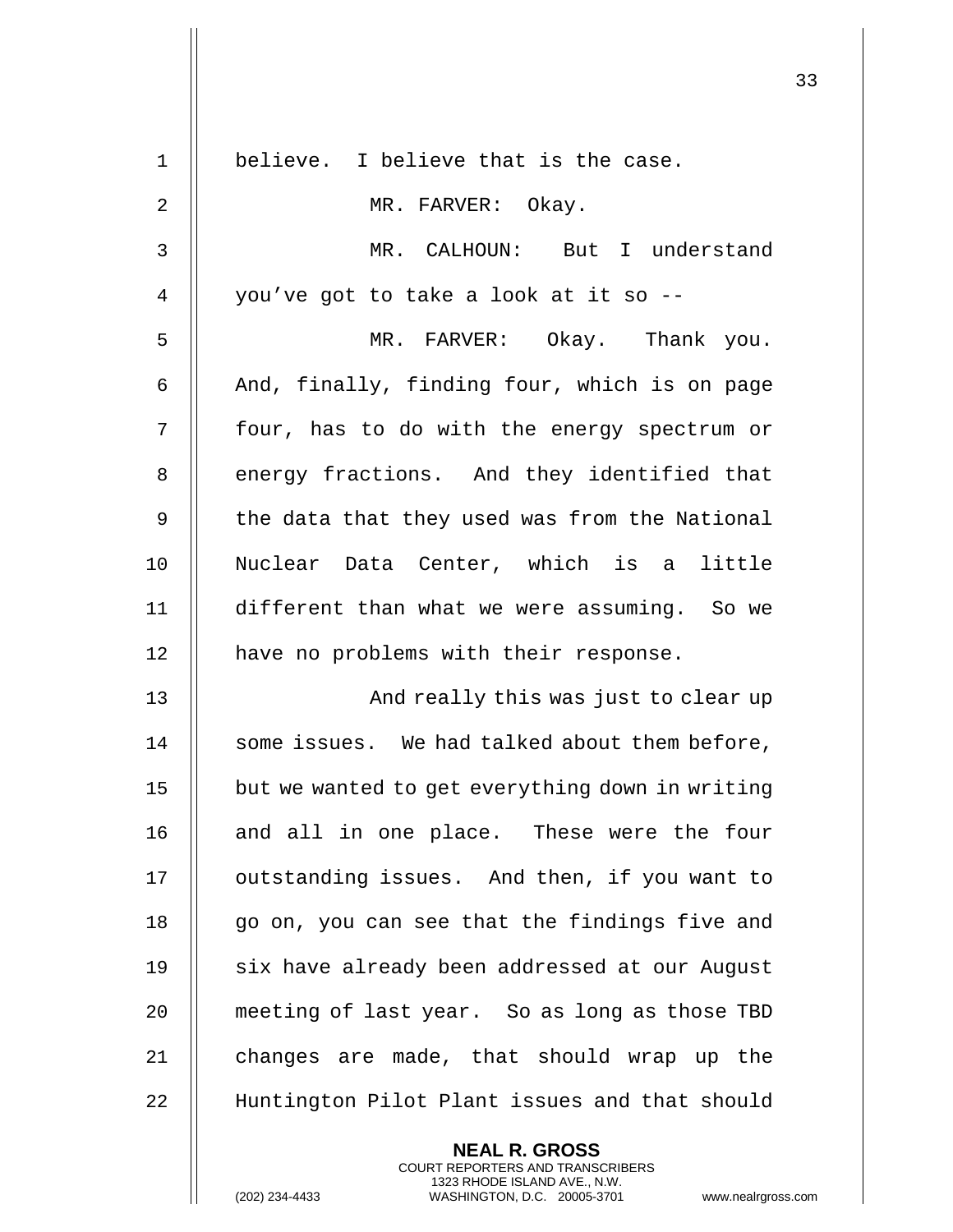|             |                                                                                                                                                                        | 34 |
|-------------|------------------------------------------------------------------------------------------------------------------------------------------------------------------------|----|
| $\mathbf 1$ | wrap up our 9th set matrix.                                                                                                                                            |    |
| 2           | MEMBER RICHARDSON: Doug, this is                                                                                                                                       |    |
| 3           | David Richardson. Could you describe number                                                                                                                            |    |
| 4           | four?                                                                                                                                                                  |    |
| 5           | MR. FARVER: Number four.                                                                                                                                               |    |
| 6           | MEMBER RICHARDSON: It had to do                                                                                                                                        |    |
| 7           | with the dose distributions, assumption of                                                                                                                             |    |
| 8           | energies.                                                                                                                                                              |    |
| 9           | MR. FARVER: Okay. What I'm going                                                                                                                                       |    |
| 10          | to do is look at Steve's report and get a more                                                                                                                         |    |
| 11          | detailed answer. It looks like we were just                                                                                                                            |    |
| 12          | trying to identify what gamma spectrum they                                                                                                                            |    |
| 13          | used. It was not identified in the document                                                                                                                            |    |
| 14          | where the data came from.                                                                                                                                              |    |
| 15          | Right.<br>MEMBER RICHARDSON:                                                                                                                                           |    |
| 16          | Because this was -- I mean, there are several                                                                                                                          |    |
| 17          | issues here, but one of the issues is I wasn't                                                                                                                         |    |
| 18          | aware before of there being parameters in a dose                                                                                                                       |    |
| 19          | reconstruction which are dynamic. That is, if                                                                                                                          |    |
| 20          | today I were to go and try and figure out those                                                                                                                        |    |
| 21          | parameters, they would not be the ones which                                                                                                                           |    |
| 22          | the time of the<br>dose<br>were used<br>at                                                                                                                             |    |
|             | <b>NEAL R. GROSS</b><br><b>COURT REPORTERS AND TRANSCRIBERS</b><br>1323 RHODE ISLAND AVE., N.W.<br>(202) 234-4433<br>WASHINGTON, D.C. 20005-3701<br>www.nealrgross.com |    |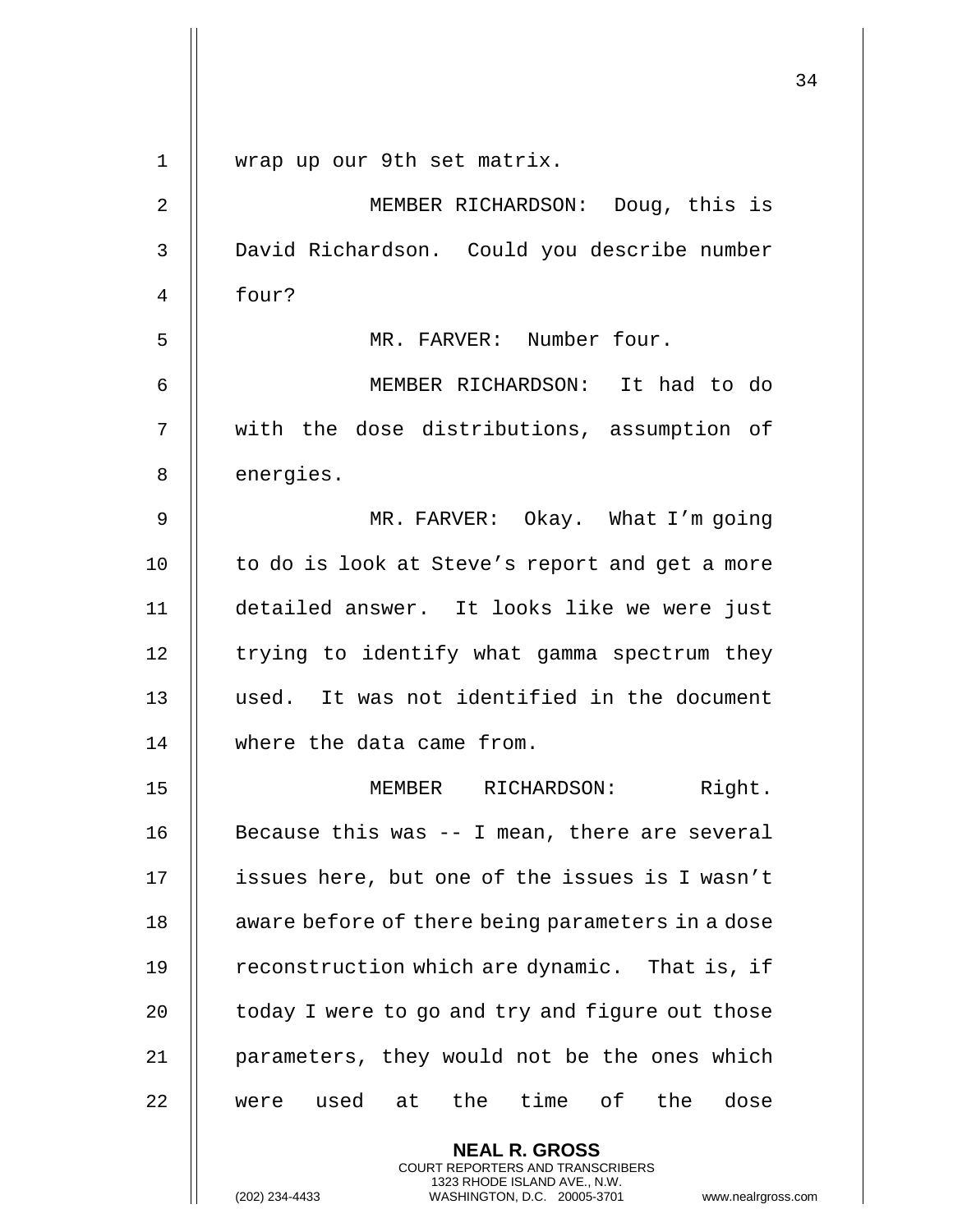**NEAL R. GROSS** COURT REPORTERS AND TRANSCRIBERS 1323 RHODE ISLAND AVE., N.W. (202) 234-4433 WASHINGTON, D.C. 20005-3701 www.nealrgross.com 1 | reconstruction. And unless somebody is 2 || archiving the history of those changes that  $3$   $\parallel$  they evolve in this data center, there's not a 4 decription of the reference table. It would have to be  $5$   $\parallel$  accessing a website on a given date. Is that 6  $\parallel$  how this is? I've just not seen parameters like  $7$  | that before. 8 || MR. FARVER: I really don't have a 9 || good answer for you, David. 10 || MEMBER RICHARDSON: My 11 understanding, you used a library, a, quote, 12 | frozen library. That's a lookup table which 13 | you were going to use as a reference that might 14 be in a Technical Basis Document, and the  $15$   $\parallel$  response was we checked a different library 16 which is dynamic and is online. 17 MR. FARVER: I understand your 18 || point. I don't have a good answer. Grady, do 19 you have any input? 20 MR. CALHOUN: Basically, what we do 21 when we determine what the energies are that 22 | we're going to use, it's based on what materials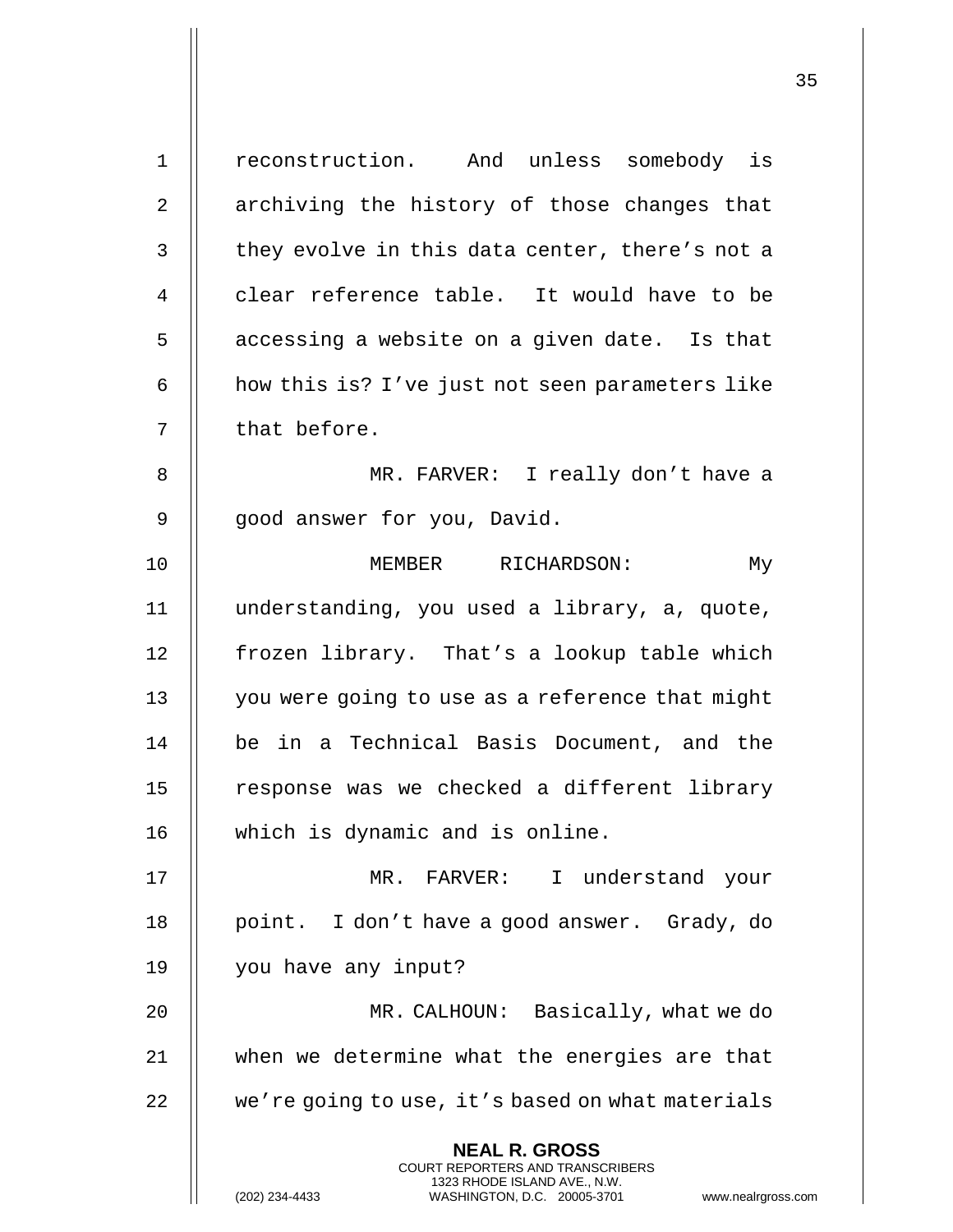| $\mathbf 1$    | were present during that time frame. I don't                                                    |
|----------------|-------------------------------------------------------------------------------------------------|
| 2              | know exactly what, I don't know exactly what                                                    |
| 3              | that one is. It's not that they change, and I                                                   |
| $\overline{4}$ | don't know if this is a library like they're                                                    |
| 5              | talking about whole body count, a software                                                      |
| 6              | library. That's what it sounds like. I'll                                                       |
| 7              | have to go back and look and see the particulars                                                |
| $\,8\,$        | on this case.                                                                                   |
| 9              | But they don't vary from day to day                                                             |
| 10             | like you're saying. It's just something based                                                   |
| 11             | on, if it's a nuclear library that's included                                                   |
| 12             | in the software, that's what is used to detect                                                  |
| 13             | photons and whole body count. I don't know if                                                   |
| 14             | that's the case in this one, but in other of                                                    |
| 15             | these, when we're assigned photon dose, you                                                     |
| 16             | base the energies on the materials that are                                                     |
| 17             | present because there is a breakdown of the                                                     |
| 18             | different energy spectra that we see, and we                                                    |
| 19             | have to bend those to put them into IREP.                                                       |
| 20             | MEMBER RICHARDSON: Those are sort                                                               |
| 21             | of physical properties, which I would imagine                                                   |
| 22             | are invariant, and so it's difficult for me to                                                  |
|                | <b>NEAL R. GROSS</b><br><b>COURT REPORTERS AND TRANSCRIBERS</b>                                 |
|                | 1323 RHODE ISLAND AVE., N.W.<br>(202) 234-4433<br>WASHINGTON, D.C. 20005-3701<br>www.nealrgross |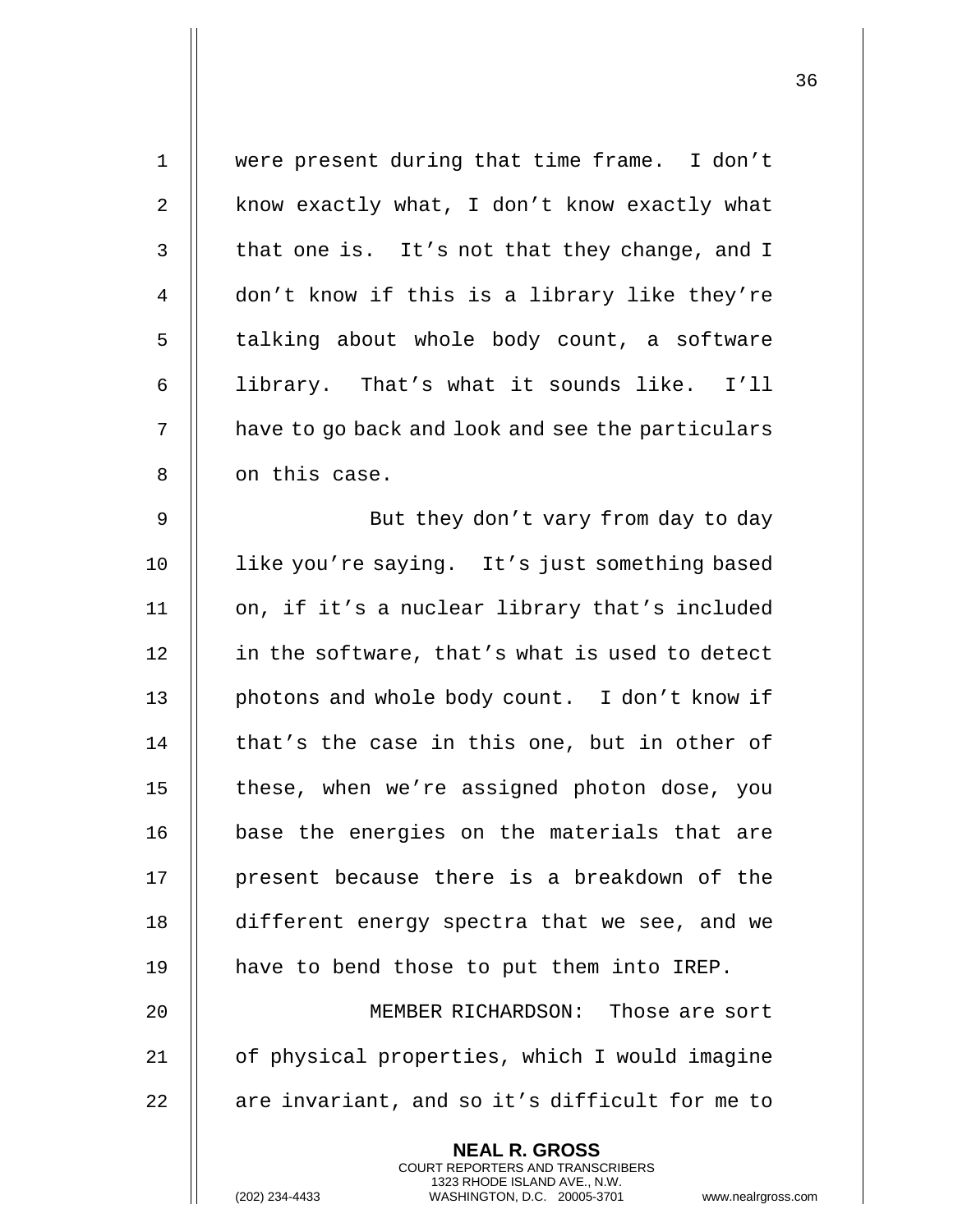1 | understand why  $-$ 

| $\overline{a}$ | MR. CALHOUN: That's the fact, and              |
|----------------|------------------------------------------------|
| $\mathfrak{Z}$ | that's how we'll use it. However, if this is   |
| 4              | a nuclear library, and I don't know that, but  |
| 5              | based on this comment, when a whole body count |
| 6              | exists in the setup or any kind of gamma       |
| 7              | spectroscopy is set up, there's a library      |
| 8              | that's in that software that's used to detect  |
| $\overline{9}$ | certain energy level photons. I just don't     |
| 10             | know, based on this information here right in  |
| 11             | front of me, if that's the case or not.        |
| 12             | MR. FARVER: David, a little bit                |
| 13             | more information. It looks like we were trying |
| 14             | to use MicroShield to check the MCNPX          |
| 15             | calculations that NIOSH performed and were     |
| 16             | explained in Appendix A of the Site Profile.   |
| 17             | That's why we're having trouble with           |
| 18             | MicroShield because it's a different library.  |
| 19             | We're having difficulty matching the dose      |
| 20             | rates, and we were assuming a different        |
| 21             | spectrum and we still couldn't quite match.    |
| 22             | How far off were<br>MR. CALHOUN:               |

**NEAL R. GROSS** COURT REPORTERS AND TRANSCRIBERS 1323 RHODE ISLAND AVE., N.W.

(202) 234-4433 WASHINGTON, D.C. 20005-3701 www.nealrgross.com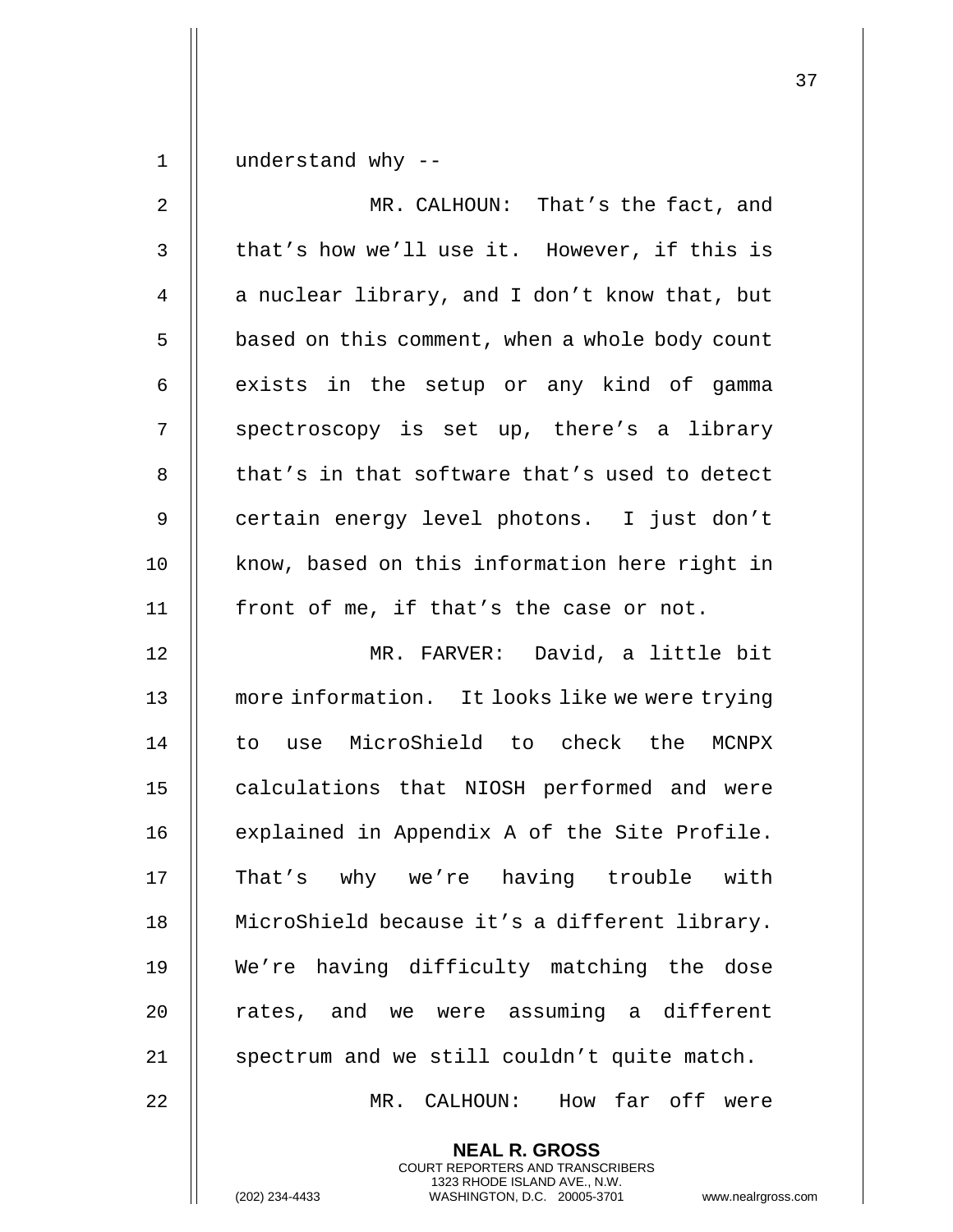|             |                                                                                                                                                                        | 38 |
|-------------|------------------------------------------------------------------------------------------------------------------------------------------------------------------------|----|
| $\mathbf 1$ | these? Is it 50/50 to 70/30?                                                                                                                                           |    |
| 2           | MR. FARVER: I don't know.                                                                                                                                              |    |
| 3           | MR. CALHOUN: So, basically, what                                                                                                                                       |    |
| 4           | this comes down to is you guys used a little bit                                                                                                                       |    |
| 5           | different library than we used.                                                                                                                                        |    |
| 6           | MR. FARVER: Correct.                                                                                                                                                   |    |
| 7           | MR. CALHOUN: Oh, okay.                                                                                                                                                 |    |
| 8           | MEMBER RICHARDSON: Okay. I think                                                                                                                                       |    |
| 9           | I'm seeing the issue. And if you have the                                                                                                                              |    |
| 10          | library and it's assumed to be fixed, in                                                                                                                               |    |
| 11          | principle, one could go back and find it, and                                                                                                                          |    |
| 12          | it's not the issue that there was one which was                                                                                                                        |    |
| 13          | frozen and one which is dynamic. There are two                                                                                                                         |    |
| 14          | different libraries based on two different                                                                                                                             |    |
| 15          | software systems.                                                                                                                                                      |    |
| 16          | MR. FARVER: I believe that is the                                                                                                                                      |    |
| 17          | case.                                                                                                                                                                  |    |
| 18          | MR. CALHOUN: That sounds like my                                                                                                                                       |    |
| 19          | understanding, too, now from this. And unless                                                                                                                          |    |
| 20          | somehow ours is wrong, then it's just a                                                                                                                                |    |
| 21          | difference that we picked -- that they picked                                                                                                                          |    |
| 22          | a different library to evaluate what we had done                                                                                                                       |    |
|             | <b>NEAL R. GROSS</b><br><b>COURT REPORTERS AND TRANSCRIBERS</b><br>1323 RHODE ISLAND AVE., N.W.<br>(202) 234-4433<br>WASHINGTON, D.C. 20005-3701<br>www.nealrgross.com |    |

 $\mathbf{1}$  $\parallel$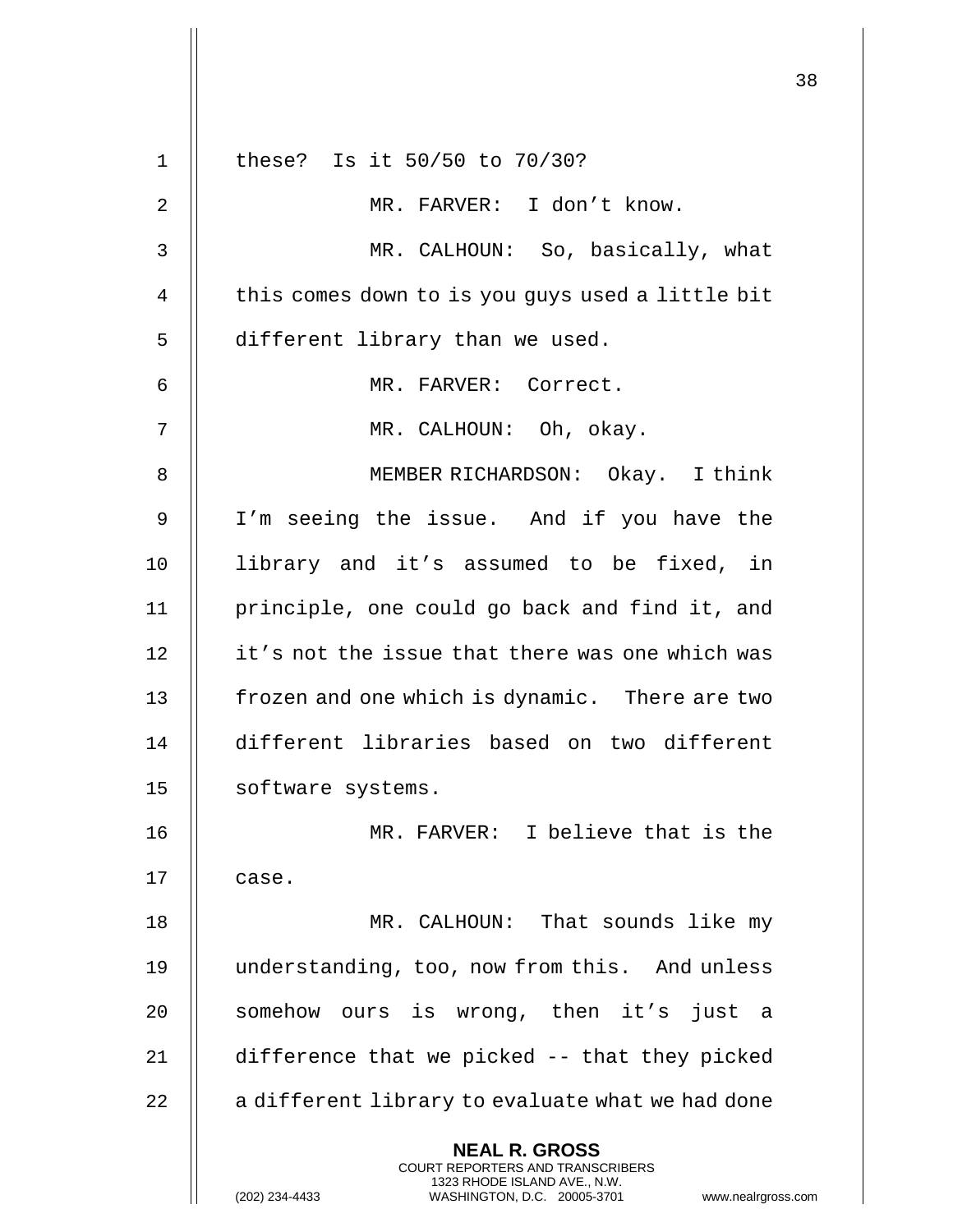$1 \parallel$  already.

| $\overline{2}$ | CHAIRMAN KOTELCHUCK: But if, for                                                                |
|----------------|-------------------------------------------------------------------------------------------------|
| 3              | any reason, anybody came back years from now and                                                |
| $\overline{4}$ | wanted to take a look at that calculation, you                                                  |
| 5              | would have the information in what you did about                                                |
| 6              | which library you used?                                                                         |
| 7              | MR. CALHOUN: We would for sure.                                                                 |
| 8              | And so really the issue is whether or not the,                                                  |
| 9              | quote, library that we used was incorrect, and                                                  |
| 10             | obviously we don't believe it is.                                                               |
| 11             | CHAIRMAN KOTELCHUCK: Right,                                                                     |
| 12             | right. Okay. But yours, which is to say                                                         |
| 13             | NIOSH's calculations do say what library was                                                    |
| 14             | used, and that can be looked at in the future,                                                  |
| 15             | and if, for any reason, somebody ever were to                                                   |
| 16             | think it was wrong it could be changed or                                                       |
| 17             | modified. So it doesn't matter whether SC&A                                                     |
| 18             | I mean it matters whether your documentation is                                                 |
| 19             | not so much reproducible but is discoverable,                                                   |
| 20             | and it is apparently, right?                                                                    |
| 21             | MR. CALHOUN: I believe that's the                                                               |
| 22             | case, yes.                                                                                      |
|                | <b>NEAL R. GROSS</b><br><b>COURT REPORTERS AND TRANSCRIBERS</b><br>1323 RHODE ISLAND AVE., N.W. |
|                | (202) 234-4433<br>WASHINGTON, D.C. 20005-3701<br>www.nealrgross.com                             |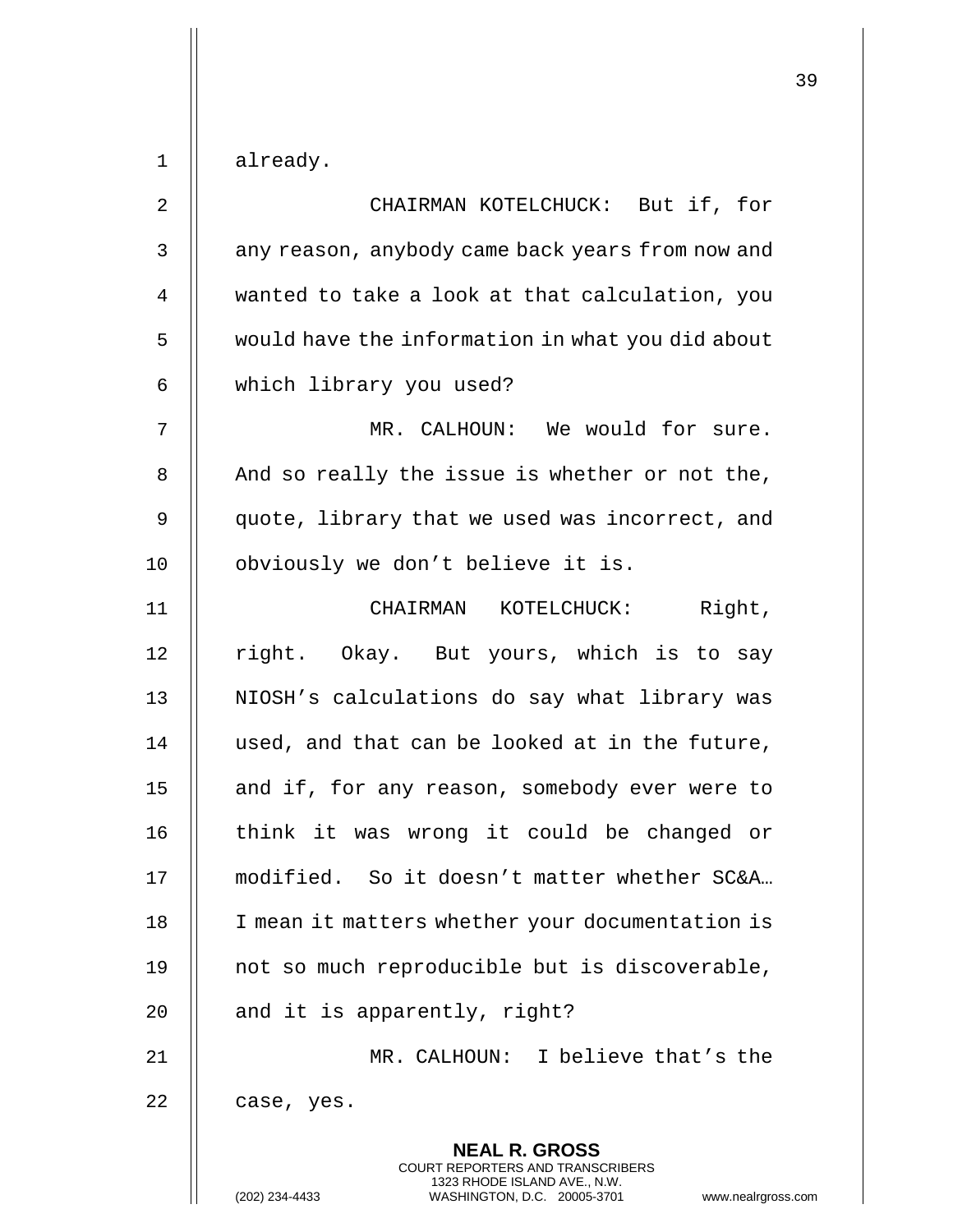|    |                                                                                                                                                                        | 40 |
|----|------------------------------------------------------------------------------------------------------------------------------------------------------------------------|----|
| 1  | CHAIRMAN KOTELCHUCK: So, David                                                                                                                                         |    |
| 2  | Richardson, that should resolve it, shouldn't                                                                                                                          |    |
| 3  | it?                                                                                                                                                                    |    |
|    |                                                                                                                                                                        |    |
| 4  | MEMBER RICHARDSON: Yes, that's                                                                                                                                         |    |
| 5  | clearer to me. Thank you.                                                                                                                                              |    |
| 6  | CHAIRMAN KOTELCHUCK: Yes, okay.                                                                                                                                        |    |
| 7  | Thank you for asking.                                                                                                                                                  |    |
| 8  | MEMBER MUNN: Well, I'm glad it's                                                                                                                                       |    |
| 9  | more clear to David than it is to me. This is                                                                                                                          |    |
| 10 | Wanda. And what the puzzler, from my point of                                                                                                                          |    |
| 11 | view, is why do two perfectly reliable,                                                                                                                                |    |
| 12 | supposedly, libraries have different values                                                                                                                            |    |
| 13 | for the same spectra? It doesn't seem to                                                                                                                               |    |
| 14 | follow that that would be expected, does it?                                                                                                                           |    |
| 15 | Am I missing something?                                                                                                                                                |    |
| 16 | MR. CALHOUN:<br>No, you're not.                                                                                                                                        |    |
| 17 | This is Grady. I don't think you're missing                                                                                                                            |    |
| 18 | anything at all. I think that we need more                                                                                                                             |    |
| 19 | information here to look into what assumptions                                                                                                                         |    |
| 20 | were made with the different percentages of                                                                                                                            |    |
| 21 | what radionuclides were assumed on our side                                                                                                                            |    |
| 22 | versus your side because you're absolutely                                                                                                                             |    |
|    | <b>NEAL R. GROSS</b><br><b>COURT REPORTERS AND TRANSCRIBERS</b><br>1323 RHODE ISLAND AVE., N.W.<br>(202) 234-4433<br>WASHINGTON, D.C. 20005-3701<br>www.nealrgross.com |    |

 $\overline{\mathsf{I}}$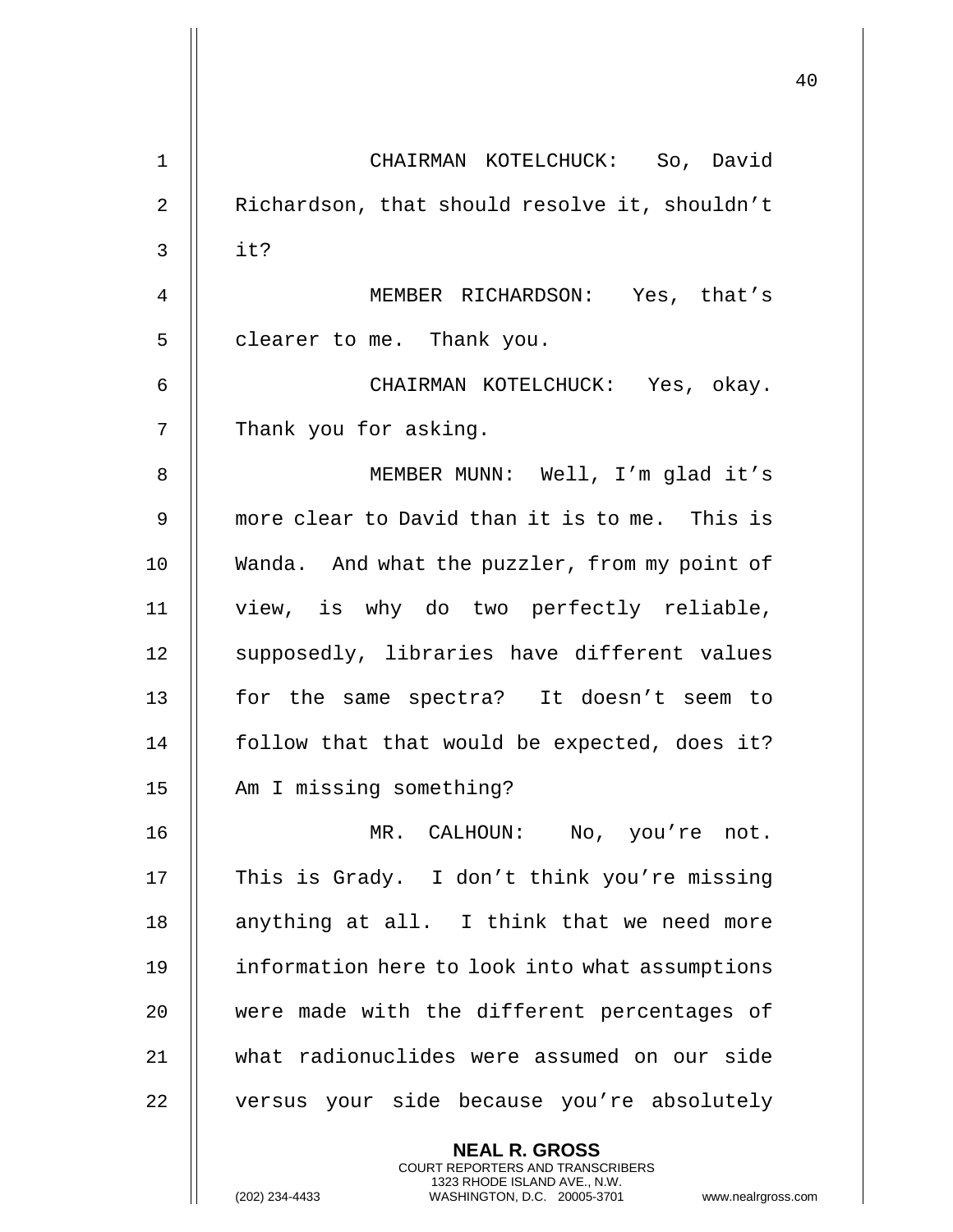| $\mathbf 1$    | right: the energy coming off of a given                                                                                                                            |
|----------------|--------------------------------------------------------------------------------------------------------------------------------------------------------------------|
| 2              | radionuclide is pretty much constant, for the                                                                                                                      |
| 3              | most part.                                                                                                                                                         |
| $\overline{4}$ | So I think that we'd have to look at                                                                                                                               |
| 5              | what the assumptions were with both cases if we                                                                                                                    |
| 6              | need to pursue this any further. And I guess                                                                                                                       |
| 7              | it really depends on how wrong the SC&A guys                                                                                                                       |
| 8              | think we are.                                                                                                                                                      |
| 9              | MEMBER MUNN: Well, based only on                                                                                                                                   |
| 10             | the information that we have for a person like                                                                                                                     |
| 11             | me who knows absolutely nothing about even the                                                                                                                     |
| 12             | existence of the libraries, much less their                                                                                                                        |
| 13             | content, it does create a puzzler because one                                                                                                                      |
| 14             | would assume that you could expect the same                                                                                                                        |
| 15             | information about spectra from one reliable                                                                                                                        |
| 16             | library to another.                                                                                                                                                |
| 17             | MEMBER RICHARDSON: Yes. Wanda,                                                                                                                                     |
| 18             | so was $I - -$ that part of the issue, kind of one                                                                                                                 |
| 19             | of them has to do with process and being able                                                                                                                      |
| 20             | to document and reproduce what was done.<br>The                                                                                                                    |
| 21             | other part of the content of these two software                                                                                                                    |
| 22             | packages and why there's a kind of disagreement                                                                                                                    |
|                | <b>NEAL R. GROSS</b><br><b>COURT REPORTERS AND TRANSCRIBERS</b><br>1323 RHODE ISLAND AVE., N.W.<br>(202) 234-4433<br>WASHINGTON, D.C. 20005-3701<br>www.nealrgross |

(202) 234-4433 WASHINGTON, D.C. 20005-3701 www.nealrgross.com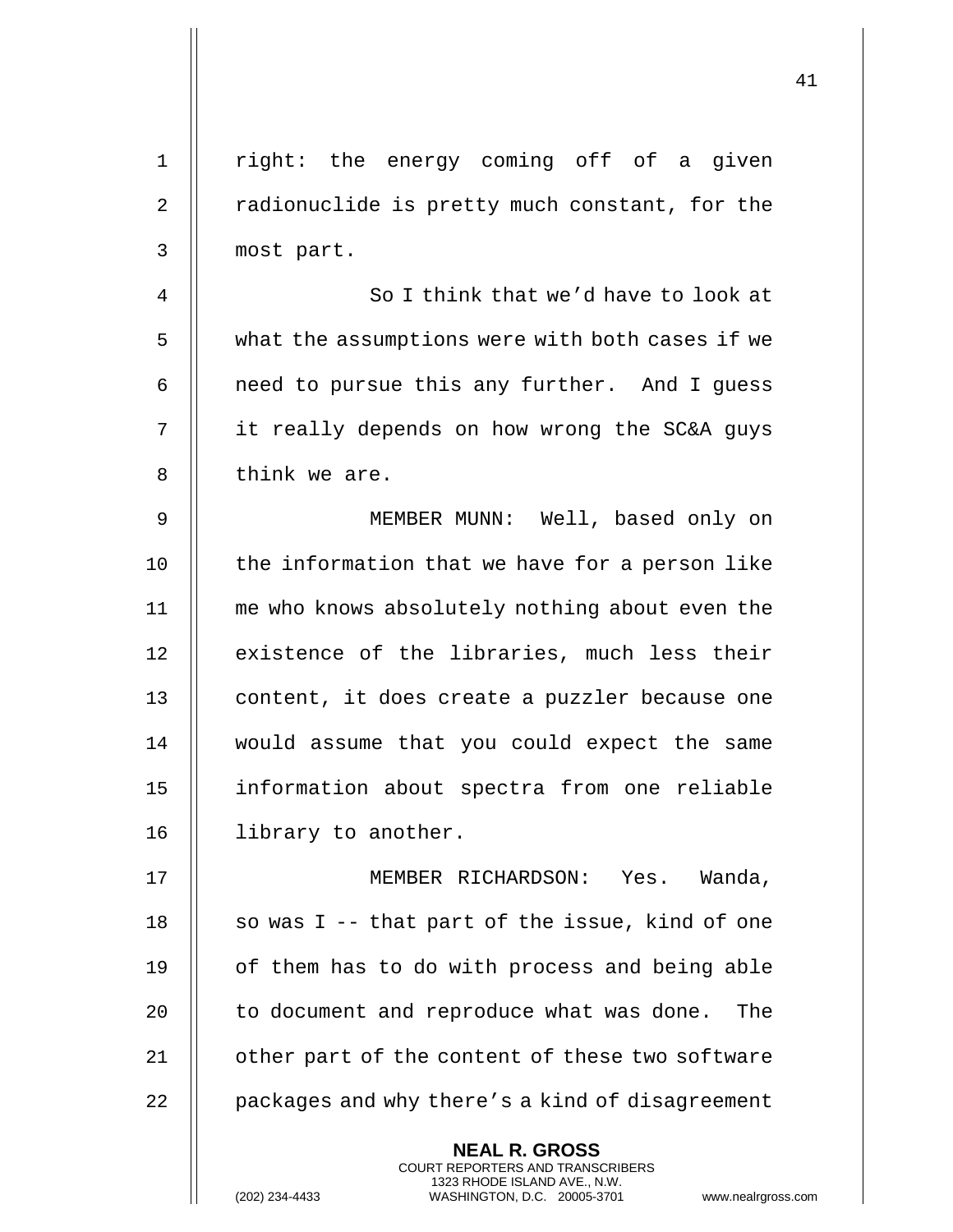| $\mathbf 1$ | between this, that isn't obvious. My                                                                                                                        |
|-------------|-------------------------------------------------------------------------------------------------------------------------------------------------------------|
| 2           | experience in the past was if we were to hold                                                                                                               |
| 3           | this finding until we had resolved that -- I                                                                                                                |
| 4           | mean, I don't know. In some cases, it would be                                                                                                              |
| 5           | to try and reconcile two different software                                                                                                                 |
| 6           | programs. It could be potentially a lot of                                                                                                                  |
| 7           | effort.                                                                                                                                                     |
| 8           | MEMBER MUNN: Oh, I'm not concerned                                                                                                                          |
| 9           | with the programs itself. I'm concerned, as I                                                                                                               |
| 10          | think I said, with the libraries.                                                                                                                           |
| 11          | MEMBER RICHARDSON: Right, right.                                                                                                                            |
| 12          | MEMBER MUNN: It's strange to me                                                                                                                             |
| 13          | that using a different library would give you                                                                                                               |
| 14          | a different result.                                                                                                                                         |
| 15          | MR. FARVER: Well, I think it's a                                                                                                                            |
| 16          | matter of just using different assumptions.                                                                                                                 |
| 17          | Different<br>CHAIRMAN KOTELCHUCK:                                                                                                                           |
| 18          | assumptions about what?                                                                                                                                     |
| 19          | MEMBER MUNN: This is the level of                                                                                                                           |
| 20          | detail which is probably beyond our purview,                                                                                                                |
| 21          | but it is, you can understand why it raises the                                                                                                             |
| 22          | question.                                                                                                                                                   |
|             | <b>NEAL R. GROSS</b><br>COURT REPORTERS AND TRANSCRIBERS<br>1323 RHODE ISLAND AVE., N.W.<br>(202) 234-4433<br>WASHINGTON, D.C. 20005-3701<br>www.nealrgross |

 $\mathop{||}$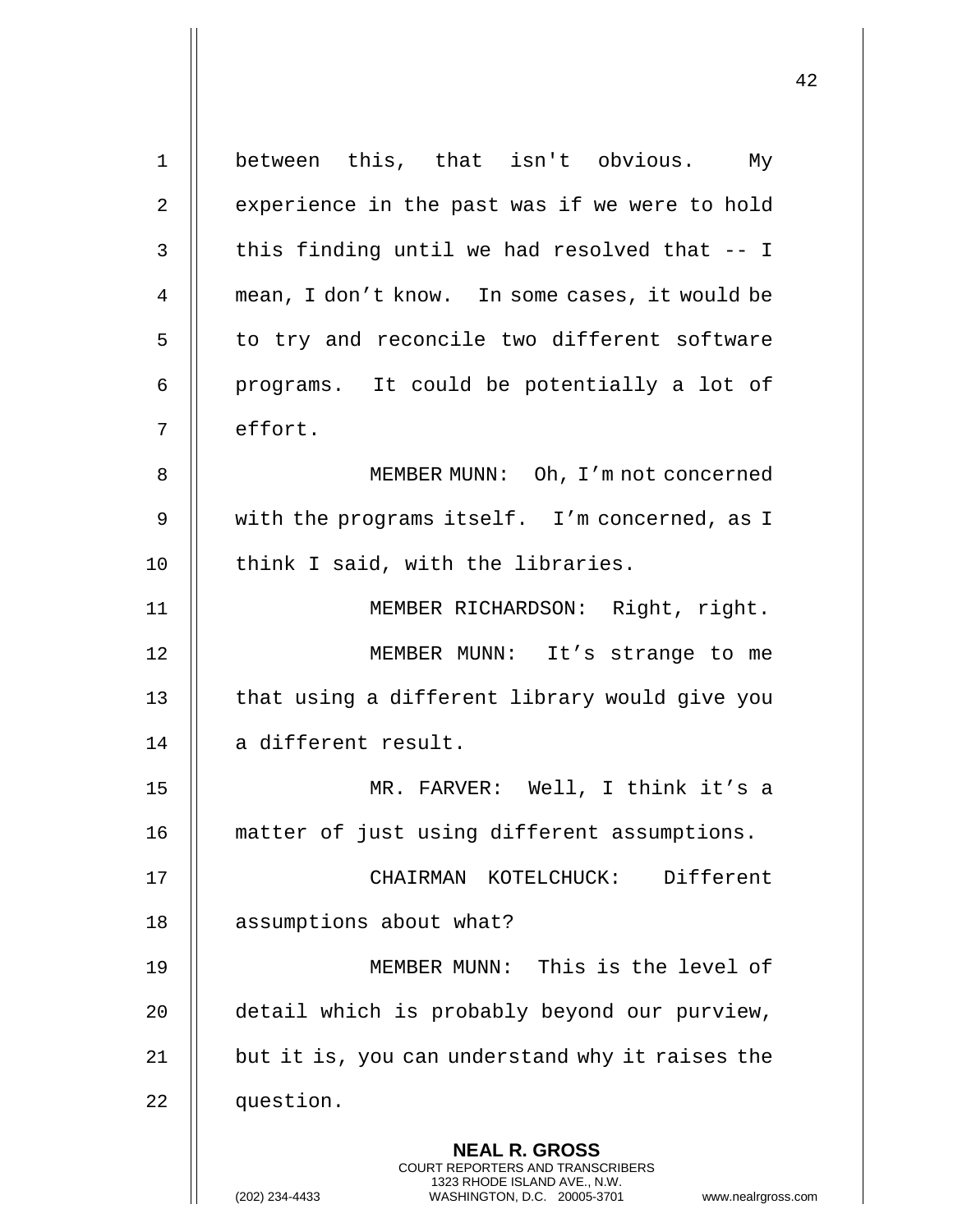| 1            | MR. FARVER: Oh, I understand. It                                                                 |
|--------------|--------------------------------------------------------------------------------------------------|
| $\mathbf{2}$ | looks like we're trying to model a 20-gallon                                                     |
| 3            | drum and the dose rates that are coming off --                                                   |
| 4            | MEMBER MUNN: Yes, I have<br>no                                                                   |
| 5            | objection to closing this item.                                                                  |
| 6            | CHAIRMAN KOTELCHUCK: Yes.                                                                        |
| 7            | MEMBER CLAWSON: Well, this is                                                                    |
| 8            | Brad. I understand where we're going, but,                                                       |
| $\mathsf 9$  | Doug and everybody, I thought one of the things                                                  |
| 10           | we'd be able to, 20 years from now or whatever                                                   |
| 11           | else, be able to come back and figure out how                                                    |
| 12           | these things were done, and we can't even figure                                                 |
| 13           | that out for sure today. How can we say that                                                     |
| 14           | that is correct?                                                                                 |
| 15           | MR. CALHOUN: That's not true                                                                     |
| 16           | Brad. This is Grady. We certainly can show                                                       |
| 17           | how we did ours. The question is they used a                                                     |
| 18           | different, you know, when they go into                                                           |
| 19           | modeling, someone else goes in to try to model                                                   |
| 20           | a different situation. You know, there are so                                                    |
| 21           | many parameters that come into effect that                                                       |
| 22           | could affect the energy distribution. You                                                        |
|              | <b>NEAL R. GROSS</b><br><b>COURT REPORTERS AND TRANSCRIBERS</b>                                  |
|              | 1323 RHODE ISLAND AVE., N.W.<br>(202) 234-4433<br>WASHINGTON, D.C. 20005-3701<br>www.nealrgross. |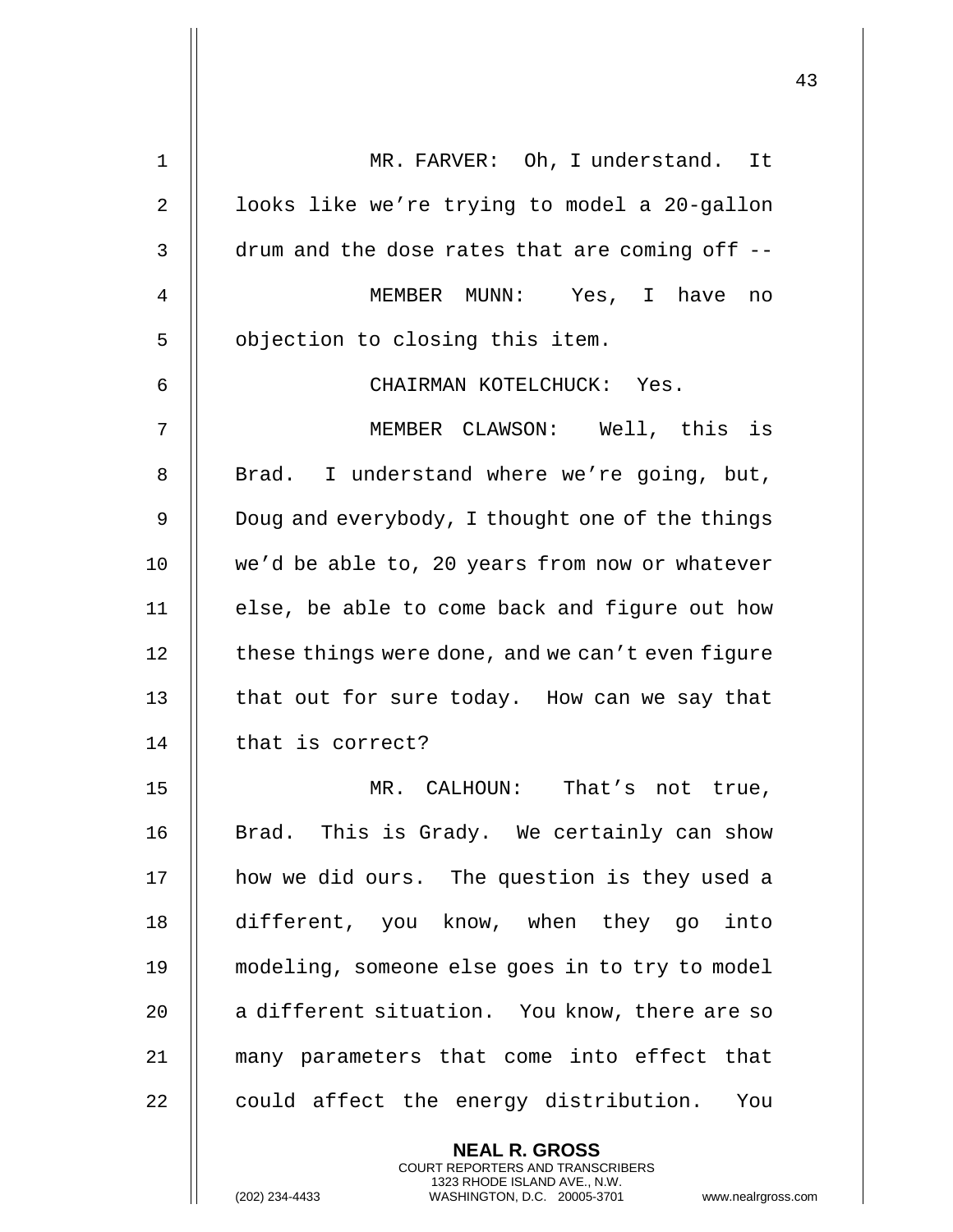| $\mathbf 1$ | know, if you're talking about a drum, you're      |
|-------------|---------------------------------------------------|
| 2           | talking about the density of the drum itself,     |
| 3           | you're talking about the density of the           |
| 4           | material in the drum, you're talking about the    |
| 5           | type and quantity of the material in the drum.    |
| 6           | So I think, basically, we have our                |
| 7           | justification and it's readily reproducible.      |
| 8           | The issue is that when an evaluation of our       |
| 9           | approach was done, a different tool was used.     |
| 10          | So it's not really an issue with our process      |
| 11          | being unreproducible, because I believe ours      |
| 12          | is.                                               |
| 13          | MR. STIVER: This is John Stiver.                  |
| 14          | Maybe I can jump in. I said something similar     |
| 15          | to this in the back and forth that went on with   |
| 16          | GSI when a lot of the results and the spectral    |
| 17          | differences depend on, as Grady said, on the      |
| 18          | different assumptions about the density of        |
| 19          | material and the types of material and so forth.  |
| 20          | And what we did to kind of help resolve that was  |
| 21          | just have NIOSH send us the input file that they  |
| 22          | used and we could check the assumptions.<br>So at |
|             | <b>NEAL R. GROSS</b>                              |

COURT REPORTERS AND TRANSCRIBERS 1323 RHODE ISLAND AVE., N.W.

(202) 234-4433 WASHINGTON, D.C. 20005-3701 www.nealrgross.com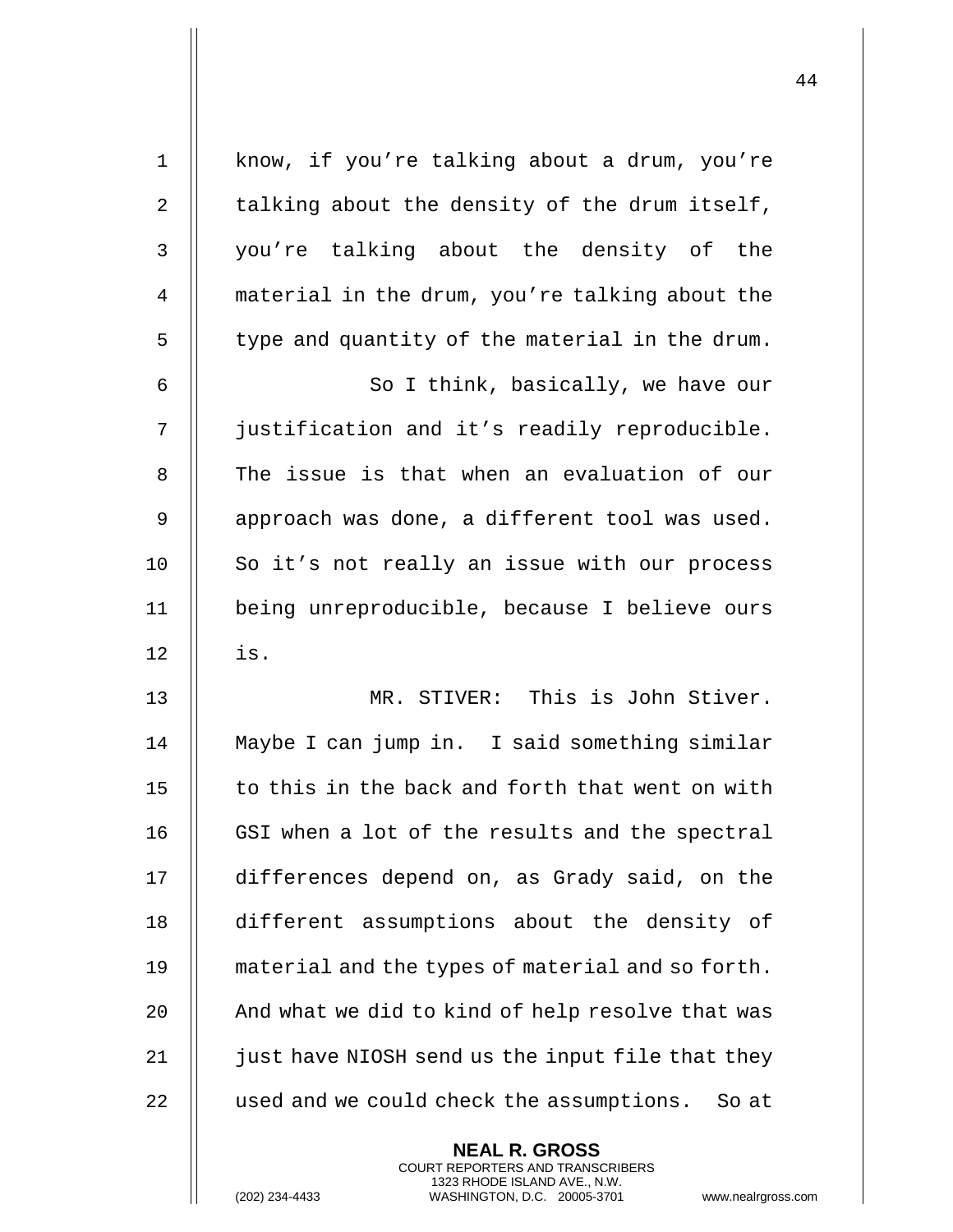| $\mathbf{1}$ | least that way, you know, we had to be on the                                                                                                                      |
|--------------|--------------------------------------------------------------------------------------------------------------------------------------------------------------------|
| 2            | same page, as opposed to kind of running off and                                                                                                                   |
| 3            | doing a separate analysis with our own                                                                                                                             |
| 4            | assumptions and coming up and trying to resolve                                                                                                                    |
| 5            | all this. Some of those things, you know,                                                                                                                          |
| 6            | maybe some communication up front, at the front                                                                                                                    |
| 7            | end, might help too, it would save us a lot of                                                                                                                     |
| 8            | work later on.                                                                                                                                                     |
| 9            | MR. FARVER: Rather than trying to                                                                                                                                  |
| 10           | beat this to death right now, let's try to get                                                                                                                     |
| 11           | Steve Marschke on the line -- maybe after lunch                                                                                                                    |
| 12           | -- since he's the one that reviewed the profile                                                                                                                    |
| 13           | and he's the one that reviewed the responses and                                                                                                                   |
| 14           | he's the one that actually wrote the report when                                                                                                                   |
| 15           | he did the model. And he didn't have a concern                                                                                                                     |
| 16           | about it, but we'll try and see if he can give                                                                                                                     |
| 17           | us a quick explanation for that.                                                                                                                                   |
| 18           | CHAIRMAN KOTELCHUCK: That sounds                                                                                                                                   |
| 19           | reasonable. So if you can have him come on the                                                                                                                     |
| 20           | line after lunch, let's do that. I'm satisfied                                                                                                                     |
| 21           | that the result is reproducible and could be                                                                                                                       |
| 22           | reproduced at some later time. The fact that                                                                                                                       |
|              | <b>NEAL R. GROSS</b><br><b>COURT REPORTERS AND TRANSCRIBERS</b><br>1323 RHODE ISLAND AVE., N.W.<br>(202) 234-4433<br>WASHINGTON, D.C. 20005-3701<br>www.nealrgross |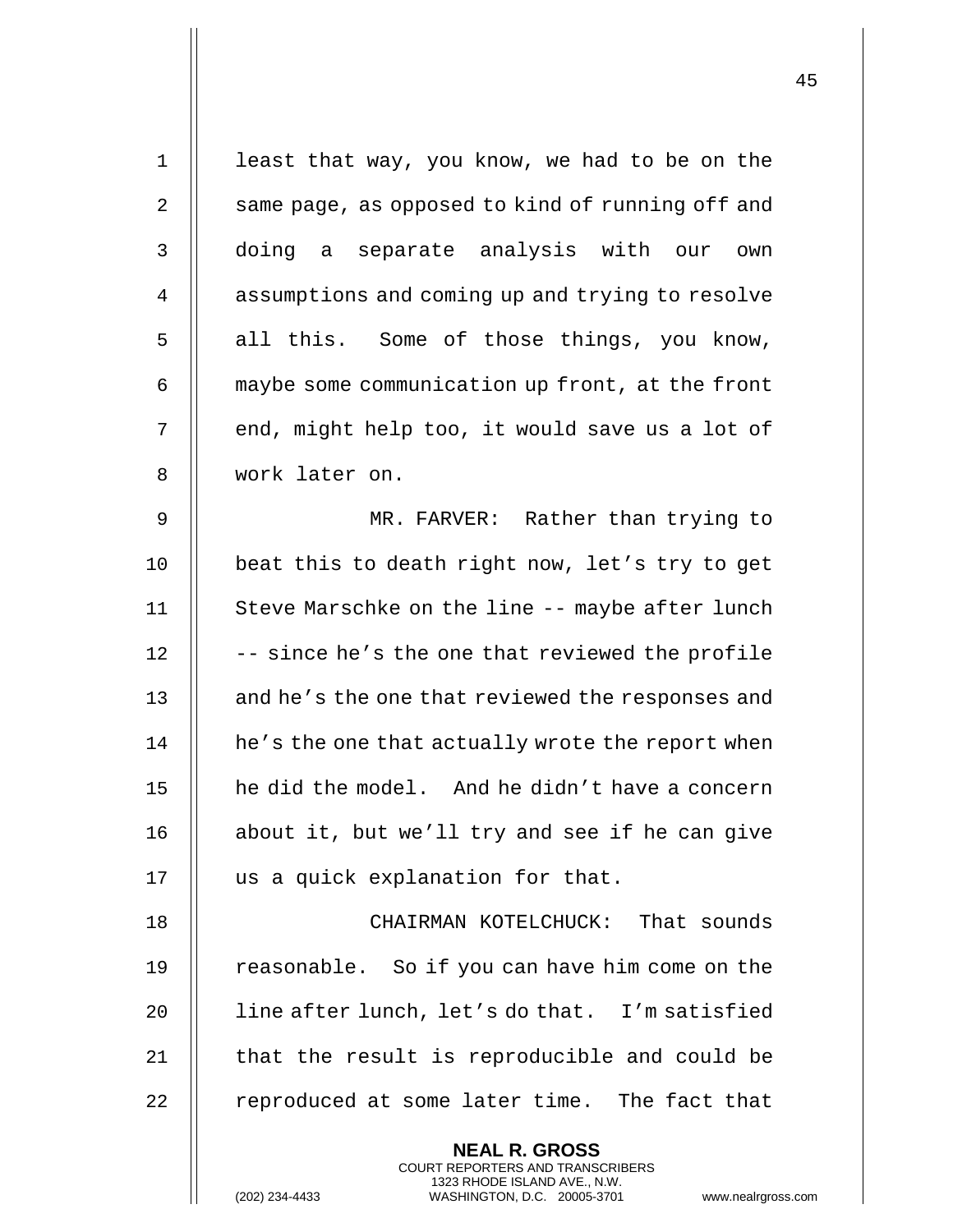**NEAL R. GROSS** COURT REPORTERS AND TRANSCRIBERS 1323 RHODE ISLAND AVE., N.W. (202) 234-4433 WASHINGTON, D.C. 20005-3701 www.nealrgross.com 1 data might change, and spectra measurements may 2 | result in, I hope, small changes, that does not  $3 \parallel$  bother me, as long as the result that is agreed 4 upon is reproducible in the future by other 5 || parties. 6 || So if we want to, let's go on and 7 || let's come back to that finding with Steve 8 | later. Let's go on to finding five. 9 MR. FARVER: Finding five we 10 || already addressed in a previous meeting and 11 closed that issue. 12 || CHAIRMAN KOTELCHUCK: Okay. 13 MR. FARVER: Same with finding six. 14 CHAIRMAN KOTELCHUCK: Good. And 15  $\parallel$  that's the last finding? 16 MR. FARVER: Yes. That's the last 17 | one for that report, yes. 18 CHAIRMAN KOTELCHUCK: Okay. So we 19 have that one, finding four, which we will come 20 || back to later with Steve. 21 MR. FARVER: We won't close out the  $22 \parallel$  9th set yet. We'll let it hang on a while.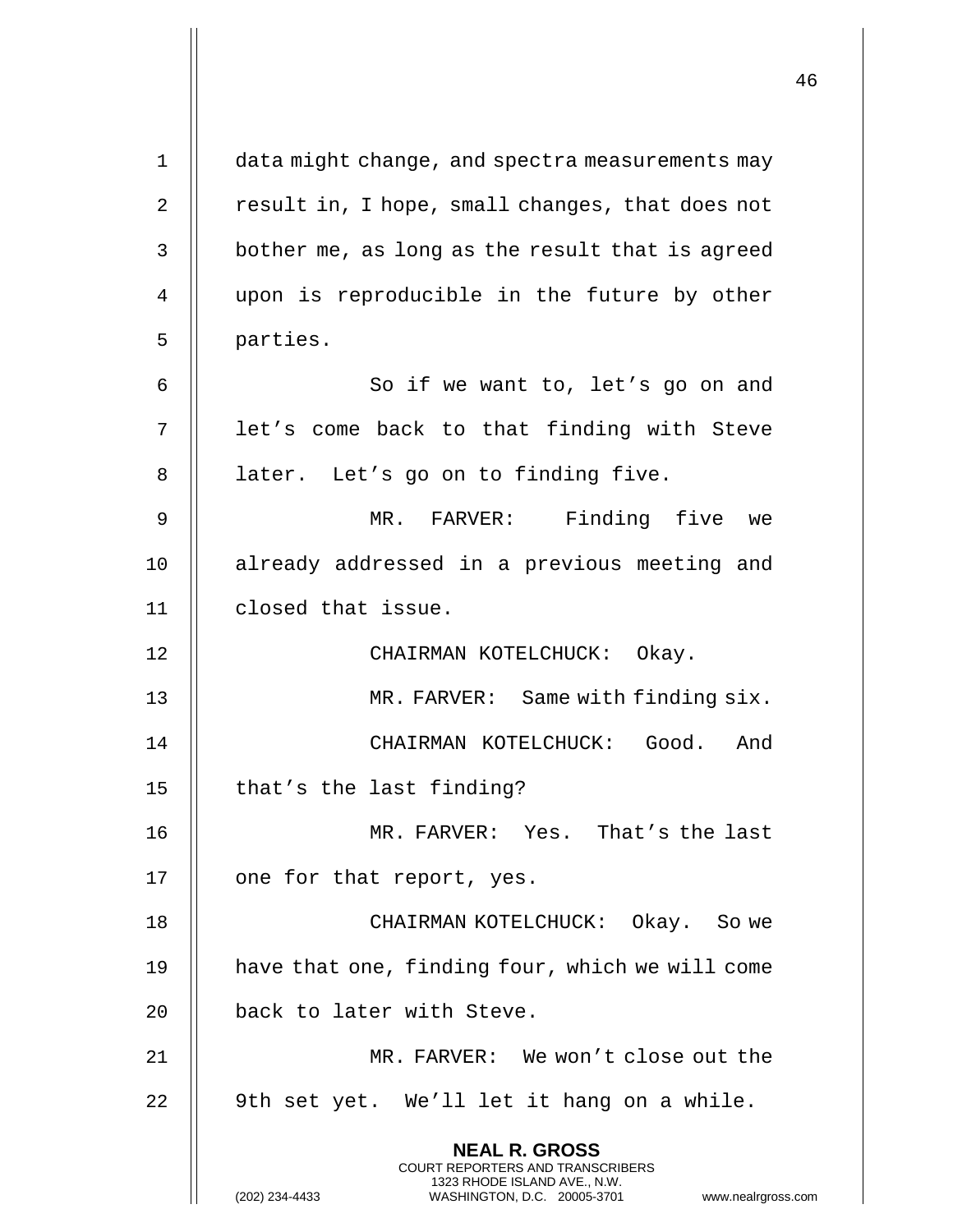| 1  | CHAIRMAN KOTELCHUCK: Well, we are                                                                                                                                  |
|----|--------------------------------------------------------------------------------------------------------------------------------------------------------------------|
| 2  | going to do our very best to finish up 9 and move                                                                                                                  |
| 3  | on to 10 and 13 and try our best to get those                                                                                                                      |
| 4  | finished.                                                                                                                                                          |
| 5  | So let us go on to sets 10 through                                                                                                                                 |
| 6  | Doug, you sent out the matrices, and we had<br>13.                                                                                                                 |
| 7  | the Portsmouth and Paducah. There was one open                                                                                                                     |
| 8  | case that I saw, and then we had Oak Ridge,                                                                                                                        |
| 9  | Hanford, and remaining sites.                                                                                                                                      |
| 10 | Do we want to start off with the                                                                                                                                   |
| 11 | Portsmouth/Paducah, the gas diffusion plants?                                                                                                                      |
| 12 | MR. FARVER: We'll go ahead and do                                                                                                                                  |
| 13 | that. That's in the Paducah/Portsmouth                                                                                                                             |
| 14 | district, and it's finding 273.2.                                                                                                                                  |
| 15 | CHAIRMAN KOTELCHUCK:<br>That's                                                                                                                                     |
| 16 | right.                                                                                                                                                             |
| 17 | MR. FARVER: And this talks about                                                                                                                                   |
| 18 | the dosimeter correction factor was being used                                                                                                                     |
| 19 | for missed proton dose.                                                                                                                                            |
| 20 | CHAIRMAN KOTELCHUCK: We<br>don't                                                                                                                                   |
| 21 | have anything up on the screen. You'll put it                                                                                                                      |
| 22 | up on the screen? Okay.                                                                                                                                            |
|    | <b>NEAL R. GROSS</b><br><b>COURT REPORTERS AND TRANSCRIBERS</b><br>1323 RHODE ISLAND AVE., N.W.<br>(202) 234-4433<br>WASHINGTON, D.C. 20005-3701<br>www.nealrgross |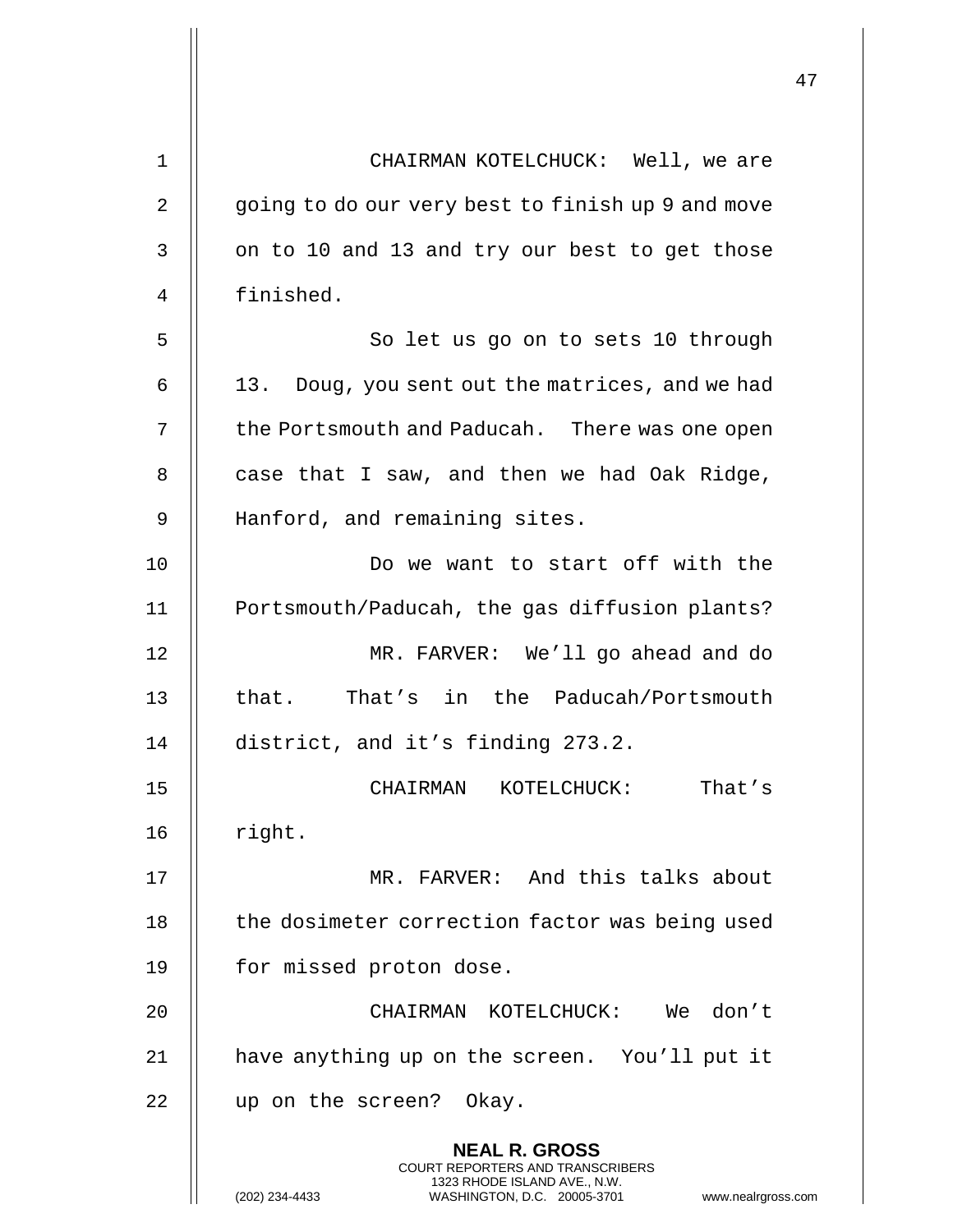|    |                                                                                                     | 48 |
|----|-----------------------------------------------------------------------------------------------------|----|
| 1  | MR. FARVER: And the action was                                                                      |    |
| 2  | NIOSH was going to write a White Paper about,                                                       |    |
| 3  | you know, do they or do they not need it.                                                           |    |
| 4  | MR. STIVER: Hey, Doug, what was                                                                     |    |
| 5  | the finding number?                                                                                 |    |
| 6  | MR. FARVER: 273.2 on page two.                                                                      |    |
| 7  | MR. STIVER: Okay, alright. Here                                                                     |    |
| 8  | we go.                                                                                              |    |
| 9  | CHAIRMAN KOTELCHUCK: Here we go.                                                                    |    |
| 10 | MR. FARVER: If you recall,                                                                          |    |
| 11 | Portsmouth was the only place that they used a                                                      |    |
| 12 | dosimeter correction factor for missed dose.                                                        |    |
| 13 | Normally, it's just applied to the dosimeter                                                        |    |
| 14 | dose and not the missed dose, and this is why                                                       |    |
| 15 | we questioned it in our findings.                                                                   |    |
| 16 | And I believe for this it's not                                                                     |    |
| 17 | really what you would call a dosimeter                                                              |    |
| 18 | correction factor. It's a -- how do you say?                                                        |    |
| 19 | It's a correction factor, but it's not                                                              |    |
| 20 | correcting like you would for the other site.                                                       |    |
| 21 | I'm trying to find NIOSH's                                                                          |    |
| 22 | response, but I'm having some difficulty.                                                           |    |
|    | <b>NEAL R. GROSS</b><br><b>COURT REPORTERS AND TRANSCRIBERS</b>                                     |    |
|    | 1323 RHODE ISLAND AVE., N.W.<br>(202) 234-4433<br>WASHINGTON, D.C. 20005-3701<br>www.nealrgross.com |    |

 $\mathsf{l}$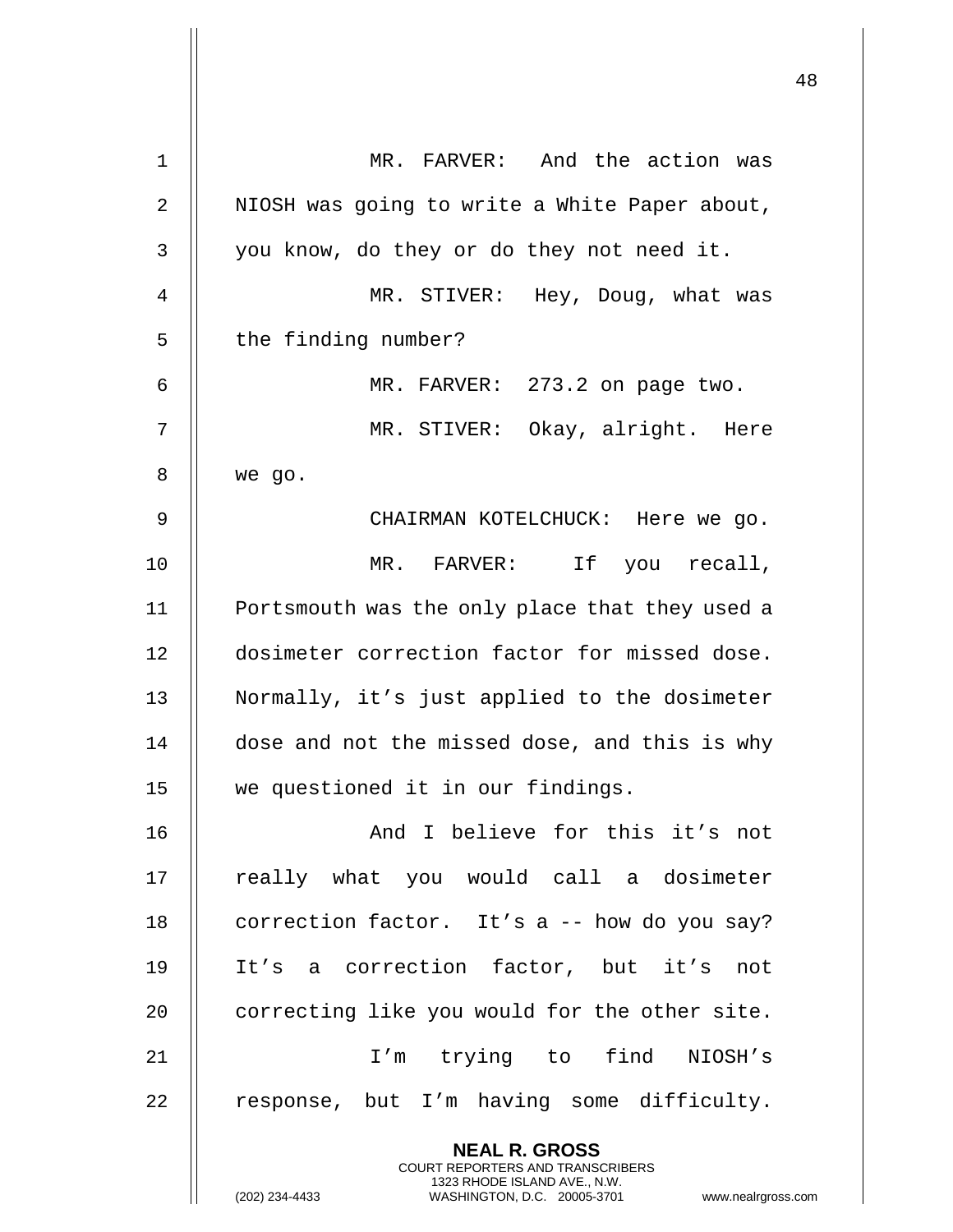**NEAL R. GROSS** COURT REPORTERS AND TRANSCRIBERS 1323 RHODE ISLAND AVE., N.W. (202) 234-4433 WASHINGTON, D.C. 20005-3701 www.nealrgross.com 1 || Scott, can you come in and do you have any 2 || insight on this? 3 MR. SMITH: This is Matt Smith. I 4 | can talk to the response. 5 MR. FARVER: Thanks, Matt. 6 MR. SIEBERT: Do you guys have the 7 | response? This is Scott. I'm just verifying 8 | you have the response and the White Paper. 9 || MR. FARVER: Yes. 10 || MR. SIEBERT: Okay, thanks. 11 MR. SMITH: Yes, we did a White 12 | Paper. That came in a January time frame. As 13 || I took a look at this, it looks like the TBD 14 || author was doing some referencing to the 15 || Savannah River Site Profile, which was one of 16 || the first Site Profiles put together on this 17 || project. And what this factor is is basically 18 || an approach to taking the dose that was measured 19 || and converting it to what we would call modern 20 Hp10 dose. 21 In all reality, that kind of 22 || approach does not need to be taken because we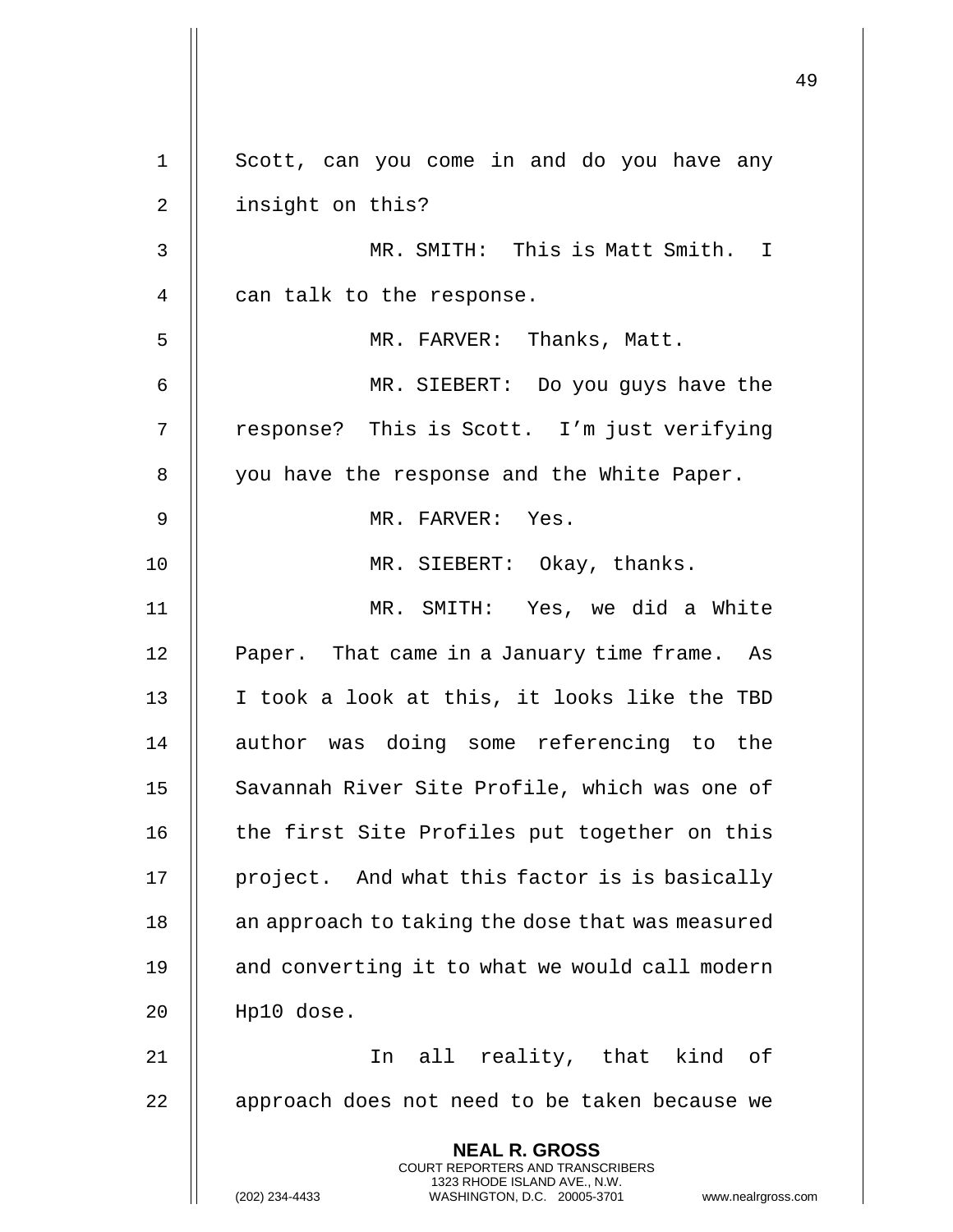| $\mathbf 1$ | have the DCF, the dose conversion factors,       |
|-------------|--------------------------------------------------|
| 2           | available out of DCAS-IG-001, and that lets us   |
| 3           | either use an exposure DCF for the error where   |
| 4           | a film dosimeter was used and calibrated but     |
| 5           | calibrated not on a phantom as you would see in  |
| 6           | a modern era with a DOELAP type of program.      |
| 7           | When we're in that era, then we would use the    |
| 8           | Hp10 DCFs when phantom is used as part of the    |
| 9           | calibration routine.                             |
| 10          | The White Paper kind of describes                |
| 11          | how we took a look at it and we can see where    |
| 12          | the author is pulling some of the information    |
| 13          | and data from the SRS TBD. The bottom line is    |
| 14          | the correction does not really need to be        |
| 15          | applied, and you can even say the same thing for |
| 16          | the Savannah River TBD, which is I know under    |
| 17          | revision right now as well.                      |
| 18          | In retrospect, all that need be done             |
| 19          | really is to apply the proper DCF, again the     |
| 20          | exposure DCF for an era where film dosimetry is  |
| 21          | used and then the Hp10 DCF for an era where you  |
| 22          | have a TLD type of dosimeter that's being        |
|             |                                                  |

**NEAL R. GROSS** COURT REPORTERS AND TRANSCRIBERS 1323 RHODE ISLAND AVE., N.W.

(202) 234-4433 WASHINGTON, D.C. 20005-3701 www.nealrgross.com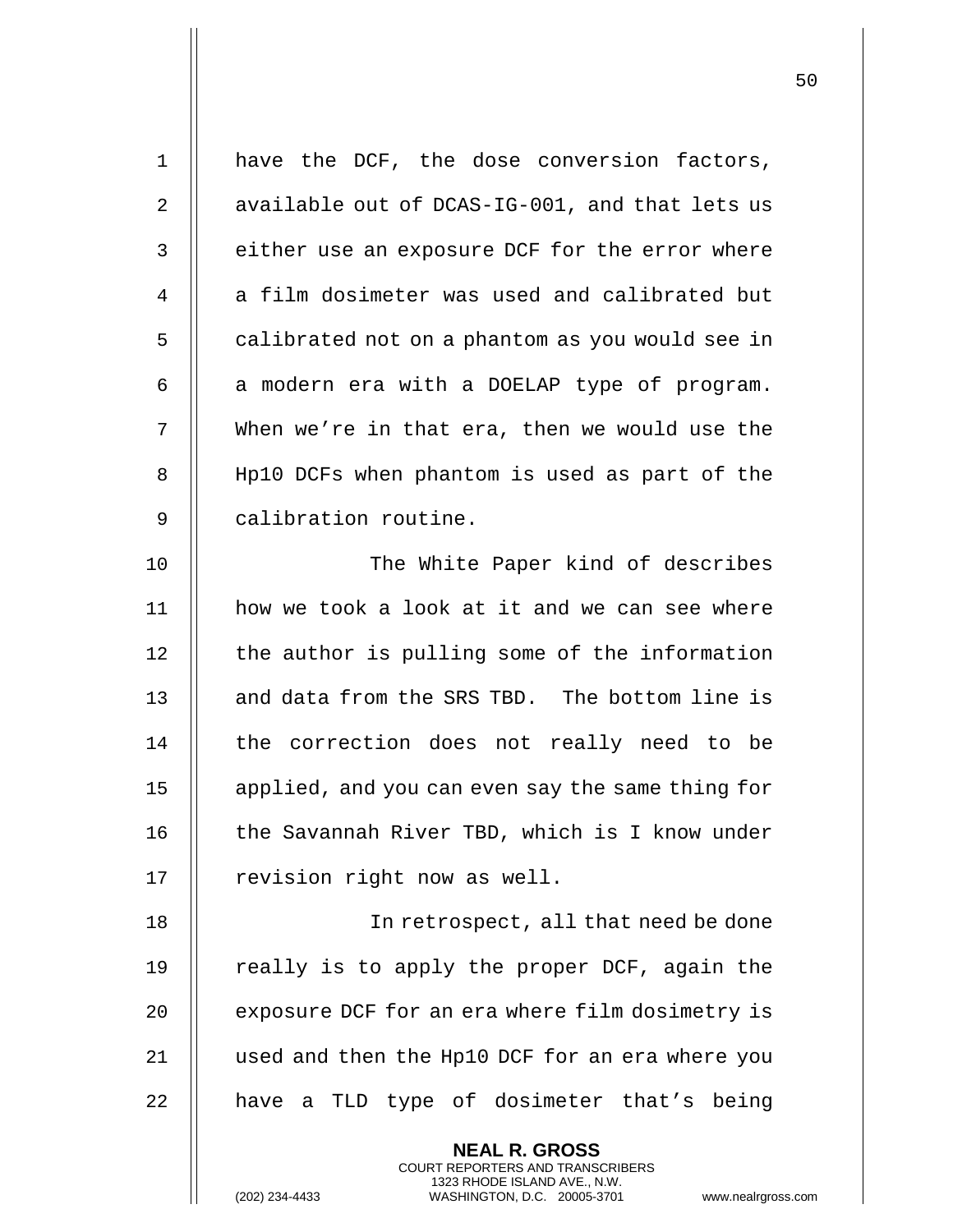1 calibrated on a phantom, so the backscatter is 2 | being taken into account. 3 The recommendation of the White 4 | Paper was basically to update the Portsmouth 5 | TBD to simply go with the recommendation that's  $6$  || already in there regarding the proper DCF  $7$   $\parallel$  values to use and to take out the references to 8 || the Savannah River approach. 9 MS. K. BEHLING: And, Doug, this is 10 || Kathy Behling. This was one of the issues that 11 I brought up because I was questioning if 12 || perhaps this correction factor should be 13 || applied at other sites. 14 And I did read through this White 15 || Paper and I agree with what they have written 16 || in here. I didn't realize what the correction 17 | factor was, how that was being applied, or what

> **NEAL R. GROSS** COURT REPORTERS AND TRANSCRIBERS 1323 RHODE ISLAND AVE., N.W. (202) 234-4433 WASHINGTON, D.C. 20005-3701 www.nealrgross.com

18 | the reason for the correction factor was, if it

19 was an under-response of the TLD or the film

20  $\parallel$  badge. But as, Matt had just explained, it is

21 | a conversion from a calibration that was done

 $22$   $\parallel$  free in the air to now trying to determine the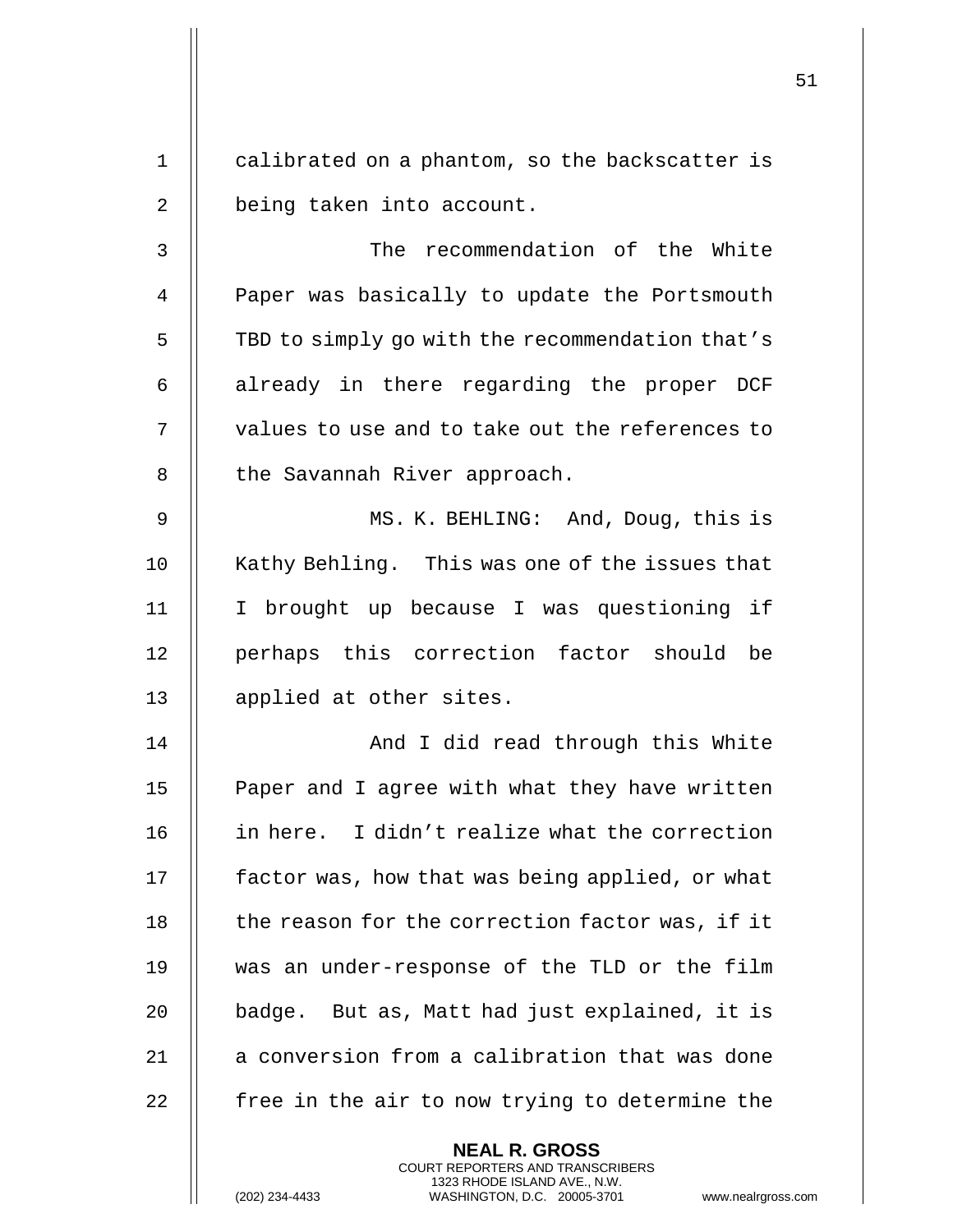| $1\,$          | Hp10 dose. And so I agree with what was written                         |
|----------------|-------------------------------------------------------------------------|
| 2              | in the White Paper, and I feel comfortable that                         |
| 3              | this is not a problem that exists at other                              |
| $\overline{4}$ | facilities or in other TBDs, and I agree that                           |
| 5              | this should be changed in the Portsmouth TBD.                           |
| 6              | CHAIRMAN KOTELCHUCK: Sounds like                                        |
| 7              | agreement. Any comments by subcommittee                                 |
| 8              | members?                                                                |
| 9              | MEMBER RICHARDSON: This is David                                        |
| 10             | Richardson. So to follow-up, there are                                  |
| 11             | different corrections. I guess maybe the                                |
| 12             | issue is how the correction factor is being used                        |
| 13             | here. At Savannah River and other sites, there                          |
| 14             | issues about<br>under-response<br>0r<br>were                            |
| 15             | over-response of different types of dosimeters                          |
| 16             | to different geometries of exposure, different                          |
| 17             | energies of exposure. And on top of that,                               |
| 18             | there was talking about under-response or                               |
| 19             | over-response to the estimation of what                                 |
| 20             | quantity. And one of those quantities was                               |
| 21             | $Hp10$ .                                                                |
| 22             | The discussion that's happening                                         |
|                | <b>NEAL R. GROSS</b>                                                    |
|                | <b>COURT REPORTERS AND TRANSCRIBERS</b><br>1323 RHODE ISLAND AVE., N.W. |
|                | WASHINGTON, D.C. 20005-3701<br>(202) 234-4433<br>www.nealrgross.com     |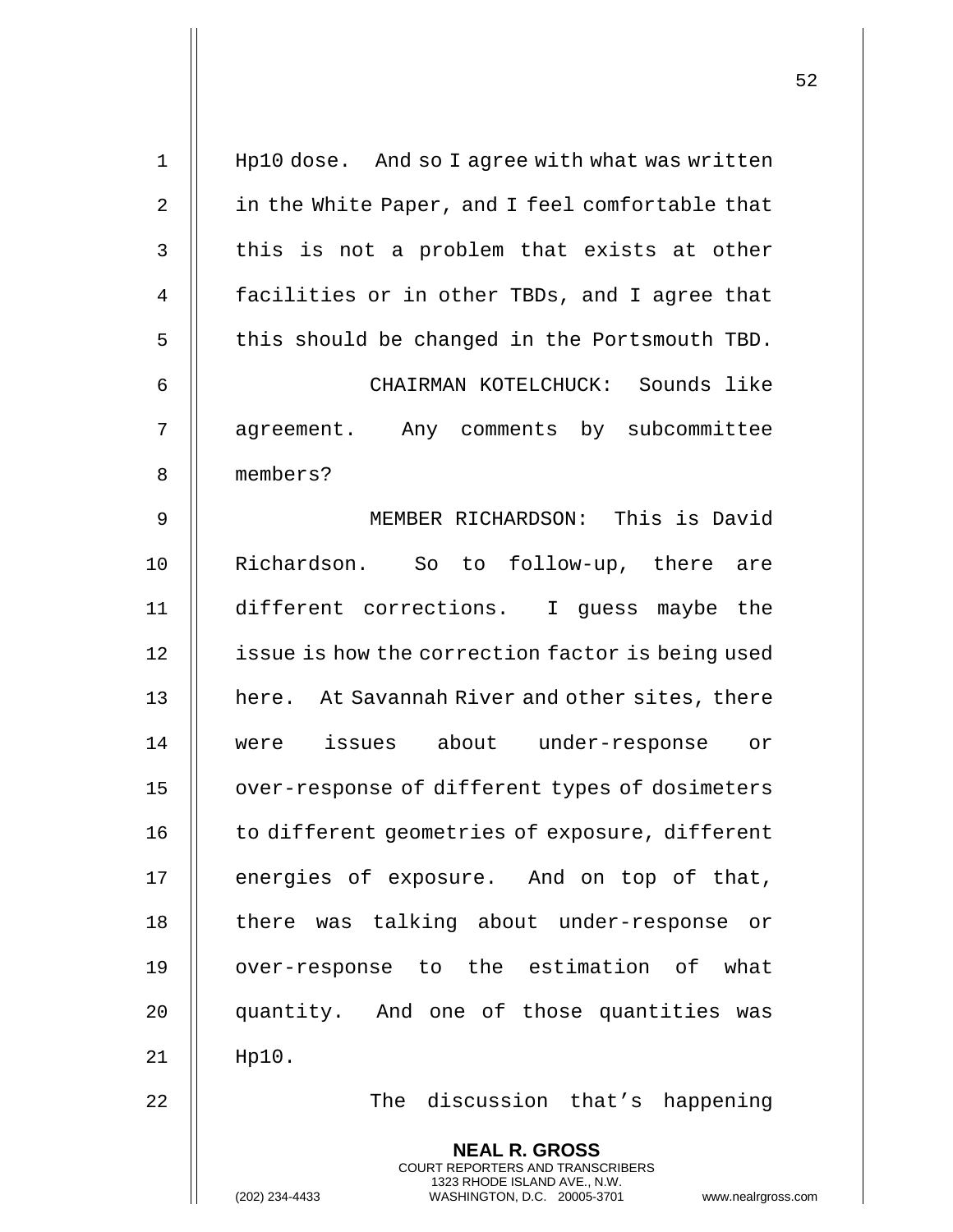| $\mathbf 1$    | here is you're just talking about the            |
|----------------|--------------------------------------------------|
| $\overline{2}$ | distinction between estimates of dose in air     |
| 3              | to Hp10 but not about the performance of the     |
| 4              | dosimeters. That's being wrapped up in a         |
| 5              | different DCF that is being taken into account   |
| 6              | or is [it] not?                                  |
| 7              | The former is a true<br>MR. SMITH:               |
| 8              | statement, and what Kathy said based off of what |
| 9              | I said is what the White Paper is putting forth. |
| 10             | With respect to the dosimeter performance in     |
| 11             | the Portsmouth environment, the TBD itself does  |
| 12             | state that the Portsmouth two element film       |
| 13             | would overall be favorable to claimants and no   |
| 14             | corrections are needed for the response of the   |
| 15             | dosimetry to their radiation work environment.   |
| 16             | With respect to Portsmouth, what we              |
| 17             | see with that two element film dosimeter, you    |
| 18             | know, basically it's the similar design [to]     |
| 19             | that we found at X-10 with Oak Ridge, and it's   |
| 20             | described in that TBD, as well. As we get down   |
| 21             | to around 100 keV, you even start to see some    |
| 22             | over-response of that dosimeter.                 |
|                | <b>NEAL R. GROSS</b>                             |

COURT REPORTERS AND TRANSCRIBERS 1323 RHODE ISLAND AVE., N.W.

(202) 234-4433 WASHINGTON, D.C. 20005-3701 www.nealrgross.com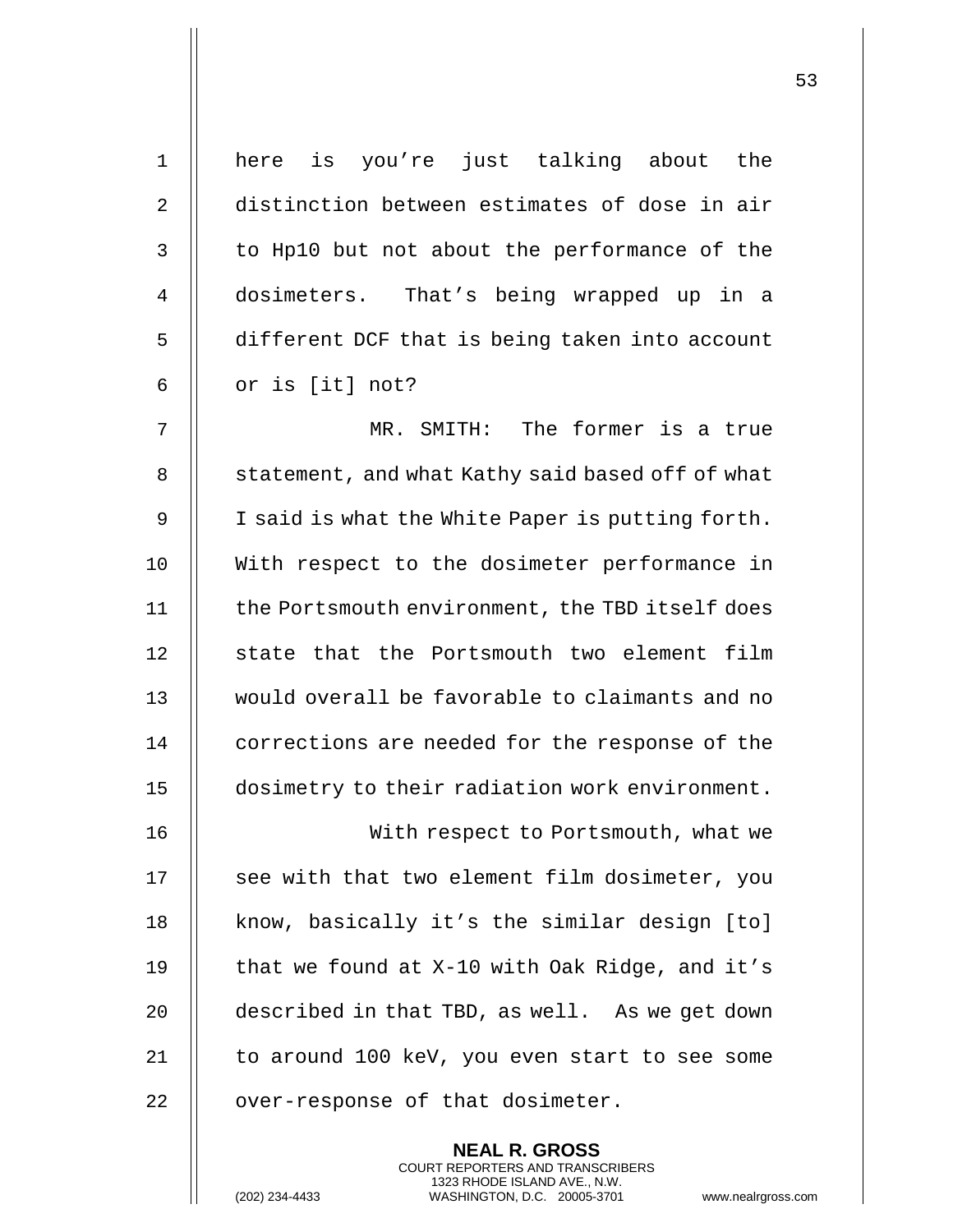| 1              | The bottom line is only the DCFs                                                                                                                                   |
|----------------|--------------------------------------------------------------------------------------------------------------------------------------------------------------------|
| $\overline{2}$ | that help us convert from exposure free-air or                                                                                                                     |
| 3              | in the sense when the dosimeter was calibrated                                                                                                                     |
| 4              | on a phantom, which is an Hp10 situation,                                                                                                                          |
| 5              | convert those to organ dose. In the case of                                                                                                                        |
| 6              | Portsmouth, no other correction factor was                                                                                                                         |
| 7              | warranted based on any kind of energy response.                                                                                                                    |
| 8              | When you see the paragraph in the                                                                                                                                  |
| 9              | Portsmouth TBD talking about under-response in                                                                                                                     |
| 10             | terms of calibration, what's being discussed                                                                                                                       |
| 11             | there is the response to backscatter from a                                                                                                                        |
| 12             | phantom that may or may not have been used. And                                                                                                                    |
| 13             | it's also discussed in the Savannah River                                                                                                                          |
| 14             | document as well.                                                                                                                                                  |
| 15             | CHAIRMAN KOTELCHUCK: Comments?                                                                                                                                     |
| 16             | MEMBER CLAWSON: This is Brad.<br>$\mathbf I$                                                                                                                       |
| 17             | don't have any.                                                                                                                                                    |
| 18             | MR. FARVER: This is Doug. Just so                                                                                                                                  |
| 19             | you know, I've captured this into the matrix                                                                                                                       |
| 20             | [with] some comment or some of the quotes from                                                                                                                     |
| 21             | the conclusion of their White Paper to explain                                                                                                                     |
| 22             | the situation, so it's better explained in that                                                                                                                    |
|                | <b>NEAL R. GROSS</b><br><b>COURT REPORTERS AND TRANSCRIBERS</b><br>1323 RHODE ISLAND AVE., N.W.<br>WASHINGTON, D.C. 20005-3701<br>(202) 234-4433<br>www.nealrgross |

(202) 234-4433 WASHINGTON, D.C. 20005-3701 www.nealrgross.com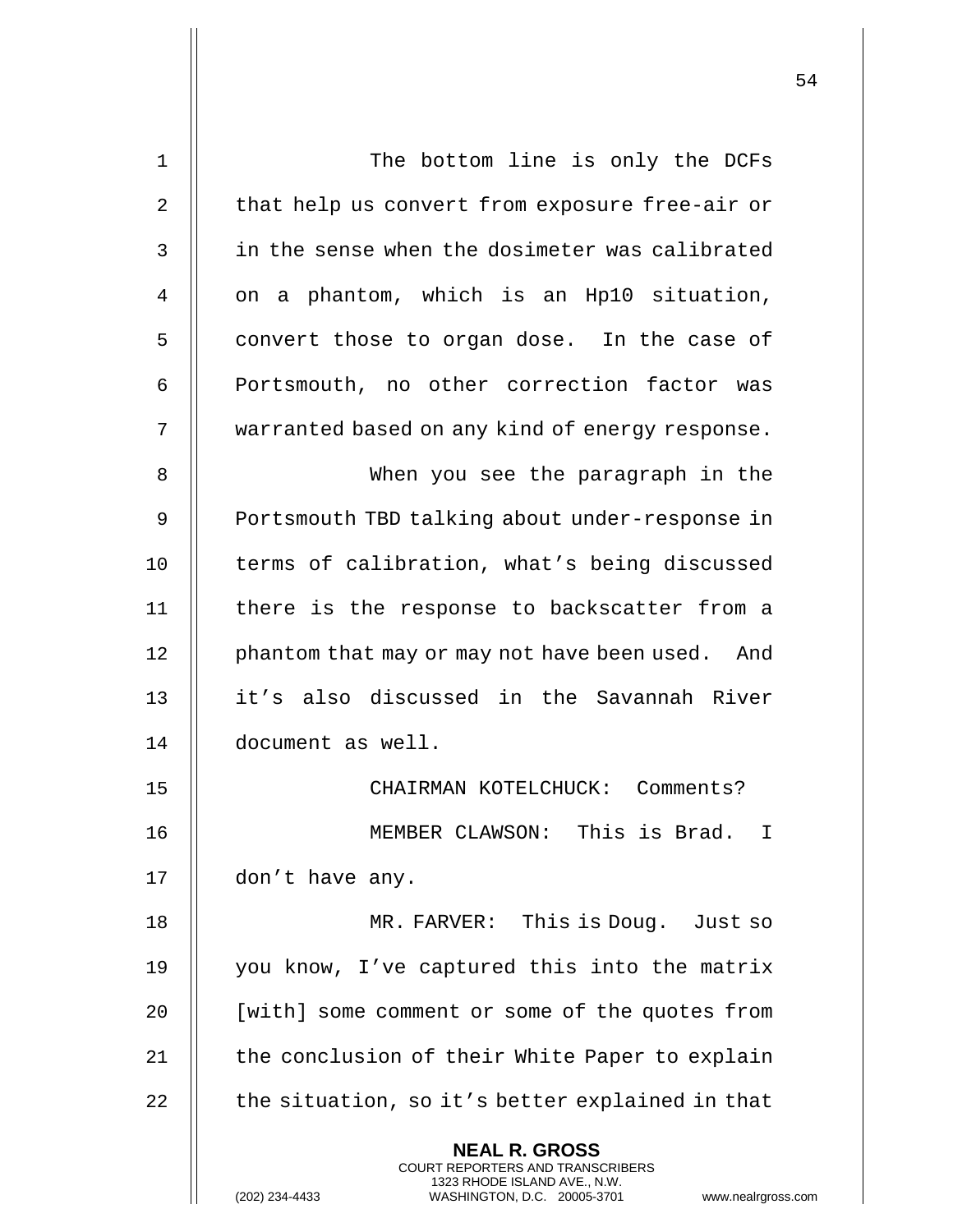|    |                                                                                                                                                                        | 55 |
|----|------------------------------------------------------------------------------------------------------------------------------------------------------------------------|----|
| 1  | matrix.                                                                                                                                                                |    |
| 2  | CHAIRMAN KOTELCHUCK: Sounds like                                                                                                                                       |    |
| 3  | we're ready to close this.                                                                                                                                             |    |
| 4  | MEMBER MUNN: Sounds like it to me.                                                                                                                                     |    |
| 5  | CHAIRMAN KOTELCHUCK: Okay. Then                                                                                                                                        |    |
| 6  | I believe this one is closed, and I think that                                                                                                                         |    |
| 7  | is the only one that was open in                                                                                                                                       |    |
| 8  | Portsmouth/Paducah; is that correct?                                                                                                                                   |    |
| 9  | MR. FARVER: I believe so. So that                                                                                                                                      |    |
| 10 | will close out that --                                                                                                                                                 |    |
| 11 | CHAIRMAN KOTELCHUCK: The gaseous                                                                                                                                       |    |
| 12 | diffusion plants. Okay.                                                                                                                                                |    |
| 13 | MEMBER MUNN: That does this set,                                                                                                                                       |    |
| 14 | right?                                                                                                                                                                 |    |
| 15 | MR. FARVER: Yes.                                                                                                                                                       |    |
| 16 | CHAIRMAN KOTELCHUCK: Yes.                                                                                                                                              |    |
| 17 | MEMBER MUNN: Great.                                                                                                                                                    |    |
| 18 | CHAIRMAN KOTELCHUCK: Well, we                                                                                                                                          |    |
| 19 | have Oak Ridge and Hanford now, and do we want                                                                                                                         |    |
| 20 | to start with Oak Ridge for no special reason?                                                                                                                         |    |
| 21 | They're both about the same --                                                                                                                                         |    |
| 22 | MR. SIEBERT: This is Scott. I'd                                                                                                                                        |    |
|    | <b>NEAL R. GROSS</b><br><b>COURT REPORTERS AND TRANSCRIBERS</b><br>1323 RHODE ISLAND AVE., N.W.<br>WASHINGTON, D.C. 20005-3701<br>(202) 234-4433<br>www.nealrgross.com |    |

 $\overline{1}$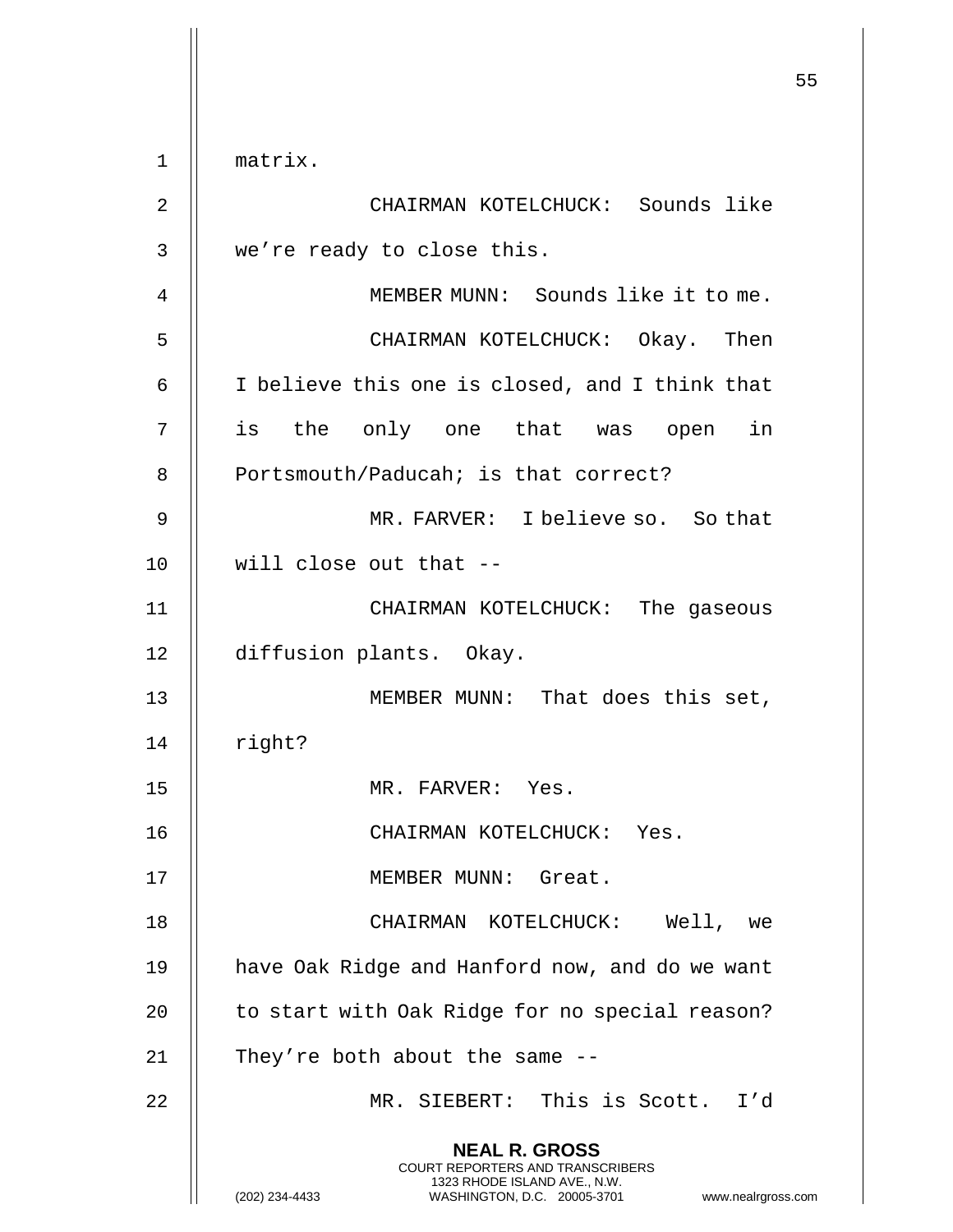| $\mathbf 1$    | just like to point out Hanford actually only                                                                                                                |
|----------------|-------------------------------------------------------------------------------------------------------------------------------------------------------------|
| 2              | has, the Fernald/Hanford only has one                                                                                                                       |
| 3              | outstanding finding, so that might be wise to                                                                                                               |
| $\overline{4}$ | get that one out of the way.                                                                                                                                |
| 5              | CHAIRMAN KOTELCHUCK: Okay, fine.                                                                                                                            |
| 6              | Good, good. Actually, I have some questions                                                                                                                 |
| 7              | about some of them, but that's fine. Let's go                                                                                                               |
| 8              | to Hanford. Was it 242.1? Is that the one                                                                                                                   |
| 9              | that $--$                                                                                                                                                   |
| 10             | MR. FARVER: That is correct.                                                                                                                                |
| 11             | CHAIRMAN KOTELCHUCK:<br>is                                                                                                                                  |
| 12             | outstanding?                                                                                                                                                |
| 13             | MR. FARVER: John, that's page 17,                                                                                                                           |
| 14             | I believe. The action was that NIOSH will                                                                                                                   |
| 15             | investigate the extent of the workbook issues.                                                                                                              |
| 16             | This goes back to some where we believed it was                                                                                                             |
| 17             | summing up a column, and the dose that was                                                                                                                  |
| 18             | omitted was outside the range of the sum.                                                                                                                   |
| 19             | CHAIRMAN KOTELCHUCK: Right.                                                                                                                                 |
| 20             | MR. FARVER: And so we asked them to                                                                                                                         |
| 21             | check the workbooks and then see if that is an                                                                                                              |
| 22             | issue.                                                                                                                                                      |
|                | <b>NEAL R. GROSS</b><br>COURT REPORTERS AND TRANSCRIBERS<br>1323 RHODE ISLAND AVE., N.W.<br>WASHINGTON, D.C. 20005-3701<br>(202) 234-4433<br>www.nealrgross |

 $\mathsf{l}\mathsf{l}$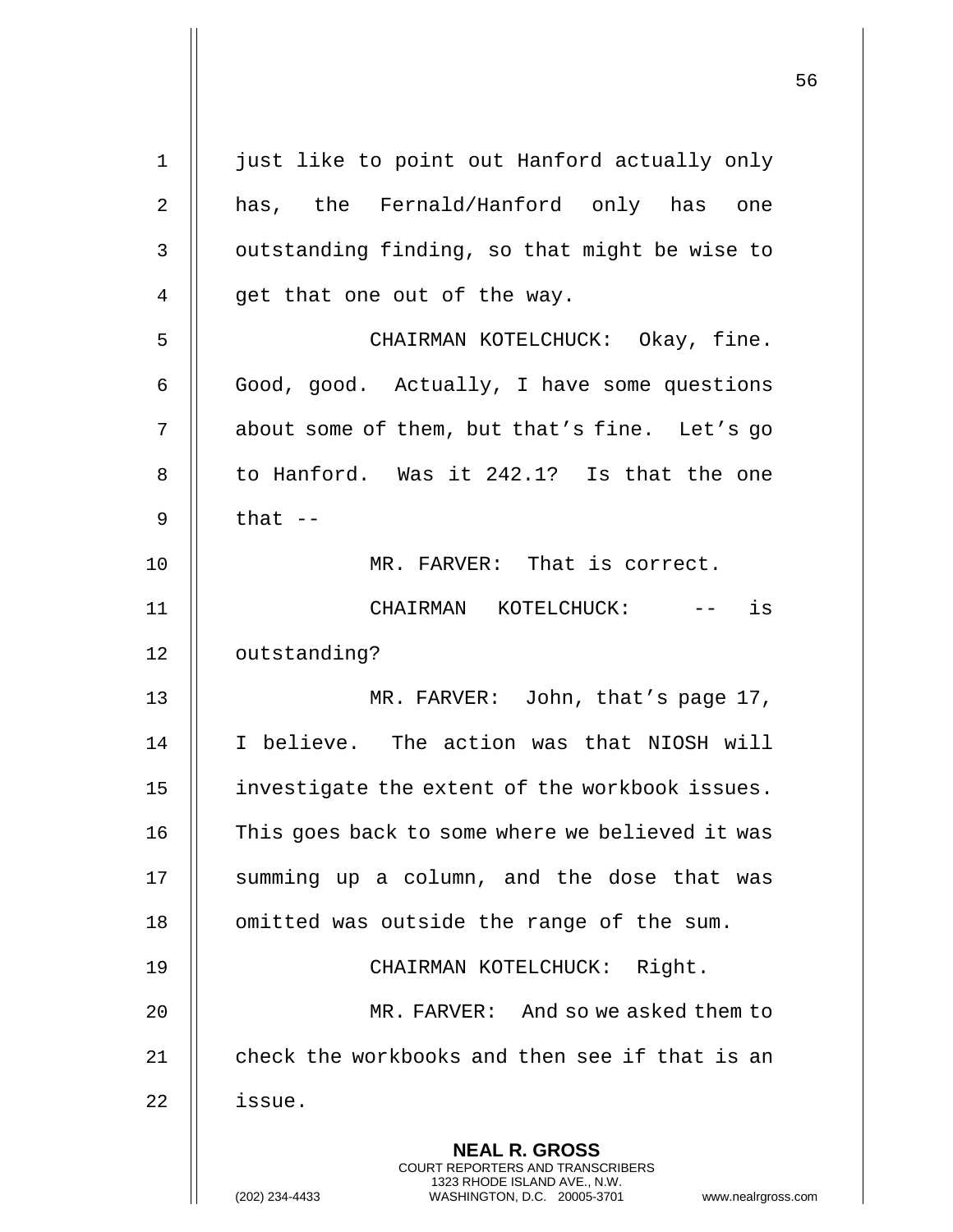| $\mathbf 1$  | MR. SIEBERT: Okay. And this is                   |
|--------------|--------------------------------------------------|
| 2            | Scott. I'll go ahead and address that.<br>We     |
| $\mathbf{3}$ | have been working diligently on that since the   |
| 4            | last meeting because it involves going through   |
| 5            | a lot of workbooks. I'm going to be writing up   |
| 6            | the report for NIOSH to review probably in the   |
| 7            | next couple of weeks, so we probably won't get   |
| 8            | this closed out today but I want to let you know |
| 9            | where we are in the process.                     |
| 10           | When we went back and looked at the              |
| 11           | tool in question, as Doug said, there were two   |
| 12           | columns where the summation did not necessarily  |
| 13           | go far enough to include all the information in  |
| 14           | it. Fortunately, those summations were only      |
| 15           | dealing with the dosimeter error that we need    |
| 16           | for full best-estimate calculations, so it       |
| 17           | would be a subset of the number of times we had  |
| 18           | to run the tool that would actually be affected  |
| 19           | by it. If we use under- or over-estimates in     |
| 20           | the tool, it does not use that portion of the    |
| 21           | tool, so any error in that area would not impact |
| 22           | the claim.                                       |
|              |                                                  |

**NEAL R. GROSS** COURT REPORTERS AND TRANSCRIBERS 1323 RHODE ISLAND AVE., N.W.

(202) 234-4433 WASHINGTON, D.C. 20005-3701 www.nealrgross.com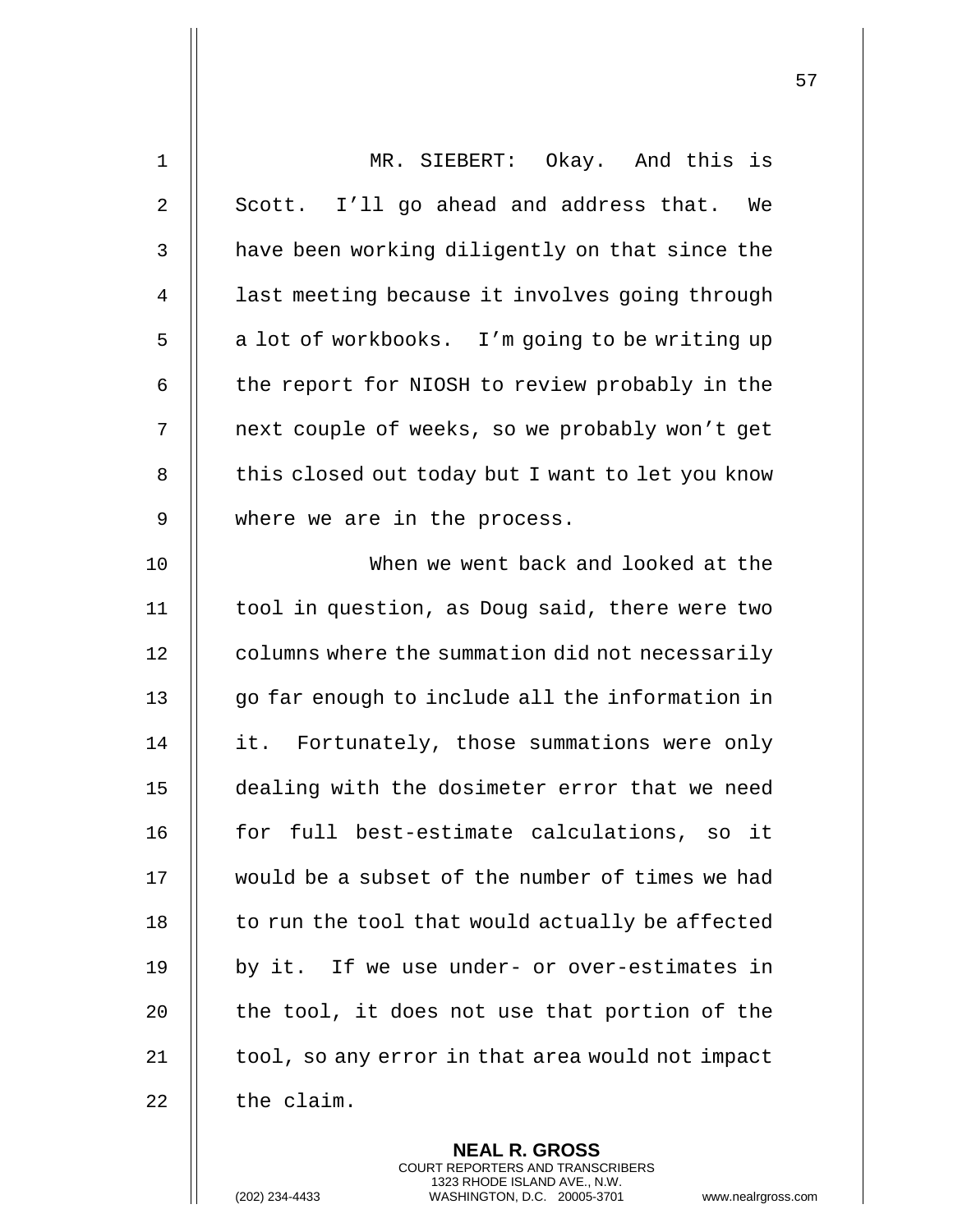|    |                                                                                                 | 58 |
|----|-------------------------------------------------------------------------------------------------|----|
| 1  | So that was helpful to figure out.                                                              |    |
| 2  | CHAIRMAN KOTELCHUCK: Okay.                                                                      |    |
| 3  | MR. SIEBERT: So what we did is we                                                               |    |
| 4  | looked back and it really affects the years                                                     |    |
| 5  | prior to 1958 only. There are times where, up                                                   |    |
| 6  | until approximately 1950, the site used weekly                                                  |    |
| 7  | badging, and the tool was set up to look for                                                    |    |
| 8  | weekly badging. But if a person had multiple                                                    |    |
| 9  | facilities, they may have had more than 52                                                      |    |
| 10 |                                                                                                 |    |
|    | badges, and that's what happened in this case.                                                  |    |
| 11 | So we've looked back at that. So                                                                |    |
| 12 | pre-1950, that can be an issue. From about '51                                                  |    |
| 13 | to '57, they went to bi-weekly, so we would                                                     |    |
| 14 | expect 26. The tool was still set up to look                                                    |    |
| 15 | for 52, so, in most cases, that would still be                                                  |    |
| 16 | okay because people generally weren't getting                                                   |    |
| 17 | twice as many dosimeters. But we included                                                       |    |
| 18 | looking at that as well in this review.                                                         |    |
| 19 | And then once we hit mid 1957 is when                                                           |    |
| 20 | they went to monthly badging. So if a person                                                    |    |
| 21 | has monthly badging, we were still looking for                                                  |    |
| 22 | at least 52 rows. In some cases, we were                                                        |    |
|    | <b>NEAL R. GROSS</b><br><b>COURT REPORTERS AND TRANSCRIBERS</b><br>1323 RHODE ISLAND AVE., N.W. |    |
|    | (202) 234-4433<br>WASHINGTON, D.C. 20005-3701<br>www.nealrgross.com                             |    |

 $\mathsf{I}$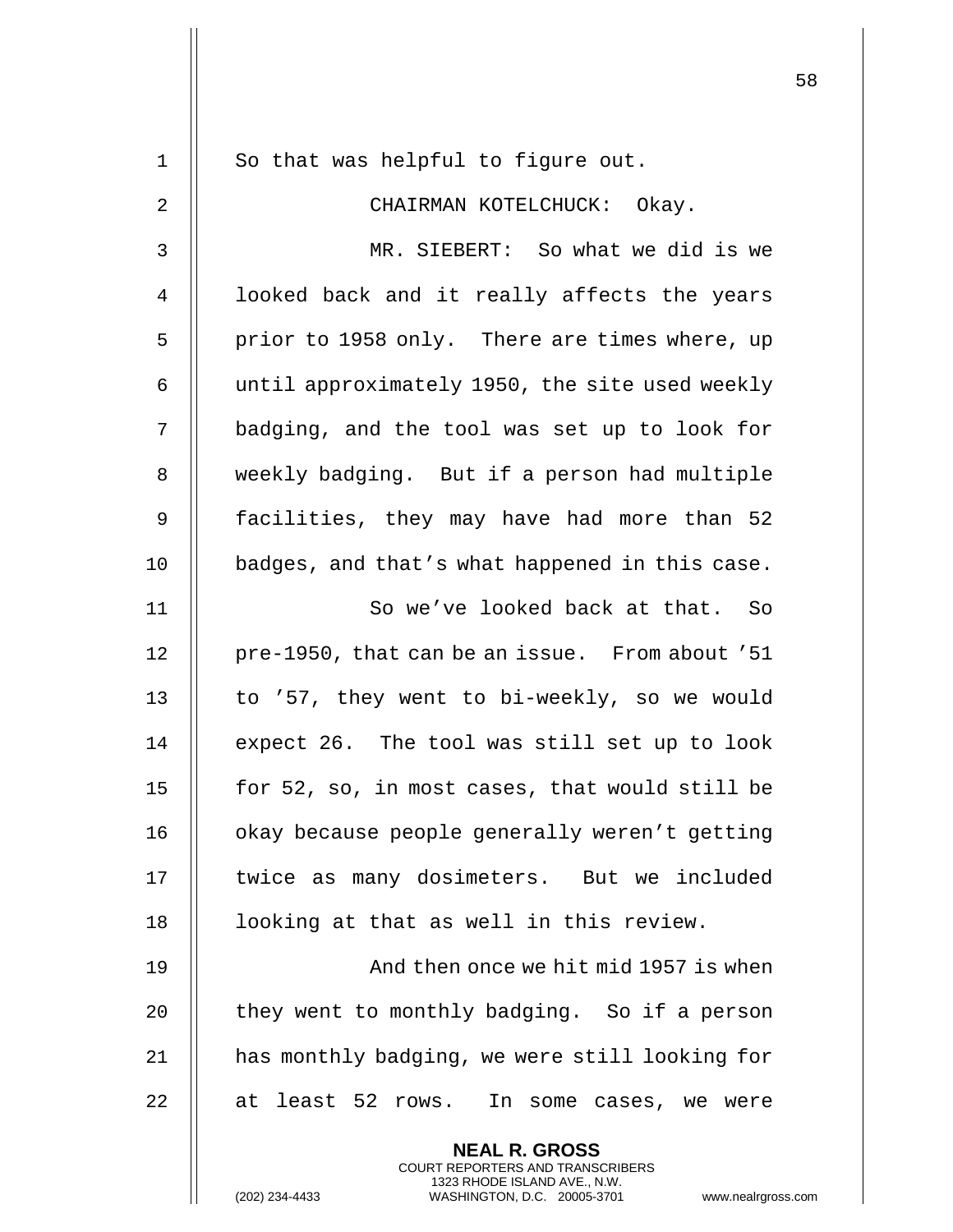1 || looking for 200 and some rows.

2 | So once we hit the monthly badging period, we 3 || were very comfortable that we were summing all 4 II the doses that were needed for that error 5 || calculation.

6 || So we went back and we looked at all 7 | the claims that were done prior to, that had 8 || employment prior to 1958 and looked at 9 | conversion of the tool that updated to reflect  $10$  || enough rows to ensure that we're catching 11 || everything. We had that updated in 2010 when 12 || we went to the full Vose calculations instead 13 || of the old Crystal Ball [calculation]. So we 14 || looked at all of the tools that we used prior 15  $\parallel$  to that point.

16 || Twon't get into all the specifics. 17 || I know I've already gone a little long, and it's 18  $\parallel$  a lot of stuff. But I'm going to be verifying 19  $\parallel$  the numbers that we have, so this is not gospel. 20  $\parallel$  But we are looking. I think we found six claims 21 where this error affected the total of the error 22 || calculation. All but one were already

> **NEAL R. GROSS** COURT REPORTERS AND TRANSCRIBERS 1323 RHODE ISLAND AVE., N.W.

(202) 234-4433 WASHINGTON, D.C. 20005-3701 www.nealrgross.com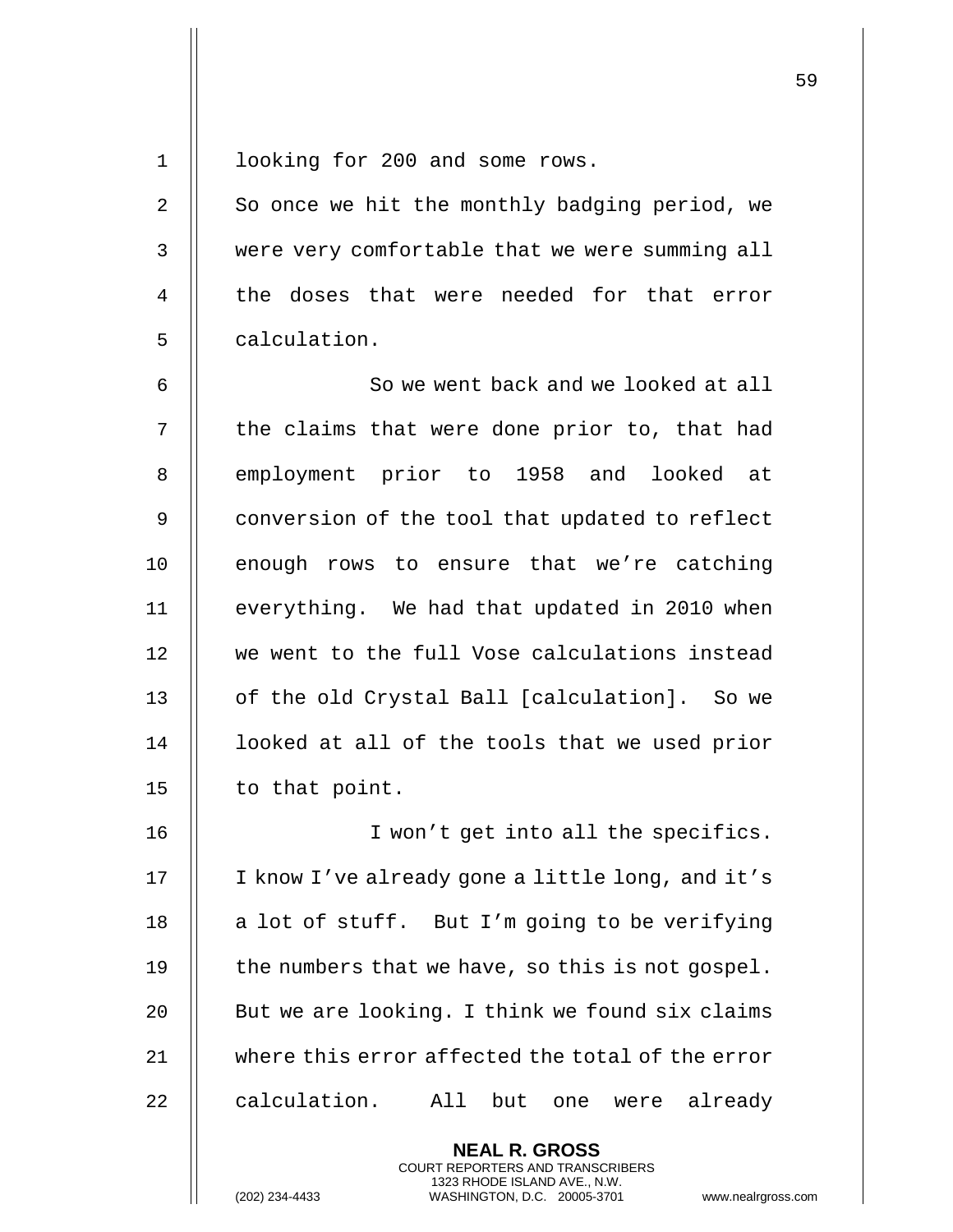| $\mathbf 1$ | compensable, so it had no impact. The one that    |
|-------------|---------------------------------------------------|
| 2           | was not compensable, it looks like it missed a    |
| 3           | difference of approximately 30 millirem. And      |
| 4           | when we added additional dose into it, it did     |
| 5           | not impact that claim.                            |
| 6           | Like I said, I'm going to write all               |
| 7           | this up and give a lot more verification to       |
| 8           | ensure it is right before I give it to Grady to   |
| 9           | go over to the Subcommittee. But I wanted you     |
| 10          | to know where we were and kind of get an idea     |
| 11          | that the scope of the issue is not as wide as     |
| 12          | we had feared earlier on.                         |
| 13          | CHAIRMAN KOTELCHUCK: Okay. So do                  |
| 14          | we, does the Subcommittee need to look at this    |
| 15          | when you finish? It's correct that you're         |
| 16          | going through, you're verifying all the           |
| 17          | workbooks, which is excellent. Do we need to      |
| 18          | -- I guess we need to leave it on our matrix just |
| 19          | to make sure it was done, although it sounds      |
| 20          | like you will make corrections, when you find     |
| 21          | problems you will make corrections, and that is   |
| 22          | being done.                                       |
|             |                                                   |

**NEAL R. GROSS** COURT REPORTERS AND TRANSCRIBERS 1323 RHODE ISLAND AVE., N.W.

(202) 234-4433 WASHINGTON, D.C. 20005-3701 www.nealrgross.com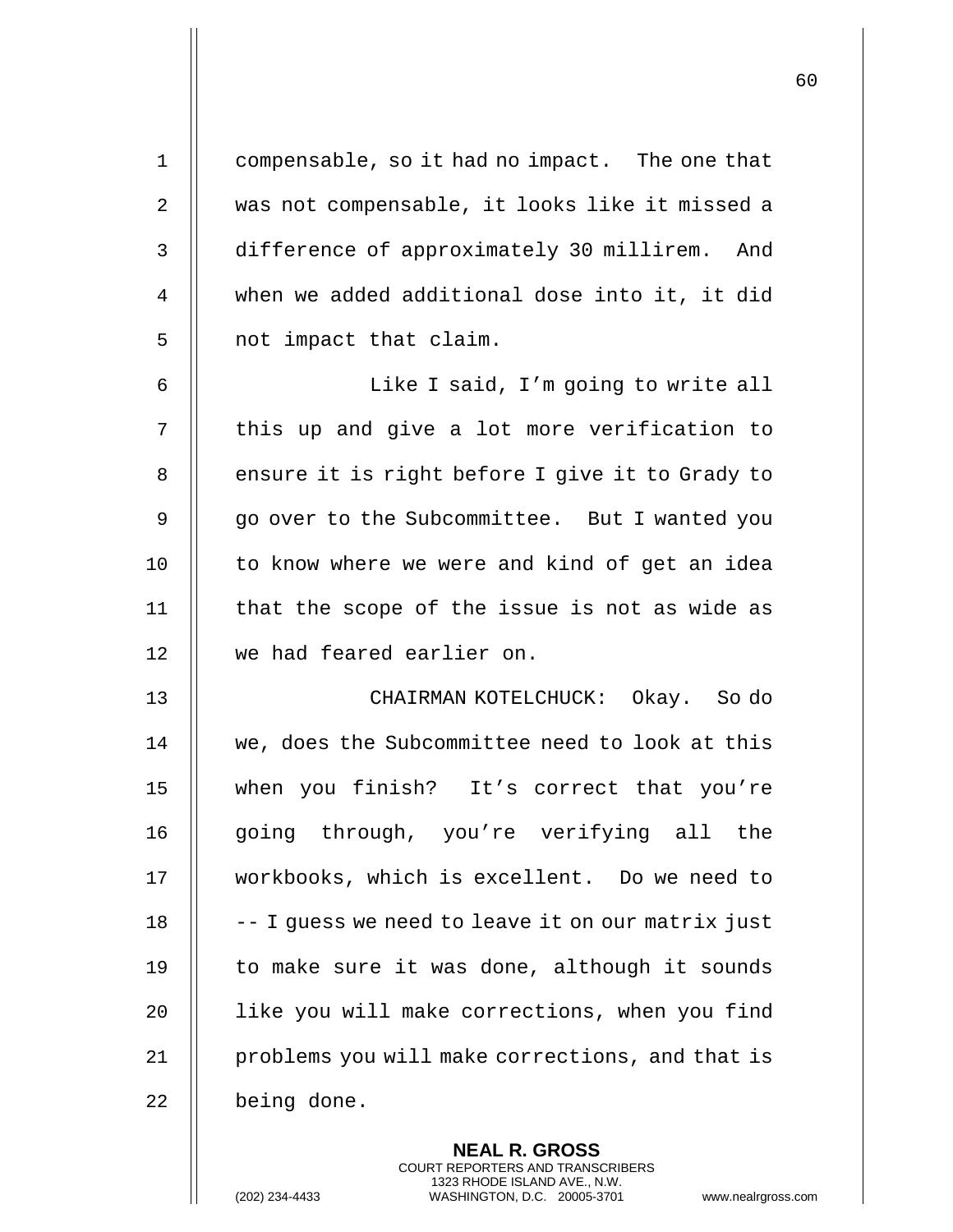| 1  | MR. SIEBERT: Well, the tool in                                                                                                                                  |
|----|-----------------------------------------------------------------------------------------------------------------------------------------------------------------|
| 2  | question was already updated in 2010. That                                                                                                                      |
| 3  | issue was solved already back at that time                                                                                                                      |
| 4  | frame, so it's not an issue anymore.                                                                                                                            |
| 5  | CHAIRMAN KOTELCHUCK: Yes, right.                                                                                                                                |
| 6  | But you have to check back through previous                                                                                                                     |
| 7  | calculations or reconstructions.                                                                                                                                |
| 8  | Right. I'm<br>MR. SIEBERT:                                                                                                                                      |
| 9  | verifying all the work we've done to this point,                                                                                                                |
| 10 | correct.                                                                                                                                                        |
| 11 | CHAIRMAN KOTELCHUCK: Sure, okay.                                                                                                                                |
| 12 | MEMBER RICHARDSON: So this is                                                                                                                                   |
| 13 | David Richardson. So when you have, when you                                                                                                                    |
| 14 | said the tool was corrected, you mean that you                                                                                                                  |
| 15 | -- maybe I'm not understanding the relationship                                                                                                                 |
| 16 | of the tool to the dosimetry information.<br>The                                                                                                                |
| 17 | correction is that you've updated the                                                                                                                           |
| 18 | period-specific assumptions about the number                                                                                                                    |
| 19 | of badgings in different time periods?                                                                                                                          |
| 20 | Indirectly, yes.<br>MR. SIEBERT:                                                                                                                                |
| 21 | What we corrected was $--$ the issue was $--$ it                                                                                                                |
| 22 | would only be looking for 52 lines of data when                                                                                                                 |
|    | <b>NEAL R. GROSS</b><br>COURT REPORTERS AND TRANSCRIBERS<br>1323 RHODE ISLAND AVE., N.W.<br>(202) 234-4433<br>WASHINGTON, D.C. 20005-3701<br>www.nealrgross.com |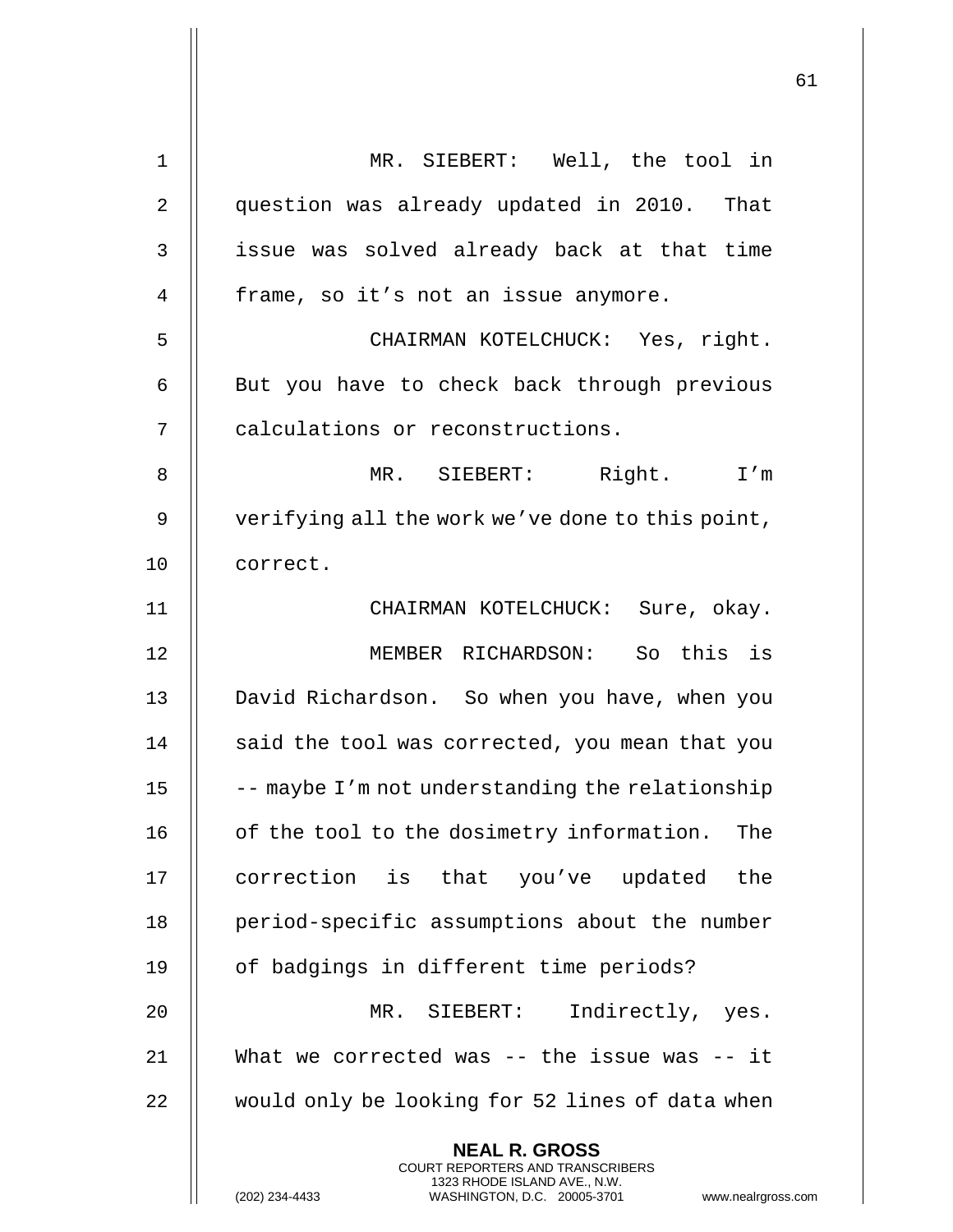**NEAL R. GROSS** COURT REPORTERS AND TRANSCRIBERS 1323 RHODE ISLAND AVE., N.W. (202) 234-4433 WASHINGTON, D.C. 20005-3701 www.nealrgross.com 1 || there was weekly badging. If an individual had 2 | an additional badge if they were in multiple 3 | locations and there was a 53rd row, the tool 4 || would not be summing that into the error 5 | calculation. Now, it would sum it into the  $6 \parallel$  dose total, but it would not add it into the 7 | error portion, the calculation, which is what 8 || we ran into in this claim. 9 || So when we updated the tool in 2010 10  $\parallel$  -- sorry. I keep getting a little bit of echo 11  $\parallel$  and it's bugging me. -- When we updated that, 12 it actually is looking for over 200 rows of 13 data. So when you run into that additional 14 || badging, it is included in the summation for 15 | that error calculation. 16 MEMBER RICHARDSON: Okay. So in a 17 || calendar year, it's looking for up to 200 18  $\parallel$  records for a worker. Is that right? 19 MR. SIEBERT: Correct, correct. I 20  $\parallel$  think it's 260, something like that. 21 MEMBER RICHARDSON: And it's doing  $22$  || that in all calendar years, from '43 forward,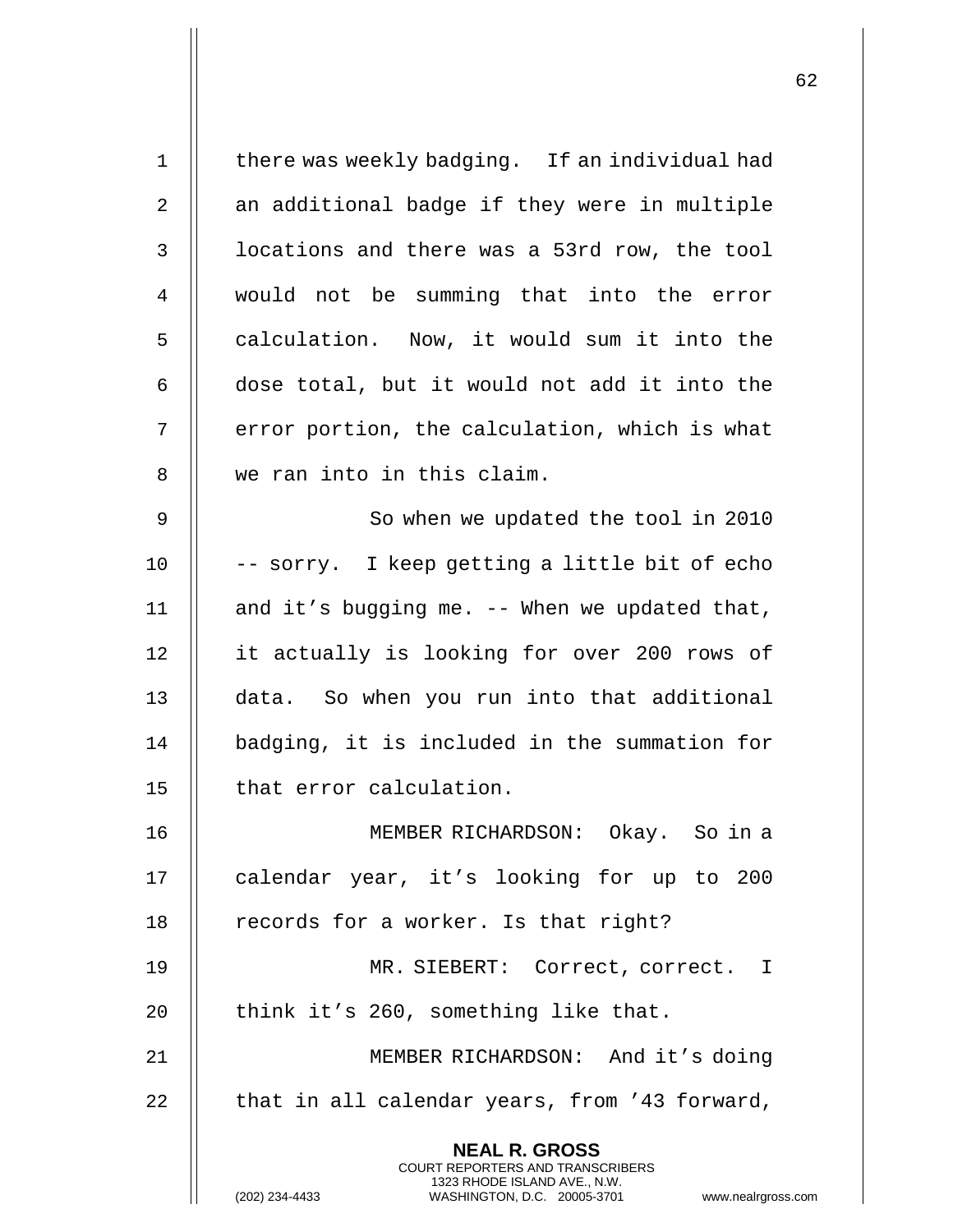|                |                                                                                                                                                                        | 63 |
|----------------|------------------------------------------------------------------------------------------------------------------------------------------------------------------------|----|
| $\mathbf 1$    | or does it stop at some point?                                                                                                                                         |    |
| $\overline{2}$ | MR. SIEBERT: No, it's always                                                                                                                                           |    |
| 3              | looking for that.                                                                                                                                                      |    |
| 4              | CHAIRMAN KOTELCHUCK: It sounds                                                                                                                                         |    |
| 5              | like you're pretty close to concluding your                                                                                                                            |    |
| 6              | work.                                                                                                                                                                  |    |
| 7              | MR. SIEBERT: Correct. It's just                                                                                                                                        |    |
| 8              | verifying what we've got and writing it up. So                                                                                                                         |    |
| 9              | however the Subcommittee wants to handle it,                                                                                                                           |    |
| 10             | obviously it's up to you.                                                                                                                                              |    |
| 11             | CHAIRMAN KOTELCHUCK: Right.                                                                                                                                            |    |
| 12             | Well, to the extent that we want to eventually                                                                                                                         |    |
| 13             | move on to writing our report, we could probably                                                                                                                       |    |
| 14             | consider this done. But we'll leave it open                                                                                                                            |    |
| 15             | until, I assume we'll leave it -- what do others                                                                                                                       |    |
| 16             | think in the Subcommittee? My feeling is we                                                                                                                            |    |
| 17             | have to leave it open just simply as a signal,                                                                                                                         |    |
| 18             | a reminder to us to come back and make sure --                                                                                                                         |    |
| 19             | MEMBER CLAWSON: This is Brad. I                                                                                                                                        |    |
| 20             | think we've got to make sure that, you know,                                                                                                                           |    |
| 21             | it's not that we're saying that they didn't do                                                                                                                         |    |
| 22             | what they did, but we just need to make sure that                                                                                                                      |    |
|                | <b>NEAL R. GROSS</b><br><b>COURT REPORTERS AND TRANSCRIBERS</b><br>1323 RHODE ISLAND AVE., N.W.<br>(202) 234-4433<br>WASHINGTON, D.C. 20005-3701<br>www.nealrgross.com |    |

 $\begin{array}{c} \hline \end{array}$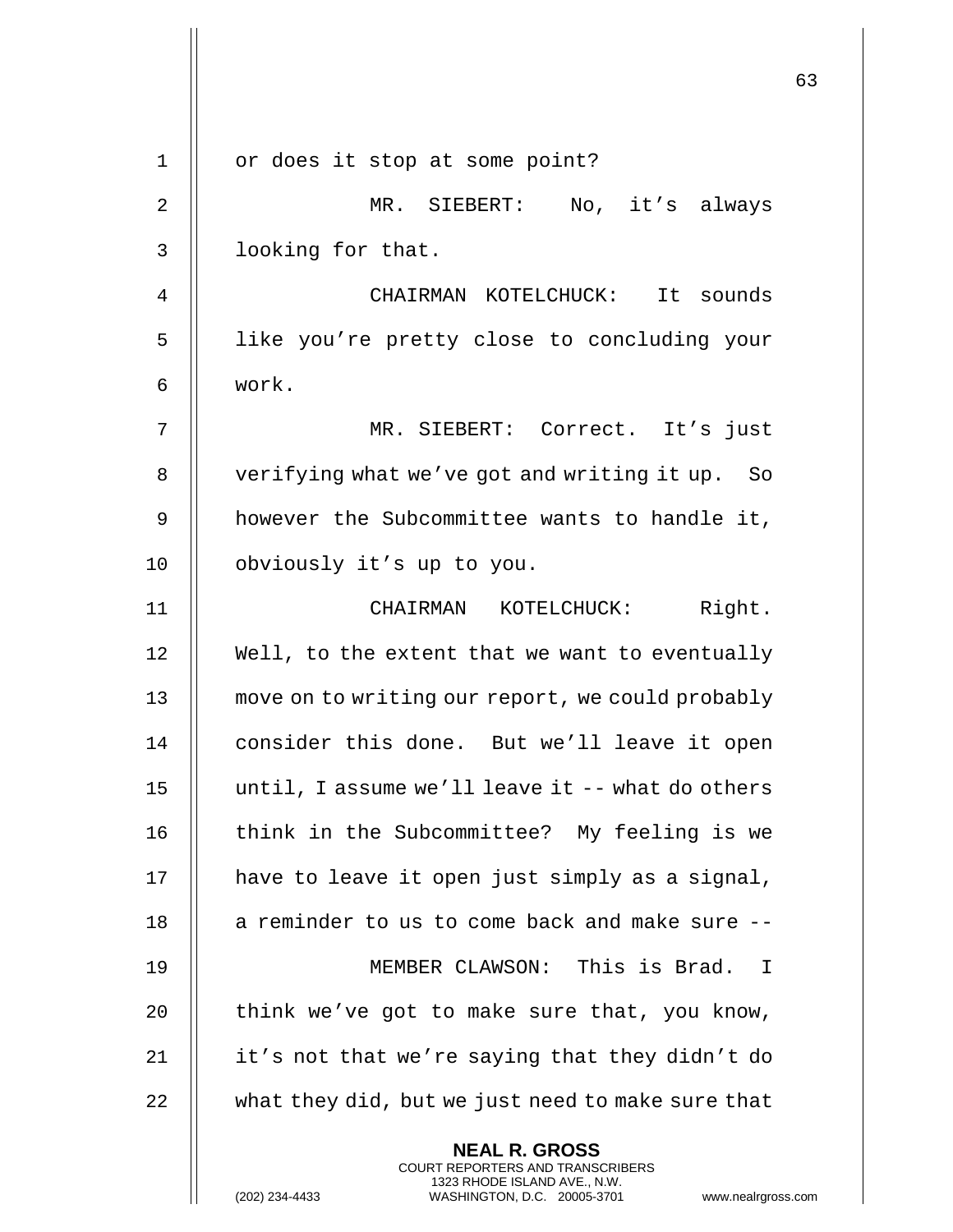1 what was said was done was done and that it's 2 | working properly.

 CHAIRMAN KOTELCHUCK: Okay. So I  $\parallel$  think we can move on. I believe we can move on. We'll leave it marked, though. We'll leave it marked to come back to. But this is 7 || essentially done. Now, do others agree? No problem?

9 || Thad some questions on Hanford. 10 | The number, the cases 319.1 to .4, I was a little 11 unclear what that was all about. It was just, 12 | these were a number that were marked right at 13  $\parallel$  the end of the Hanford set that you gave us. 14 | Could we look at them? Could somebody tell me 15  $\parallel$  what those --

16 MR. FARVER: I think we already 17 | addressed them when we did the Group A findings. 18 || And I meant to add the responses in here because 19 | they've all been closed out.

20 CHAIRMAN KOTELCHUCK: So we've 21 gone over these before?

22 || MR. FARVER: We've gone over these.

**NEAL R. GROSS** COURT REPORTERS AND TRANSCRIBERS 1323 RHODE ISLAND AVE., N.W.

(202) 234-4433 WASHINGTON, D.C. 20005-3701 www.nealrgross.com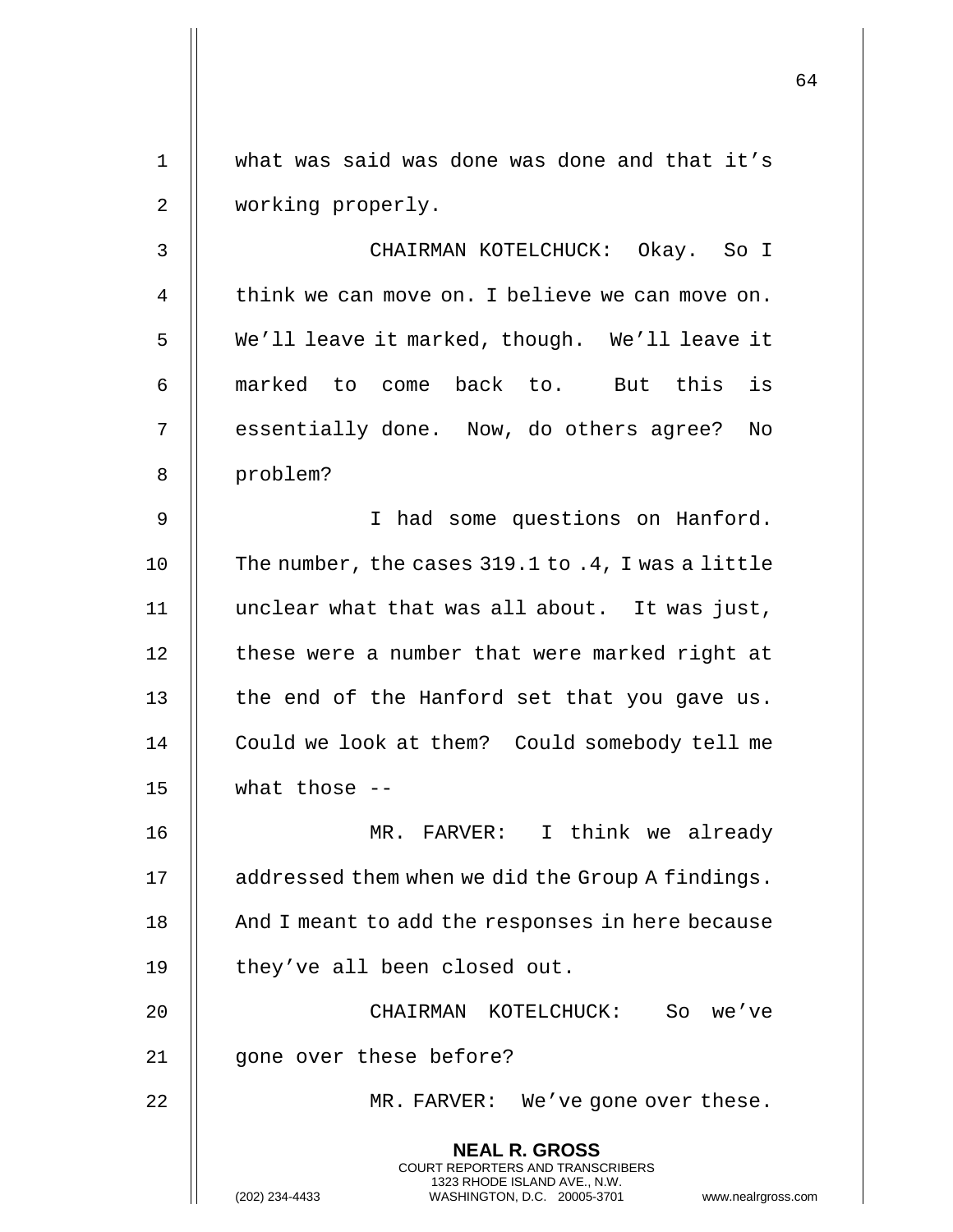|    |                                                                                                                                                                 | 65 |
|----|-----------------------------------------------------------------------------------------------------------------------------------------------------------------|----|
| 1  | just putting them in here<br>for<br>$\mathbf{I}$<br>was                                                                                                         |    |
| 2  | completeness.                                                                                                                                                   |    |
| 3  | CHAIRMAN KOTELCHUCK: Okay.                                                                                                                                      |    |
| 4  | MR. FARVER: They are contained in                                                                                                                               |    |
| 5  | a Group A matrix, which I have to track down.                                                                                                                   |    |
| 6  | Right.<br>CHAIRMAN<br>KOTELCHUCK:                                                                                                                               |    |
| 7  |                                                                                                                                                                 |    |
|    | Now, this is on the last page I believe, the last                                                                                                               |    |
| 8  | page of this matrix.                                                                                                                                            |    |
| 9  | MR. FARVER: Right.                                                                                                                                              |    |
| 10 | CHAIRMAN KOTELCHUCK: Could we                                                                                                                                   |    |
| 11 | take a look? There we are. Okay. So what                                                                                                                        |    |
| 12 | you're saying is we've done them, and I see the                                                                                                                 |    |
| 13 | markings for what the problems were. So you're                                                                                                                  |    |
| 14 | just going to fill in the rest of the matrix?                                                                                                                   |    |
| 15 | MR. FARVER: I'm going to fill in                                                                                                                                |    |
| 16 | from the Group A matrix.                                                                                                                                        |    |
| 17 | CHAIRMAN KOTELCHUCK: Okay.                                                                                                                                      |    |
| 18 | MR. FARVER: I mean, that's my                                                                                                                                   |    |
| 19 | thought.                                                                                                                                                        |    |
| 20 | CHAIRMAN KOTELCHUCK: Okay. So                                                                                                                                   |    |
| 21 | there's nothing that we have to consider --                                                                                                                     |    |
| 22 | MR. FARVER: No.                                                                                                                                                 |    |
|    |                                                                                                                                                                 |    |
|    | <b>NEAL R. GROSS</b><br>COURT REPORTERS AND TRANSCRIBERS<br>1323 RHODE ISLAND AVE., N.W.<br>(202) 234-4433<br>WASHINGTON, D.C. 20005-3701<br>www.nealrgross.com |    |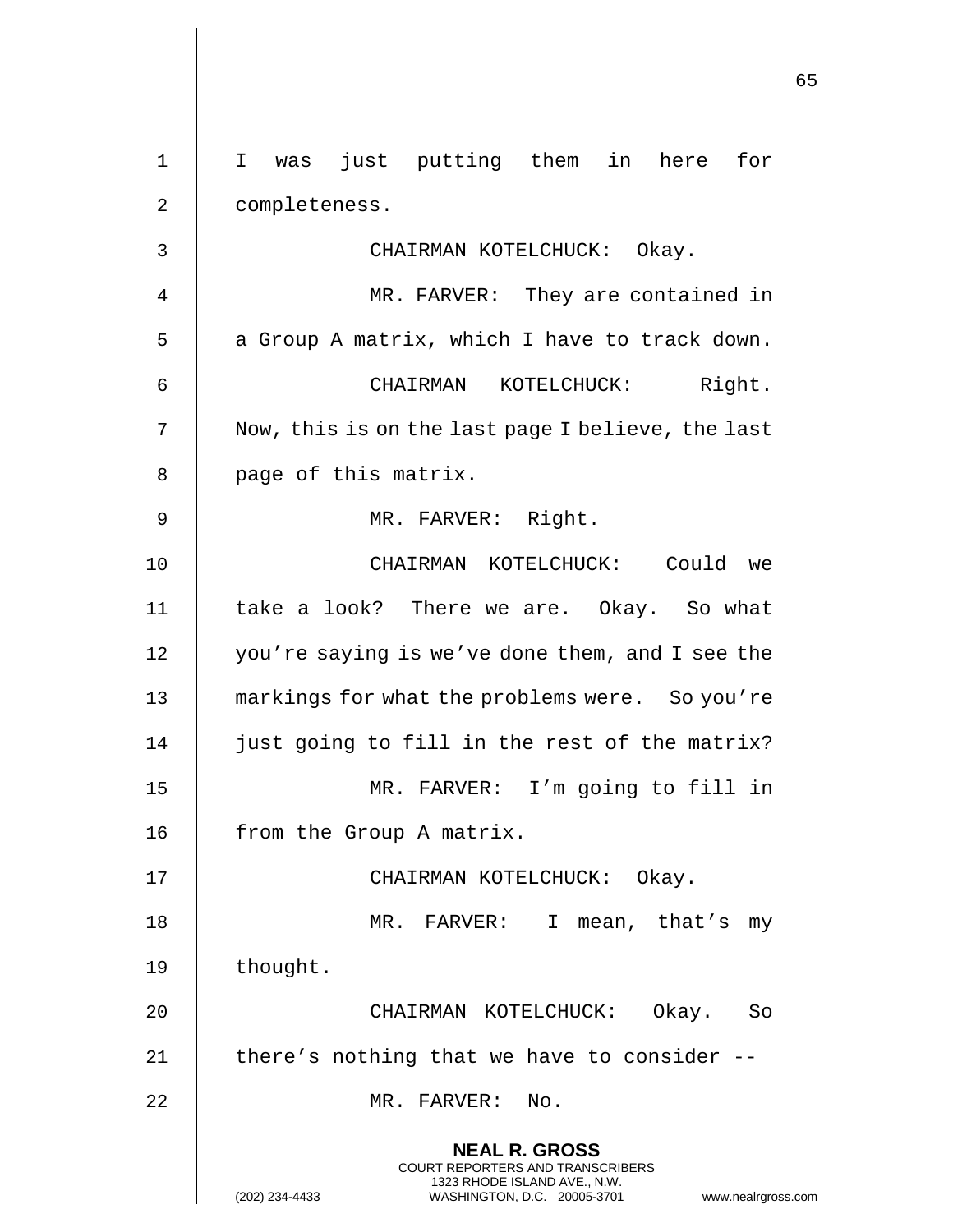|             |                                                                                                                                                                        | 66 |
|-------------|------------------------------------------------------------------------------------------------------------------------------------------------------------------------|----|
| $\mathbf 1$ | CHAIRMAN KOTELCHUCK: -- as a                                                                                                                                           |    |
| 2           | Subcommittee; is that correct?                                                                                                                                         |    |
| 3           | MR. FARVER: That is correct. And                                                                                                                                       |    |
| 4           | when I send this out after this meeting, all                                                                                                                           |    |
| 5           | that will be filled in.                                                                                                                                                |    |
| 6           | CHAIRMAN KOTELCHUCK: Good.                                                                                                                                             |    |
| 7           | MR. FARVER: I hope.                                                                                                                                                    |    |
| 8           | CHAIRMAN KOTELCHUCK: Right. And                                                                                                                                        |    |
| 9           | the suggested action will be closed on all of                                                                                                                          |    |
| 10          | those four cases.                                                                                                                                                      |    |
| 11          | MR. FARVER: Correct.                                                                                                                                                   |    |
| 12          | CHAIRMAN KOTELCHUCK: Okay. Then                                                                                                                                        |    |
| 13          | that would be it for Hanford. Any other                                                                                                                                |    |
| 14          | Hanford issue? Good.                                                                                                                                                   |    |
| 15          | It is 11:50 on the East Coast.                                                                                                                                         |    |
| 16          | There was the thought, since we started at                                                                                                                             |    |
| 17          | $10:30$ , that we might go on until $12:30$ and then                                                                                                                   |    |
| 18          | take a lunch break. I'm open to that. How do                                                                                                                           |    |
| 19          | other people feel? That is to say to continue                                                                                                                          |    |
| 20          | on for about a half an hour more?                                                                                                                                      |    |
| 21          | MEMBER CLAWSON: This is Brad.                                                                                                                                          |    |
| 22          | I'm fine with that.                                                                                                                                                    |    |
|             | <b>NEAL R. GROSS</b><br><b>COURT REPORTERS AND TRANSCRIBERS</b><br>1323 RHODE ISLAND AVE., N.W.<br>WASHINGTON, D.C. 20005-3701<br>(202) 234-4433<br>www.nealrgross.com |    |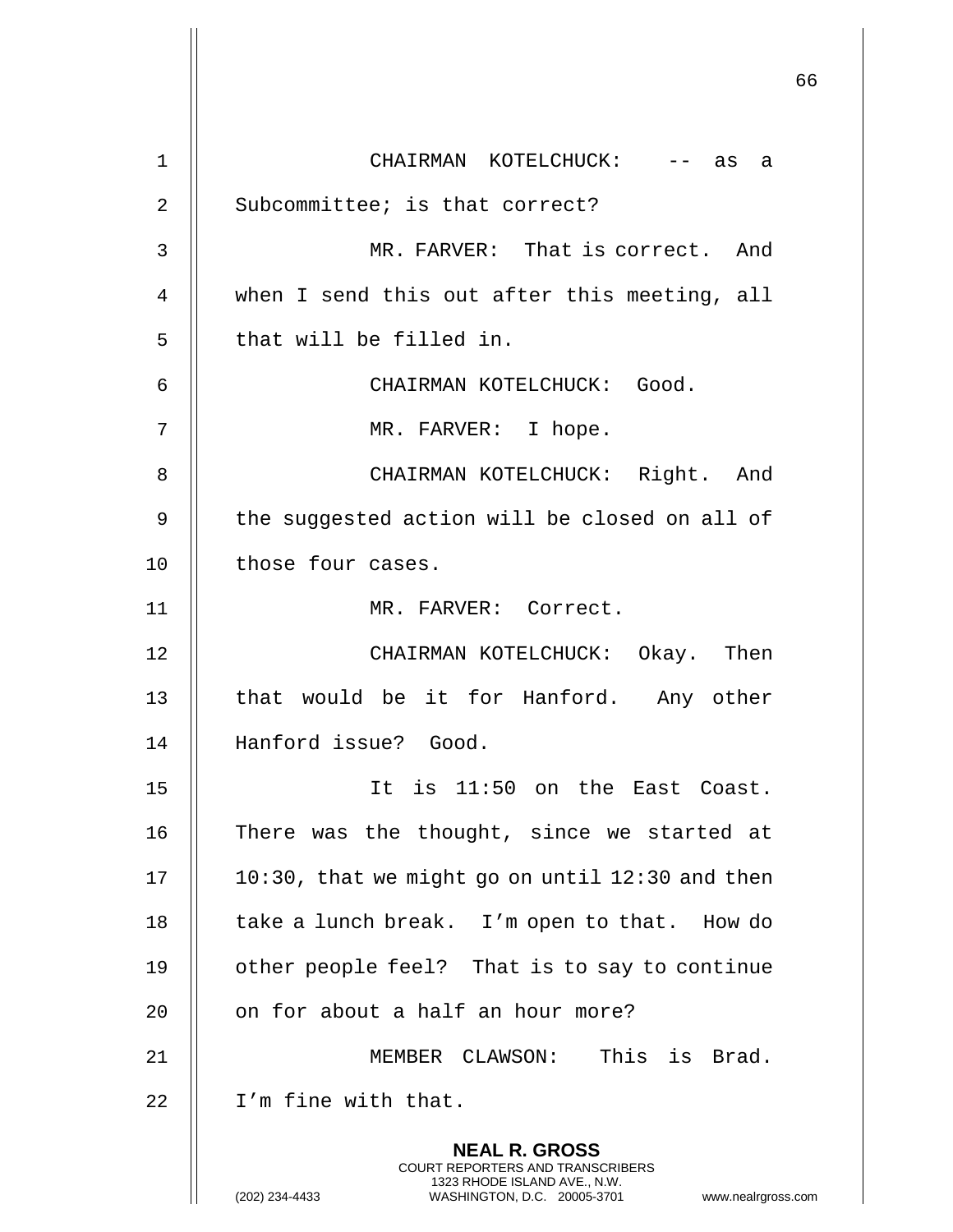|              |                                                                                                                                                                        | 67 |
|--------------|------------------------------------------------------------------------------------------------------------------------------------------------------------------------|----|
| 1            | MEMBER RICHARDSON: Could we                                                                                                                                            |    |
| 2            | possibly take a five-minute break?                                                                                                                                     |    |
| $\mathbf{3}$ | CHAIRMAN KOTELCHUCK: Yes.                                                                                                                                              |    |
| 4            | MEMBER CLAWSON: No, David.                                                                                                                                             |    |
| 5            | You've got to sit there and just smile.                                                                                                                                |    |
| 6            | CHAIRMAN KOTELCHUCK: Okay. We                                                                                                                                          |    |
| 7            | will take a five-minute break. And it's 11:53.                                                                                                                         |    |
| 8            | Hey, we'll make it seven minutes. We'll be                                                                                                                             |    |
| 9            | back at noon, and we'll start with Oak Ridge.                                                                                                                          |    |
| 10           | (Whereupon, the foregoing matter                                                                                                                                       |    |
| 11           | went off the record at 11:53 a.m.                                                                                                                                      |    |
| 12           | and went back on the record at                                                                                                                                         |    |
| 13           | 12:00 p.m.                                                                                                                                                             |    |
| 14           | CHAIRMAN KOTELCHUCK:<br>Hello,                                                                                                                                         |    |
| 15           | folks.                                                                                                                                                                 |    |
| 16           | MEMBER CLAWSON: Hi, Dave. This                                                                                                                                         |    |
| 17           | is Brad.                                                                                                                                                               |    |
| 18           | MR. KATZ: Okay. Are we all back?                                                                                                                                       |    |
| 19           | CHAIRMAN KOTELCHUCK: It's noon,                                                                                                                                        |    |
| 20           | and we're ready to restart.                                                                                                                                            |    |
| 21           | MR. KATZ: Super. Take off.                                                                                                                                             |    |
| 22           | CHAIRMAN KOTELCHUCK: Oak Ridge is                                                                                                                                      |    |
|              | <b>NEAL R. GROSS</b><br><b>COURT REPORTERS AND TRANSCRIBERS</b><br>1323 RHODE ISLAND AVE., N.W.<br>WASHINGTON, D.C. 20005-3701<br>(202) 234-4433<br>www.nealrgross.com |    |

 $\overline{\phantom{a}}$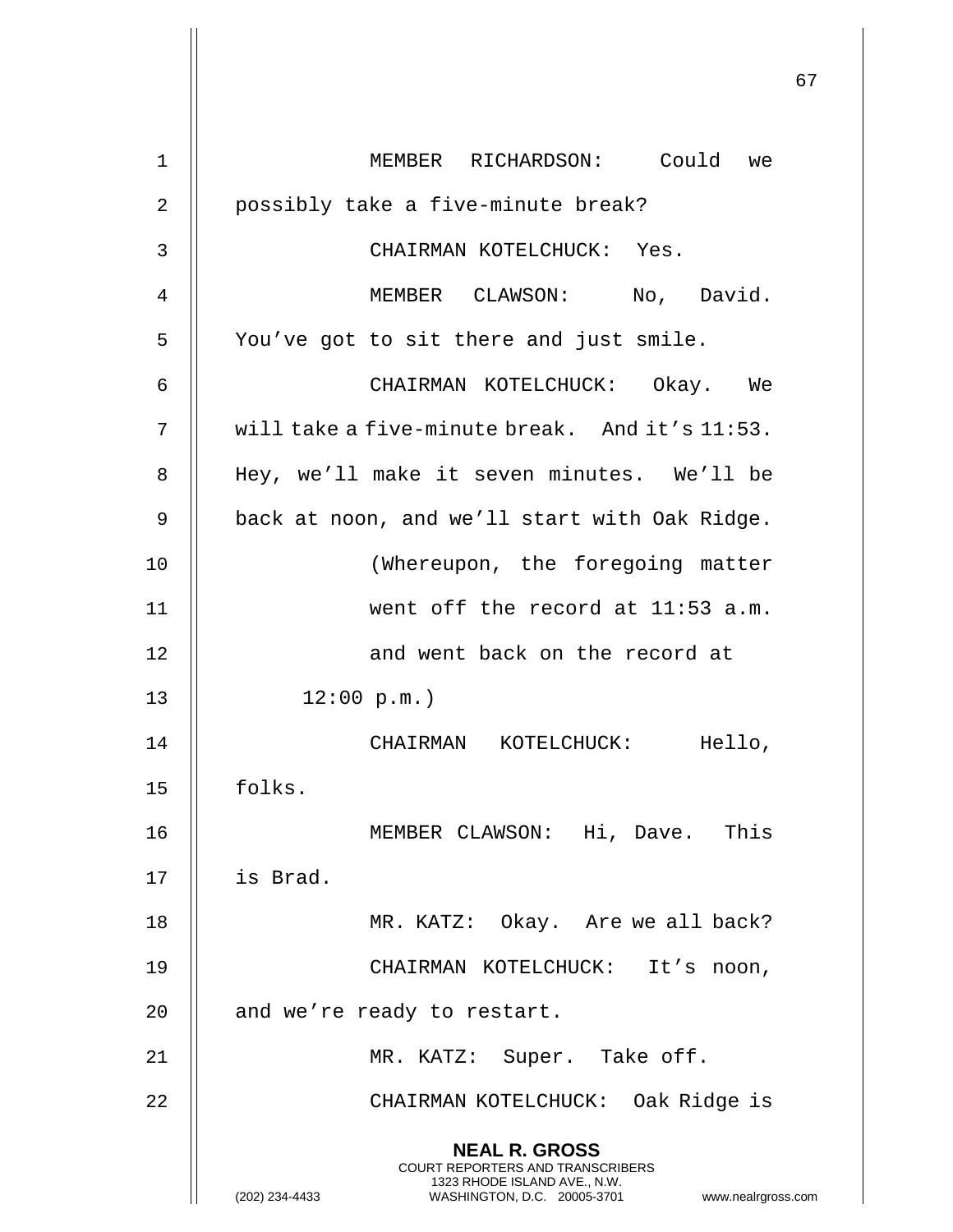|             |                                                                                                                                                                 | 68 |
|-------------|-----------------------------------------------------------------------------------------------------------------------------------------------------------------|----|
| $\mathbf 1$ | on the screen, and the first one, I believe, is                                                                                                                 |    |
| 2           | 246.2. I believe that's the first open one. A                                                                                                                   |    |
| 3           | little bit more. We need to flip up one more                                                                                                                    |    |
| 4           | page, I think.                                                                                                                                                  |    |
| 5           | MR. FARVER: Well, we haven't                                                                                                                                    |    |
| 6           | discussed any of these yet. This is the first                                                                                                                   |    |
| 7           | time you're looking at these.                                                                                                                                   |    |
| 8           | CHAIRMAN KOTELCHUCK: Okay.                                                                                                                                      |    |
| 9           | MR. FARVER: I know NIOSH sent out                                                                                                                               |    |
| 10          | some responses yesterday, but I'm not sure                                                                                                                      |    |
| 11          | which file you're looking at.                                                                                                                                   |    |
| 12          | CHAIRMAN KOTELCHUCK: Well, right                                                                                                                                |    |
| 13          | now I happen to be disconnected. I assume                                                                                                                       |    |
| 14          | that, it seems to be trying to $-$ -                                                                                                                            |    |
| 15          | MR. STIVER: Doug, the one I've got                                                                                                                              |    |
| 16          | up is entitled "10th to 13th Oak Ridge Sites                                                                                                                    |    |
| 17          | SC&A 2014." That's the one you sent over that                                                                                                                   |    |
| 18          | was posted on the O: drive. You're telling me                                                                                                                   |    |
| 19          | there's a newer one that we should be looking                                                                                                                   |    |
| 20          | at?                                                                                                                                                             |    |
| 21          | MR. FARVER: Well, they sent one                                                                                                                                 |    |
| 22          | yesterday morning, or yesterday sometime I saw                                                                                                                  |    |
|             | <b>NEAL R. GROSS</b><br>COURT REPORTERS AND TRANSCRIBERS<br>1323 RHODE ISLAND AVE., N.W.<br>WASHINGTON, D.C. 20005-3701<br>(202) 234-4433<br>www.nealrgross.com |    |

 $\overline{1}$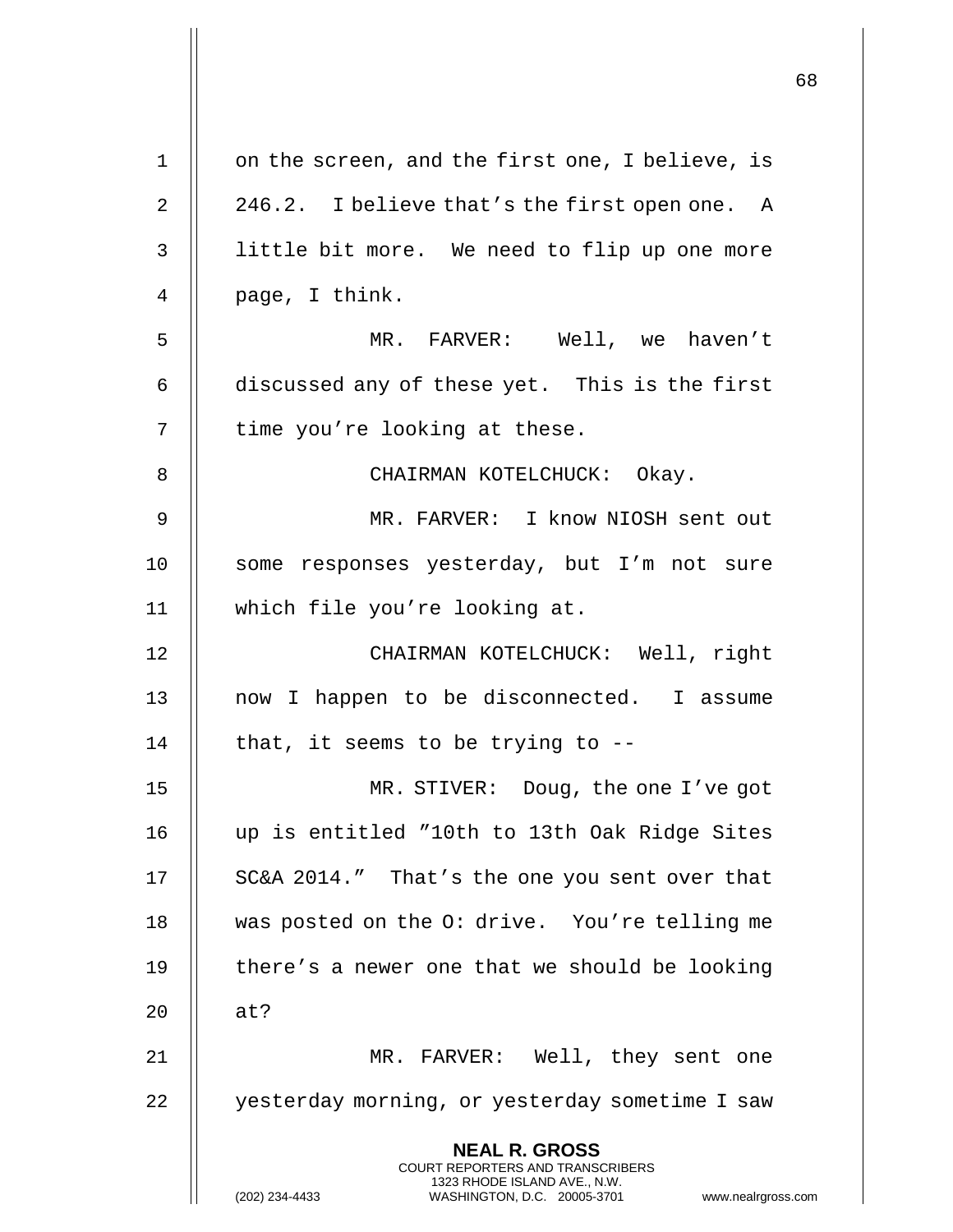69 **NEAL R. GROSS** COURT REPORTERS AND TRANSCRIBERS 1323 RHODE ISLAND AVE., N.W. (202) 234-4433 WASHINGTON, D.C. 20005-3701 www.nealrgross.com  $1 \parallel$  it. 2 || MR. STIVER: Well, let's see if I  $3 \parallel$  can pull that up. 4 CHAIRMAN KOTELCHUCK: Okay. 5 MR. STIVER: Bear with me one 6 moment here. 7 MR. SIEBERT: This is Scott. It 8 **d** has the same name with an extension of dash 9 || NIOSH March 2014 on it. 10 MR. STIVER: Okay. Hang on just a 11 minute. 12 || MEMBER MUNN: Oh, there it is. 13 CHAIRMAN KOTELCHUCK: There we  $14$   $\parallel$  are. 15 MEMBER MUNN: Did Board Members get 16 || that transmission, also? Should I have that 17 || somewhere other than on the screen here? 18 CHAIRMAN KOTELCHUCK: No. I don't  $19$  | recall, I did not see it. 20 MEMBER MUNN: Okay. Just checking 21 || to make sure I wasn't missing something. 22 MR. FARVER: Okay. Are we on the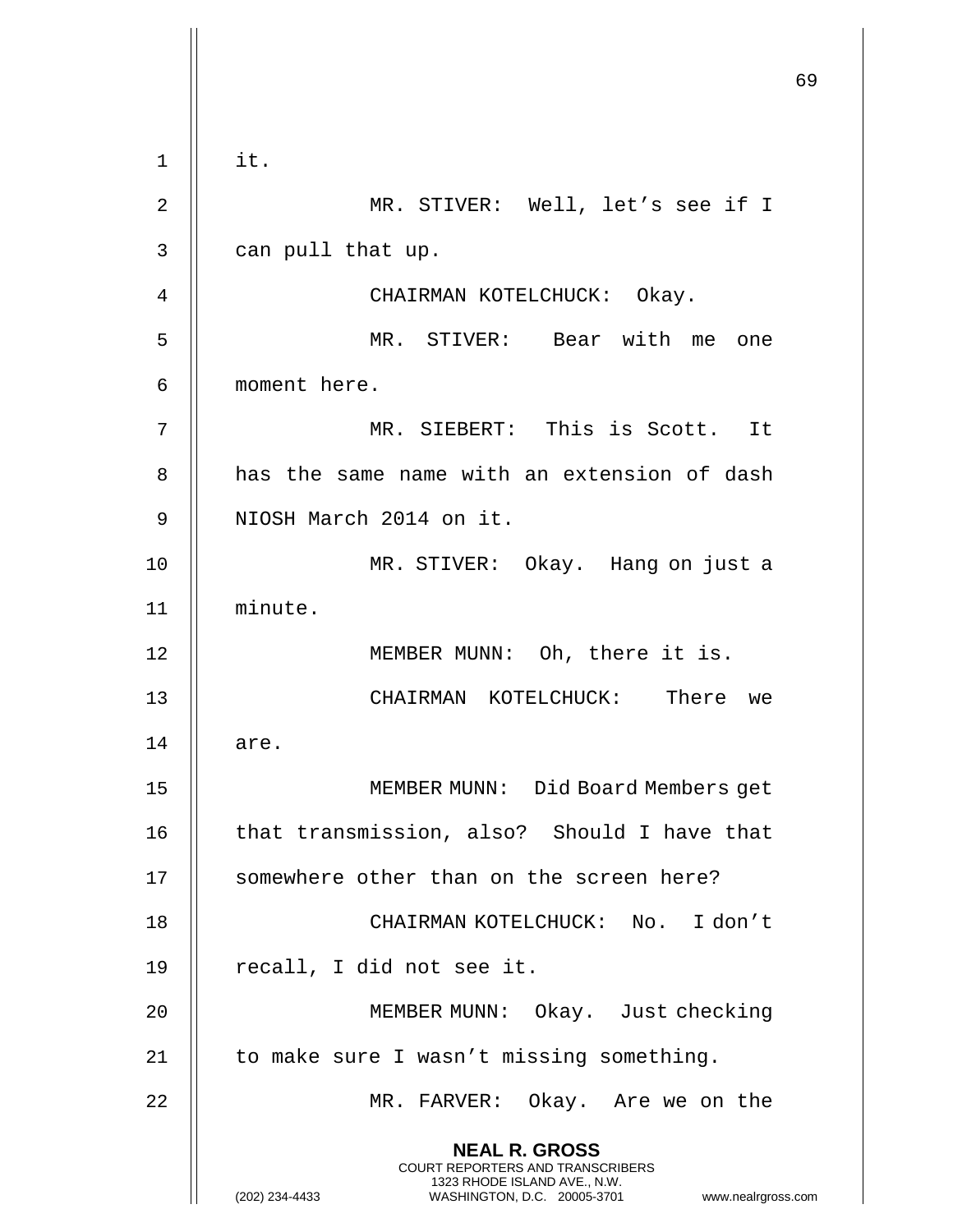1 screen? 2 CHAIRMAN KOTELCHUCK: We are. 3 MR. FARVER: 229.1. This is from 4  $\parallel$  the K-25 plant. The person worked there from 5 || '45 through '53, and it looks like he had a  $6 \parallel$  couple of skin cancers. 7 The first finding has to do with not 8 all the occupational medical exams were  $9$   $\parallel$  accounted for, and it looks like three of the 10 || exams that were in the record were not 11 considered, and that's what prompted the 12 | finding. We couldn't figure out why because  $13$   $\parallel$  the medical dose calculations were a little 14 | confusing because the ones that were provided 15 || to us were not the ones in the final IREP. So 16 | it's hard to determine why the three exams were 17 | omitted. And NIOSH says they were omitted and 18 || they should have been evaluated for the dose 19 || assessment, but, you know, I'm still concerned 20 why were they omitted to begin with? So I'll 21 | come back to NIOSH with why were they omitted,  $22$   $\parallel$  and how will we prevent this?

> **NEAL R. GROSS** COURT REPORTERS AND TRANSCRIBERS 1323 RHODE ISLAND AVE., N.W.

(202) 234-4433 WASHINGTON, D.C. 20005-3701 www.nealrgross.com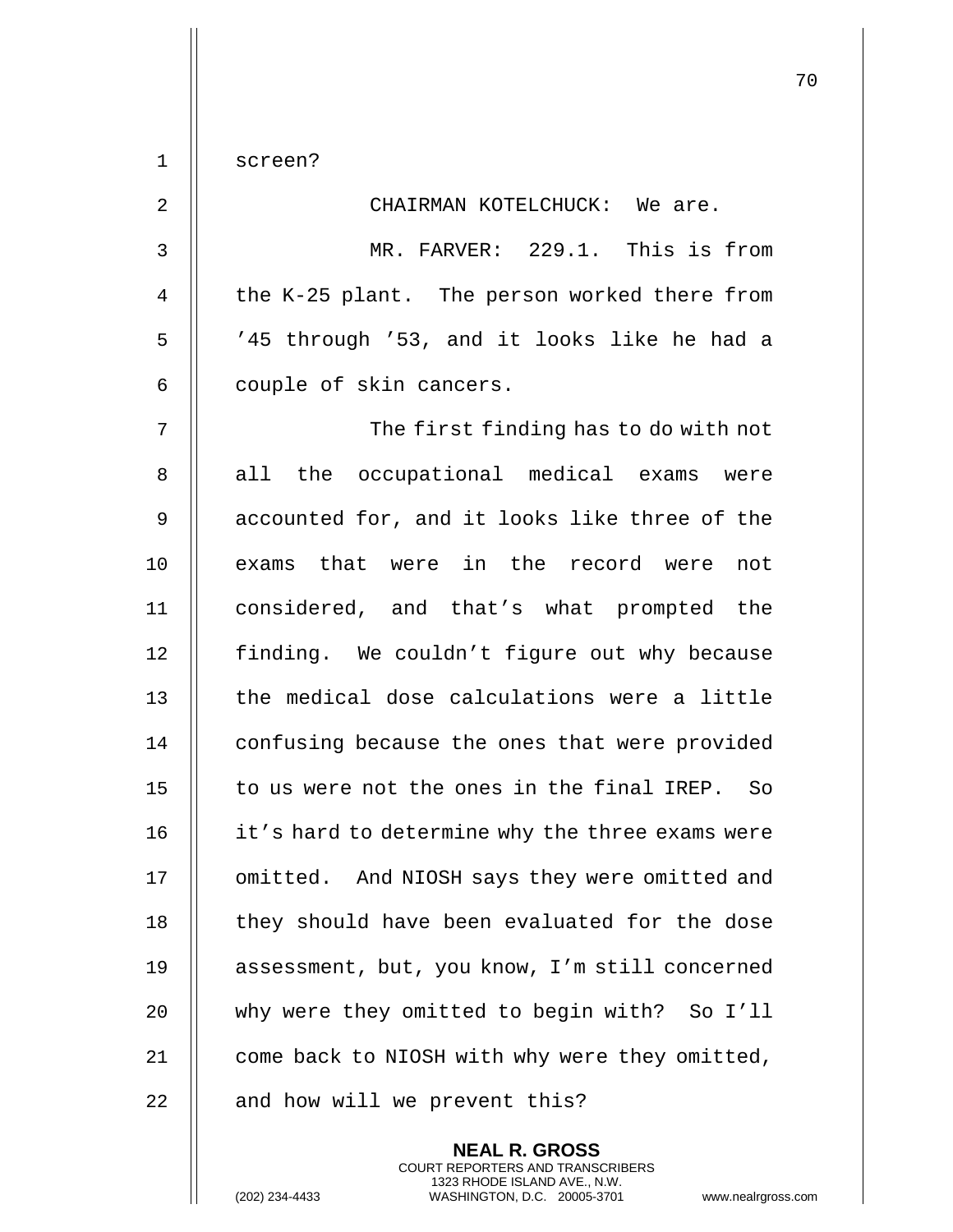| $\mathbf 1$ | MR. SIEBERT: This is Scott. This                |
|-------------|-------------------------------------------------|
| 2           | claim was done in 2006 by somebody who's no     |
| 3           | longer on the project, so I couldn't dig out    |
| 4           | exactly why they did not do it. I can just      |
| 5           | state that they did miss assigning those three  |
| 6           | x-rays.                                         |
| 7           | CHAIRMAN KOTELCHUCK: Okay. And                  |
| 8           | that's just charged up as an error, category C, |
| 9           | QA. Well, it is now corrected or in the process |
| 10          | of being corrected?                             |
| 11          | MR. SIEBERT: Well, this is Scott.               |
| 12          | Even though there wasn't specifically an        |
| 13          | initial question in SC&A's response, we did     |
| 14          | look back at the claim, along with the rest of  |
| 15          | the responses for the rest of this claim, and   |
| 16          | we did reassess it using the information that   |
| 17          | we had. We actually had to go back and request  |
| 18          | actual x-rays from the site to verify whether   |
| 19          | they were PFGs or PAs. We did that, and we      |
| 20          | included that information, along with           |
| 21          | everything else in this claim. And we actually  |
| 22          | discussed the final outcome in the<br>next      |
|             | <b>NEAL R. GROSS</b>                            |

COURT REPORTERS AND TRANSCRIBERS 1323 RHODE ISLAND AVE., N.W.

 $\mathsf{II}$ 

(202) 234-4433 WASHINGTON, D.C. 20005-3701 www.nealrgross.com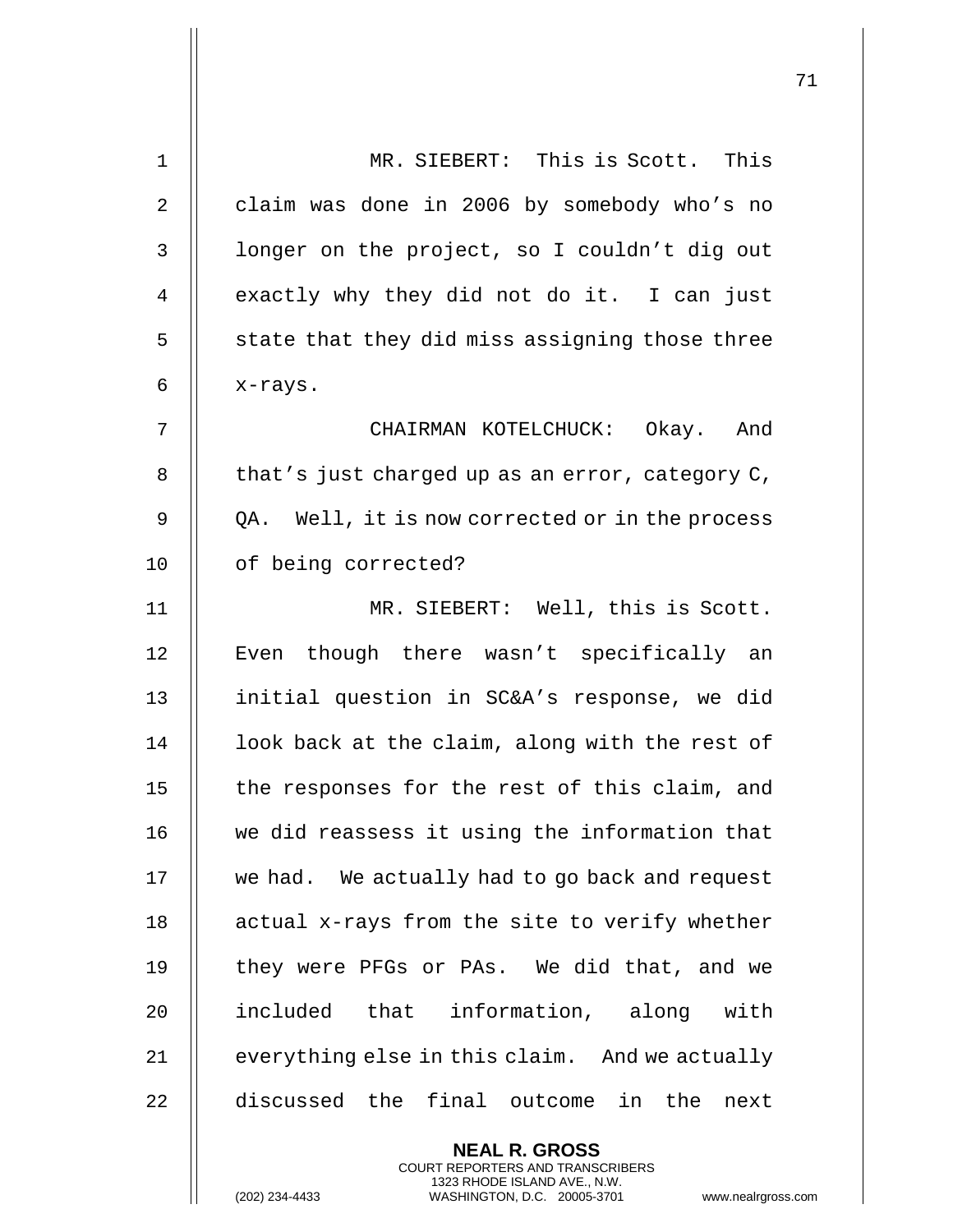|    |                                                  | 72 |
|----|--------------------------------------------------|----|
| 1  | finding, if you can hold your suspense until the |    |
| 2  | end of the next finding.                         |    |
| 3  | CHAIRMAN KOTELCHUCK: Certainly.                  |    |
| 4  | MR. FARVER: Okay. Move on to the                 |    |
| 5  | next finding right now?                          |    |
| 6  | CHAIRMAN KOTELCHUCK: Yes.                        |    |
| 7  | MR. FARVER: Okay. The next one                   |    |
| 8  | has to do with the adjustment factor for the     |    |
| 9  | employment period. Well, we thought it was too   |    |
| 10 | small, and there was no calculation to show how  |    |
| 11 | it was calculated or how it was determined in    |    |
| 12 | the record. Once again, we just believe the      |    |
| 13 | case, you know - that's a QA concern again       |    |
| 14 | because it's not something you go back and       |    |
| 15 | reproduce. No one is ever going to know why      |    |
| 16 | that number was used, and I believe, like I      |    |
| 17 | said, they can't really go back and contact the  |    |
| 18 | dose reconstructor to figure out why, but it's   |    |
| 19 | just one of those things that's just not clear.  |    |
| 20 | We feel things like that should get caught when  |    |
| 21 | it's reviewed, but I'm not sure there's much you |    |
| 22 | can do about it at the moment.                   |    |
|    |                                                  |    |

**NEAL R. GROSS** COURT REPORTERS AND TRANSCRIBERS 1323 RHODE ISLAND AVE., N.W.

(202) 234-4433 WASHINGTON, D.C. 20005-3701 www.nealrgross.com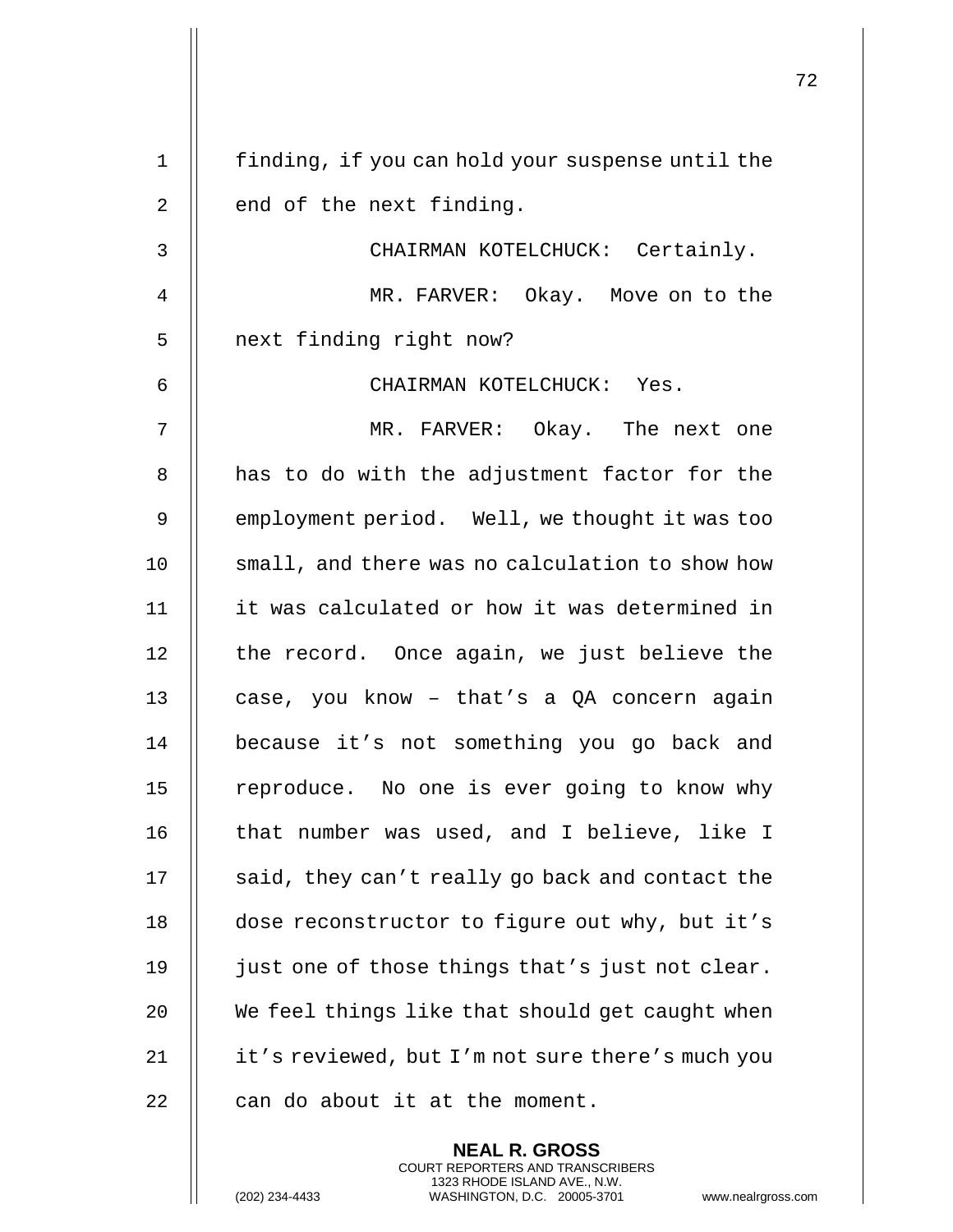| $\mathbf 1$    | MR. SIEBERT:<br>And<br>we agree                 |
|----------------|-------------------------------------------------|
| $\overline{2}$ | wholeheartedly that it should have been caught  |
| 3              | in the review. This is the one where I said     |
| 4              | that we included this change, as well as the    |
| 5              | x-ray and as well as the other things that are  |
| 6              | further down that we're discussing. We did      |
| 7              | re-run it, and the final PoC changed from 46.79 |
| 8              | to 48.93. So the compensability decision was    |
| 9              | still the same.                                 |
| 10             | CHAIRMAN KOTELCHUCK: Okay.                      |
| 11             | MR. FARVER: Are we going to move to             |
| 12             | close that issue?                               |
| 13             | CHAIRMAN KOTELCHUCK: Yes.                       |
| 14             | MR. FARVER: Okay. Next was just                 |
| 15             | an observation. It looks like there was         |
| 16             | another error, a number was transposed.         |
| 17             | Instead of 0.622 it was 0.662. You know, it's   |
| 18             | one of those things where we couldn't even      |
| 19             | determine how this type of error occurred       |
| 20             | because the workbooks in the employee's file    |
| 21             | did not contain the same direct input as the    |
| 22             | other, as the final IREP table.                 |
|                | <b>NEAL R. GROSS</b>                            |

COURT REPORTERS AND TRANSCRIBERS 1323 RHODE ISLAND AVE., N.W.

 $\mathsf{II}$ 

(202) 234-4433 WASHINGTON, D.C. 20005-3701 www.nealrgross.com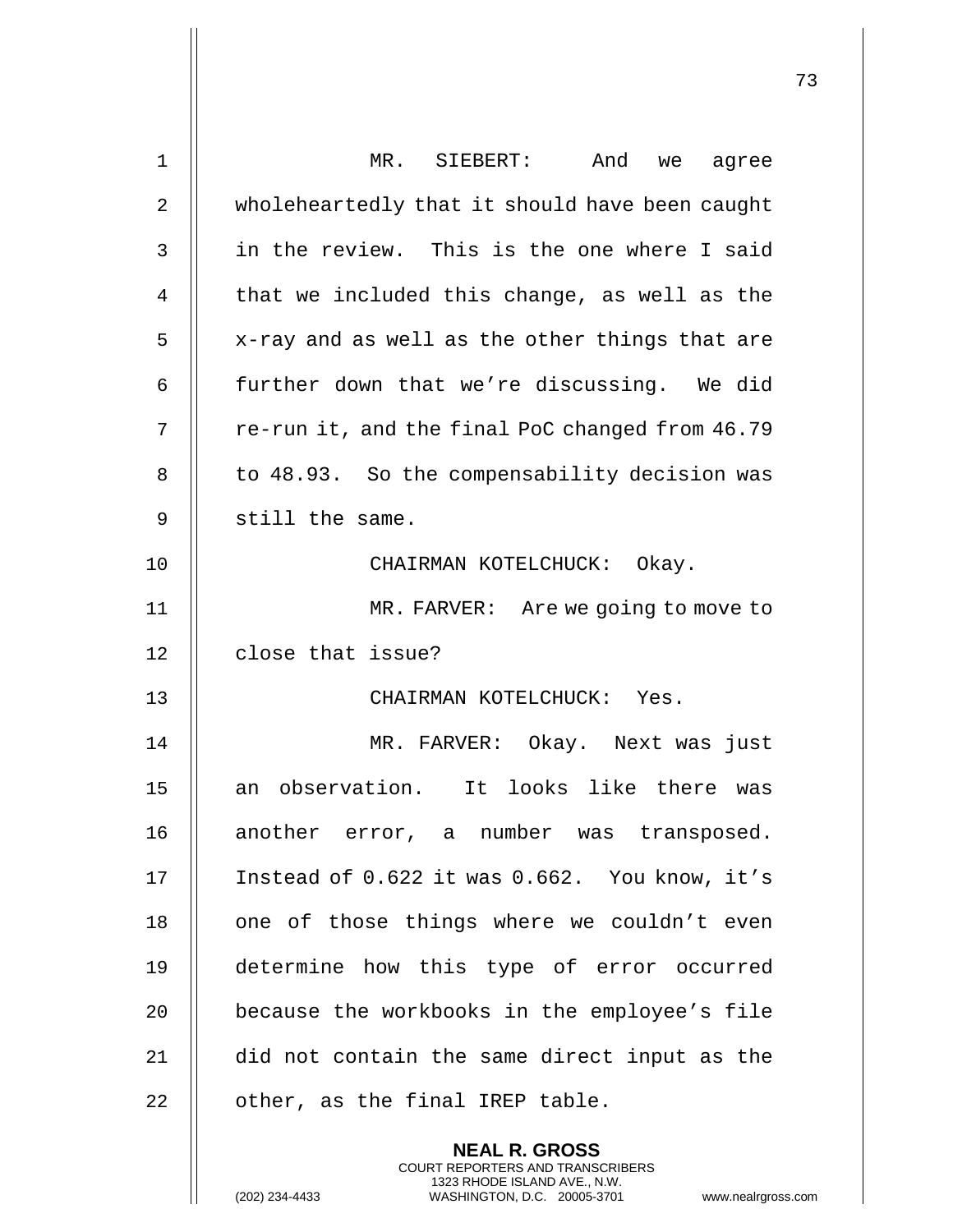| $\mathbf{1}$ | MR. SIEBERT: And that one, when I                |
|--------------|--------------------------------------------------|
| 2            | dug a little bit further into this, this one I   |
| 3            | can answer specifically why it did happen.       |
| 4            | That time frame, these doses had to be prorated, |
| 5            | rather than for a full year of exposure for a    |
| 6            | partial year of exposure. The values that were   |
| 7            | coming out of the workbook initially are full    |
| 8            | years, so we had to do the prorating off to the  |
| 9            | side. And it looks like what happened is the     |
| 10           | dose reconstructor did the prorating             |
| 11           | separately, and when they were entering the      |
| 12           | information they just mis-keyed one of the       |
| 13           | entries to be 662 instead of 622.                |
| 14           | So what I want to point out on this              |
| 15           | is we've updated our external workbooks now      |
| 16           | that the dose reconstructor doesn't have to do   |
| 17           | that prorating off to the side by hand anymore.  |
| 18           | You can add in a fraction value, and it will     |
| 19           | apply that automatically for coworker and        |
| 20           | ambient doses directly. And we've mitigated      |
| 21           | that issue. It will not happen from a dose       |
| 22           | reconstructor point of view anymore.             |
|              | <b>NEAL R. GROSS</b>                             |

COURT REPORTERS AND TRANSCRIBERS 1323 RHODE ISLAND AVE., N.W.

 $\mathsf{II}$ 

(202) 234-4433 WASHINGTON, D.C. 20005-3701 www.nealrgross.com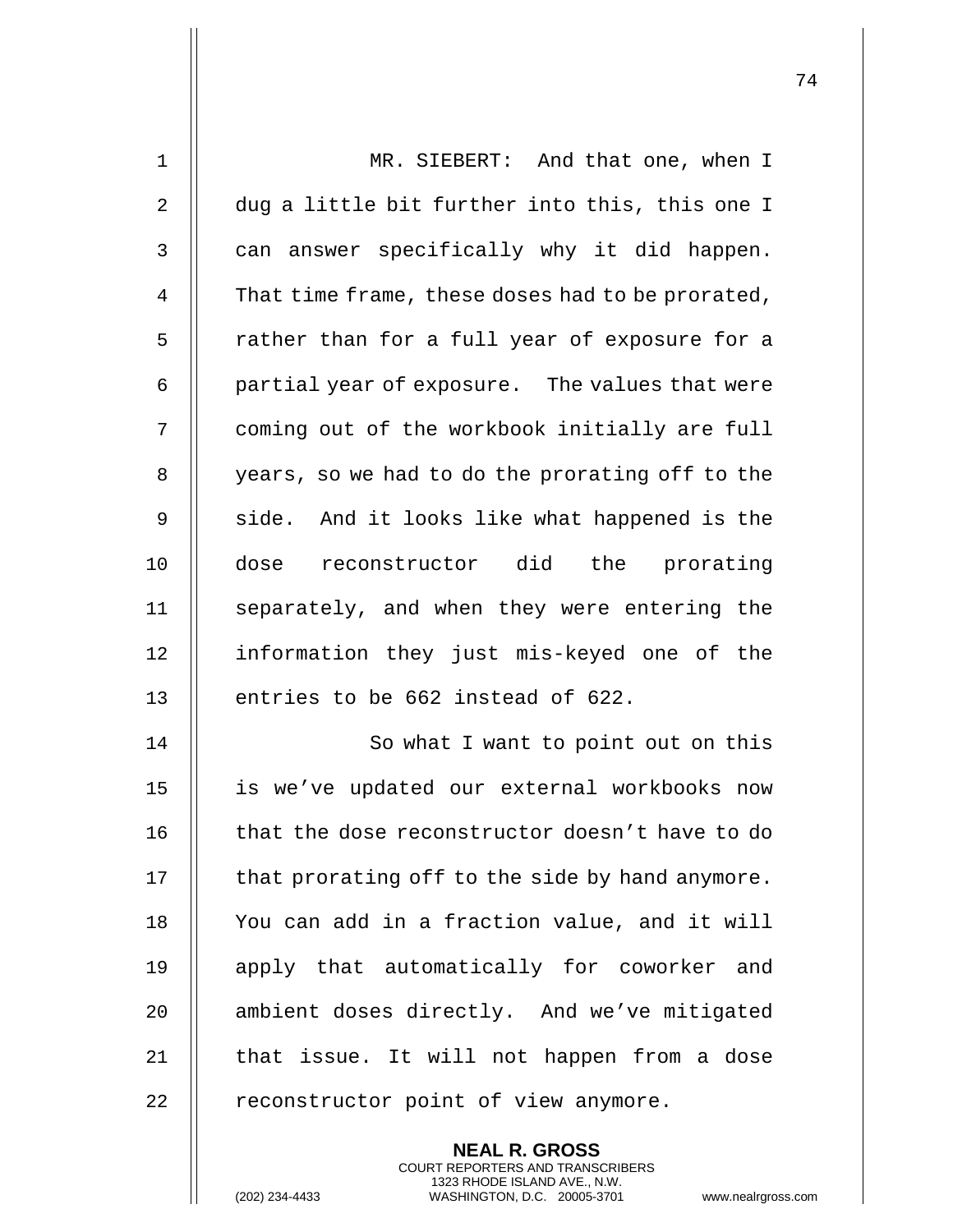|              |                                                                                                                                                                 | 75 |
|--------------|-----------------------------------------------------------------------------------------------------------------------------------------------------------------|----|
| 1            | CHAIRMAN KOTELCHUCK: Okay.                                                                                                                                      |    |
| 2            | MEMBER RICHARDSON: As a question,                                                                                                                               |    |
|              |                                                                                                                                                                 |    |
| $\mathsf{3}$ | the change to the workbook and the ability to                                                                                                                   |    |
| 4            | have fractions, was that motivated by this                                                                                                                      |    |
| 5            | finding or was that independently --                                                                                                                            |    |
| 6            | MR. SIEBERT: No, we did that years                                                                                                                              |    |
| 7            | ago.                                                                                                                                                            |    |
| $\,8\,$      | MR. FARVER: Okay. The next,                                                                                                                                     |    |
| 9            | observation number two, assigning the recycled                                                                                                                  |    |
| 10           | uranium component doses for '45 through '53                                                                                                                     |    |
| 11           | appears to be overly claimant-favorable.                                                                                                                        |    |
| 12           | Apparently, the tool has now been corrected to                                                                                                                  |    |
| 13           | reproduce specific intake rates and time                                                                                                                        |    |
| 14           | periods for coworker uranium, recycled                                                                                                                          |    |
| 15           | uranium, and technetium. So I guess this is                                                                                                                     |    |
| 16           | one of the early on issues to be corrected or                                                                                                                   |    |
| 17           | modified.                                                                                                                                                       |    |
| 18           | That takes care of case $229.$ 235 --                                                                                                                           |    |
| 19           | CHAIRMAN KOTELCHUCK: Wait a                                                                                                                                     |    |
| 20           | minute. I thought I was holding my breath for                                                                                                                   |    |
| 21           | something.                                                                                                                                                      |    |
| 22           | MR. FARVER: Oh.                                                                                                                                                 |    |
|              | <b>NEAL R. GROSS</b><br>COURT REPORTERS AND TRANSCRIBERS<br>1323 RHODE ISLAND AVE., N.W.<br>(202) 234-4433<br>WASHINGTON, D.C. 20005-3701<br>www.nealrgross.com |    |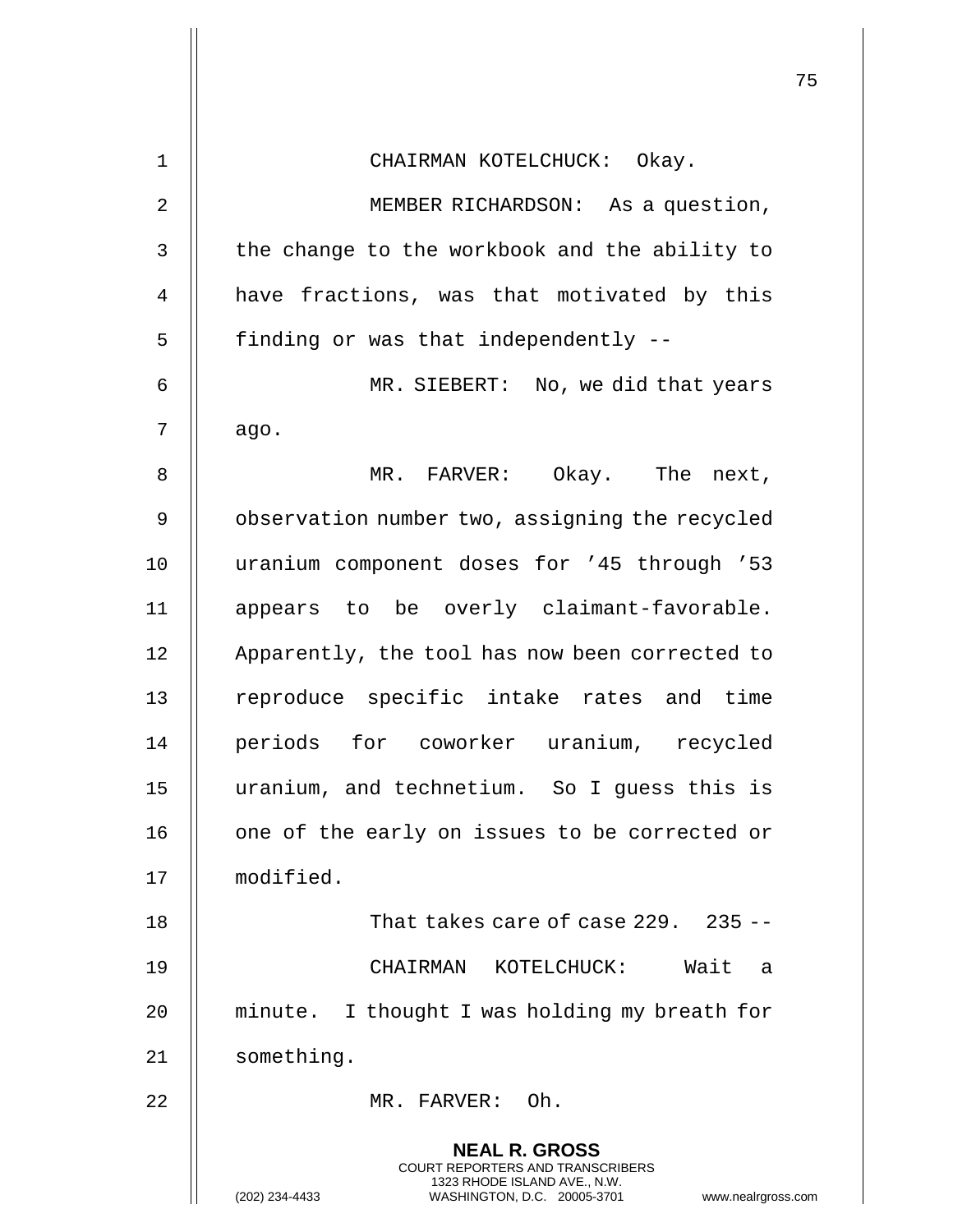|             |                                                                                                                                                                 | 76 |
|-------------|-----------------------------------------------------------------------------------------------------------------------------------------------------------------|----|
| $\mathbf 1$ | CHAIRMAN KOTELCHUCK: On 229.                                                                                                                                    |    |
| 2           | Scott, you said I was --                                                                                                                                        |    |
| 3           | MR. SIEBERT: Yes, that was the                                                                                                                                  |    |
| 4           | fact that we did run the claim again with                                                                                                                       |    |
| 5           | everything that we found here, the recycled                                                                                                                     |    |
| 6           | uranium, the x-rays, and so on. We ran it to                                                                                                                    |    |
| 7           | see if there was any impact and --                                                                                                                              |    |
| 8           | CHAIRMAN KOTELCHUCK: Very good.                                                                                                                                 |    |
| $\mathsf 9$ | Okay. So the 48.79 was the resolution?                                                                                                                          |    |
| 10          | MR. SIEBERT: Right. Forty-eight                                                                                                                                 |    |
| 11          |                                                                                                                                                                 |    |
| 12          | The<br>CHAIRMAN KOTELCHUCK:                                                                                                                                     |    |
| 13          | correction on the errors.                                                                                                                                       |    |
| 14          | MR. SIEBERT: Correct.                                                                                                                                           |    |
| 15          | CHAIRMAN KOTELCHUCK: Okay. Then                                                                                                                                 |    |
| 16          | that should close it.                                                                                                                                           |    |
| 17          | MEMBER MUNN: Well, we need to                                                                                                                                   |    |
| 18          | remind ourselves from time to time that                                                                                                                         |    |
| 19          | observations do not rise to the level of                                                                                                                        |    |
| 20          | finding, and we agreed early on that we would                                                                                                                   |    |
| 21          | not require extensive, rigorous following of                                                                                                                    |    |
| 22          | observations simply because they were                                                                                                                           |    |
|             | <b>NEAL R. GROSS</b><br>COURT REPORTERS AND TRANSCRIBERS<br>1323 RHODE ISLAND AVE., N.W.<br>(202) 234-4433<br>WASHINGTON, D.C. 20005-3701<br>www.nealrgross.com |    |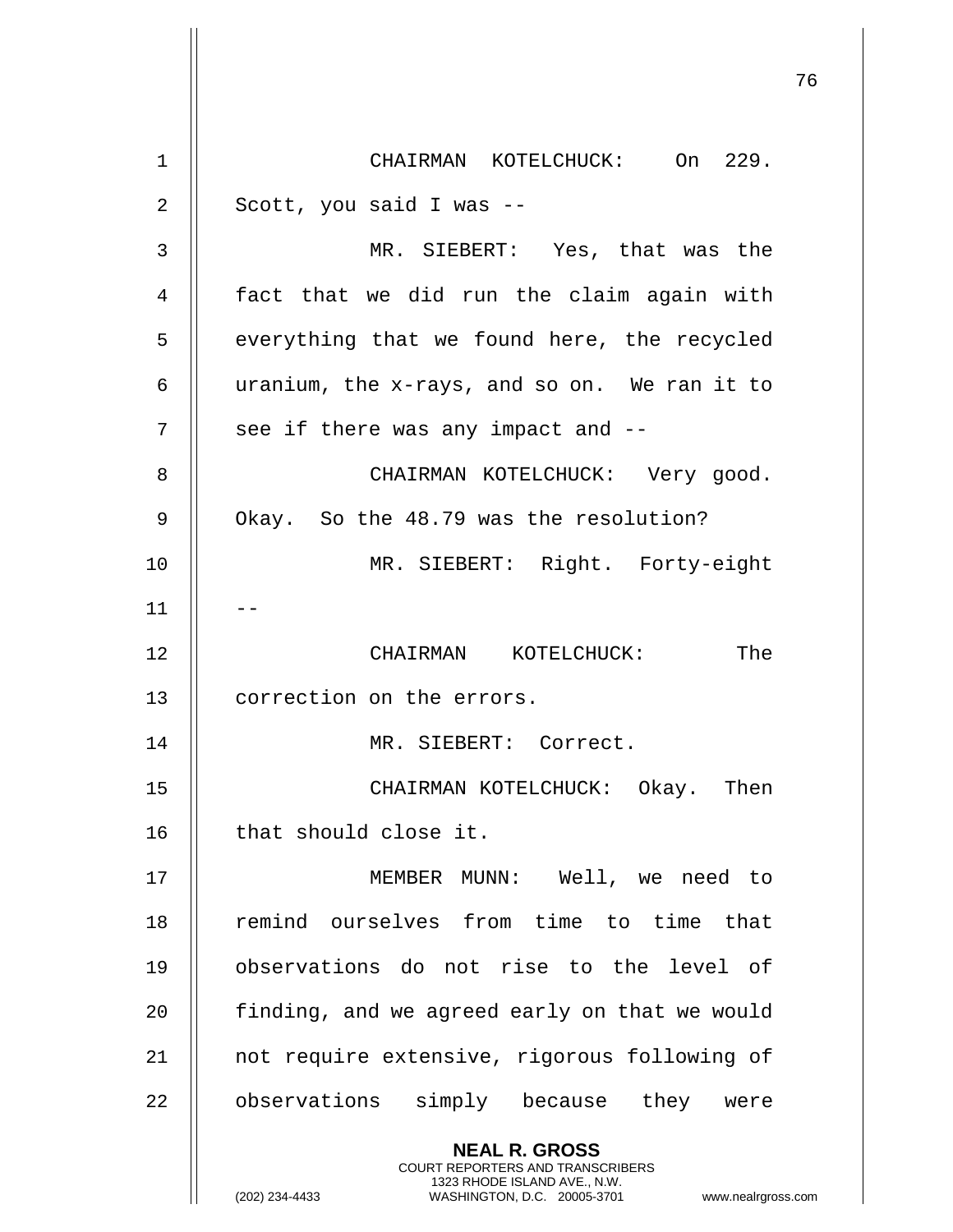|             |                                                                                                                                                                 | 77 |
|-------------|-----------------------------------------------------------------------------------------------------------------------------------------------------------------|----|
| $\mathbf 1$ | observations and not specific findings. So                                                                                                                      |    |
| 2           | I'm certainly content with the response that's                                                                                                                  |    |
| 3           | been given.                                                                                                                                                     |    |
| 4           | CHAIRMAN KOTELCHUCK:<br>Okay.                                                                                                                                   |    |
| 5           | Brad, David?                                                                                                                                                    |    |
| 6           | MEMBER CLAWSON: This is Brad. I                                                                                                                                 |    |
| 7           | don't really have anything at this time.                                                                                                                        |    |
| 8           | CHAIRMAN KOTELCHUCK: Okay.                                                                                                                                      |    |
| 9           | David?                                                                                                                                                          |    |
| 10          | MEMBER RICHARDSON: I was looking                                                                                                                                |    |
| 11          | for whether there were lessons learned from                                                                                                                     |    |
| 12          | this, and it seems to be very much like other                                                                                                                   |    |
| 13          | things in the past. Some of them are                                                                                                                            |    |
| 14          | inexplicable. It's not clear why things                                                                                                                         |    |
| 15          | weren't caught in review, and it's not clear if                                                                                                                 |    |
| 16          | anything has been learned from it. And then                                                                                                                     |    |
| 17          | revisions that have been made, it seems like                                                                                                                    |    |
| 18          | we're chasing after a tail of a moving truck so                                                                                                                 |    |
| 19          | that there are -- we're laboring over                                                                                                                           |    |
| 20          | observations and responses. Well, that was a                                                                                                                    |    |
| 21          | long time ago and things have changed, and what                                                                                                                 |    |
| 22          | you're studying is not relevant to the practice                                                                                                                 |    |
|             | <b>NEAL R. GROSS</b><br>COURT REPORTERS AND TRANSCRIBERS<br>1323 RHODE ISLAND AVE., N.W.<br>(202) 234-4433<br>WASHINGTON, D.C. 20005-3701<br>www.nealrgross.com |    |

 $\mathop{||}$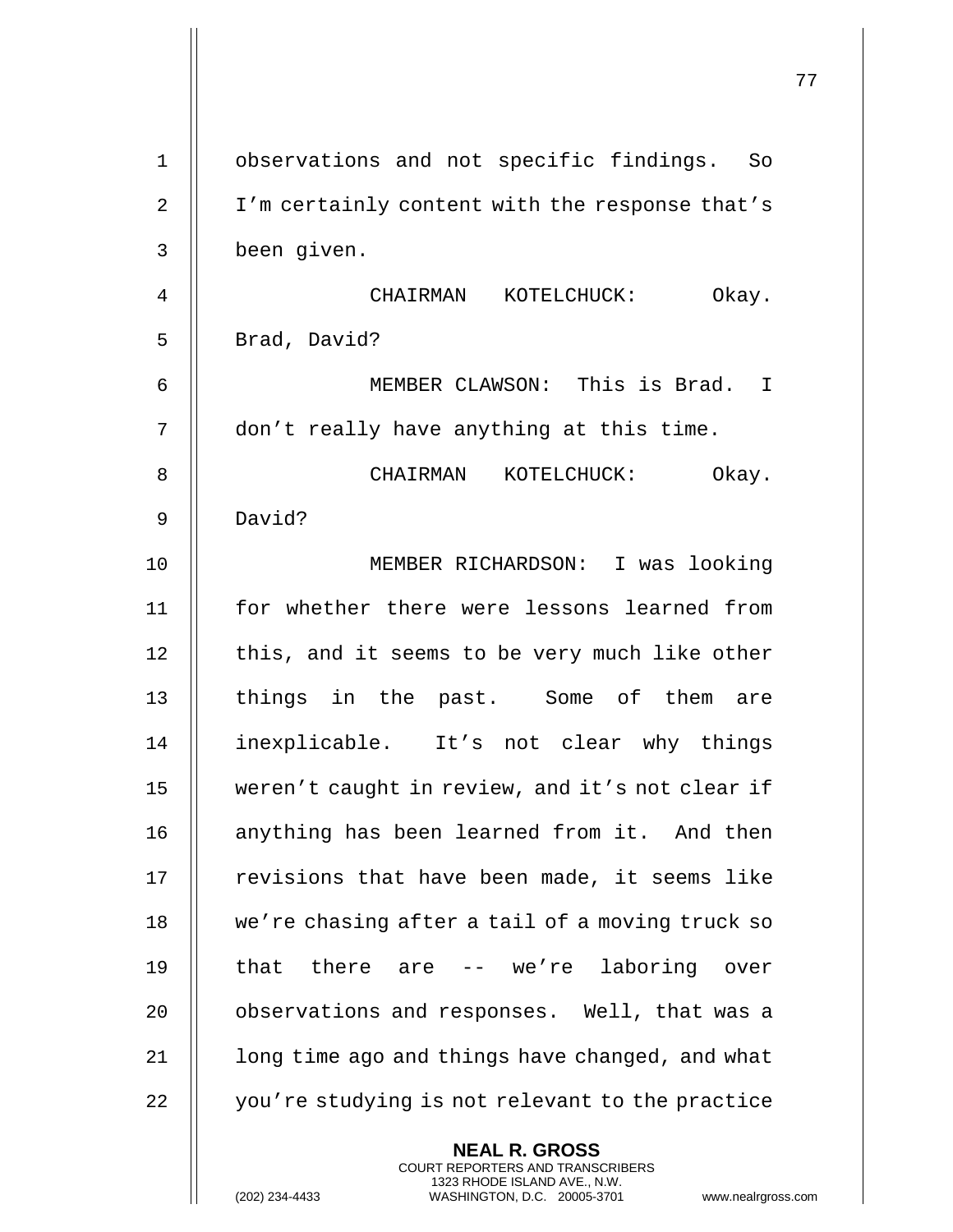| 1              | today. So those are my observations.                                                            |
|----------------|-------------------------------------------------------------------------------------------------|
| $\overline{2}$ | CHAIRMAN KOTELCHUCK: Yes. Well,                                                                 |
| $\mathsf{3}$   | your latter observation says that we are going                                                  |
| $\overline{4}$ | to put in $-$ those may be old errors, but they                                                 |
| 5              | are errors. And when we write our report to the                                                 |
| 6              | Secretary, those will have to be included and,                                                  |
| 7              | if you will, count against us. But I hope that                                                  |
| 8              | what will be reflected in that report is that                                                   |
| $\mathsf 9$    | those were done a while ago, they were                                                          |
| 10             | corrected, they were updated and corrected                                                      |
| 11             | afterward, but that the errors were made at that                                                |
| 12             | time and I hope that the errors that are made                                                   |
| 13             | on the more recent sets will be fewer. We                                                       |
| 14             | believe so. I hope so.                                                                          |
| 15             | Okay. Well, then let's move on,                                                                 |
| 16             | folks.                                                                                          |
| 17             | MR. FARVER: Okay. Tab 235, there                                                                |
| 18             | findings.<br>There were<br>were no<br>two                                                       |
| 19             | observations. The first observation has to do                                                   |
| 20             | with a reference that was used in the DR report,                                                |
| 21             | an incorrect reference, and it should have                                                      |
| 22             | pointed to the Y-12 K-25 plant, rather than                                                     |
|                | <b>NEAL R. GROSS</b><br>COURT REPORTERS AND TRANSCRIBERS                                        |
|                | 1323 RHODE ISLAND AVE., N.W.<br>WASHINGTON, D.C. 20005-3701<br>(202) 234-4433<br>www.nealrgross |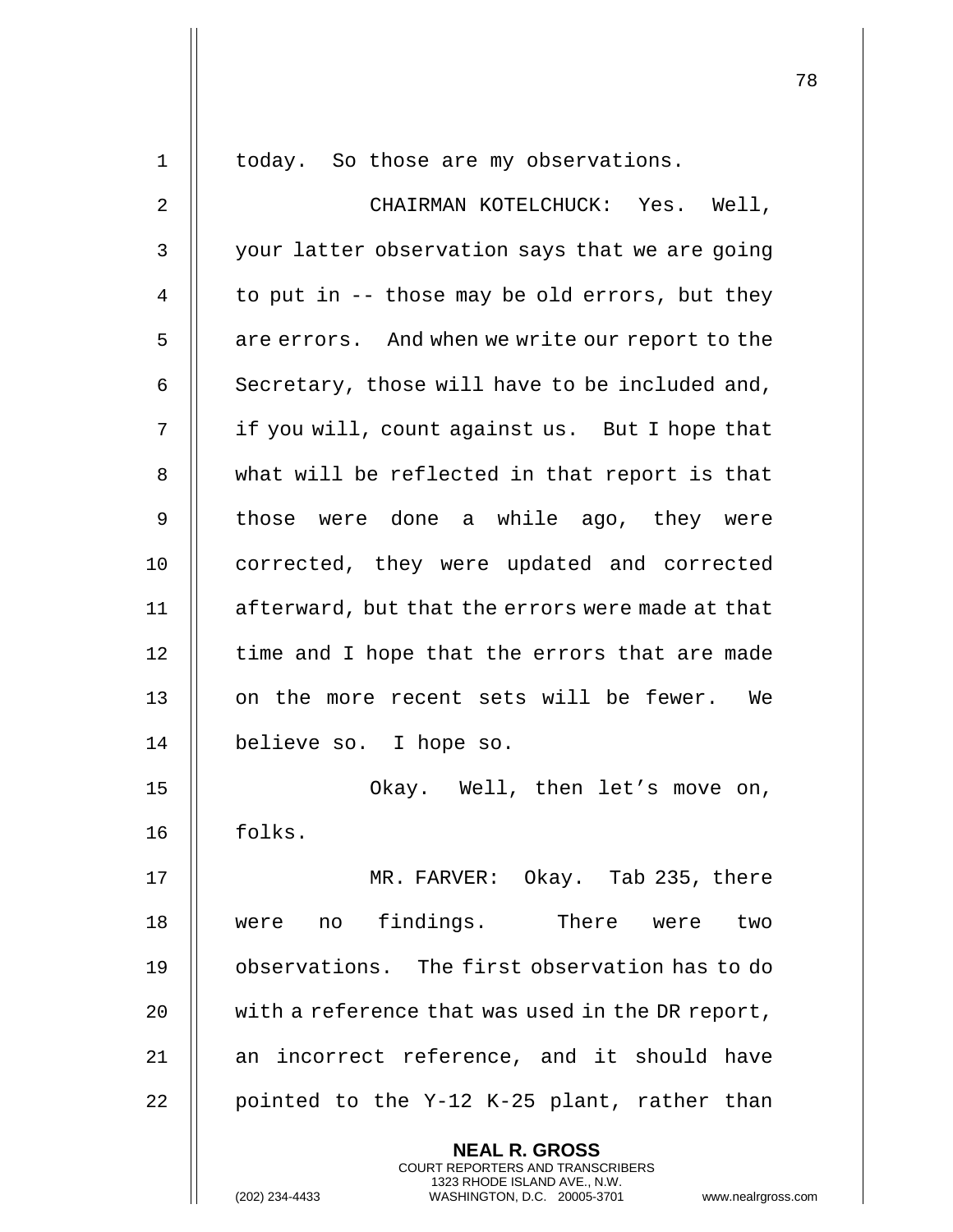|                |                                                                                                                                                                        | 79 |
|----------------|------------------------------------------------------------------------------------------------------------------------------------------------------------------------|----|
| $\mathbf 1$    | PROC-61. So we've seen those type things                                                                                                                               |    |
| $\overline{2}$ | before.                                                                                                                                                                |    |
| 3              | The second observation is similar                                                                                                                                      |    |
| 4              | to the previous one where the CAD tool now takes                                                                                                                       |    |
| 5              | in the specific intake rates and time periods                                                                                                                          |    |
| 6              | with recycled uranium. It's very similar to                                                                                                                            |    |
| 7              | the previous observation.                                                                                                                                              |    |
| 8              | CHAIRMAN KOTELCHUCK: Okay.                                                                                                                                             |    |
| 9              | MR. FARVER: And that will take                                                                                                                                         |    |
| 10             | care of 235. 236, finding one, NIOSH did not                                                                                                                           |    |
| 11             | account for all the reported dose. When we                                                                                                                             |    |
| 12             | went through the record, we found 20 millirem                                                                                                                          |    |
| 13             | that was in the dosimetry records but was not                                                                                                                          |    |
| 14             | accounted for in the dose calculation.                                                                                                                                 |    |
| 15             | When I went and started doing some                                                                                                                                     |    |
| 16             | digging, I found out that the lens of the eye                                                                                                                          |    |
| 17             | doses were entered as deep doses and the deep                                                                                                                          |    |
| 18             | dose was entered as lens of the eye dose. So                                                                                                                           |    |
| 19             | it was entered incorrectly by the keypunch                                                                                                                             |    |
| 20             | operator. Now, I don't know what kind of                                                                                                                               |    |
| 21             | controls they have to prevent this, but it                                                                                                                             |    |
| 22             | happened.                                                                                                                                                              |    |
|                | <b>NEAL R. GROSS</b><br><b>COURT REPORTERS AND TRANSCRIBERS</b><br>1323 RHODE ISLAND AVE., N.W.<br>(202) 234-4433<br>WASHINGTON, D.C. 20005-3701<br>www.nealrgross.com |    |

 $\mathsf I$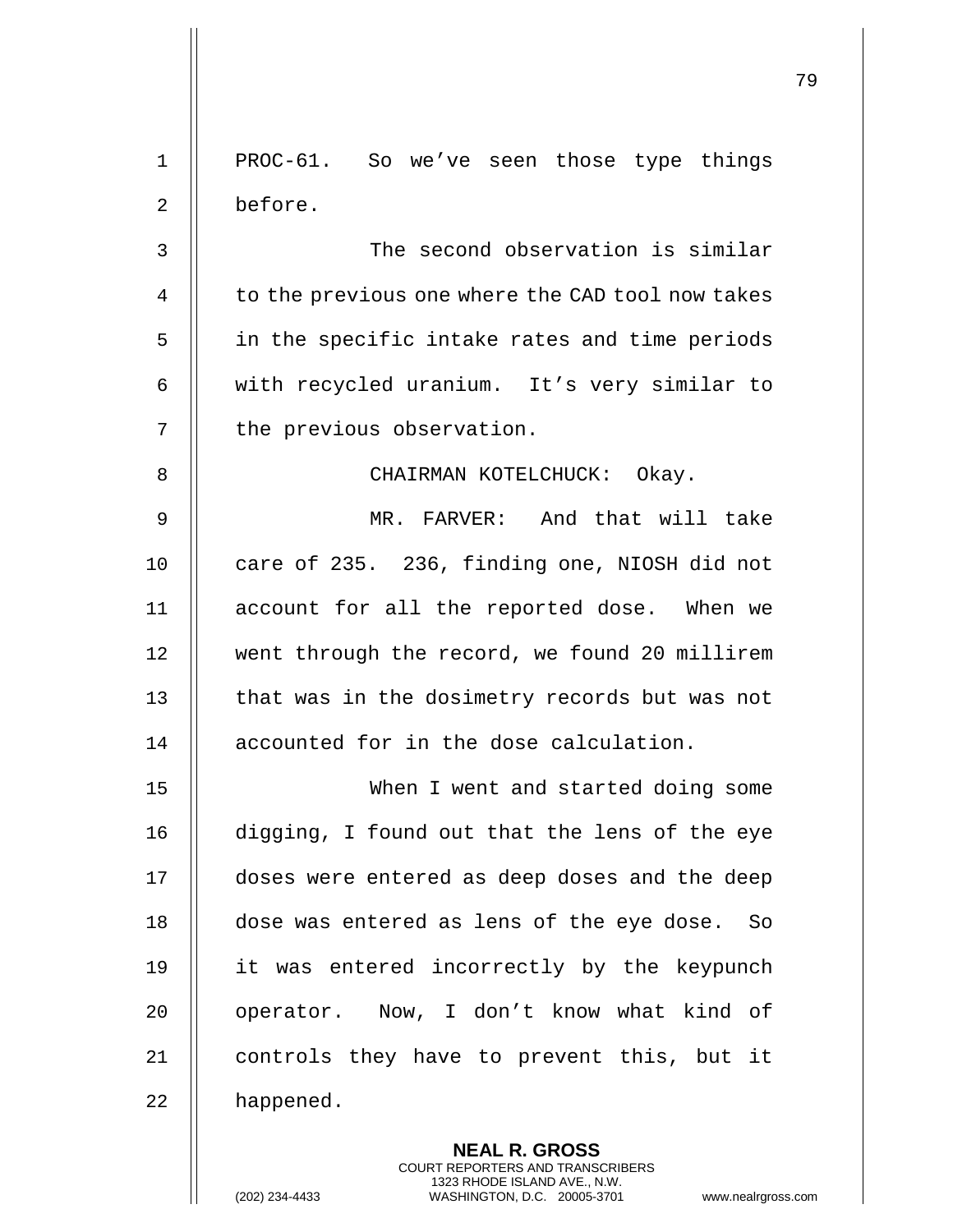|             |                                                                                                                                                                        | 80 |
|-------------|------------------------------------------------------------------------------------------------------------------------------------------------------------------------|----|
| $\mathbf 1$ | CHAIRMAN KOTELCHUCK: Yes. NIOSH                                                                                                                                        |    |
| 2           | folks, I see your comment. Do you want to say                                                                                                                          |    |
| 3           | anything?                                                                                                                                                              |    |
| 4           | MR. SIEBERT: Yes, the only                                                                                                                                             |    |
| 5           | additional thing that we did is we have gone                                                                                                                           |    |
| 6           | back and we've updated the data entry files.                                                                                                                           |    |
| 7           | We've switched those numbers so that they are                                                                                                                          |    |
| 8           | correct.                                                                                                                                                               |    |
| 9           | CHAIRMAN KOTELCHUCK: Yes. Well,                                                                                                                                        |    |
| 10          | that's all you can do when you have an error is                                                                                                                        |    |
| 11          | to correct it and then look at its impact.                                                                                                                             |    |
| 12          | Okay. You had observations on 236?                                                                                                                                     |    |
| 13          | MEMBER RICHARDSON: Can I follow                                                                                                                                        |    |
| 14          | up?                                                                                                                                                                    |    |
| 15          | CHAIRMAN KOTELCHUCK: Yes, please.                                                                                                                                      |    |
| 16          | MEMBER RICHARDSON:<br>Because, I                                                                                                                                       |    |
| 17          | mean, we've had this discussion before. The                                                                                                                            |    |
| 18          | other thing you can do with data entry errors                                                                                                                          |    |
| 19          | is do some sort of double entry, at least on a                                                                                                                         |    |
| 20          | fraction of them. I mean, the response has                                                                                                                             |    |
| 21          | been that it takes time and it costs money. But                                                                                                                        |    |
| 22          | to me, you know, starting off with data entry                                                                                                                          |    |
|             | <b>NEAL R. GROSS</b><br><b>COURT REPORTERS AND TRANSCRIBERS</b><br>1323 RHODE ISLAND AVE., N.W.<br>(202) 234-4433<br>WASHINGTON, D.C. 20005-3701<br>www.nealrgross.com |    |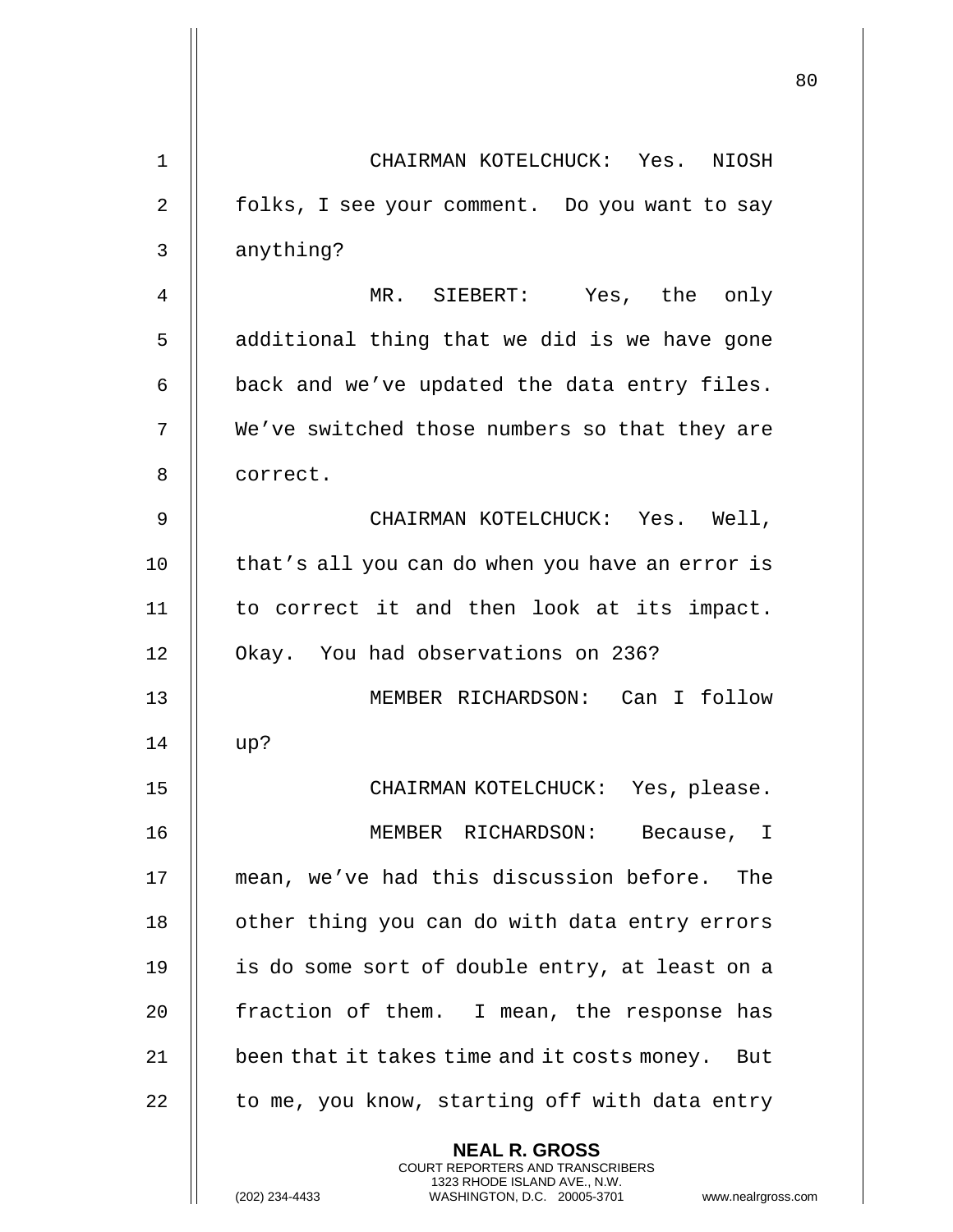| $\mathbf 1$ | errors is, you know, it is a problem that can                                                   |
|-------------|-------------------------------------------------------------------------------------------------|
| 2           | be handled through -- the way that research has                                                 |
| 3           | handled data entry problems.                                                                    |
| 4           | So I believe nothing has changed.                                                               |
| 5           | It's always been a hard thing to get a handle                                                   |
| 6           | on. We review such a small fraction of cases.                                                   |
| 7           | We're talking, you know, in proportional terms                                                  |
| 8           | that when we're doing a survey sample, if we                                                    |
| 9           | extrapolate up and we find keypunch errors, we                                                  |
| 10          | have to say, well, in a one-percent sample, we                                                  |
| 11          | find, you know, one, two, three data entry                                                      |
| 12          | errors, that suggests that the data entry                                                       |
| 13          | keypunch problem is on the order of magnitude                                                   |
| 14          | of whatever it's going to be, one, two, three                                                   |
| 15          | percent of cases have problems of mis-entry of                                                  |
| 16          | basic information going into a claim.                                                           |
| 17          | CHAIRMAN KOTELCHUCK: That's a                                                                   |
| 18          | fair appraisal. At least to me, it seems                                                        |
| 19          | worthy of further consideration. That is to                                                     |
| 20          | say further consideration as to whether there                                                   |
| 21          | should be some double-checking, double data                                                     |
| 22          | checking of the second checking of the data for                                                 |
|             | <b>NEAL R. GROSS</b><br><b>COURT REPORTERS AND TRANSCRIBERS</b>                                 |
|             | 1323 RHODE ISLAND AVE., N.W.<br>(202) 234-4433<br>WASHINGTON, D.C. 20005-3701<br>www.nealrgross |

(202) 234-4433 WASHINGTON, D.C. 20005-3701 www.nealrgross.com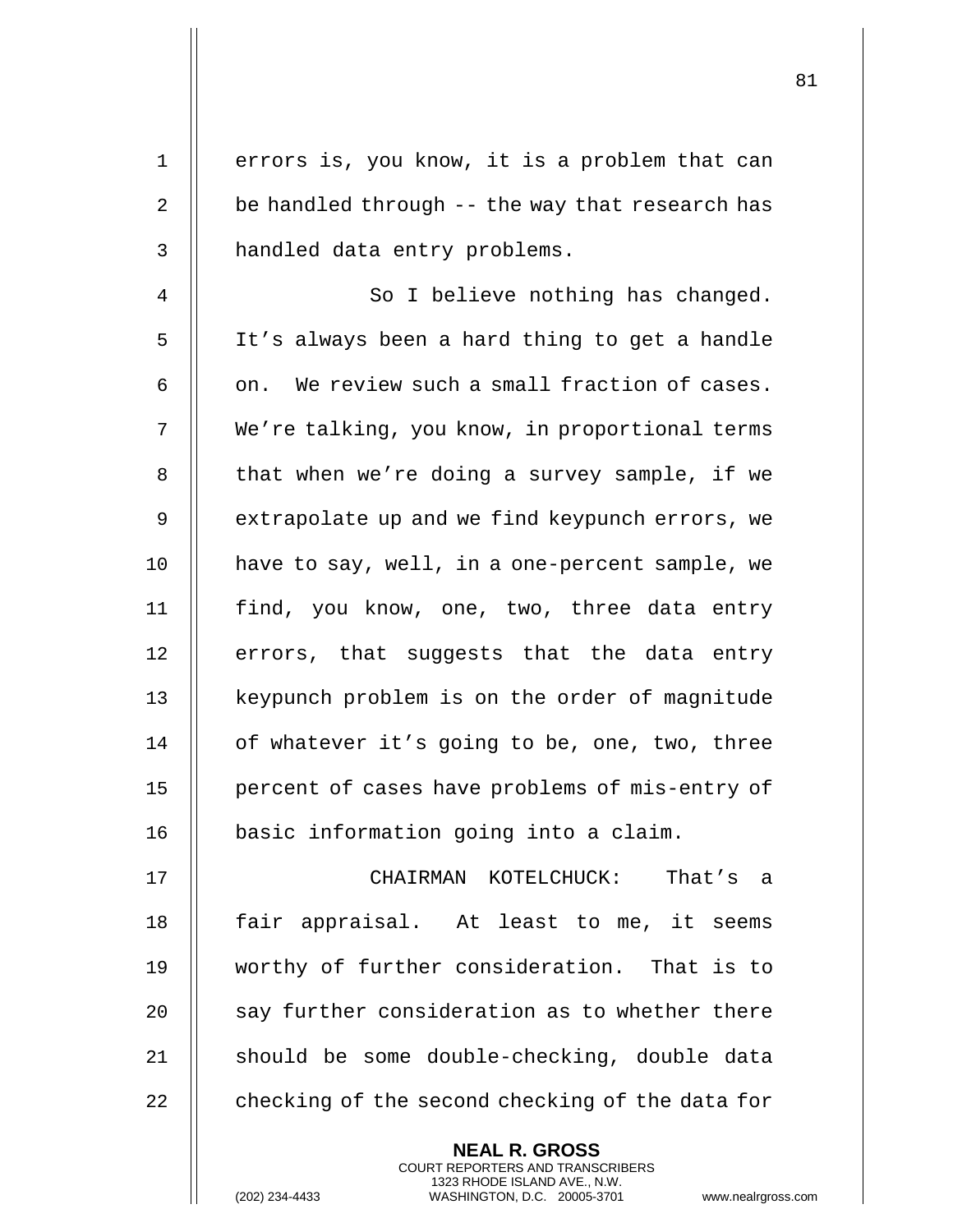| $\mathbf 1$ | some fraction of the samples, even of those                                                                                                                        |
|-------------|--------------------------------------------------------------------------------------------------------------------------------------------------------------------|
| 2           | that we=re doing, that NIOSH and SC&A are doing.                                                                                                                   |
| 3           | I hadn't been party to that earlier discussion                                                                                                                     |
| 4           | about, you know, we can't double enter the data,                                                                                                                   |
| 5           | we can't do double entry.                                                                                                                                          |
| 6           | Does someone want to fill me in on                                                                                                                                 |
| 7           | what has gone on before or what --                                                                                                                                 |
| 8           | MR. CALHOUN: Yes, this is Grady.                                                                                                                                   |
| 9           | And I think that David is right. In the past,                                                                                                                      |
| 10          | we've said that it's just too costly for us to                                                                                                                     |
| 11          | do that. I mean, we can always take a look back                                                                                                                    |
| 12          | and see if there's something additional that we                                                                                                                    |
| 13          | can do, but I'm not prepared to say that we're                                                                                                                     |
| 14          | going to go forth and start doing that at this                                                                                                                     |
| 15          | point.                                                                                                                                                             |
| 16          | CHAIRMAN KOTELCHUCK: Well, maybe                                                                                                                                   |
| 17          | this is something that we can hone in on in our                                                                                                                    |
| 18          | report. I mean, the report is certainly on my                                                                                                                      |
| 19          | mind as we're coming toward it. And if we're                                                                                                                       |
| 20          | able to use the data that we've been reviewing,                                                                                                                    |
| 21          | it may make sense to reopen that issue, and                                                                                                                        |
| 22          | we'll do it in a way that will go to the                                                                                                                           |
|             | <b>NEAL R. GROSS</b><br><b>COURT REPORTERS AND TRANSCRIBERS</b><br>1323 RHODE ISLAND AVE., N.W.<br>(202) 234-4433<br>WASHINGTON, D.C. 20005-3701<br>www.nealrgross |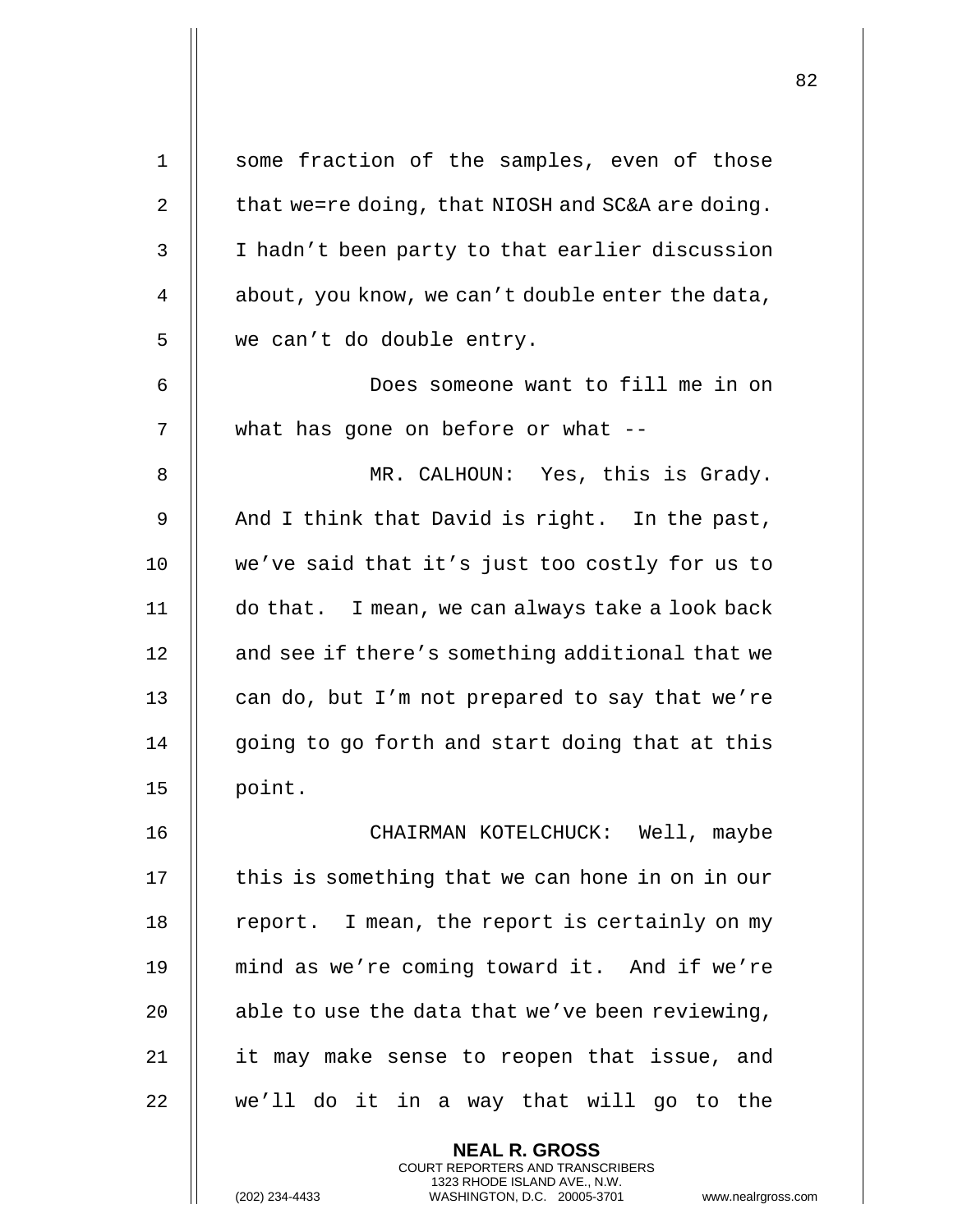**NEAL R. GROSS** 1 | Secretary and move up the ladder a little bit 2 | because, obviously, it does cost money. But it 3 | may be, I'm not going to say worth it. It may 4 be proper. So -- 5 MEMBER RICHARDSON: Yes. I don't 6  $\parallel$  know if it's worth it in the sense of 7 || financially or anything else. I mean, it's an 8 || issue which I still don't feel like I have a 9 **handle on.** And there's a non-random selection 10  $\parallel$  of cases, so it's hard to understand where --11 || I don=t understand the etiology of these data 12 | keypunch errors. If it was a research project, 13 || I would want to understand the etiology of it. 14 | I would want to know are they recurring from the 15 || same keypunch operator, or are there multiple 16 || keypunch operators who have done it? 17 There's been no description of, you 18 | know, who entered the data and why, who oversaw 19 || it, who was responsible for signing off and 20  $\parallel$  saying it was correct, and what's the magnitude 21 | of this? If we had to put confidence intervals 22 || around the uncertainty on keypunch errors at

COURT REPORTERS AND TRANSCRIBERS 1323 RHODE ISLAND AVE., N.W.

(202) 234-4433 WASHINGTON, D.C. 20005-3701 www.nealrgross.com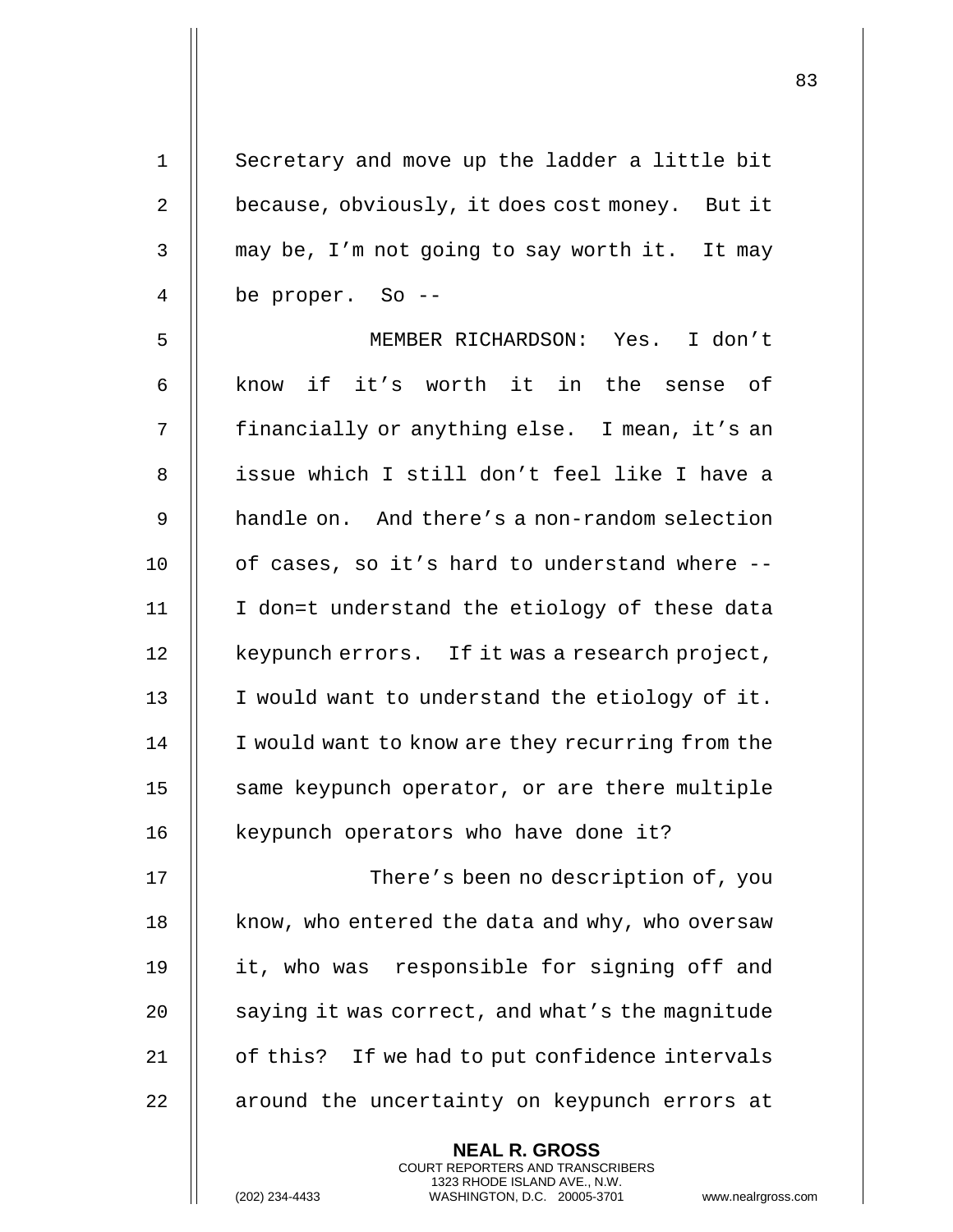| $\mathbf 1$ | this point, it would be very, very wide because                                                |
|-------------|------------------------------------------------------------------------------------------------|
| 2           | we have the time and resources to only review                                                  |
| 3           | a very, very small fraction of the number of                                                   |
| 4           | claims that have gone in and the number of                                                     |
| 5           | records that have been keypunched. And so I                                                    |
| 6           | have a huge amount of uncertainty about the                                                    |
| 7           | fundamental issue of errors in the basic                                                       |
| 8           | information that go into the calculations.                                                     |
| 9           | CHAIRMAN KOTELCHUCK: Yes. In the                                                               |
| 10          | earlier case, I certainly took note of the                                                     |
| 11          | comment that the person who made the error is                                                  |
| 12          | no longer with us, with the team. And I did not                                                |
| 13          | know whether that meant that the person left on                                                |
| 14          | their own, I should say left on their own accord                                               |
| 15          | or whether the person had been found to have too                                               |
| 16          | many errors and something was done about it in                                                 |
| 17          | employment terms.                                                                              |
| 18          | And<br>I don't want to<br>know                                                                 |
| 19          | specifically about that case, but maybe, as we                                                 |
| 20          | write our report, we can definitely go back and                                                |
| 21          | find, we'll have a record of the cases where                                                   |
| 22          | there were keypunch errors and we can ask for                                                  |
|             | <b>NEAL R. GROSS</b><br>COURT REPORTERS AND TRANSCRIBERS                                       |
|             | 1323 RHODE ISLAND AVE., N.W.<br>WASHINGTON, D.C. 20005-3701<br>(202) 234-4433<br>www.nealrgros |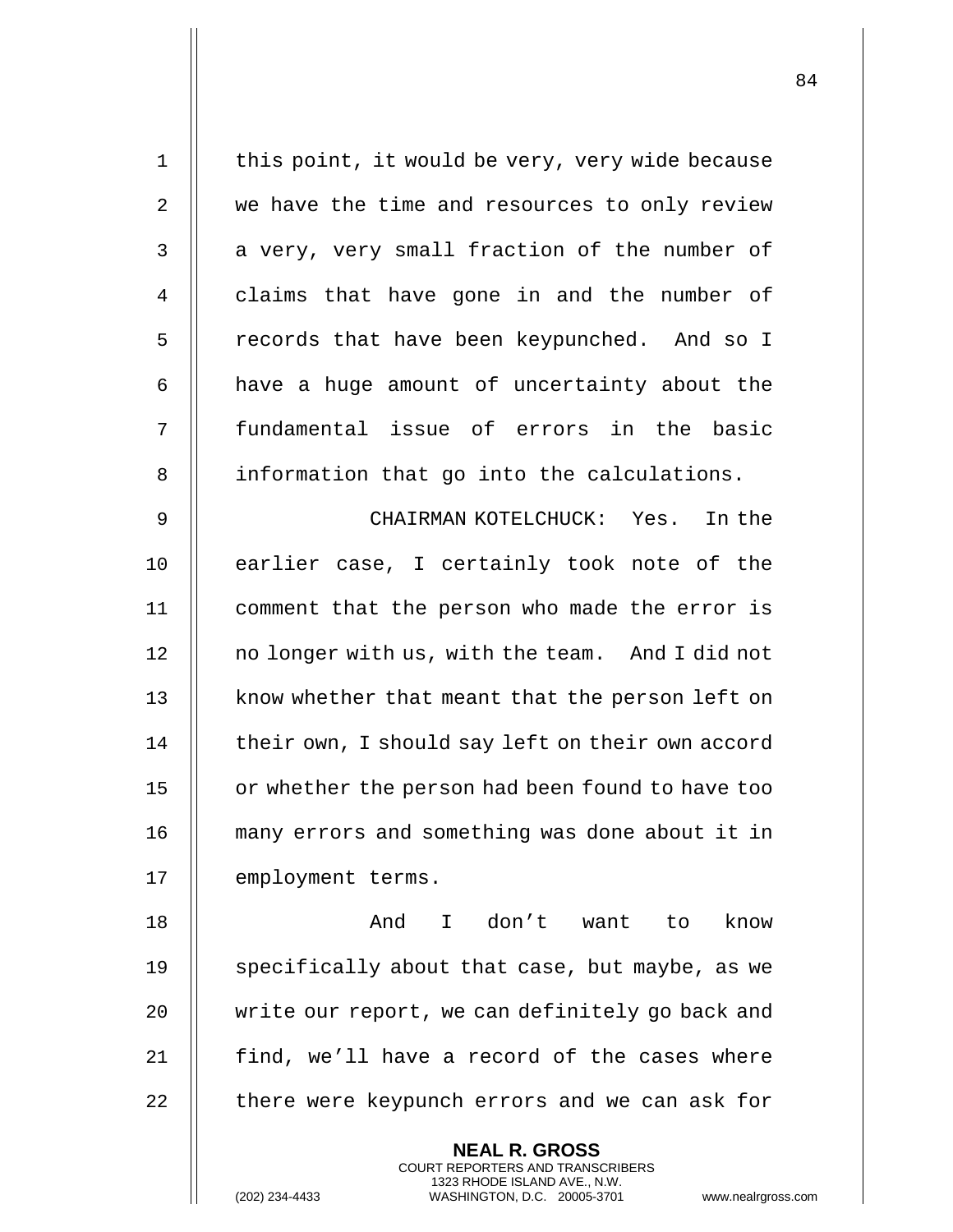1 || those cases. We can ask the NIOSH folks if they 2 | would give us data on how the errors were spread  $3 \parallel$  out.

4 || MEMBER RICHARDSON: Right. Now, 5 we asked to look at that, and that was not  $6$  | information, I believe, that was tracked at the 7 || time that we asked about it. And it's, you 8 | know, again, my comment then was I don't want  $9 \parallel$  to track it to be punitive in anyway, but, to 10 || me, it would be part of understanding how those 11 problems arise and kind of where the target  $12$  | efforts to make sure that we get the highest 13 quality data as input.

 CHAIRMAN KOTELCHUCK: Right. No, I also agree. The issue is not punitive. I  $\parallel$  think the issue is finding out where the problem 17 || is, and we do have a way of dealing with that 18 || problem called double-entry data input. But  $\parallel$  that costs money, and there has to be a very good **d** justification for it, mainly that there are too many, there are a moderate number of claims 22 || where this is a problem. It's hard to say too

> **NEAL R. GROSS** COURT REPORTERS AND TRANSCRIBERS 1323 RHODE ISLAND AVE., N.W.

(202) 234-4433 WASHINGTON, D.C. 20005-3701 www.nealrgross.com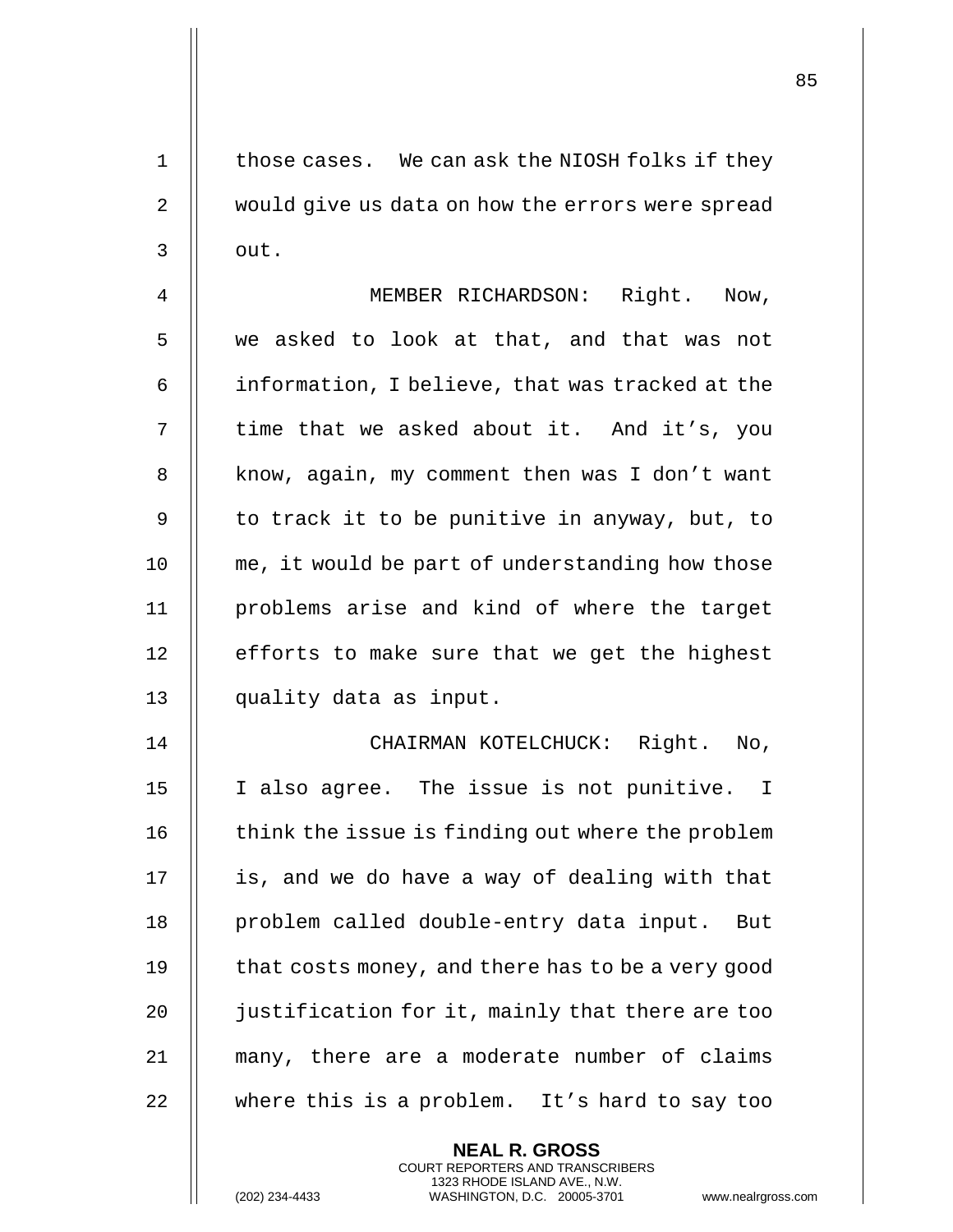| $\mathbf{1}$ | many claims because one, you know, one claim                                                                                                                        |
|--------------|---------------------------------------------------------------------------------------------------------------------------------------------------------------------|
| 2            | wrong is one too many. We're not perfect, and                                                                                                                       |
| 3            | we can never be perfect in any effort of this                                                                                                                       |
| 4            | sort. We can try as hard as we can, though, to                                                                                                                      |
| 5            | be.                                                                                                                                                                 |
| 6            | Anyway, I think we can do this in the                                                                                                                               |
| 7            | future as we write up our report. So I don't                                                                                                                        |
| 8            | know that we need to talk further on this, or                                                                                                                       |
| 9            | I should say I don't know if we should belabor                                                                                                                      |
| 10           | this more, though I'm one of the belaborers.                                                                                                                        |
| 11           | Should we move on? It is 12:25, folks. So                                                                                                                           |
| 12           | maybe $--$                                                                                                                                                          |
| 13           | MEMBER RICHARDSON: Sure. I just                                                                                                                                     |
| 14           | didn't want to drop it because it's been a pet                                                                                                                      |
| 15           | project of mine.                                                                                                                                                    |
| 16           | Okay.<br>CHAIRMAN KOTELCHUCK:                                                                                                                                       |
| 17           | Well, it's appropriate that it should be a                                                                                                                          |
| 18           | project of the Subcommittee, as well, I                                                                                                                             |
| 19           | believe. Do we have anything more on 236? We                                                                                                                        |
| 20           | have an observation. Can we just finish up                                                                                                                          |
| 21           | 236?                                                                                                                                                                |
| 22           | MR. FARVER: Sure. Observation.                                                                                                                                      |
|              | <b>NEAL R. GROSS</b><br><b>COURT REPORTERS AND TRANSCRIBERS</b><br>1323 RHODE ISLAND AVE., N.W.<br>(202) 234-4433<br>WASHINGTON, D.C. 20005-3701 www.nealrgross.com |

 $\overline{1}$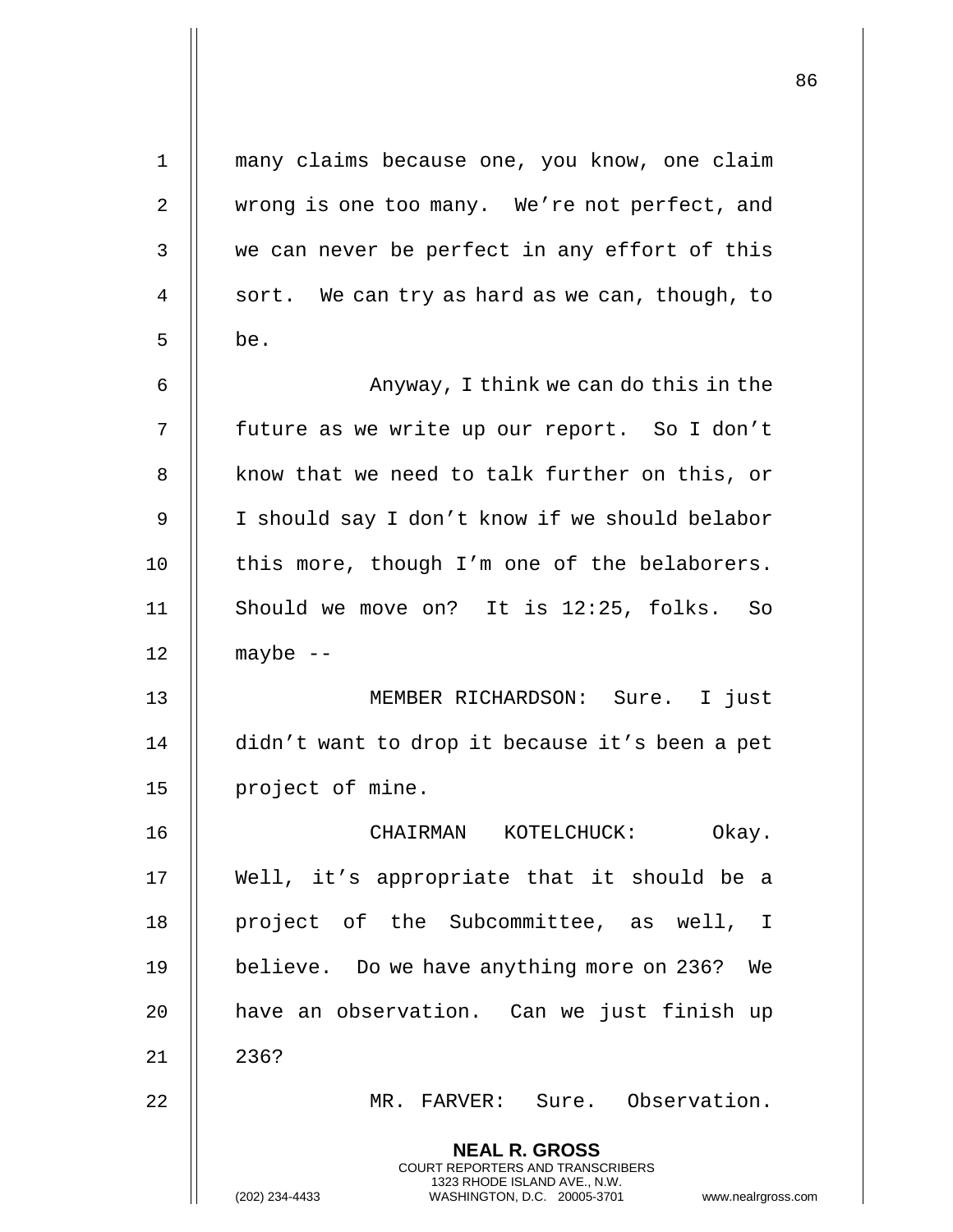| $\mathbf{1}$ | When we were reviewing the doses, what we tried                                                     |
|--------------|-----------------------------------------------------------------------------------------------------|
| 2            | to do was match the doses. And in this case,                                                        |
| 3            | we could not match the doses. This would be the                                                     |
| 4            | photon doses. And we were off by approximately                                                      |
| 5            | 30 percent. That's where the 1.3 comes in.                                                          |
| 6            | NIOSH's doses were 1.3 higher or 30 percent                                                         |
| 7            | higher, I believe. Yes.                                                                             |
| 8            | What it comes down to in this case,                                                                 |
| 9            | based on their explanation, is it was a Monte                                                       |
| 10           | Carlo calculation. You know, I've seen them                                                         |
| 11           | where they can be 10 percent, they can be 30                                                        |
| 12           | percent. They could even be higher than that,                                                       |
| 13           | deviate from where you're just going with a                                                         |
| 14           | straight, using a DCF instead of using Monte                                                        |
| 15           | Carlo version for the DCF. It was an artifact                                                       |
| 16           | of the Monte Carlo calculation. But, usually,                                                       |
| 17           | if it's 30 percent more, we will probably write                                                     |
| 18           | that up as a finding if we can't determine what                                                     |
| 19           | really caused it. But we just wrote it up as                                                        |
| 20           | observation because it<br>an<br>was                                                                 |
| 21           | claimant-favorable, in our opinion.                                                                 |
| 22           | CHAIRMAN KOTELCHUCK: Okay. Does                                                                     |
|              | <b>NEAL R. GROSS</b><br><b>COURT REPORTERS AND TRANSCRIBERS</b>                                     |
|              | 1323 RHODE ISLAND AVE., N.W.<br>(202) 234-4433<br>WASHINGTON, D.C. 20005-3701<br>www.nealrgross.com |

 $\mathbf{I}$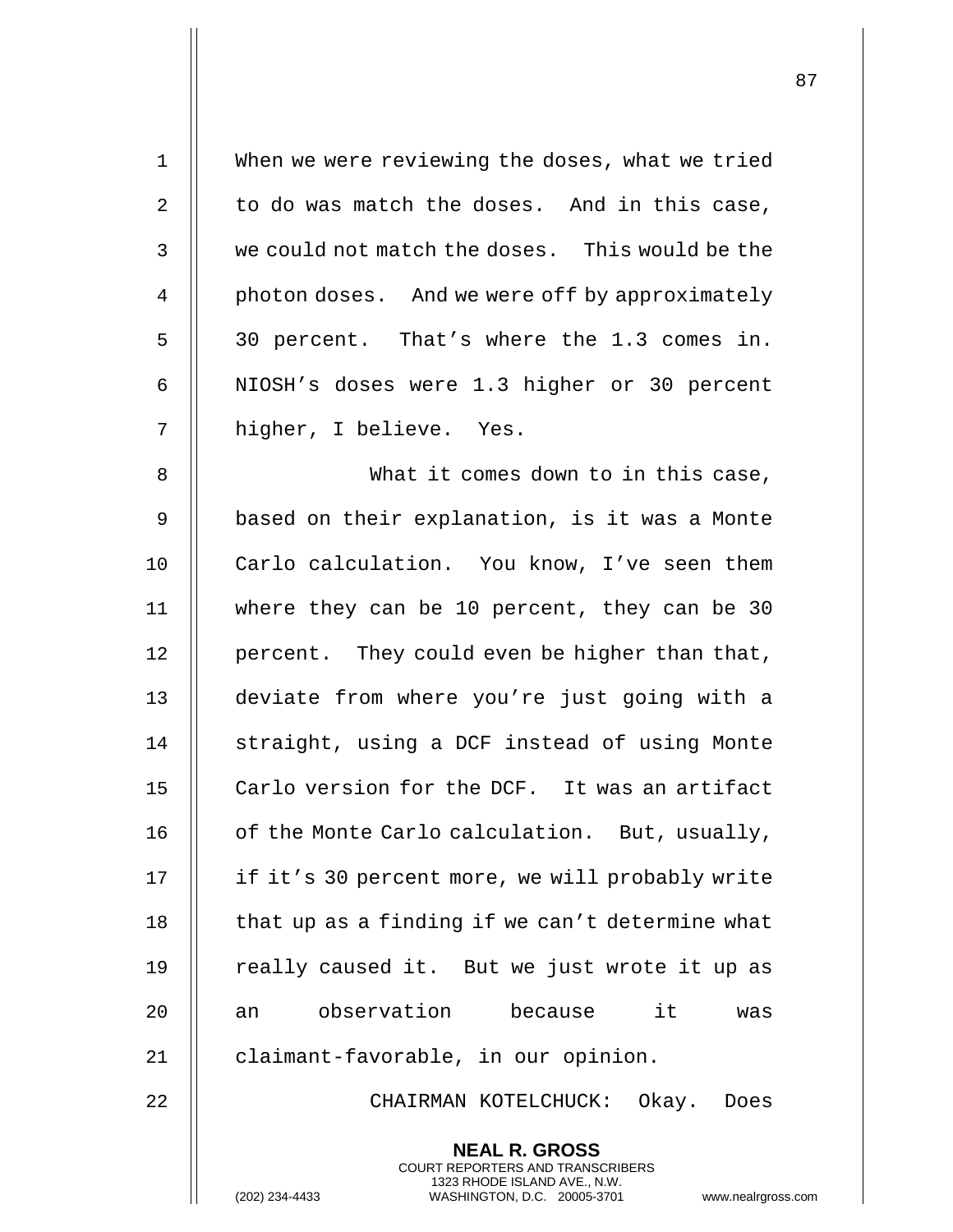| 1  | anybody have a comment about what the                                                                                                                              |
|----|--------------------------------------------------------------------------------------------------------------------------------------------------------------------|
| 2  | confidence interval is or what the potential                                                                                                                       |
| 3  | deviation between Monte Carlo calculations                                                                                                                         |
| 4  | would be? Is 30 percent considered too high?                                                                                                                       |
| 5  | We've talked about the fact that Monte Carlo                                                                                                                       |
| 6  | calculations vary, the results often vary. Is                                                                                                                      |
| 7  | 30 percent variation, is somebody willing to                                                                                                                       |
| 8  | say that's really high?                                                                                                                                            |
| 9  | MR. SMITH: This is Matt Smith with                                                                                                                                 |
| 10 | ORAU team. It's really going to depend on                                                                                                                          |
| 11 | things like geometric standard deviation if                                                                                                                        |
| 12 | it's a log-normal distribution. If it's a                                                                                                                          |
| 13 | log-normal with a rather large GSD, then you can                                                                                                                   |
| 14 | get a pretty wide spread in the data.                                                                                                                              |
| 15 | Conversely, if it's a normal                                                                                                                                       |
| 16 | distribution and, you know, just a 10 percent                                                                                                                      |
| 17 | plus or minus spread, well, then things usually                                                                                                                    |
| 18 | stay pretty tight to that. We really see it in                                                                                                                     |
| 19 | the log-normal. And years from now when folks                                                                                                                      |
| 20 | are looking at CLL claims, they'll see things                                                                                                                      |
| 21 | with Weibull distribution embedded.                                                                                                                                |
| 22 | CHAIRMAN<br>KOTELCHUCK:<br>Yes.                                                                                                                                    |
|    | <b>NEAL R. GROSS</b><br><b>COURT REPORTERS AND TRANSCRIBERS</b><br>1323 RHODE ISLAND AVE., N.W.<br>WASHINGTON, D.C. 20005-3701<br>(202) 234-4433<br>www.nealrgross |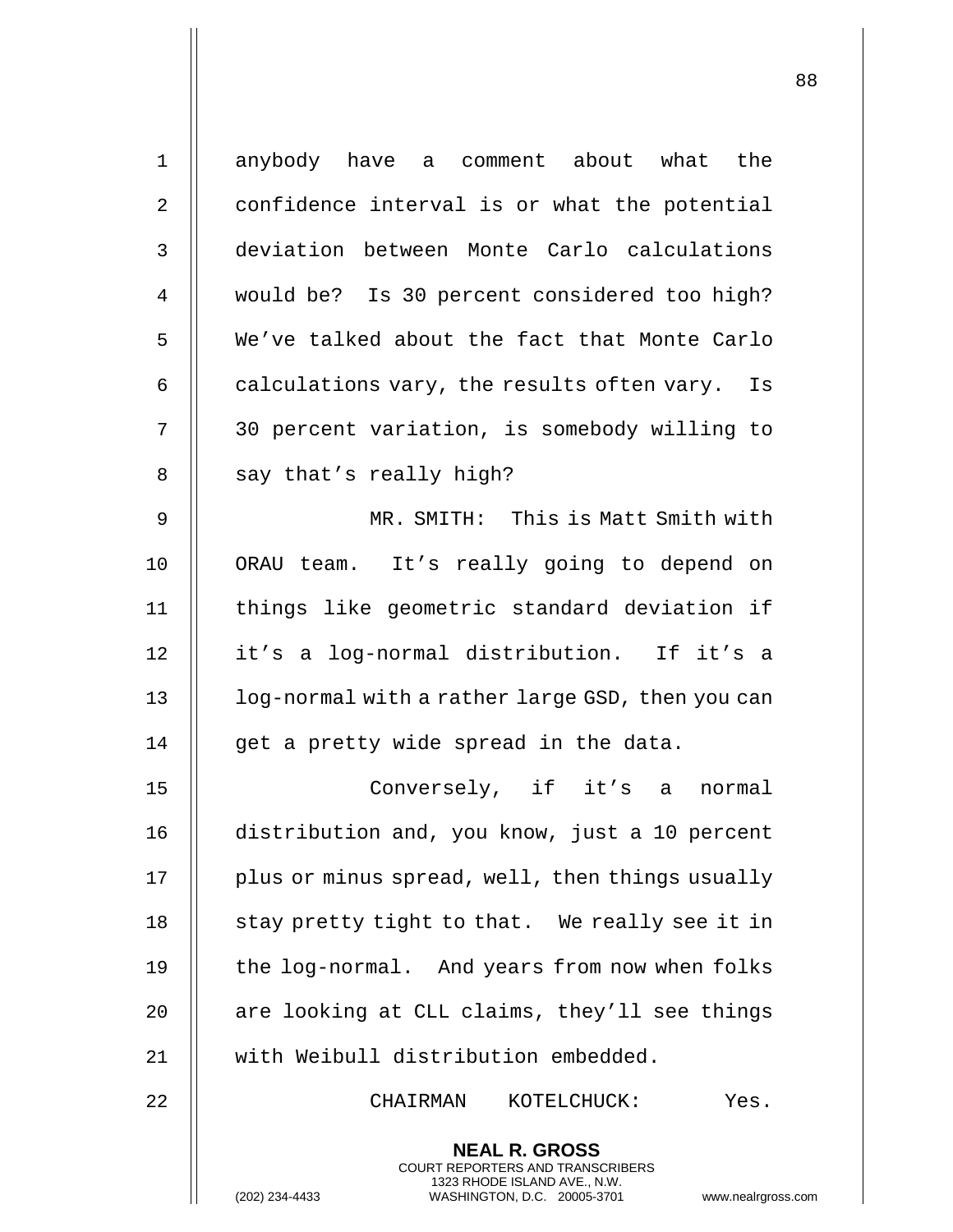|             |                                                                                                                                                                 | 89 |
|-------------|-----------------------------------------------------------------------------------------------------------------------------------------------------------------|----|
| $\mathbf 1$ | That's helpful. Thank you. That's helpful,                                                                                                                      |    |
| 2           | to me at least. Okay. Then I think we're                                                                                                                        |    |
| 3           | finished with 236. 236 is closed then. And it                                                                                                                   |    |
| 4           | is just about $12:30$ , so can we come back at $1:30$                                                                                                           |    |
| 5           | and we'll start with 246.1?                                                                                                                                     |    |
| 6           | (Whereupon, the foregoing matter                                                                                                                                |    |
| 7           | went off the record at $12:29$ p.m.                                                                                                                             |    |
| 8           | and went back on the record at                                                                                                                                  |    |
| 9           | $1:33$ p.m.)                                                                                                                                                    |    |
| 10          | CHAIRMAN KOTELCHUCK: Let's go.                                                                                                                                  |    |
| 11          | Alright. Then, Doug, would you start? And I                                                                                                                     |    |
| 12          | believe it was on 246.                                                                                                                                          |    |
| 13          | MR. FARVER: Yes, 246, Finding One.                                                                                                                              |    |
| 14          | These have to do with the x-ray doses, medical                                                                                                                  |    |
| 15          | doses. A little background: This employee                                                                                                                       |    |
| 16          | worked at K-25 for about 35 years, so there were                                                                                                                |    |
| 17          | a lot of x-ray exams, not just chest x-rays but                                                                                                                 |    |
| 18          | there's injuries. When I went back to review                                                                                                                    |    |
| 19          | the exams, there were over 60, so it's just                                                                                                                     |    |
| 20          | numerous x-ray exams.                                                                                                                                           |    |
| 21          | So when we're reviewing the                                                                                                                                     |    |
| 22          | original dose reconstruction, we noticed that,                                                                                                                  |    |
|             | <b>NEAL R. GROSS</b><br>COURT REPORTERS AND TRANSCRIBERS<br>1323 RHODE ISLAND AVE., N.W.<br>(202) 234-4433<br>WASHINGTON, D.C. 20005-3701<br>www.nealrgross.com |    |

 $\mathbf{I}$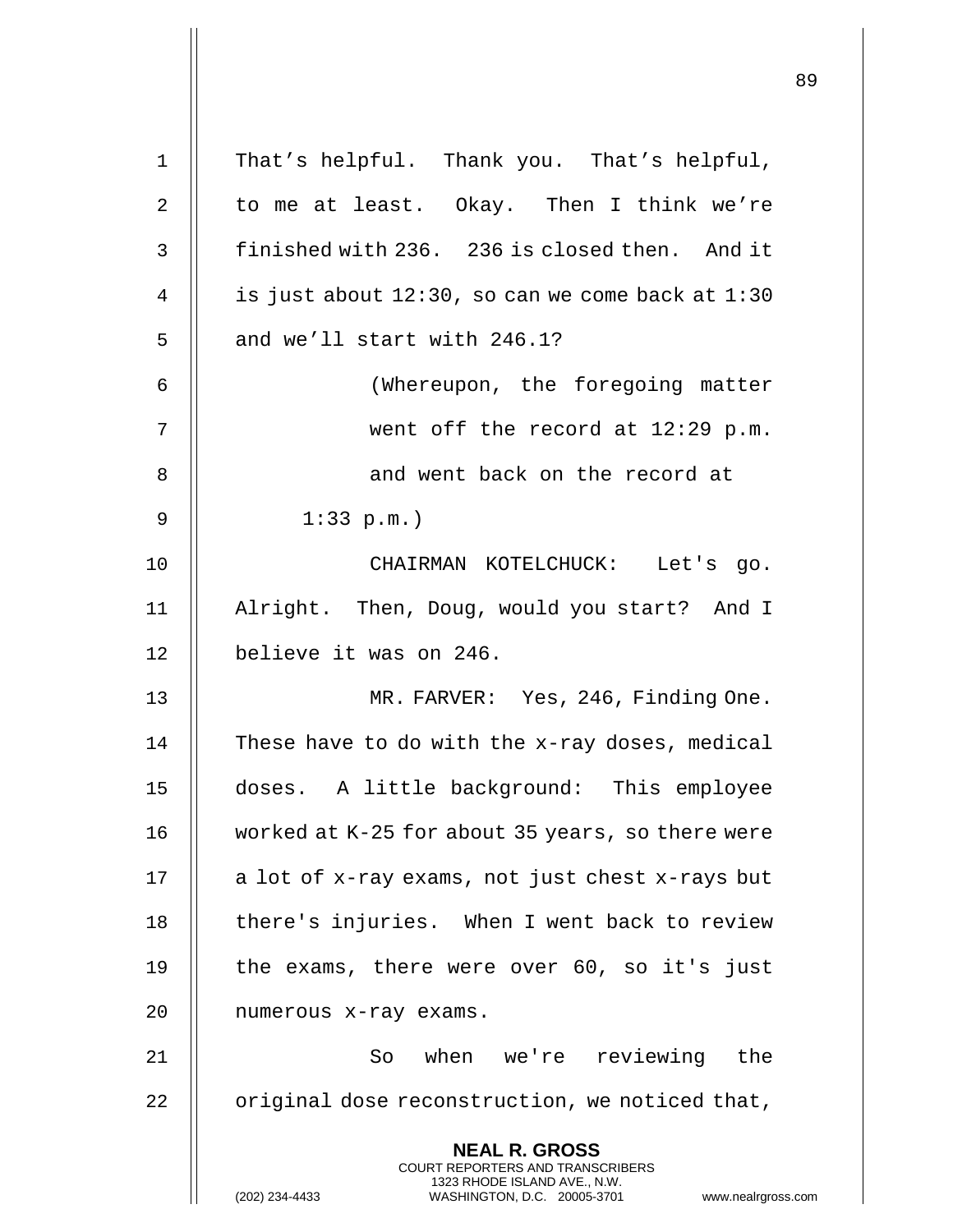| $\mathbf{1}$   | according to Procedure 61, there's certain        |
|----------------|---------------------------------------------------|
| $\overline{2}$ | exams that you do not include as part of the dose |
| 3              | reconstruction. And when we reviewed it, at       |
| 4              | least some of those exams that were included      |
| 5              | fell into that category where they strictly       |
| 6              | should not have been included, and that was the   |
| 7              | basis for our finding.                            |
| 8              | Basically, what it comes down to is               |
| 9              | NIOSH was claimant-favorable. And it was very     |
| 10             | confusing. When you look at all these exams,      |
| 11             | it's just very difficult to tell what is illness  |
| 12             | related and what is just a regular chest x-ray.   |
| 13             | So it was very difficult to read some of those,   |
| 14             | especially the earlier ones.                      |
| 15             | So, in essence, they were                         |
| 16             | claimant-favorable, adding some x-rays that       |
| 17             | strictly probably should not have been            |
| 18             | included. This was a difficult case for them.     |
| 19             | Let's cut them some slack. They did good,         |
| 20             | given the number of exams. But our finding was    |
| 21             | just based on strictly by the procedure, and      |
| 22             | there's some that should not have been            |
|                | <b>NEAL R. GROSS</b>                              |

COURT REPORTERS AND TRANSCRIBERS 1323 RHODE ISLAND AVE., N.W.

(202) 234-4433 WASHINGTON, D.C. 20005-3701 www.nealrgross.com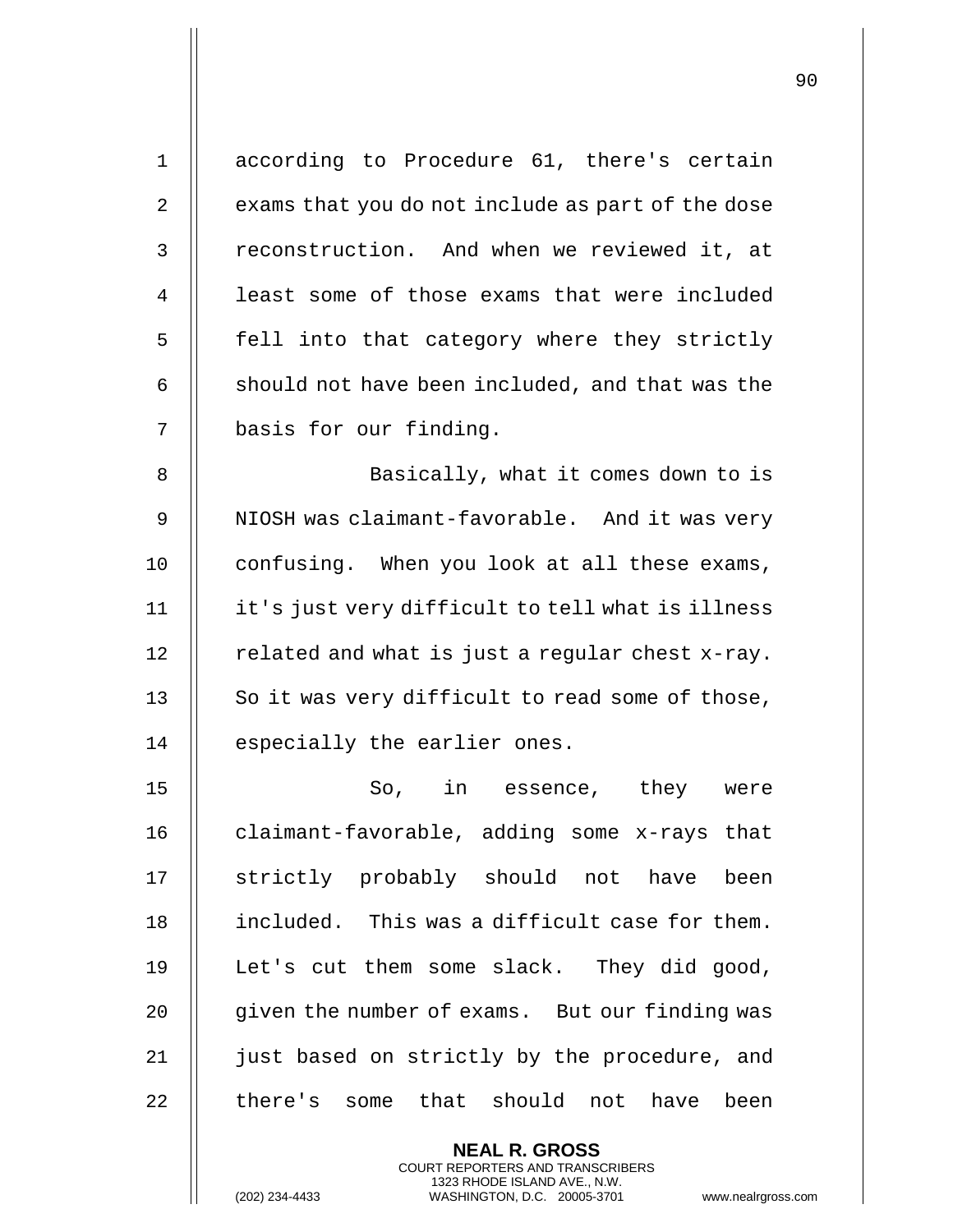| $\mathbf 1$ | included. However, it was                                                                        |
|-------------|--------------------------------------------------------------------------------------------------|
| 2           | claimant-favorable, so we figured we might as                                                    |
| 3           | well just close this. It's okay.                                                                 |
| 4           | CHAIRMAN KOTELCHUCK: Okay. Was                                                                   |
| 5           | that -- because I don't have my screen up yet.                                                   |
| 6           | Was that an observation?                                                                         |
| 7           | MR. FARVER: It was a finding.                                                                    |
| 8           | CHAIRMAN KOTELCHUCK: Okay. Any                                                                   |
| 9           | other comments?                                                                                  |
| 10          | MEMBER MUNN: No. I think we ought                                                                |
| 11          | to accept SC&A's recommendation to close.                                                        |
| 12          | CHAIRMAN KOTELCHUCK: Okay.                                                                       |
| 13          | MR. SIEBERT: And this is Scott. I                                                                |
| 14          | do just want to point out that I wouldn't                                                        |
| 15          | necessarily say we didn't follow the procedure,                                                  |
| 16          | as we were probably more claimant-favorable                                                      |
| 17          | when the dose reconstructor wasn't sure if it                                                    |
| 18          | was an x-ray exam or for employment. So they                                                     |
| 19          | were claimant-favorable and let some in.                                                         |
| 20          | CHAIRMAN KOTELCHUCK:<br>Good.                                                                    |
| 21          | Okay. Well, I think we can close.                                                                |
| 22          | MR. FARVER: Alright. Oh, I did                                                                   |
|             | <b>NEAL R. GROSS</b><br><b>COURT REPORTERS AND TRANSCRIBERS</b>                                  |
|             | 1323 RHODE ISLAND AVE., N.W.<br>(202) 234-4433<br>WASHINGTON, D.C. 20005-3701 www.nealrgross.com |

Η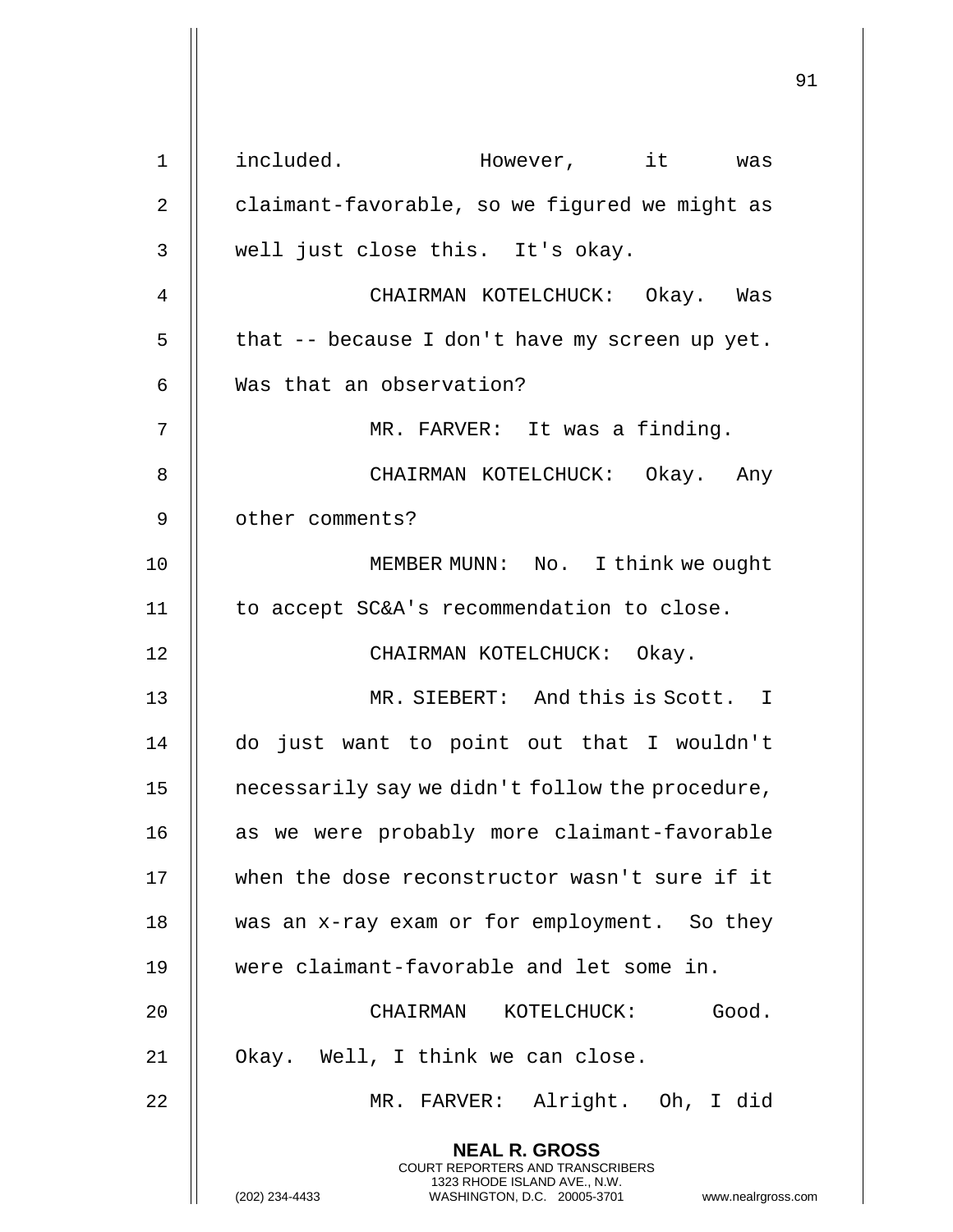**NEAL R. GROSS** COURT REPORTERS AND TRANSCRIBERS 1323 RHODE ISLAND AVE., N.W. 1 || ask Steve Marschke to phone in. 2 CHAIRMAN KOTELCHUCK: Oh, yes. 3 MR. MARSCHKE: I'm on the phone. 4 MR. FARVER: Okay. Do you want to 5 | go back and let him explain about that finding? 6 CHAIRMAN KOTELCHUCK: Yes, please. 7 MR. FARVER: Steve, we were talking 8 | about the Huntington Pilot Plant, that matrix 9 || from the findings from your report. 10 || MR. MARSCHKE: Okay. 11 MR. FARVER: And you sent me your 12 | recommendations about modifying the TBD. And 13 | during the meeting today, we found out that they 14 | already revised the TBD, so we'll have to make 15 || sure these changes were made. 16 There were some questions about 17 || finding four. I believe it comes down to a 18 difference between MicroShield and what NIOSH 19 || used to do their calculations. 20 MR. MARSCHKE: Exactly. I think 21  $\parallel$  that's exactly right. I don't have, I didn't  $22$  | have access to MCNP, so I did the calculation,

(202) 234-4433 WASHINGTON, D.C. 20005-3701 www.nealrgross.com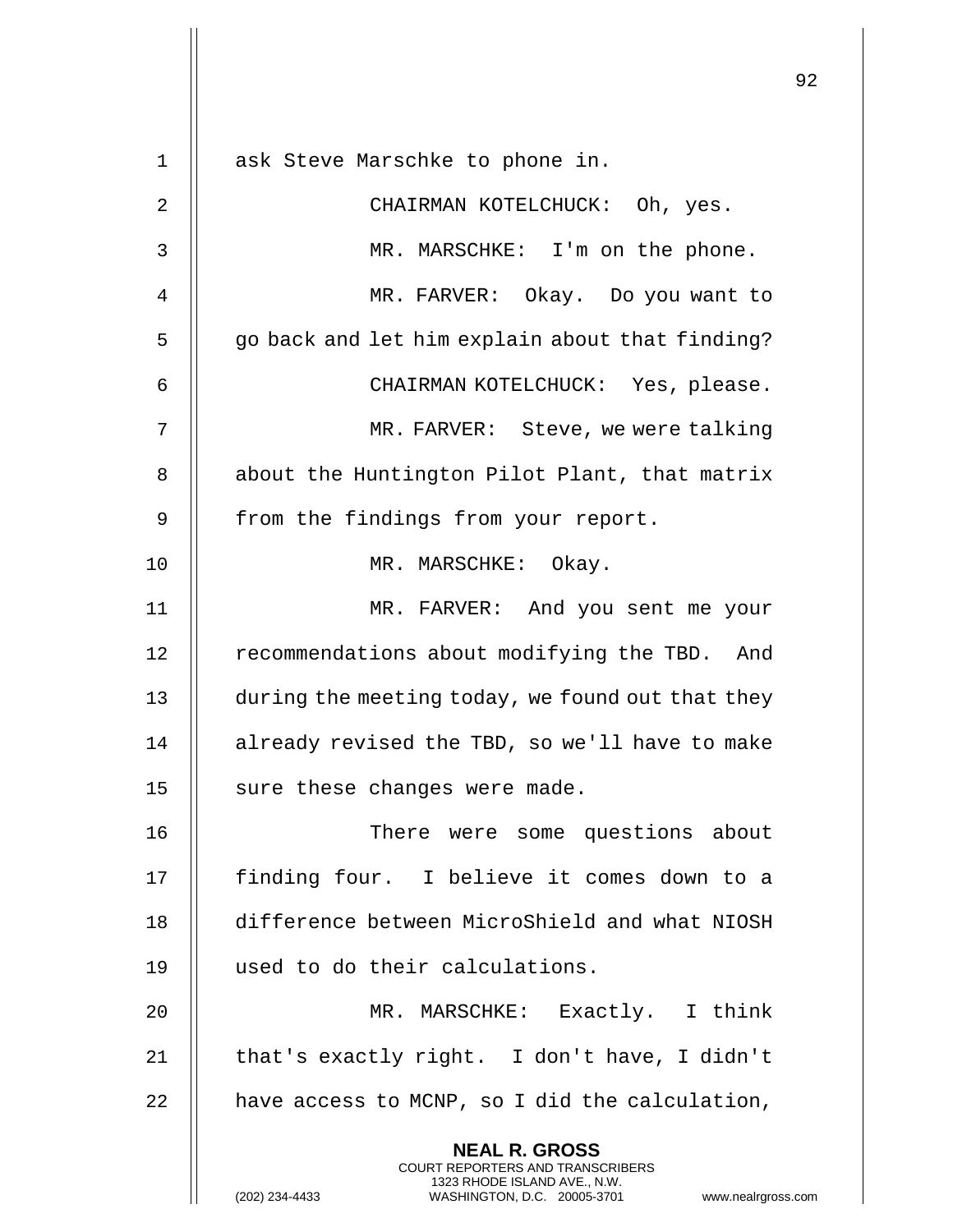| $\mathbf 1$    | both calculations using MicroShield. But in       |
|----------------|---------------------------------------------------|
| $\overline{2}$ | the TBD, in Appendix A, Table A-2, NIOSH gives    |
| 3              | the photon profile, if you will, or photon        |
| $\overline{4}$ | spectrum that they used that were generated by,   |
| 5              | I think it was probably by MCNP.                  |
| 6              | And so I took that photon spectrum                |
| 7              | and put it into MicroShield, and MicroShield      |
| 8              | calculated a dose and it got about the same       |
| 9              | results that NIOSH reported in the TBD. About     |
| 10             | 50 percent of the dose was due to photons with    |
| 11             | a 0.25 or less, MeV or less, and the other 50     |
| 12             | percent was due to photons with 0.25 or more.     |
| 13             | And so that, you know, confirmed what they said.  |
| 14             | But then when I ran MicroShield and               |
| 15             | put in and let MicroShield calculate the photon   |
| 16             | spectrum from U-238, by decaying U-238 and        |
| 17             | U-235, I got a different spectrum. I got the      |
| 18             | same, about the same dose when you look at the    |
| 19             | total integrated dose over all the energy         |
| 20             | spectrum. I got good agreement, but a little      |
| 21             | bit more of the dose came from the less than 0.25 |
| 22             | MeV photons and a little bit -- oh, no, it's the  |

**NEAL R. GROSS** COURT REPORTERS AND TRANSCRIBERS 1323 RHODE ISLAND AVE., N.W.

(202) 234-4433 WASHINGTON, D.C. 20005-3701 www.nealrgross.com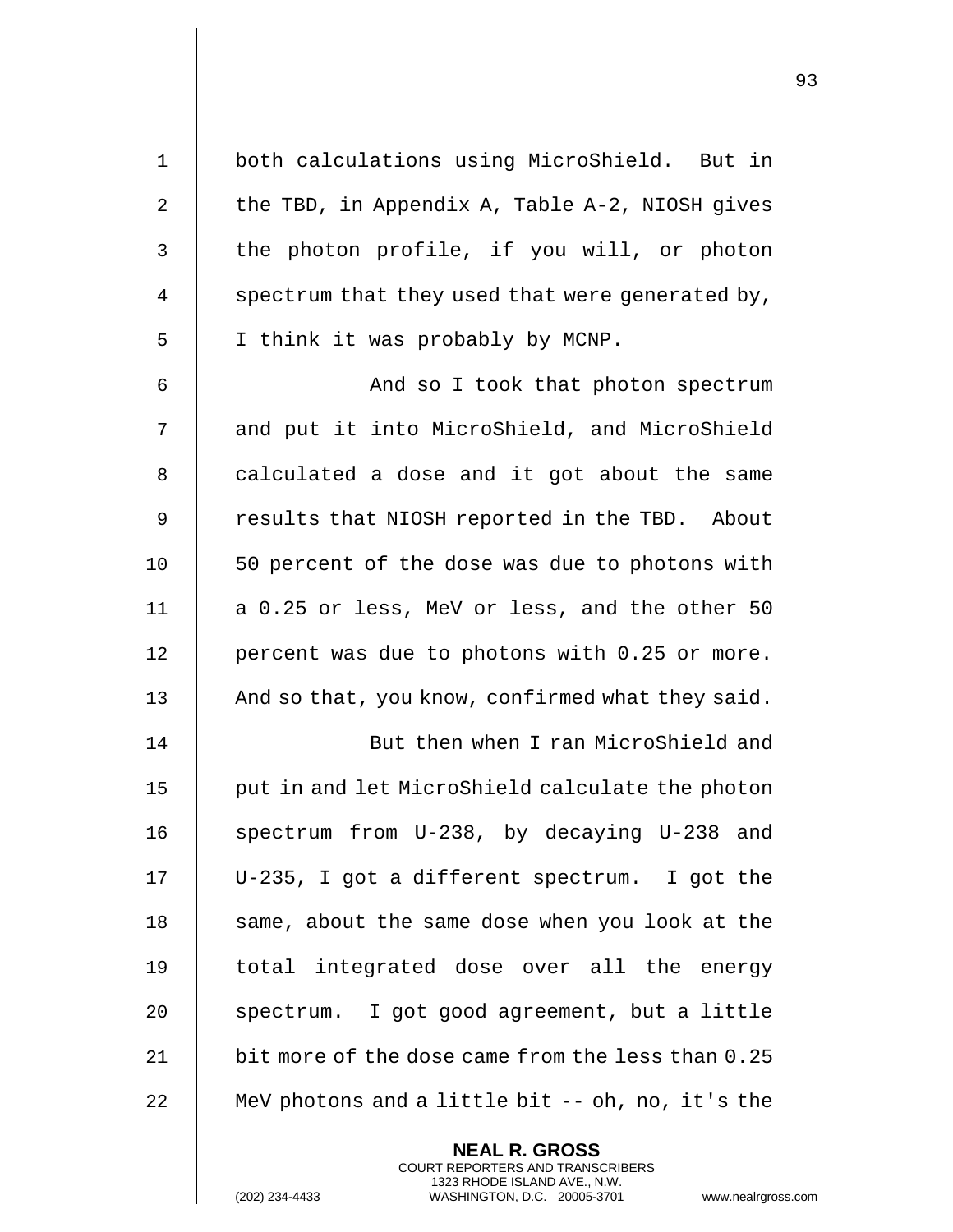| $\mathbf 1$ | other way around. A little bit more of the dose                                                                                                                    |
|-------------|--------------------------------------------------------------------------------------------------------------------------------------------------------------------|
| 2           | came from the less than 0.25 photons, and a                                                                                                                        |
| 3           | little bit less of the dose came from the                                                                                                                          |
| 4           | greater than 0.25 photons.                                                                                                                                         |
| 5           | And so, you know, NIOSH came back                                                                                                                                  |
| 6           | and said, well, we used the latest and greatest                                                                                                                    |
| 7           | energy data, photon data, and, you know, it's                                                                                                                      |
| 8           | hard to argue with that. So that was, you                                                                                                                          |
| 9           | know -- I still don't know exactly why the doses                                                                                                                   |
| 10          | or the breakdown was different, but it's, you                                                                                                                      |
| 11          | know, if they're using the latest and greatest                                                                                                                     |
| 12          | data, you know, again, like I say, that's the                                                                                                                      |
| 13          | way I think you should go because I'm not                                                                                                                          |
| 14          | completely enamored with the MicroShield                                                                                                                           |
| 15          | energy nuclide library.                                                                                                                                            |
| 16          | CHAIRMAN KOTELCHUCK: Okay.                                                                                                                                         |
| 17          | MEMBER MUNN: This sounds like                                                                                                                                      |
| 18          | another one of those cases where it's an issue                                                                                                                     |
| 19          | of differing tools.                                                                                                                                                |
| 20          | CHAIRMAN KOTELCHUCK: Yes.                                                                                                                                          |
| 21          | MEMBER MUNN: Alright. I guess                                                                                                                                      |
| 22          | you can't use apples to check oranges.                                                                                                                             |
|             | <b>NEAL R. GROSS</b><br><b>COURT REPORTERS AND TRANSCRIBERS</b><br>1323 RHODE ISLAND AVE., N.W.<br>(202) 234-4433<br>WASHINGTON, D.C. 20005-3701<br>www.nealrgross |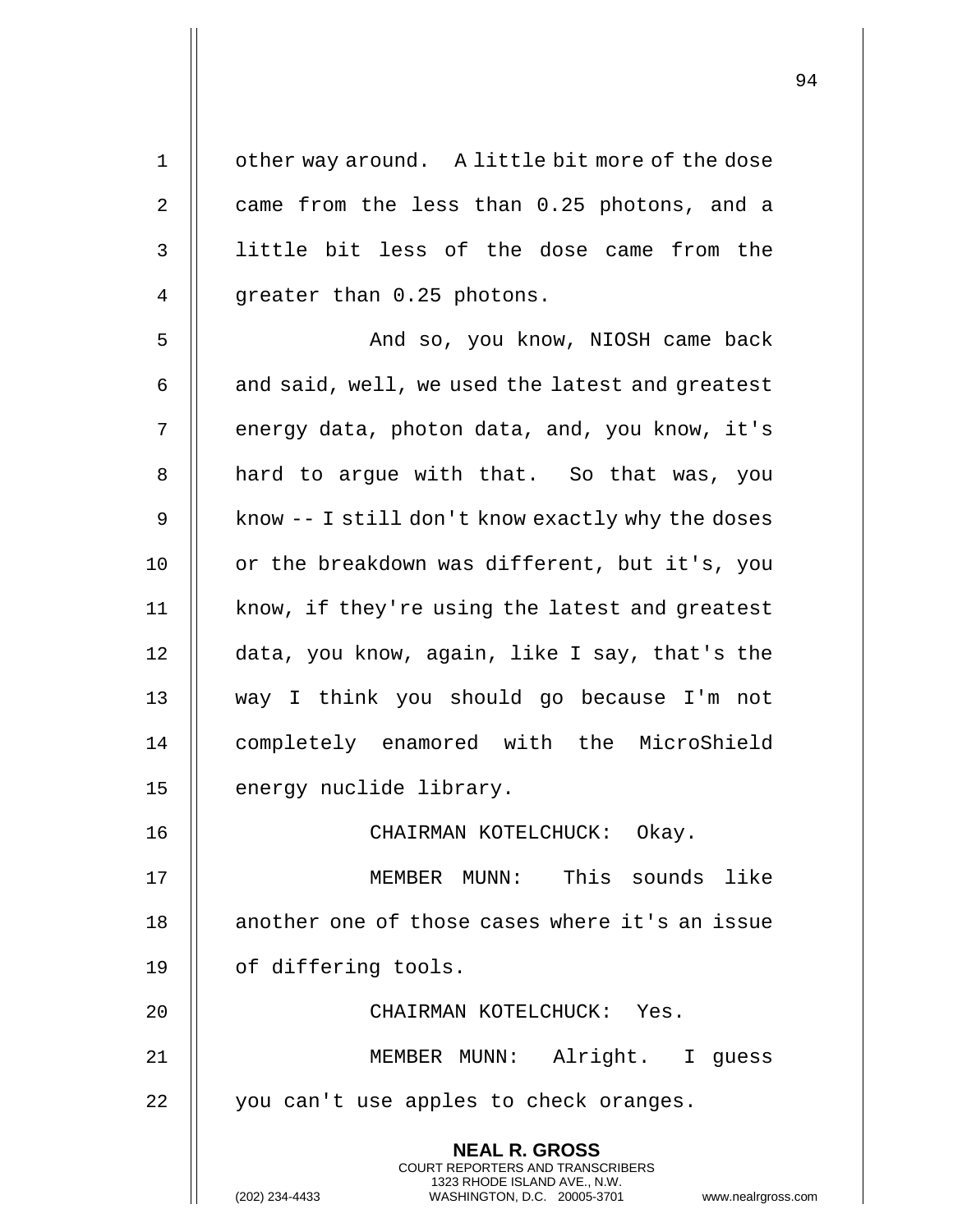|             |                                                                                                     | 95 |
|-------------|-----------------------------------------------------------------------------------------------------|----|
| $\mathbf 1$ | MR. MARSCHKE: That's correct.                                                                       |    |
|             |                                                                                                     |    |
| 2           | CHAIRMAN KOTELCHUCK: My basic                                                                       |    |
| 3           | concern, which we discussed earlier, was that                                                       |    |
| 4           | 20 years from now somebody could come back and                                                      |    |
| 5           | run it as NIOSH had run it and it would be                                                          |    |
| 6           | reproducible. And this is a matter of                                                               |    |
| 7           | different libraries, and that seems -- I'm not                                                      |    |
| 8           | too concerned about that, other than I don't                                                        |    |
| 9           | understand why.                                                                                     |    |
| 10          | MEMBER MUNN: I didn't hear you                                                                      |    |
| 11          | very well. That broke up pretty badly.                                                              |    |
| 12          | CHAIRMAN KOTELCHUCK: Oh, I say I                                                                    |    |
| 13          | don't understand why the two libraries differ,                                                      |    |
| 14          | but, as long as it's reproducible, to me that's                                                     |    |
| 15          | the critical issue.                                                                                 |    |
| 16          | MEMBER MUNN: I suspect we'd have                                                                    |    |
| 17          | to get pretty deep in the weeds of the software                                                     |    |
| 18          | to understand why they differ.                                                                      |    |
| 19          | CHAIRMAN KOTELCHUCK: Yes. And                                                                       |    |
| 20          | that's not our responsibility.                                                                      |    |
| 21          | MEMBER MUNN: Yes, I think that's                                                                    |    |
| 22          | beyond our scope. The fact that two different                                                       |    |
|             | <b>NEAL R. GROSS</b><br><b>COURT REPORTERS AND TRANSCRIBERS</b>                                     |    |
|             | 1323 RHODE ISLAND AVE., N.W.<br>WASHINGTON, D.C. 20005-3701<br>(202) 234-4433<br>www.nealrgross.com |    |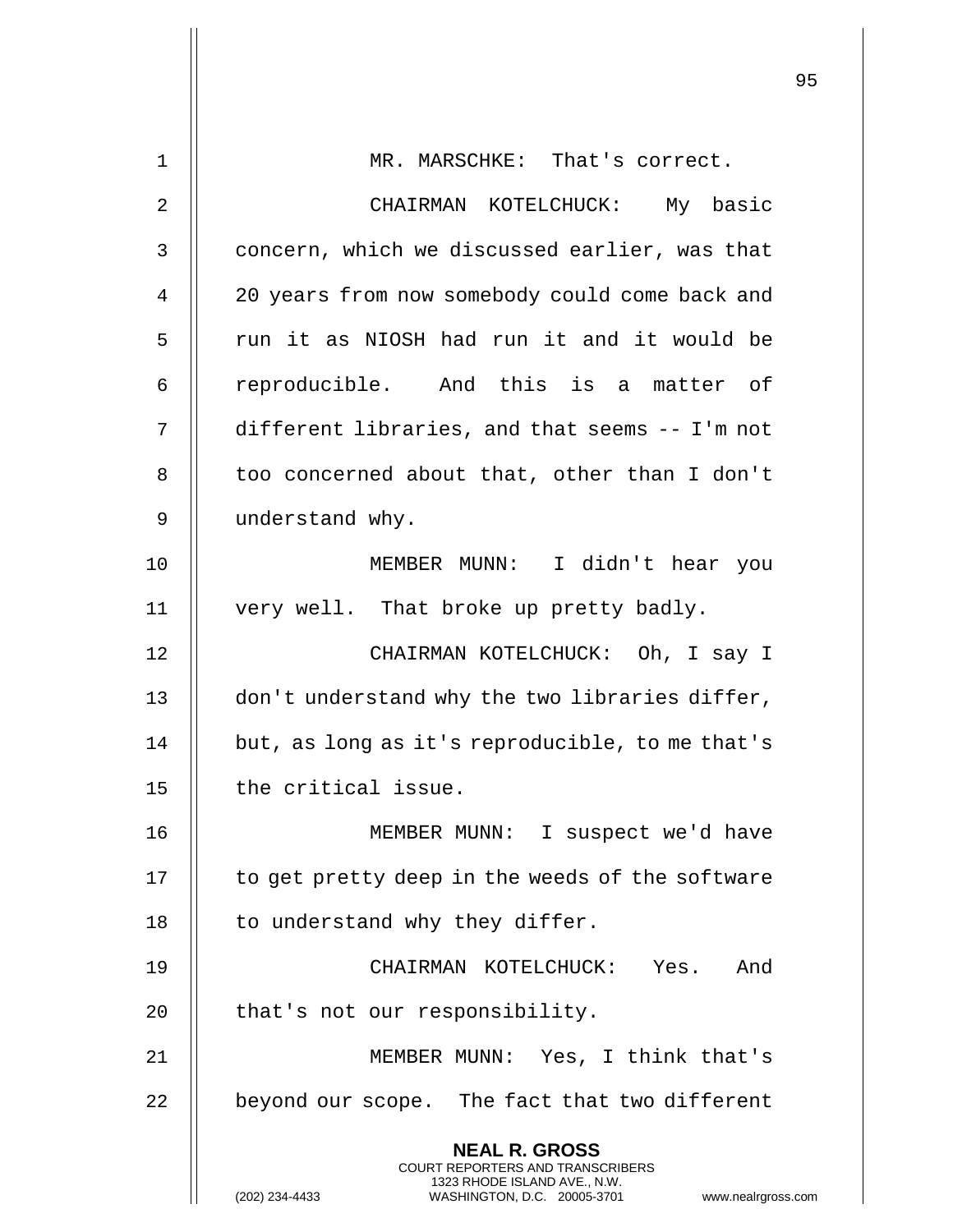**NEAL R. GROSS** COURT REPORTERS AND TRANSCRIBERS 1323 RHODE ISLAND AVE., N.W. 1 || tools are being used to approach the same 2 | problem could be applauded from one direction, 3 || and from another we could say, well, that 4 | obviously can't be used as a total baseline. 5 MEMBER CLAWSON: This is Brad. 6 We're all supposed to be using the same tool, 7 || so tools are supposed to be set up so this is 8 || going to be able to be represented and redone 9  $\parallel$  and there won't be --10 CHAIRMAN KOTELCHUCK: But I've 11 || just been reading email in the last week that 12 | there's a real problem for SC&A being able to 13 || get access to the tools that NIOSH uses for,  $14$  | let's say  $-$ 15 MEMBER MUNN: Yes, I -- 16 CHAIRMAN 17 KOTELCHUCK: -- bureaucratic reasons. 18 || MEMBER MUNN: Yes, that seems to be 19 || true in several occasions. 20 CHAIRMAN KOTELCHUCK: Yes. I 21 | think that's a longstanding problem. But I'd 22 || move to just close this now.

(202) 234-4433 WASHINGTON, D.C. 20005-3701 www.nealrgross.com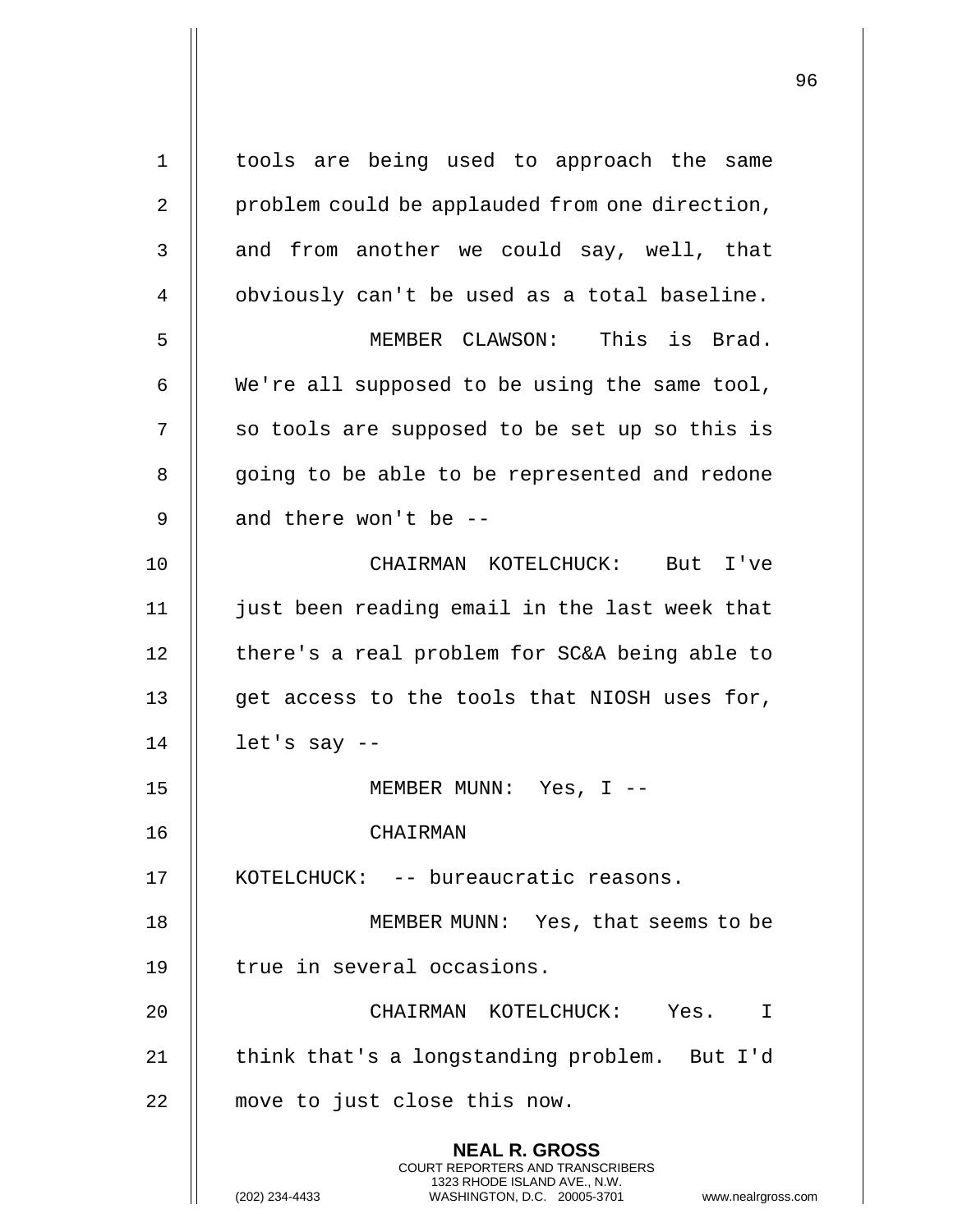|             |                                                                                          | 97 |
|-------------|------------------------------------------------------------------------------------------|----|
| $\mathbf 1$ | MR. FARVER: Okay. Now, if we                                                             |    |
| 2           | accept the HPT matrix and all that, that will                                            |    |
| 3           | close our final finding, which was 185.7, from                                           |    |
| 4           | the 9th set.                                                                             |    |
| 5           | CHAIRMAN KOTELCHUCK: That's                                                              |    |
| 6           | correct.                                                                                 |    |
| 7           | MR. FARVER: Okay.                                                                        |    |
| 8           | CHAIRMAN KOTELCHUCK: And that's                                                          |    |
| 9           | lovely. Okay. [Set] nine is closed. And                                                  |    |
| 10          | thank you, Steve.                                                                        |    |
| 11          | MR. MARSCHKE: You're welcome.                                                            |    |
| 12          | CHAIRMAN KOTELCHUCK: And we                                                              |    |
| 13          | should now get back to Oak Ridge and 246.                                                |    |
| 14          | MEMBER MUNN: Did I lose you or did                                                       |    |
| 15          | we lose somebody?                                                                        |    |
| 16          | MR. FARVER: No, I'm making                                                               |    |
| 17          | modifications to the 9th set, and then I'll go                                           |    |
| 18          | back to my --                                                                            |    |
| 19          | CHAIRMAN KOTELCHUCK: Oh, sure,                                                           |    |
| 20          | sure. We're fine.                                                                        |    |
| 21          | MR. FARVER: Then I'll go back to                                                         |    |
| 22          | the Oak Ridge set. Okay. 246.2. The finding                                              |    |
|             | <b>NEAL R. GROSS</b><br>COURT REPORTERS AND TRANSCRIBERS<br>1323 RHODE ISLAND AVE., N.W. |    |
|             | (202) 234-4433<br>WASHINGTON, D.C. 20005-3701<br>www.nealrgross.com                      |    |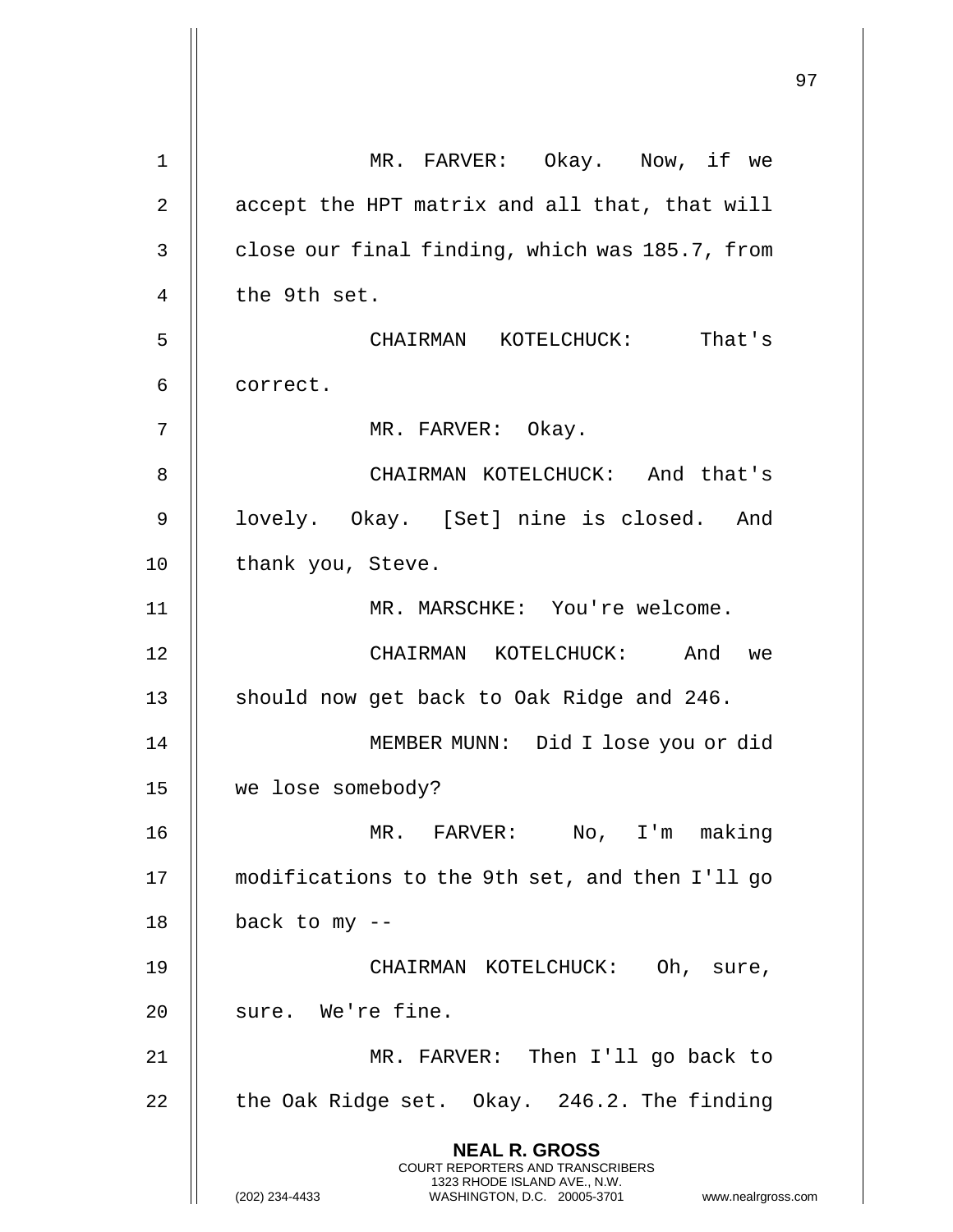|             |                                                                                                                                                                        | 98 |
|-------------|------------------------------------------------------------------------------------------------------------------------------------------------------------------------|----|
| $\mathbf 1$ | reads that NIOSH did not appropriately assign                                                                                                                          |    |
| 2           | external ambient dose. This finding came out                                                                                                                           |    |
| 3           | of $a$ --                                                                                                                                                              |    |
| 4           | CHAIRMAN KOTELCHUCK: By the way,                                                                                                                                       |    |
| 5           | we don't have anything on our screen as you're                                                                                                                         |    |
| 6           | reading, Doug.                                                                                                                                                         |    |
| 7           | MR. FARVER: Okay.                                                                                                                                                      |    |
| 8           | CHAIRMAN KOTELCHUCK: But that's                                                                                                                                        |    |
| 9           | okay, although if we're just moments away let's                                                                                                                        |    |
| 10          | get it on the screen. There we go. Nope.                                                                                                                               |    |
| 11          | There we go.                                                                                                                                                           |    |
| 12          | Thanks,<br>MEMBER MUNN: Great.                                                                                                                                         |    |
| 13          | John.                                                                                                                                                                  |    |
| 14          | MR. FARVER: The basis for this                                                                                                                                         |    |
| 15          | finding comes from our one-on-one conference                                                                                                                           |    |
| 16          | calls that we had with the Board Members when                                                                                                                          |    |
| 17          | we were reviewing the draft. And one of the                                                                                                                            |    |
| 18          | Board Members had a concern regarding the                                                                                                                              |    |
| 19          | assignment of external on-site ambient dose for                                                                                                                        |    |
| 20          | 46 and 47 when the employee was a truck driver                                                                                                                         |    |
| 21          | because the truck driver's duties involved many                                                                                                                        |    |
| 22          | different things, such as loading and unloading                                                                                                                        |    |
|             | <b>NEAL R. GROSS</b><br><b>COURT REPORTERS AND TRANSCRIBERS</b><br>1323 RHODE ISLAND AVE., N.W.<br>(202) 234-4433<br>WASHINGTON, D.C. 20005-3701<br>www.nealrgross.com |    |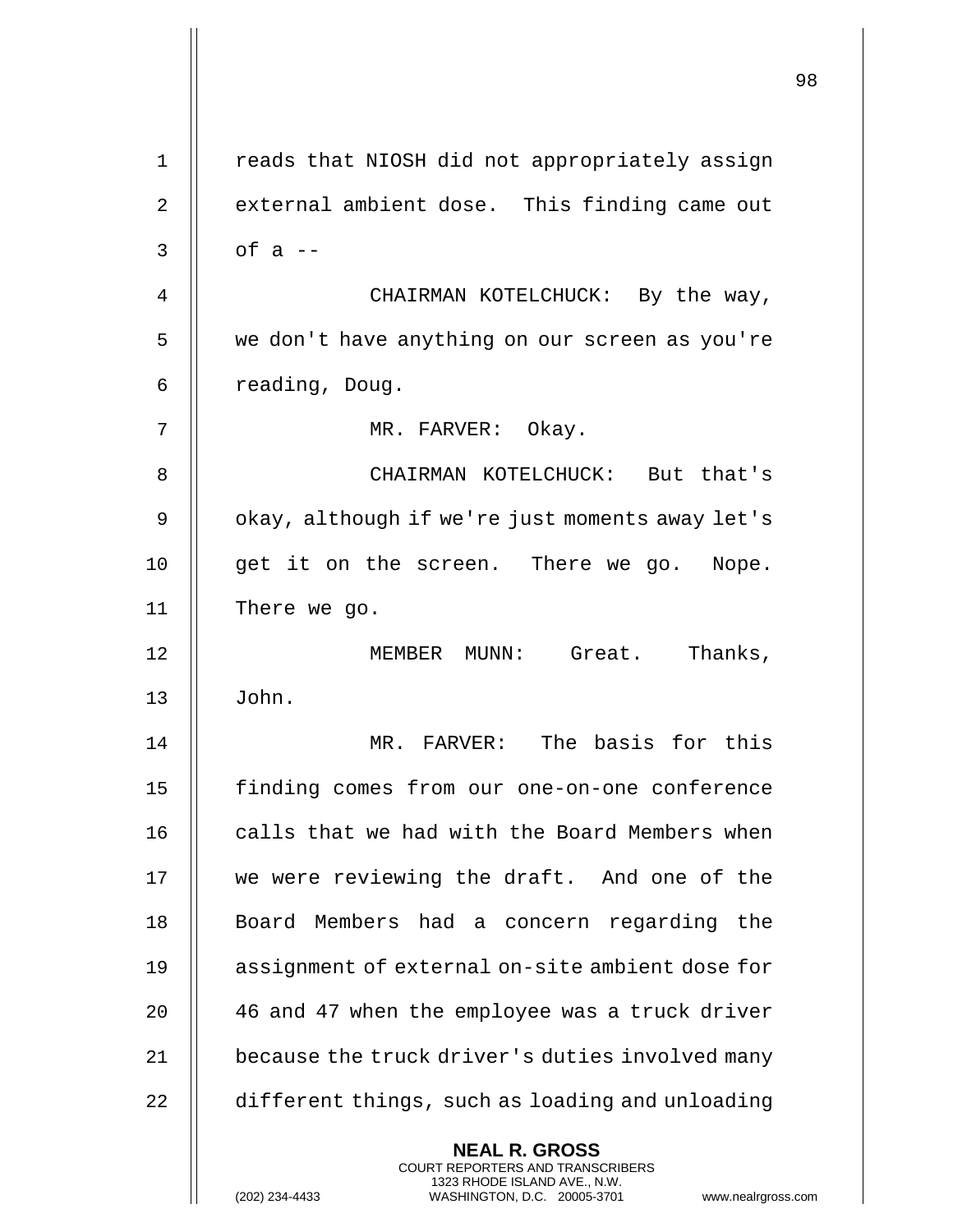| $\mathbf 1$    | radioactive cargo. And in the Board Member's                                             |
|----------------|------------------------------------------------------------------------------------------|
| $\overline{2}$ | opinion, the assignment of on-site external                                              |
| 3              | ambient dose does not account for the worker's                                           |
| 4              | external exposure during these years, and it                                             |
| 5              | would have been more claimant-favorable to                                               |
| 6              | assign unmonitored dose based on co-worker                                               |
| 7              | data. So that's the gist of the finding.                                                 |
| 8              | CHAIRMAN KOTELCHUCK: Okay.                                                               |
| 9              | MR. FARVER: We can see NIOSH's                                                           |
| 10             | response then. I agree there is no information                                           |
| 11             | provided in the files that shows that the                                                |
| 12             | employee handled radioactive materials.                                                  |
| 13             | Agree.                                                                                   |
| 14             | CHAIRMAN KOTELCHUCK: And security                                                        |
| 15             | clearance in 1948, which is to say later, so                                             |
| 16             | that if the person were handling nuclear                                                 |
| 17             | materials, they would have had to get security                                           |
| 18             | clearance earlier. I don't know how long                                                 |
| 19             | security clearance takes, but it would quite                                             |
| 20             | reasonably be, in my mind, the case that the                                             |
| 21             | person was working in '47, already starting to                                           |
| 22             | load nuclear materials, in which case his                                                |
|                | <b>NEAL R. GROSS</b><br>COURT REPORTERS AND TRANSCRIBERS<br>1323 RHODE ISLAND AVE., N.W. |
|                | (202) 234-4433<br>WASHINGTON, D.C. 20005-3701<br>www.nealrgross                          |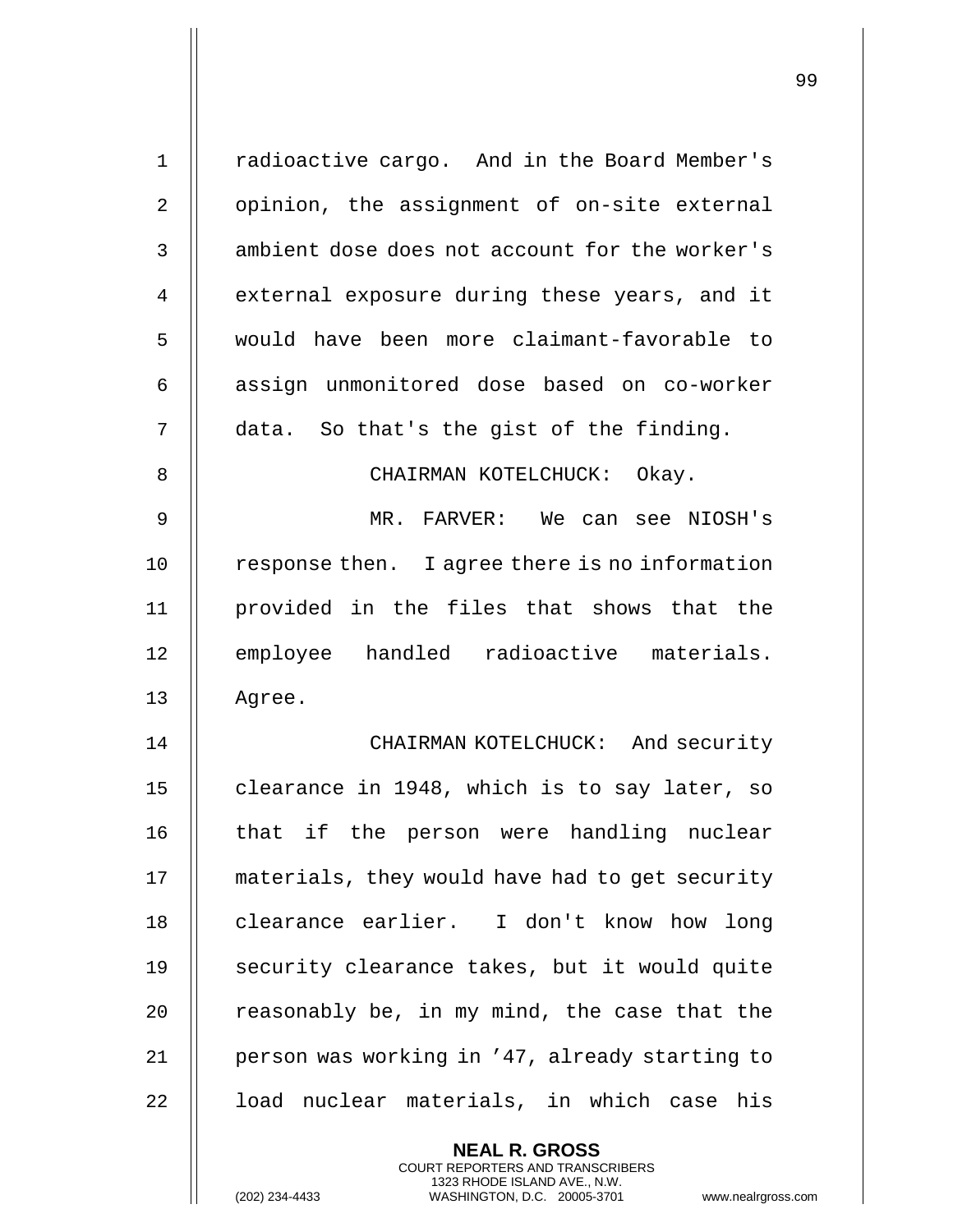| $\mathbf 1$ | supervisor would say, wait a minute, you've got                                                                                                             |
|-------------|-------------------------------------------------------------------------------------------------------------------------------------------------------------|
| 2           | to get security clearance, and that would take                                                                                                              |
| 3           | some period of time. I assume months,                                                                                                                       |
| 4           | whatever. And, therefore, possibly the person                                                                                                               |
| 5           | was handling in '47.                                                                                                                                        |
| 6           | MR. CALHOUN: This is Grady here.                                                                                                                            |
| 7           | One thing we've got to make sure of is the idea                                                                                                             |
| 8           | of him loading nuclear materials is completely                                                                                                              |
| 9           | hypothetical. We have no idea that's what he                                                                                                                |
| 10          | was doing.                                                                                                                                                  |
| 11          | MEMBER MUNN: Would it -- how can we                                                                                                                         |
| 12          | make the assumption that that happened and, at                                                                                                              |
| 13          | the same time, fail to note that he was being                                                                                                               |
| 14          | badged for such things? Even in the early                                                                                                                   |
| 15          | years, it was recognized that folks who                                                                                                                     |
| 16          | actually handled radioactive material needed                                                                                                                |
| 17          | badged, regardless of their<br>job<br>be<br>to.                                                                                                             |
| 18          | description.                                                                                                                                                |
| 19          | MR. CALHOUN: Right. And it's my                                                                                                                             |
| 20          | understanding, too, that in the earlier years,                                                                                                              |
| 21          | you had to have a security clearance before you                                                                                                             |
| 22          | were allowed to work in the areas<br>where                                                                                                                  |
|             | <b>NEAL R. GROSS</b><br>COURT REPORTERS AND TRANSCRIBERS<br>1323 RHODE ISLAND AVE., N.W.<br>(202) 234-4433<br>WASHINGTON, D.C. 20005-3701<br>www.nealrgross |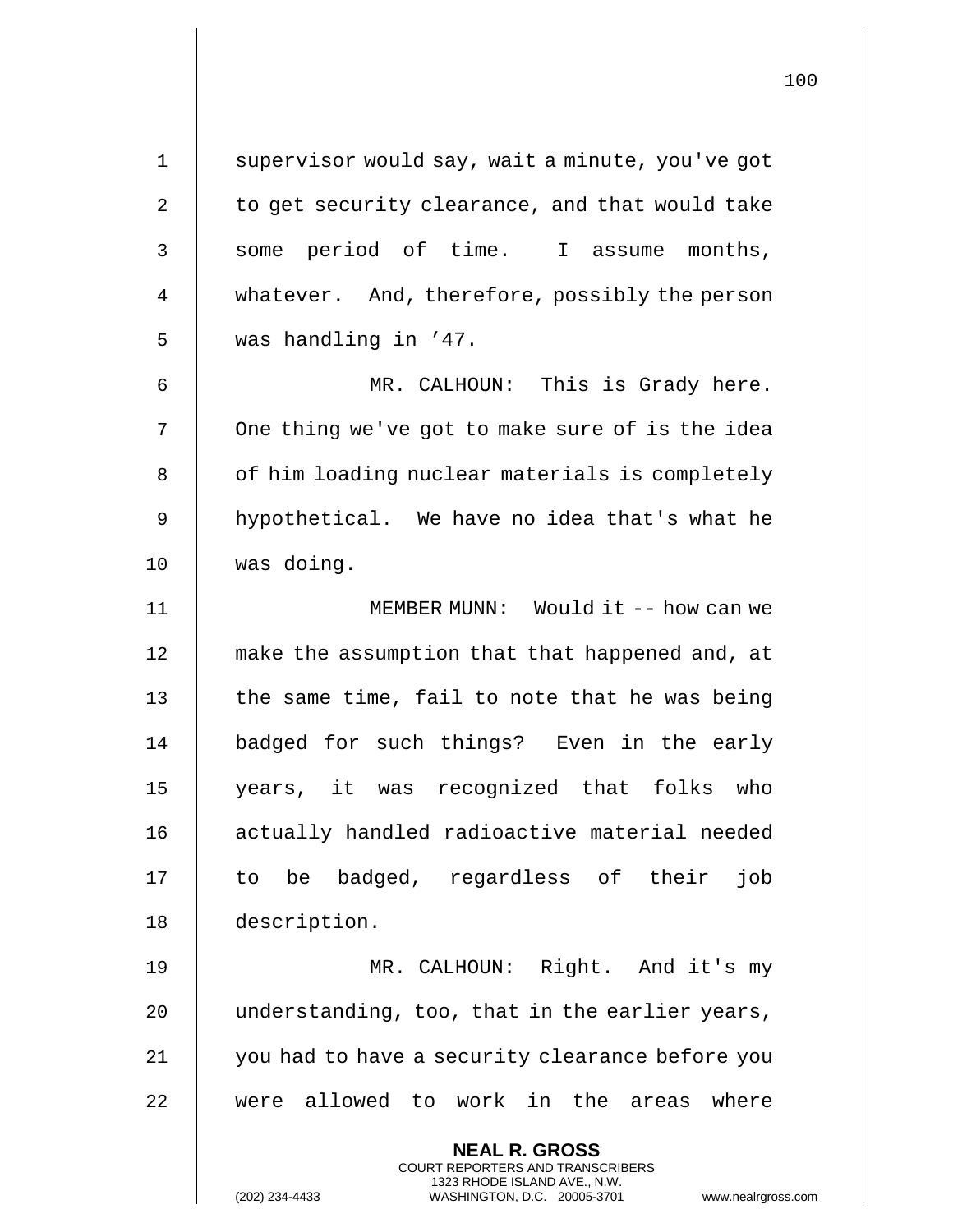|             | ᅩ∪ㅗ                                                                                                                                                             |
|-------------|-----------------------------------------------------------------------------------------------------------------------------------------------------------------|
| $\mathbf 1$ | radioactive material was.                                                                                                                                       |
| 2           | MEMBER MUNN: Pretty much. The                                                                                                                                   |
|             |                                                                                                                                                                 |
| 3           | whole thing was top secret for years after the                                                                                                                  |
| 4           | 40s.                                                                                                                                                            |
| 5           | CHAIRMAN KOTELCHUCK: Yes.                                                                                                                                       |
| 6           | MR. CALHOUN: So, basically, I                                                                                                                                   |
| 7           | think what we're saying here, and Scott or Mutty                                                                                                                |
| 8           | can jump in, is that kind of the weight of the                                                                                                                  |
| 9           | evidence here supports the use of ambient dose                                                                                                                  |
| 10          | here. And we do get dosimetry from this site                                                                                                                    |
| 11          | routinely, and this guy didn't have it, you                                                                                                                     |
| 12          | know, in that period. So I think that that and                                                                                                                  |
| 13          | some of the other information that we have, it                                                                                                                  |
| 14          | seems to support that decision.                                                                                                                                 |
| 15          | MR. SIEBERT: Yes, this is Scott.                                                                                                                                |
| 16          | I would agree with Grady that that's what we                                                                                                                    |
| 17          | looked at. The preponderance of information                                                                                                                     |
| 18          | did not support him doing any radiological work                                                                                                                 |
| 19          | during that time.                                                                                                                                               |
| 20          | CHAIRMAN KOTELCHUCK:<br>I'm just                                                                                                                                |
| 21          | worried about sort of boundary value problems.                                                                                                                  |
| 22          | I would agree for '46, but, at some point, well,                                                                                                                |
|             | <b>NEAL R. GROSS</b><br>COURT REPORTERS AND TRANSCRIBERS<br>1323 RHODE ISLAND AVE., N.W.<br>(202) 234-4433<br>WASHINGTON, D.C. 20005-3701<br>www.nealrgross.com |

 $\mathsf{I}$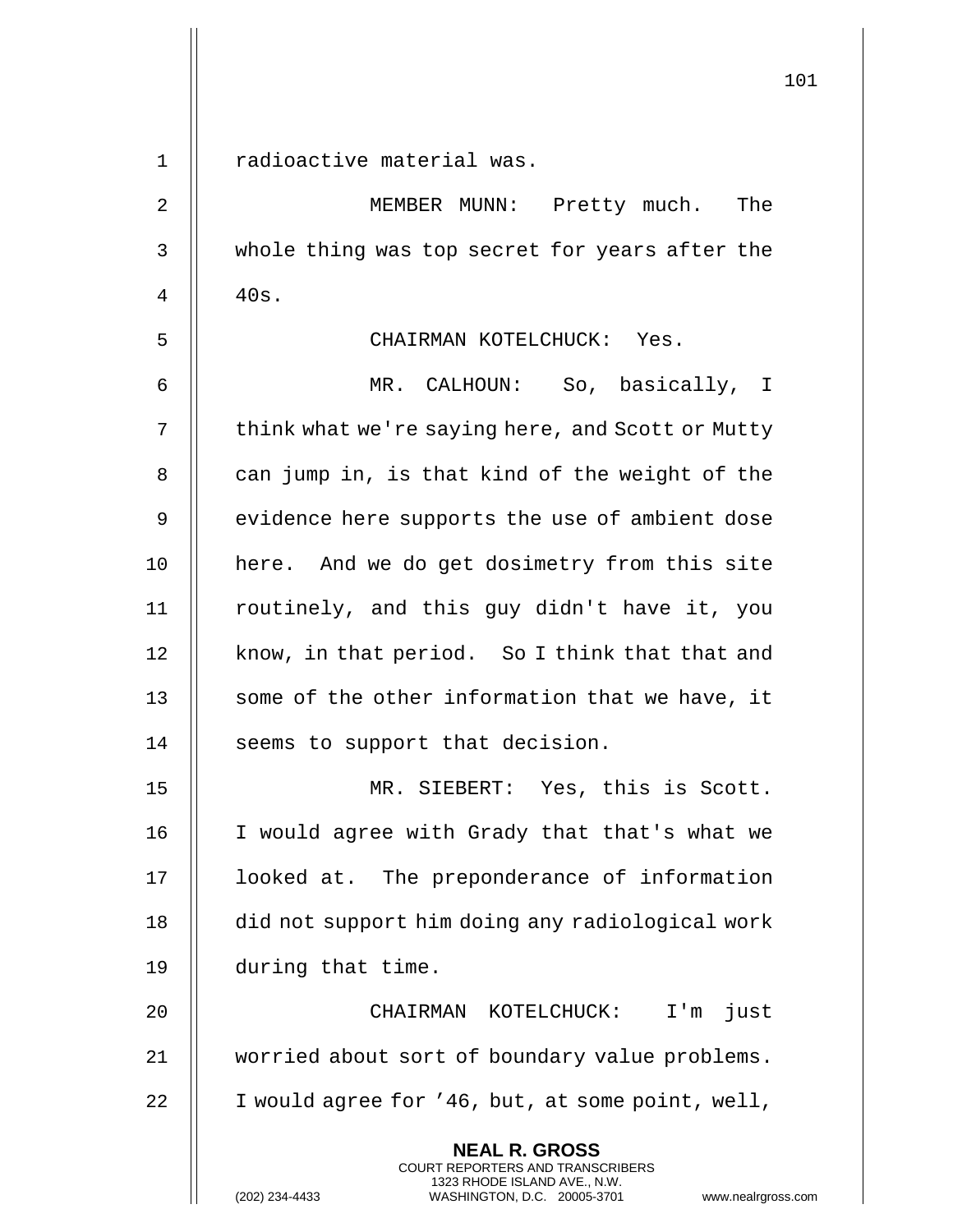| $\mathbf{1}$   | at some point I would have just a concern,                                                      |
|----------------|-------------------------------------------------------------------------------------------------|
| $\overline{2}$ | although there's not clear evidence. But I                                                      |
| 3              | think it's, you know -- well, could I ask                                                       |
| 4              | someone how long would it take to get security                                                  |
| 5              | clearance back in those days if somebody                                                        |
| 6              | decided this person needed security clearance?                                                  |
| 7              | Weeks? Months?                                                                                  |
| 8              | MR. CALHOUN: I don't know that,                                                                 |
| $\mathsf 9$    | but I think, David, one thing you're thinking                                                   |
| 10             | is that he'd be allowed in that area without a                                                  |
| 11             | clearance, and I'm not so sure that's true.                                                     |
| 12             | And there's another thing in there, too, if you                                                 |
| 13             | look. There's a sign-off on a supervisory                                                       |
| 14             | industrial health exam, and that also coincides                                                 |
| 15             | with right before we got our bioassay.<br>So                                                    |
| 16             | we've got a minimum of two things that kind of                                                  |
| 17             | indicate that he wasn't working with<br>rad                                                     |
| 18             | material, along with the big thing that there's                                                 |
| 19             | no indication that he was.                                                                      |
| 20             | CHAIRMAN KOTELCHUCK: Well, that's                                                               |
| 21             | evidence. That is evidence. Could somebody                                                      |
| 22             | move the screen up a little bit so I can read                                                   |
|                | <b>NEAL R. GROSS</b><br>COURT REPORTERS AND TRANSCRIBERS                                        |
|                | 1323 RHODE ISLAND AVE., N.W.<br>(202) 234-4433<br>WASHINGTON, D.C. 20005-3701<br>www.nealrgross |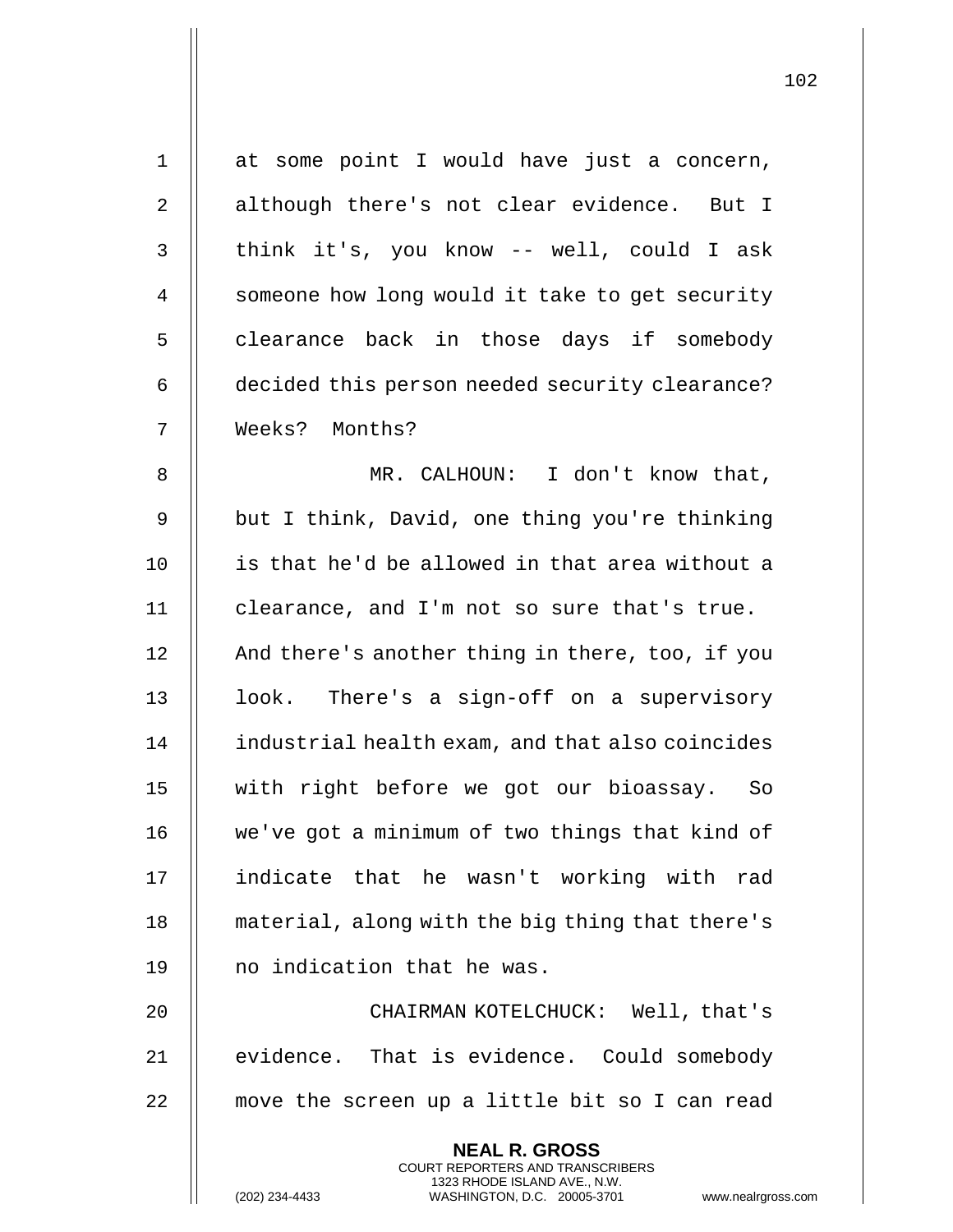| $\mathbf 1$    | a little bit more of the NIOSH answer, the        |
|----------------|---------------------------------------------------|
| $\overline{2}$ | greens? Yes. Yes, okay. You present               |
| 3              | evidence here and admit that it's supposition,    |
| 4              | certainly on my part and maybe on the other       |
| 5              | reviewer's part. So I'm willing to accept that    |
| 6              | the person did not begin to get exposure until    |
| 7              | '48. What do others think, particularly           |
| 8              | Subcommittee Members?                             |
| $\mathsf 9$    | MEMBER CLAWSON: This is Brad.                     |
| 10             | You know, we're making a lot of assumptions       |
| 11             | here, and that's what we have to come down to.    |
| 12             | And we can all think that in the ideal situation  |
| 13             | that he didn't get there. You know, he may not    |
| 14             | have been able to work with S&M, but he also      |
| 15             | might have been able to work with waste because   |
| 16             | that didn't need a clearance. There's a lot of    |
| 17             | things that play into this, and, you know, we're  |
| 18             | trying to make a decision here of using the       |
| 19             | ambient dose or the missed dose. And myself,      |
| 20             | I personally think for that time, you ought to    |
| 21             | give him -- if he's in that area, if he's driving |
| 22             | around in those areas and stuff like that, give   |
|                |                                                   |

**NEAL R. GROSS** COURT REPORTERS AND TRANSCRIBERS 1323 RHODE ISLAND AVE., N.W.

(202) 234-4433 WASHINGTON, D.C. 20005-3701 www.nealrgross.com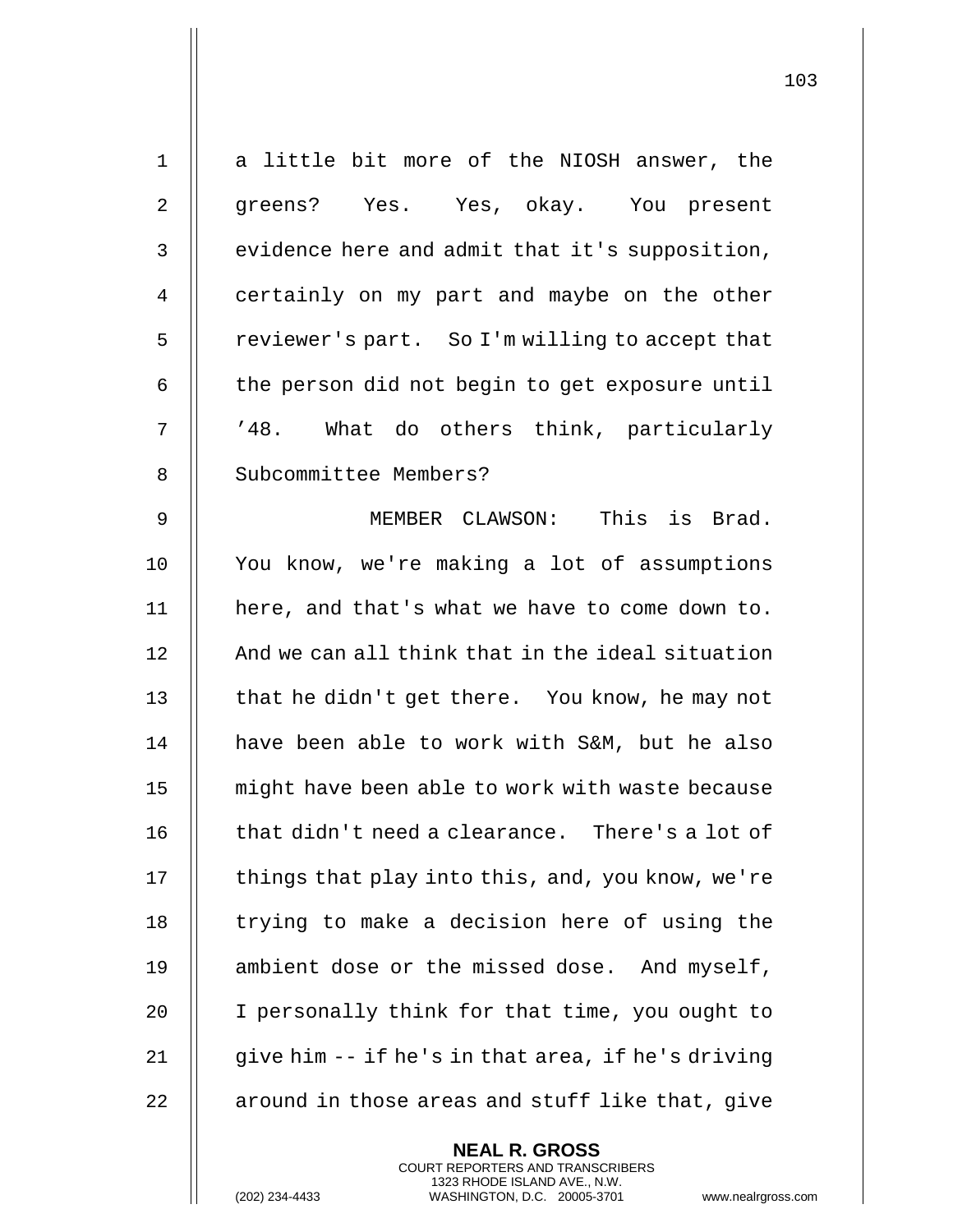| $\mathbf 1$ | him the missed dose or whatever. That's just     |
|-------------|--------------------------------------------------|
| 2           | feelings on it because, you know, you're         |
| 3           | painting one side of the picture, but we could   |
| 4           | actually paint the other side of the picture and |
| 5           | say, yes, but he could have been in there. It's  |
| 6           | the whole thing, neither side has --             |
| 7           | CHAIRMAN KOTELCHUCK: Well, yes,                  |
| 8           | that's right. There's reality and there's        |
| 9           | evidence, and I think there may be lots of       |
| 10          | perceptions about reality, but if we don't have  |
| 11          | evidence I find it very hard to act on that.     |
| 12          | When we have evidence, I think we have to follow |
| 13          | it, even though I'd agree with what you said.    |
| 14          | And I would also, I can't help but believe, that |
| 15          | fellow was exposed in '47, I mean even though    |
| 16          | it shouldn't have been. But there's so many      |
| 17          | things that shouldn't have been that people do   |
| 18          | because you've got to get production done,       |
| 19          | you've got to get things delivered, you've got   |
| 20          | to -- this was, you know, this was, I wouldn't   |
| 21          | say a war-time setting but it was a setting of   |
| 22          | great tension and, you know, defense and         |

**NEAL R. GROSS** COURT REPORTERS AND TRANSCRIBERS 1323 RHODE ISLAND AVE., N.W.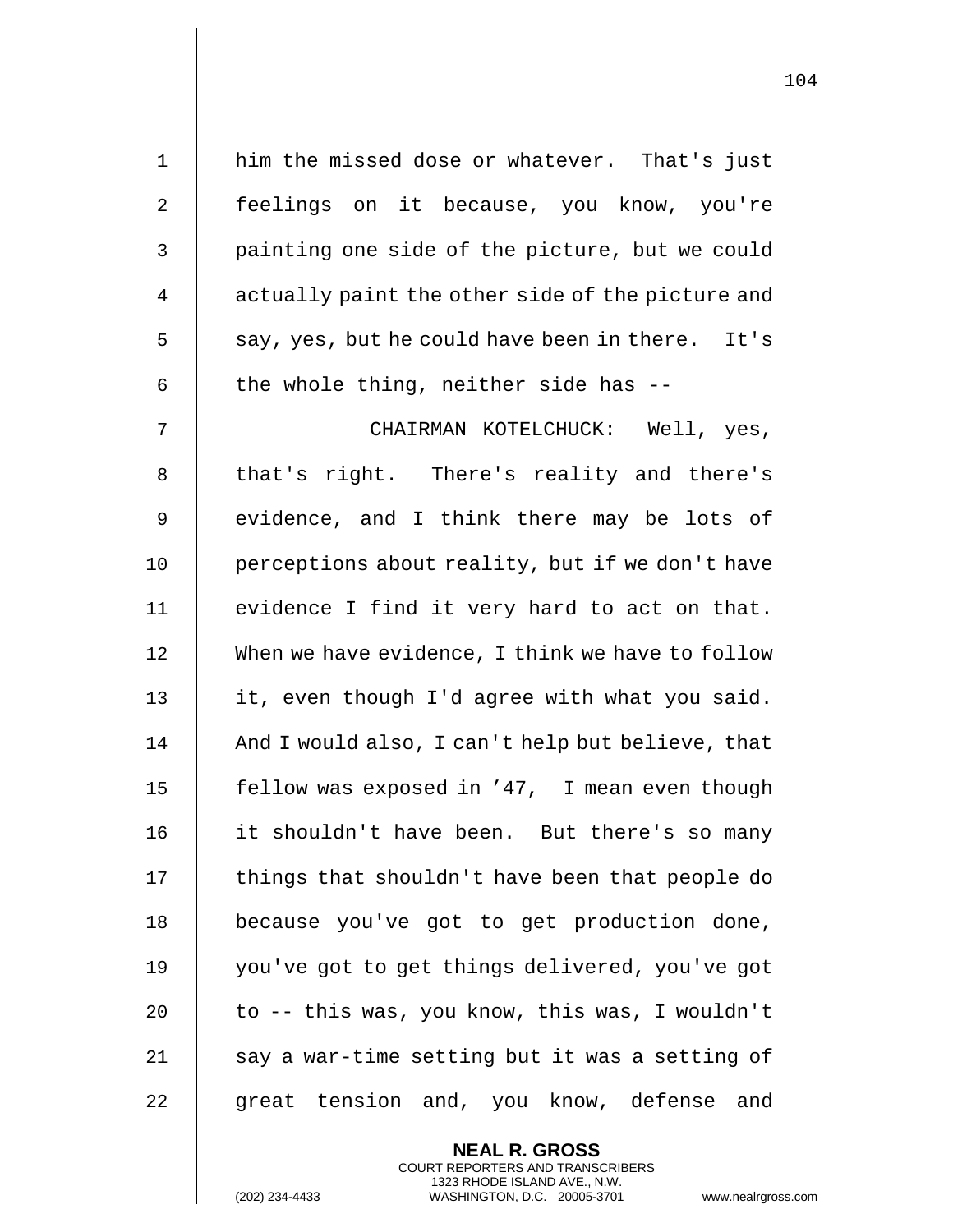|                |                                                                                                     | ⊥∪⊃ |
|----------------|-----------------------------------------------------------------------------------------------------|-----|
| $\mathbf 1$    | military buildup.                                                                                   |     |
| 2              | However, that's speculation. That                                                                   |     |
| $\mathsf{3}$   | is just speculation on my part, and there is no                                                     |     |
| $\overline{4}$ | evidence to support it.                                                                             |     |
| 5              | MEMBER MUNN: Well, actually, some                                                                   |     |
| 6              | of us actually remember the late 40s, and it was                                                    |     |
| 7              | not a time of buildup. Au contraire. We were                                                        |     |
| 8              | glorying at the end of a terrible war that had                                                      |     |
| 9              | taken literally millions of our people by                                                           |     |
| 10             | surprise, and we were able to prevail in that.                                                      |     |
| 11             | And we were in the process of falling back from                                                     |     |
| 12             | that as much as possible. The armed forces,                                                         |     |
| 13             | obviously, were reducing their ranks by the                                                         |     |
| 14             | thousands. We had guys out and everybody was                                                        |     |
| 15             | breathing a great sigh of relief. No war on the                                                     |     |
| 16             | horizon yet as far as the Korean Peninsula was                                                      |     |
| 17             | concerned, and I wouldn't think, of any time                                                        |     |
| 18             | during the entire history of the weapons                                                            |     |
| 19             | complex, I would think this would be one of the                                                     |     |
| 20             | times when there was least production pressure.                                                     |     |
| 21             | I guess we're talking<br>So                                                                         |     |
| 22             | assumptions here, but we really have to, I                                                          |     |
|                | <b>NEAL R. GROSS</b><br>COURT REPORTERS AND TRANSCRIBERS                                            |     |
|                | 1323 RHODE ISLAND AVE., N.W.<br>(202) 234-4433<br>WASHINGTON, D.C. 20005-3701<br>www.nealrgross.com |     |

 $\mathsf{I}$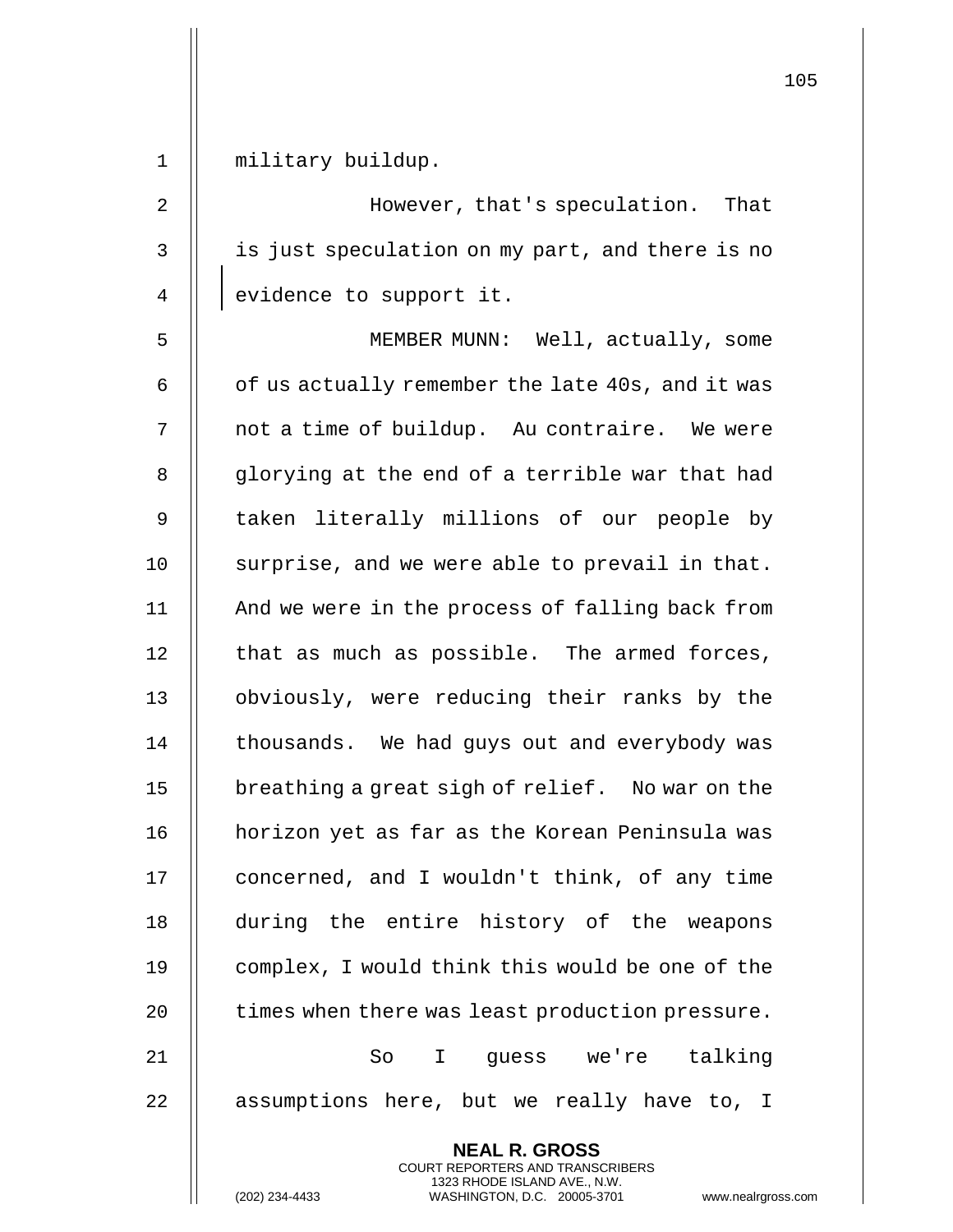| $\mathbf 1$ | think, go on the bulk of obvious evidence. And           |
|-------------|----------------------------------------------------------|
| 2           | the obvious evidence says to me that it's                |
| 3           | unlikely that this individual was handling               |
| 4           | radioactive materials at that time because we            |
| 5           | were very sensitive about that. I would                  |
| 6           | imagine he would be badged as soon as he began           |
| 7           | to do that. I would consider it to be a                  |
| 8           | requirement, as a matter of fact.                        |
| $\mathsf 9$ | CHAIRMAN KOTELCHUCK: We'll talk                          |
| 10          | about that sometime. You lived it on site                |
| 11          | there, so I will notit will be an interesting            |
| 12          | conversation. The Cold War had already begun,            |
| 13          | and these were important things.                         |
| 14          | However, I agree with you that you                       |
| 15          | have to go by the evidence, and the evidence,            |
| 16          | to the extent that it's there, does not speak            |
| 17          | to exposure before '48. So as far as I'm                 |
| 18          | concerned, my vote is that we have to just               |
| 19          | simply accept that it started in '48 and that            |
| 20          | the concern of the person who reviewed this was          |
| 21          | a good concern, but I don't think we can act on          |
| 22          | it.                                                      |
|             | <b>NEAL R. GROSS</b><br>COURT REPORTERS AND TRANSCRIBERS |

1323 RHODE ISLAND AVE., N.W.

 $\prod$ 

(202) 234-4433 WASHINGTON, D.C. 20005-3701 www.nealrgross.com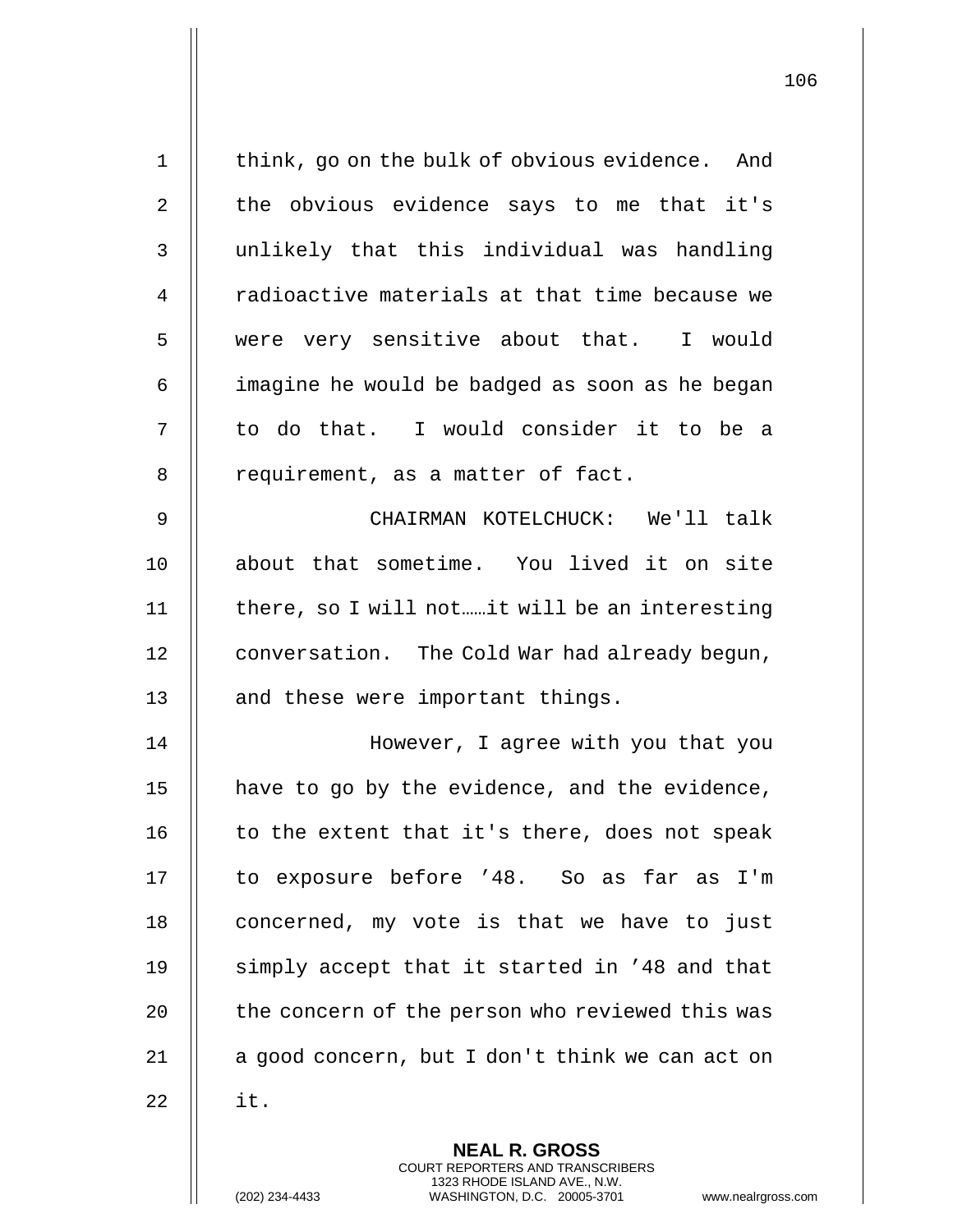| $\mathbf 1$ | MEMBER CLAWSON: But, Dave, I want                                                        |
|-------------|------------------------------------------------------------------------------------------|
| 2           | to throw out one thing because Wanda threw out                                           |
| 3           | something really wonderful and I thought it was                                          |
| 4           | great. Let's look at all the DOE sites and all                                           |
| 5           | the facilities and let's figure out by weight                                            |
| 6           | of the evidence how many times there was a lot                                           |
| 7           | of problems there and what they said they didn't                                         |
| 8           | do, and it was a whole other issue. We keep                                              |
| 9           | forgetting that. That's part of the reason why                                           |
| 10          | we're even in this mess right here.                                                      |
| 11          | CHAIRMAN KOTELCHUCK: Yes.                                                                |
| 12          | MEMBER CLAWSON: So you talk about                                                        |
| 13          | weight of the evidence, there's a lot of                                                 |
| 14          | evidence there, too. But you know what? I                                                |
| 15          | agree. I don't have a problem with this one                                              |
| 16          | here. It's a little bit bigger picture. I                                                |
| 17          | think we're still making assumptions on this,                                            |
| 18          | and when we don't have the weight of the                                                 |
| 19          | evidence I think we ought to go with the side                                            |
| 20          | of the claimant. That's my personal --                                                   |
| 21          | CHAIRMAN KOTELCHUCK: Right. And                                                          |
| 22          | I agree with you that we go with the evidence,                                           |
|             | <b>NEAL R. GROSS</b><br>COURT REPORTERS AND TRANSCRIBERS<br>1323 RHODE ISLAND AVE., N.W. |
|             | (202) 234-4433<br>WASHINGTON, D.C. 20005-3701<br>www.nealrgross.com                      |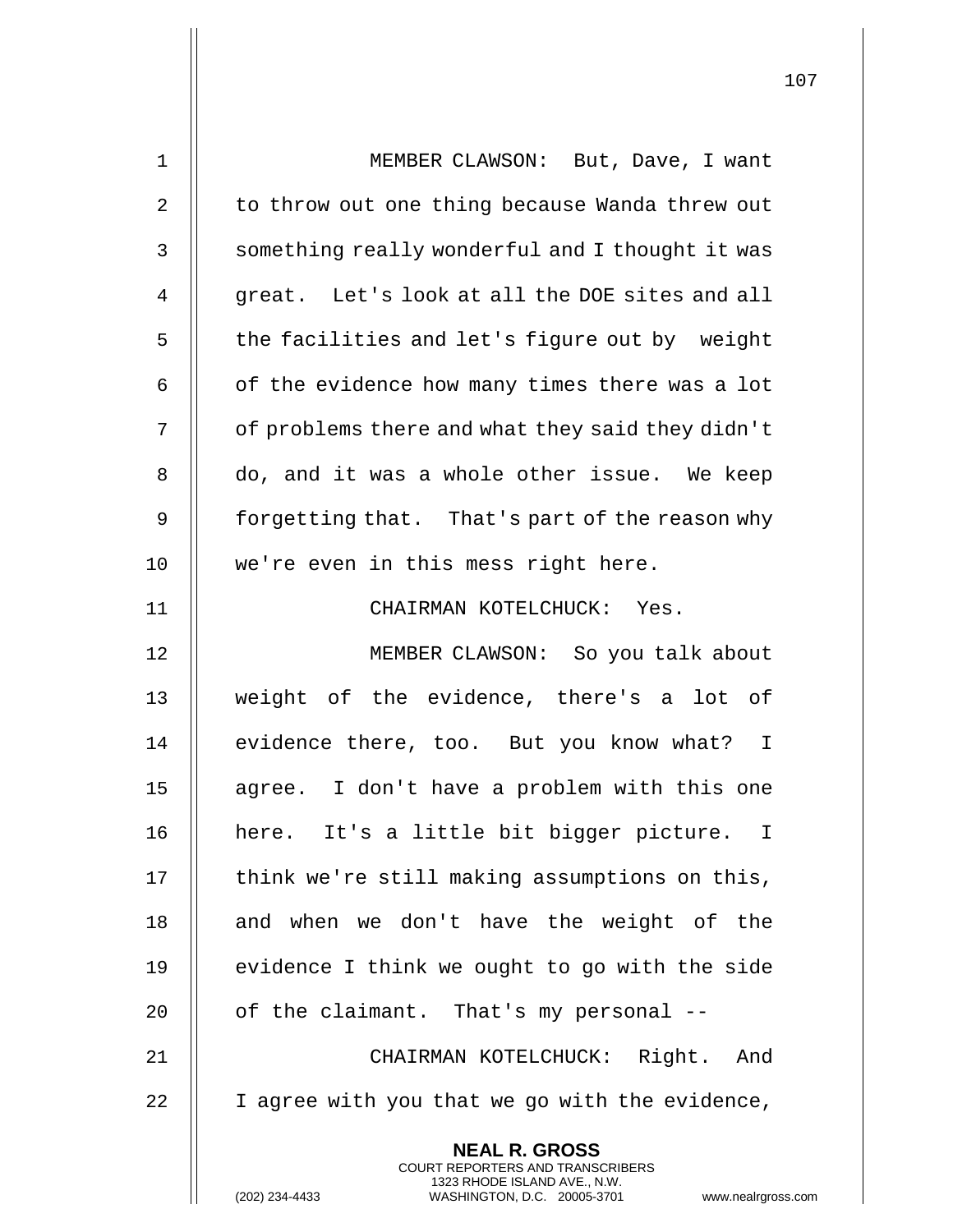| $\mathbf 1$ | despite whatever feelings we have about what                                                        |
|-------------|-----------------------------------------------------------------------------------------------------|
| 2           | might have been. David Richardson, you're a                                                         |
| 3           | Subcommittee Member who hasn't said anything on                                                     |
| 4           | this. How do you feel?                                                                              |
| 5           | MEMBER RICHARDSON: I'm fine with                                                                    |
| 6           | kind of moving forward with this. I don't                                                           |
| 7           | think there's much more we can resolve.                                                             |
| 8           | CHAIRMAN KOTELCHUCK: I agree.                                                                       |
| 9           | So, folks, I think we have pretty well come to                                                      |
| 10          | a conclusion to close this.                                                                         |
| 11          | MR. FARVER: Okay. We'll close                                                                       |
| 12          | that one. Now, that one is for the external.                                                        |
| 13          | The next finding, 246.3, deals with the                                                             |
| 14          | internal for '46 and '47. They assigned an                                                          |
| 15          | environmental dose, and the finding says that                                                       |
| 16          | they should have assigned a co-worker dose                                                          |
| 17          | based on OTIB-14, job category of a driver,                                                         |
| 18          | category two, which has jobs generally that                                                         |
| 19          | have some potential for workplace internal                                                          |
| 20          | exposures, depending on job specifics.                                                              |
| 21          | This kind of ties on to the first                                                                   |
| 22          | one. But I would say that if you can't buy into                                                     |
|             | <b>NEAL R. GROSS</b><br>COURT REPORTERS AND TRANSCRIBERS                                            |
|             | 1323 RHODE ISLAND AVE., N.W.<br>(202) 234-4433<br>WASHINGTON, D.C. 20005-3701<br>www.nealrgross.com |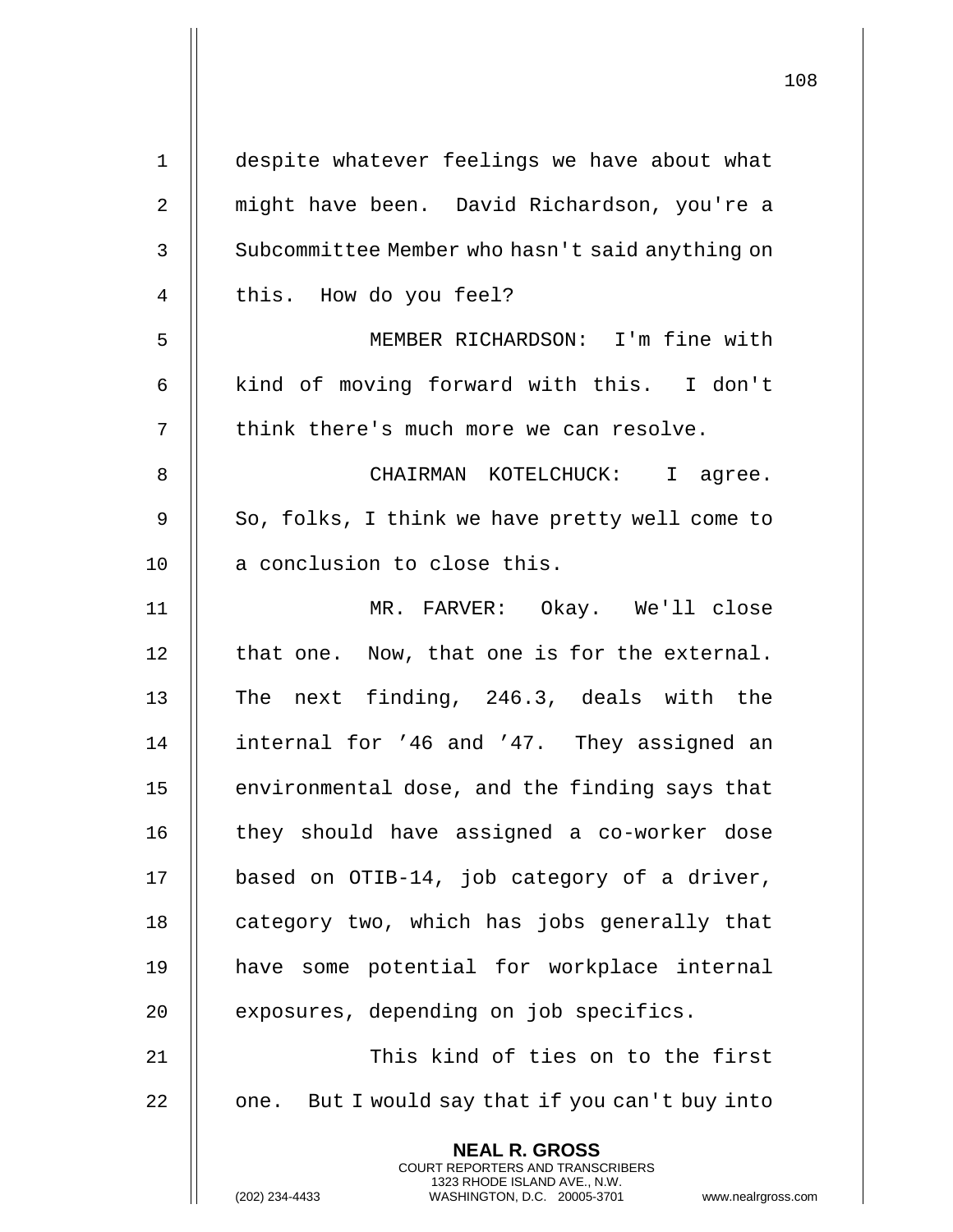**NEAL R. GROSS** COURT REPORTERS AND TRANSCRIBERS 1323 RHODE ISLAND AVE., N.W. (202) 234-4433 WASHINGTON, D.C. 20005-3701 www.nealrgross.com 1 || the external, then you can't buy into the 2 | internal. So they assigned environmental, 3 | which, if they're going to assign ambient for 4 || external, it probably is appropriate to do 5 || environmental for the internal for that same  $6 \parallel$  time period. We're talking two years. 7 MEMBER MUNN: Can we move the 8 || screen so that we can see the rest of the 9  $\parallel$  response there? Even though it was just read, 10 it would be helpful. Thank you. 11 || CHAIRMAN KOTELCHUCK: Yes. 12 MEMBER MUNN: So what are we 13 discussing? 14 CHAIRMAN KOTELCHUCK: 246.3. The 15 | assignment of environmental dose. 16 MEMBER MUNN: And I'm still waiting 17 || to see the bottom part of it. We've seen the 18 | top of it here, right? 19 || MR. STIVER: Wanda, basically, 20  $\parallel$  it's the same responses for 246.2, so I just 21 went back up to that. 22 || CHAIRMAN KOTELCHUCK: Right.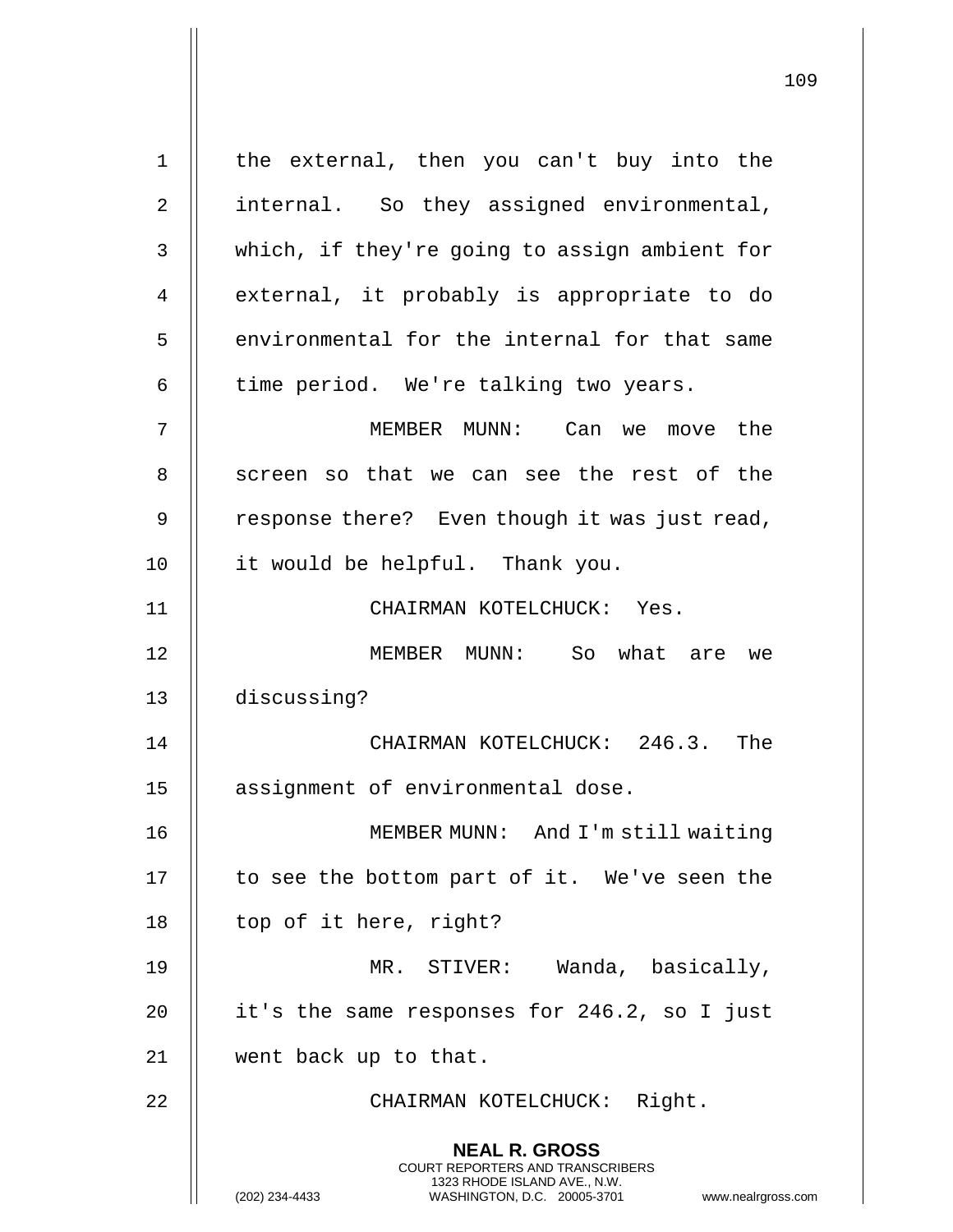|                | 110                                                                                                                                                                    |
|----------------|------------------------------------------------------------------------------------------------------------------------------------------------------------------------|
| $\mathbf 1$    | MEMBER MUNN: Right. That's what                                                                                                                                        |
| $\overline{2}$ | I thought.                                                                                                                                                             |
| 3              | MR. FARVER: Yes, it's just the                                                                                                                                         |
| 4              | internal component. I mean, it's pretty much                                                                                                                           |
| 5              | the same argument.                                                                                                                                                     |
| 6              | MEMBER MUNN: Yes.                                                                                                                                                      |
| 7              | CHAIRMAN KOTELCHUCK: Yes, I think                                                                                                                                      |
| 8              | SO.                                                                                                                                                                    |
| 9              | MR. FARVER: So I would just use the                                                                                                                                    |
| 10             | same exposure --                                                                                                                                                       |
| 11             | MEMBER MUNN: Yes, yes.                                                                                                                                                 |
| 12             | CHAIRMAN KOTELCHUCK: I quess so.                                                                                                                                       |
| 13             | MR. FARVER: Insufficient evidence                                                                                                                                      |
| 14             | to make a change.                                                                                                                                                      |
| 15             | MEMBER MUNN: And it's unlikely.                                                                                                                                        |
| 16             | I can't see that there's an issue that we                                                                                                                              |
| 17             | haven't already discussed.                                                                                                                                             |
| 18             | MR. FARVER: The only thing that                                                                                                                                        |
| 19             | makes this a little different is there is a                                                                                                                            |
| 20             | little basis in Attachment A of OTIB-14. But                                                                                                                           |
| 21             | like I said, if you don't buy into the external                                                                                                                        |
| 22             | side, then I'd have a hard time justifying the                                                                                                                         |
|                | <b>NEAL R. GROSS</b><br><b>COURT REPORTERS AND TRANSCRIBERS</b><br>1323 RHODE ISLAND AVE., N.W.<br>(202) 234-4433<br>WASHINGTON, D.C. 20005-3701<br>www.nealrgross.com |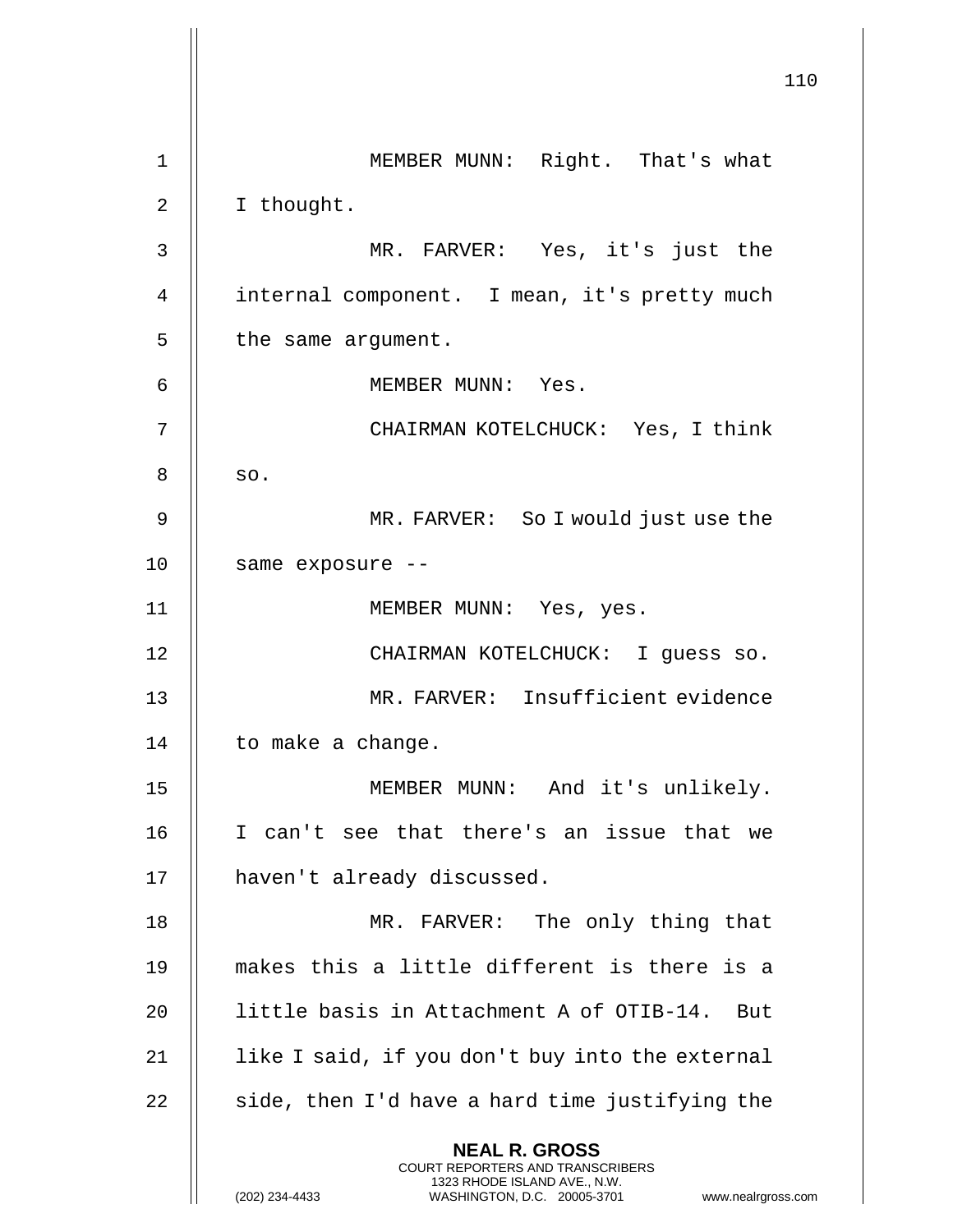|             |                                                 | 111 |
|-------------|-------------------------------------------------|-----|
| $\mathbf 1$ | internal side.                                  |     |
| 2           | MEMBER MUNN: Yes, that doesn't                  |     |
| 3           | seem reasonable unless there is evidence of     |     |
| 4           | internal injury that carried a deposition with  |     |
| 5           | that.                                           |     |
| 6           | CHAIRMAN KOTELCHUCK: Okay. Yes,                 |     |
| 7           | I think so. Should we close it, folks?          |     |
| 8           | MEMBER MUNN: Yes, please.                       |     |
| 9           | CHAIRMAN KOTELCHUCK: Hearing no                 |     |
| 10          | objection and some support, let's go on. Let's  |     |
| 11          | close it.                                       |     |
| 12          | MR. FARVER: Okay. Now, 247.1.                   |     |
| 13          | Inappropriate exposure period. They prorated    |     |
| 14          | the dose, but it was prorated incorrectly.      |     |
| 15          | MR. KATZ: While you're doing that,              |     |
| 16          | Doug, I have a note from someone asking if I    |     |
| 17          | would just remind folks who are not speaking to |     |
| 18          | mute their phones. So anyone who's just         |     |
| 19          | listening, please mute your phone. Press *6 to  |     |
| 20          | mute your phone, and press *6 again to come off |     |
| 21          | of mute, or press the mute button if you have   |     |
| 22          | a mute button. Thanks.                          |     |
|             | <b>NEAL R. GROSS</b>                            |     |

COURT REPORTERS AND TRANSCRIBERS 1323 RHODE ISLAND AVE., N.W.

 $\mathsf{II}$ 

(202) 234-4433 WASHINGTON, D.C. 20005-3701 www.nealrgross.com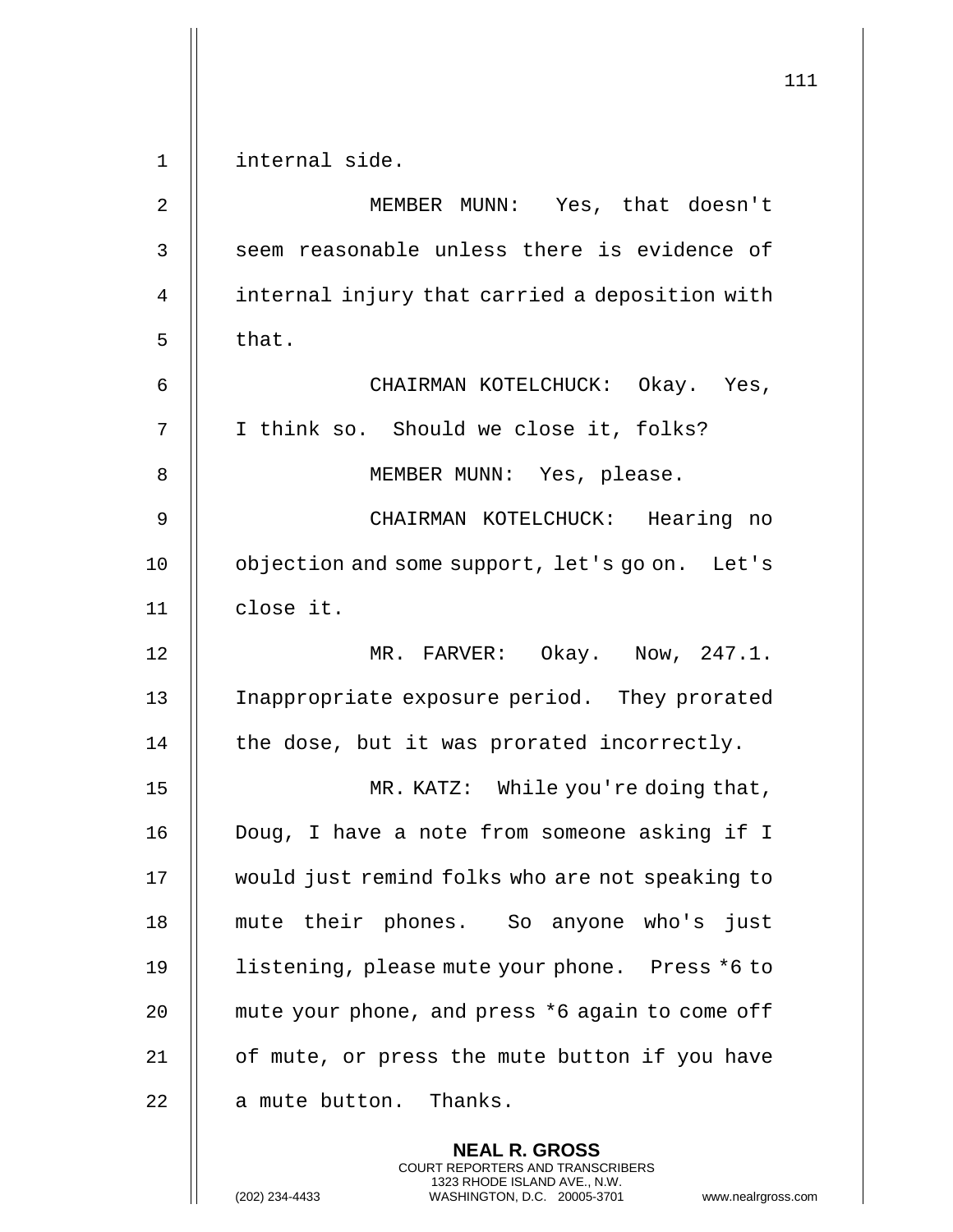| $\mathbf 1$  | MR. FARVER: Okay. The employee                                                                                                                                     |
|--------------|--------------------------------------------------------------------------------------------------------------------------------------------------------------------|
| 2            | worked for six months in 1956, and the dose                                                                                                                        |
| $\mathsf{3}$ | reconstructor used a value of 0.49 months                                                                                                                          |
| 4            | instead of 0.49 years, [that is] 0.04 years.                                                                                                                       |
| 5            | CHAIRMAN KOTELCHUCK: That's it.                                                                                                                                    |
| 6            | MR. FARVER: Oh, okay. They used                                                                                                                                    |
| 7            | 0.04 years instead of 0.5 years. They prorated                                                                                                                     |
| 8            | it incorrectly is what it came down to.                                                                                                                            |
| 9            | MEMBER MUNN: Do I understand                                                                                                                                       |
| 10           | correctly that it appears that review will more                                                                                                                    |
| 11           | than likely change the PoC?                                                                                                                                        |
| 12           | MR. SIEBERT: Yes. Wanda, this is                                                                                                                                   |
| 13           | Scott. We worked this one because, looking                                                                                                                         |
| 14           | forward in time, the X-10 co-worker values                                                                                                                         |
| 15           | changed dramatically and there's already the                                                                                                                       |
| 16           | assumption we will have a PER for that coming                                                                                                                      |
| 17           | along down the road. So we ran with those                                                                                                                          |
| 18           | numbers, and it will likely be compensable                                                                                                                         |
| 19           | based only on the plutonium itself, without                                                                                                                        |
| 20           | even dealing with everything else. So we                                                                                                                           |
| 21           | didn't go back and look at it.                                                                                                                                     |
| 22           | MEMBER MUNN: Yes, yes, I imagine                                                                                                                                   |
|              | <b>NEAL R. GROSS</b><br><b>COURT REPORTERS AND TRANSCRIBERS</b><br>1323 RHODE ISLAND AVE., N.W.<br>(202) 234-4433<br>WASHINGTON, D.C. 20005-3701<br>www.nealrgross |

(202) 234-4433 WASHINGTON, D.C. 20005-3701 www.nealrgross.com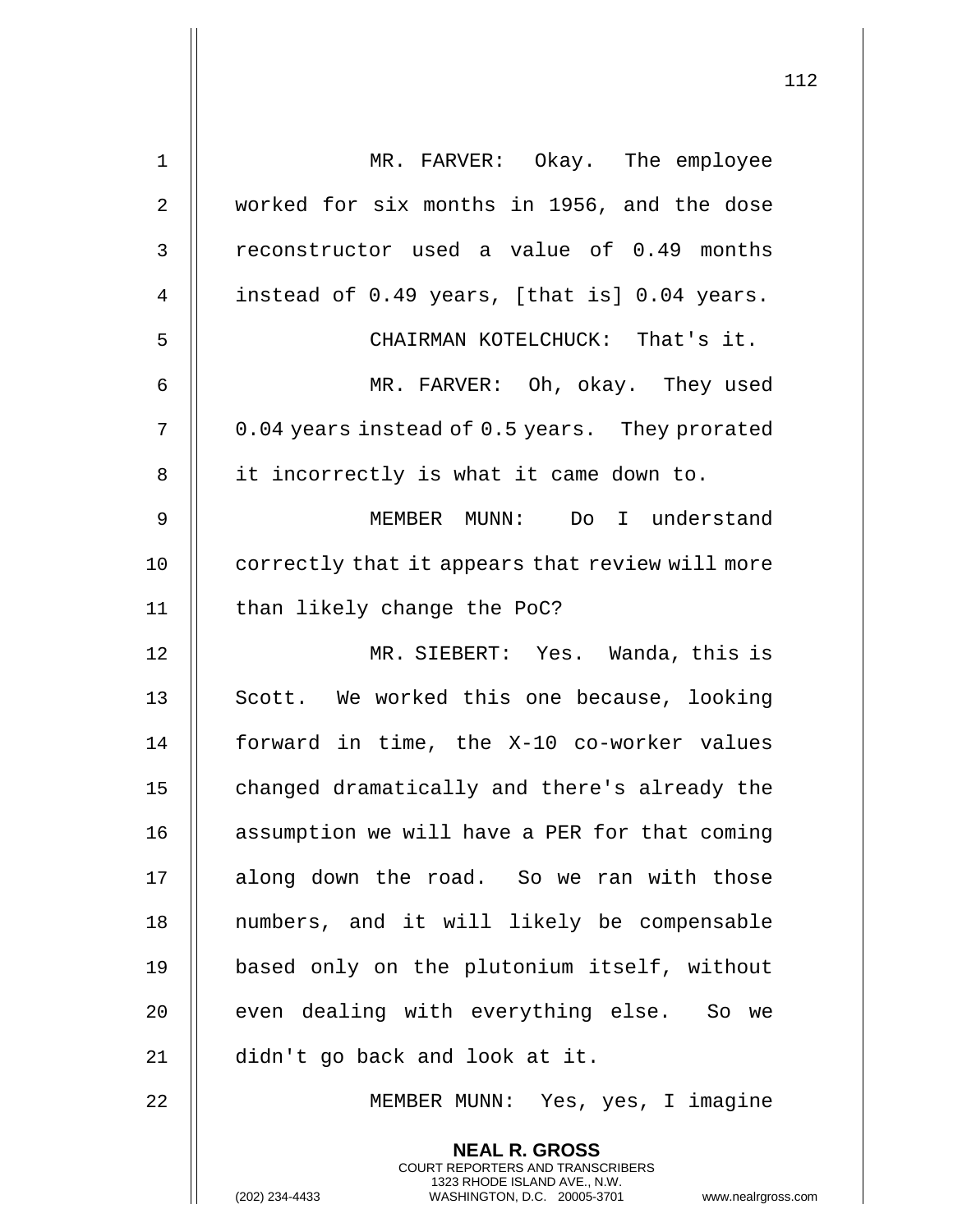|                | 113                                                                                                                                                             |
|----------------|-----------------------------------------------------------------------------------------------------------------------------------------------------------------|
| $\mathbf 1$    | that the PER will take care of the whole thing.                                                                                                                 |
| $\overline{2}$ | CHAIRMAN KOTELCHUCK: But it                                                                                                                                     |
| 3              | hasn't yet? Question.                                                                                                                                           |
| 4              | MEMBER MUNN: I don't think the PER                                                                                                                              |
| 5              | has been issued yet, has it?                                                                                                                                    |
| 6              | MR. SIEBERT: That's correct.                                                                                                                                    |
| 7              | There's still some other updates to the X-10 TBD                                                                                                                |
| 8              | that we're working on. So once those all get                                                                                                                    |
| 9              | rolled out, then we'll do a PER all rolled                                                                                                                      |
|                |                                                                                                                                                                 |
| 10             | together. Grady can probably correct me if I'm                                                                                                                  |
| 11             | wrong, but that's my understanding of what                                                                                                                      |
| 12             | we're planning for X-10.                                                                                                                                        |
| 13             | CHAIRMAN KOTELCHUCK: Okay.                                                                                                                                      |
| 14             | MR. CALHOUN: That's correct.                                                                                                                                    |
| 15             | Yes, that will flip because of a revision to the                                                                                                                |
| 16             | co-worker data, or may flip, not because of the                                                                                                                 |
| 17             | mistake in prorating.                                                                                                                                           |
| 18             | MEMBER MUNN: There's a lot going                                                                                                                                |
| 19             | on still.                                                                                                                                                       |
| 20             | CHAIRMAN<br>KOTELCHUCK:<br>Yes,                                                                                                                                 |
| 21             | apparently. It seems like 247.1 is still going                                                                                                                  |
| 22             | to be open, right? It's open.                                                                                                                                   |
|                | <b>NEAL R. GROSS</b><br>COURT REPORTERS AND TRANSCRIBERS<br>1323 RHODE ISLAND AVE., N.W.<br>(202) 234-4433<br>WASHINGTON, D.C. 20005-3701<br>www.nealrgross.com |

 $\parallel$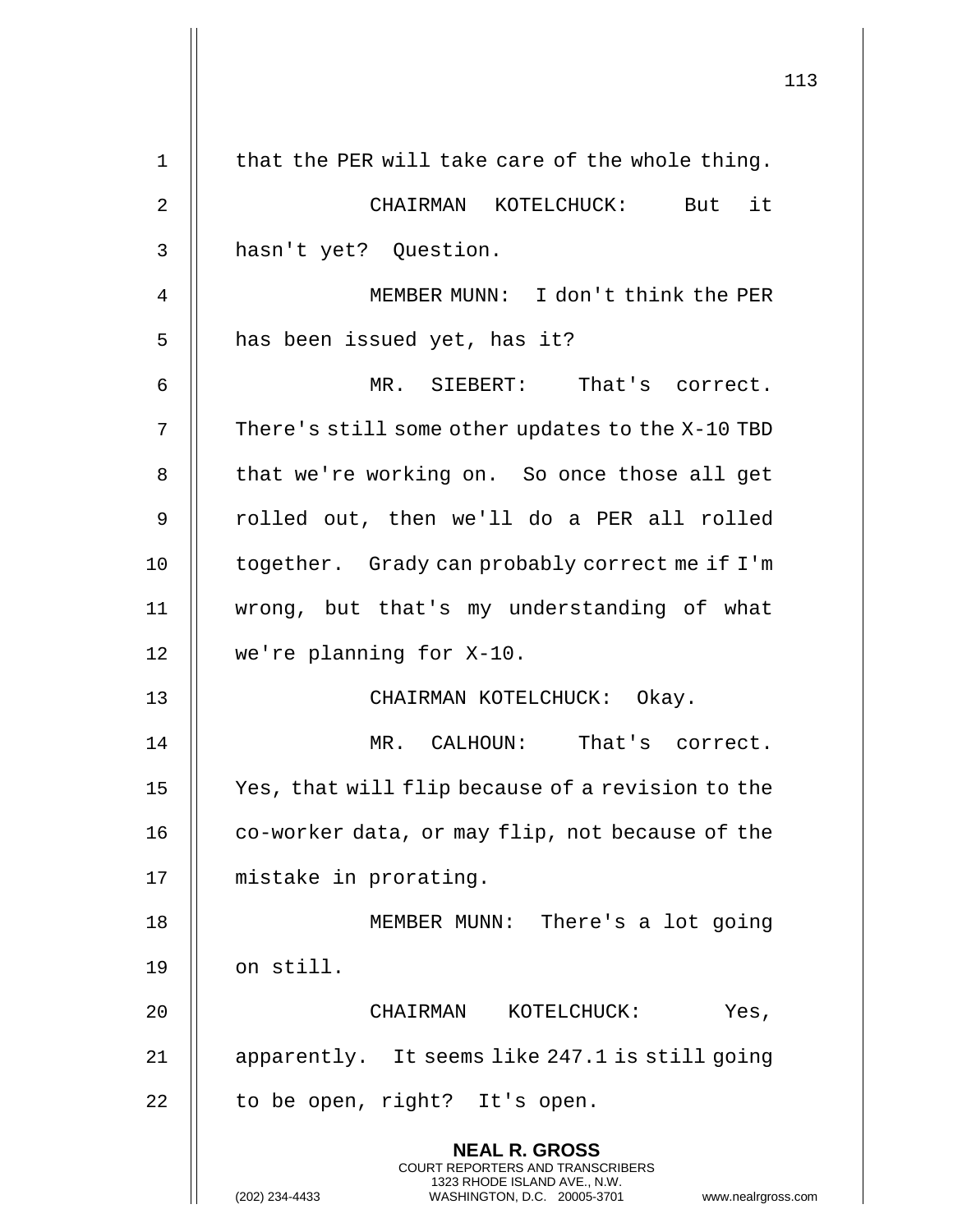| 1              | MR. CALHOUN: We may not get to that                                                                                                                                 |
|----------------|---------------------------------------------------------------------------------------------------------------------------------------------------------------------|
| $\overline{2}$ | PER for a year. So if we want to keep it open                                                                                                                       |
| 3              | for a year, that's okay, just so you guys know.                                                                                                                     |
| 4              | CHAIRMAN KOTELCHUCK: Well, I most                                                                                                                                   |
| 5              | certainly do not want to keep it open for a year                                                                                                                    |
| 6              | $but --$                                                                                                                                                            |
| 7              | MEMBER MUNN: Well, it's a process                                                                                                                                   |
| 8              | issue we probably need to resolve in our own                                                                                                                        |
| 9              | minds because this is not going to be the only                                                                                                                      |
| 10             | time that will occur.                                                                                                                                               |
| 11             | MR. CALHOUN: We have reviewed                                                                                                                                       |
| 12             | hundreds and hundreds and hundreds of cases via                                                                                                                     |
| 13             | our PER system and the system we call PADs. And                                                                                                                     |
| 14             | whenever we come up with a case that flips or                                                                                                                       |
| 15             | has the potential of flipping, we make that                                                                                                                         |
| 16             | request to DOL to reinstate the case, and they                                                                                                                      |
| 17             | do and we rework it.                                                                                                                                                |
| 18             | MR. FARVER: Now, keep in mind that                                                                                                                                  |
| 19             | the finding had to do with a calculation error                                                                                                                      |
| 20             | in the prorating. This information about the                                                                                                                        |
| 21             | co-worker and the PER that's also going on, but                                                                                                                     |
| 22             | that did not really have to do with the finding.                                                                                                                    |
|                | <b>NEAL R. GROSS</b><br><b>COURT REPORTERS AND TRANSCRIBERS</b><br>1323 RHODE ISLAND AVE., N.W.<br>(202) 234-4433<br>WASHINGTON, D.C. 20005-3701<br>www.nealrgross. |

 $\mathop{||}$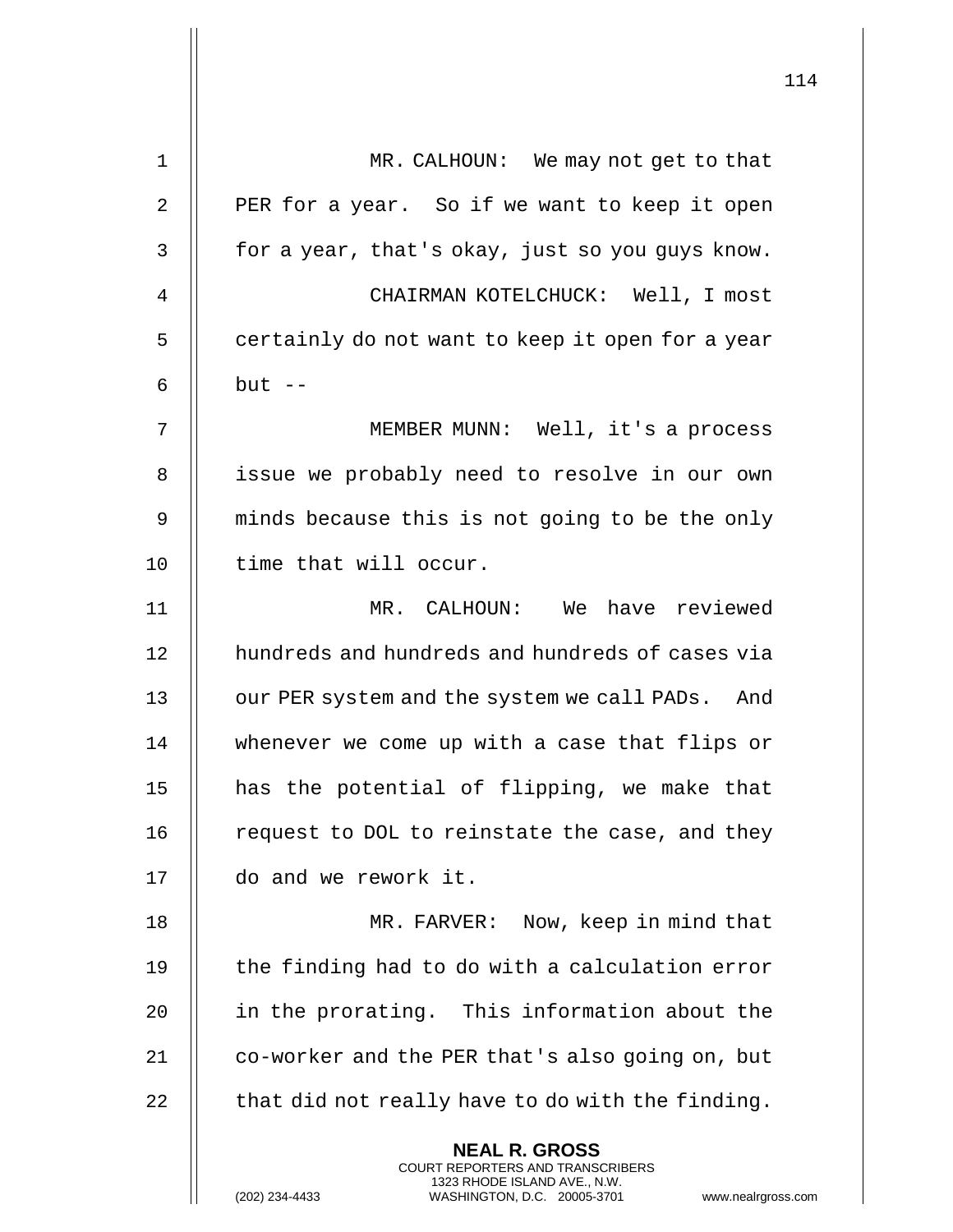| $\mathbf 1$ | MEMBER MUNN: That's a good point                                                                    |
|-------------|-----------------------------------------------------------------------------------------------------|
| 2           | because what this boils down to is calculator                                                       |
| 3           | error. This is a human error issue. They                                                            |
| 4           | chose the wrong input, and the PER is not going                                                     |
| 5           | to change that. It will change the end result,                                                      |
| 6           | but it's not going to change what happens in                                                        |
| 7           | this case.                                                                                          |
| 8           | CHAIRMAN KOTELCHUCK: I'm a little                                                                   |
| 9           | concerned now because we can correct the, we can                                                    |
| 10          | take care of the calculational error now. That                                                      |
| 11          | will not change the PoC, and I believe the                                                          |
| 12          | person will get a rejection letter. We can                                                          |
| 13          | then open it up in a year when the PER comes out,                                                   |
| 14          | as will open up all the cases that were affected                                                    |
| 15          | by that PER.                                                                                        |
| 16          | At a human level, I feel like to deny                                                               |
| 17          | the person in anticipation that we probably                                                         |
| 18          | will change it or maybe there could be something                                                    |
| 19          | in whatever statement that's given to the                                                           |
| 20          | person who filed that, there are other changes                                                      |
| 21          | that may occur in the future and that we're                                                         |
| 22          | anticipating some changes and that may have                                                         |
|             | <b>NEAL R. GROSS</b><br><b>COURT REPORTERS AND TRANSCRIBERS</b>                                     |
|             | 1323 RHODE ISLAND AVE., N.W.<br>(202) 234-4433<br>WASHINGTON, D.C. 20005-3701<br>www.nealrgross.com |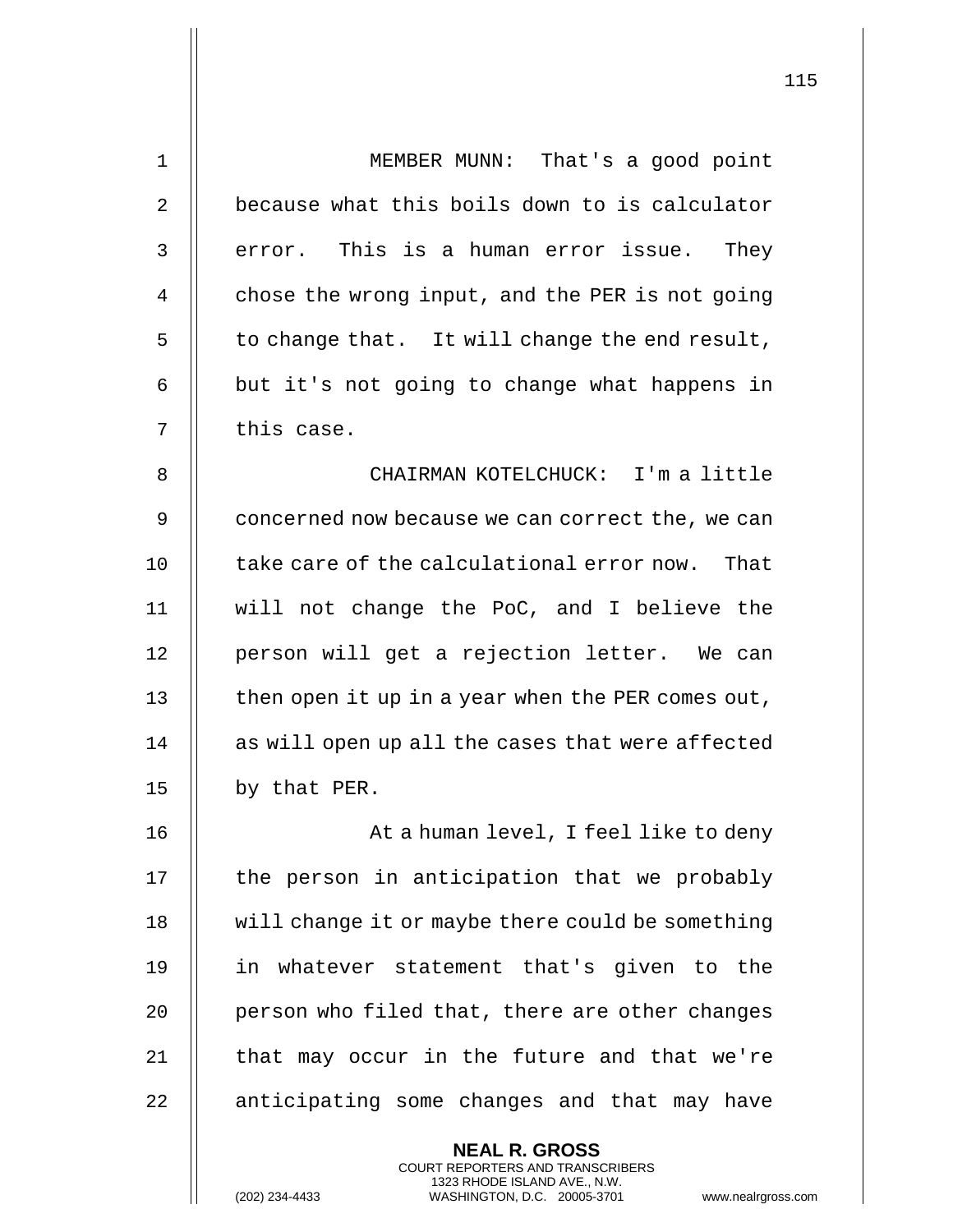| $\mathbf 1$    | some effect. I'm just worried about telling a    |
|----------------|--------------------------------------------------|
| $\overline{2}$ | person, no, you're claim is denied when we know  |
| 3              | at this point that probably it will not be. We   |
| 4              | can't say it will not be or it will be accepted. |
| 5              | But it's clear in our own minds that there's a   |
| 6              | pretty good chance it will be accepted.          |
| 7              | MEMBER MUNN: Well, this raises a                 |
| 8              | process issue as far as the Agency is concerned, |
| 9              | in my mind. I was of the impression that once    |
| 10             | an error had been identified that the Agency     |
| 11             | would, by their own process, recalculate that    |
| 12             | PoC and proceed accordingly. Am I incorrect in   |
| 13             | that?                                            |
| 14             | MR. CALHOUN: You're not incorrect                |
| 15             | in that. Typically, we come across those         |
| 16             | issues through the PER or PAD process.           |
| 17             | Yes. But in<br>MEMBER MUNN:                      |
| 18             | situations like this, and this is not the only   |
| 19             | one, you've looked at this case now and we've    |
| 20             | found that there's an error and we think it's    |
| 21             | likely compensable, will the Agency not, as a    |
| 22             | matter of process in their own procedures,       |
|                | <b>NEAL R. GROSS</b>                             |

COURT REPORTERS AND TRANSCRIBERS 1323 RHODE ISLAND AVE., N.W.

 $\mathsf{II}$ 

(202) 234-4433 WASHINGTON, D.C. 20005-3701 www.nealrgross.com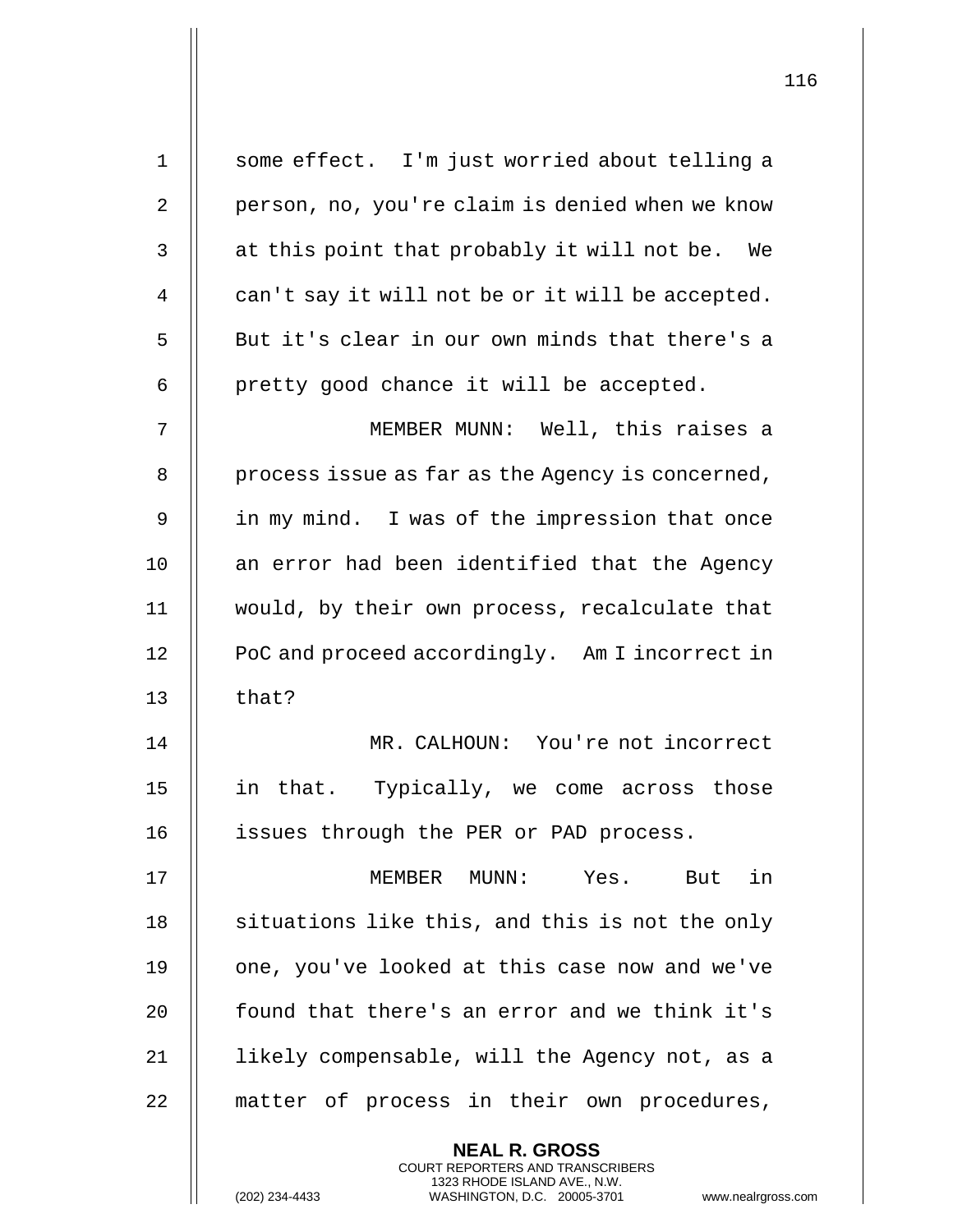**NEAL R. GROSS** COURT REPORTERS AND TRANSCRIBERS 1323 RHODE ISLAND AVE., N.W. (202) 234-4433 WASHINGTON, D.C. 20005-3701 www.nealrgross.com 1 undertake the reassessment of the case for the 2 || client? 3 MR. CALHOUN: I'd have to look at  $4$  | that case. It seems like we could. 5 MEMBER MUNN: It seems likely to  $6 \parallel$  me. I thought that's what occurred. I didn't  $7$   $\parallel$  think we had to wait for a PER in a case like 8 | this. I guess I'm trying to identify whether 9 || Dave's concern is justified. In my mind, 10 || you've found an error and I thought the Agency 11 | proceeded accordingly. 12 CHAIRMAN KOTELCHUCK: Which is to 13 || say corrected it. 14 MEMBER MUNN: Yes. 15 || CHAIRMAN KOTELCHUCK: That error, 16 yes. 17 MEMBER MUNN: Yes, it's my 18 understanding that this would automatically 19 || trigger a recalculation of the case for 20 | compensability. 21 MR. CALHOUN: Just leave that one  $22$   $\parallel$  open then and let me look at it and make sure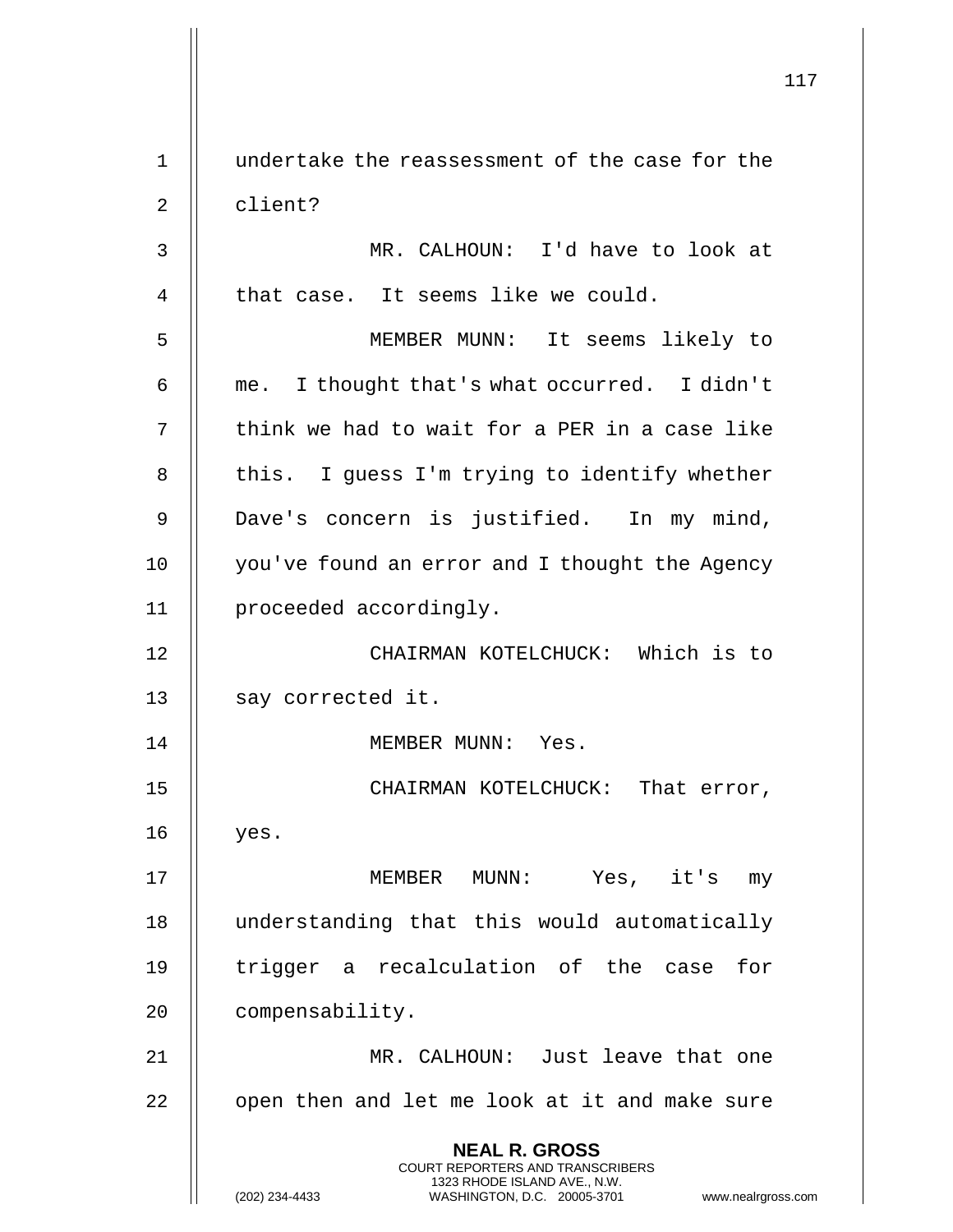| $\mathbf{1}$   | that the TBD is, in fact, the co-worker study                                                   |
|----------------|-------------------------------------------------------------------------------------------------|
| $\overline{2}$ | is, in fact, revised officially and we can get                                                  |
| 3              | back to that one next week. And if it is and                                                    |
| 4              | it will flip, and I don't think we've done the                                                  |
| 5              | calculations officially through the PER, then                                                   |
| 6              | we'll make that notification.                                                                   |
| 7              | MEMBER MUNN: Yes, I think there                                                                 |
| 8              | was a question in Dave's mind as to whether or                                                  |
| 9              | not we had to wait for a PER for this claim to                                                  |
| 10             | be addressed and the error corrected.<br>$\mathbf I$                                            |
| 11             | thought you corrected errors when we found                                                      |
| 12             | them.                                                                                           |
| 13             | CHAIRMAN KOTELCHUCK: Right. I'm                                                                 |
| 14             | thinking of farther along. But you know what?                                                   |
| 15             | We've got to leave this open a little bit, and                                                  |
| 16             | I'm open to leaving it open just for a bit.                                                     |
| 17             | MEMBER MUNN: Yes, I think that's                                                                |
| 18             | fine because we can get a report back as to                                                     |
| 19             | whether or not NIOSH is undertaking a redo of                                                   |
| 20             | this claim, which is a logical thing. We've                                                     |
| 21             | found an error, a human error but error                                                         |
| 22             | nevertheless. It will be addressed.                                                             |
|                | <b>NEAL R. GROSS</b><br><b>COURT REPORTERS AND TRANSCRIBERS</b>                                 |
|                | 1323 RHODE ISLAND AVE., N.W.<br>(202) 234-4433<br>WASHINGTON, D.C. 20005-3701<br>www.nealrgross |

(202) 234-4433 WASHINGTON, D.C. 20005-3701 www.nealrgross.com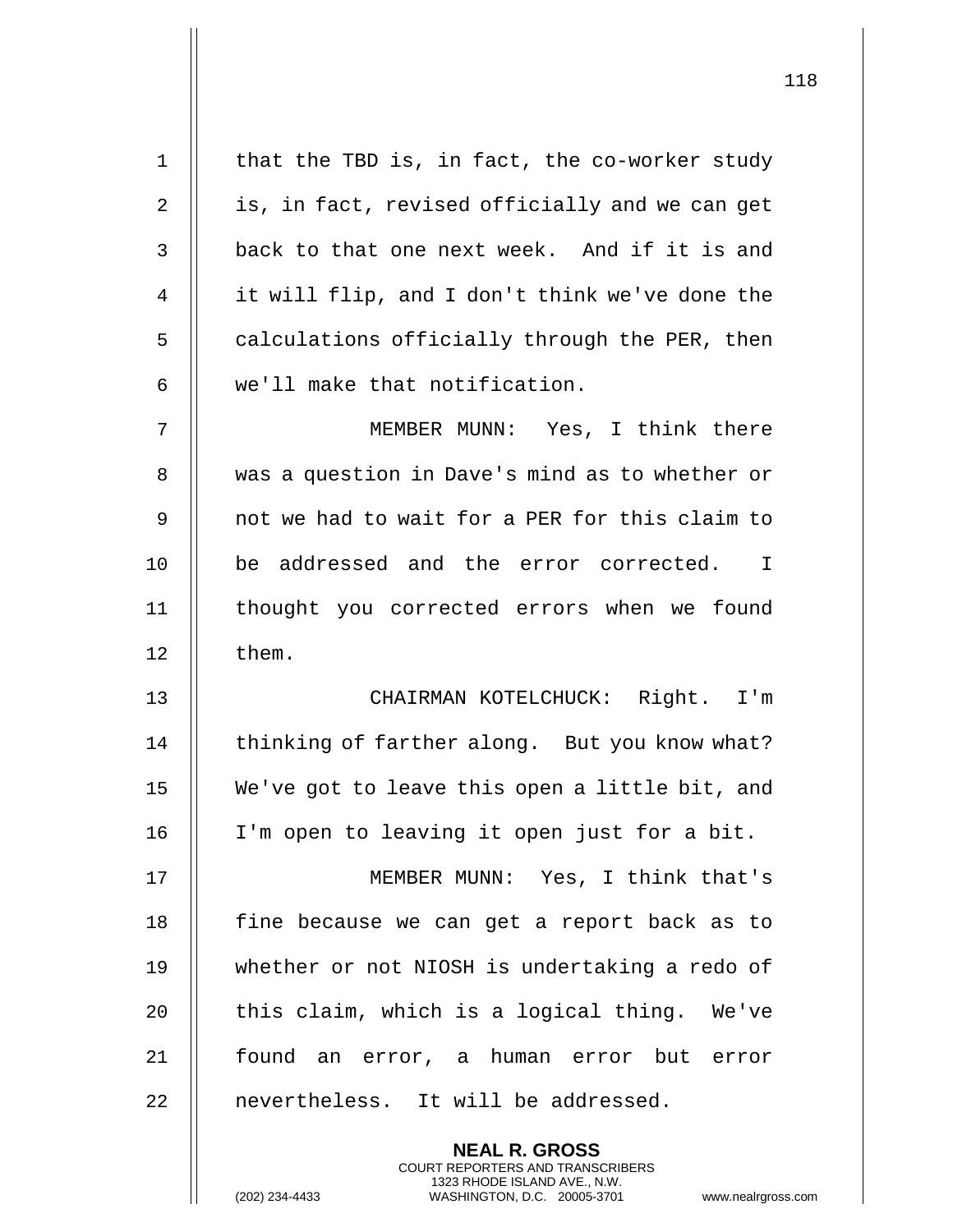|                | 119                                                                                                                                                                    |
|----------------|------------------------------------------------------------------------------------------------------------------------------------------------------------------------|
| $\mathbf 1$    | CHAIRMAN KOTELCHUCK: Agree. And                                                                                                                                        |
| $\overline{2}$ | resolved.                                                                                                                                                              |
| 3              | MEMBER MUNN: Yes.                                                                                                                                                      |
| 4              | CHAIRMAN KOTELCHUCK: Okay, folks.                                                                                                                                      |
| 5              | This will remain open.                                                                                                                                                 |
| 6              | MEMBER CLAWSON: This is Brad.                                                                                                                                          |
| 7              | That's fine.                                                                                                                                                           |
| 8              | CHAIRMAN KOTELCHUCK: Yes. Okay.                                                                                                                                        |
| 9              | MR. FARVER: Okay. 247.2,                                                                                                                                               |
| 10             | inappropriate method used to determine modeled                                                                                                                         |
| 11             | photon dose at Y-12. The basis for this                                                                                                                                |
| 12             | finding is in the file we came across this                                                                                                                             |
| 13             | co-worker data photons tool, worksheet,                                                                                                                                |
| 14             | whatever you want to call it, that we have not                                                                                                                         |
| 15             | seen before and not familiar with how it was                                                                                                                           |
| 16             | used. And this is their person who normally                                                                                                                            |
| 17             | does all the Oak Ridge cases.                                                                                                                                          |
| 18             | So I had a concern about what the                                                                                                                                      |
| 19             | basis is and is it working correctly and so                                                                                                                            |
| 20             | forth. And when he went back to the ORAUT                                                                                                                              |
| 21             | report 32 and looked at some numbers and tried                                                                                                                         |
| 22             | to do some calculations, they did not match up                                                                                                                         |
|                | <b>NEAL R. GROSS</b><br><b>COURT REPORTERS AND TRANSCRIBERS</b><br>1323 RHODE ISLAND AVE., N.W.<br>(202) 234-4433<br>WASHINGTON, D.C. 20005-3701<br>www.nealrgross.com |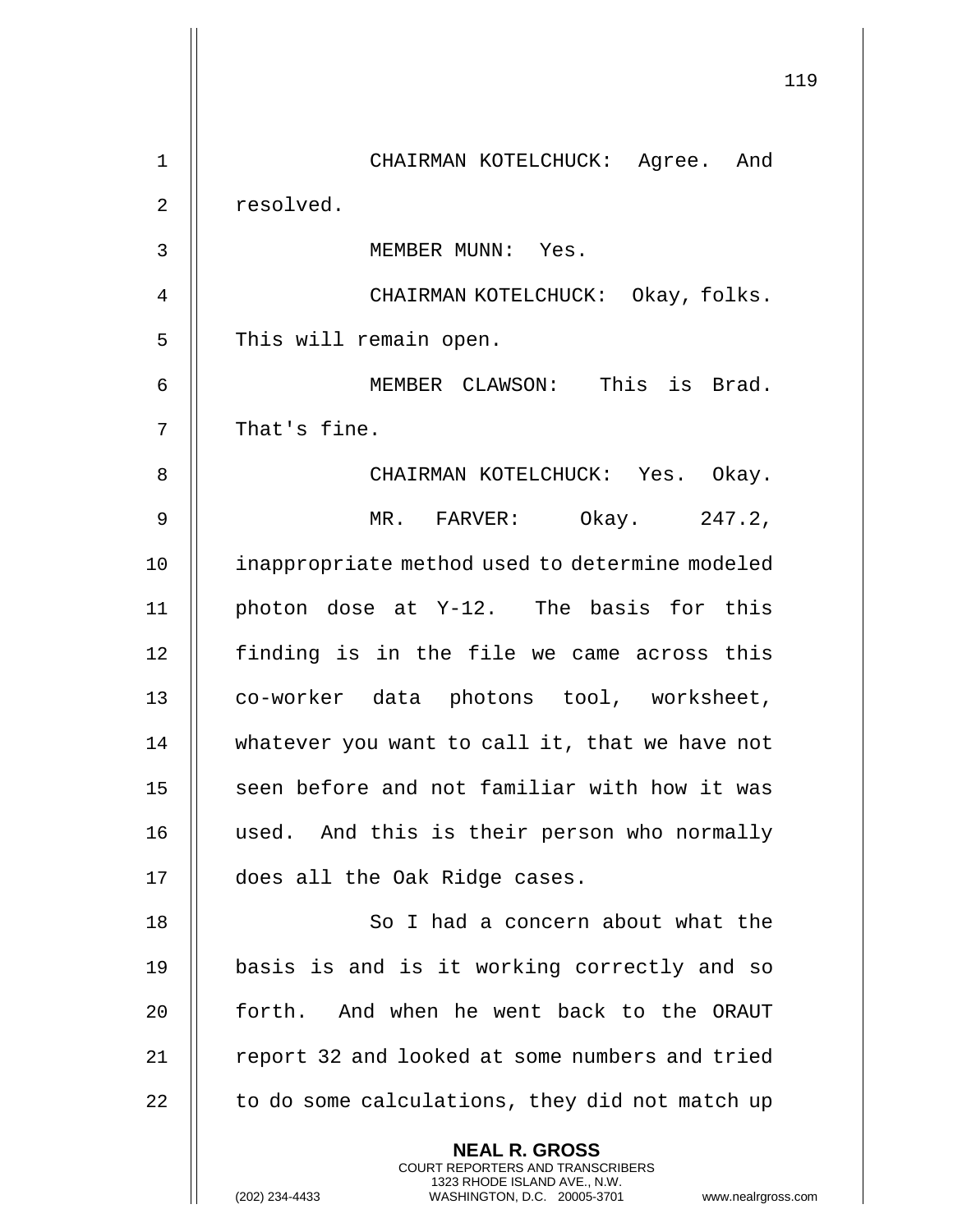|             | 120                                             |  |
|-------------|-------------------------------------------------|--|
| $\mathbf 1$ | to what this worksheet was saying. That's what  |  |
| 2           | prompted this finding.                          |  |
| 3           | MR. KATZ: Doug, are you still                   |  |
| 4           | there?                                          |  |
| 5           | MR. FARVER: Yes, I'm still here.                |  |
|             |                                                 |  |
| 6           | Really, what it comes down to is the new        |  |
| 7           | worksheet that we had not seen, and we did not  |  |
| 8           | understand the basis for it. And the NIOSH      |  |
| 9           | response is, basically, that they're putting    |  |
| 10          | together files to help explain it to us. Well,  |  |
| 11          | this is pending.                                |  |
| 12          | CHAIRMAN KOTELCHUCK: And, NIOSH                 |  |
| 13          | folks, where is that? What stage is that?       |  |
| 14          | MR. SMITH: This is Matt Smith with              |  |
| 15          | ORAU team. I found this deep in my archives.    |  |
| 16          | A brief explanation I can give right now is     |  |
| 17          | there is an OTIB called OTIB-12, and that kind  |  |
| 18          | of gives a general outline of how Monte Carlo   |  |
| 19          | tools were being used at the time this claim    |  |
| 20          | went through the production process. So,        |  |
| 21          | basically, what it was doing is to find the DCF |  |
| 22          | values of the distribution, the triangular      |  |
|             | <b>NEAL R. GROSS</b>                            |  |

COURT REPORTERS AND TRANSCRIBERS 1323 RHODE ISLAND AVE., N.W.

 $\mathsf{II}$ 

 $\mathsf{l}\mathsf{l}$ 

(202) 234-4433 WASHINGTON, D.C. 20005-3701 www.nealrgross.com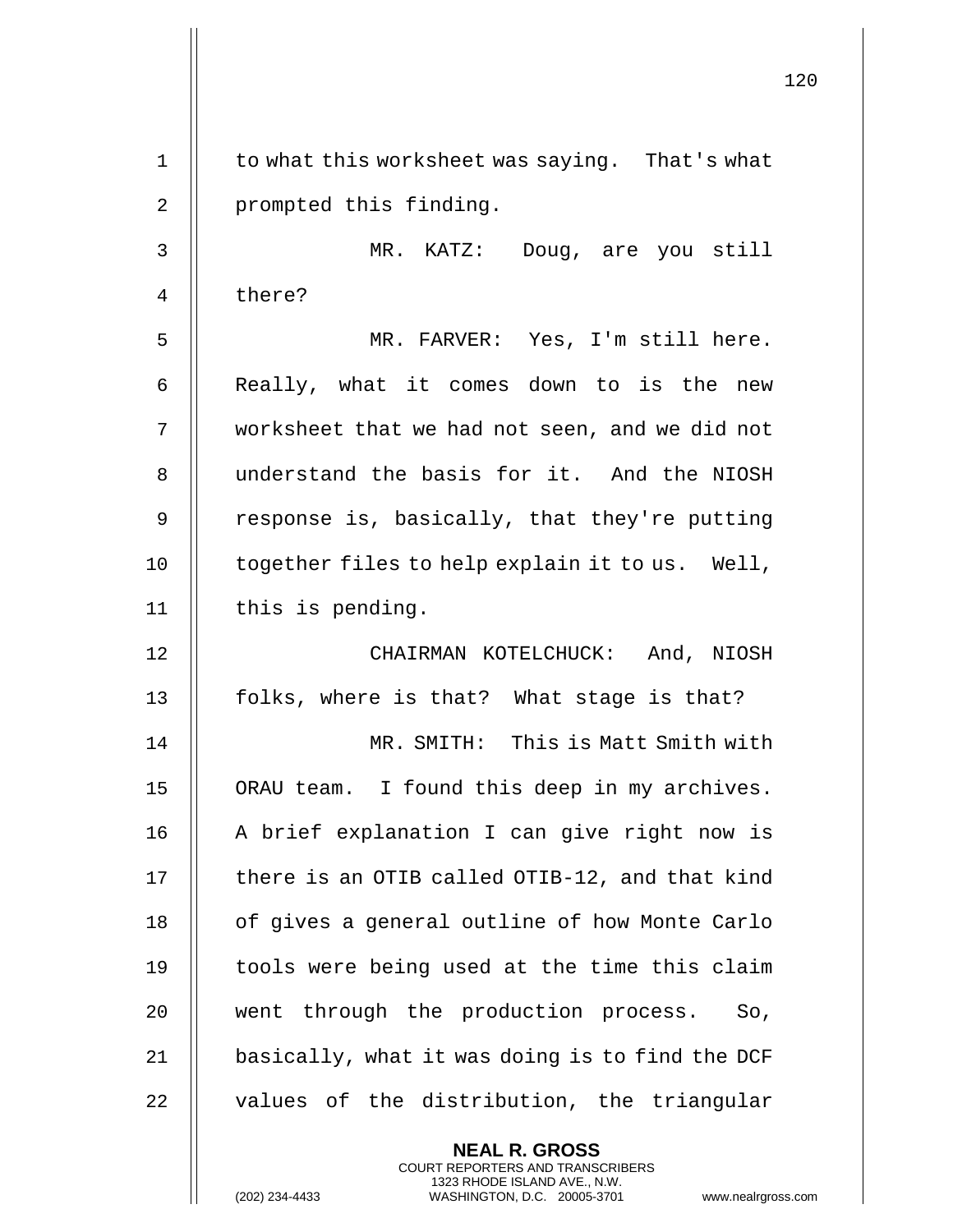**NEAL R. GROSS** COURT REPORTERS AND TRANSCRIBERS 1323 RHODE ISLAND AVE., N.W. (202) 234-4433 WASHINGTON, D.C. 20005-3701 www.nealrgross.com 1 distribution, against the co-worker values 2 | that we have for  $Y-12$ . At that time, a  $Y-12$ 3 | co-worker model for external was, as everybody 4 | is probably recalling, quite a complex set of 5 data that was based on some real statistical  $6$  || analysis that had some variability associated 7 | with it, depending on how much dose a worker got  $8$  | after the, roughly after 1960. 9 || So I'm at the point right now where 10 || I'm going to put together a description of how 11 || this whole thing was working back then. And 12 || based on the data of the file I found, we're 13 | talking almost ten years ago, so I want to put  $14$   $\parallel$  together a good description that gets everybody 15 up to speed. 16 MEMBER MUNN: It sounds like this 17 || remains open until Matt finishes his report to  $18$  || us. 19 CHAIRMAN KOTELCHUCK: That seems 20 || correct. Okay. That's open. So --21 MR. FARVER: Okay. 247.3, 22 | inappropriate photon energy range used for the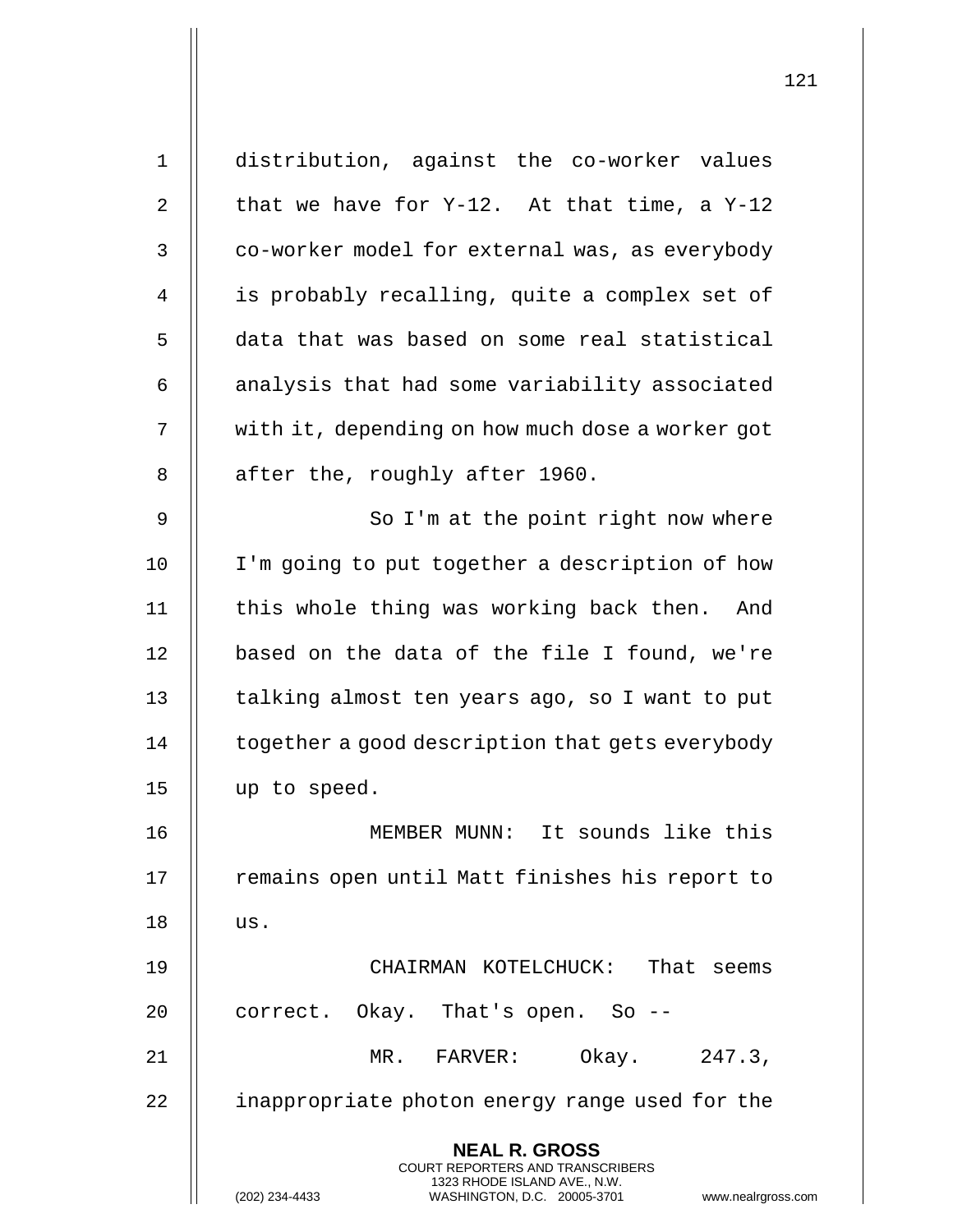| $\mathbf 1$    | Y-12 site. NIOSH applied the 30 to 250 keV                                                      |
|----------------|-------------------------------------------------------------------------------------------------|
| $\overline{2}$ | photon energy range to all three sites. This                                                    |
| 3              | person worked at all three of the Oak Ridge                                                     |
| 4              | sites. So they're appropriate for the K-25                                                      |
| 5              | sites, but for the Y-12 site the OTIB lists 50                                                  |
| 6              | percent 30 to 250 keV and 50 percent greater                                                    |
| 7              | than 250 keV. It may not have been appropriate                                                  |
| 8              | for the Y-12 site, but it was applied across the                                                |
| $\mathsf 9$    | board to all sites. That's what prompted the                                                    |
| 10             | findings. You get a little higher REFs with                                                     |
| 11             | the greater than 250 keV photons. So the dose                                                   |
| 12             | is a little high, so that was kind of our                                                       |
| 13             | concern.                                                                                        |
| 14             | And NIOSH gives a good explanation.                                                             |
| 15             | And we were concerned about it. A secondary                                                     |
| 16             | concern was when I looked at the workbook.<br>The                                               |
| 17             | maximizing assumption was to use the 30 to 250                                                  |
| 18             | keV, and we felt that that may not be maximizing                                                |
| 19             | and suggested that they look at it.                                                             |
| 20             | NIOSH provided a response and,                                                                  |
| 21             | basically, even though the DCF is a little                                                      |
| 22             | higher, when it cuts into the IREP part, the                                                    |
|                | <b>NEAL R. GROSS</b><br><b>COURT REPORTERS AND TRANSCRIBERS</b>                                 |
|                | 1323 RHODE ISLAND AVE., N.W.<br>(202) 234-4433<br>WASHINGTON, D.C. 20005-3701<br>www.nealrgross |

(202) 234-4433 WASHINGTON, D.C. 20005-3701 www.nealrgross.com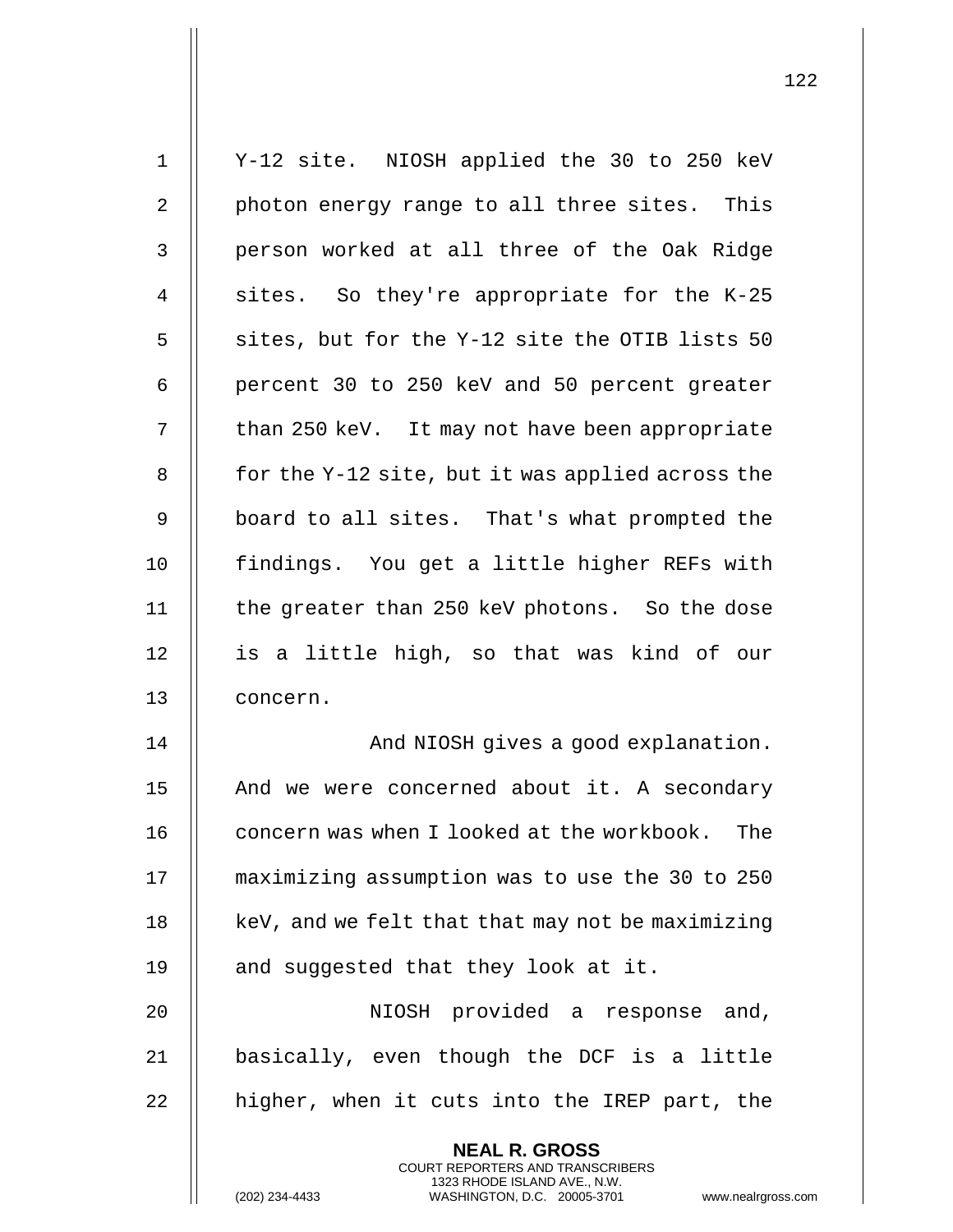|             |                                                                                                     | 123 |
|-------------|-----------------------------------------------------------------------------------------------------|-----|
| $\mathbf 1$ | REF, Radiation Effectiveness Factors, of the 30                                                     |     |
|             |                                                                                                     |     |
| 2           | to 250 photons are higher than for the greater                                                      |     |
| 3           | than 250 photons. So it seems they did do the                                                       |     |
| 4           | claimant-favorable thing. So I suggest                                                              |     |
| 5           | closing this because there's really no further                                                      |     |
| 6           | action.                                                                                             |     |
| 7           | MEMBER MUNN: Well, if that was the                                                                  |     |
| 8           | claimant-favorable decision, then it appears                                                        |     |
| 9           | that we can close this item.                                                                        |     |
| 10          | MR. FARVER: Yes.                                                                                    |     |
| 11          | CHAIRMAN KOTELCHUCK:<br>Agreed.                                                                     |     |
| 12          | Okay. Let's close, unless I hear objection.                                                         |     |
| 13          | Let's move on.                                                                                      |     |
| 14          | MR. FARVER: Okay.                                                                                   |     |
| 15          | CHAIRMAN KOTELCHUCK: Which then                                                                     |     |
| 16          | takes us to 247.6.                                                                                  |     |
| 17          | MR. FARVER: Yes, we'll get there                                                                    |     |
| 18          | eventually. 247.4 is the same prorating                                                             |     |
| 19          | issue, and this is for internal dose, where he                                                      |     |
| 20          | worked six months out of the year and was -- yes.                                                   |     |
| 21          | It was prorated incorrectly. It's the                                                               |     |
| 22          | internal counterpart to the first finding, I                                                        |     |
|             | <b>NEAL R. GROSS</b><br><b>COURT REPORTERS AND TRANSCRIBERS</b>                                     |     |
|             | 1323 RHODE ISLAND AVE., N.W.<br>(202) 234-4433<br>WASHINGTON, D.C. 20005-3701<br>www.nealrgross.com |     |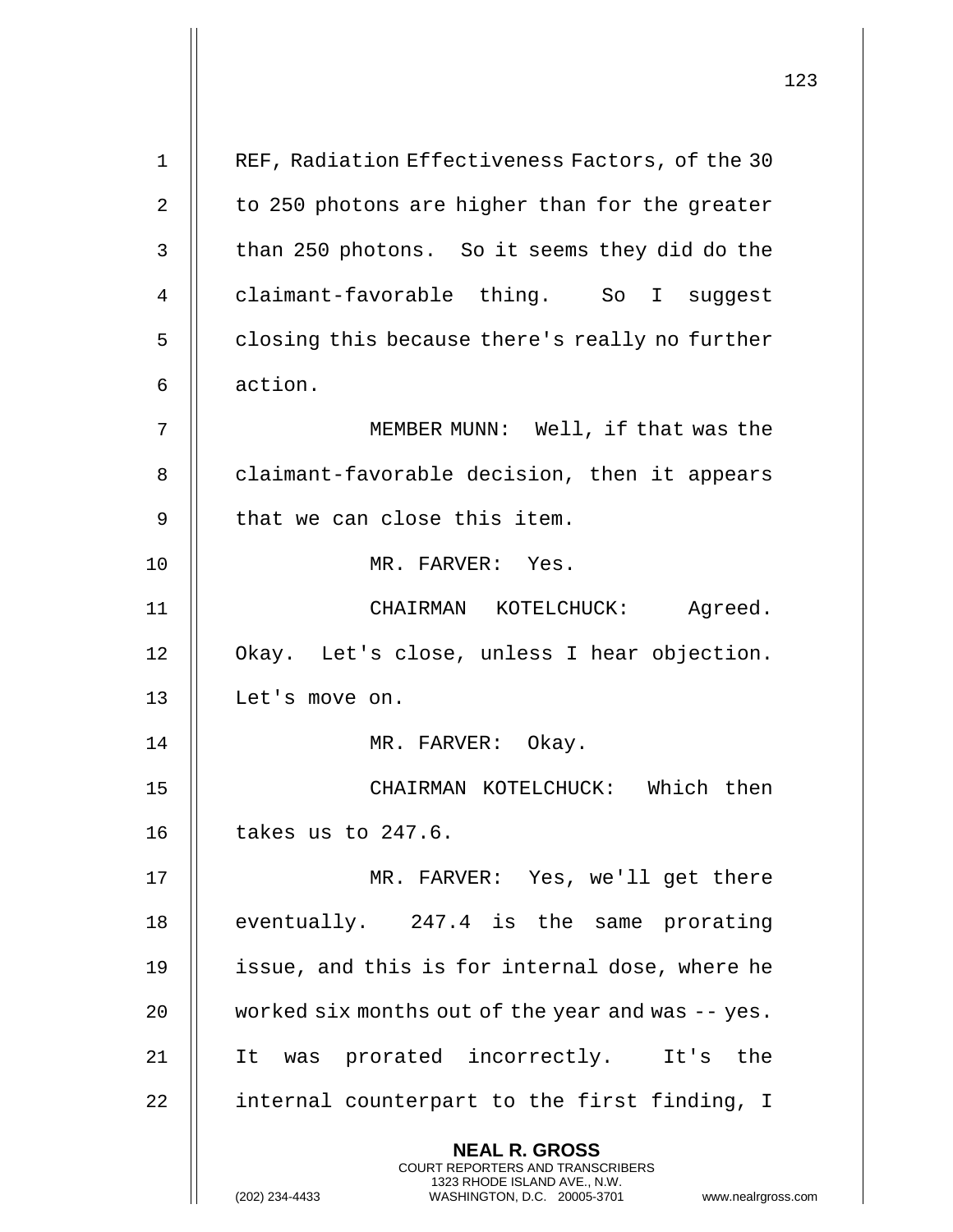**NEAL R. GROSS** COURT REPORTERS AND TRANSCRIBERS 1 believe. 2 CHAIRMAN KOTELCHUCK: If I may ask, 3 || is this two errors or one? I mean, they 4 | calculated something incorrectly. They put it 5 || in years, rather than months. But once they 6  $\parallel$  did it, did they have to enter it again? I 7 || mean, at some level, I would think the person 8 | just said, oh, yes, I just calculated that here,  $9 \parallel$  I'll put it in. 10 MR. FARVER: It was probably one 11 calculation to determine the fraction. 12 || CHAIRMAN KOTELCHUCK: Right. 13 MR. FARVER: And then the incorrect 14 | fraction was applied --15 CHAIRMAN KOTELCHUCK: Twice. 16 MR. FARVER: -- twice. 17 || MEMBER MUNN: Yes, that would be my 18 || assumption. I would see it as two errors 19 because it was a calculation had to be done 20  $\parallel$  twice but only a single error in terms of 21 | identifying the correction that was going to be 22 || used. So it depends on how you look at it,

1323 RHODE ISLAND AVE., N.W.

(202) 234-4433 WASHINGTON, D.C. 20005-3701 www.nealrgross.com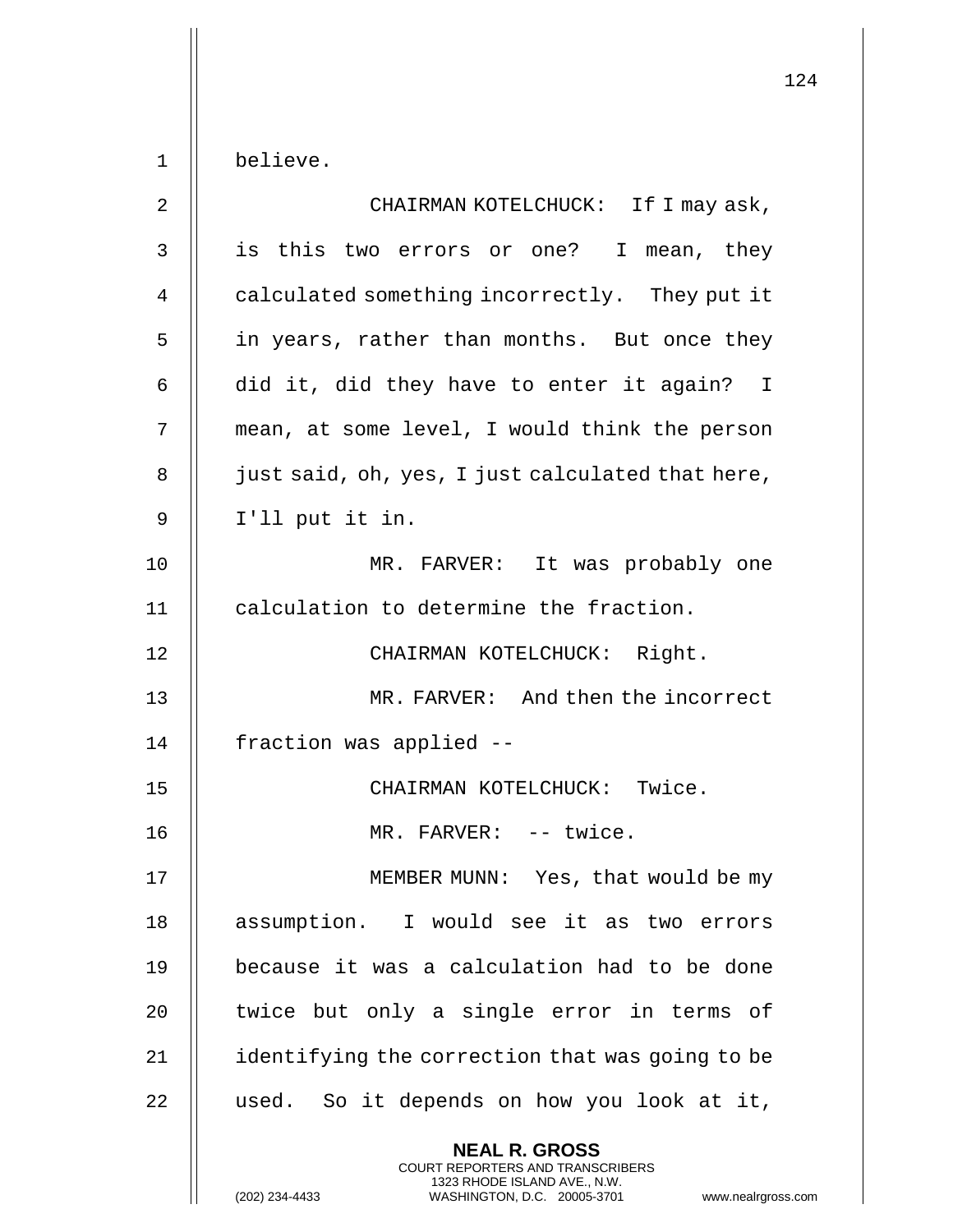125 **NEAL R. GROSS** COURT REPORTERS AND TRANSCRIBERS 1323 RHODE ISLAND AVE., N.W. (202) 234-4433 WASHINGTON, D.C. 20005-3701 www.nealrgross.com 1 whether it was two errors. 2 CHAIRMAN KOTELCHUCK: Okay. I'm 3 | thinking about our report, but you've answered 4 my questions and we had a discussion. Let's 5 | continue on. Thank you. 6 MR. FARVER: Are we going to close  $7$  || that item? 8 || CHAIRMAN KOTELCHUCK: Yes. 9 MEMBER MUNN: I think so. 10 CHAIRMAN KOTELCHUCK: It's the 11 || same issue. 12 || MR. FARVER: Very similar for the 13 || next one. It's prorated incorrectly. 14 CHAIRMAN KOTELCHUCK: Okay. 15 || MEMBER MUNN: Another closure. 16 CHAIRMAN KOTELCHUCK: Yes. 17 MR. FARVER: Okay. Now, we 18 | finally get to 247.6. The 1969 alpha dose was 19 || not entered into the 2007 red bone marrow IREP 20 || table. The employee had several cancers. He 21 had a 2006 red bone marrow, 2007 red bone 22 | marrow, 2006 skin cancer. The '69 alpha dose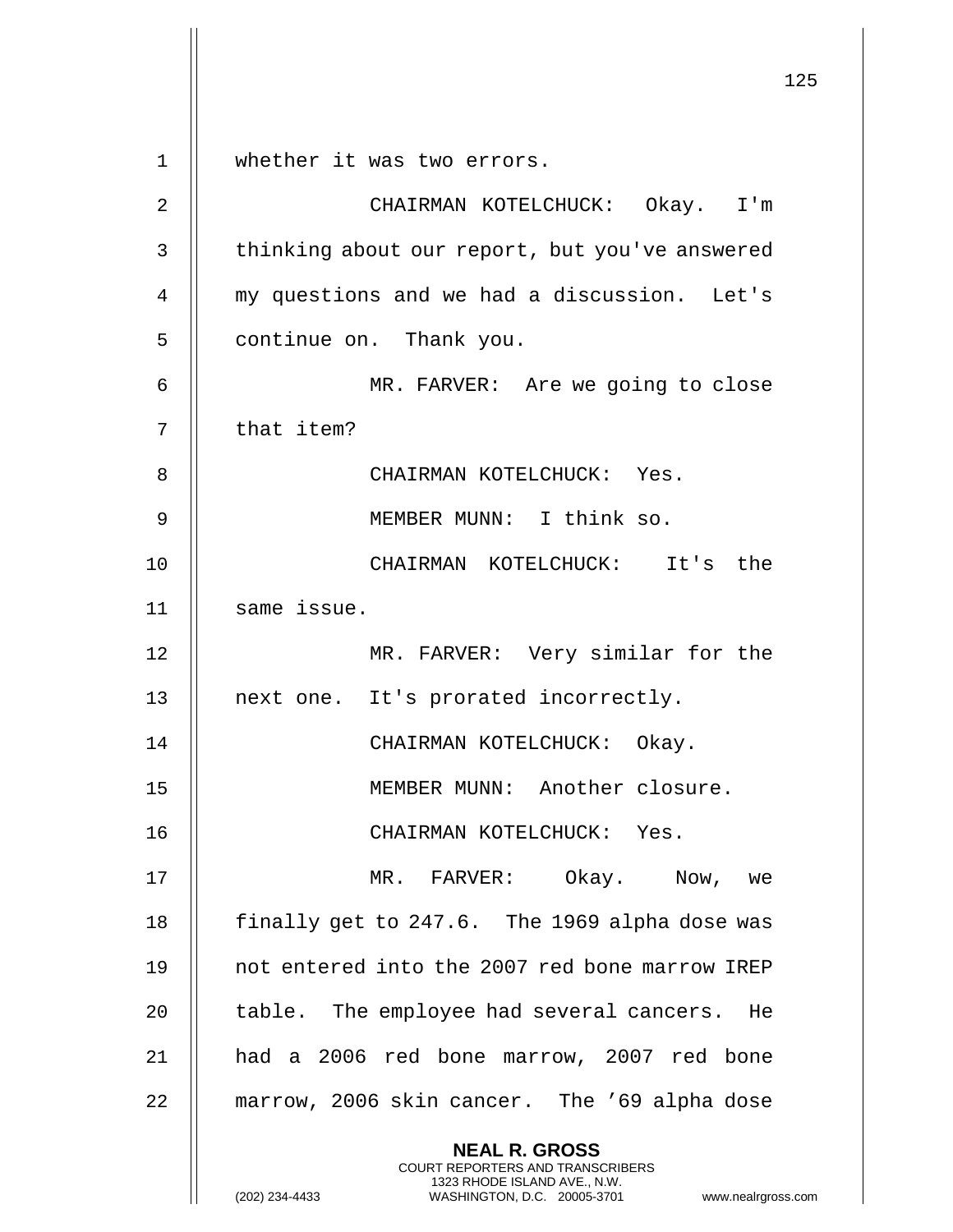| $\mathbf 1$    | made it into two of the IREP tables but not the |
|----------------|-------------------------------------------------|
| $\overline{2}$ | third one, which we thought was a little        |
| 3              | strange. The calculation was done. It just      |
| 4              | was not, it wasn't there.                       |
| 5              | And the NIOSH response was,                     |
| 6              | basically, it was a cut and paste error.        |
| 7              | MR. SIEBERT: This is Scott. Yes,                |
| 8              | I mean, that's the generic issue. But let me    |
| 9              | just explain a little bit more. Since there     |
| 10             | were 2006 and 2007 cancers, you need to prorate |
| 11             | the internal differently for those last years   |
| 12             | because, obviously, exposure that happened      |
| 13             | after the date of diagnosis did not impact the  |
| 14             | probability of that cancer occurring.           |
| 15             | So what the dose reconstructor had              |
| 16             | to do was prorate the 1996, I'm sorry, 2006     |
| 17             | doses and put those into the two that were      |
| 18             | correct. And then you had to also prorate the   |
| 19             | 2007 separately because for a 2007 diagnosis    |
| 20             | you would actually have the full exposure       |
| 21             | during all of 2006, and then they prorate the   |
| 22             | 2007 value.                                     |

**NEAL R. GROSS** COURT REPORTERS AND TRANSCRIBERS 1323 RHODE ISLAND AVE., N.W.

(202) 234-4433 WASHINGTON, D.C. 20005-3701 www.nealrgross.com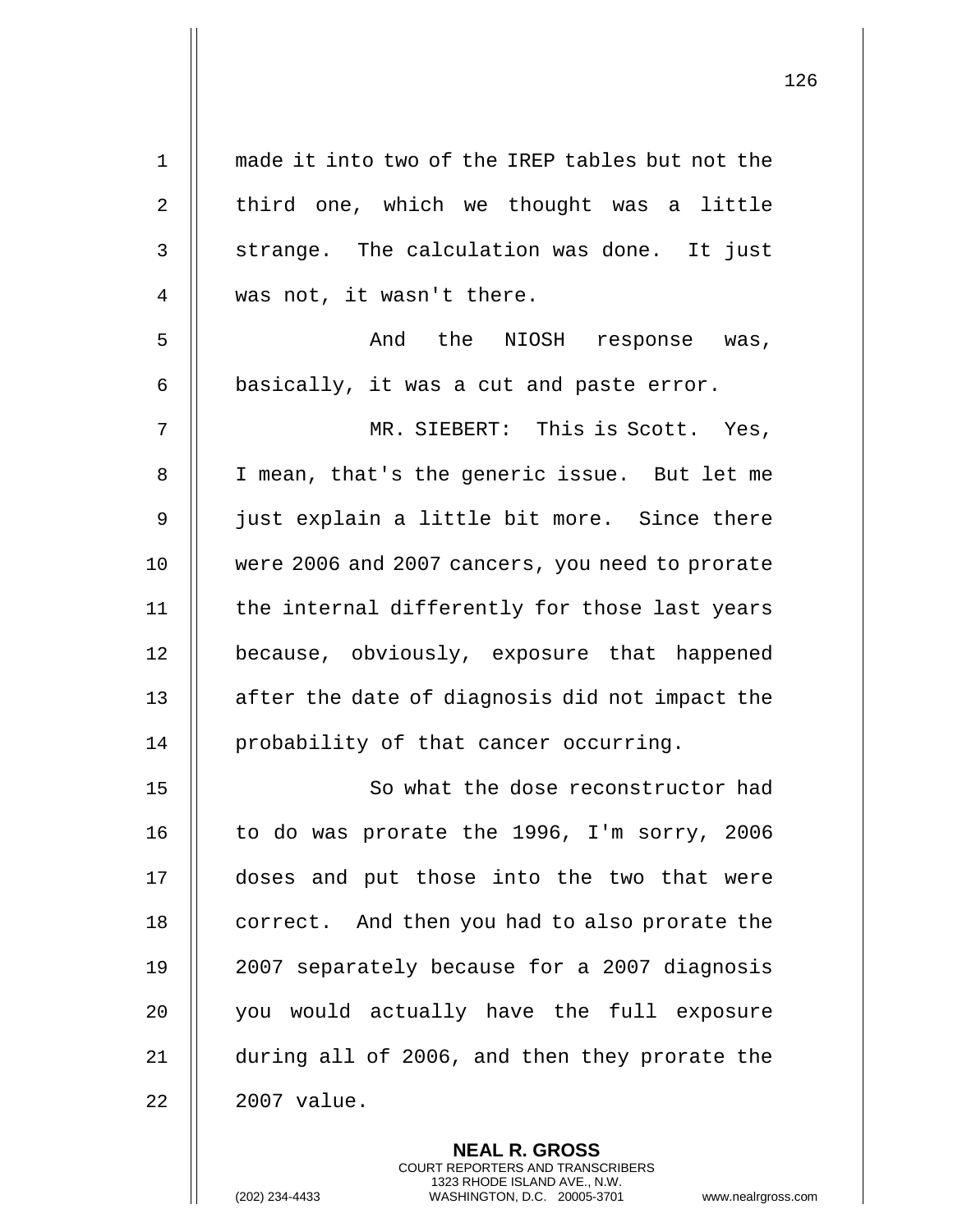| 1  | When they did that proration, that               |
|----|--------------------------------------------------|
| 2  | intake, which is a co-worker from 1969, were the |
| 3  | last, I want to say, 12 or so rows. And that's   |
| 4  | where they had to cut and paste so they didn't,  |
| 5  | they just didn't cut the last couple rows and    |
| 6  | paste it into the matrix when they did the       |
| 7  | prorating. So that's why there would be a        |
| 8  | difference between the 2006 and 2007 cancers.    |
| 9  | The other thing I want to point out              |
| 10 | is we've updated, as we say all the time, we've  |
| 11 | updated our external tools. They now have the    |
| 12 | capability of importing some of the internal     |
| 13 | tools, such as CADW, IMBA, all those internal    |
| 14 | outputs that come from other tools. Instead of   |
| 15 | having to cut and paste those into the IREP      |
| 16 | sheet anymore, now we can pull that into the     |
| 17 | external tool, which is really more of an        |
| 18 | overall assessment tool, as opposed to just      |
| 19 | external. And it will automatically put it       |
| 20 | into the IREP sheet, as well, so we won't have   |
| 21 | those type of intake errors.                     |
| 22 | CHAIRMAN KOTELCHUCK: Yes, that's                 |
|    | <b>NEAL R. GROSS</b>                             |

COURT REPORTERS AND TRANSCRIBERS 1323 RHODE ISLAND AVE., N.W.

(202) 234-4433 WASHINGTON, D.C. 20005-3701 www.nealrgross.com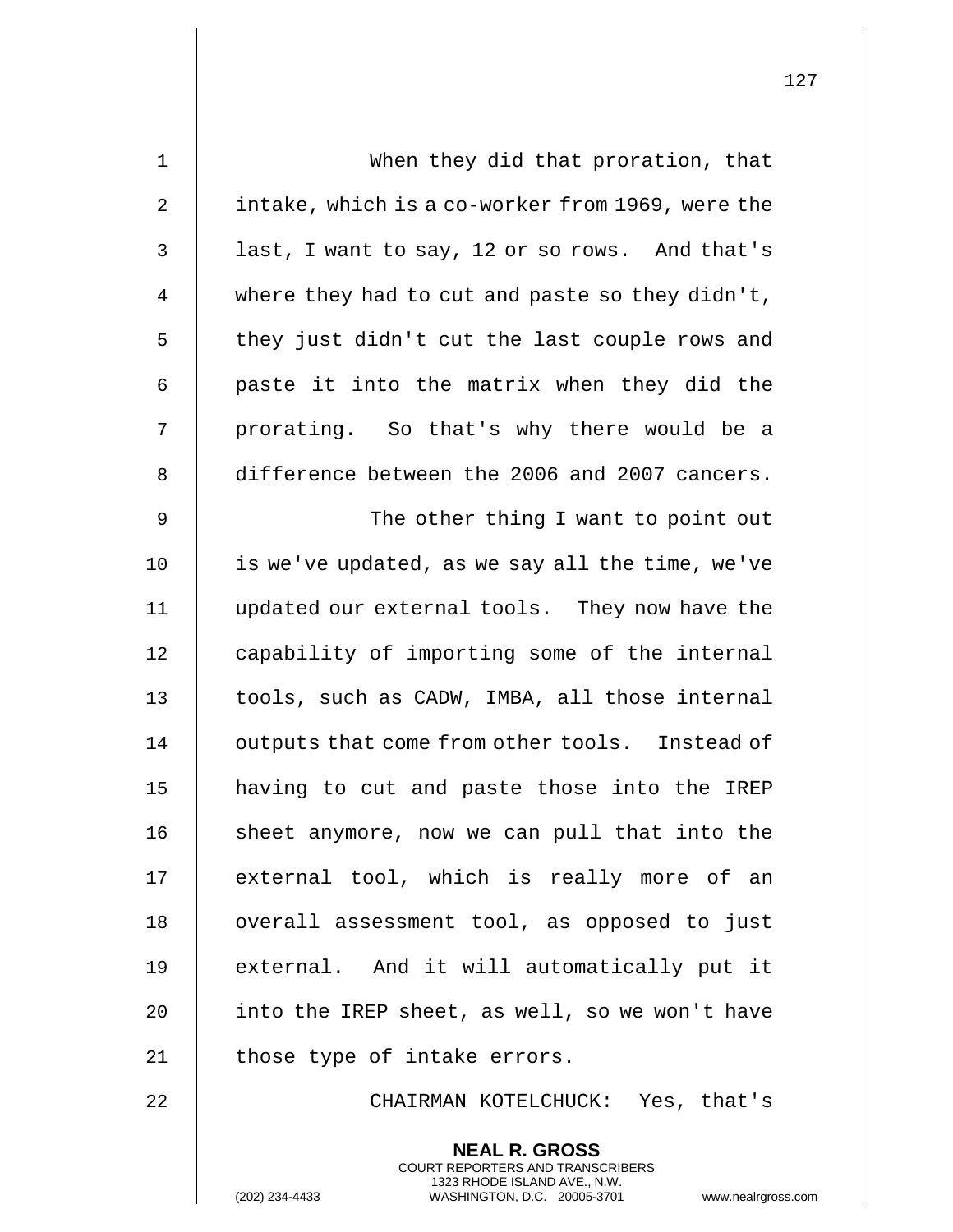| $\mathbf 1$    | good. Can I ask, I mean, that 247 was done by   |
|----------------|-------------------------------------------------|
| $\overline{2}$ | a person, right? It was checked by the          |
| 3              | supervisors, but it was done by one person. So  |
| 4              | we're dealing with the fourth error on one case |
| 5              | by one dose reconstructor. Is that correct?     |
| 6              | MR. SIEBERT: It would be the same               |
| 7              | person who did this, yes.                       |
| 8              | CHAIRMAN KOTELCHUCK:<br>Yes. I                  |
| $\mathsf 9$    | mean, we discussed this a little bit this       |
| 10             | morning. I mean, at some point, as we begin to  |
| 11             | write up reports, we will need some             |
| 12             | documentation about that sort of thing.         |
| 13             | And, again, I don't care about the              |
| 14             | name of the person and, you know, by no means   |
| 15             | are we [trying] to micro manage the operations  |
| 16             | from afar. But on the other hand, I can't help  |
| 17             | but note that we're going to be dinged for      |
| 18             | several errors, all of which were made in one   |
| 19             | case by one person, as opposed to three or four |
| 20             | people, you know, each making a little error.   |
| 21             | That's a comment. That's not a discussion of    |
| 22             | how we dispose of this case because what you    |
|                | <b>NEAL R. GROSS</b>                            |

COURT REPORTERS AND TRANSCRIBERS 1323 RHODE ISLAND AVE., N.W.

(202) 234-4433 WASHINGTON, D.C. 20005-3701 www.nealrgross.com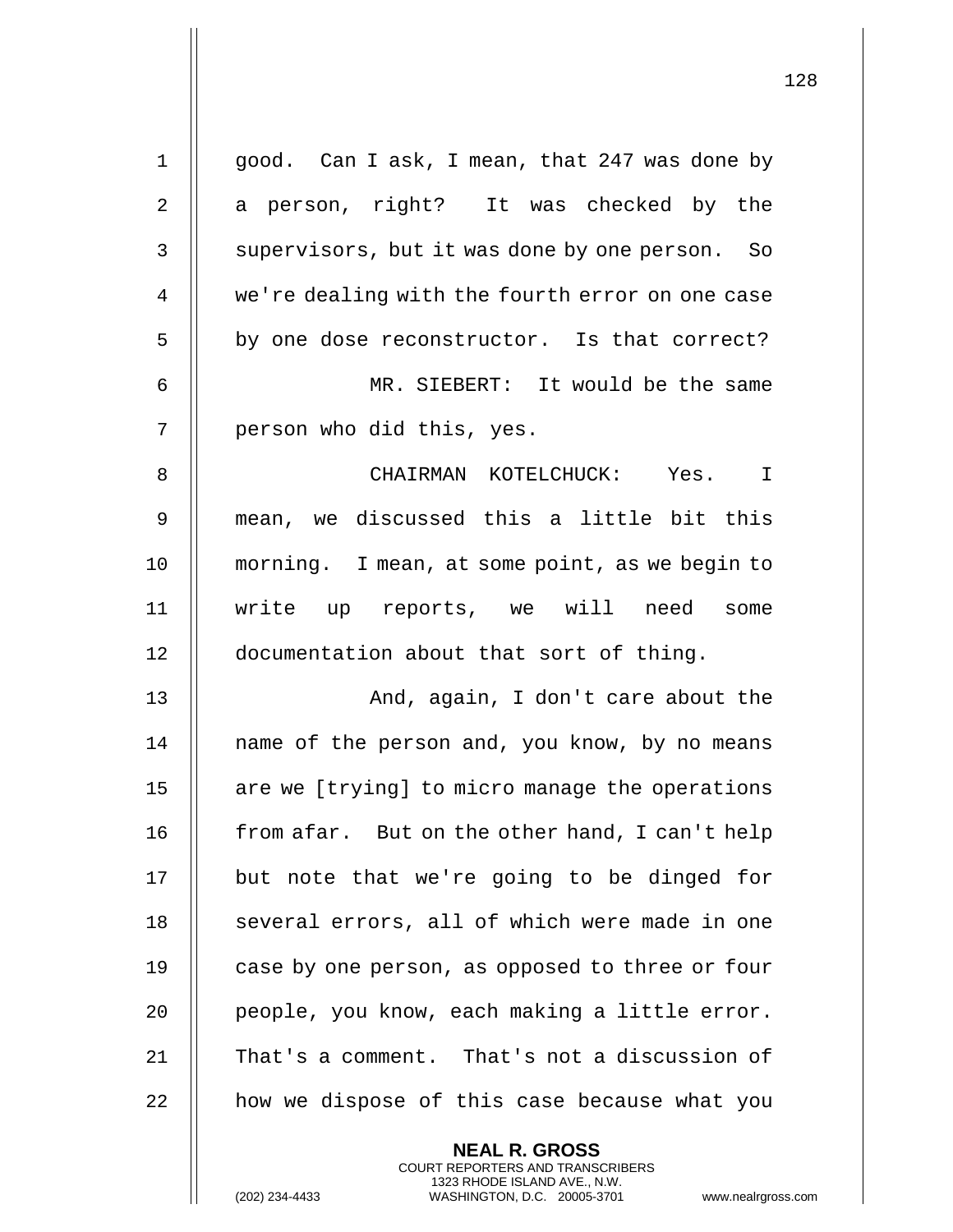|    |                                                                                                                                                                        | 129 |
|----|------------------------------------------------------------------------------------------------------------------------------------------------------------------------|-----|
| 1  | said makes sense, and it is complicated.                                                                                                                               |     |
| 2  | So I think that your explanation                                                                                                                                       |     |
| 3  | satisfies me that that was properly done, that                                                                                                                         |     |
| 4  | the dose reconstruction with respect to this                                                                                                                           |     |
| 5  | was properly done. Other folks?                                                                                                                                        |     |
| 6  | MR. FARVER: It wasn't properly                                                                                                                                         |     |
| 7  | done, it was a cut and paste error.                                                                                                                                    |     |
| 8  | CHAIRMAN KOTELCHUCK: Right. I                                                                                                                                          |     |
| 9  | should say not properly done, it was corrected.                                                                                                                        |     |
| 10 | I correct myself. It was found, and it was                                                                                                                             |     |
| 11 | corrected.                                                                                                                                                             |     |
| 12 | MR. FARVER: Well, it hasn't been                                                                                                                                       |     |
| 13 | corrected yet.                                                                                                                                                         |     |
| 14 | MEMBER MUNN: We are assuming that                                                                                                                                      |     |
| 15 | it's going to be corrected because we're                                                                                                                               |     |
| 16 | assuming that the Agency is going to redo this                                                                                                                         |     |
| 17 | entire claim.                                                                                                                                                          |     |
| 18 | CHAIRMAN KOTELCHUCK: Right. And                                                                                                                                        |     |
| 19 | we don't have to, we don't have to keep it open                                                                                                                        |     |
| 20 | because the problems have been found, they will                                                                                                                        |     |
| 21 | be dealt with. There's not any question about                                                                                                                          |     |
| 22 | how it should be dealt with, so it's just a                                                                                                                            |     |
|    | <b>NEAL R. GROSS</b><br><b>COURT REPORTERS AND TRANSCRIBERS</b><br>1323 RHODE ISLAND AVE., N.W.<br>(202) 234-4433<br>WASHINGTON, D.C. 20005-3701<br>www.nealrgross.com |     |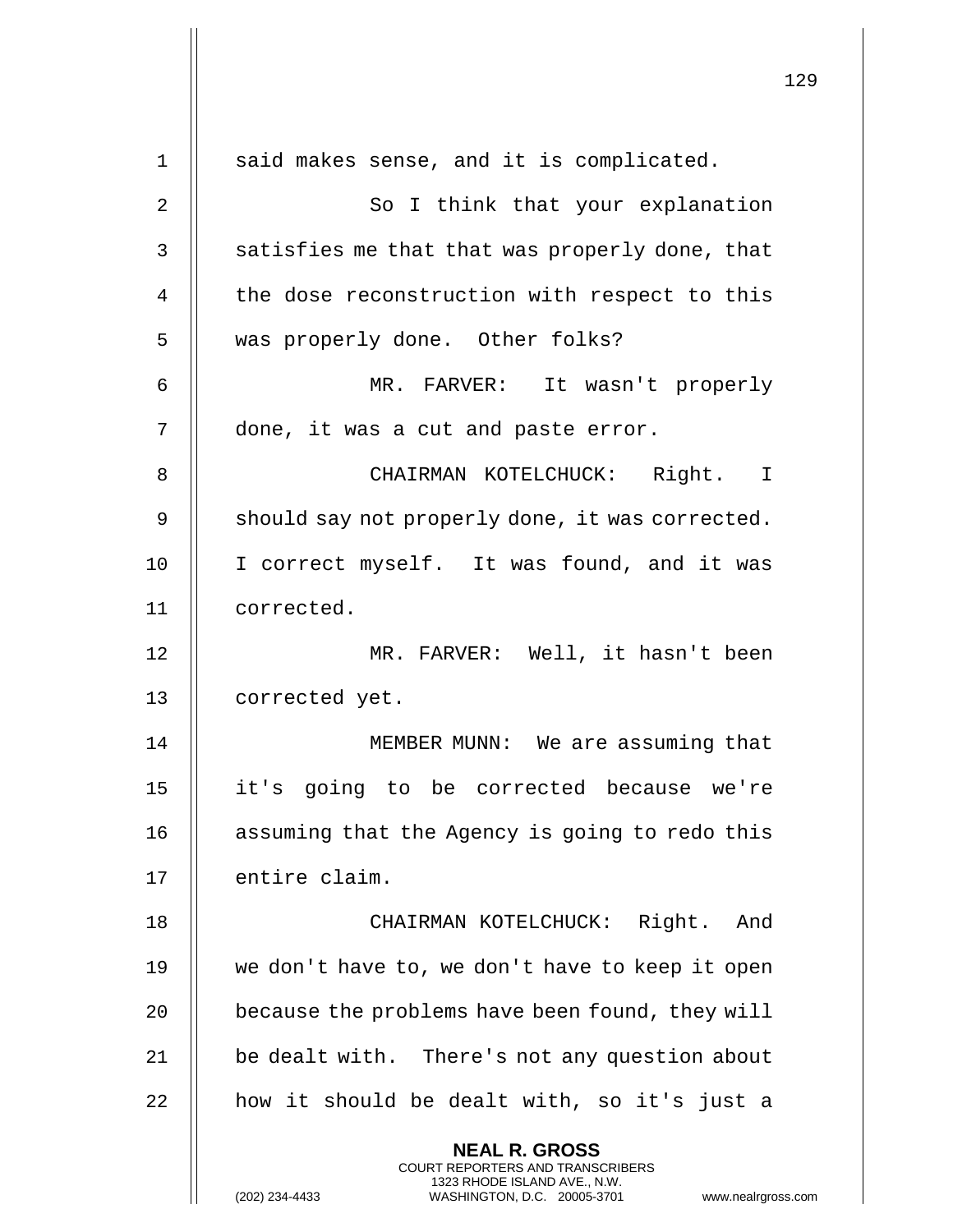**NEAL R. GROSS** COURT REPORTERS AND TRANSCRIBERS 1323 RHODE ISLAND AVE., N.W. (202) 234-4433 WASHINGTON, D.C. 20005-3701 www.nealrgross.com 1 || technical matter, quotes just a technical 2 matter. Expunge the word "just." It is a  $3$  | technical matter, and I don't see that we need 4 | to see it again. 5 MR. FARVER: Unless you want to 6  $\parallel$  keep it open like 247.1, which we --7 || MEMBER MUNN: Well, 247.1 is going 8 | to keep the issue open --9 CHAIRMAN KOTELCHUCK: That's  $10$  | right. 11 MEMBER MUNN: -- to ensure us that 12 | the case is, in fact, being reworked and will 13 be handled appropriately. 14 || CHAIRMAN KOTELCHUCK: Agreed. 15 MR. FARVER: So we'll close this 16 || one. 17 CHAIRMAN KOTELCHUCK: Yes. 18 || MEMBER MUNN: And you might even 19  $\parallel$  refer back to .1 that it will be reworked. 20 MR. FARVER: Yes. Okay. 247.7, 21 NIOSH did not -- 22 CHAIRMAN KOTELCHUCK: Other Board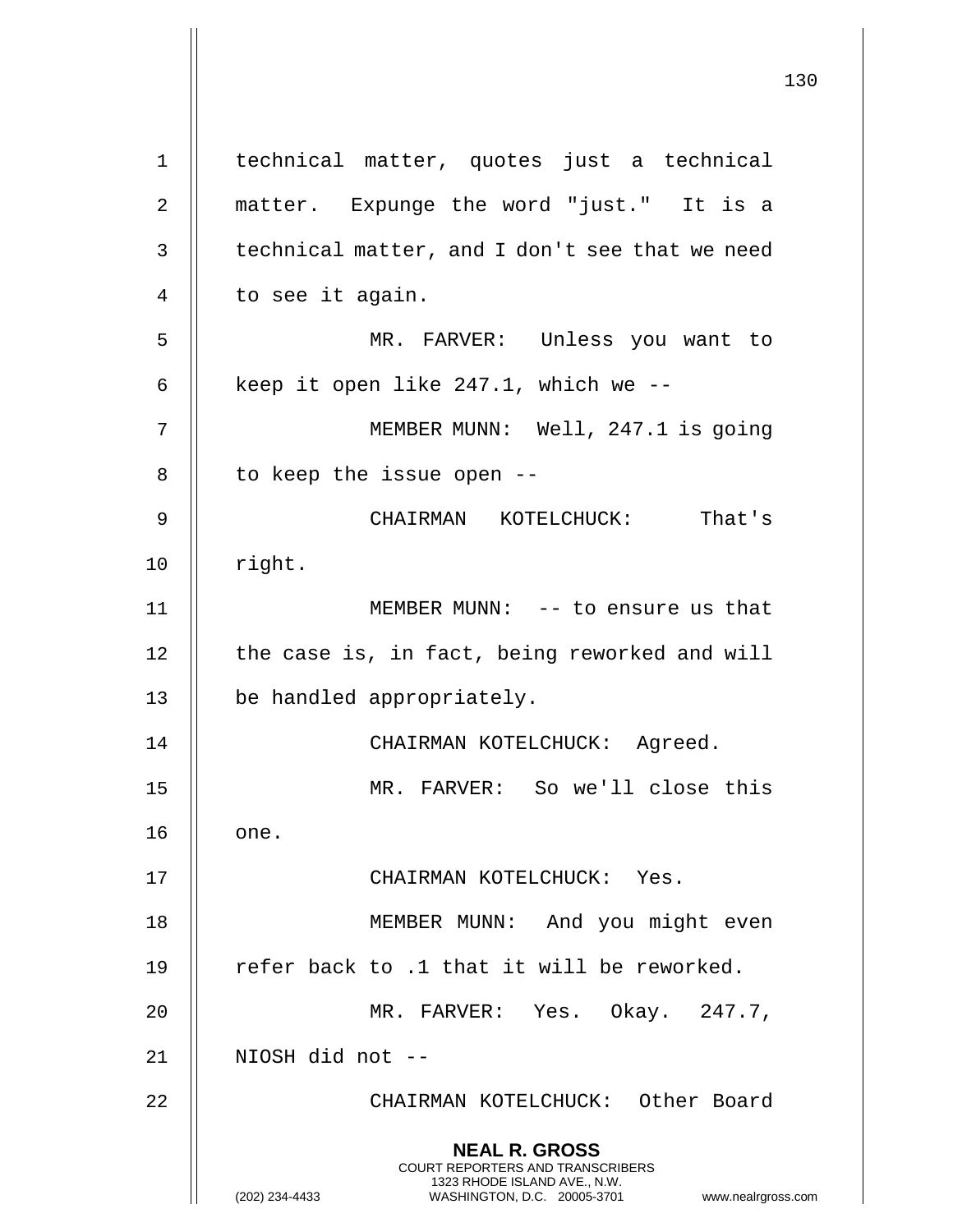| $\mathbf 1$ | Members, by the way, just as we start, as we're                                                                                                                        |
|-------------|------------------------------------------------------------------------------------------------------------------------------------------------------------------------|
| 2           | moving along and trying to move along, if there                                                                                                                        |
| 3           | are objections, please stop us and raise them.                                                                                                                         |
| 4           | That said, go on. 247.7.                                                                                                                                               |
| 5           | MR. FARVER: 247.7, NIOSH did not                                                                                                                                       |
| 6           | discuss all the incidents described in the CATI                                                                                                                        |
| 7           | report. We've seen this before where the                                                                                                                               |
| 8           | employee mentioned an incident, and we feel it                                                                                                                         |
| 9           | should be mentioned somewhere in the dose                                                                                                                              |
| 10          | reconstruction. NIOSH agrees that a comment                                                                                                                            |
| 11          | could have been added to address the event, so                                                                                                                         |
| 12          | we've talked about this before. There is not                                                                                                                           |
| 13          | much action we can take.                                                                                                                                               |
| 14          | I will say they're getting better at                                                                                                                                   |
| 15          | that. I've seen improvement. So I suggest                                                                                                                              |
| 16          | closing this.                                                                                                                                                          |
| 17          | CHAIRMAN KOTELCHUCK: Fine. This                                                                                                                                        |
| 18          | might have been dealing with -- yes, in fact,                                                                                                                          |
| 19          | I think this could have been viewed as an                                                                                                                              |
| 20          | observation.                                                                                                                                                           |
| 21          | MR. KATZ: Doug, this is Ted. Can                                                                                                                                       |
| 22          | I just ask the question: Are you recording the                                                                                                                         |
|             | <b>NEAL R. GROSS</b><br><b>COURT REPORTERS AND TRANSCRIBERS</b><br>1323 RHODE ISLAND AVE., N.W.<br>(202) 234-4433<br>WASHINGTON, D.C. 20005-3701<br>www.nealrgross.com |

 $\mathbf{I}$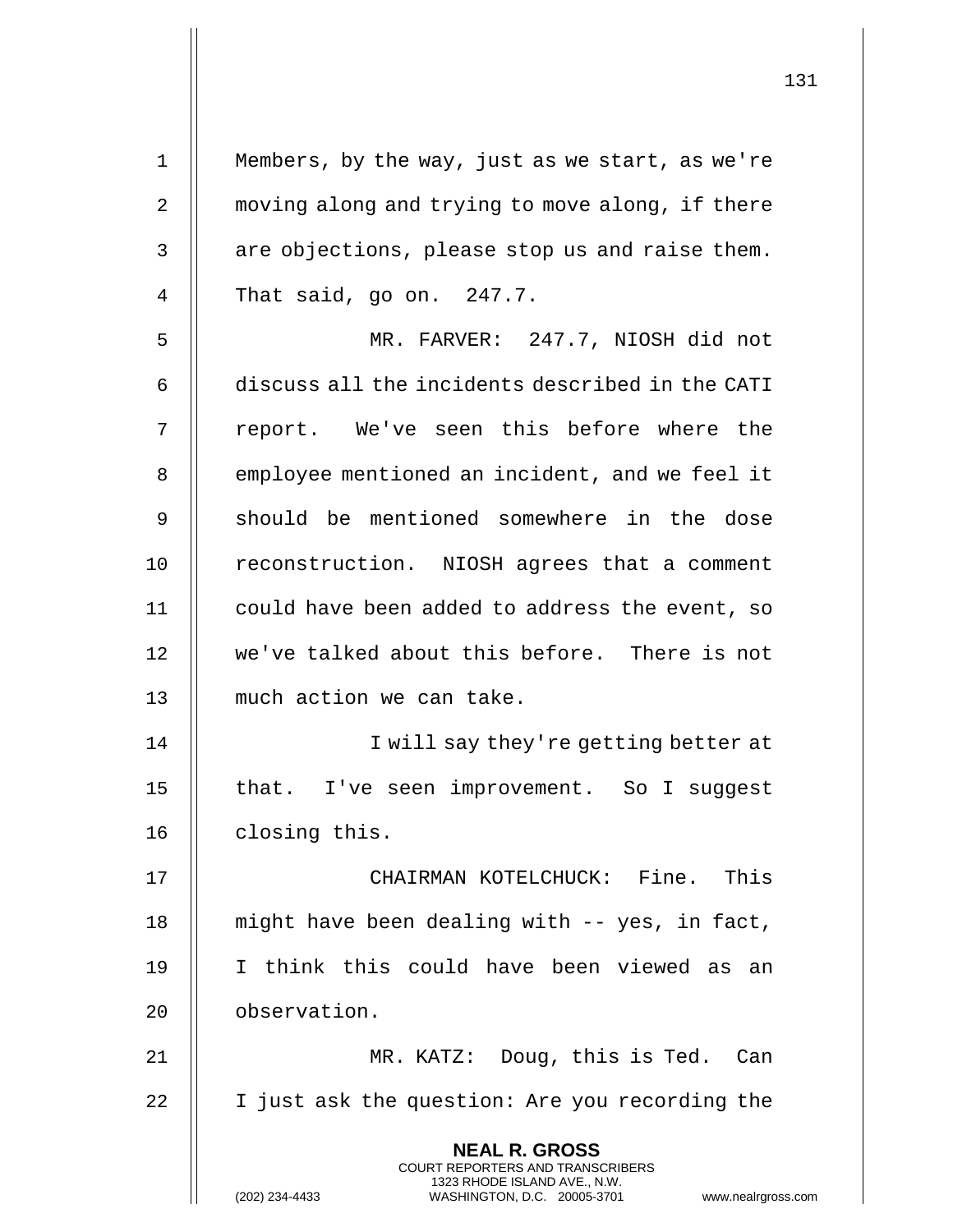| $\mathbf 1$    | nuances in terms of solutions where, for                                                       |
|----------------|------------------------------------------------------------------------------------------------|
| 2              | example, NIOSH has instituted a systematic                                                     |
| 3              | correction for a kind of problem, like we've                                                   |
| $\overline{4}$ | talked about several of them today, like the cut                                               |
| 5              | and paste and the cut and paste won't have to                                                  |
| 6              | be done anymore? Are you recording that along                                                  |
| 7              | with the finding, so that in the report that the                                               |
| 8              | Board does it can sort of address the different                                                |
| $\mathsf 9$    | solutions that have been implemented, some of                                                  |
| 10             | which I guess are implemented independent of                                                   |
| 11             | the Board's finding because NIOSH made the                                                     |
| 12             | change before the Board made its finding.                                                      |
| 13             | But in any event, are you capturing                                                            |
| 14             | that information in your sort of matrix of                                                     |
| 15             | information that you will then summarize and                                                   |
| 16             | produce for the Subcommittee, Doug?                                                            |
| 17             | MR. FARVER: For example, the last                                                              |
| 18             | one, 247.6, I didn't include a lot of that                                                     |
| 19             | because it's included in the response.                                                         |
| 20             | MR. KATZ: No. I guess what I'm                                                                 |
| 21             | asking about, though, is the Subcommittee is                                                   |
| 22             | going to get, and we'll get into this later, I                                                 |
|                | <b>NEAL R. GROSS</b><br><b>COURT REPORTERS AND TRANSCRIBERS</b>                                |
|                | 1323 RHODE ISLAND AVE., N.W.<br>WASHINGTON, D.C. 20005-3701<br>(202) 234-4433<br>www.nealrgros |

(202) 234-4433 WASHINGTON, D.C. 20005-3701 www.nealrgross.com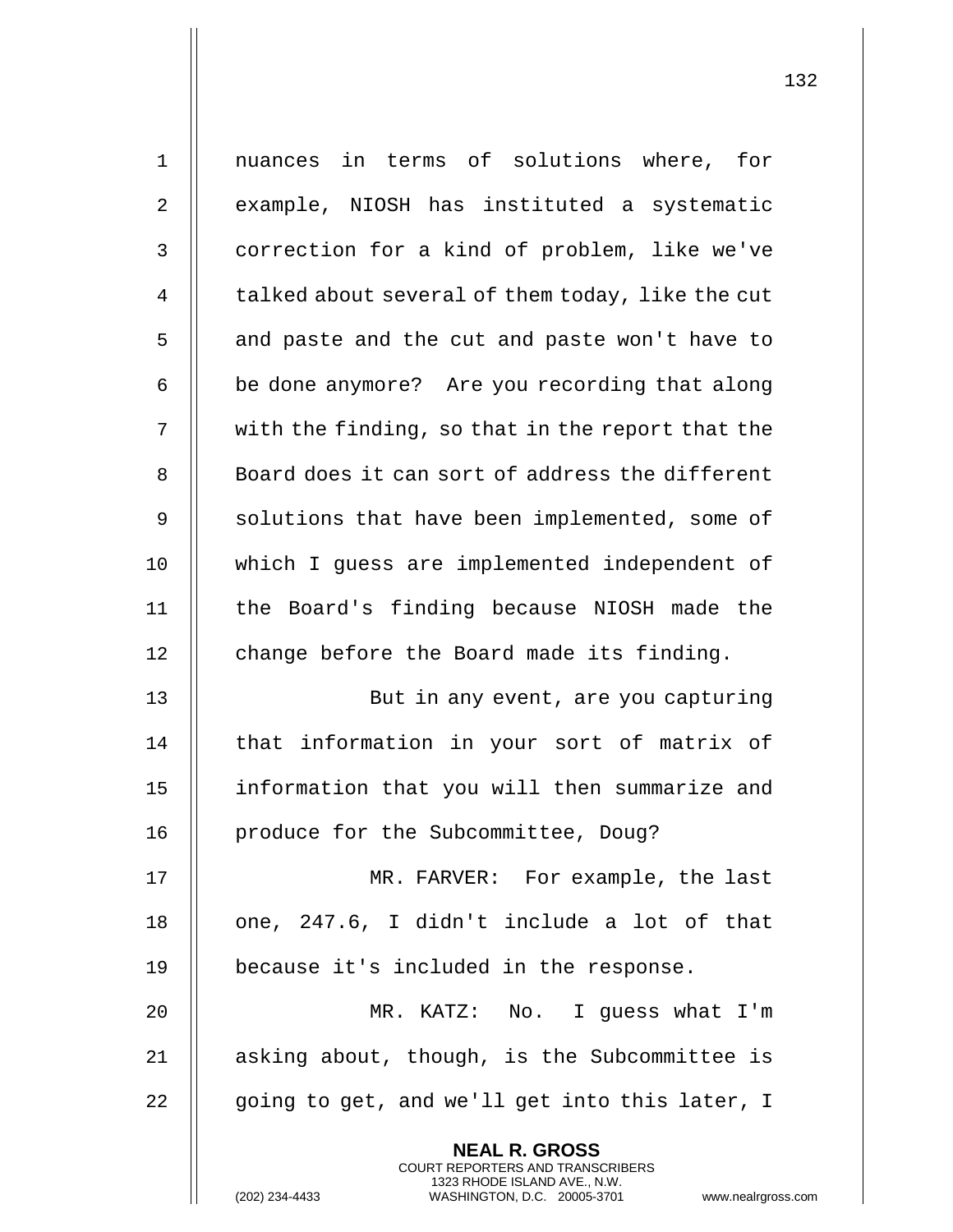|                | <b>NEAL R. GROSS</b>                             |
|----------------|--------------------------------------------------|
| 22             | summarizing.                                     |
| 21             | distinctions like this and helps you with        |
| 20             | matrix with another column that makes some       |
| 19             | it seems like it would be very easy to key the   |
| 18             | talking about later with the report. I mean,     |
| 17             | progress, but this does relate to what we'll be  |
| 16             | saying -- I'm sorry. I don't mean to derail our  |
| 15             | MR. KATZ: I guess what I'm just                  |
| 14             | for us.                                          |
| 13             | call out that information and have it come up    |
| 12             | that we can, certainly by machine, we can't just |
| 11             | think we set up our documentation in such a way  |
| 10             | had any programmatic way to do that. I don't     |
| 9              | MEMBER MUNN: I don't think we have               |
| 8              | can easily summarize it.                         |
| 7              | guess, you have to key this stuff so that you    |
| 6              | sort of need those data, and so somehow, I       |
| 5              | and how they were remedied and so on. They'll    |
| 4              | talk about sorts of different kinds of problems  |
| 3              | Secretary? And some of those statistics will     |
| $\overline{2}$ | the Subcommittee write its report to the         |
| $\mathbf{1}$   | guess, but will get statistics that will help    |
|                |                                                  |

COURT REPORTERS AND TRANSCRIBERS 1323 RHODE ISLAND AVE., N.W.

(202) 234-4433 WASHINGTON, D.C. 20005-3701 www.nealrgross.com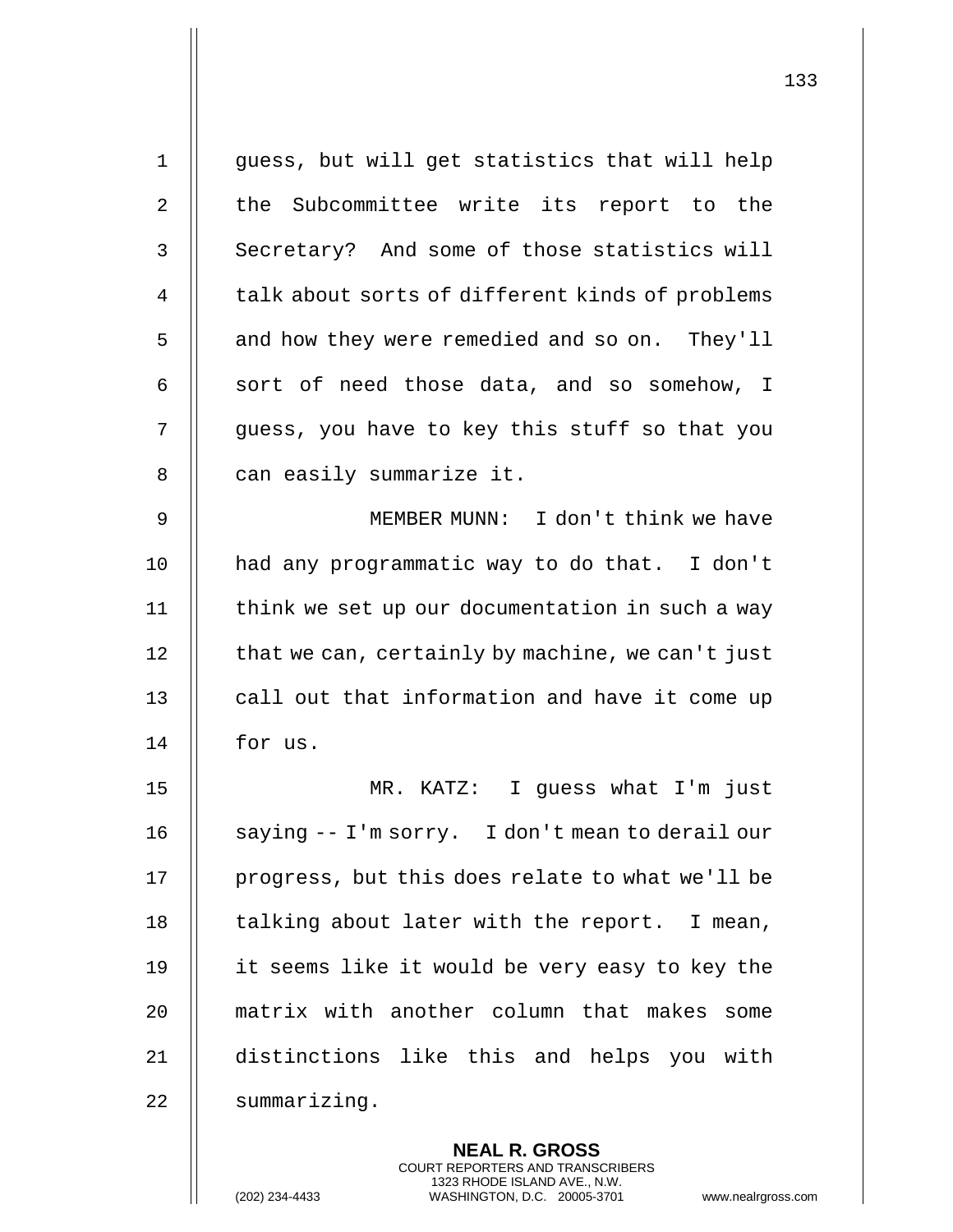| 1  | CHAIRMAN KOTELCHUCK: You know, I                                                         |
|----|------------------------------------------------------------------------------------------|
| 2  | don't think I'd add another column to matrices                                           |
| 3  | that we know and have been working with. I                                               |
| 4  | don't see the value. It seems like -- maybe as                                           |
| 5  | we start our report and maybe for the future.                                            |
| 6  | But for the moment, it seems to me, if we're                                             |
| 7  | going to go over the matrix, we're going to see                                          |
| 8  | from what SC&A and NIOSH say that what were some                                         |
| 9  | of the issues and what were some of the options.                                         |
| 10 | I think that's about what we can do.                                                     |
| 11 | MR. FARVER: We should talk about                                                         |
| 12 | it later on and determine what information                                               |
| 13 | would be most helpful to you so that we can start                                        |
| 14 | applying it in our next, say, 14th through 18th                                          |
| 15 | set findings.                                                                            |
| 16 | CHAIRMAN KOTELCHUCK: That makes                                                          |
| 17 | sense.                                                                                   |
| 18 | MR. FARVER: What can we do?<br>We                                                        |
| 19 | know --                                                                                  |
| 20 | (telephone connection interrupted)                                                       |
| 21 | MR. KATZ: $-$ in the matrices, you                                                       |
| 22 | have a lot, you have a lot of material.                                                  |
|    | <b>NEAL R. GROSS</b><br>COURT REPORTERS AND TRANSCRIBERS<br>1323 RHODE ISLAND AVE., N.W. |
|    | (202) 234-4433<br>WASHINGTON, D.C. 20005-3701<br>www.nealrgross.com                      |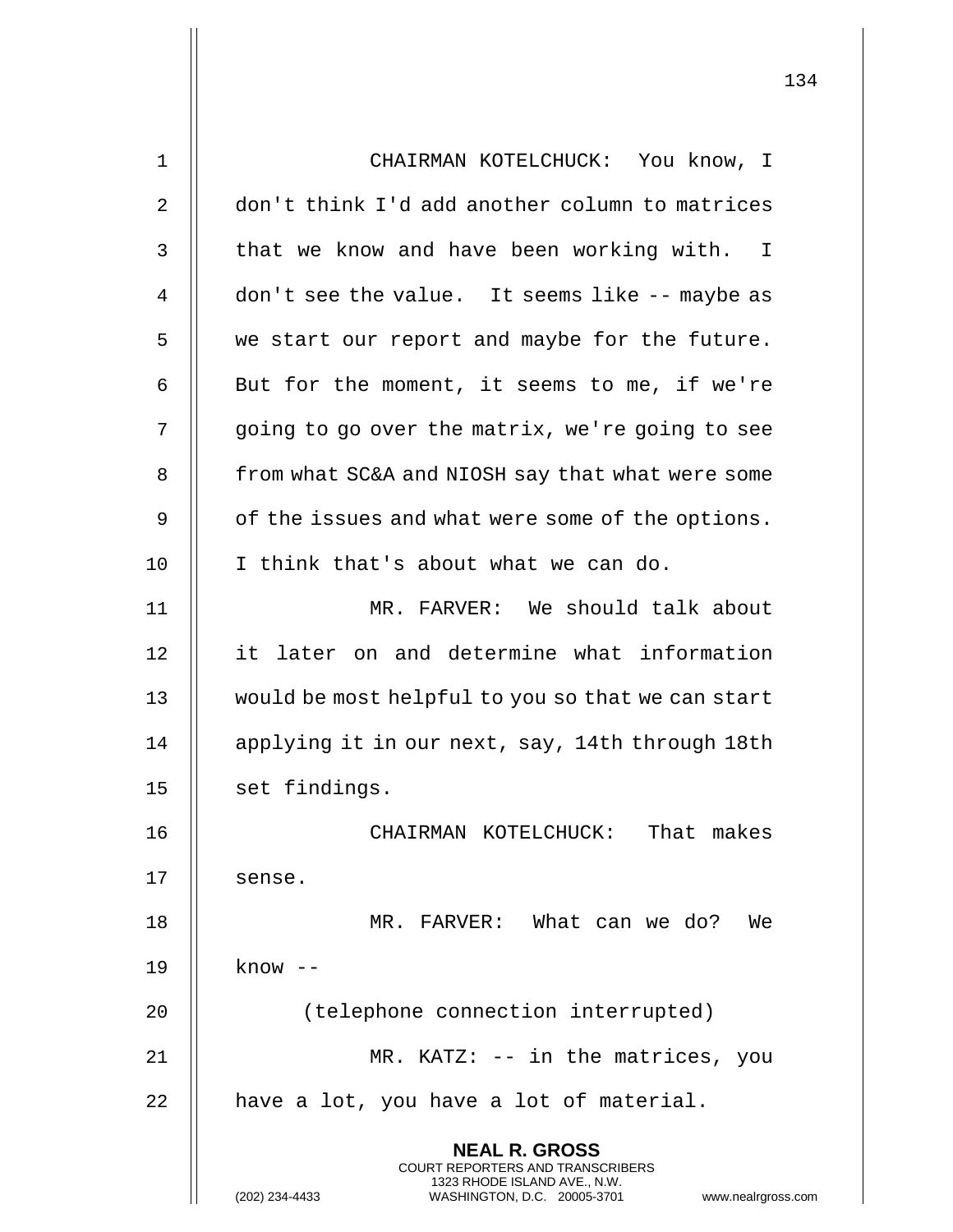| 1  | CHAIRMAN KOTELCHUCK: Well, okay.                                                                    |
|----|-----------------------------------------------------------------------------------------------------|
| 2  | I mean, I can think of columns -- it seems to                                                       |
| 3  | me a good suggestion to say let's start talking                                                     |
| 4  | about that for 14 through 18, and let's think                                                       |
| 5  | about that as we move along from 10 to 13. We                                                       |
| 6  | still got a long way to go. 247, observation                                                        |
| 7  | one.                                                                                                |
| 8  | MR. FARVER: Observation One is,                                                                     |
| 9  | it's the rotational cycle DCFs from IG-001.                                                         |
| 10 | We've talked about this before. I believe we                                                        |
| 11 | transferred this to Wanda for her group to look                                                     |
| 12 | at.                                                                                                 |
| 13 | CHAIRMAN KOTELCHUCK: Right.                                                                         |
| 14 | MR. FARVER: And according to the                                                                    |
| 15 | NIOSH response, it looks like it's going to be                                                      |
| 16 | handled under a PER.                                                                                |
| 17 | MEMBER MUNN: Yes, I think that's                                                                    |
| 18 | correct.                                                                                            |
| 19 | CHAIRMAN KOTELCHUCK: Okay, good.                                                                    |
| 20 | Let's go number two.                                                                                |
| 21 | MR. FARVER: Okay. Number Two.                                                                       |
| 22 | And I'm not real sure about that one. It was                                                        |
|    | <b>NEAL R. GROSS</b><br>COURT REPORTERS AND TRANSCRIBERS                                            |
|    | 1323 RHODE ISLAND AVE., N.W.<br>(202) 234-4433<br>WASHINGTON, D.C. 20005-3701<br>www.nealrgross.com |

L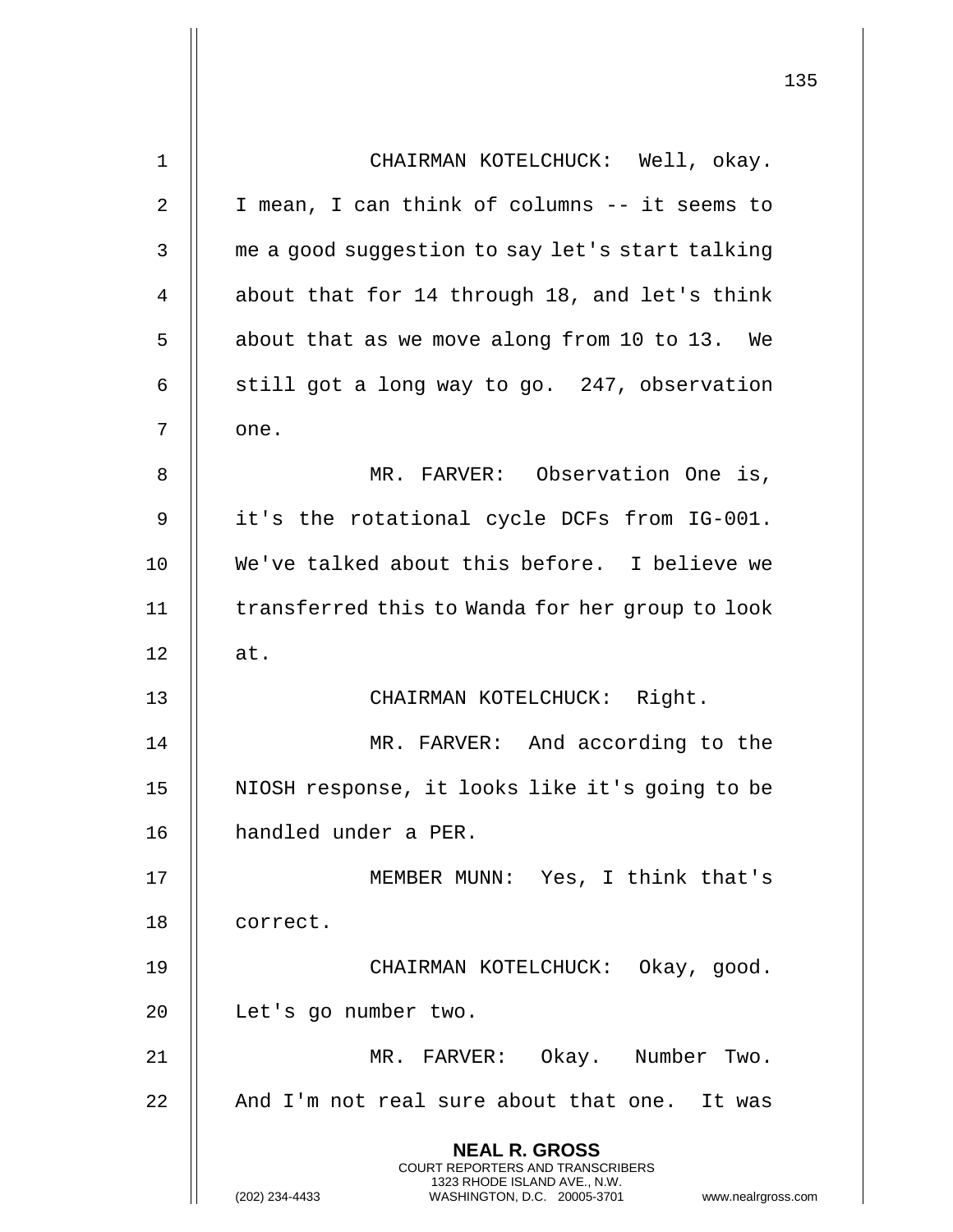| 1              | only an observation. It has to do with the                                                                                                                      |
|----------------|-----------------------------------------------------------------------------------------------------------------------------------------------------------------|
| $\overline{2}$ | ratio of the neutron to photon dose, I believe.                                                                                                                 |
| 3              | Not applicable to the other years because the                                                                                                                   |
| 4              | co-worker dose was used.                                                                                                                                        |
| 5              | Okay. I guess our concern was why                                                                                                                               |
| 6              | it was only used one year and not used the other                                                                                                                |
| 7              | years.                                                                                                                                                          |
| 8              | And observation three talks about                                                                                                                               |
| 9              | what Scott was talking about, prorating the                                                                                                                     |
| 10             | doses for 2006 - 2007. And what they did                                                                                                                        |
| 11             | technically was kind of unusual. We don't                                                                                                                       |
| 12             | usually see that. They're allowed to do that,                                                                                                                   |
| 13             | to prorate the partial years.                                                                                                                                   |
| 14             | CHAIRMAN KOTELCHUCK:<br>Well,                                                                                                                                   |
| 15             | actually, you'll excuse me, but I think that was                                                                                                                |
| 16             | the proper way to handle it. I appreciated                                                                                                                      |
| 17             | what was said because I hadn't thought about                                                                                                                    |
| 18             | that issue, and it seems to me perfectly $-$ once                                                                                                               |
| 19             | the cancer is diagnosed, then the exposure                                                                                                                      |
| 20             | afterward does not count toward the dose that                                                                                                                   |
| 21             | caused that.                                                                                                                                                    |
| 22             | MR. FARVER: I understand, except I                                                                                                                              |
|                | <b>NEAL R. GROSS</b><br>COURT REPORTERS AND TRANSCRIBERS<br>1323 RHODE ISLAND AVE., N.W.<br>(202) 234-4433<br>WASHINGTON, D.C. 20005-3701<br>www.nealrgross.com |

 $\mathbf{I}$ 

Π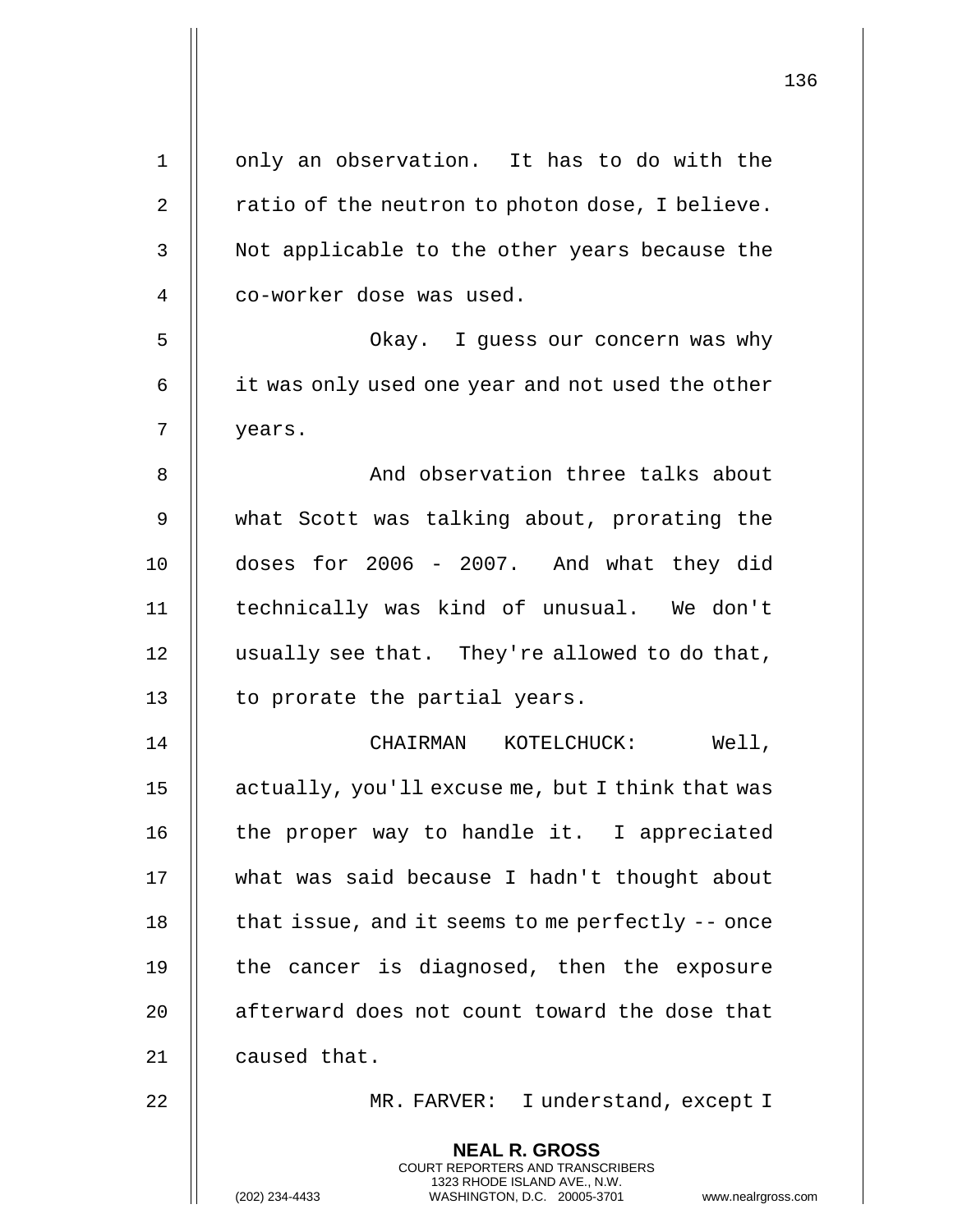| $\mathbf 1$ | don't recall seeing it before where they                                                            |
|-------------|-----------------------------------------------------------------------------------------------------|
| 2           | prorated the internal dose. Like in this case,                                                      |
| 3           | diagnosed in March, so they prorated it for only                                                    |
| 4           | three months of dose in that final year. I                                                          |
| 5           | mean, it's correct. I just don't ever recall                                                        |
| 6           | seeing it before.                                                                                   |
| 7           | CHAIRMAN KOTELCHUCK: Yes, yes.                                                                      |
| 8           | MR. SIEBERT: Doug, this is Scott.                                                                   |
| 9           | Yes, we generally don't do that for the problem                                                     |
| 10          | that we had in this case. But every time you                                                        |
| 11          | prorate something, you have the option of doing                                                     |
| 12          | it incorrectly. So if we can just leave it as                                                       |
| 13          | a full year, generally we will do so. However,                                                      |
| 14          | it's not unusual, and especially if you've used                                                     |
| 15          | IMBA to calculate the doses, it only goes                                                           |
| 16          | through the date of diagnosis.                                                                      |
| 17          | MR. FARVER: Yes, I understand. I                                                                    |
| 18          | just hadn't seen it before for internal.                                                            |
| 19          | CHAIRMAN KOTELCHUCK: Let's move                                                                     |
| 20          | on.                                                                                                 |
| 21          | MEMBER RICHARDSON: Before we move                                                                   |
| 22          | on, when you, you've got a recorded dose for a                                                      |
|             | <b>NEAL R. GROSS</b><br><b>COURT REPORTERS AND TRANSCRIBERS</b>                                     |
|             | 1323 RHODE ISLAND AVE., N.W.<br>(202) 234-4433<br>WASHINGTON, D.C. 20005-3701<br>www.nealrgross.com |

Ħ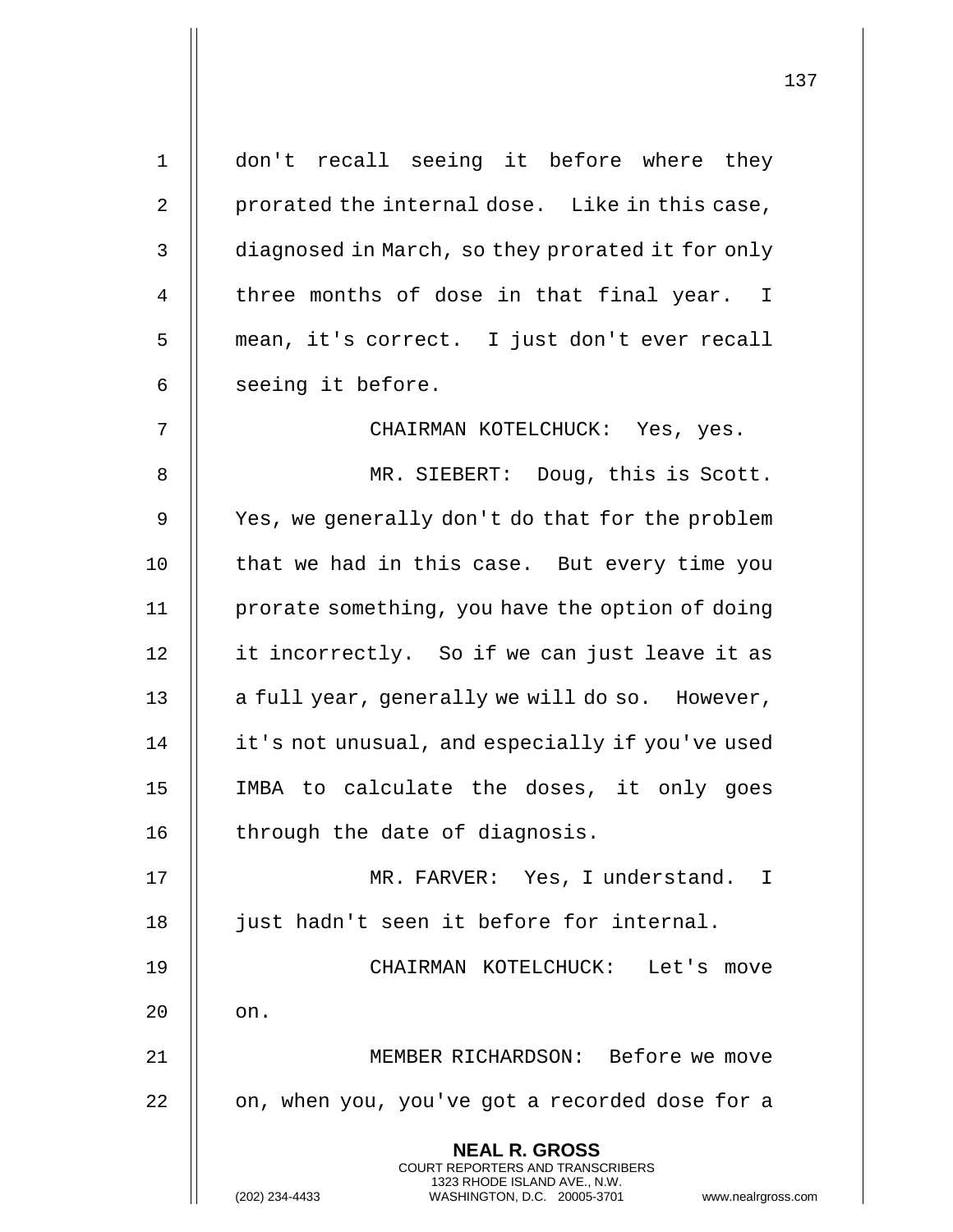| $\mathbf 1$    | calendar year, right? I mean, going back to                                                                                                                            |
|----------------|------------------------------------------------------------------------------------------------------------------------------------------------------------------------|
| $\overline{2}$ | the external first, I guess. And you're saying                                                                                                                         |
| 3              | that you take the recorded dose for that year                                                                                                                          |
| 4              | and you take the fraction of the year prior to                                                                                                                         |
| 5              | their diagnosis and apply that? Is that the                                                                                                                            |
| 6              | prorating here for the external case first?                                                                                                                            |
| 7              | MR. FARVER: For the external?                                                                                                                                          |
| 8              | MEMBER RICHARDSON: Yes.                                                                                                                                                |
| 9              | MR. FARVER: That would be                                                                                                                                              |
| 10             | prorating on the, it would be a total dose. And                                                                                                                        |
| 11             | is it a co-worker dose? I'm trying to find it.                                                                                                                         |
| 12             | MR. SIEBERT: Yes, I believe that                                                                                                                                       |
| 13             | was co-worker dose. That's why it's prorated.                                                                                                                          |
| 14             | MR. FARVER: Yes, we're taking a                                                                                                                                        |
| 15             | co-worker dose for the year and just prorating                                                                                                                         |
| 16             | it for the partial year the employee worked.                                                                                                                           |
| 17             | MEMBER RICHARDSON:<br>Okay, okay.                                                                                                                                      |
| 18             | Thank you.                                                                                                                                                             |
| 19             | MR. FARVER: I got to skip out for                                                                                                                                      |
| 20             | a moment and call you right back because my                                                                                                                            |
| 21             | phone is dying. So I'll phone right back in.                                                                                                                           |
| 22             | KOTELCHUCK:<br>Okay.<br>CHAIRMAN                                                                                                                                       |
|                | <b>NEAL R. GROSS</b><br><b>COURT REPORTERS AND TRANSCRIBERS</b><br>1323 RHODE ISLAND AVE., N.W.<br>(202) 234-4433<br>WASHINGTON, D.C. 20005-3701<br>www.nealrgross.com |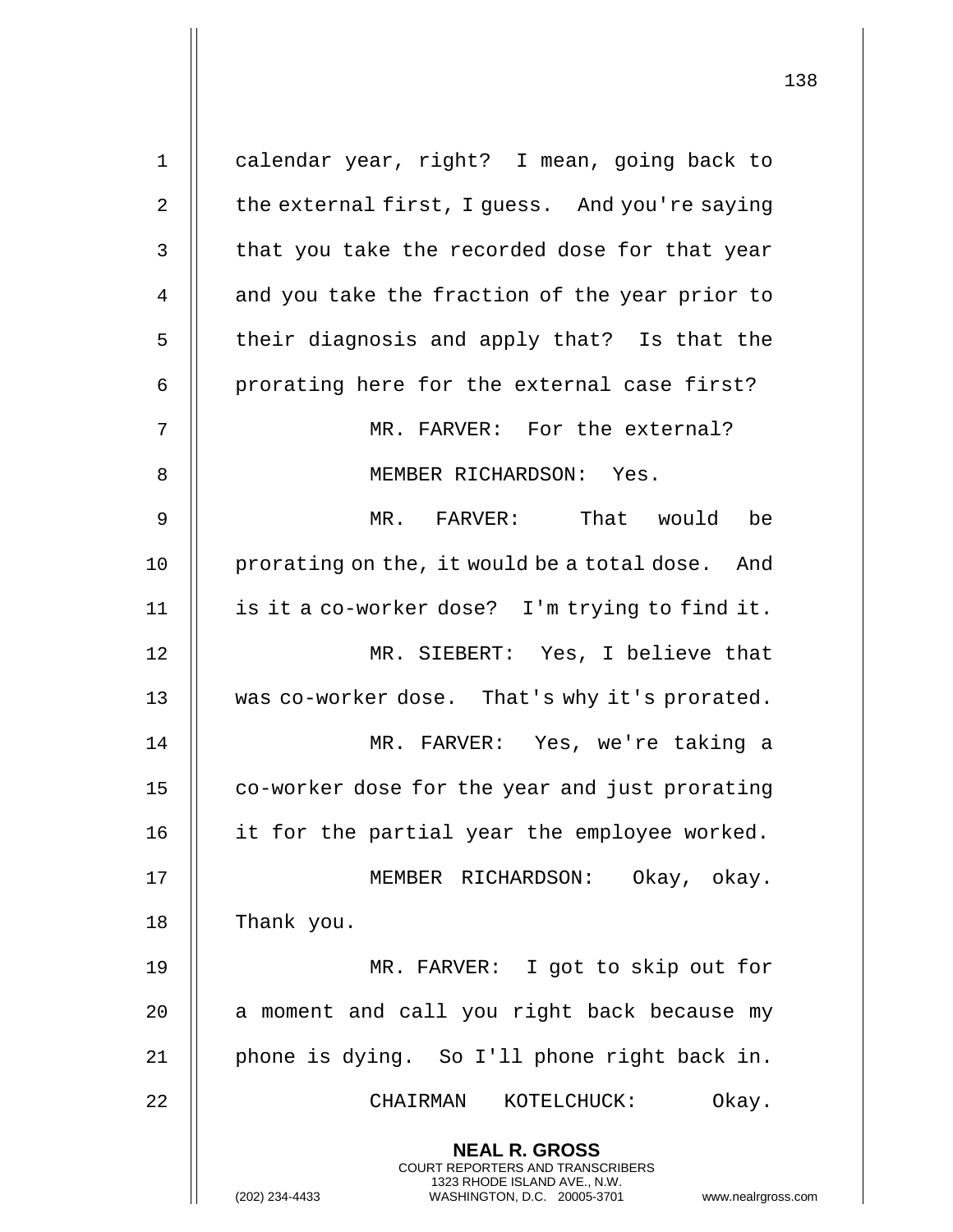|             | 139                                                                                                                                                                    |
|-------------|------------------------------------------------------------------------------------------------------------------------------------------------------------------------|
| $\mathbf 1$ | John, while he's doing that, why don't you move                                                                                                                        |
| 2           | up to four.                                                                                                                                                            |
| 3           | MEMBER MUNN: It's awfully quiet.                                                                                                                                       |
| 4           | Are we still on?                                                                                                                                                       |
| 5           | CHAIRMAN KOTELCHUCK: Yes, we're                                                                                                                                        |
| 6           | on. We're looking at the screen. I'm looking                                                                                                                           |
| 7           | at the dates, the employment dates here.                                                                                                                               |
| 8           | MR. FARVER: Okay. I'm back.                                                                                                                                            |
| 9           | CHAIRMAN KOTELCHUCK: Okay.                                                                                                                                             |
| 10          | December 17th, '46 to April '47. And then                                                                                                                              |
| 11          | January '69 to February. Whoa. The dose                                                                                                                                |
| 12          | reconstruction performed using DOL verified                                                                                                                            |
| 13          | employment. So the person who gave the CATI                                                                                                                            |
| 14          | report, the dates would suggest that the person                                                                                                                        |
| 15          | worked all the way through, whereas the                                                                                                                                |
| 16          | employment record indicates that that person                                                                                                                           |
| 17          | didn't work between '47 and '69, right?                                                                                                                                |
| 18          | MEMBER MUNN: We don't have any                                                                                                                                         |
| 19          | choice about those things. What the                                                                                                                                    |
| 20          | Department of Labor gives us as the employment                                                                                                                         |
| 21          | dates is what we use.                                                                                                                                                  |
| 22          | CHAIRMAN KOTELCHUCK: Oh, I'm not                                                                                                                                       |
|             | <b>NEAL R. GROSS</b><br><b>COURT REPORTERS AND TRANSCRIBERS</b><br>1323 RHODE ISLAND AVE., N.W.<br>(202) 234-4433<br>WASHINGTON, D.C. 20005-3701<br>www.nealrgross.com |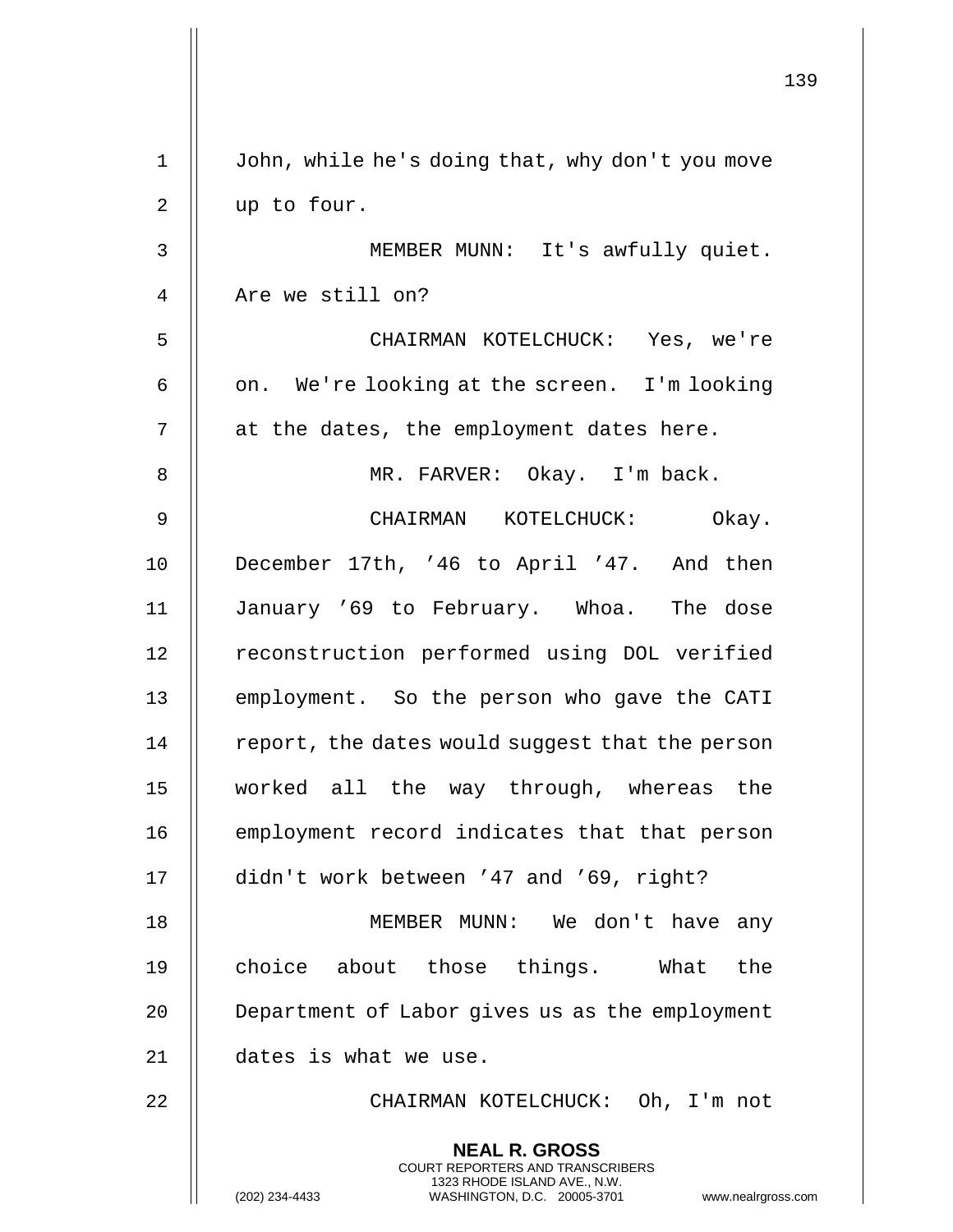**NEAL R. GROSS** COURT REPORTERS AND TRANSCRIBERS 1323 RHODE ISLAND AVE., N.W. (202) 234-4433 WASHINGTON, D.C. 20005-3701 www.nealrgross.com 1 || even, I'm not asking for choice. I would 2 || believe, in this case I would believe the 3 || records. I have no question that the records 4  $\parallel$  are -- if somebody paid to salary to the person, 5 || we'd have records on that. 6 || So what is there -- this was an 7 observation? 8 MEMBER MUNN: Yes. 9 CHAIRMAN KOTELCHUCK: Yes. Well, 10 || then there's nothing more to talk about then. 11 MEMBER MUNN: No, there really  $12$  || isn't. 13 CHAIRMAN KOTELCHUCK: No. Let's 14 move on, 248.1. 15 MR. FARVER: Yes, 248. 16 MS. K. BEHLING: Excuse me, Doug. 17 || This is Kathy Behling. Before you start 248, 18 | can I ask a question? 19 || CHAIRMAN KOTELCHUCK: Sure. 20 || MS. K. BEHLING: Okay. I'm sorry 21 || to interrupt here. I was trying to talk 22 | earlier. I guess my mute wasn't working. Can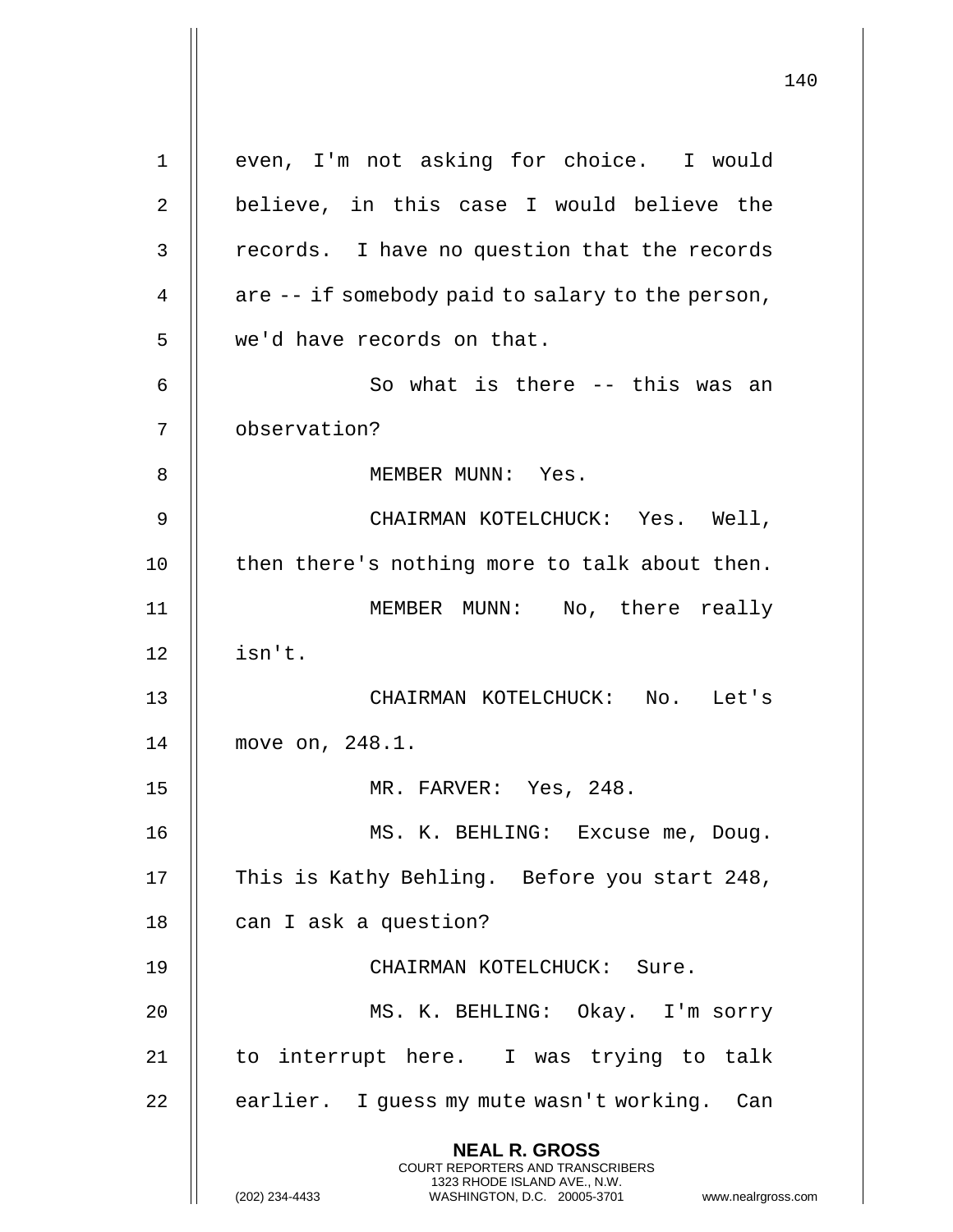| $\mathbf 1$ | we just quickly tell me, when we went to the                                                                                                                    |
|-------------|-----------------------------------------------------------------------------------------------------------------------------------------------------------------|
| 2           | Huntington case and we closed that last                                                                                                                         |
| 3           | finding, does that mean that we also closed,                                                                                                                    |
| 4           | that we are not going to have Steve Marschke go                                                                                                                 |
| 5           | back and verify that all of his findings were                                                                                                                   |
| 6           | corrected in the updated TBD, or are those                                                                                                                      |
| 7           | findings still open?                                                                                                                                            |
| 8           | I'm a little confused. I just                                                                                                                                   |
| 9           | thought that perhaps Steve Marschke could go                                                                                                                    |
| 10          | back and just verify that everything, all of the                                                                                                                |
| 11          | findings he had were actually updated in the new                                                                                                                |
| 12          | TBD. Are those findings still open?                                                                                                                             |
| 13          | MR. FARVER: Well, Kathy, my plan was                                                                                                                            |
| 14          | that either Steve or I will go back in and verify                                                                                                               |
| 15          | that those changes were made.                                                                                                                                   |
| 16          | MS. K. BEHLING: Okay.                                                                                                                                           |
| 17          | CHAIRMAN KOTELCHUCK: For the                                                                                                                                    |
| 18          | Subcommittee, it's closed.                                                                                                                                      |
| 19          | MR. FARVER: This is closed, but if                                                                                                                              |
| 20          | something comes up I guess we'll just have to                                                                                                                   |
| 21          | reopen it.                                                                                                                                                      |
| 22          | MS. K. BEHLING: Okay. I just                                                                                                                                    |
|             | <b>NEAL R. GROSS</b><br>COURT REPORTERS AND TRANSCRIBERS<br>1323 RHODE ISLAND AVE., N.W.<br>(202) 234-4433<br>WASHINGTON, D.C. 20005-3701<br>www.nealrgross.com |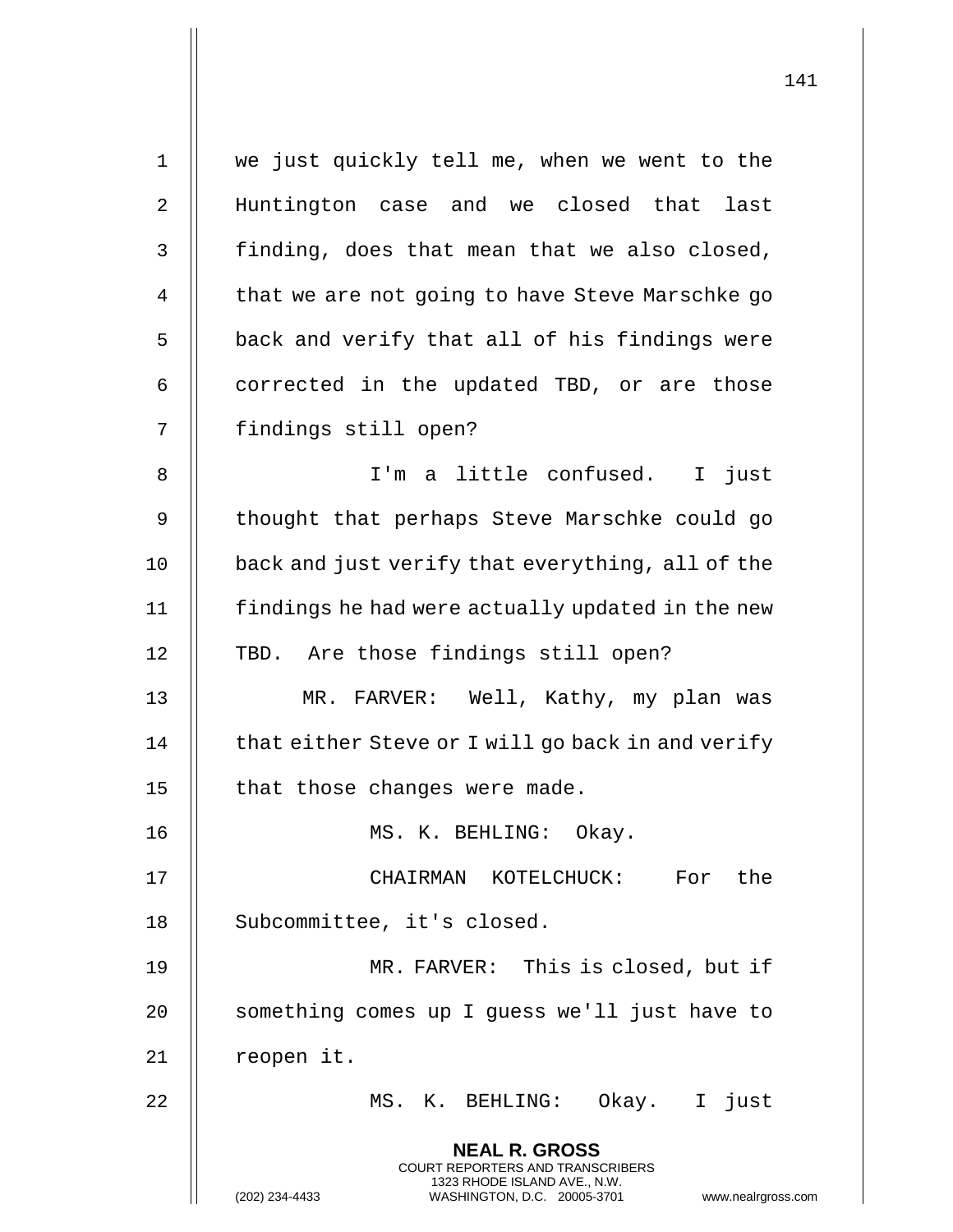| $\mathbf 1$    | didn't want that to fall through the cracks                                                                                                                 |
|----------------|-------------------------------------------------------------------------------------------------------------------------------------------------------------|
| $\overline{2}$ | because we did say, although NIOSH has assured                                                                                                              |
| 3              | us that the change has been made, I did think                                                                                                               |
| 4              | that perhaps either you or Steve could maybe                                                                                                                |
| 5              | write a brief summary as to what you find when                                                                                                              |
| 6              | you go into the TBD to ensure that everything                                                                                                               |
| 7              | been corrected based on the initial<br>has                                                                                                                  |
| 8              | findings.                                                                                                                                                   |
| $\mathsf 9$    | MR. FARVER: Yes. I will or Steve                                                                                                                            |
| 10             | will go back in and look at that and make sure                                                                                                              |
| 11             | the changes were made.                                                                                                                                      |
| 12             | MS. K. BEHLING: Okay, okay.                                                                                                                                 |
| 13             | Since we had closed that one finding, I didn't                                                                                                              |
| 14             | know if we'd go back to the 9th set at all. And                                                                                                             |
| 15             | I just didn't want that to slip through the                                                                                                                 |
| 16             | cracks.                                                                                                                                                     |
| 17             | MEMBER CLAWSON: Hey, Doug, this is                                                                                                                          |
| 18             | Brad. I was just wondering, you know, as a                                                                                                                  |
| 19             | Subcommittee Member, can you just write up a                                                                                                                |
| 20             | little report to us or a little paper letting                                                                                                               |
| 21             | us know that, you know, we have closed it and                                                                                                               |
| 22             | I understand why, but just so that everything                                                                                                               |
|                | <b>NEAL R. GROSS</b><br>COURT REPORTERS AND TRANSCRIBERS<br>1323 RHODE ISLAND AVE., N.W.<br>(202) 234-4433<br>WASHINGTON, D.C. 20005-3701<br>www.nealrgross |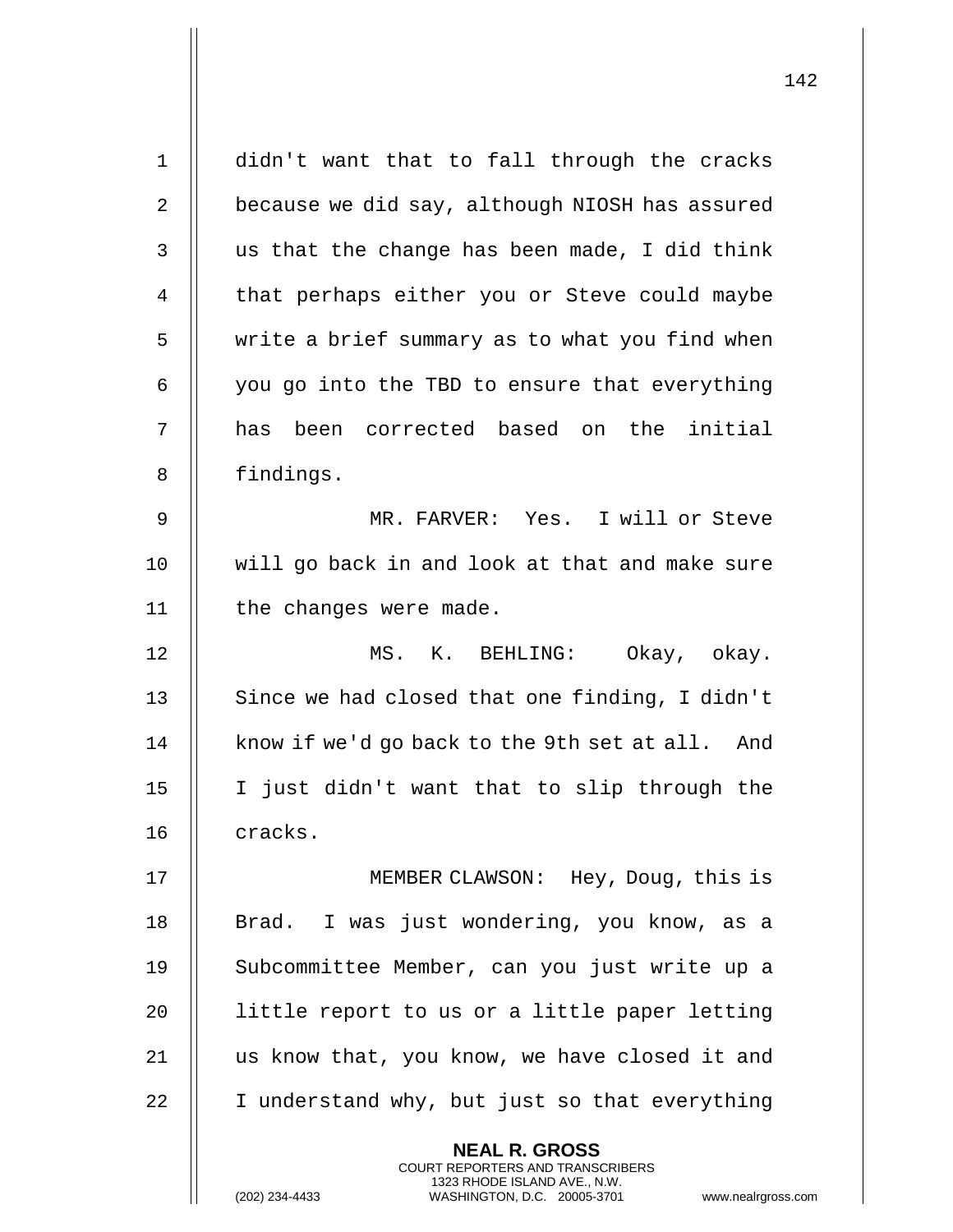|             |                                                                                                                                                                        | 143 |
|-------------|------------------------------------------------------------------------------------------------------------------------------------------------------------------------|-----|
|             |                                                                                                                                                                        |     |
| $\mathbf 1$ | was found correct or not?                                                                                                                                              |     |
| 2           | MR. FARVER: Yes, I'll just write a                                                                                                                                     |     |
| 3           | little memo and just say I looked at it or Steve                                                                                                                       |     |
| 4           | looked at it and it's as expected.                                                                                                                                     |     |
| 5           | CHAIRMAN KOTELCHUCK: Appreciate                                                                                                                                        |     |
| 6           | that. Thank you. Okay. Back to 248.1.                                                                                                                                  |     |
| 7           | MR. FARVER: Okay, 248.1. Okay.                                                                                                                                         |     |
| 8           | Incomplete accounting of recorded dose. Our                                                                                                                            |     |
| 9           | reviewer saw that there was 115 millirem in the                                                                                                                        |     |
| 10          | 52nd week of 1956 on a dosimetry card that was                                                                                                                         |     |
| 11          | not included in the dose assignment. But there                                                                                                                         |     |
| 12          | was 55 millirem from week 52 but not the                                                                                                                               |     |
| 13          | additional 115. Okay. So there was a little                                                                                                                            |     |
| 14          | confusion there.                                                                                                                                                       |     |
| 15          | Now, this is going to take us down                                                                                                                                     |     |
| 16          | to the bottom there on Exhibit A. I've got the                                                                                                                         |     |
| 17          | dosimeter card.                                                                                                                                                        |     |
| 18          | Okay.<br>CHAIRMAN KOTELCHUCK:                                                                                                                                          |     |
| 19          | Let's go, let's go there.                                                                                                                                              |     |
| 20          | MR. FARVER: For 1956, we kind of                                                                                                                                       |     |
| 21          | see what it's talking about. Let me know when                                                                                                                          |     |
| 22          | you're on that page, and I'll kind of explain                                                                                                                          |     |
|             | <b>NEAL R. GROSS</b><br><b>COURT REPORTERS AND TRANSCRIBERS</b><br>1323 RHODE ISLAND AVE., N.W.<br>(202) 234-4433<br>WASHINGTON, D.C. 20005-3701<br>www.nealrgross.com |     |

 $\mathbf{I}$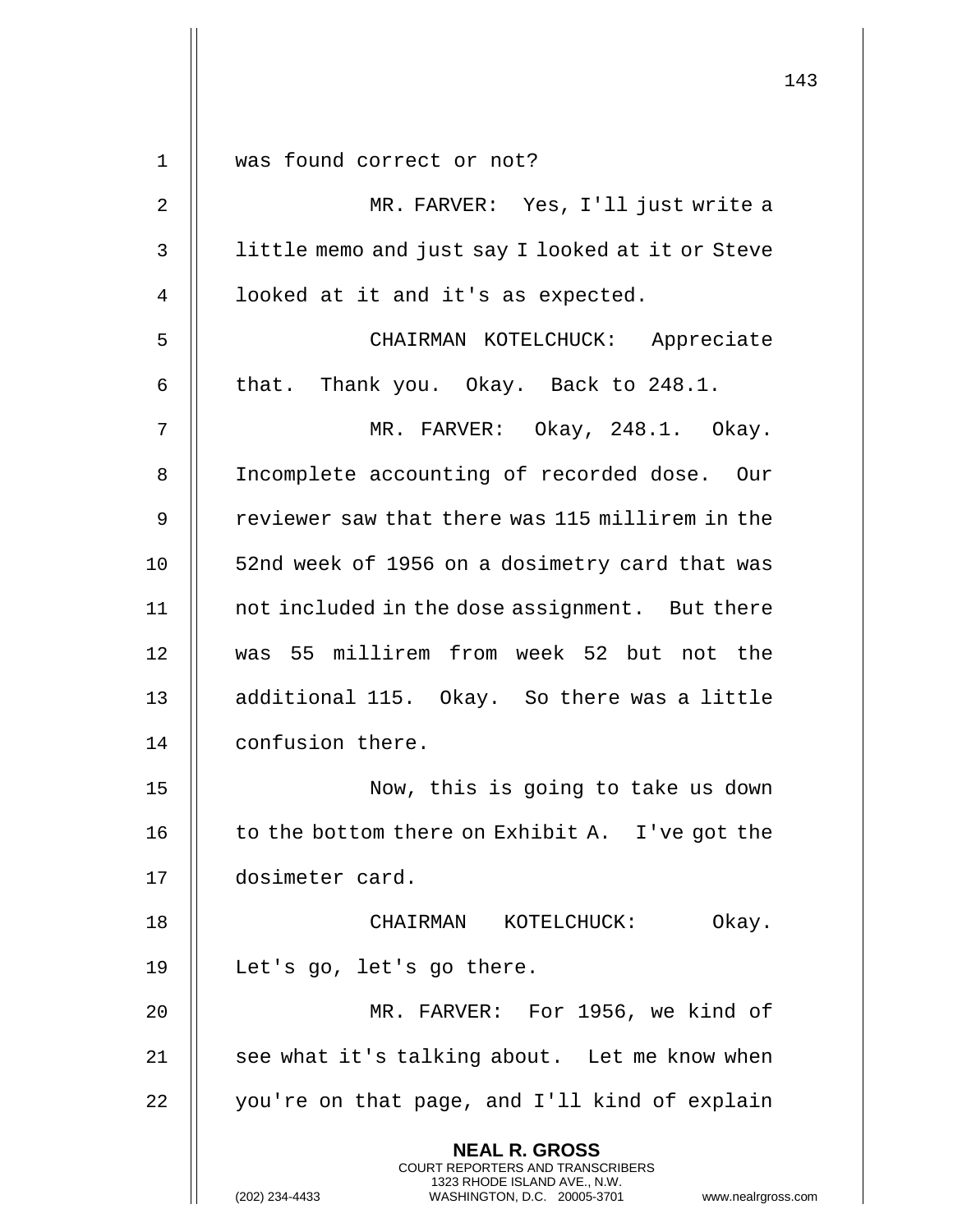| $\mathbf 1$ | what I can. This is kind of a piece it together                                                                                                                        |
|-------------|------------------------------------------------------------------------------------------------------------------------------------------------------------------------|
| 2           | so you jump from week 39 and then you get down                                                                                                                         |
| 3           | to week 50 through 52. Are we there?                                                                                                                                   |
| 4           | CHAIRMAN KOTELCHUCK: Yes.                                                                                                                                              |
| 5           | MR. FARVER: Okay. If you see the                                                                                                                                       |
| 6           | 39, that's week 39, and that's going to be your                                                                                                                        |
| 7           | end of the third quarter. So that will be your                                                                                                                         |
| 8           | third-quarter doses. Then you can see 50, 51,                                                                                                                          |
| 9           | and 52. If you look under the penetrating                                                                                                                              |
| 10          | column for week 52, you'll see two numbers: 115                                                                                                                        |
| 11          | and the 55.                                                                                                                                                            |
| 12          | CHAIRMAN KOTELCHUCK: No, I don't                                                                                                                                       |
| 13          | see, I can't quite see it on my screen.                                                                                                                                |
| 14          | MR. FARVER: Okay.                                                                                                                                                      |
| 15          | CHAIRMAN KOTELCHUCK:<br>Could you                                                                                                                                      |
| 16          | lift it up? I think it's just, just                                                                                                                                    |
| 17          | below -- there we go.                                                                                                                                                  |
| 18          | MR. FARVER: It's a little                                                                                                                                              |
| 19          | confusing because you've got these three bottom                                                                                                                        |
| 20          | rows of handwritten numbers, and, you know,                                                                                                                            |
| 21          | what do they mean?                                                                                                                                                     |
| 22          | CHAIRMAN KOTELCHUCK: Yes.                                                                                                                                              |
|             | <b>NEAL R. GROSS</b><br><b>COURT REPORTERS AND TRANSCRIBERS</b><br>1323 RHODE ISLAND AVE., N.W.<br>(202) 234-4433<br>WASHINGTON, D.C. 20005-3701<br>www.nealrgross.com |

 $\mathbf{I}$ 

 $\mathbf{I}$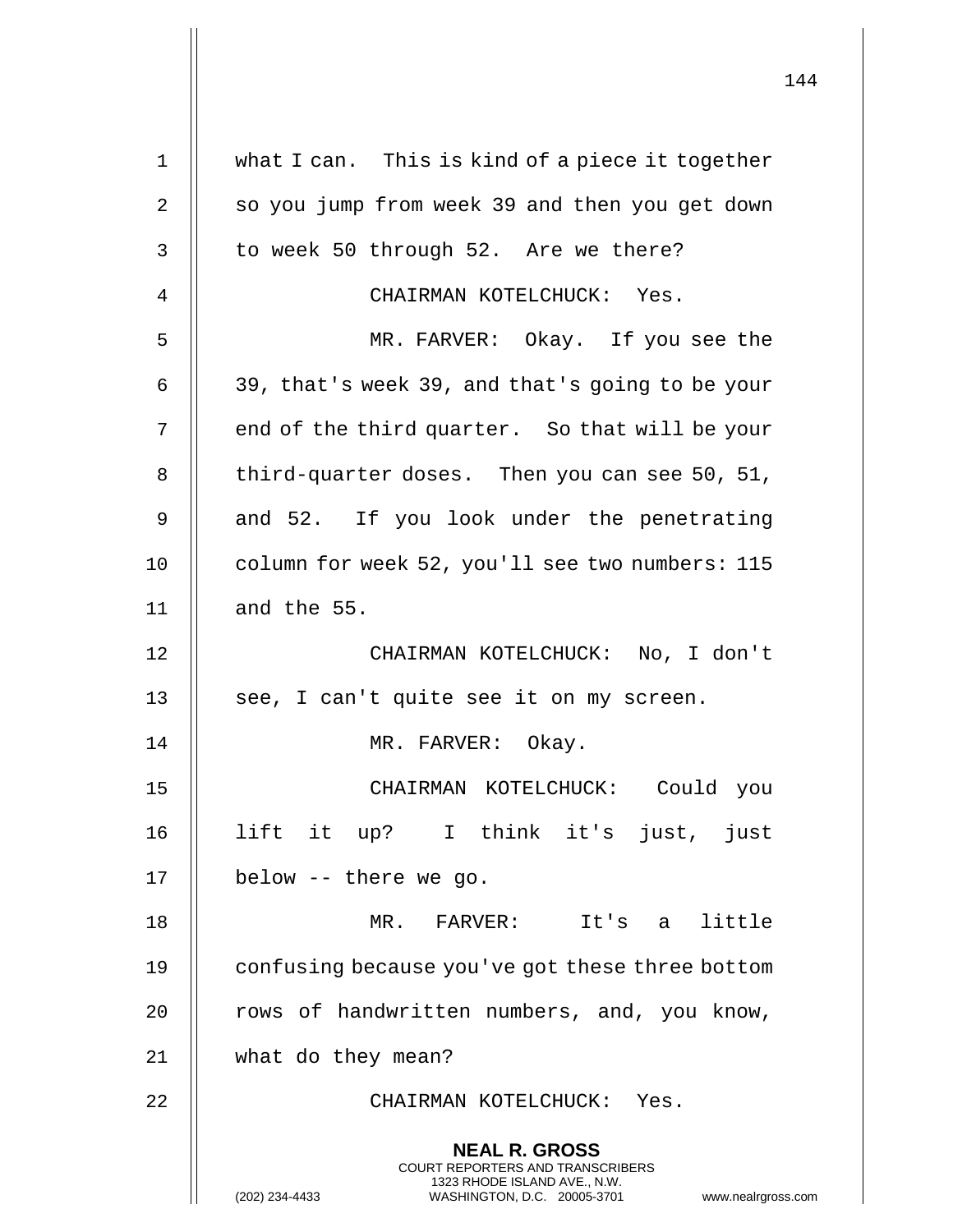|    |                                                                                                                                                              | 145 |
|----|--------------------------------------------------------------------------------------------------------------------------------------------------------------|-----|
| 1  | MR. FARVER: Well, the one, the top                                                                                                                           |     |
| 2  | part of week 52 where it starts with 180, those                                                                                                              |     |
| 3  | are the same doses from the third quarter. So                                                                                                                |     |
| 4  | those are the third-quarter doses that are down                                                                                                              |     |
| 5  | there.                                                                                                                                                       |     |
| 6  | CHAIRMAN KOTELCHUCK: Yes, right.                                                                                                                             |     |
| 7  | MR. FARVER: Now, underneath that                                                                                                                             |     |
| 8  | would be, I'm assuming, week 52.                                                                                                                             |     |
| 9  | CHAIRMAN KOTELCHUCK: No, the                                                                                                                                 |     |
| 10 | bottom is the sum of, the bottom line is the sum                                                                                                             |     |
| 11 | of the two on line 52.                                                                                                                                       |     |
| 12 | MR. FARVER: At the very bottom,                                                                                                                              |     |
| 13 | I'm not sure what the very bottom is.                                                                                                                        |     |
| 14 | CHAIRMAN KOTELCHUCK: Well, the                                                                                                                               |     |
| 15 | very bottom is, the very bottom is the sum of                                                                                                                |     |
| 16 | the last of the two lines on 52.                                                                                                                             |     |
| 17 | MR. FARVER: Okay.                                                                                                                                            |     |
| 18 | CHAIRMAN KOTELCHUCK: And the                                                                                                                                 |     |
| 19 | first line is a repeat of week 39 and,                                                                                                                       |     |
| 20 | therefore, not correct. And, therefore, I                                                                                                                    |     |
| 21 | would interpret line 52 as the 105, 80, and 55.                                                                                                              |     |
| 22 | MR. FARVER: Okay.                                                                                                                                            |     |
|    | <b>NEAL R. GROSS</b><br>COURT REPORTERS AND TRANSCRIBERS<br>1323 RHODE ISLAND AVE., N.W.<br>WASHINGTON, D.C. 20005-3701 www.nealrgross.com<br>(202) 234-4433 |     |

 $\overline{1}$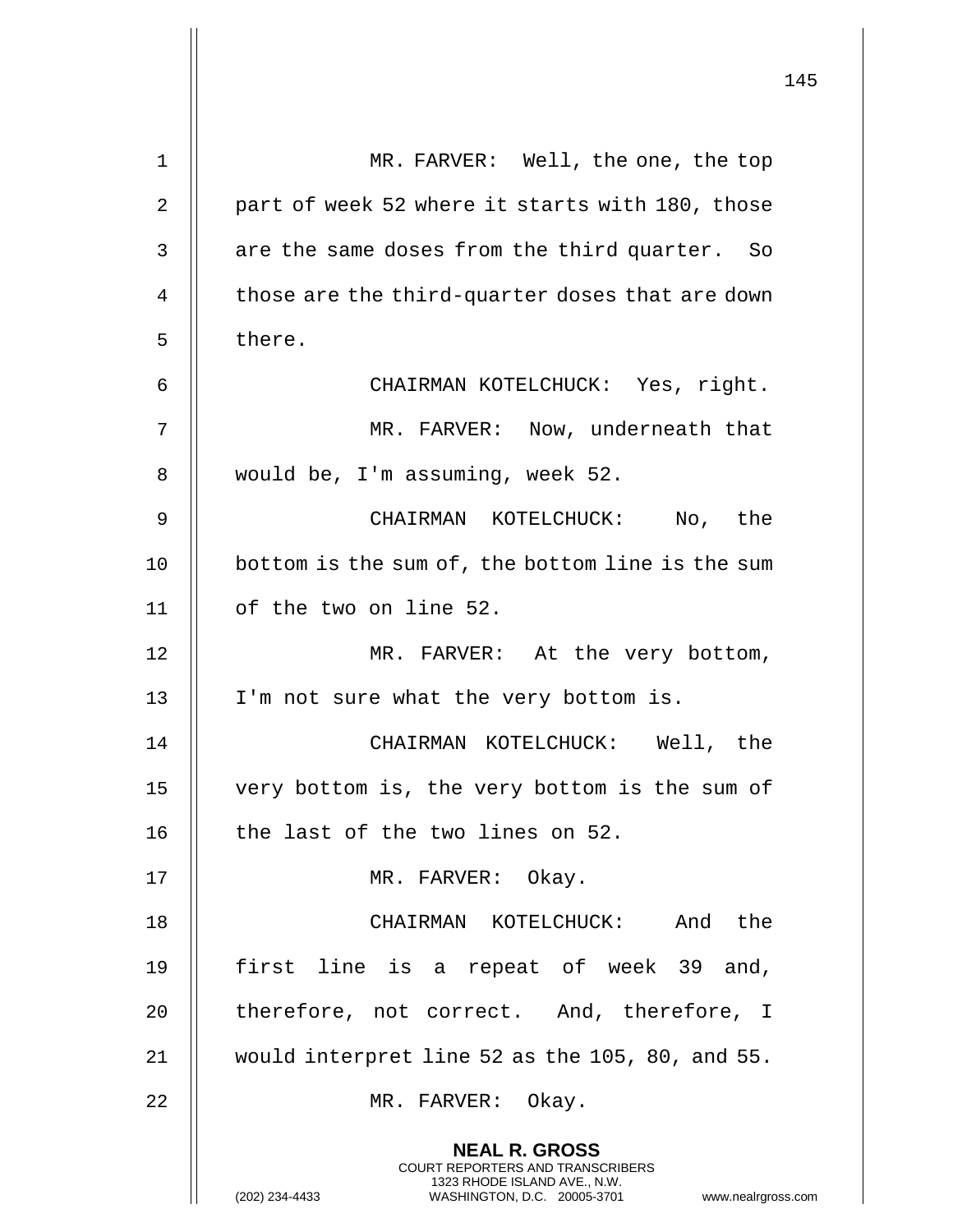|             | 146                                                                                                                                                             |
|-------------|-----------------------------------------------------------------------------------------------------------------------------------------------------------------|
| $\mathbf 1$ | CHAIRMAN KOTELCHUCK: What do                                                                                                                                    |
| 2           | others think?                                                                                                                                                   |
| 3           | MR. SIEBERT: This is Scott. I can                                                                                                                               |
| 4           | explain what it actually is.                                                                                                                                    |
| 5           | CHAIRMAN KOTELCHUCK: Oh, well,                                                                                                                                  |
| 6           | I'm sorry. Okay. Pardon me. Alright.                                                                                                                            |
| 7           | MR. SIEBERT: Dr. Kotelchuck,                                                                                                                                    |
| 8           | you're exactly right. That top line that's                                                                                                                      |
| 9           | listed in 52 is a repeat of week 39. And what                                                                                                                   |
| 10          | they were doing is they were bringing in the                                                                                                                    |
| 11          | third and fourth quarters for 1956. This is a                                                                                                                   |
| 12          | time frame when they were looking at this doing                                                                                                                 |
| 13          | different dosimetry structures. If we look at                                                                                                                   |
| 14          | 1957, which we don't have here, the form is                                                                                                                     |
| 15          | different, and they were in the midst of looking                                                                                                                |
| 16          | at changing over.                                                                                                                                               |
| 17          | So the first one is a repeat of week                                                                                                                            |
| 18          | 39, which is quarter three's values. The                                                                                                                        |
| 19          | second row in '52 are the actual week 52, which                                                                                                                 |
| 20          | is really all the fourth quarter results, the                                                                                                                   |
| 21          | 150, the 80, and 55. And then the values below                                                                                                                  |
| 22          | it, as you said, are the totals. So those are                                                                                                                   |
|             | <b>NEAL R. GROSS</b><br>COURT REPORTERS AND TRANSCRIBERS<br>1323 RHODE ISLAND AVE., N.W.<br>(202) 234-4433<br>WASHINGTON, D.C. 20005-3701<br>www.nealrgross.com |

 $\begin{array}{c} \hline \end{array}$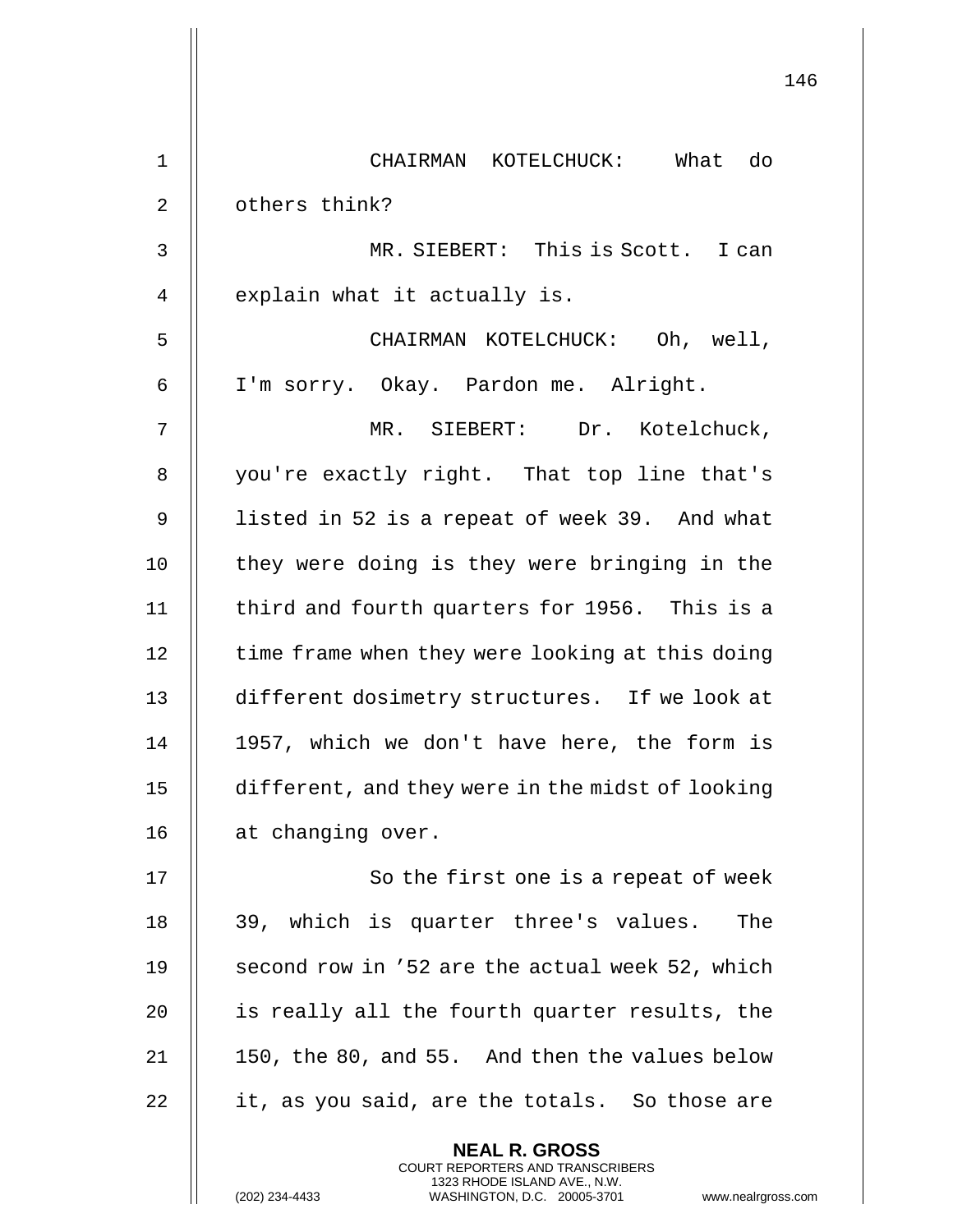1 || the totals for the third and fourth quarter for  $2 \parallel 1956.$ 

3 || The question arises with those 4 || numbers that are above those that appear to be 5 || in week 51, but they're actually really just 6 | above week 52. They're not week 51. What 7 we're calling the D data, because this is in 8 || pretty much all the 1956 cards for X-10, and 9  $\parallel$  there's a little D there and then those values.

10 || It appears what they were doing is 11 | they were running some ideas as to what their 12 different values would be with different 13 || assumptions in their dosimeters or things of  $14$   $\parallel$  the sort. However, these are not actual dose 15 values for the 51st week. They're just 16  $\parallel$  something that the site was using to figure out, 17 || to look at how they wanted to change things. 18 We also went back, this claim and

 $\parallel$  the next claim we're going to talk about, 249,  $\parallel$  we looked at this issue in both of these claims,  $\parallel$  and that is what we're seeing with that data. || We also went back -- let me back up a second.

> **NEAL R. GROSS** COURT REPORTERS AND TRANSCRIBERS 1323 RHODE ISLAND AVE., N.W.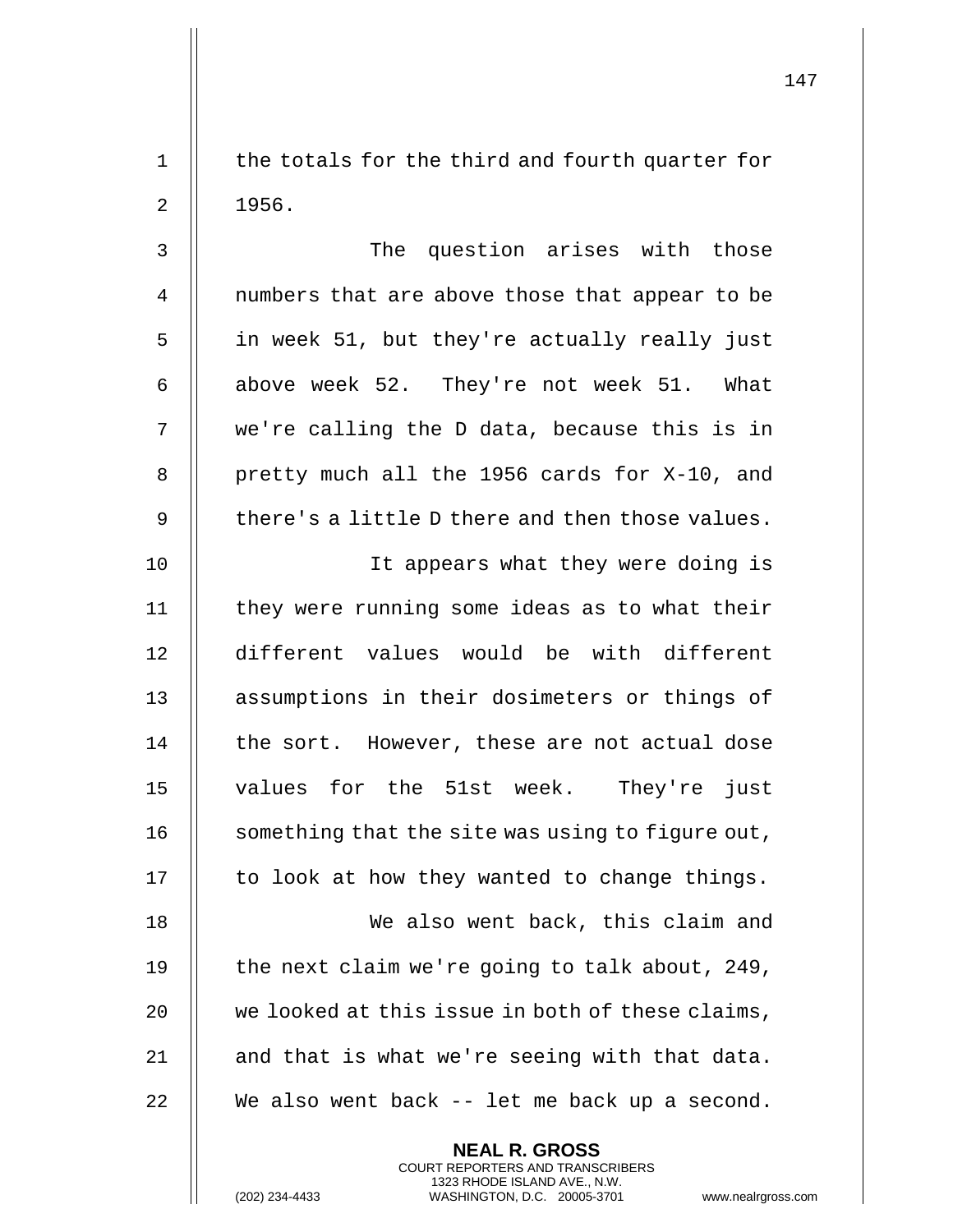| $\mathbf{1}$ | What the data entry people enter are what they                                                  |
|--------------|-------------------------------------------------------------------------------------------------|
| 2            | see on the card, so they actually enter that                                                    |
| 3            | information in the 51st week with that D                                                        |
| 4            | designation as it is right now. And it's up to                                                  |
| 5            | the dose reconstructor to interpret that                                                        |
| 6            | information, which is what I'm discussing right                                                 |
| 7            | now.                                                                                            |
| 8            | CHAIRMAN KOTELCHUCK: Right.                                                                     |
| 9            | MR. SIEBERT: We also went back and                                                              |
| 10           | we looked at what is the cumulative through the                                                 |
| 11           | beginning of 1956, adding on 1956 first half of                                                 |
| 12           | the year and then these values the second half                                                  |
| 13           | of the year, not the D values but the portions                                                  |
| 14           | that are at the very bottom, and we compared                                                    |
| 15           | that to the next year, the 1957 results, which                                                  |
| 16           | brings forward the cumulative from 1956 back.                                                   |
| 17           | And in every case that we've looked at, those                                                   |
| 18           | numbers line up with the totals that are at the                                                 |
| 19           | bottom of the sheet, not with the D values.                                                     |
| 20           | So what we determined is those D                                                                |
| 21           | values are something the site was doing with                                                    |
| 22           | their dosimetry, but they're not the doses of                                                   |
|              | <b>NEAL R. GROSS</b><br><b>COURT REPORTERS AND TRANSCRIBERS</b>                                 |
|              | 1323 RHODE ISLAND AVE., N.W.<br>(202) 234-4433<br>WASHINGTON, D.C. 20005-3701<br>www.nealrgross |

(202) 234-4433 WASHINGTON, D.C. 20005-3701 www.nealrgross.com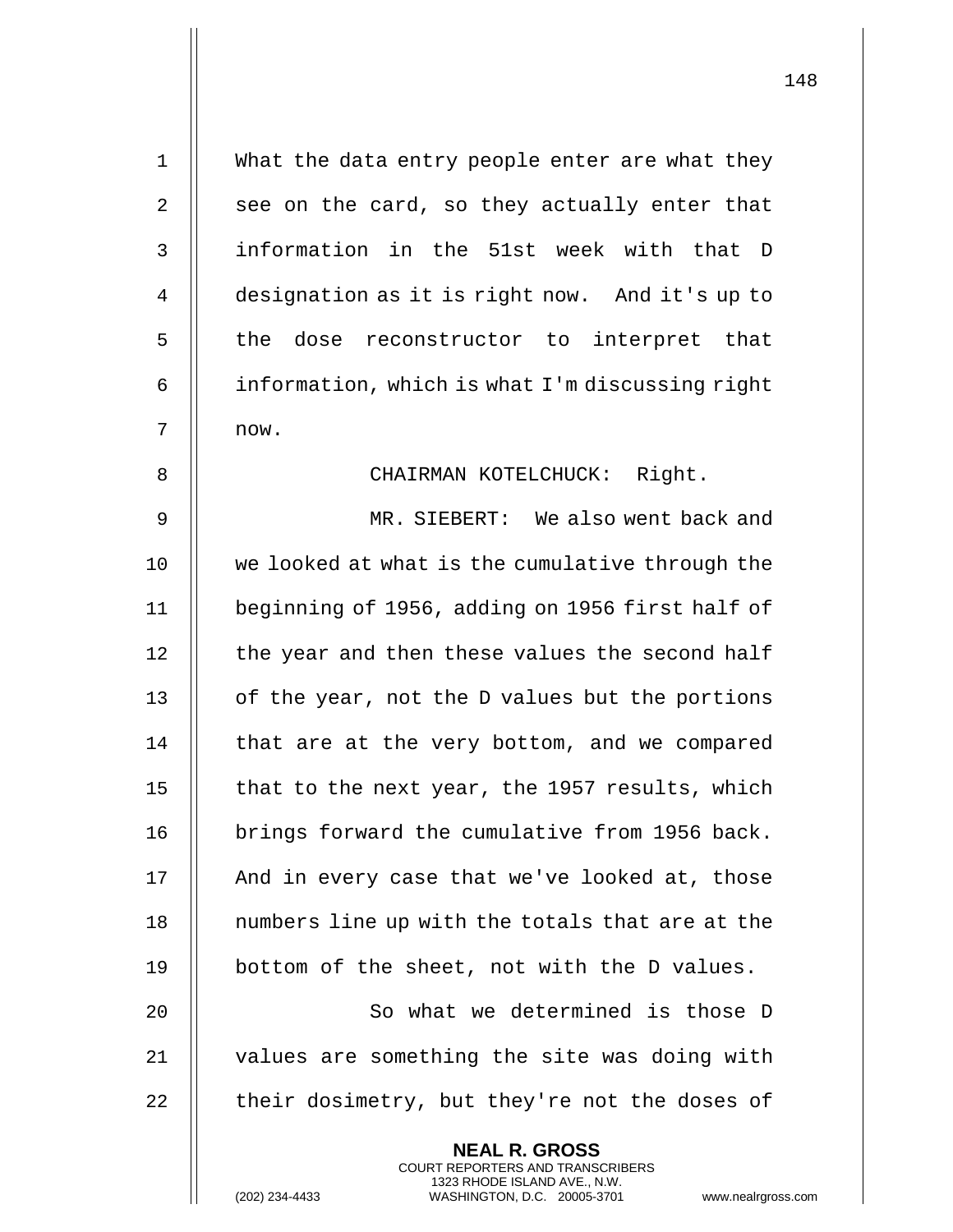| $\mathbf 1$    | record that they were writing in the record.                                                                                                                       |
|----------------|--------------------------------------------------------------------------------------------------------------------------------------------------------------------|
| $\overline{2}$ | CHAIRMAN KOTELCHUCK: Sounds good.                                                                                                                                  |
| 3              | MR. FARVER: Okay.                                                                                                                                                  |
| 4              | CHAIRMAN KOTELCHUCK: That sounds                                                                                                                                   |
| 5              | correct, sounds like it's --                                                                                                                                       |
| 6              | MR. FARVER: But in this case,                                                                                                                                      |
| 7              | those D values were used to calculate dose.                                                                                                                        |
| 8              | MR. SIEBERT: Correct. And at                                                                                                                                       |
| 9              | that time, when the dose reconstructor did                                                                                                                         |
| 10             | this, they did not necessarily know that                                                                                                                           |
| 11             | information. And rather than remove anything,                                                                                                                      |
| 12             | they, from a claimant point of view, left that                                                                                                                     |
| 13             | information in.                                                                                                                                                    |
| 14             | Right.<br>CHAIRMAN KOTELCHUCK:                                                                                                                                     |
| 15             | Understandable. That's not an error. Right.                                                                                                                        |
| 16             | That was not an error, but it was a different                                                                                                                      |
| 17             | way of entering the data at the plant level.                                                                                                                       |
| 18             | MR. FARVER: Okay. Now that we                                                                                                                                      |
| 19             | understand that, I mean, we're going to see the                                                                                                                    |
| 20             | next case is going to be a little different.                                                                                                                       |
| 21             | But this is what we're looking at where the 115                                                                                                                    |
| 22             | comes from and the 55. Really, our review is                                                                                                                       |
|                | <b>NEAL R. GROSS</b><br><b>COURT REPORTERS AND TRANSCRIBERS</b><br>1323 RHODE ISLAND AVE., N.W.<br>WASHINGTON, D.C. 20005-3701<br>(202) 234-4433<br>www.nealrgross |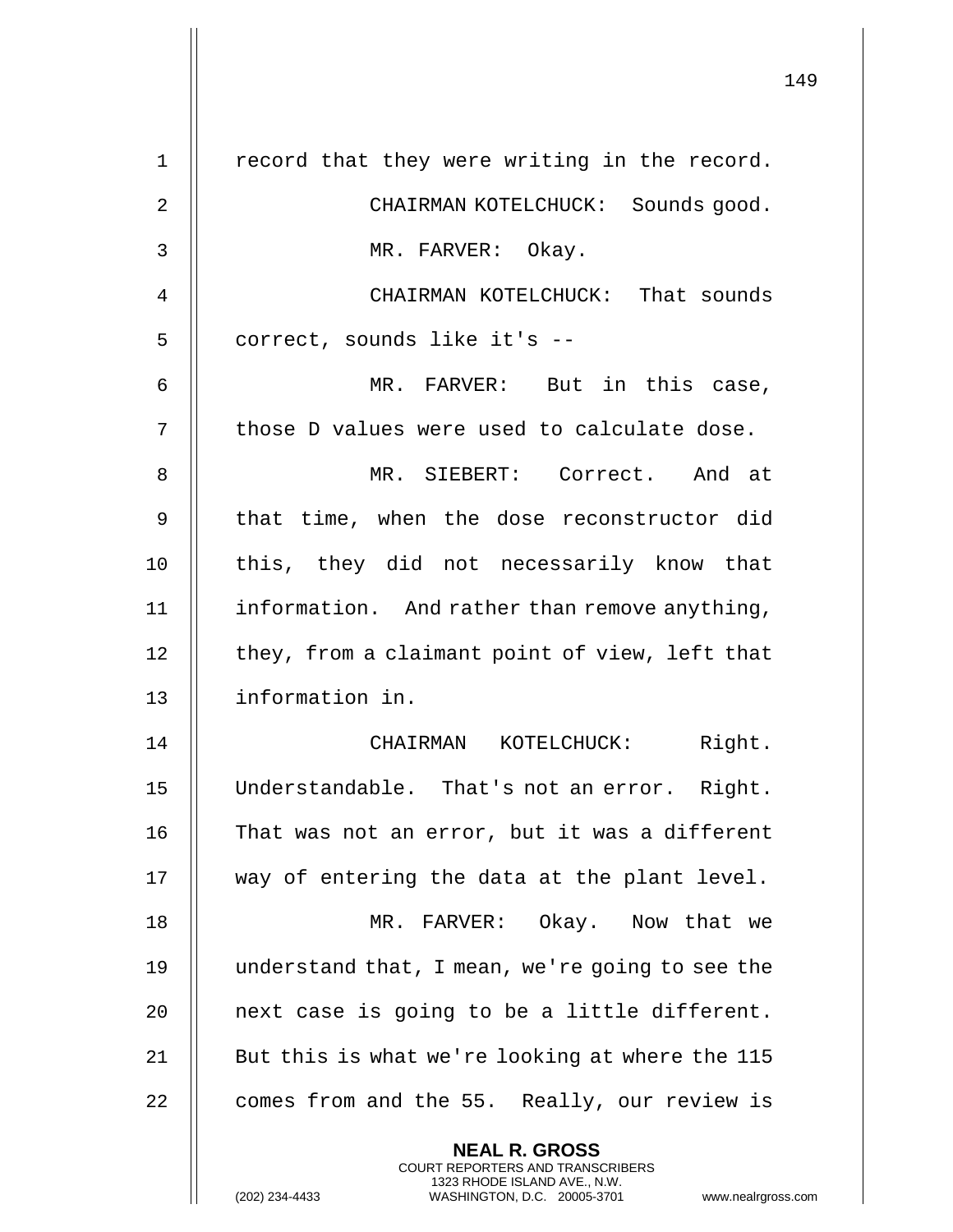|             |                                                                                                                                                                 | 150 |
|-------------|-----------------------------------------------------------------------------------------------------------------------------------------------------------------|-----|
| $\mathbf 1$ | looking at the 115 and the 55 for the 52 row and                                                                                                                |     |
| 2           | thought that the 115 should be added, did not                                                                                                                   |     |
| 3           | realize that that was the third quarter. So it                                                                                                                  |     |
| 4           | was our mistake.                                                                                                                                                |     |
| 5           | CHAIRMAN KOTELCHUCK: Okay.                                                                                                                                      |     |
| 6           | MEMBER MUNN: Any one would be                                                                                                                                   |     |
| 7           | confused. But, yes, I can certainly, given the                                                                                                                  |     |
| 8           | explanation, it makes sense.                                                                                                                                    |     |
| 9           | MR. FARVER: In this case, there is                                                                                                                              |     |
| 10          | no mistake.                                                                                                                                                     |     |
| 11          | MEMBER MUNN: Right.                                                                                                                                             |     |
| 12          | MR. FARVER: We still have a little                                                                                                                              |     |
| 13          | data entry concern, but we're going to talk                                                                                                                     |     |
| 14          | about that on the next case                                                                                                                                     |     |
| 15          | CHAIRMAN KOTELCHUCK: So this gets                                                                                                                               |     |
| 16          | closed because it was properly calculated, now                                                                                                                  |     |
| 17          | that we understand the interpretation, right?                                                                                                                   |     |
| 18          | MEMBER MUNN: Yes.                                                                                                                                               |     |
| 19          | MEMBER RICHARDSON:<br>$\mathbf{I}$<br>have a                                                                                                                    |     |
| 20          | question. This is David Richardson. So this                                                                                                                     |     |
| 21          | is a procedure that NIOSH has developed for the                                                                                                                 |     |
| 22          | handling of recorded information from the                                                                                                                       |     |
|             | <b>NEAL R. GROSS</b><br>COURT REPORTERS AND TRANSCRIBERS<br>1323 RHODE ISLAND AVE., N.W.<br>(202) 234-4433<br>WASHINGTON, D.C. 20005-3701<br>www.nealrgross.com |     |

 $\mathbf{I}$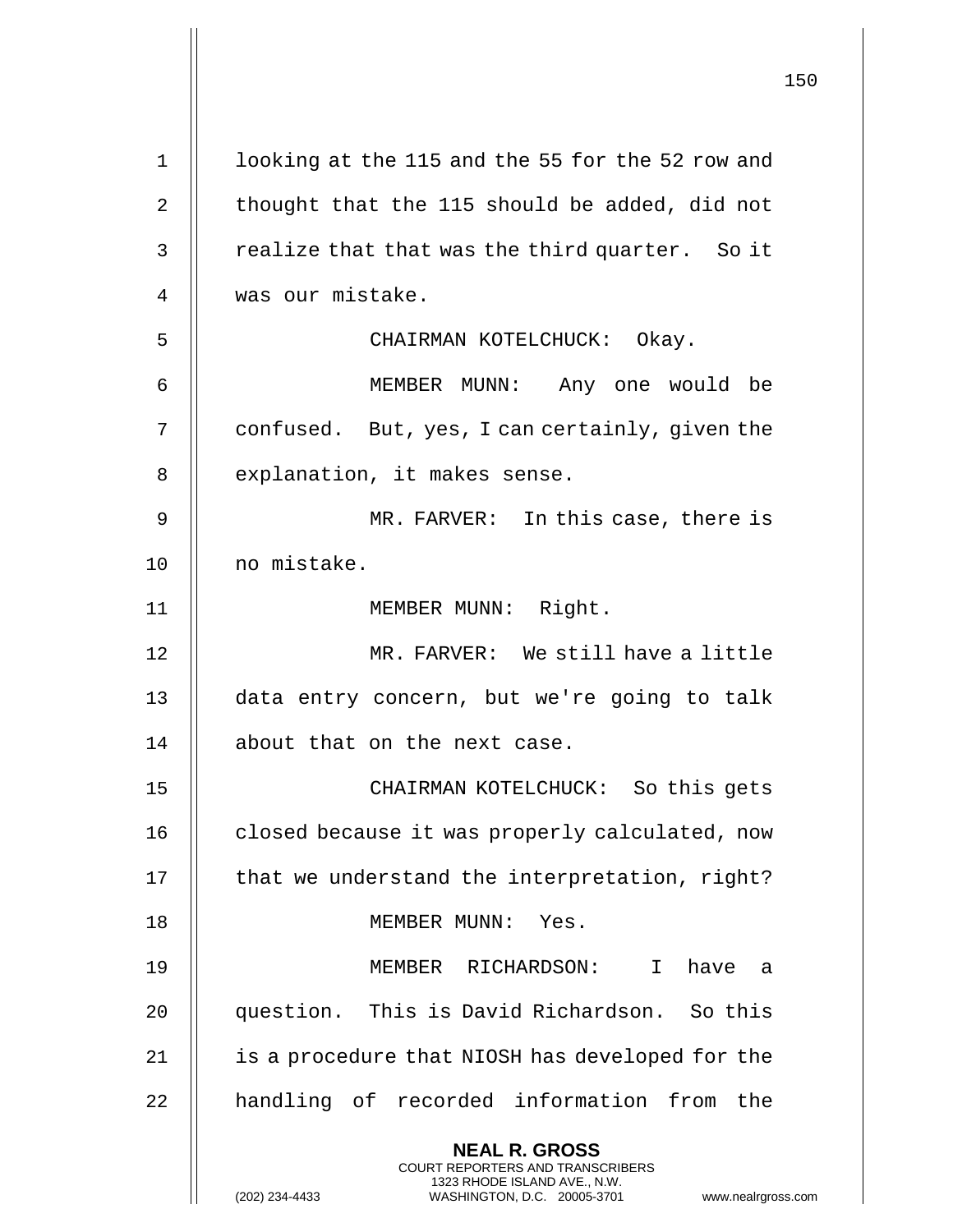| $\mathbf 1$    | dosimetry cards, and the basis for how you're                                                       |
|----------------|-----------------------------------------------------------------------------------------------------|
| 2              | handling it, is that -- when you add up the data                                                    |
| 3              | through 1957, you find that it adds up if you                                                       |
| $\overline{4}$ | don't include that information?                                                                     |
| 5              | MR. SIEBERT: That is correct.                                                                       |
| 6              | MEMBER RICHARDSON: That's the                                                                       |
| 7              | extent of the basis for deciding how you're                                                         |
| 8              | going to do this?                                                                                   |
| 9              | MR. SIEBERT: That's correct.                                                                        |
| 10             | MEMBER RICHARDSON: And what's the                                                                   |
| 11             | assumption that the 1957 value reflects the                                                         |
| 12             | cumulative value? I mean, ORNL doesn't have,                                                        |
| 13             | I mean ORNL -- actually, I'll start by saying                                                       |
| 14             | it the other way. ORNL has a lot of information                                                     |
| 15             | on historical dosimetry practices and                                                               |
| 16             | recording of doses. There's not documentation                                                       |
| 17             | saying that the dose of record, as recorded on                                                      |
| 18             | these dosimetry cards should be handled with                                                        |
| 19             | this algorithm.                                                                                     |
| 20             | MR. SIEBERT: I'm not sure what                                                                      |
| 21             | you're trying to say.                                                                               |
| 22             | MEMBER RICHARDSON: I'm trying to                                                                    |
|                | <b>NEAL R. GROSS</b><br>COURT REPORTERS AND TRANSCRIBERS                                            |
|                | 1323 RHODE ISLAND AVE., N.W.<br>(202) 234-4433<br>WASHINGTON, D.C. 20005-3701<br>www.nealrgross.com |

 $\overline{1}$ 

 $\mathsf{I}$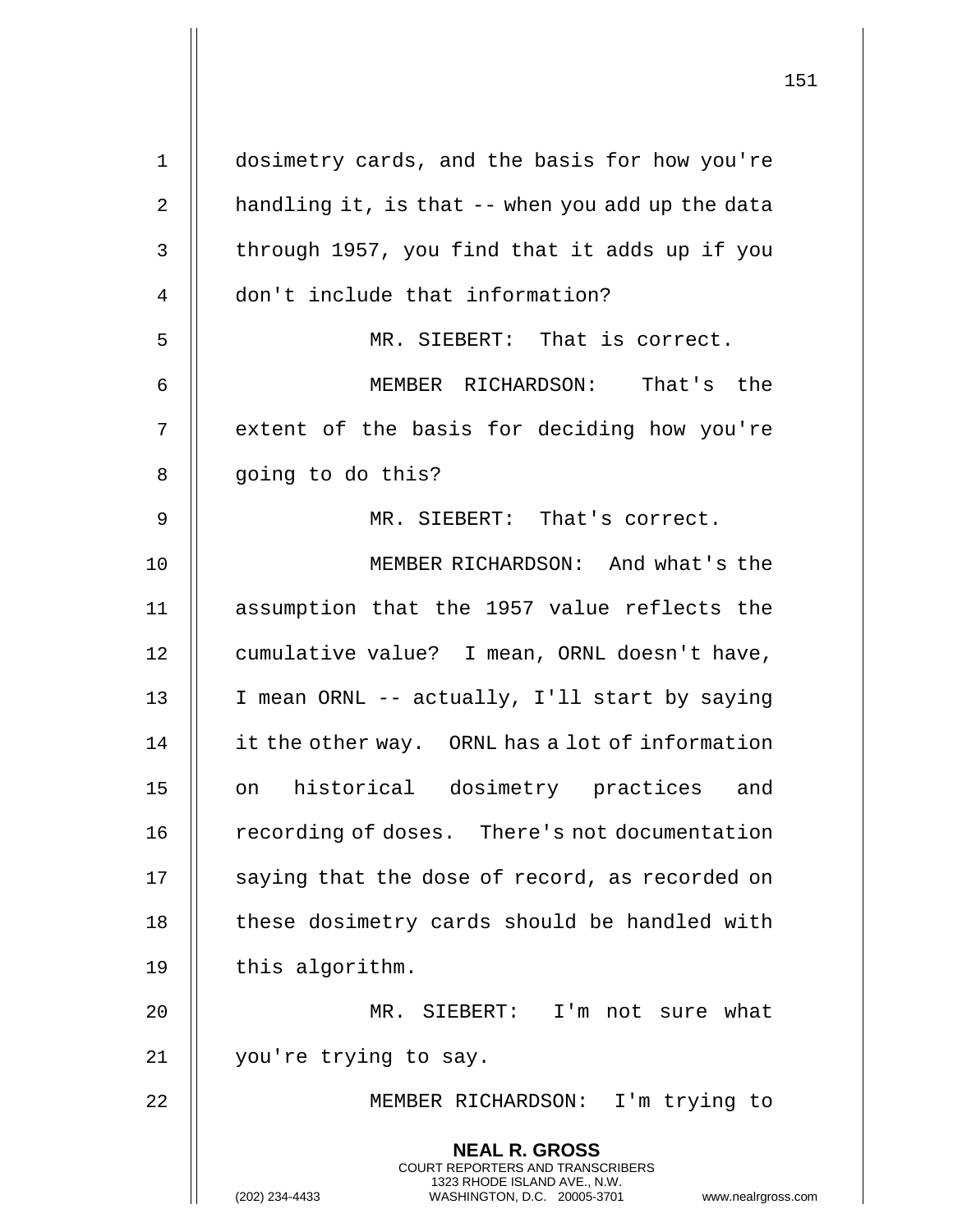| $\mathbf 1$    | say this is like a procedure that you're         |
|----------------|--------------------------------------------------|
| $\overline{2}$ | implementing based on an empirical observation   |
| 3              | from the cards and how you want to sum them, not |
| 4              | based on a procedure for how to use the          |
| 5              | information that was documented some place by    |
| 6              | the health physics staff who collected and       |
| 7              | recorded that information? I'm just asking is    |
| 8              | there anything else, except for the max --       |
| 9              | MR. SIEBERT: We have gone through                |
| 10             | the SRDB references for this time frame, and we  |
| 11             | have not been able to find any mention of this   |
| 12             | D data whatsoever.                               |
| 13             | MEMBER RICHARDSON: So the other                  |
| 14             | thing I was wondering, and this may be helpful   |
| 15             | for you and maybe you know it and have done it,  |
| 16             | is Mancuso wrote very detailed guidance to the   |
| 17             | people when he wrote out protocol for using this |
| 18             | information to calculate up the doses. I mean,   |
| 19             | he re-keyed all this information, as well, and   |
| 20             | had guidance based on discussions with the       |
| 21             | health physics staff on site at the time about   |
| 22             | how to interpret and handle all these dosimetry  |
|                | <b>NEAL R. GROSS</b>                             |

COURT REPORTERS AND TRANSCRIBERS 1323 RHODE ISLAND AVE., N.W.

 $\mathsf{II}$ 

(202) 234-4433 WASHINGTON, D.C. 20005-3701 www.nealrgross.com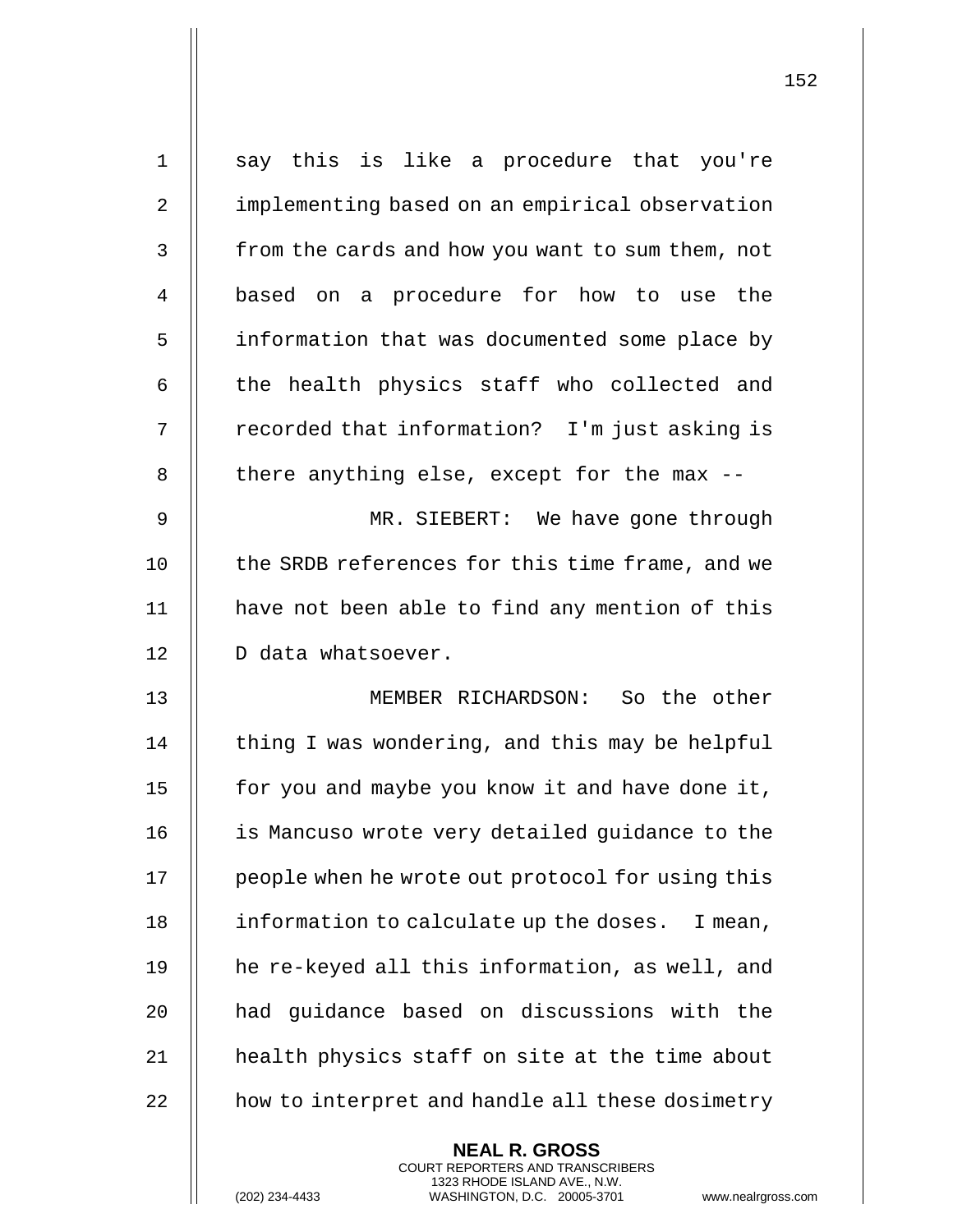| $\mathbf 1$    | cards.                                                                                          |
|----------------|-------------------------------------------------------------------------------------------------|
| $\overline{2}$ | And, I mean, at some place, we have                                                             |
| 3              | and presumably you have because I think people                                                  |
| 4              | came and scanned all our documents at one point,                                                |
| 5              | that guidance, as well. Is it not there?<br>And                                                 |
| 6              | under this protocol, does it add up to the value                                                |
| 7              | that Mancuso obtained when he keyed this                                                        |
| 8              | information and summed it up?                                                                   |
| 9              | MR. SIEBERT: I can't speak for                                                                  |
| 10             | that. Grady, I don't know if you want to speak                                                  |
| 11             | to this. What I'm guessing is the fact that                                                     |
| 12             | what we have from the site is the dose of record                                                |
| 13             | that we need to use, as opposed to a different                                                  |
| 14             | study. That's all I can say on that. I mean,                                                    |
| 15             | that's just what I'm thinking off the top of my                                                 |
| 16             | head.                                                                                           |
| 17             | MR. CALHOUN:<br>$\mathbf{I}$<br>have<br>no                                                      |
| 18             | information. I have no personal knowledge of                                                    |
| 19             | the Mancuso study, other than hearing of it.                                                    |
| 20             | And we certainly would not use or at least are                                                  |
| 21             | not likely to use anybody else's interpretation                                                 |
| 22             | of the data. We try to go back to the original                                                  |
|                | <b>NEAL R. GROSS</b><br><b>COURT REPORTERS AND TRANSCRIBERS</b>                                 |
|                | 1323 RHODE ISLAND AVE., N.W.<br>(202) 234-4433<br>WASHINGTON, D.C. 20005-3701<br>www.nealrgross |

(202) 234-4433 WASHINGTON, D.C. 20005-3701 www.nealrgross.com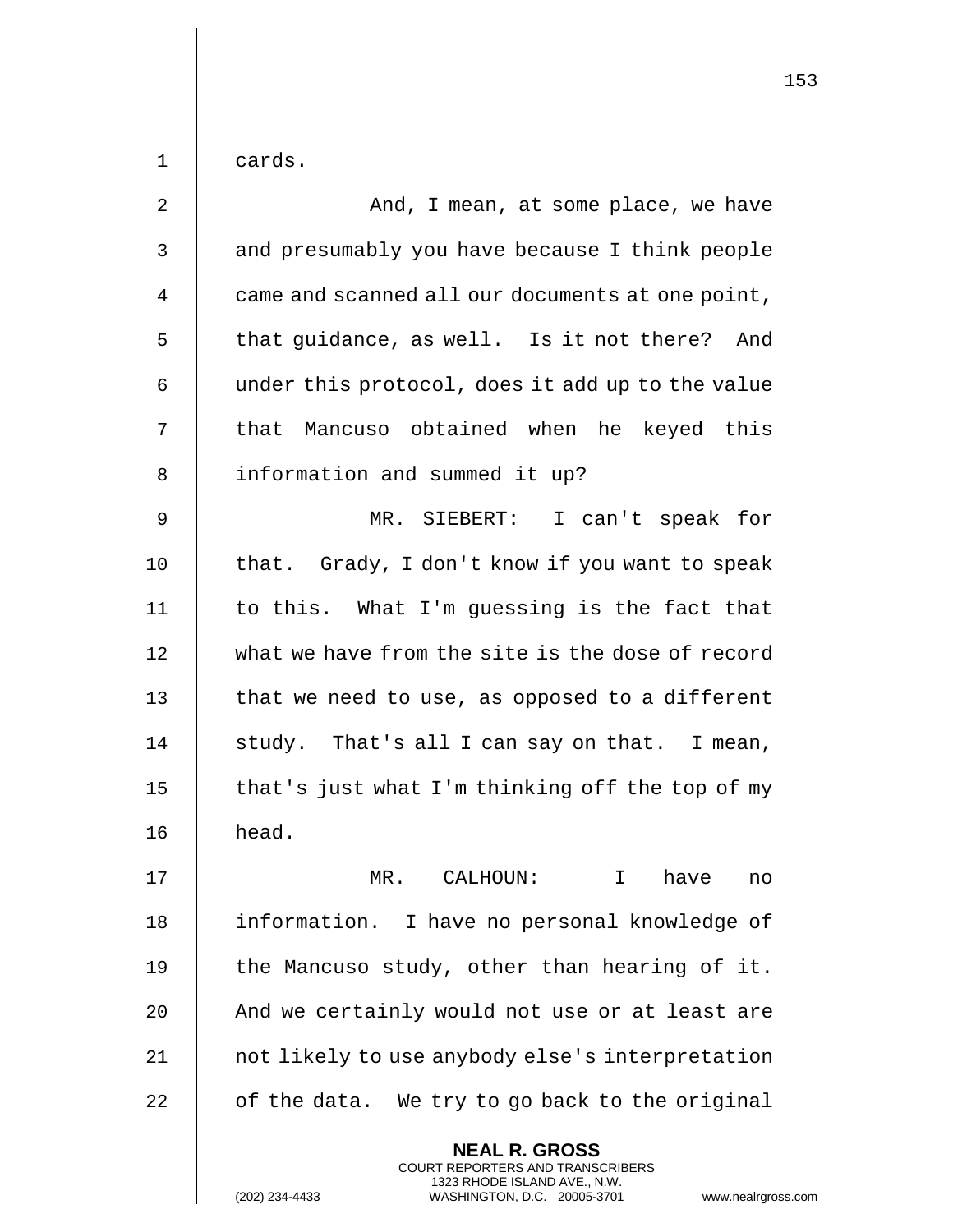$1 \parallel$  data.

| $\overline{2}$ | Oh, that's<br>MEMBER RICHARDSON:                                                                                                                                   |
|----------------|--------------------------------------------------------------------------------------------------------------------------------------------------------------------|
| $\mathsf{3}$   | what I'm saying, though. I'm saying you appear                                                                                                                     |
| $\overline{4}$ | to be interpreting -- the data of record, as I                                                                                                                     |
| 5              | took it, was the dosimetry cards. And you're                                                                                                                       |
| 6              | saying you want to discount a row of the                                                                                                                           |
| 7              | information not because there's a procedure                                                                                                                        |
| 8              | written that says discount this row of                                                                                                                             |
| 9              | information. You've found that you want to                                                                                                                         |
| 10             | institute a procedure for how to key it and then                                                                                                                   |
| 11             | interpret it to obtain a dose. And so far what                                                                                                                     |
| 12             | I've heard is that it's your, this is completely                                                                                                                   |
| 13             | something you've made up. And that's not bad                                                                                                                       |
| 14             | or wrong or right, but I'm just saying is there                                                                                                                    |
| 15             | no other guidance for how to use these dosimetry                                                                                                                   |
| 16             | cards? And there were people on site who used                                                                                                                      |
| 17             | them who worked with health physics staff who                                                                                                                      |
| 18             | wrote down procedures on how to interpret these                                                                                                                    |
| 19             | cards, not in 2014 but in 1965, which was much                                                                                                                     |
| 20             | closer to the time.                                                                                                                                                |
| 21             | And, again, we can let this go, but                                                                                                                                |
| 22             | I just, it sounds like something that you've                                                                                                                       |
|                | <b>NEAL R. GROSS</b><br><b>COURT REPORTERS AND TRANSCRIBERS</b><br>1323 RHODE ISLAND AVE., N.W.<br>(202) 234-4433<br>WASHINGTON, D.C. 20005-3701<br>www.nealrgross |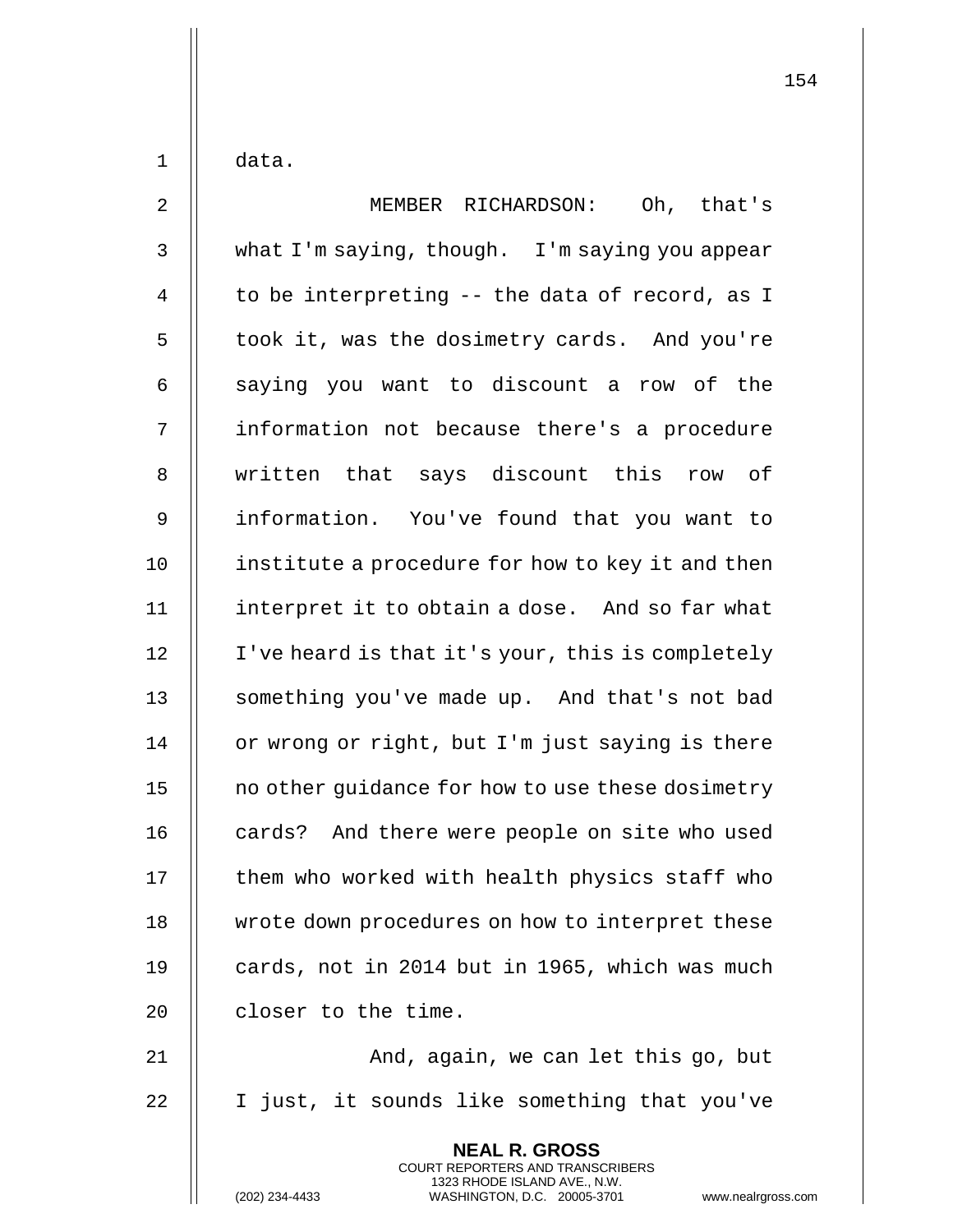|                | 155                                                                                             |
|----------------|-------------------------------------------------------------------------------------------------|
| $\mathbf{1}$   | decided to do relatively recently. And I'm                                                      |
| $\overline{2}$ | surprised that there's not another basis for                                                    |
| 3              | this, other than the fact that this seems to                                                    |
| 4              | make it work.                                                                                   |
| 5              | CHAIRMAN KOTELCHUCK: David, are                                                                 |
| 6              | Dr. Mancuso's files available at ORNL? I don't                                                  |
| 7              | know whether he did this as a staff employee                                                    |
| 8              | there or $-$                                                                                    |
| 9              | MEMBER RICHARDSON: He was --                                                                    |
|                |                                                                                                 |
| 10             | CHAIRMAN                                                                                        |
| 11             | KOTELCHUCK: -- researcher outside.                                                              |
| 12             | MEMBER RICHARDSON: He<br>was                                                                    |
| 13             | employed by the Department of Energy to                                                         |
| 14             | computerize their Oak Ridge dosimetry data, and                                                 |
| 15             | he had keypunch people who were doing exactly                                                   |
| 16             | what the Oak Ridge staff are doing now of keying                                                |
| 17             | it. And the final tabulated results, of                                                         |
| 18             | course, are available to -- NIOSH has them                                                      |
| 19             | in-house. But the other, there were                                                             |
| 20             | procedures on how to use these cards.                                                           |
| 21             | Right.<br>CHAIRMAN KOTELCHUCK:                                                                  |
| 22             | Okay. So they're available. In terms of                                                         |
|                | <b>NEAL R. GROSS</b><br><b>COURT REPORTERS AND TRANSCRIBERS</b><br>1323 RHODE ISLAND AVE., N.W. |
|                | (202) 234-4433<br>WASHINGTON, D.C. 20005-3701<br>www.nealrgross.com                             |

 $\mathsf{l}\mathsf{l}$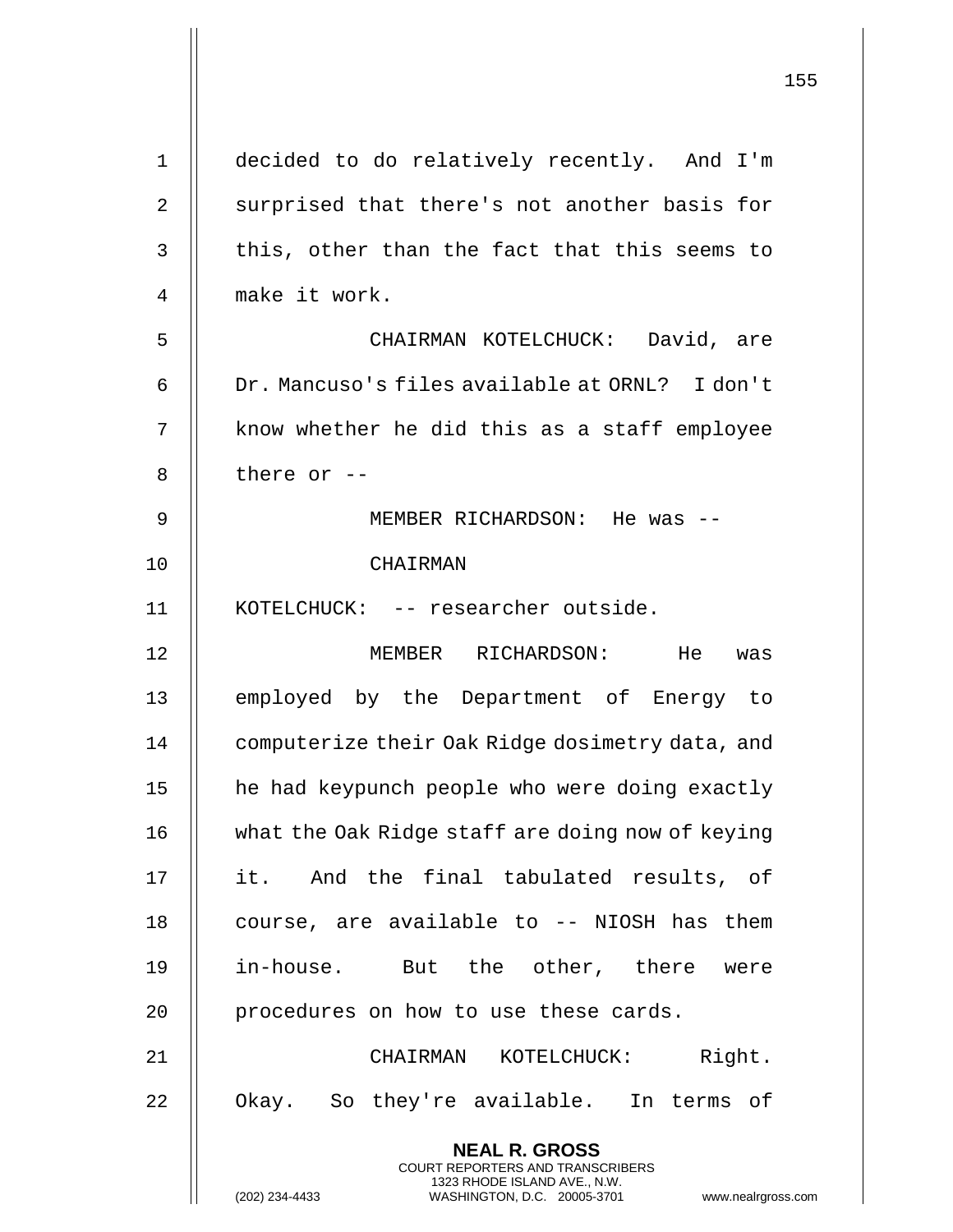1 | answering my question, those data are available 2 || to check? They're available for NIOSH to 3 ll check?

4 MEMBER RICHARDSON: Yes. But, you 5 || know, I'm just, it seems like it's reinventing 6  $\parallel$  the wheel from quite a distance to try and  $-1$ 7 mean, when I was listening to it, it was as 8 || though reverse engineering a protocol for 9 | interpretation of all these recorded values. 10 || And, again, you know, if I was doing this from 11 | a research basis, I wouldn't want my method to 12 | be we recorded these and then we excluded some, 13 || and there's not a historical citation as the 14 | basis for why we were or were not including. I 15 would feel much more comfortable if I had said, 16 you know, based on documentation from the 17 health physics department, these lines are not 18 || empirical readings, these lines were 19 notational. And I would think, more for an 20 **epidemiologist's purpose, for a compensation** 21 | purpose, you would like to be able to say here's  $22$   $\parallel$  the basis for saying that these are not doses

> **NEAL R. GROSS** COURT REPORTERS AND TRANSCRIBERS 1323 RHODE ISLAND AVE., N.W.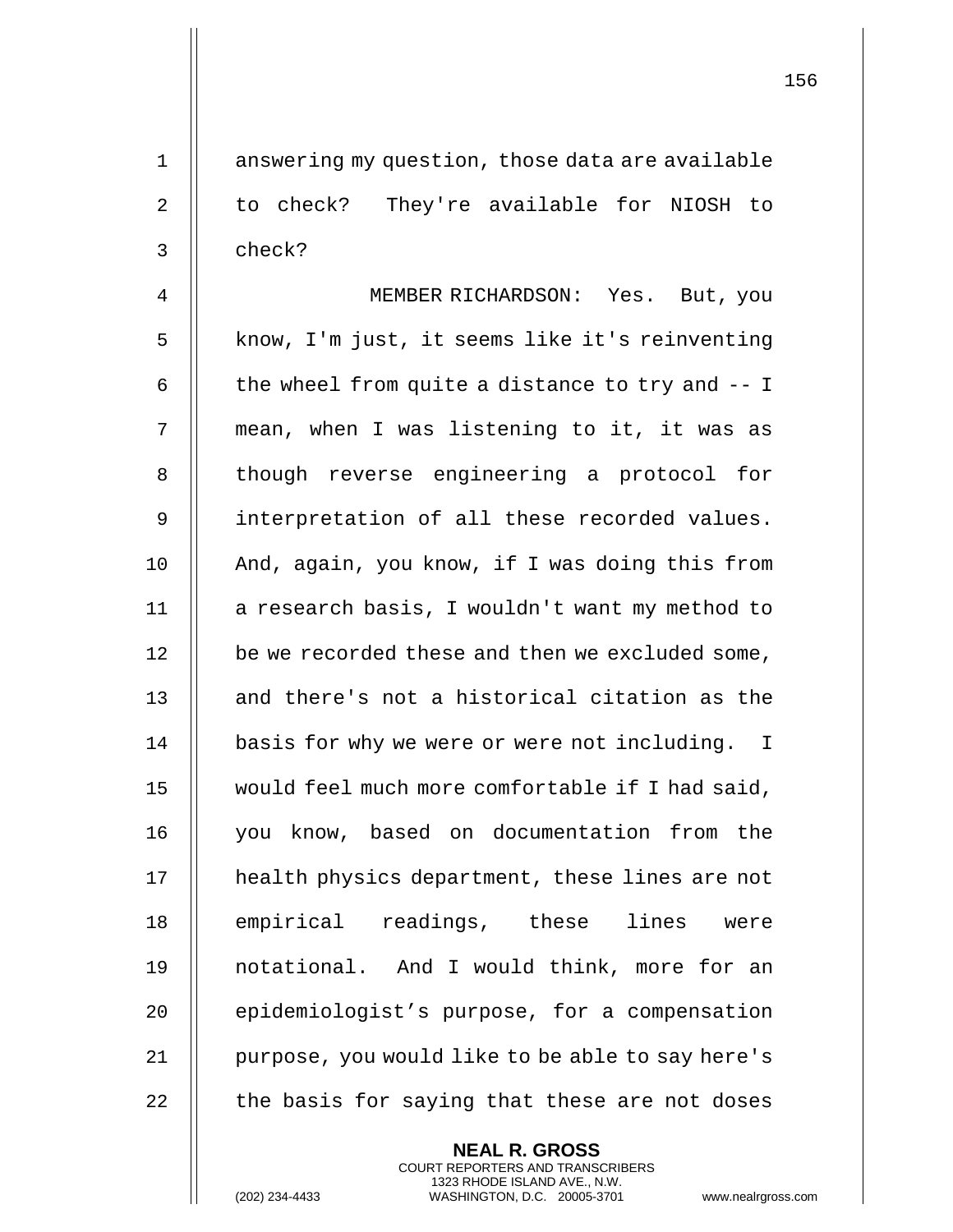$1 \parallel$  that we want to include.

| $\overline{2}$ | MEMBER MUNN: Well, one must also                 |
|----------------|--------------------------------------------------|
| $\mathsf 3$    | counsel caution in using -- I understand what    |
| 4              | you're saying with respect to methods that were  |
| 5              | developed at an earlier date when more familiar  |
| 6              | people were available for review. By the same    |
| 7              | token, it's always cautionary to use procedures  |
| 8              | and methods that were developed by other people  |
| 9              | for other purposes. I guess it's hard to         |
| 10             | recommend that we verify or at least calculate   |
| 11             | any different process because it was used by     |
| 12             | other people at other times. Well, that's a      |
| 13             | difficult thing to try to identify.              |
| 14             | MEMBER RICHARDSON: Yes. Well, I mean,            |
| 15             | again, I would say  I think George Kerr who      |
| 16             | works with the Oak Ridge staff, maybe still, and |
| 17             | they all wrote reports and reports. And Donna    |
| 18             | Cragle was involved in this and Betsy Dupree,    |
| 19             | you know, before and after Mancuso, on the       |
| 20             | difficulties and the procedures in place for     |
| 21             | interpretation of the historical external        |
| 22             | dosimetry data and the internal dosimetry data   |

**NEAL R. GROSS** COURT REPORTERS AND TRANSCRIBERS 1323 RHODE ISLAND AVE., N.W.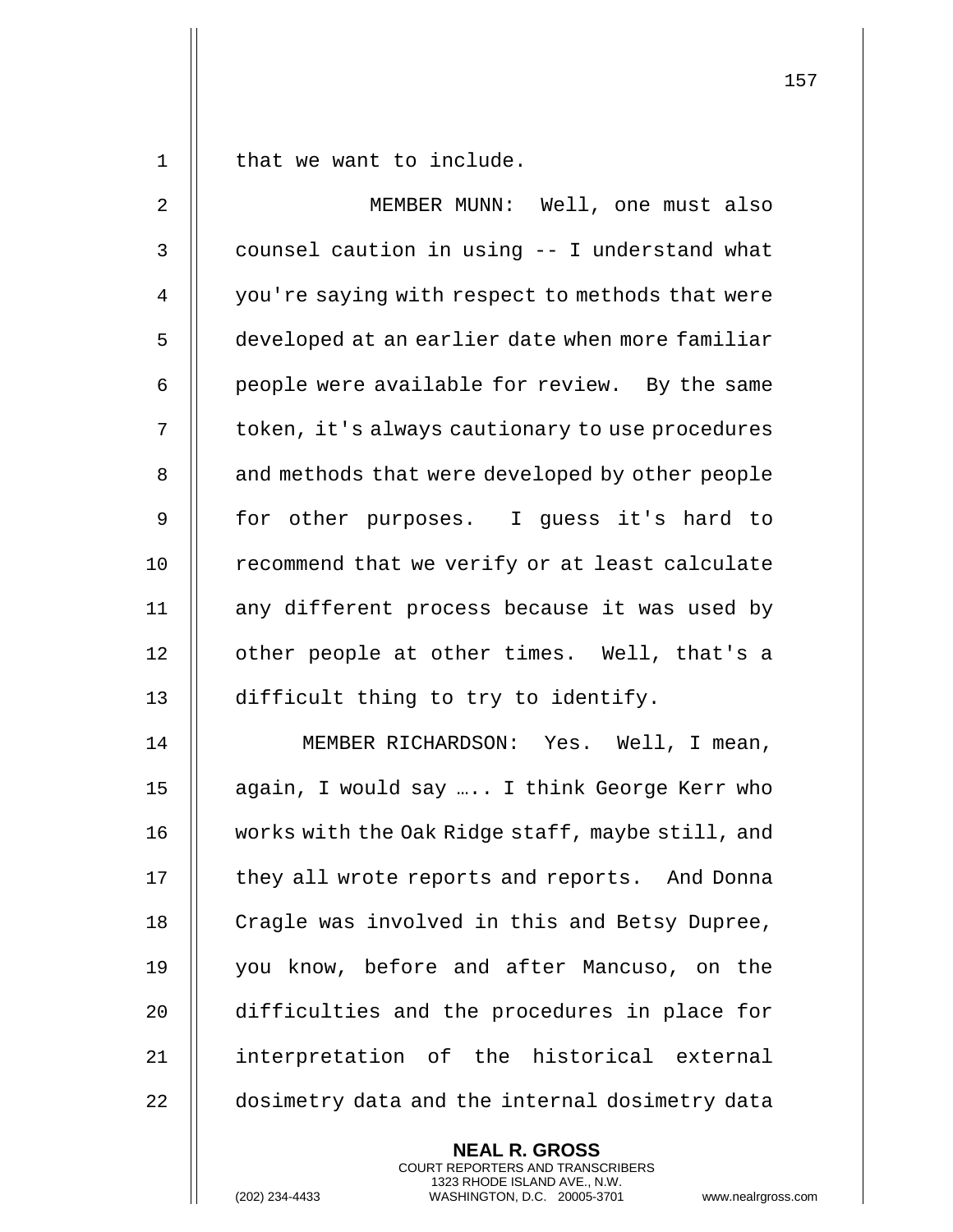| $\mathbf 1$    | for the Oak Ridge workers on how to work with    |
|----------------|--------------------------------------------------|
| $\overline{2}$ | those records and interpret them. And it         |
| 3              | wasn't -- the guidance was based<br>on           |
| 4              | conversations with the people who had run the    |
| 5              | dosimetry programs.                              |
| 6              | So this is another way of doing it,              |
| 7              | but it's kind of trying to figure out what       |
| 8              | subtraction leads to a logical summation. But    |
| 9              | I would say that's the least ideal way of        |
| 10             | figuring out how to interpret these data, and    |
| 11             | the best way is to understand the process that   |
| 12             | led to what values were recorded in what fields. |
| 13             | MEMBER MUNN: I guess, from my                    |
| 14             | perspective, it's worthwhile to know that those  |
| 15             | studies exist and it's worthwhile to even use    |
| 16             | them as a part of background information.<br>But |
| 17             | to actually go so far as to make point-by-point  |
| 18             | comparisons of another study wouldn't seem to    |
| 19             | be appropriate in serving an entirely different  |
| 20             | But perhaps I'm being too specific about<br>use. |
| 21             | it.                                              |
| 22             | don't<br>CHAIRMAN KOTELCHUCK:<br>$\mathbf{I}$    |
|                | <b>NEAL R. GROSS</b>                             |

COURT REPORTERS AND TRANSCRIBERS 1323 RHODE ISLAND AVE., N.W.

 $\prod$ 

(202) 234-4433 WASHINGTON, D.C. 20005-3701 www.nealrgross.com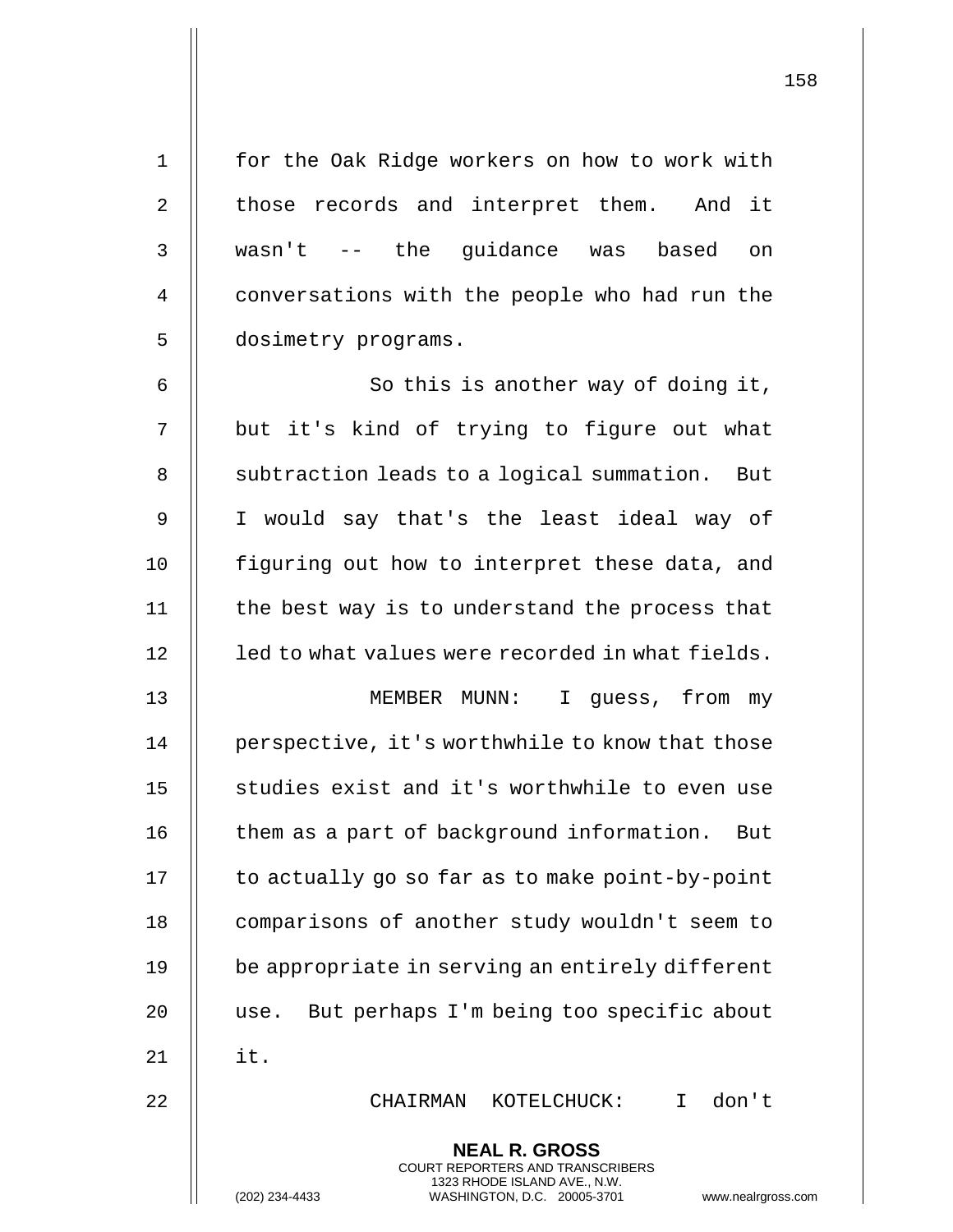**NEAL R. GROSS** COURT REPORTERS AND TRANSCRIBERS 1323 RHODE ISLAND AVE., N.W. (202) 234-4433 WASHINGTON, D.C. 20005-3701 www.nealrgross.com 1 | think you need to go point by point. It would  $2 \parallel$  seem to me that, if the data is available, one 3 would take a few samples out of the data that 4 was keyed in back in '65 and just see that it 5 | agrees with what is being said now. What's  $6$  | being said now makes real sense, and the fact  $7$  || that the person put a D there suggests that 8 || something is special about this. And --9 MEMBER MUNN: I guess the point I'm 10  $\parallel$  trying to make is that we -- in order to use 11 another study as a point of verification, we 12 | have to work on the assumption that that study 13 underwent the same kind of rigorous review that 14 || we're giving this particular study and that 15  $\parallel$  there were no errors like the ones that we're 16 finding in our own reviews. You understand  $17$  || what I'm saying  $-$ 18 CHAIRMAN KOTELCHUCK: Yes, yes. 19 MEMBER MUNN: -- and that it's a 20 || qood point of reference, but I don't understand  $21$  | that it's necessarily a point of proof. 22 CHAIRMAN KOTELCHUCK: Well, I'd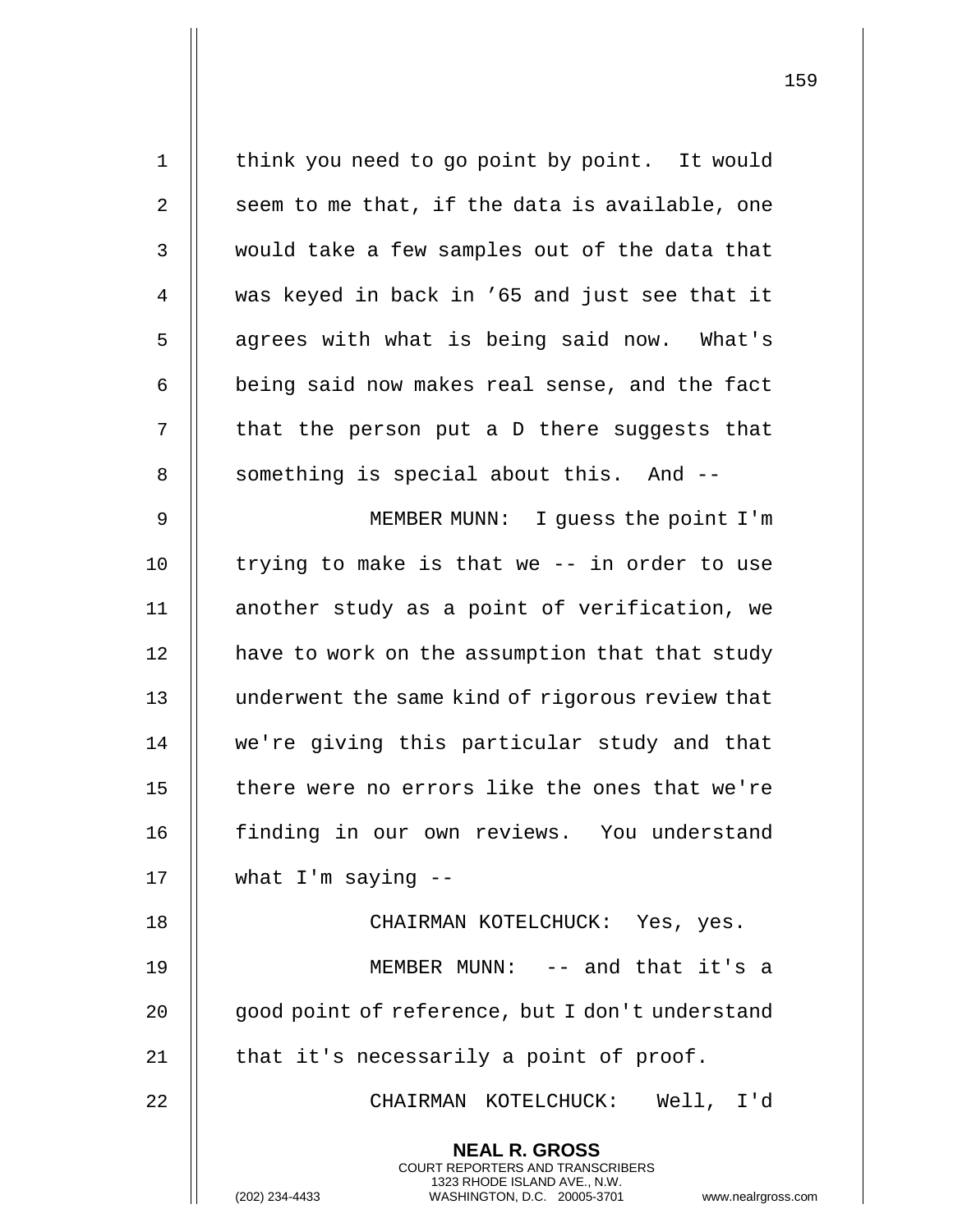|                |                                                                                                                                                                        | 160 |
|----------------|------------------------------------------------------------------------------------------------------------------------------------------------------------------------|-----|
| $\mathbf 1$    | like to hear a suggestion for resolution.                                                                                                                              |     |
| $\overline{2}$ | MEMBER MUNN: Well, let's go back                                                                                                                                       |     |
| 3              | to what our original finding was.                                                                                                                                      |     |
| 4              | CHAIRMAN KOTELCHUCK: Right.                                                                                                                                            |     |
| 5              | MEMBER MUNN: Are we simply trying                                                                                                                                      |     |
| 6              | to verify that no dose was excluded and that,                                                                                                                          |     |
| 7              | since no dose was excluded, we do, in fact, have                                                                                                                       |     |
| 8              | a valid basis for making the calculation? Is                                                                                                                           |     |
| 9              | that what we're trying to determine? I thought                                                                                                                         |     |
| 10             | it was.                                                                                                                                                                |     |
| 11             | CHAIRMAN KOTELCHUCK: But one dose                                                                                                                                      |     |
| 12             | was excluded. One set of doses was excluded,                                                                                                                           |     |
| 13             | and the issue is can we really ascertain that                                                                                                                          |     |
| 14             | it was properly excluded, [that this] makes                                                                                                                            |     |
| 15             | sense? But it's not verified elsewhere, and it                                                                                                                         |     |
| 16             | could be.                                                                                                                                                              |     |
| 17             | MR. FARVER: For this case, the                                                                                                                                         |     |
| 18             | third-quarter doses, which is on the top level                                                                                                                         |     |
| 19             | of row 52, were excluded correctly. They were                                                                                                                          |     |
| 20             | not double -- they were considered once and not                                                                                                                        |     |
| 21             | double input. They were input once for the                                                                                                                             |     |
| 22             | third quarter, but they were not input again on                                                                                                                        |     |
|                | <b>NEAL R. GROSS</b><br><b>COURT REPORTERS AND TRANSCRIBERS</b><br>1323 RHODE ISLAND AVE., N.W.<br>(202) 234-4433<br>WASHINGTON, D.C. 20005-3701<br>www.nealrgross.com |     |

 $\mathop{||}$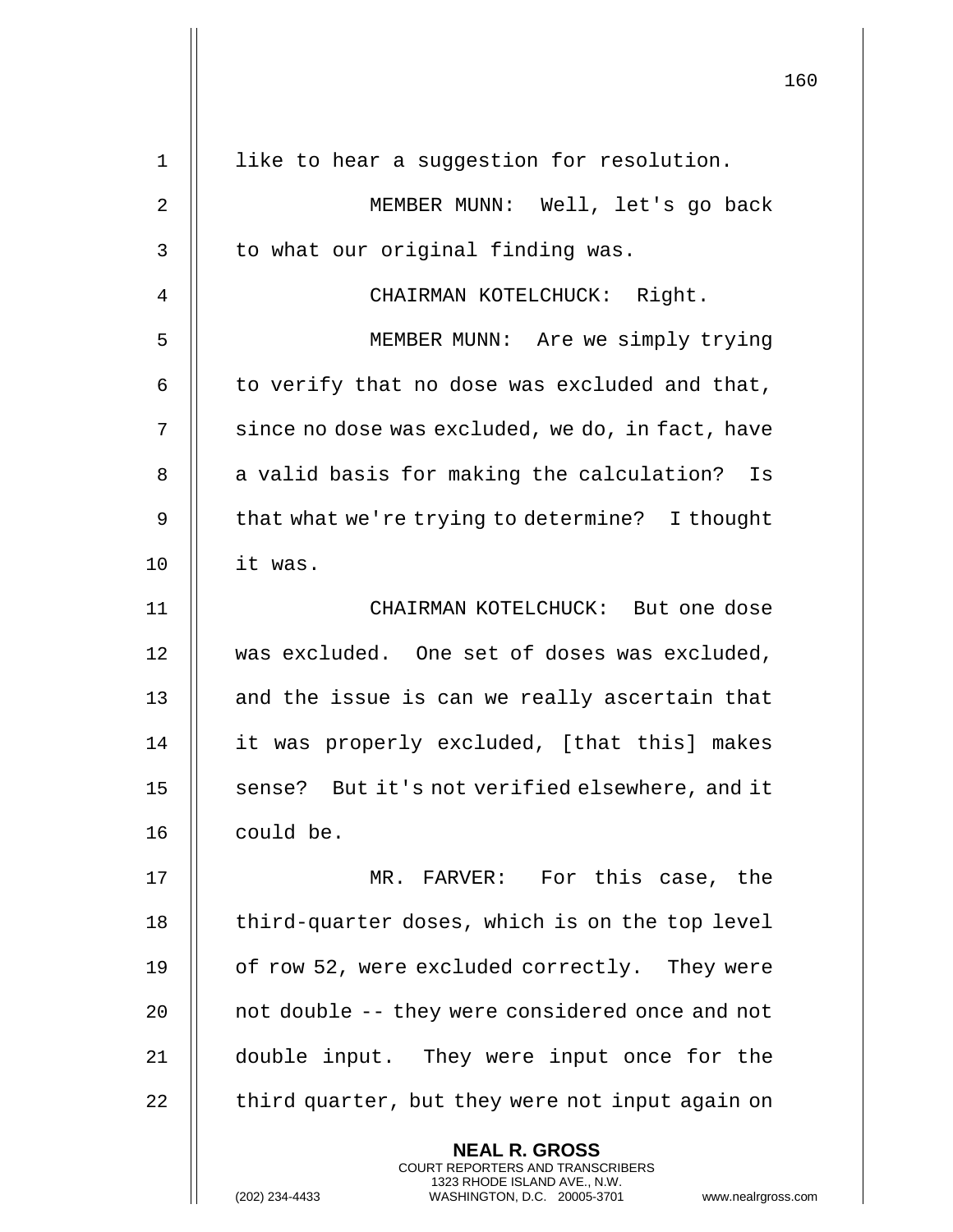|             | 161                                                                                                                                                                    |
|-------------|------------------------------------------------------------------------------------------------------------------------------------------------------------------------|
| $\mathbf 1$ | week 52.                                                                                                                                                               |
| 2           | MEMBER MUNN: But that's correct.                                                                                                                                       |
| 3           | MR. FARVER: That's correct. And                                                                                                                                        |
| 4           | the D doses up in row 51, they were included.                                                                                                                          |
| 5           | MEMBER MUNN: Yes, it makes sense                                                                                                                                       |
| 6           | to me.                                                                                                                                                                 |
| 7           | MR. FARVER: Okay.                                                                                                                                                      |
| 8           | So I<br>CHAIRMAN KOTELCHUCK:                                                                                                                                           |
| 9           | thought --                                                                                                                                                             |
| 10          | MR. FARVER: Well, where we're                                                                                                                                          |
| 11          | going next is, when we get to the next case we're                                                                                                                      |
| 12          | going to see that the D doses were not included.                                                                                                                       |
| 13          | MEMBER RICHARDSON: So the D doses                                                                                                                                      |
| 14          | should not have been included, according to the                                                                                                                        |
| 15          | procedure which is being described as                                                                                                                                  |
| 16          | implemented today but --                                                                                                                                               |
| 17          | MEMBER MUNN: Correct.                                                                                                                                                  |
| 18          | MEMBER RICHARDSON: -- previously                                                                                                                                       |
| 19          | had been included. So, one, it doesn't make                                                                                                                            |
| 20          | sense if we say that's what -- the D doses are                                                                                                                         |
| 21          | not true doses.                                                                                                                                                        |
| 22          | MEMBER MUNN: Yes.                                                                                                                                                      |
|             | <b>NEAL R. GROSS</b><br><b>COURT REPORTERS AND TRANSCRIBERS</b><br>1323 RHODE ISLAND AVE., N.W.<br>(202) 234-4433<br>WASHINGTON, D.C. 20005-3701<br>www.nealrgross.com |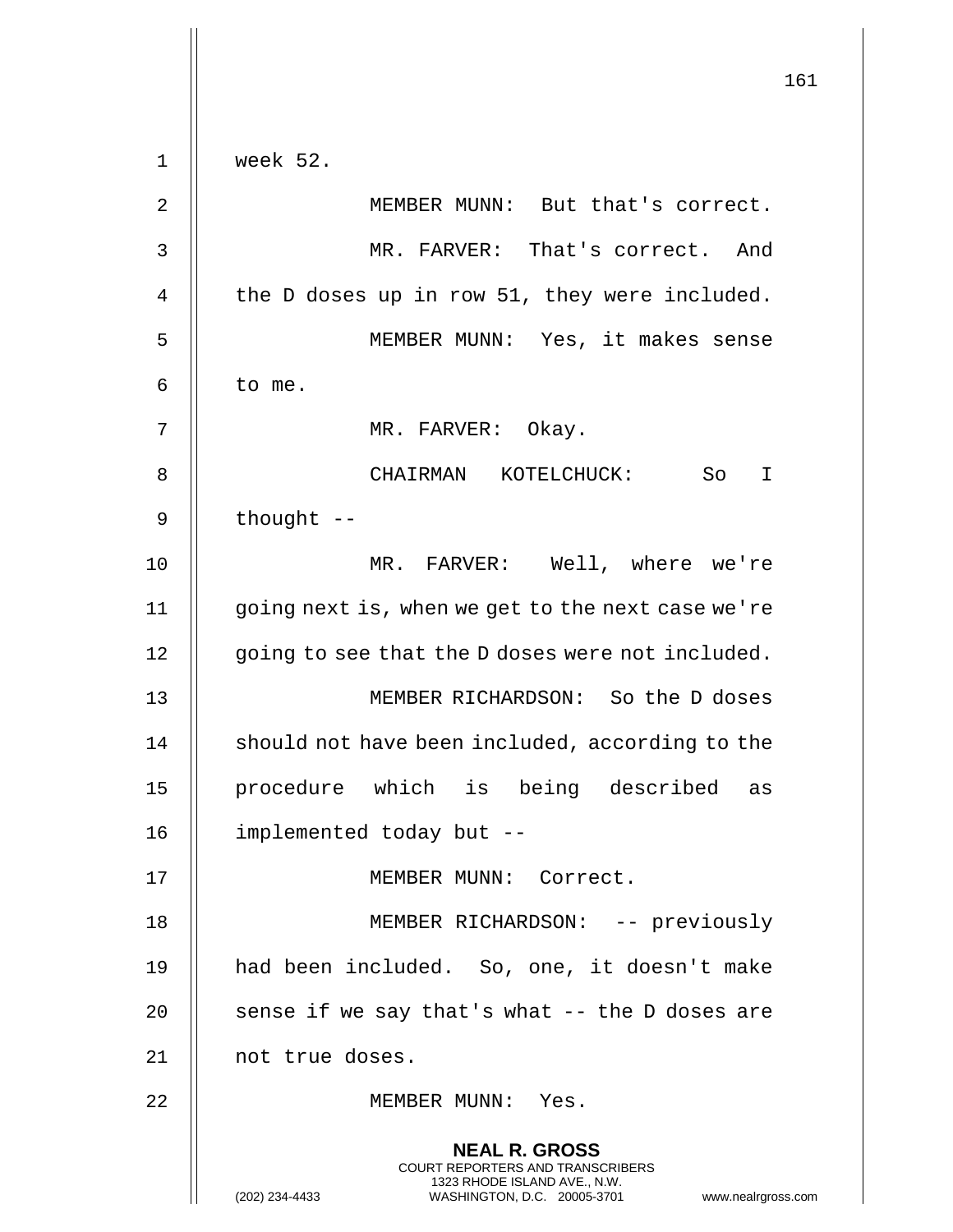| 1              | MEMBER RICHARDSON: So either they               |
|----------------|-------------------------------------------------|
| $\overline{2}$ | were erroneously included there, but they       |
| 3              | shouldn't have been. But as of now, the         |
| 4              | decision about their status is kind of, is what |
| 5              | appears to make sense to NIOSH as a way of      |
| 6              | handling the dosimetry information --           |
| 7              | CHAIRMAN KOTELCHUCK: You know                   |
| 8              | what? Right. You are arguing that that's a      |
| 9              | very good sensible explanation to what the D    |
| 10             | data are, but it really isn't verified          |
| 11             | elsewhere. Maybe we can resolve it by going     |
| 12             | back to the principle of being claimant         |
| 13             | friendly. We could put that in for week 51, and |
| 14             | that would be claimant friendly because it      |
| 15             | would increase the dose. Even though I believe  |
| 16             | that NIOSH is doing a sensible thing and it's   |
| 17             | not verified, we could just say put it in       |
| 18             | because it's claimant friendly.                 |
| 19             | MR. KATZ: This is Ted.<br>I mean,               |
| 20             | that just seems arbitrary, Dave. But I don't    |
| 21             | see why someone can't go look at the Mancuso    |
| 22             | study and look at what the associated protocols |
|                | <b>NEAL R. GROSS</b>                            |

COURT REPORTERS AND TRANSCRIBERS 1323 RHODE ISLAND AVE., N.W.

 $\prod$ 

(202) 234-4433 WASHINGTON, D.C. 20005-3701 www.nealrgross.com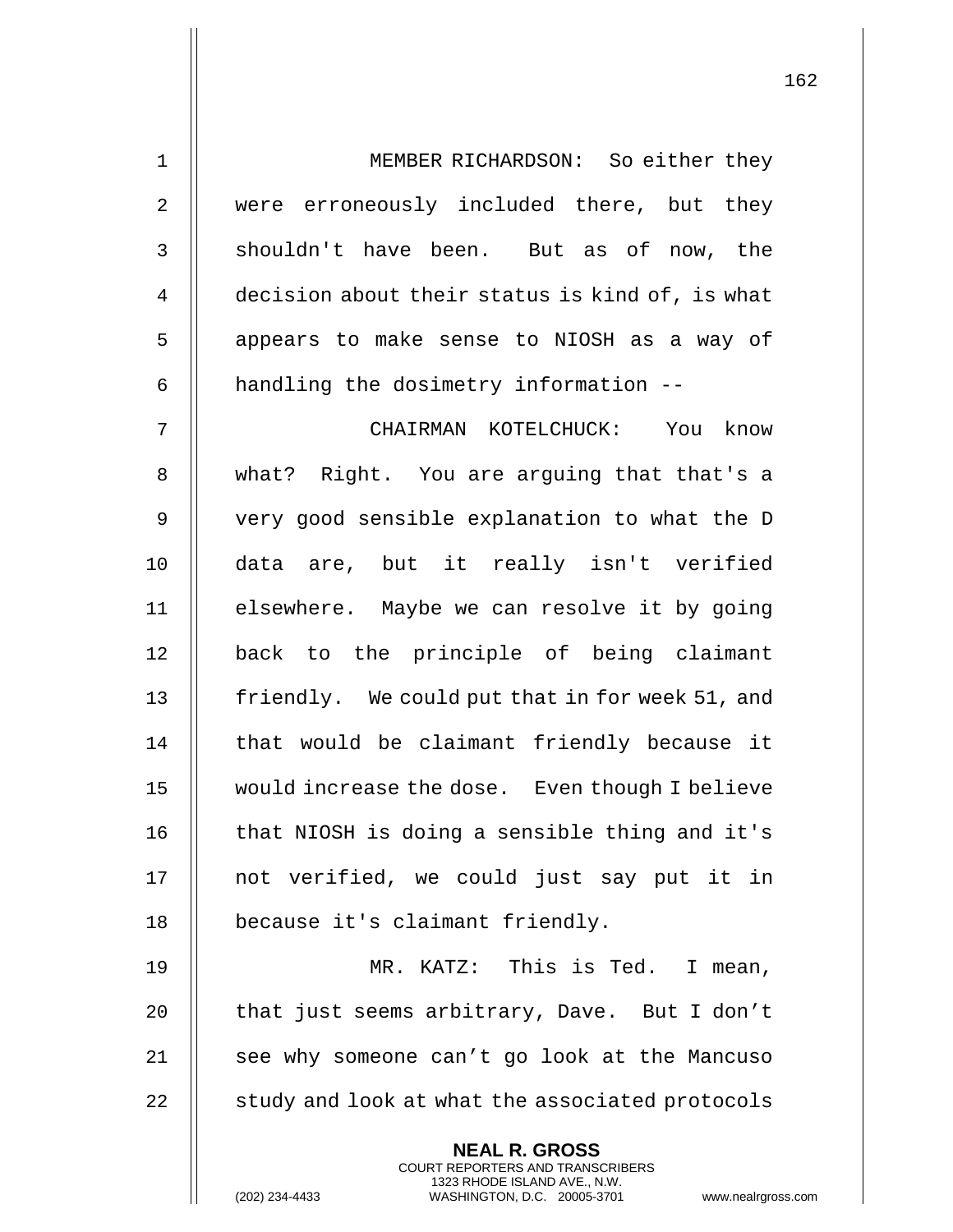|    |                                                                                                                                                                     | 163 |
|----|---------------------------------------------------------------------------------------------------------------------------------------------------------------------|-----|
| 1  | for handling the data, and see at least whether                                                                                                                     |     |
| 2  | it diverges from this or if it's consistent with                                                                                                                    |     |
| 3  |                                                                                                                                                                     |     |
| 4  | CHAIRMAN KOTELCHUCK: Well, Wanda                                                                                                                                    |     |
| 5  | is saying that who knows how well the Mancuso                                                                                                                       |     |
| 6  | study was --                                                                                                                                                        |     |
| 7  | MR. KATZ: But that matters not. I                                                                                                                                   |     |
| 8  | mean, you can look at it and see what they did                                                                                                                      |     |
| 9  | and at least know if that's consistent or not,                                                                                                                      |     |
| 10 | and then at least you know something more than                                                                                                                      |     |
| 11 | we know now. And perhaps it's perfectly                                                                                                                             |     |
| 12 | consistent, in which case there is no more                                                                                                                          |     |
| 13 | discussion, because that's then, in effect,                                                                                                                         |     |
| 14 | supporting what --                                                                                                                                                  |     |
| 15 | CHAIRMAN KOTELCHUCK: That's                                                                                                                                         |     |
| 16 | supporting evidence, yes.                                                                                                                                           |     |
| 17 | MR. KATZ: I mean, why not someone                                                                                                                                   |     |
| 18 | look instead of -- I mean, it seems like we're                                                                                                                      |     |
| 19 | beating our heads on something that could use                                                                                                                       |     |
| 20 | some more information.                                                                                                                                              |     |
| 21 | MR. CALHOUN: This is Grady. I                                                                                                                                       |     |
| 22 | don't know. To me, it seems like the better                                                                                                                         |     |
|    | <b>NEAL R. GROSS</b><br><b>COURT REPORTERS AND TRANSCRIBERS</b><br>1323 RHODE ISLAND AVE., N.W.<br>WASHINGTON, D.C. 20005-3701 www.nealrgross.com<br>(202) 234-4433 |     |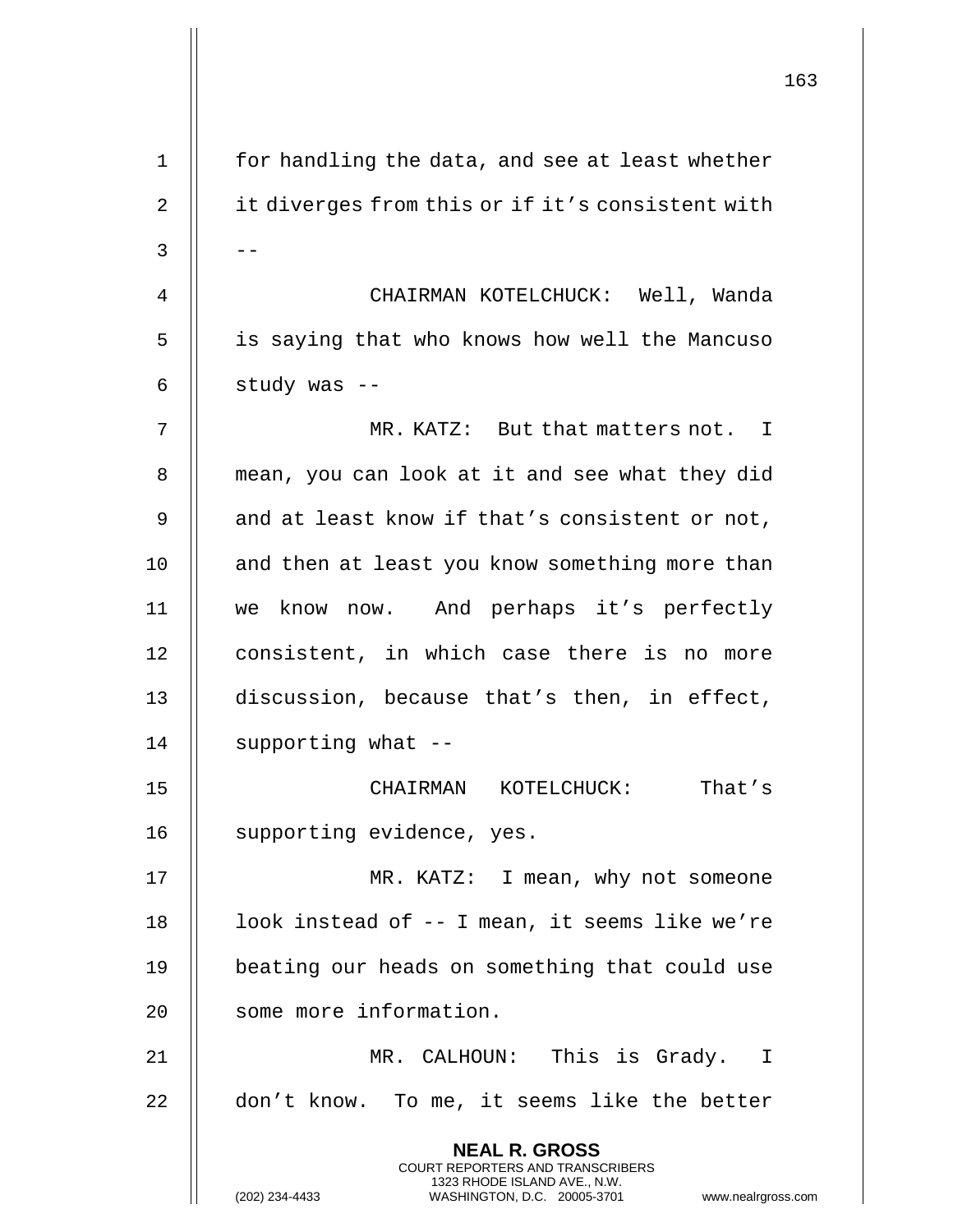1 || approach may be to be better define why we're 2 | doing what we're doing. Unless we buy in 3 | completely to this Mancuso study, comparing us 4 || against what they did is worthless. 5 || So, you know, maybe we just need to  $6$   $\parallel$  better define and talk to our site experts who 7 | wrote our documents and find out why we're doing 8 what we're doing, and at least be able to 9 describe it a little bit more in detail. I 10  $\parallel$  think that's a better first step than trying to 11 compare something to a document that we're not 12 || sure that we buy into 100 percent either. And 13 maybe we do. I just am not knowledgeable -- 14 CHAIRMAN KOTELCHUCK: Well, on the 15 || other hand, one could say this: What NIOSH has 16 **described makes sense for interpretation of the** 17 || D values. If another study confirms it, that's 18 || evidence. If the other study does not agree 19 || with that, then there is not supporting  $20$   $\parallel$  evidence, and you folks can continue to think 21 || about, you know, whether this is right or not  $22$   $\parallel$  and come back and say, well, thinking about it

> **NEAL R. GROSS** COURT REPORTERS AND TRANSCRIBERS 1323 RHODE ISLAND AVE., N.W.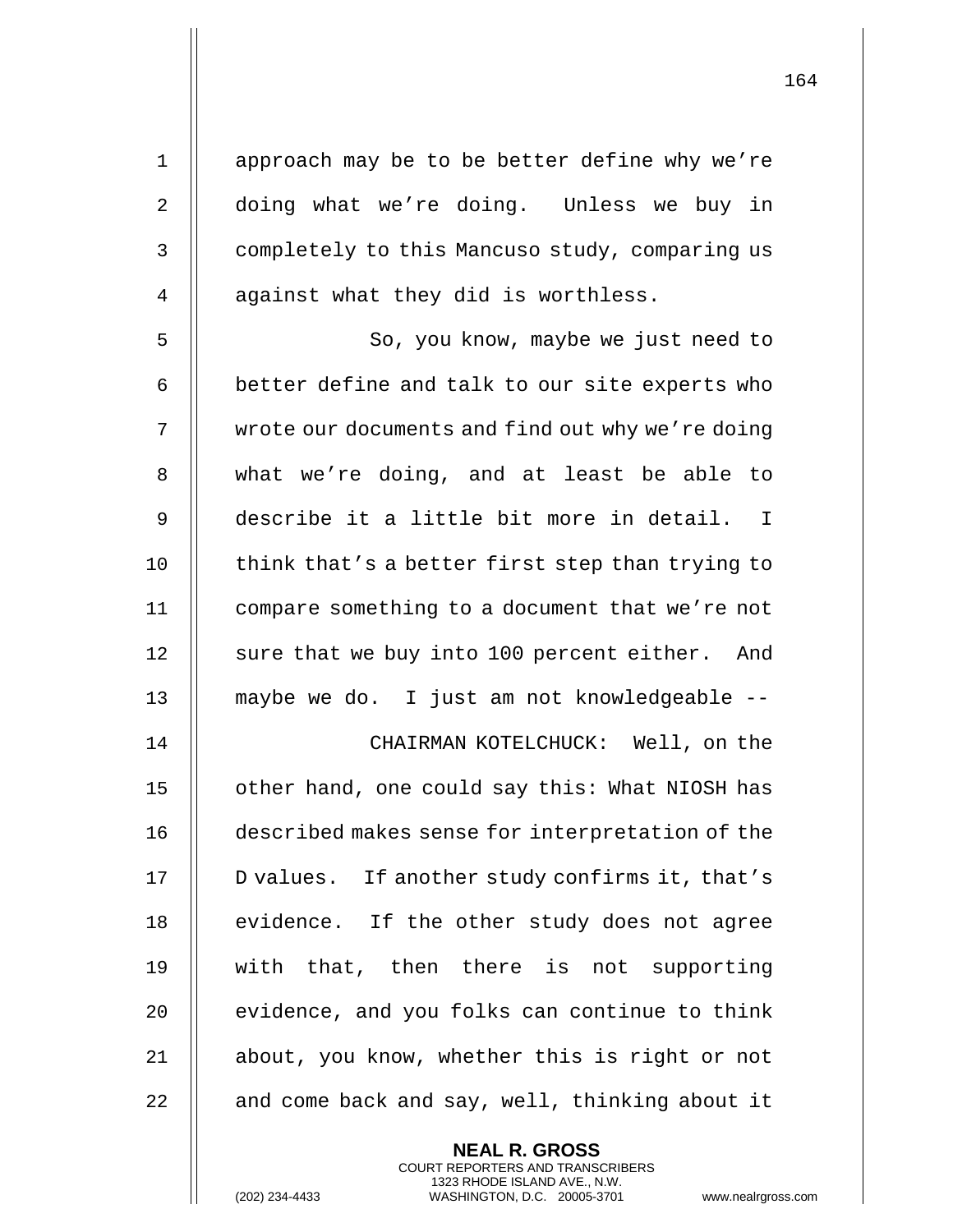|    |                                                                                                                                                | 165 |
|----|------------------------------------------------------------------------------------------------------------------------------------------------|-----|
| 1  | more. We still believe it's correct and Mancuso                                                                                                |     |
| 2  | was wrong.                                                                                                                                     |     |
| 3  | But it is possible -- I mean, what                                                                                                             |     |
| 4  | I'm saying is an affirmation from Mancuso=s                                                                                                    |     |
| 5  | data is evidence. A lack of agreement is not                                                                                                   |     |
| 6  | necessarily evidence. It doesn't confirm what                                                                                                  |     |
| 7  | you've done.                                                                                                                                   |     |
| 8  | MR. CALHOUN: I am certainly not                                                                                                                |     |
| 9  | ready to commit to doing that. I'll talk to our                                                                                                |     |
| 10 | management here and see what they think about                                                                                                  |     |
| 11 | that. I'd be much more apt to try to better                                                                                                    |     |
| 12 | describe what we do than compare our work to                                                                                                   |     |
| 13 | another study. So that's really where I'd like                                                                                                 |     |
| 14 | to start it.                                                                                                                                   |     |
| 15 | CHAIRMAN KOTELCHUCK: Well, okay.                                                                                                               |     |
| 16 | Let me ask you this: do you think it would be                                                                                                  |     |
| 17 | a big job to find Mancuso's data and check it                                                                                                  |     |
| 18 | out?                                                                                                                                           |     |
| 19 | MR. CALHOUN: I have no idea.                                                                                                                   |     |
| 20 | CHAIRMAN KOTELCHUCK: I have no                                                                                                                 |     |
| 21 | idea either. I mean, I respect that yours may                                                                                                  |     |
| 22 | be better than his. I don't know. He's a                                                                                                       |     |
|    | <b>NEAL R. GROSS</b>                                                                                                                           |     |
|    | <b>COURT REPORTERS AND TRANSCRIBERS</b><br>1323 RHODE ISLAND AVE., N.W.<br>(202) 234-4433<br>WASHINGTON, D.C. 20005-3701<br>www.nealrgross.com |     |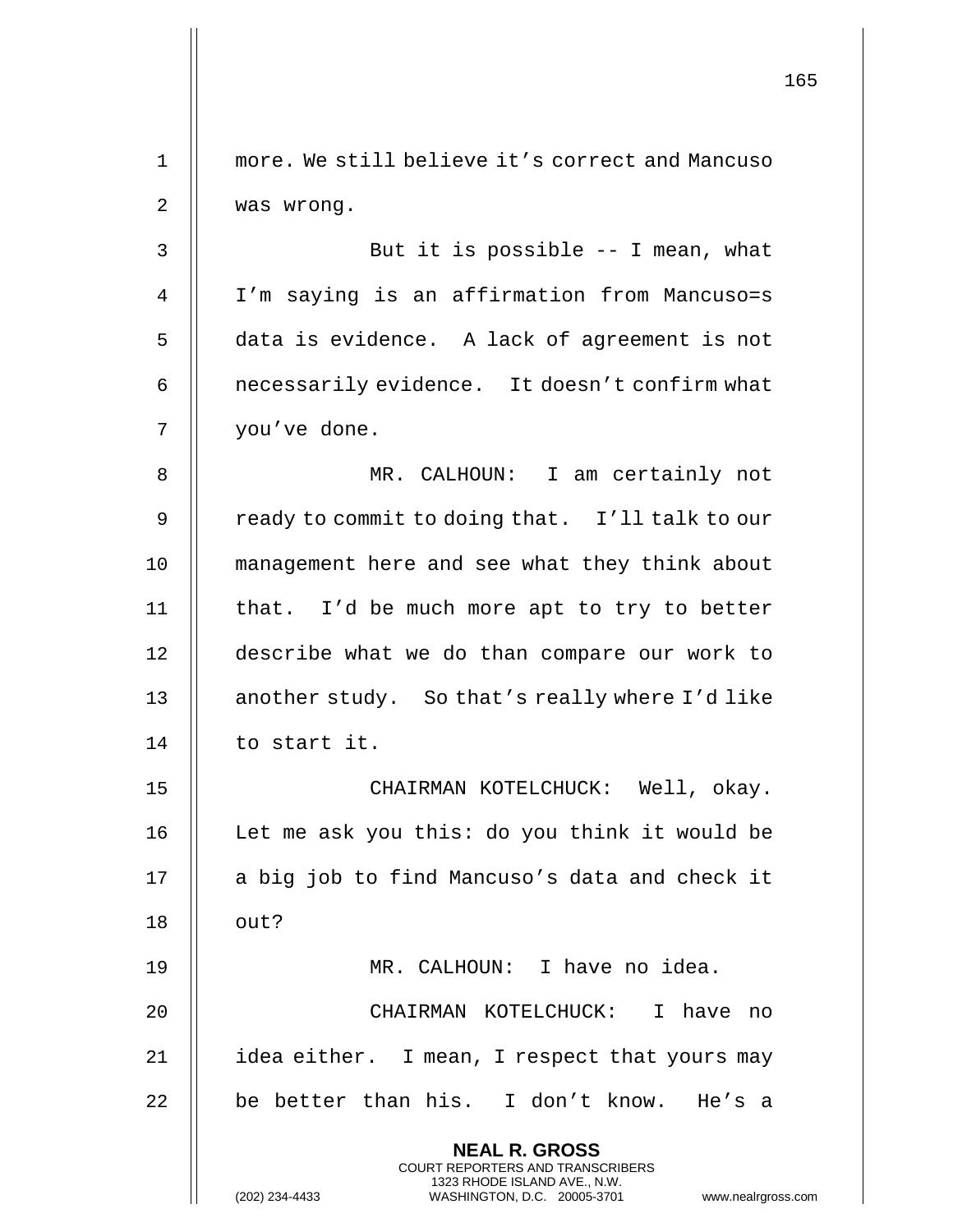| 1  | respected academic researcher, but on the other                                                                                                                        |
|----|------------------------------------------------------------------------------------------------------------------------------------------------------------------------|
| 2  | hand, you folks are good researchers and well                                                                                                                          |
| 3  | trained, you know, and experienced. So I'm not                                                                                                                         |
| 4  | saying one is better than the other.                                                                                                                                   |
| 5  | (Simultaneous speaking.)                                                                                                                                               |
| 6  | MR. CALHOUN: -- the topic right                                                                                                                                        |
| 7  | now, to say one thing one way or another, you                                                                                                                          |
| 8  | know, I always $-1$ 'm quite confident in the work                                                                                                                     |
| 9  | we do here. But I'm certainly willing to go                                                                                                                            |
| 10 | back and look at it to make sure that it really                                                                                                                        |
| 11 | does make sense.                                                                                                                                                       |
| 12 | CHAIRMAN KOTELCHUCK: Well, that's                                                                                                                                      |
| 13 |                                                                                                                                                                        |
| 14 | MUNN: Unless there's<br>MEMBER                                                                                                                                         |
| 15 | another study that specifically mentions the D                                                                                                                         |
| 16 | data here, then it's probably futile. But how                                                                                                                          |
| 17 | to know whether another study does mention that                                                                                                                        |
| 18 | is almost impossible, unless everything is                                                                                                                             |
| 19 | computerized and you can word search for such                                                                                                                          |
| 20 | a thing as D data.                                                                                                                                                     |
| 21 | It seems very obvious. You know,                                                                                                                                       |
| 22 | some things are obvious. You look at these                                                                                                                             |
|    | <b>NEAL R. GROSS</b><br><b>COURT REPORTERS AND TRANSCRIBERS</b><br>1323 RHODE ISLAND AVE., N.W.<br>(202) 234-4433<br>WASHINGTON, D.C. 20005-3701<br>www.nealrgross.com |

 $\mathbf{I}$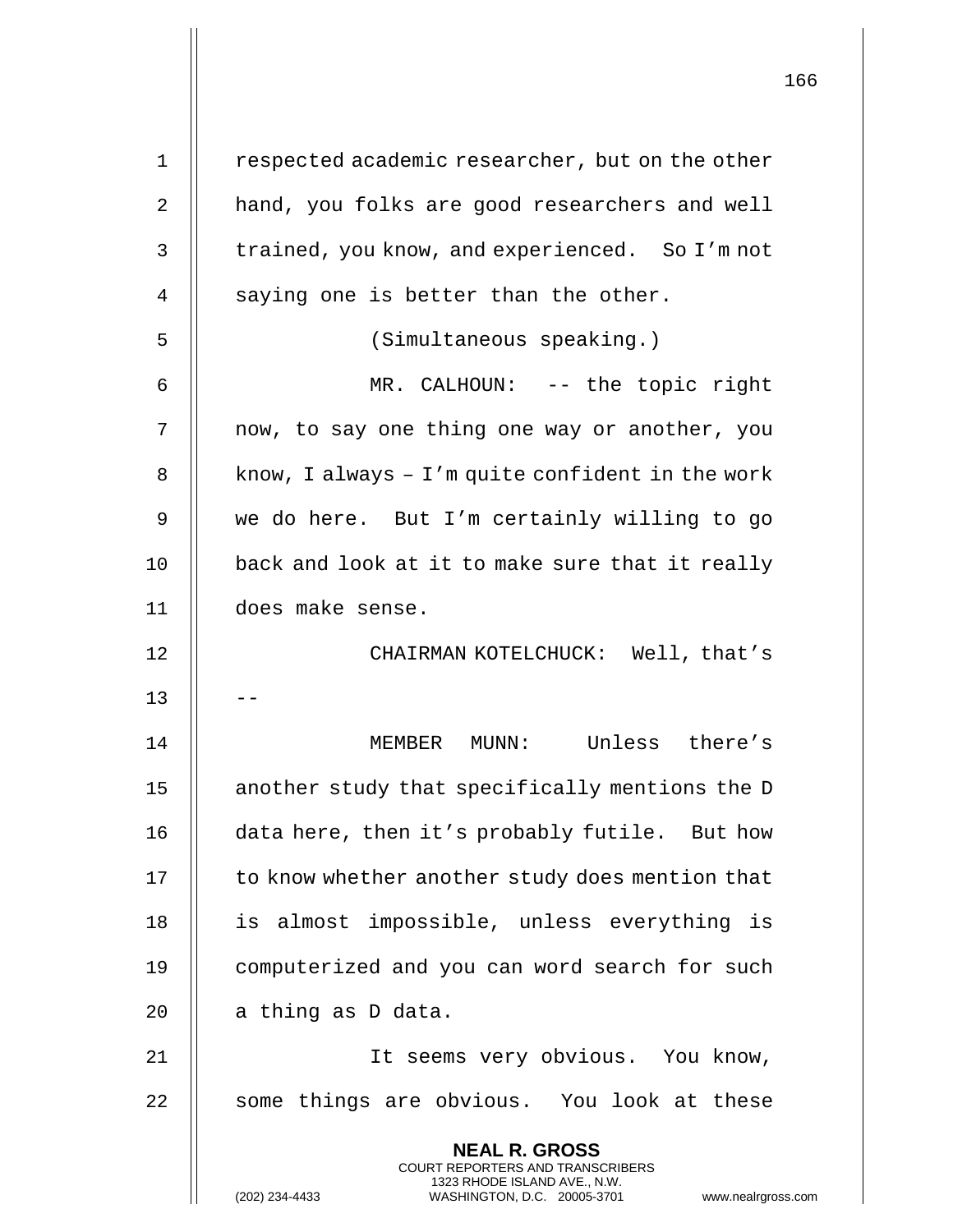1 obvious things: 180, 135, 115. Clearly, that 2 || is simply drawing down the figures from the 3 | third quarter. That's not a mystery. And the 4 D data, if you look at the D data, then you'd 5 | have to assume, if there's any validity at all  $6$  || to that, that every single aspect of dose 7 increased radically over the course of a 8 || quarter, which seems unlikely somehow. And  $9$   $\parallel$  the addition figures below are obvious. You 10 || know, you can probably eliminate the obvious 11  $\parallel$  things, which leaves only the question of: and 12 | exactly what was that D data stuff? But it 13 || clearly was not the readings for the fourth 14 quarter. It would not have been identified in 15  $\parallel$  that way. 16 CHAIRMAN KOTELCHUCK: Well, I will 17  $\parallel$  say we've got a lot of cases to cover. We have 18 | cases that are open that we're going to have to 19  $\parallel$  come back to. I suppose we could just simply

> **NEAL R. GROSS** COURT REPORTERS AND TRANSCRIBERS 1323 RHODE ISLAND AVE., N.W.

20  $\parallel$  leave this open and let the folks at NIOSH and

21 || SC&A reconsider the evidence that exists and

22 discuss with others there about whether there's

(202) 234-4433 WASHINGTON, D.C. 20005-3701 www.nealrgross.com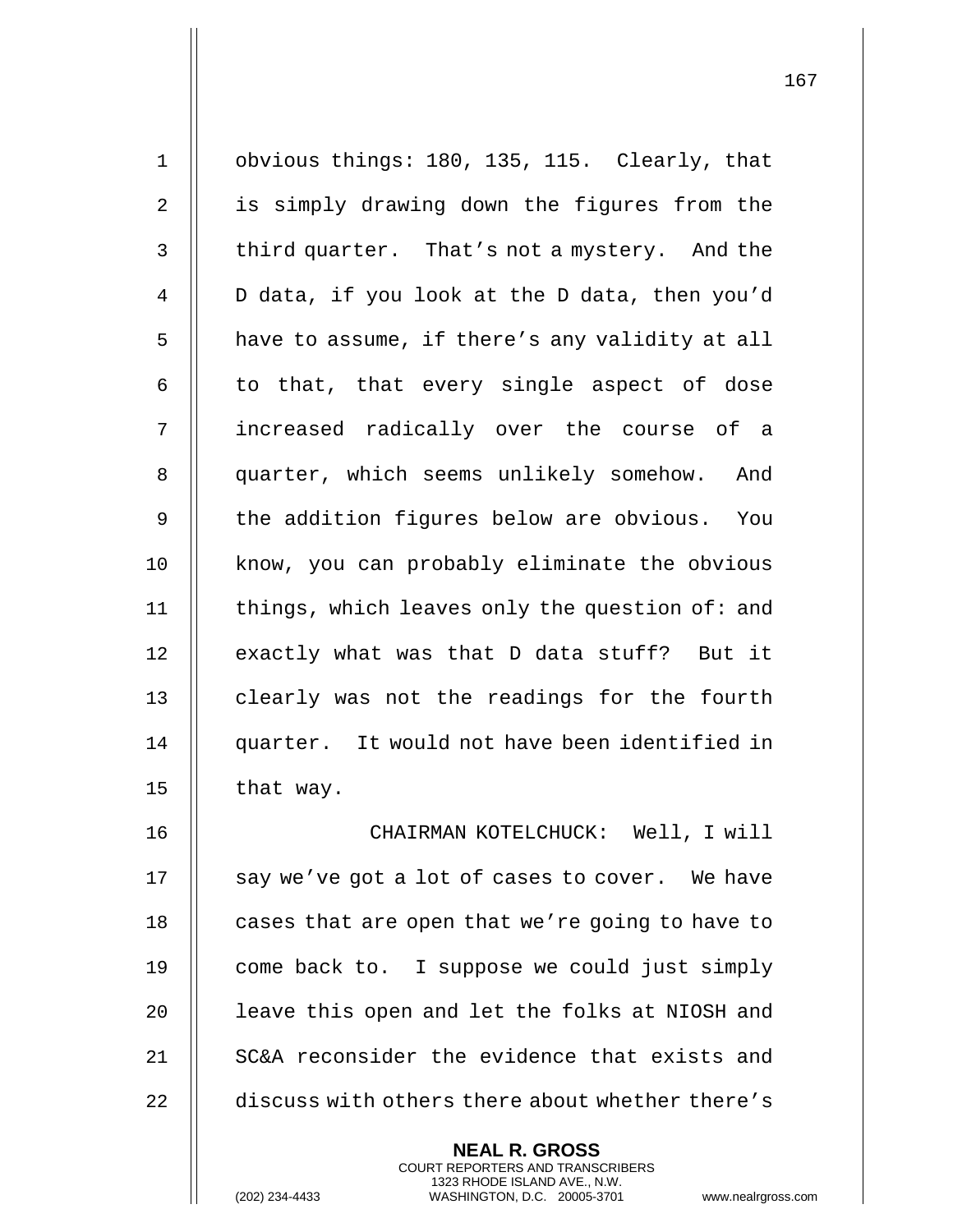|       | 1                                                                                                                                                                   |
|-------|---------------------------------------------------------------------------------------------------------------------------------------------------------------------|
| $1\,$ | access to the Mancuso data and whether they want                                                                                                                    |
| 2     | to look at it.                                                                                                                                                      |
| 3     | Clearly, what I'm thinking is we're                                                                                                                                 |
| 4     | not going to resolve this right now, and we are                                                                                                                     |
| 5     | going to have to come back to this data. So I'd                                                                                                                     |
| 6     | certainly be willing to give the NIOSH folks a                                                                                                                      |
| 7     | chance to re-look, rethink, based on this                                                                                                                           |
| 8     | discussion and then come back to us.                                                                                                                                |
| 9     | MR. FARVER: This is Doug. I guess                                                                                                                                   |
| 10    | I'm sorry I brought this up because my concern                                                                                                                      |
| 11    | was far more basic. For Tab 248, they included                                                                                                                      |
| 12    | the D data in their calculations. We go down                                                                                                                        |
| 13    | to Tab 249, they did not include it. It was not                                                                                                                     |
| 14    | in the dosimetry input file. So even though                                                                                                                         |
| 15    | it's on the card, it's not in the dosimetry                                                                                                                         |
| 16    | input file. It wasn't keyed in. So I have a                                                                                                                         |
| 17    | quality concern. Two people are looking at                                                                                                                          |
| 18    | this and they're interpreting it differently.                                                                                                                       |
| 19    | CHAIRMAN KOTELCHUCK:<br>That's a                                                                                                                                    |
| 20    | concern.                                                                                                                                                            |
| 21    | MR. FARVER: I don't know what it is                                                                                                                                 |
| 22    | or if it should or shouldn't be used, but at                                                                                                                        |
|       | <b>NEAL R. GROSS</b><br><b>COURT REPORTERS AND TRANSCRIBERS</b><br>1323 RHODE ISLAND AVE., N.W.<br>(202) 234-4433<br>WASHINGTON, D.C. 20005-3701<br>www.nealrgross. |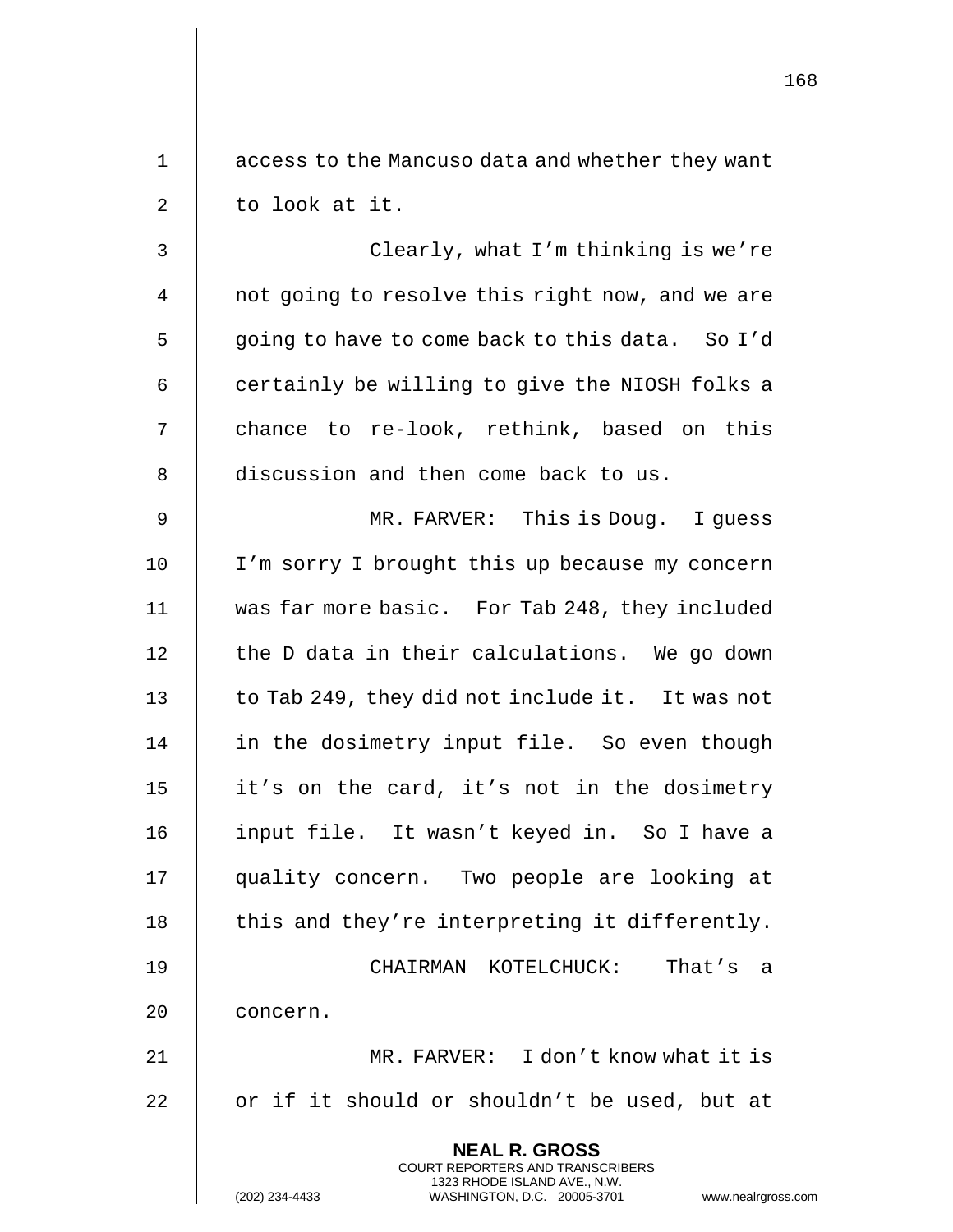|                |                                                                                                                                                                        | 169 |
|----------------|------------------------------------------------------------------------------------------------------------------------------------------------------------------------|-----|
| $\mathbf 1$    | least be consistent.                                                                                                                                                   |     |
|                |                                                                                                                                                                        |     |
| $\overline{2}$ | CHAIRMAN KOTELCHUCK: Right.                                                                                                                                            |     |
| 3              | MEMBER MUNN: Agree.                                                                                                                                                    |     |
| 4              | MR. FARVER: So that's my concern.                                                                                                                                      |     |
| 5              | It's in the dosimetry input file --                                                                                                                                    |     |
| 6              | MR. SIEBERT: Wait, wait, wait.                                                                                                                                         |     |
| 7              | This is Scott. I'd like to clarify that. That                                                                                                                          |     |
| 8              | was not necessarily correct. That D data is                                                                                                                            |     |
| 9              | listed in the data entry file for both of those                                                                                                                        |     |
| 10             | cases. The dose reconstructor in the second                                                                                                                            |     |
| 11             | case decided to remove it based on this process                                                                                                                        |     |
| 12             | of saying that the cumulative doses did not                                                                                                                            |     |
| 13             | match the record. However, the data entry                                                                                                                              |     |
| 14             | people entered it the first time and the dose                                                                                                                          |     |
| 15             | reconstructor made the decision to remove it.                                                                                                                          |     |
| 16             | So it is not a data entry issue.                                                                                                                                       |     |
| 17             | They were both done consistently.                                                                                                                                      |     |
| 18             | MR. FARVER: Okay. So now we have                                                                                                                                       |     |
| 19             | inconsistencies among the dose reconstructors.                                                                                                                         |     |
| 20             | Which we agree<br>MR. SIEBERT:                                                                                                                                         |     |
| 21             | wholeheartedly that we need to look at that, and                                                                                                                       |     |
| 22             | we're documenting that process already. But,                                                                                                                           |     |
|                | <b>NEAL R. GROSS</b><br><b>COURT REPORTERS AND TRANSCRIBERS</b><br>1323 RHODE ISLAND AVE., N.W.<br>(202) 234-4433<br>WASHINGTON, D.C. 20005-3701<br>www.nealrgross.com |     |

 $\mathbf{I}$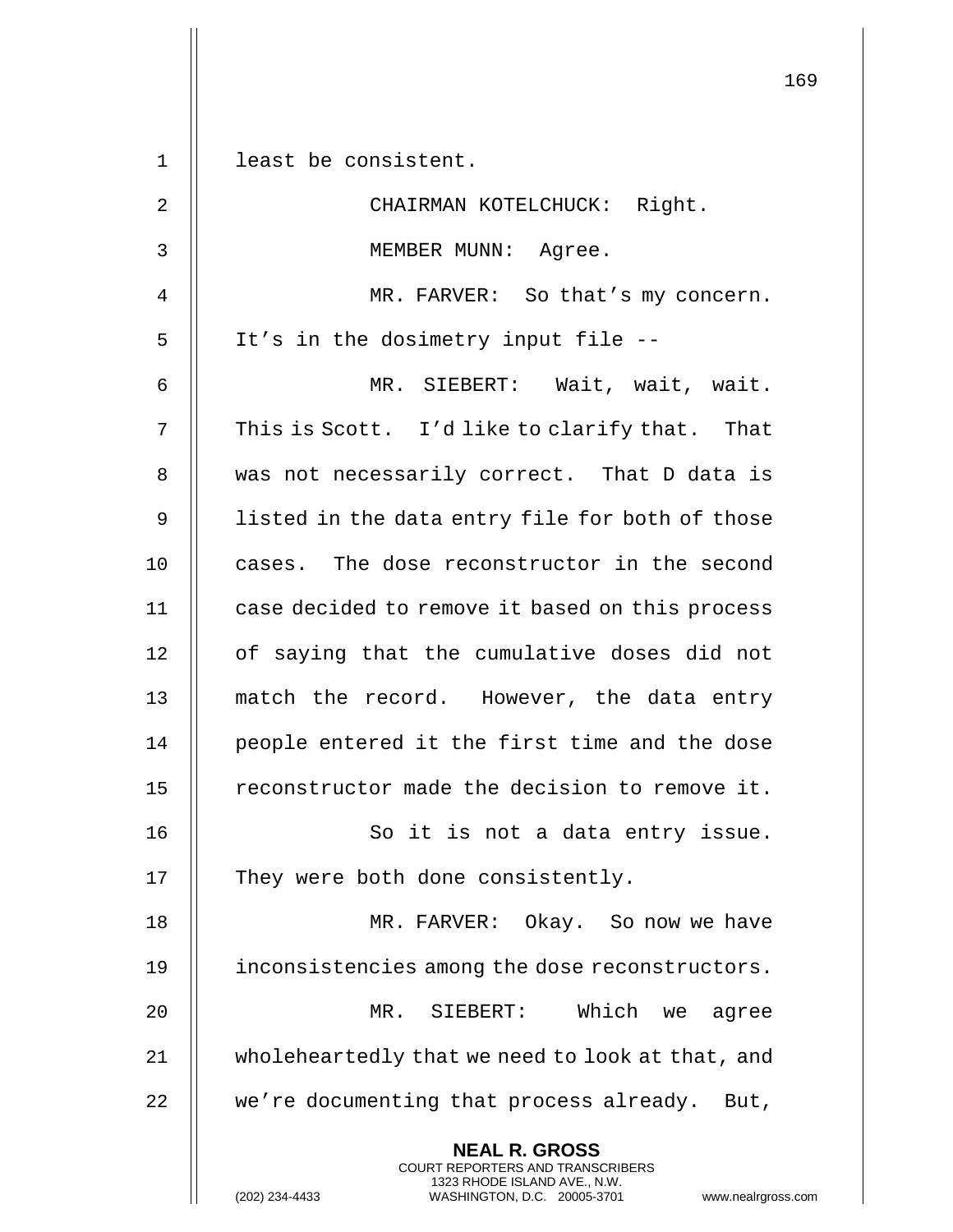170 **NEAL R. GROSS** COURT REPORTERS AND TRANSCRIBERS 1323 RHODE ISLAND AVE., N.W. (202) 234-4433 WASHINGTON, D.C. 20005-3701 www.nealrgross.com 1 you know, I know Grady is going to talk to his 2 | management. 3 MEMBER MUNN: Did I understand 4 | incorrectly that this occurs only during this  $5$  || brief period of time, which, if I think I heard  $6$   $\parallel$  what you said earlier, was a transition time 7 || from one reporting method to another? 8 MR. SIEBERT: That is correct, the  $9 \parallel$  end of 1956. 10 || MEMBER MUNN: This is the only time 11 we see this D data, right? 12 MR. SIEBERT: Correct. 13 MEMBER MUNN: So it's not that big 14  $\parallel$  an issue. We have a few figures here at the 15  $\parallel$  tail-end of one type of reporting, as they're 16 | moving into a different mode of reporting data. 17 CHAIRMAN KOTELCHUCK: Right. 18 MEMBER MUNN: On this case, for 19 || example, we have three numbers. Gee, the 20 **explanation sounds logical to me.** Whether or 21 | not any previous study or any study since makes  $22$  || sense, or whether it refers to it at all, this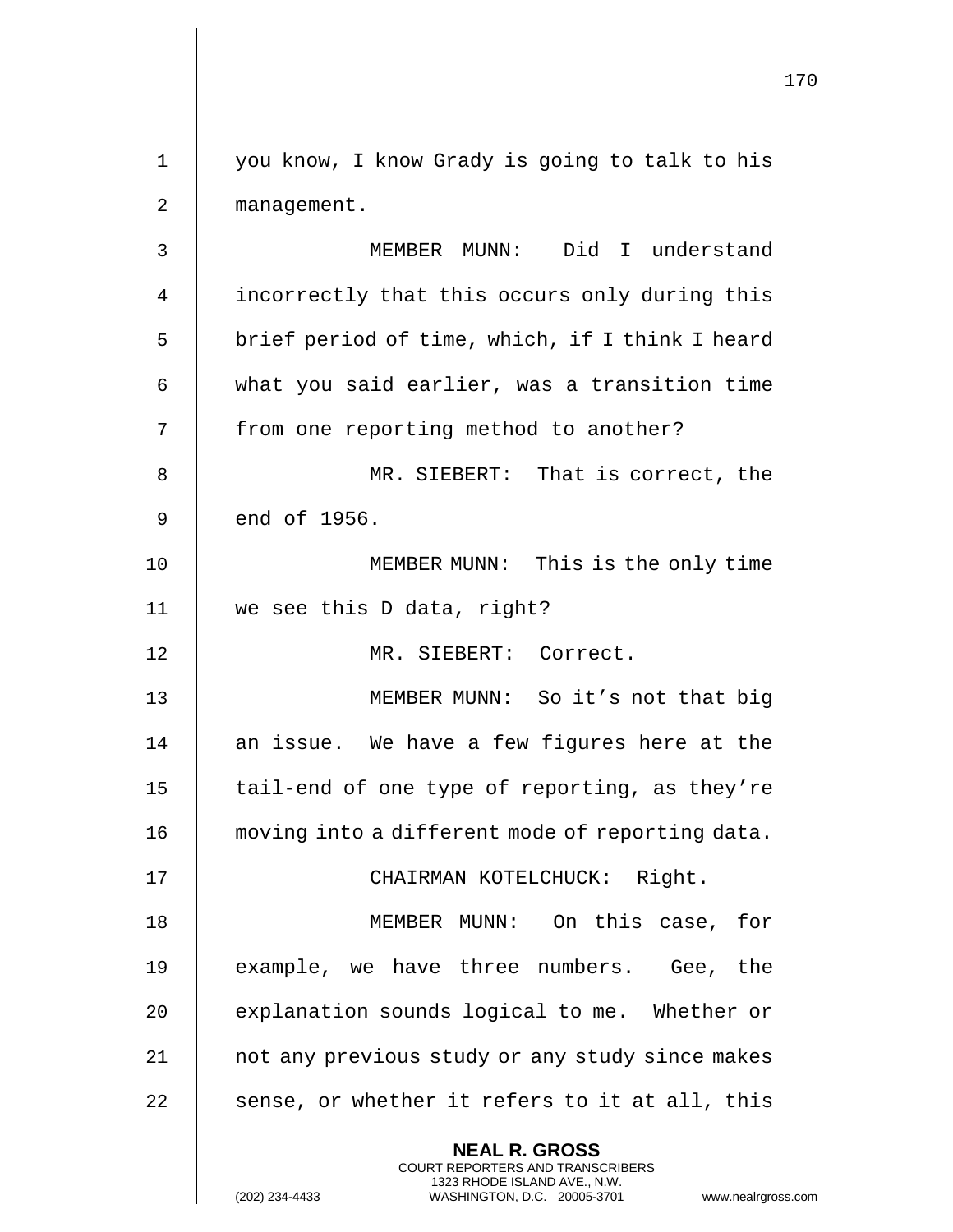| $\mathbf 1$ | is a logical view and we're talking about very                                                                                             |
|-------------|--------------------------------------------------------------------------------------------------------------------------------------------|
| 2           | small numbers here. It seems irrational for us                                                                                             |
| 3           | to contribute enormous amounts of time to                                                                                                  |
| 4           | worrying about these three numbers.                                                                                                        |
| 5           | CHAIRMAN KOTELCHUCK: Well, the                                                                                                             |
| 6           | three numbers, right, the three numbers are                                                                                                |
| 7           | three people. I mean, the three numbers here                                                                                               |
| 8           | are one person, but I wouldn't want to -- for                                                                                              |
| 9           | that one person, it's very important.                                                                                                      |
| 10          | MEMBER MUNN: But even if those                                                                                                             |
| 11          | three numbers appeared on every single solitary                                                                                            |
| 12          | report that we have, which I think is unlikely,                                                                                            |
| 13          | even if it did appear, my point is, given the                                                                                              |
| 14          | records that exist for each individual employee                                                                                            |
| 15          | and the fact that this occurs only during this                                                                                             |
| 16          | last set of data recording sheets prior to the                                                                                             |
| 17          | institution of new reporting system, I don't                                                                                               |
| 18          | see -- it seems to me we're making a "I love a                                                                                             |
| 19          | mystery" out of a molehill.                                                                                                                |
| 20          | CHAIRMAN KOTELCHUCK:<br>Okay.                                                                                                              |
| 21          | Suppose you believe that. What conclusions                                                                                                 |
| 22          | do you draw from that last statement?                                                                                                      |
|             | <b>NEAL R. GROSS</b>                                                                                                                       |
|             | <b>COURT REPORTERS AND TRANSCRIBERS</b><br>1323 RHODE ISLAND AVE., N.W.<br>(202) 234-4433<br>WASHINGTON, D.C. 20005-3701<br>www.nealrgross |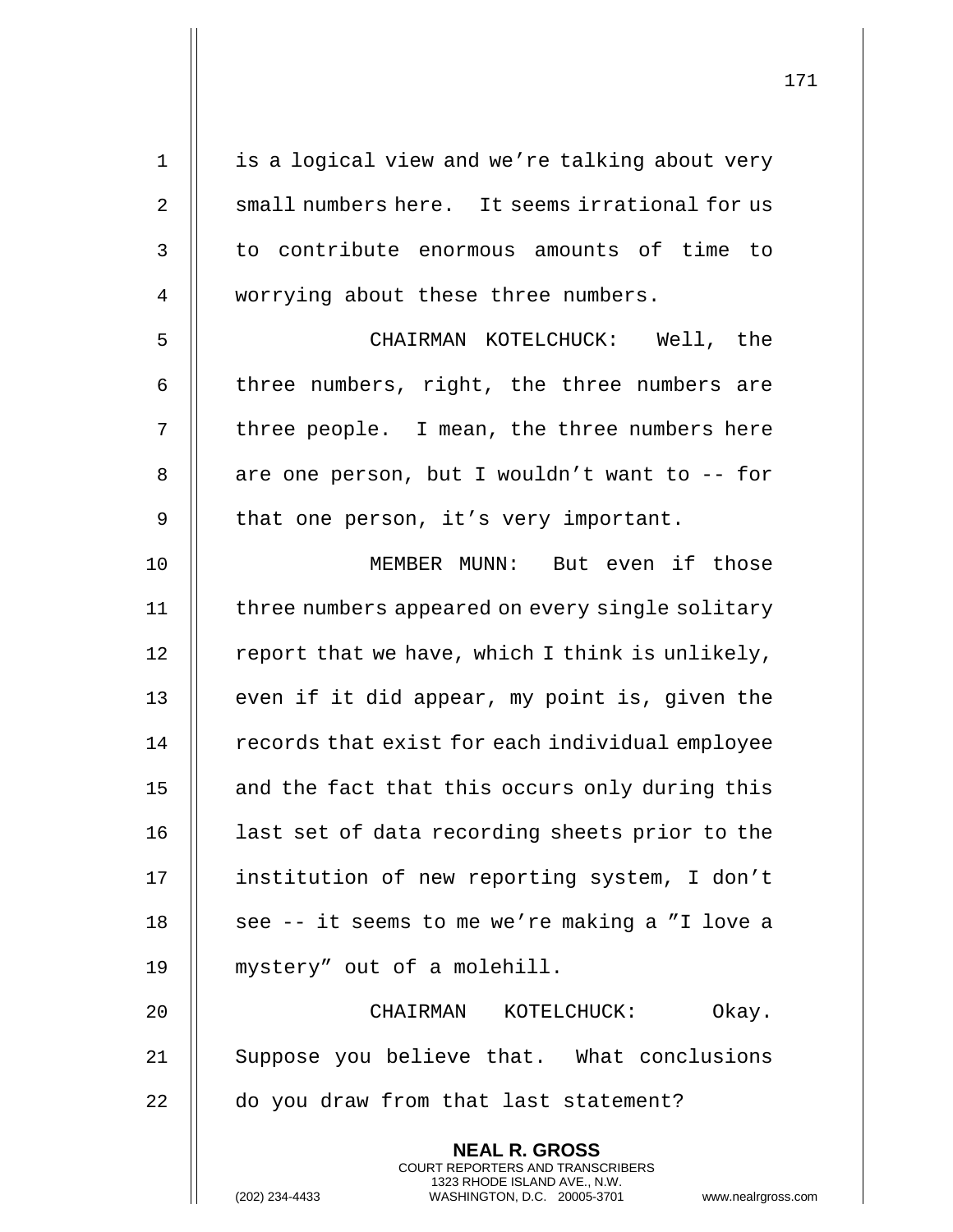| $\mathbf 1$ | MEMBER MUNN: My conclusion,                                                                                                                                       |
|-------------|-------------------------------------------------------------------------------------------------------------------------------------------------------------------|
| 2           | personally, is that, for this individual, the                                                                                                                     |
| 3           | numbers that were drawn from the dose for this                                                                                                                    |
| 4           | last fourth quarter of this year are 105, 30,                                                                                                                     |
| 5           | and 55. That's my conclusion, regardless of                                                                                                                       |
| 6           | whether the numbers are written on there. That                                                                                                                    |
| 7           | seems obvious to me. It's in line with --                                                                                                                         |
| 8           | MEMBER CLAWSON: This is Brad. I                                                                                                                                   |
| 9           | can't believe -- I do not agree with that at all.                                                                                                                 |
| 10          | That D data is there for a reason. If you can't                                                                                                                   |
| 11          | tell me why it isn't there, then it's either                                                                                                                      |
| 12          | going to be put in there or we're going to figure                                                                                                                 |
| 13          | out what it is. This arbitrarily deciding,                                                                                                                        |
| 14          | yeah, we don't need to worry about this data,                                                                                                                     |
| 15          | it doesn't really mean -- I don't think that                                                                                                                      |
| 16          | really says that we're doing a very good job                                                                                                                      |
| 17          | here. And guess what? It may only be for 55.                                                                                                                      |
| 18          | But this is for one person out there. And if                                                                                                                      |
| 19          | I was that one person or a family member or                                                                                                                       |
| 20          | something else, I quess it would matter to me.                                                                                                                    |
| 21          | The thing is, we're trying to make                                                                                                                                |
| 22          | this as clear as possible. And we want to be                                                                                                                      |
|             | <b>NEAL R. GROSS</b><br><b>COURT REPORTERS AND TRANSCRIBERS</b><br>1323 RHODE ISLAND AVE., N.W.<br>(202) 234-4433<br>WASHINGTON, D.C. 20005-3701<br>www.nealrgros |

(202) 234-4433 WASHINGTON, D.C. 20005-3701 www.nealrgross.com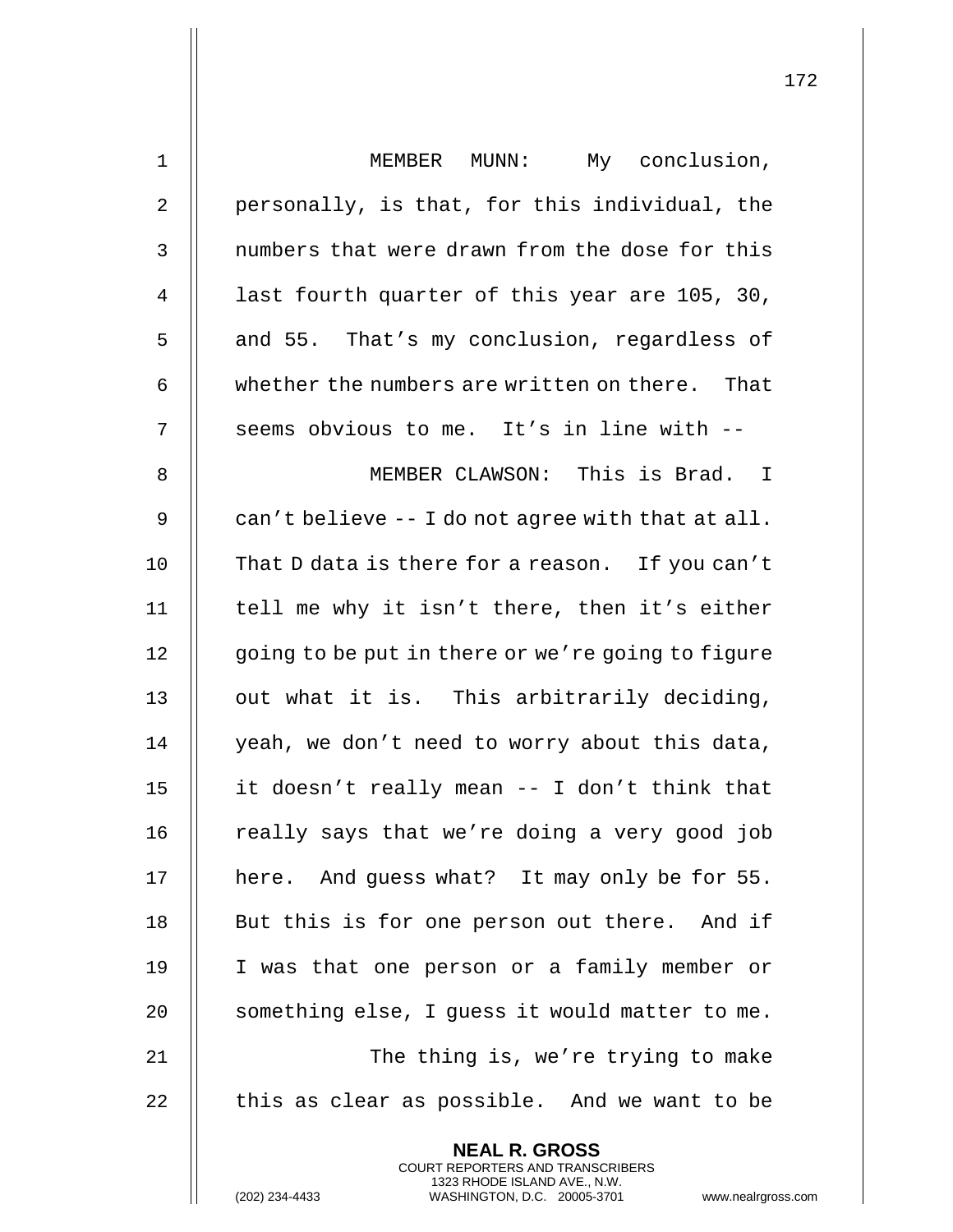| $\mathbf 1$    | able to be able to explain why we do what we do.                                                                                                                  |
|----------------|-------------------------------------------------------------------------------------------------------------------------------------------------------------------|
| $\overline{2}$ | To be able to hear that, well, we're just                                                                                                                         |
| 3              | ignoring it because it really doesn't matter,                                                                                                                     |
| 4              | I don't buy that. I don't think that's right.                                                                                                                     |
| 5              | CHAIRMAN KOTELCHUCK: I think we                                                                                                                                   |
| 6              | don't have much -- I think we need to let NIOSH                                                                                                                   |
| 7              | people rethink, based on this discussion, not                                                                                                                     |
| 8              | mandate anything other than ask you folks to                                                                                                                      |
| $\mathsf 9$    | reconsider. If you want to talk to SC&A, fine.                                                                                                                    |
| 10             | That's up to you. And then come back to us with                                                                                                                   |
| 11             | a resolution of this and the next case, your                                                                                                                      |
| 12             | suggested resolution of it and your whatever,                                                                                                                     |
| 13             | and the body of evidence you're using to decide                                                                                                                   |
| 14             | it, although I think you're giving it to us.                                                                                                                      |
| 15             | But you may want to think about it a little bit                                                                                                                   |
| 16             | more to make us feel confident that what you                                                                                                                      |
| 17             | said was true.                                                                                                                                                    |
| 18             | Right now, we're not assured that                                                                                                                                 |
| 19             | your D data - we're not assured of what you said                                                                                                                  |
| 20             | about the D data, although it certainly, to me,                                                                                                                   |
| 21             | seems to make sense.                                                                                                                                              |
| 22             | Can we do that? Leave this open and                                                                                                                               |
|                | <b>NEAL R. GROSS</b><br><b>COURT REPORTERS AND TRANSCRIBERS</b><br>1323 RHODE ISLAND AVE., N.W.<br>(202) 234-4433<br>WASHINGTON, D.C. 20005-3701<br>www.nealrgros |

(202) 234-4433 WASHINGTON, D.C. 20005-3701 www.nealrgross.com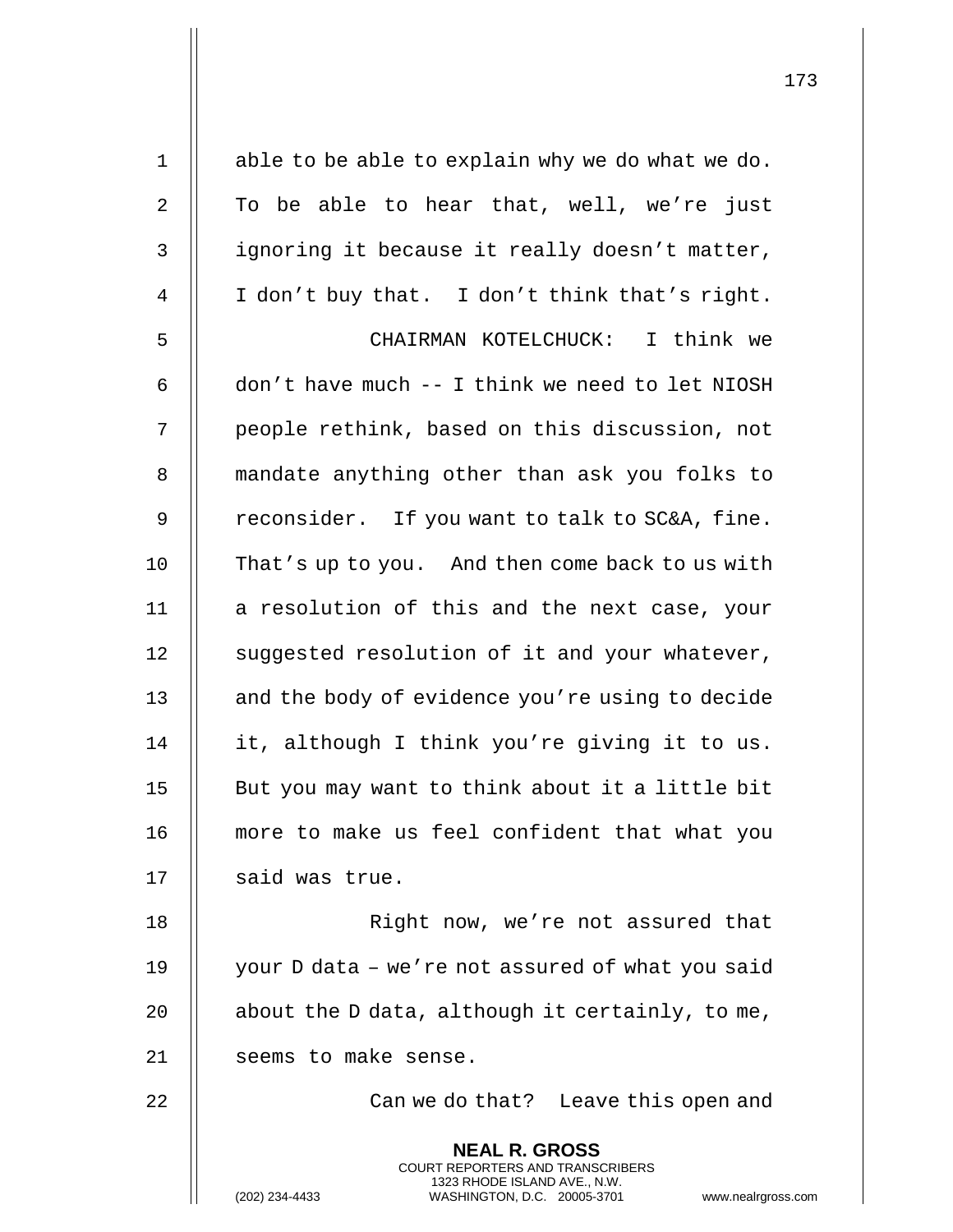**NEAL R. GROSS** COURT REPORTERS AND TRANSCRIBERS 1323 RHODE ISLAND AVE., N.W. (202) 234-4433 WASHINGTON, D.C. 20005-3701 www.nealrgross.com let you come back? 2 || MR. SIEBERT: That's okay with me. CHAIRMAN KOTELCHUCK: And think  $\parallel$  about it. I mean, it's something that sort of, 5 || if you will, blew up, I mean, in terms of a | bigger issue than maybe we thought it was going  $\parallel$  to be. And I gather that will also include the | next -- what is it -- 249, where the same issue comes up. 10 || Then if that were the case, it is now  $\parallel$  -- if we agree on that, then it is 3:20. We've 12 || been going about two hours. I will propose a 10-minute break from 3:19 to 3:30, 11 minutes. Would people like to do that? MEMBER MUNN: Yes. MR. KATZ: Good idea. CHAIRMAN KOTELCHUCK: Okay. And  $\parallel$  then we'll start back on  $-$  is there anything  $\parallel$  else on 246? Are there other -- I can't -- MR. FARVER: There's 248. We 21 || still have a couple of findings. 22 || CHAIRMAN KOTELCHUCK: Okay.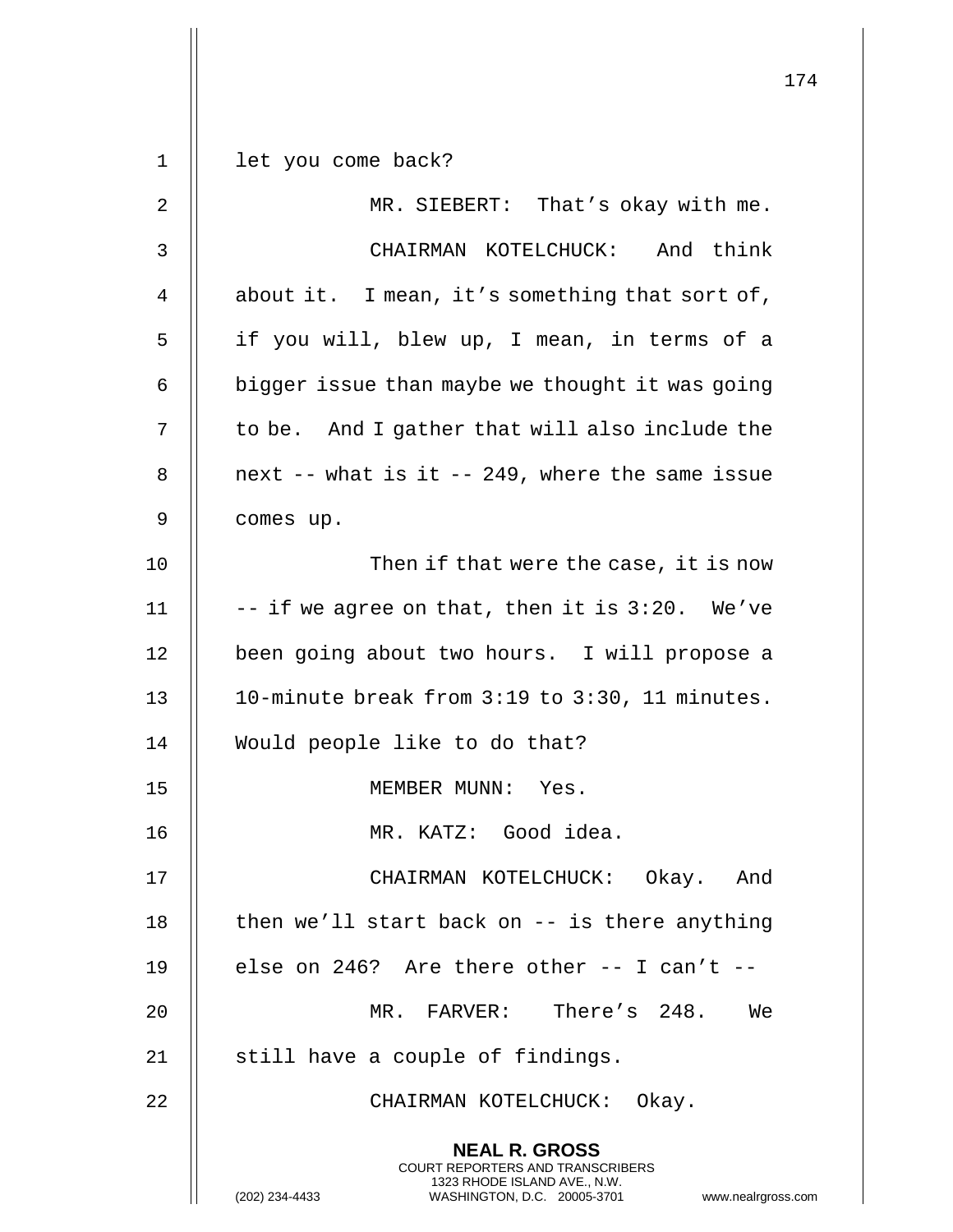|             | 175                                                                                                                                                                 |
|-------------|---------------------------------------------------------------------------------------------------------------------------------------------------------------------|
| $\mathbf 1$ | MEMBER MUNN: We're on 248, right?                                                                                                                                   |
| 2           | CHAIRMAN KOTELCHUCK: We are? I                                                                                                                                      |
| 3           | can't read it? We're on 248, yes.                                                                                                                                   |
| 4           | MR. FARVER: And there's two more                                                                                                                                    |
| 5           | findings and a couple observations.                                                                                                                                 |
| 6           | CHAIRMAN KOTELCHUCK: Okay. Then                                                                                                                                     |
| 7           | we'll come back to the rest of 248.                                                                                                                                 |
| 8           | MEMBER MUNN: Great. Thank you.                                                                                                                                      |
| 9           | CHAIRMAN KOTELCHUCK: Okay.                                                                                                                                          |
| 10          | Thank you. See you folks at 3:30.                                                                                                                                   |
| 11          | (Whereupon, the foregoing matter                                                                                                                                    |
| 12          | went off the record at 3:20 p.m.                                                                                                                                    |
| 13          | and went back on the record at                                                                                                                                      |
| 14          | 3:30 p.m.                                                                                                                                                           |
| 15          | CHAIRMAN KOTELCHUCK: 248.1 is                                                                                                                                       |
| 16          | open. Let's go to 248.2. Doug?                                                                                                                                      |
| 17          | MR. FARVER: 248.2. The reviewer                                                                                                                                     |
| 18          | concludes that the employee should have been                                                                                                                        |
| 19          | assigned missed neutron doses for the years '53                                                                                                                     |
| 20          | through '55. And this was at X-10, I believe.                                                                                                                       |
| 21          | Or, no, it could have been Y-12 for these years.                                                                                                                    |
| 22          | He worked at different places.                                                                                                                                      |
|             | <b>NEAL R. GROSS</b><br><b>COURT REPORTERS AND TRANSCRIBERS</b><br>1323 RHODE ISLAND AVE., N.W.<br>WASHINGTON, D.C. 20005-3701 www.nealrgross.com<br>(202) 234-4433 |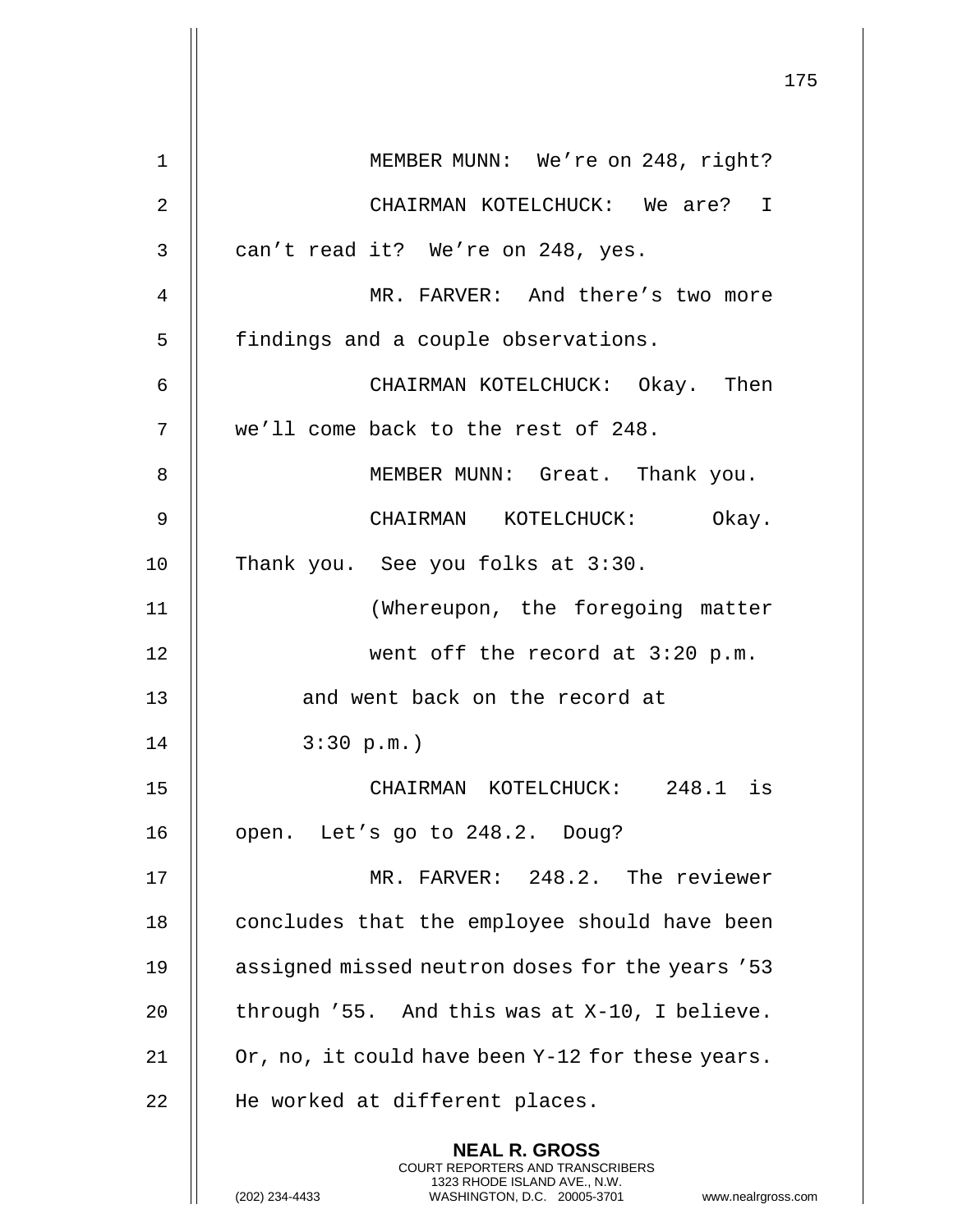| $\mathbf 1$    | And they base that on that the                                                                                                                                         |
|----------------|------------------------------------------------------------------------------------------------------------------------------------------------------------------------|
| 2              | employee=s files contain some NTA neutron                                                                                                                              |
| 3              | monitor film results for the last half of '53,                                                                                                                         |
| $\overline{4}$ | all of '54, and three weeks in '55. All the                                                                                                                            |
| 5              | results were zero, with the exception of three                                                                                                                         |
| 6              | badges which had one track edge each. So based                                                                                                                         |
| 7              | on this, we feel they should have assigned                                                                                                                             |
| 8              | missed neutron doses. And<br>NIOSH                                                                                                                                     |
| 9              | agrees, unmonitored neutron doses should have                                                                                                                          |
| 10             | been applied.                                                                                                                                                          |
| 11             | CHAIRMAN KOTELCHUCK: Close.                                                                                                                                            |
| 12             | MR. FARVER: Yes.                                                                                                                                                       |
| 13             | CHAIRMAN KOTELCHUCK: And it will                                                                                                                                       |
| 14             | be done?                                                                                                                                                               |
| 15             | MR. FARVER: That I don't know.                                                                                                                                         |
| 16             | MR. SIEBERT: This is another one                                                                                                                                       |
| 17             | that, since it's X-10 and there is an X-10 PER                                                                                                                         |
| 18             | coming down the pike, it will be addressed when                                                                                                                        |
| 19             | we reassess under the PER.                                                                                                                                             |
| 20             | CHAIRMAN KOTELCHUCK: Okay. But                                                                                                                                         |
| 21             | it will $--$                                                                                                                                                           |
| 22             | MEMBER MUNN: Since we have an                                                                                                                                          |
|                | <b>NEAL R. GROSS</b><br><b>COURT REPORTERS AND TRANSCRIBERS</b><br>1323 RHODE ISLAND AVE., N.W.<br>WASHINGTON, D.C. 20005-3701<br>(202) 234-4433<br>www.nealrgross.com |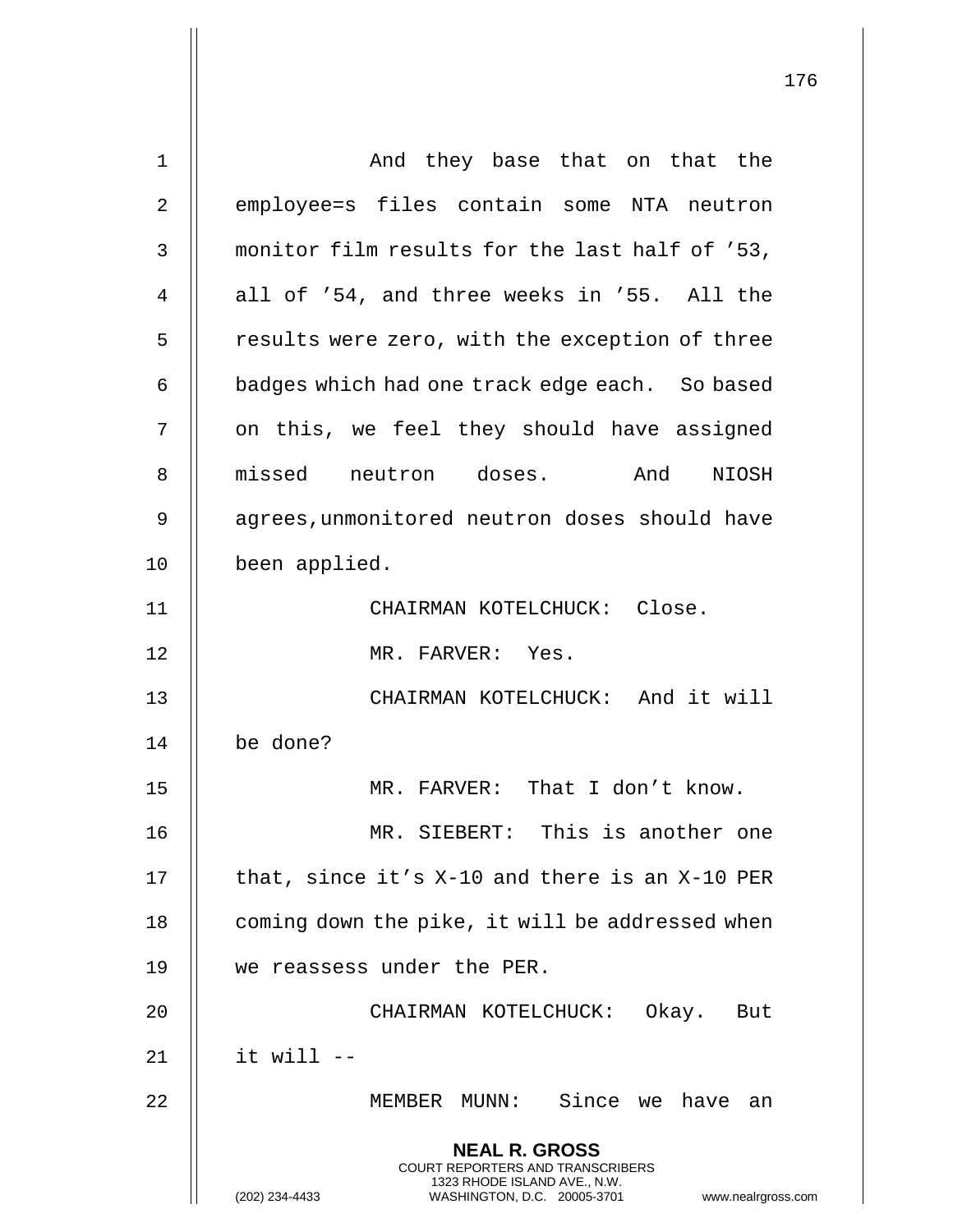|    |                                                                                                                                                                        | 177 |
|----|------------------------------------------------------------------------------------------------------------------------------------------------------------------------|-----|
| 1  | obvious that's been called to our attention and                                                                                                                        |     |
| 2  | NIOSH agrees that a dose is overlooked, doesn't                                                                                                                        |     |
| 3  | that automatically trigger a rework?                                                                                                                                   |     |
| 4  | MR. CALHOUN: It would only trigger                                                                                                                                     |     |
| 5  | a rework if it was automatically comped, so I                                                                                                                          |     |
| 6  | don't know if they've actually looked at it to                                                                                                                         |     |
| 7  | that level yet.                                                                                                                                                        |     |
| 8  | CHAIRMAN KOTELCHUCK: Right.                                                                                                                                            |     |
| 9  | MR. SIEBERT: We have not looked at                                                                                                                                     |     |
| 10 | it based on present-day standards and reworking                                                                                                                        |     |
| 11 | it that way.                                                                                                                                                           |     |
| 12 | CHAIRMAN KOTELCHUCK: But I think                                                                                                                                       |     |
| 13 | from the Subcommittee's point of view, I think                                                                                                                         |     |
| 14 | this should be closed. It'll be done.                                                                                                                                  |     |
| 15 | MEMBER CLAWSON: Yeah. This is                                                                                                                                          |     |
| 16 | Brad. I guess my question is: How do we know?                                                                                                                          |     |
| 17 | Is it going to be corrected or what?                                                                                                                                   |     |
| 18 | MR. KATZ: This is Ted. This is                                                                                                                                         |     |
| 19 | just standard. This has been since the                                                                                                                                 |     |
|    |                                                                                                                                                                        |     |
| 20 | beginning of time with respect to this program.                                                                                                                        |     |
| 21 | They do look at $-$ I mean, if they have an error                                                                                                                      |     |
| 22 | that's going to change the outcome, they would                                                                                                                         |     |
|    | <b>NEAL R. GROSS</b><br><b>COURT REPORTERS AND TRANSCRIBERS</b><br>1323 RHODE ISLAND AVE., N.W.<br>WASHINGTON, D.C. 20005-3701<br>(202) 234-4433<br>www.nealrgross.com |     |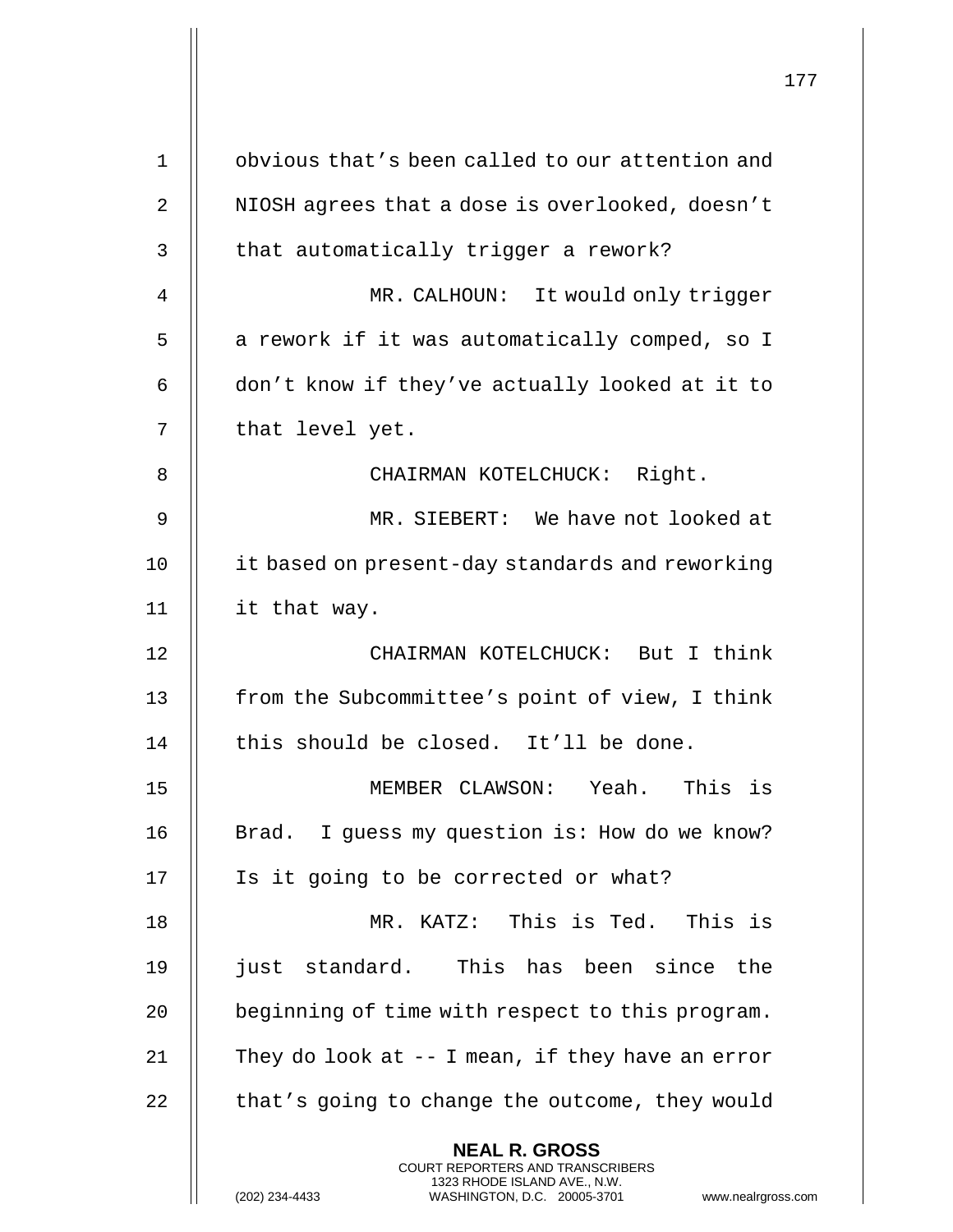|             |                                                                                                                                                                 | 178 |
|-------------|-----------------------------------------------------------------------------------------------------------------------------------------------------------------|-----|
| $\mathbf 1$ | address that. Otherwise, they don't                                                                                                                             |     |
| 2           | necessarily redo a DR because there's an error                                                                                                                  |     |
| 3           | in it if it's not going to change the outcome                                                                                                                   |     |
| 4           | of it.                                                                                                                                                          |     |
| 5           | So I think what Grady just said was                                                                                                                             |     |
| 6           | someone will look at it to see if this is, how                                                                                                                  |     |
| 7           | much impact this would have. But, otherwise,                                                                                                                    |     |
| 8           | then it would get addressed under the PER. And                                                                                                                  |     |
| 9           | that's just normal course. That's always been                                                                                                                   |     |
| 10          | the case.                                                                                                                                                       |     |
| 11          | MEMBER RICHARDSON: So was this                                                                                                                                  |     |
| 12          | claimant close to a threshold already?                                                                                                                          |     |
| 13          | MR. CALHOUN: Well, pretty much all                                                                                                                              |     |
| 14          | of them that you guys look at now are.                                                                                                                          |     |
| 15          | MR. FARVER: Seven percent.                                                                                                                                      |     |
| 16          | MR. CALHOUN: Three percent of all                                                                                                                               |     |
| 17          | the cases that we have in-house are between 45                                                                                                                  |     |
| 18          | and 52 percent.                                                                                                                                                 |     |
| 19          | MEMBER RICHARDSON: Yeah, because                                                                                                                                |     |
| 20          | they already had, like, 20 rem to the bladder,                                                                                                                  |     |
| 21          | right? And they're adding another rem or two?                                                                                                                   |     |
| 22          | CHAIRMAN KOTELCHUCK: Yeah.                                                                                                                                      |     |
|             | <b>NEAL R. GROSS</b><br>COURT REPORTERS AND TRANSCRIBERS<br>1323 RHODE ISLAND AVE., N.W.<br>(202) 234-4433<br>WASHINGTON, D.C. 20005-3701<br>www.nealrgross.com |     |

 $\mathbf{I}$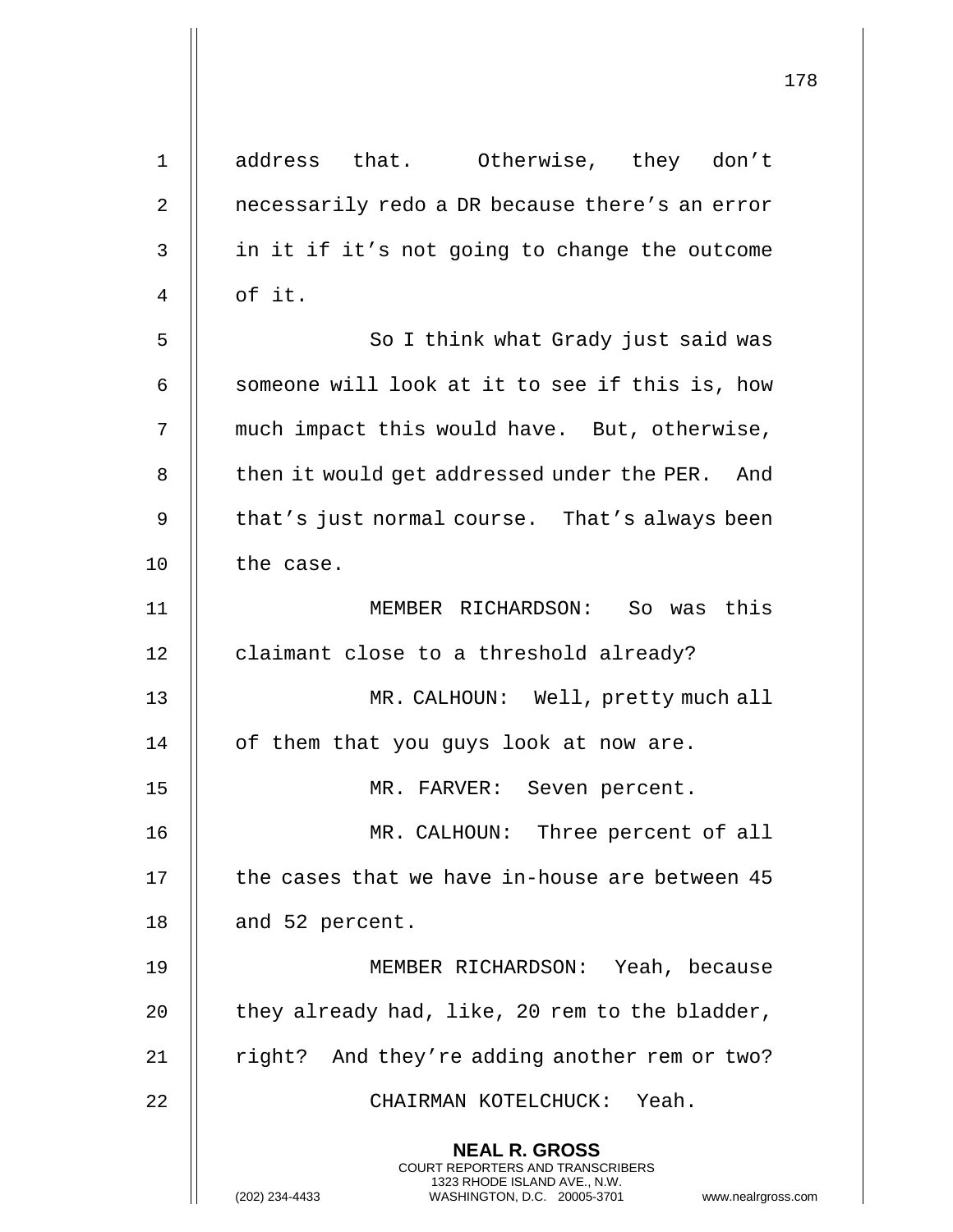|                |                                                                                                                                                                 | 179 |
|----------------|-----------------------------------------------------------------------------------------------------------------------------------------------------------------|-----|
| $\mathbf 1$    | MEMBER MUNN: Barely over one.                                                                                                                                   |     |
| $\overline{2}$ | CHAIRMAN KOTELCHUCK: Look, this                                                                                                                                 |     |
| $\mathsf{3}$   | is going to be -- when the PER comes out, all                                                                                                                   |     |
| 4              | of these will be looked at. And it's not even                                                                                                                   |     |
| 5              | a question that they will be looked at. So --                                                                                                                   |     |
| 6              | MR. CALHOUN: But here's the deal.                                                                                                                               |     |
| 7              | And I hate to commit us to do any more work here,                                                                                                               |     |
| 8              | but a lot of the times when we make our defense                                                                                                                 |     |
| 9              | of these things we say, well, it wouldn't affect                                                                                                                |     |
| 10             | the PoC. So I think at least we need to look                                                                                                                    |     |
| 11             | at this to see if it affects the PoC. If it                                                                                                                     |     |
| 12             | affects the PoC and makes it look like it will                                                                                                                  |     |
| 13             | flip, we'll ask for a rework. But if it                                                                                                                         |     |
| 14             | doesn't, we won't.                                                                                                                                              |     |
| 15             | MR. KATZ: Right. That's what I                                                                                                                                  |     |
| 16             | was trying to say --                                                                                                                                            |     |
| 17             | KOTELCHUCK:<br>That's<br>CHAIRMAN                                                                                                                               |     |
| 18             | right.                                                                                                                                                          |     |
| 19             | MR. KATZ: $--$ was, I thought, the                                                                                                                              |     |
| 20             | normal course.                                                                                                                                                  |     |
| 21             | MR. SIEBERT: Let me just interrupt                                                                                                                              |     |
| 22             | because this is something I should have known                                                                                                                   |     |
|                | <b>NEAL R. GROSS</b><br>COURT REPORTERS AND TRANSCRIBERS<br>1323 RHODE ISLAND AVE., N.W.<br>(202) 234-4433<br>WASHINGTON, D.C. 20005-3701<br>www.nealrgross.com |     |

 $\mathsf{||}$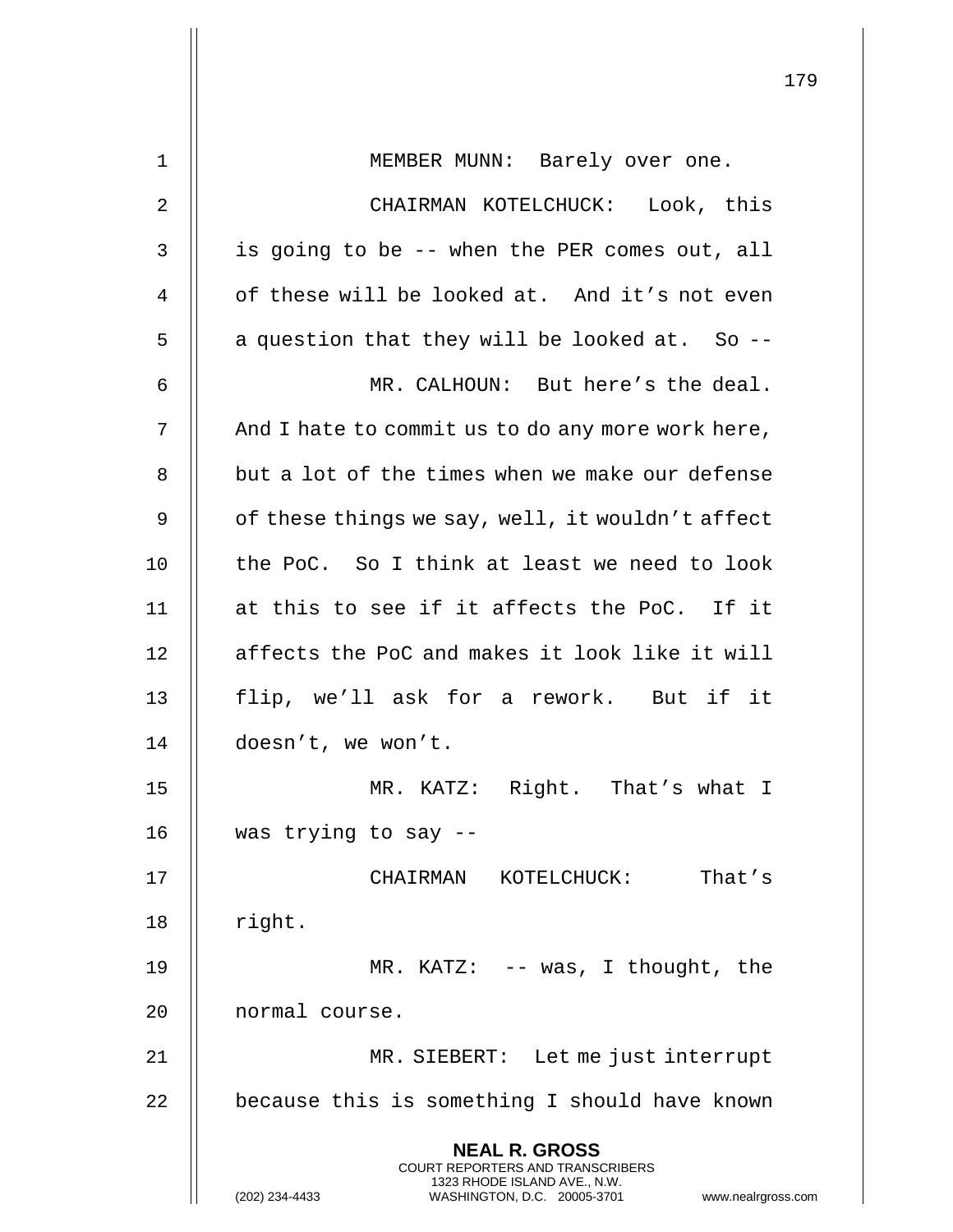**NEAL R. GROSS** COURT REPORTERS AND TRANSCRIBERS 1323 RHODE ISLAND AVE., N.W. (202) 234-4433 WASHINGTON, D.C. 20005-3701 www.nealrgross.com 1 | before you guys were talking about it, and I 2 | apologize. This claim was reworked in 2009 and 3 compensated based on additional cancer 4 || information. I apologize. 5 CHAIRMAN KOTELCHUCK: Okay.  $6 \parallel$  You'll put that in the SRC action or somewhere. 7 || You'll put it in. But it is closed. 48.3. 8 || MR. FARVER: 48.3. 9 CHAIRMAN KOTELCHUCK: Wait a 10 minute. 248 is already compensated, so what 11 || are we looking at three for? 12 MEMBER MUNN: Because we still have 13 || to clear the item. 14 CHAIRMAN KOTELCHUCK: That's 15 || right. Okay. And it may reveal a procedural 16 || mistake that might be affecting other people. 17 MEMBER MUNN: But NIOSH and SC&A 18 || agree and it has already been compensated, so 19 | it's correctly closed. 20 CHAIRMAN KOTELCHUCK: That sounds  $21$  | right. 22 MR. FARVER: This is another QA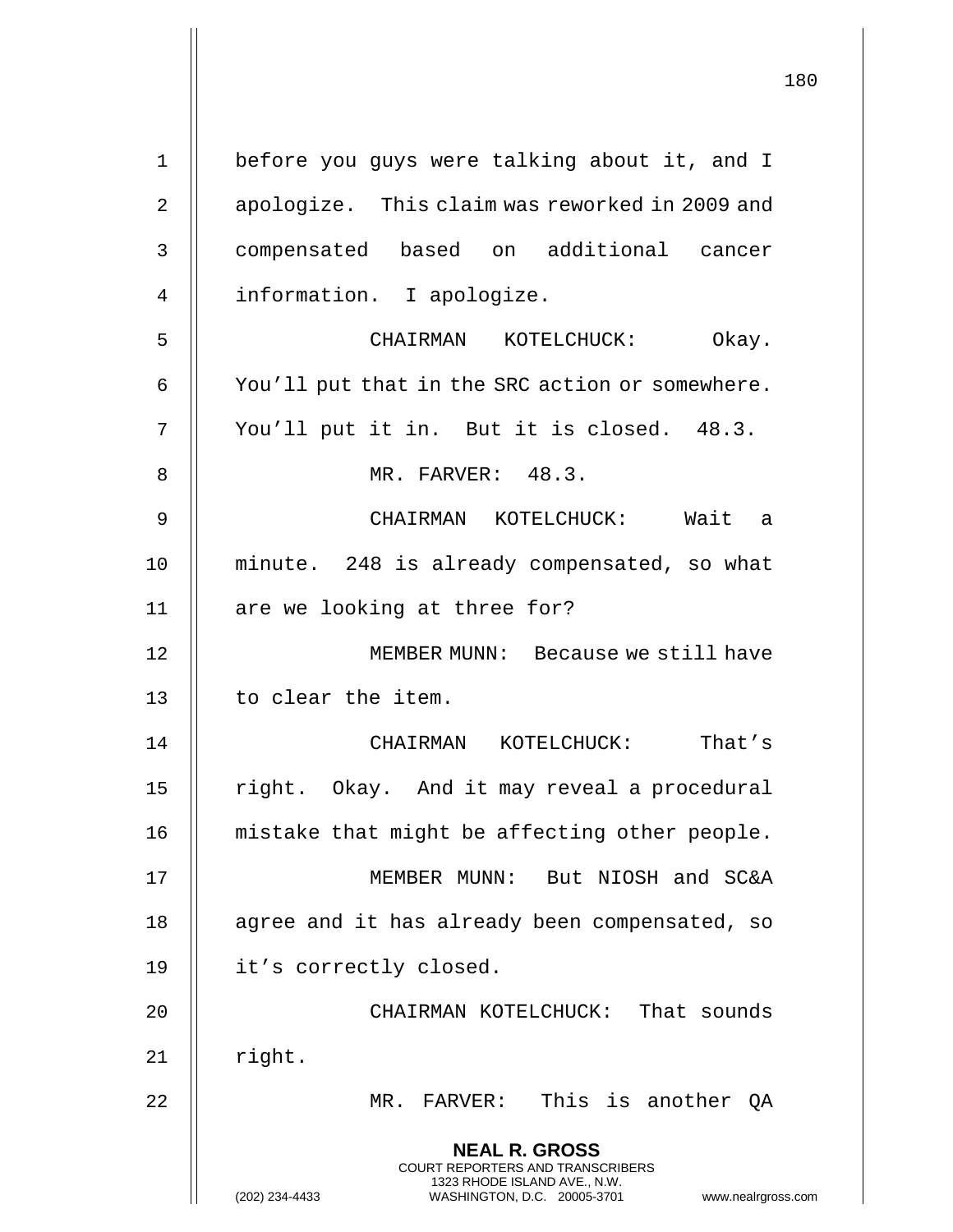| $\mathbf 1$    | error where they misapplied the OTIB-49          |
|----------------|--------------------------------------------------|
| $\overline{2}$ | correction factor. That's for Super S            |
| $\mathfrak{Z}$ | plutonium. They should have applied it           |
| $\overline{4}$ | beginning in 1953, and it would have increased   |
| 5              | the employee=s doses. But they didn't apply it   |
| 6              | until 1963. Once again, that's something that    |
| 7              | you should catch in a peer review. You know,     |
| 8              | you're off by ten years.                         |
| $\mathsf 9$    | MEMBER MUNN: Yes. But this is                    |
| 10             | emblematic of what we were discussing earlier    |
| 11             | today when we were talking about viewing these   |
| 12             | things in their aftermath to identify what       |
| 13             | category they fall into. The wording here is     |
| 14             | appropriate. It's a QA review issue, and it      |
| 15             | should have been caught. It wasn't, but the      |
| 16             | closure says it's a QA issue. So any time we're  |
| 17             | reviewing it in the future, we'll understand     |
| 18             | And if we're tallying the kinds of<br>that.      |
| 19             | errors that we find, the kinds of findings that  |
| 20             | we wish to pass on, then this clearly tells us   |
| 21             | that this is QA and that's what we wanted to do. |
| 22             | We've got it, we understand it. The client has   |

**NEAL R. GROSS** COURT REPORTERS AND TRANSCRIBERS 1323 RHODE ISLAND AVE., N.W.

(202) 234-4433 WASHINGTON, D.C. 20005-3701 www.nealrgross.com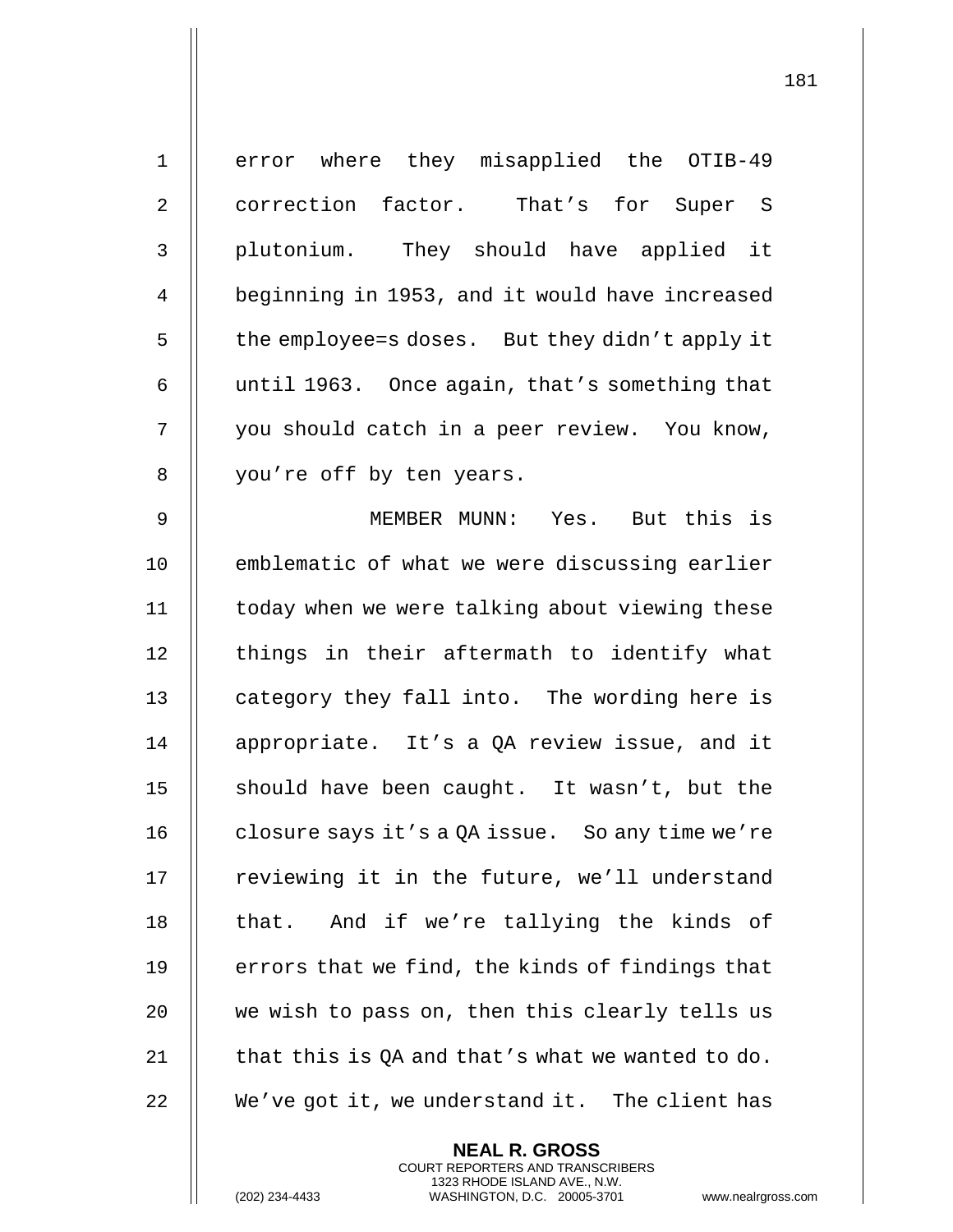|       |                                                                                                                                                                        | 182 |
|-------|------------------------------------------------------------------------------------------------------------------------------------------------------------------------|-----|
| $1\,$ | been compensated, and this item appears to be                                                                                                                          |     |
| 2     | closed and properly identified as QA.                                                                                                                                  |     |
| 3     | CHAIRMAN KOTELCHUCK: Agreed.                                                                                                                                           |     |
| 4     | MR. FARVER: Okay.                                                                                                                                                      |     |
| 5     | CHAIRMAN KOTELCHUCK: Observation                                                                                                                                       |     |
| 6     | $1$ .                                                                                                                                                                  |     |
| 7     | MR. FARVER: Observation 1. The                                                                                                                                         |     |
| 8     | short story is, when you look in the CATI report                                                                                                                       |     |
| 9     | and you look at what buildings the employee                                                                                                                            |     |
| 10    | worked in, he says he worked in one building in                                                                                                                        |     |
| 11    | Y-12, 9735. And when we went to verify the                                                                                                                             |     |
| 12    | interview distribution, we could not find that                                                                                                                         |     |
| 13    | building listed anywhere in the Y-12 or X-10                                                                                                                           |     |
| 14    | TBDs.                                                                                                                                                                  |     |
| 15    | So that's pretty much what prompted                                                                                                                                    |     |
| 16    | the observation was, well, we don't know what                                                                                                                          |     |
|       |                                                                                                                                                                        |     |
| 17    | it should be because we hadn't found this                                                                                                                              |     |
| 18    | building listed anywhere. The building that                                                                                                                            |     |
| 19    | was used $--$                                                                                                                                                          |     |
| 20    | CHAIRMAN KOTELCHUCK: Are we doing                                                                                                                                      |     |
| 21    | 248, Observation 1?                                                                                                                                                    |     |
| 22    | MR. FARVER: Yes, 248, Observation                                                                                                                                      |     |
|       | <b>NEAL R. GROSS</b><br><b>COURT REPORTERS AND TRANSCRIBERS</b><br>1323 RHODE ISLAND AVE., N.W.<br>(202) 234-4433<br>WASHINGTON, D.C. 20005-3701<br>www.nealrgross.com |     |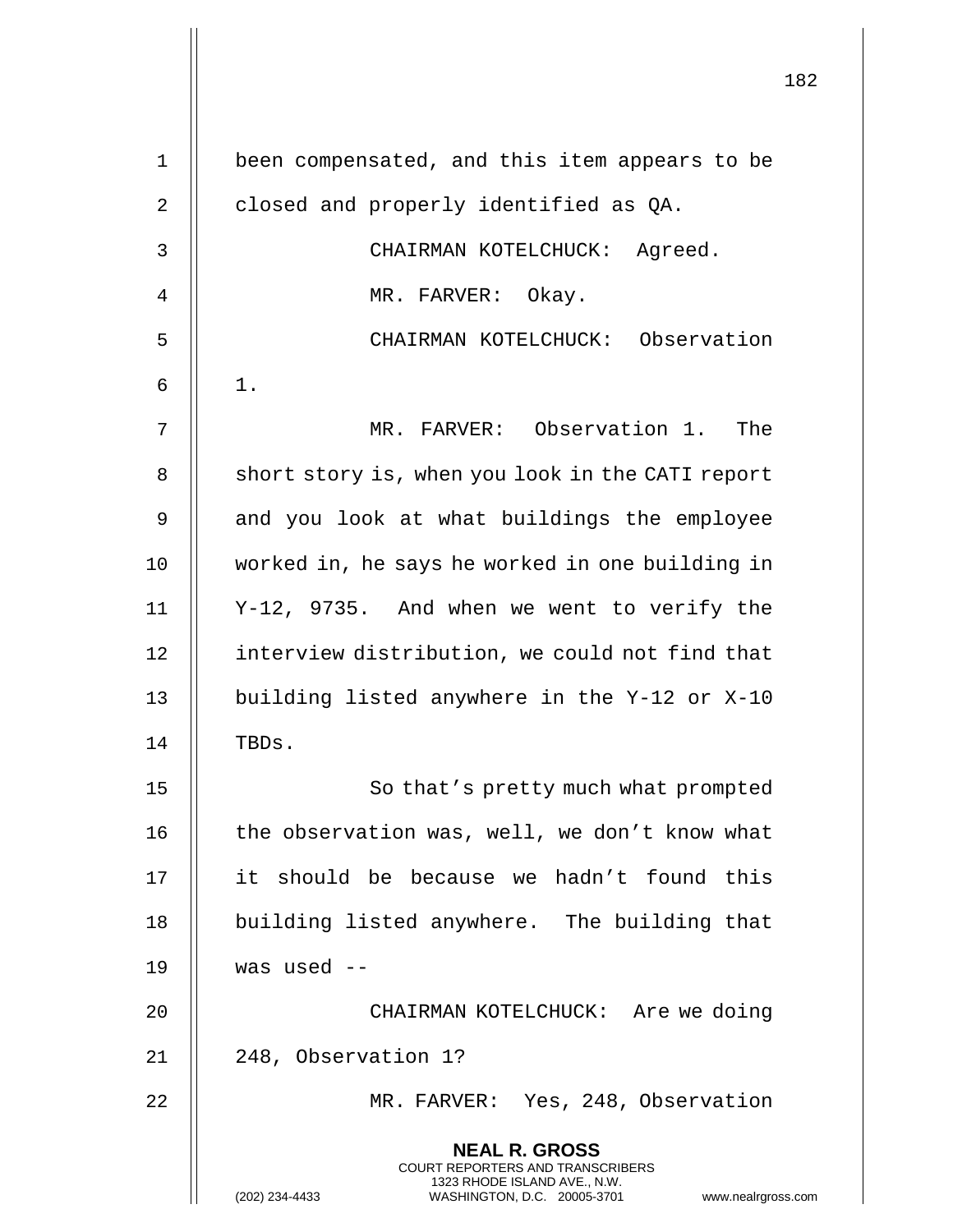|    | 183                                                                                                                                                                    |
|----|------------------------------------------------------------------------------------------------------------------------------------------------------------------------|
|    |                                                                                                                                                                        |
| 1  | $1$ .                                                                                                                                                                  |
| 2  | CHAIRMAN KOTELCHUCK: I don't see                                                                                                                                       |
| 3  | anything about the building.                                                                                                                                           |
| 4  | MR. FARVER: Well, it was --                                                                                                                                            |
| 5  | CHAIRMAN KOTELCHUCK: Oh, okay.                                                                                                                                         |
| 6  | MR. FARVER: It wasn't included in                                                                                                                                      |
| 7  | theThe full observation is kind of lengthy,                                                                                                                            |
| 8  | and it wasn't all included there.                                                                                                                                      |
| 9  | CHAIRMAN KOTELCHUCK: Oh, okay,                                                                                                                                         |
| 10 | alright. Okay.                                                                                                                                                         |
| 11 | MR. FARVER: We couldn't find the                                                                                                                                       |
| 12 | building to verify the energy distribution, is                                                                                                                         |
| 13 | what it comes down to. It wasn't a big deal                                                                                                                            |
| 14 | because the one they used was okay.                                                                                                                                    |
| 15 | CHAIRMAN KOTELCHUCK: Alright.                                                                                                                                          |
| 16 | MR. FARVER: So we just wanted to                                                                                                                                       |
| 17 | point out that that building was not in any of                                                                                                                         |
| 18 | their documents.                                                                                                                                                       |
| 19 | MEMBER MUNN: So we have a phantom                                                                                                                                      |
| 20 | building, but we have an overestimation in any                                                                                                                         |
| 21 | case.                                                                                                                                                                  |
| 22 | MR. FARVER: Yes.                                                                                                                                                       |
|    | <b>NEAL R. GROSS</b><br><b>COURT REPORTERS AND TRANSCRIBERS</b><br>1323 RHODE ISLAND AVE., N.W.<br>(202) 234-4433<br>WASHINGTON, D.C. 20005-3701<br>www.nealrgross.com |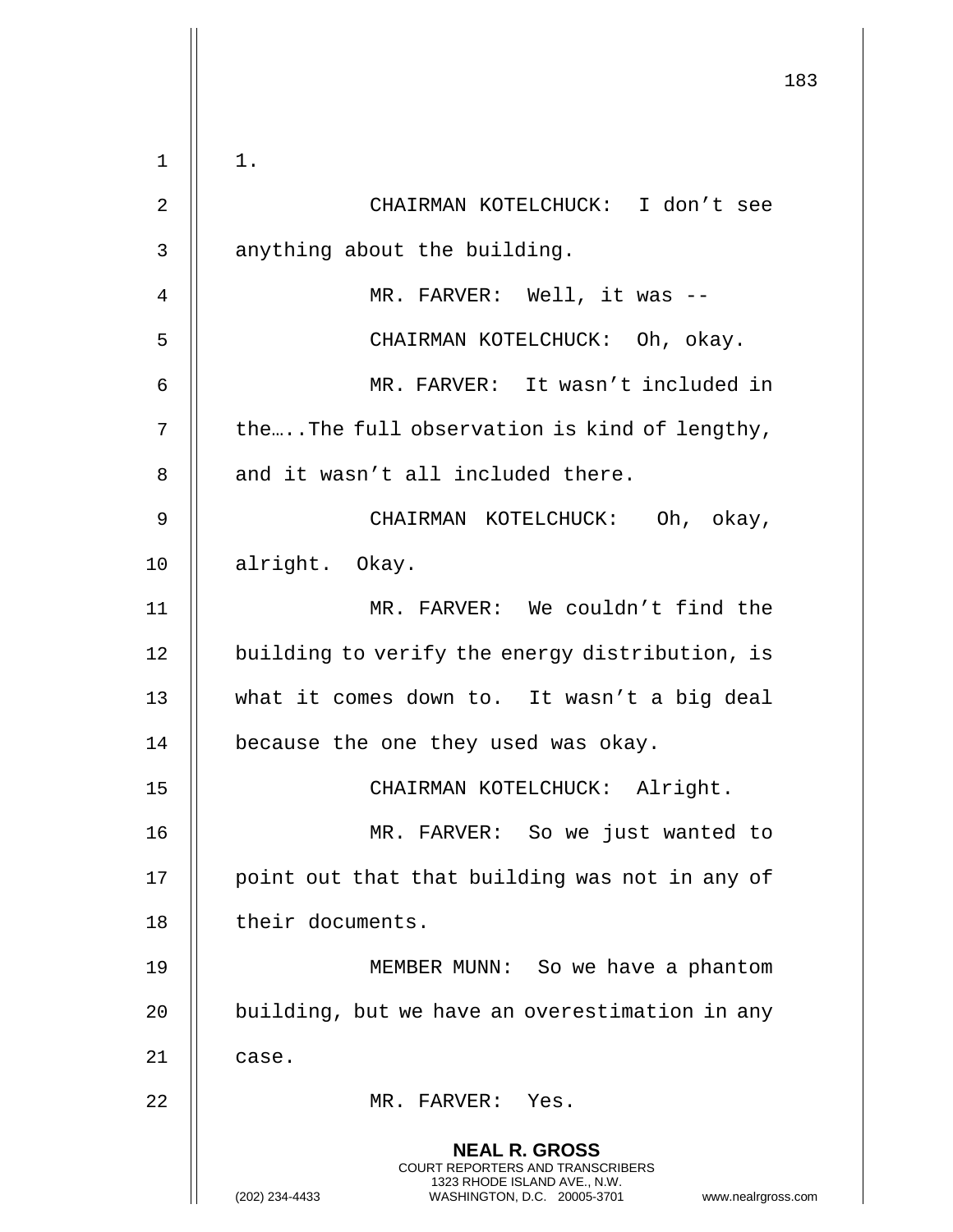| $\mathbf 1$    | MEMBER MUNN: And so the                        |
|----------------|------------------------------------------------|
| $\overline{2}$ | observation has been duly noted and been       |
| 3              | properly evaluated. There's no additional      |
| 4              | information we can add, so this observation is |
| 5              | closed.                                        |
| 6              | CHAIRMAN KOTELCHUCK: Right.                    |
| 7              | Well, it's an observation, so, okay. Next?     |
| 8              | MR. FARVER: The next one has to do             |
| 9              | with some missed dose. When we were going      |
| $\mathsf 0$    | through the records, we came up with three     |
| $\mathbf{1}$   | additional missed doses for '51 and three      |
| $\overline{2}$ | additional missed doses for '53, based on what |

8 MR. FARVER: The next one has to do 9 | with some miss 10  $\parallel$  through the re 11  $\parallel$  additional mis 12 || additional miss 13 || was written in the margins of the dosimetry 14 || records. It really wasn't going to affect 15 || anything, so we didn't make it a finding. 16 Dose-wise, it's like 80 millirem, so it's not 17 | very significant, which is probably why it was 18 | just written up as an observation. And NIOSH 19 || has replied there were visitor dosimeters same 20 week as the permanent, so they used the 21 permanent.

22 || CHAIRMAN KOTELCHUCK: Okay.

**NEAL R. GROSS** COURT REPORTERS AND TRANSCRIBERS 1323 RHODE ISLAND AVE., N.W.

(202) 234-4433 WASHINGTON, D.C. 20005-3701 www.nealrgross.com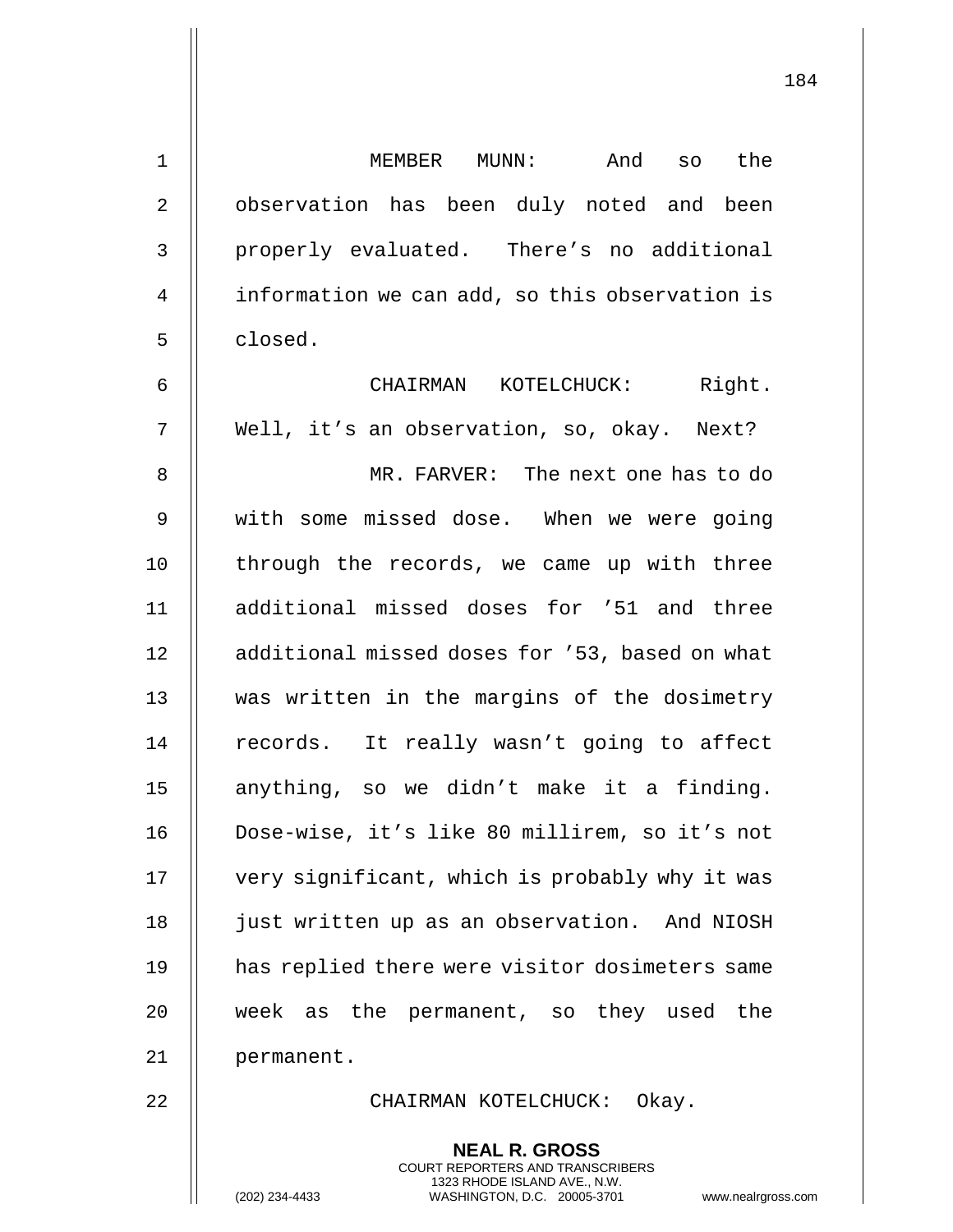|    | 185                                                                                                                                                                    |  |
|----|------------------------------------------------------------------------------------------------------------------------------------------------------------------------|--|
| 1  | MR. FARVER: Observation 3,                                                                                                                                             |  |
| 2  | incorrect MDA values were used for strontium-90                                                                                                                        |  |
| 3  | and uranium. Okay.                                                                                                                                                     |  |
| 4  | CHAIRMAN KOTELCHUCK: 249.1.                                                                                                                                            |  |
| 5  | Well, 248,<br>MR. FARVER:                                                                                                                                              |  |
| 6  | Observation 3, basically used the incorrect MDA                                                                                                                        |  |
| 7  | values. They used the highest MDA values in                                                                                                                            |  |
| 8  | the TBD. They may err on the high side. So                                                                                                                             |  |
| 9  | it's an overestimating method that would not be                                                                                                                        |  |
| 10 | used today. We didn't write it up in the                                                                                                                               |  |
| 11 | finding because it was an overestimate.                                                                                                                                |  |
| 12 | CHAIRMAN KOTELCHUCK: Right.                                                                                                                                            |  |
| 13 | MR. FARVER: 249.1, incomplete                                                                                                                                          |  |
| 14 | accounting of reported dose. This takes us                                                                                                                             |  |
| 15 | back to 248.1. So we go down to our exhibit.                                                                                                                           |  |
| 16 | We go down to Exhibit B. And if you look at                                                                                                                            |  |
| 17 | Exhibit B, it looks very similar to Exhibit A,                                                                                                                         |  |
| 18 | except in this case the D values were not used                                                                                                                         |  |
| 19 | in the calculation. I have there that they                                                                                                                             |  |
| 20 | were not included in the dosimetry input file.                                                                                                                         |  |
| 21 | Scott says that's incorrect. And I haven't                                                                                                                             |  |
| 22 | been able to get to that file to check that, but                                                                                                                       |  |
|    | <b>NEAL R. GROSS</b><br><b>COURT REPORTERS AND TRANSCRIBERS</b><br>1323 RHODE ISLAND AVE., N.W.<br>(202) 234-4433<br>WASHINGTON, D.C. 20005-3701<br>www.nealrgross.com |  |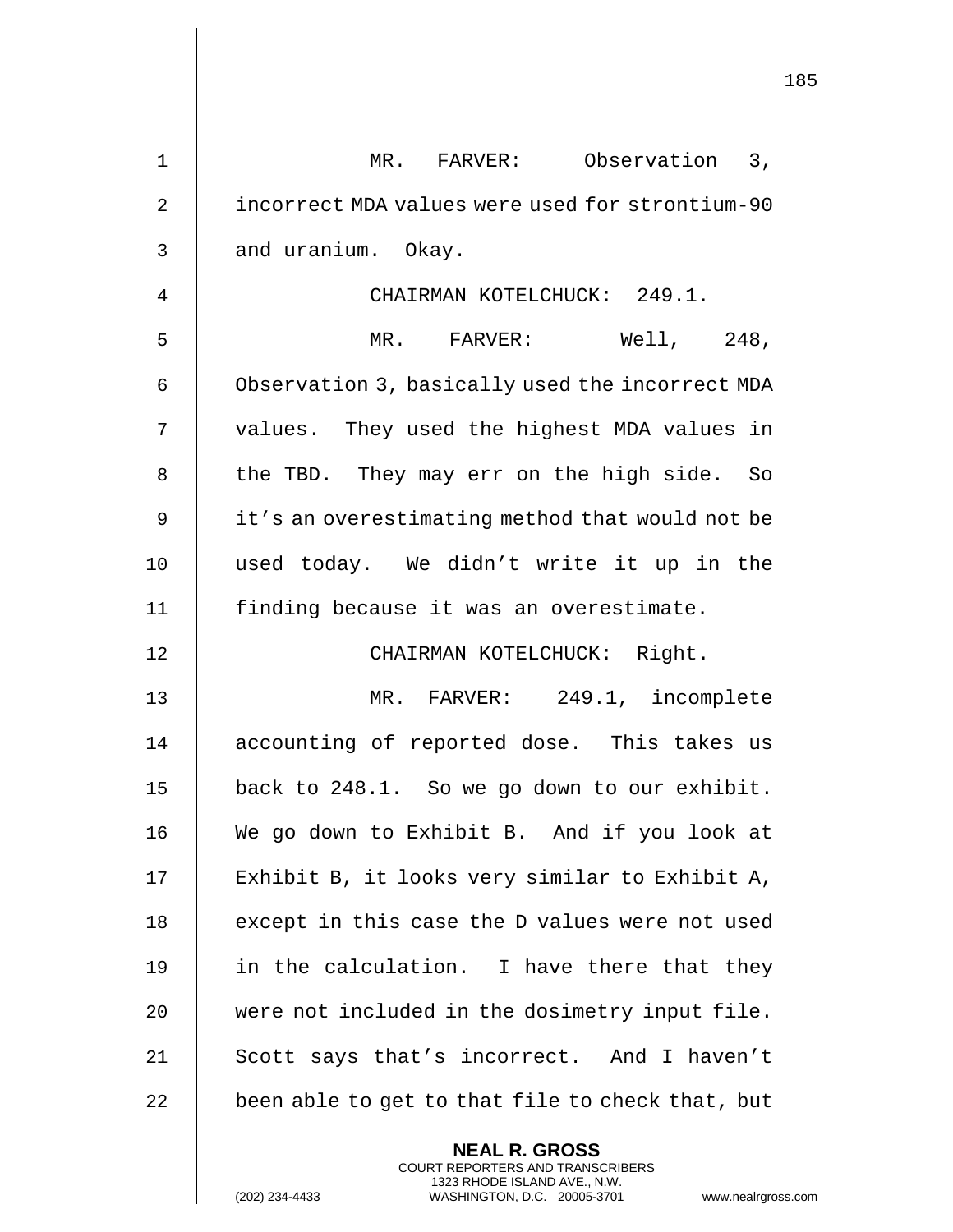|              |                                                                                                                                                                     | 186 |
|--------------|---------------------------------------------------------------------------------------------------------------------------------------------------------------------|-----|
| 1            | I will.                                                                                                                                                             |     |
| 2            | But, in any case, the doses, in this                                                                                                                                |     |
| $\mathsf{3}$ | case, were not used. So it could be the dose                                                                                                                        |     |
| 4            | reconstructor decided not to use them, where                                                                                                                        |     |
|              |                                                                                                                                                                     |     |
| 5            | the previous ones in 248 decided to use them.                                                                                                                       |     |
| 6            | So in either case, they have an inconsistency.                                                                                                                      |     |
| 7            | MR. CALHOUN: I'm actually going to                                                                                                                                  |     |
| 8            | try to get an answer for you by tomorrow on that.                                                                                                                   |     |
| 9            | I just talked to Tim, and this is not some big                                                                                                                      |     |
| 10           | secret. So this is something that we can come                                                                                                                       |     |
| 11           | up with that has to do with the change in                                                                                                                           |     |
| 12           | dosimeters and how they were read, and our                                                                                                                          |     |
| 13           | preliminary answer is the D data should not be                                                                                                                      |     |
| 14           | used. But we're going to get you a more --                                                                                                                          |     |
| 15           | CHAIRMAN KOTELCHUCK: I would love                                                                                                                                   |     |
| 16           | that. We would love that.                                                                                                                                           |     |
| 17           | MR. CALHOUN: I would love it more.                                                                                                                                  |     |
| 18           | CHAIRMAN KOTELCHUCK: Okay, good.                                                                                                                                    |     |
| 19           | MR. FARVER: The basis for this                                                                                                                                      |     |
| 20           | finding was that in one case they used the data,                                                                                                                    |     |
| 21           | in this case they didn't use the data.                                                                                                                              |     |
| 22           | CHAIRMAN KOTELCHUCK: Right.                                                                                                                                         |     |
|              | <b>NEAL R. GROSS</b><br><b>COURT REPORTERS AND TRANSCRIBERS</b><br>1323 RHODE ISLAND AVE., N.W.<br>WASHINGTON, D.C. 20005-3701 www.nealrgross.com<br>(202) 234-4433 |     |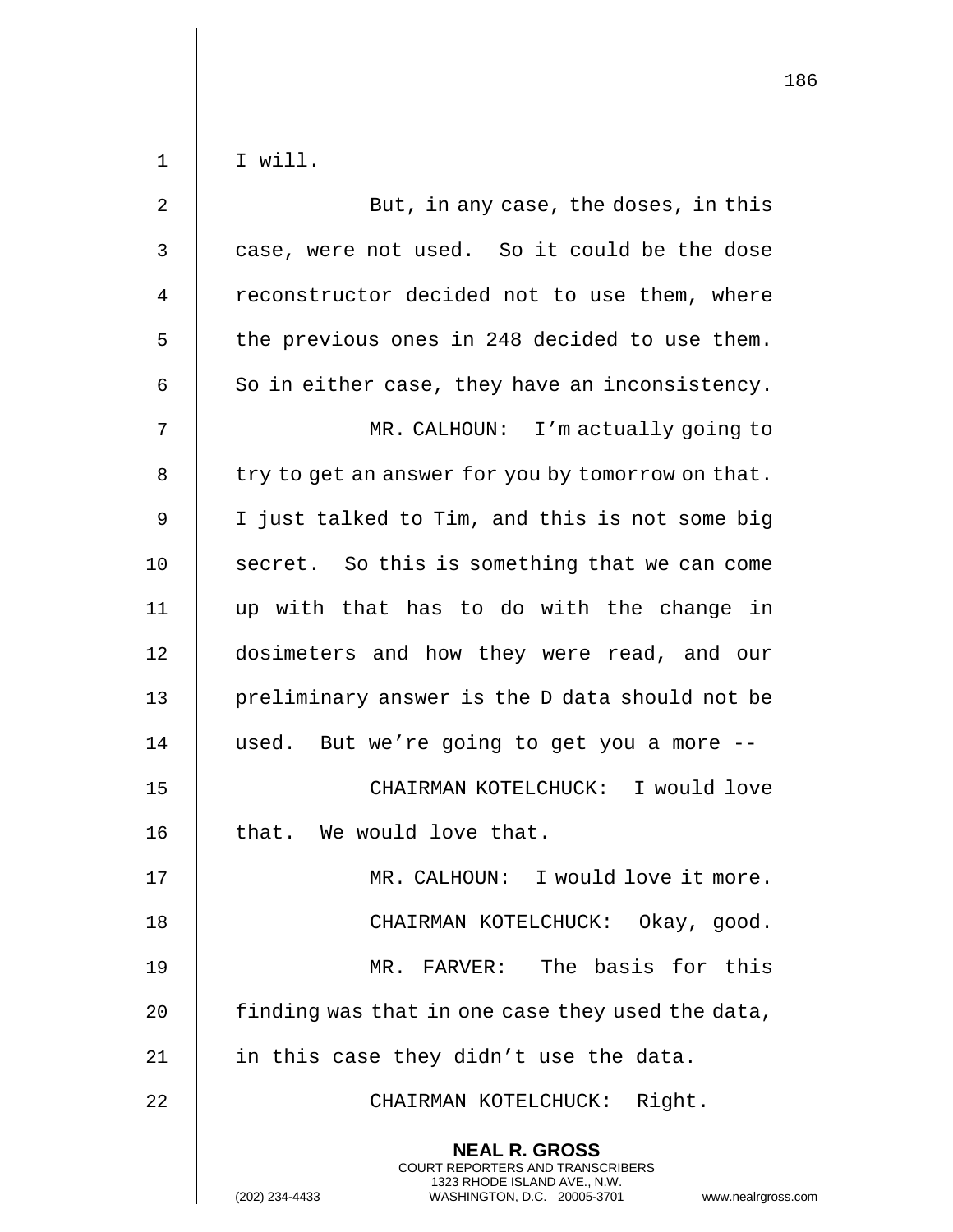|                | 187                                                                                                                                                                    |
|----------------|------------------------------------------------------------------------------------------------------------------------------------------------------------------------|
| $\mathbf 1$    | MR. FARVER: And they should be                                                                                                                                         |
| $\overline{2}$ | consistent.                                                                                                                                                            |
| 3              | CHAIRMAN KOTELCHUCK: Absolutely.                                                                                                                                       |
| 4              | We all agree.                                                                                                                                                          |
| 5              | MR. FARVER: It's a quality                                                                                                                                             |
| 6              | concern. Whether it's a data entry or dose                                                                                                                             |
| 7              | reconstructor, it's a quality concern.                                                                                                                                 |
| 8              | MEMBER RICHARDSON: Doug, the page                                                                                                                                      |
| 9              | scrolled down. I was trying to check on the                                                                                                                            |
| 10             | phantom building. Is it 9203?                                                                                                                                          |
| 11             | CHAIRMAN KOTELCHUCK: 9203, right.                                                                                                                                      |
| 12             | MEMBER RICHARDSON: Yes. So it                                                                                                                                          |
| 13             | does exist in the Department of Labor's Site                                                                                                                           |
| 14             | Exposure Matrix. It's a Y-12 building called                                                                                                                           |
| 15             | Laboratory Developments Facility.                                                                                                                                      |
| 16             | MR. FARVER: Right. That wasn't                                                                                                                                         |
| 17             | the phantom building. The phantom building                                                                                                                             |
| 18             | was 9735.                                                                                                                                                              |
| 19             | MEMBER RICHARDSON: Oh, 9735.                                                                                                                                           |
| 20             | Okay. Which is the Research Services                                                                                                                                   |
| 21             | Laboratory at Y-12.                                                                                                                                                    |
| 22             | MR. FARVER: Okay.                                                                                                                                                      |
|                | <b>NEAL R. GROSS</b><br><b>COURT REPORTERS AND TRANSCRIBERS</b><br>1323 RHODE ISLAND AVE., N.W.<br>(202) 234-4433<br>WASHINGTON, D.C. 20005-3701<br>www.nealrgross.com |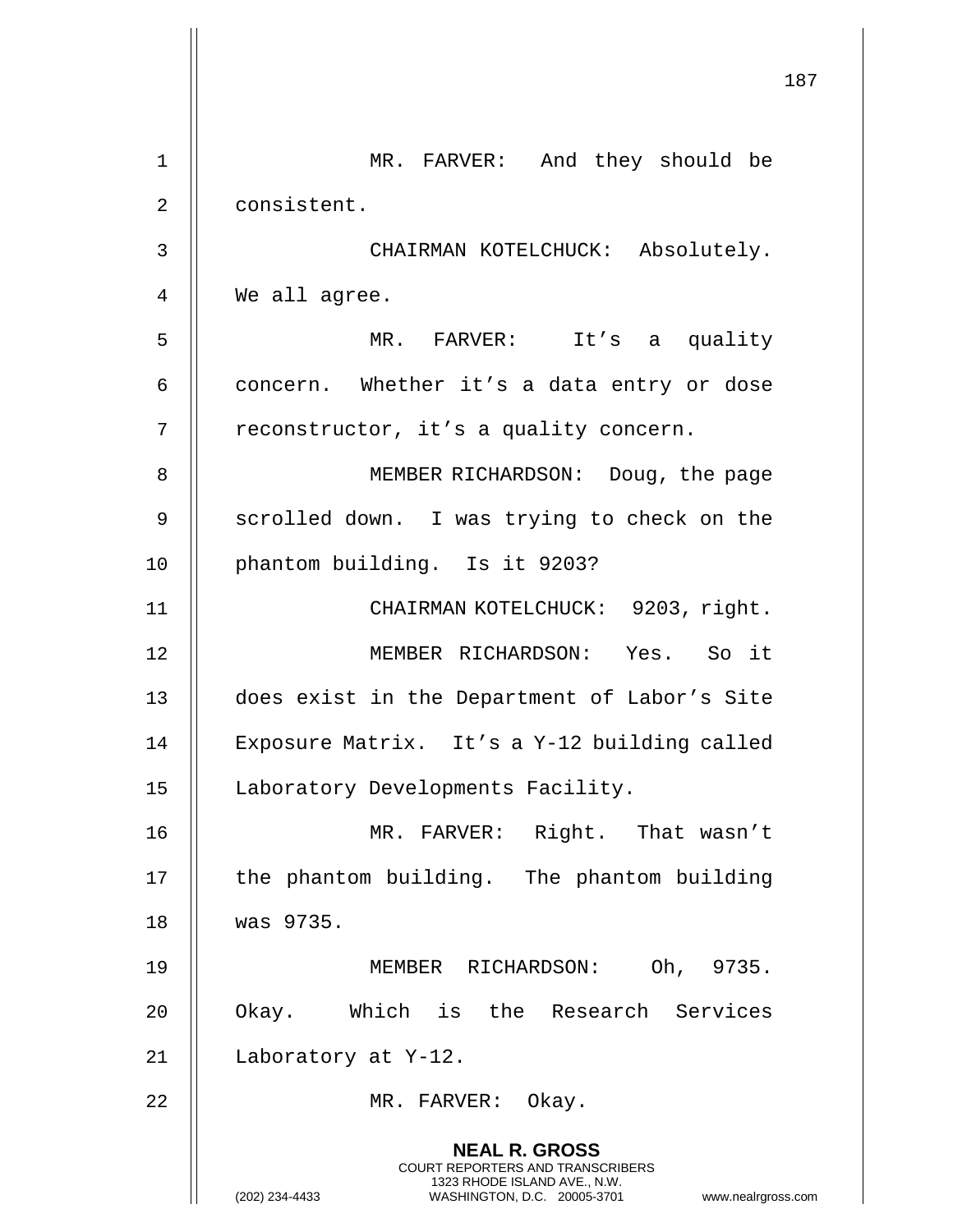| $\mathbf 1$    | MEMBER RICHARDSON: I mean, as an                                                                                                                                  |
|----------------|-------------------------------------------------------------------------------------------------------------------------------------------------------------------|
| $\overline{2}$ | observation, it might be useful if the                                                                                                                            |
| 3              | Department of Labor and NIOSH agreed on what                                                                                                                      |
| 4              | buildings exist.                                                                                                                                                  |
| 5              | I mean, if the problem is arising                                                                                                                                 |
| 6              | from it being $-$ I don't know how many $-$ I mean,                                                                                                               |
| 7              | there's a lot of buildings at these sites. But                                                                                                                    |
| 8              | if there's a problem with them not agreeing, I                                                                                                                    |
| 9              | think that DOL has done quite a bit of work to                                                                                                                    |
| 10             | make an index of the buildings at the facilities                                                                                                                  |
| 11             | and what hazards are there.                                                                                                                                       |
| 12             | MR. FARVER: Right. It just                                                                                                                                        |
| 13             | wasn't in any of the Y-12 or X-10 documents that                                                                                                                  |
| 14             | we saw, that building.                                                                                                                                            |
| 15             | Where are we? Oh $-$                                                                                                                                              |
| 16             | MEMBER RICHARDSON: The other good                                                                                                                                 |
| 17             | part is that it shows -- I mean, this building                                                                                                                    |
| 18             | was reported in CATI. Is that where it was                                                                                                                        |
| 19             | coming from?                                                                                                                                                      |
| 20             | MR. FARVER: Yes, the employee                                                                                                                                     |
| 21             | information?                                                                                                                                                      |
| 22             | MEMBER RICHARDSON: Yeah. So they                                                                                                                                  |
|                | <b>NEAL R. GROSS</b><br><b>COURT REPORTERS AND TRANSCRIBERS</b><br>1323 RHODE ISLAND AVE., N.W.<br>(202) 234-4433<br>WASHINGTON, D.C. 20005-3701<br>www.nealrgros |

 $\mathsf{l}\mathsf{l}$ 

(202) 234-4433 WASHINGTON, D.C. 20005-3701 www.nealrgross.com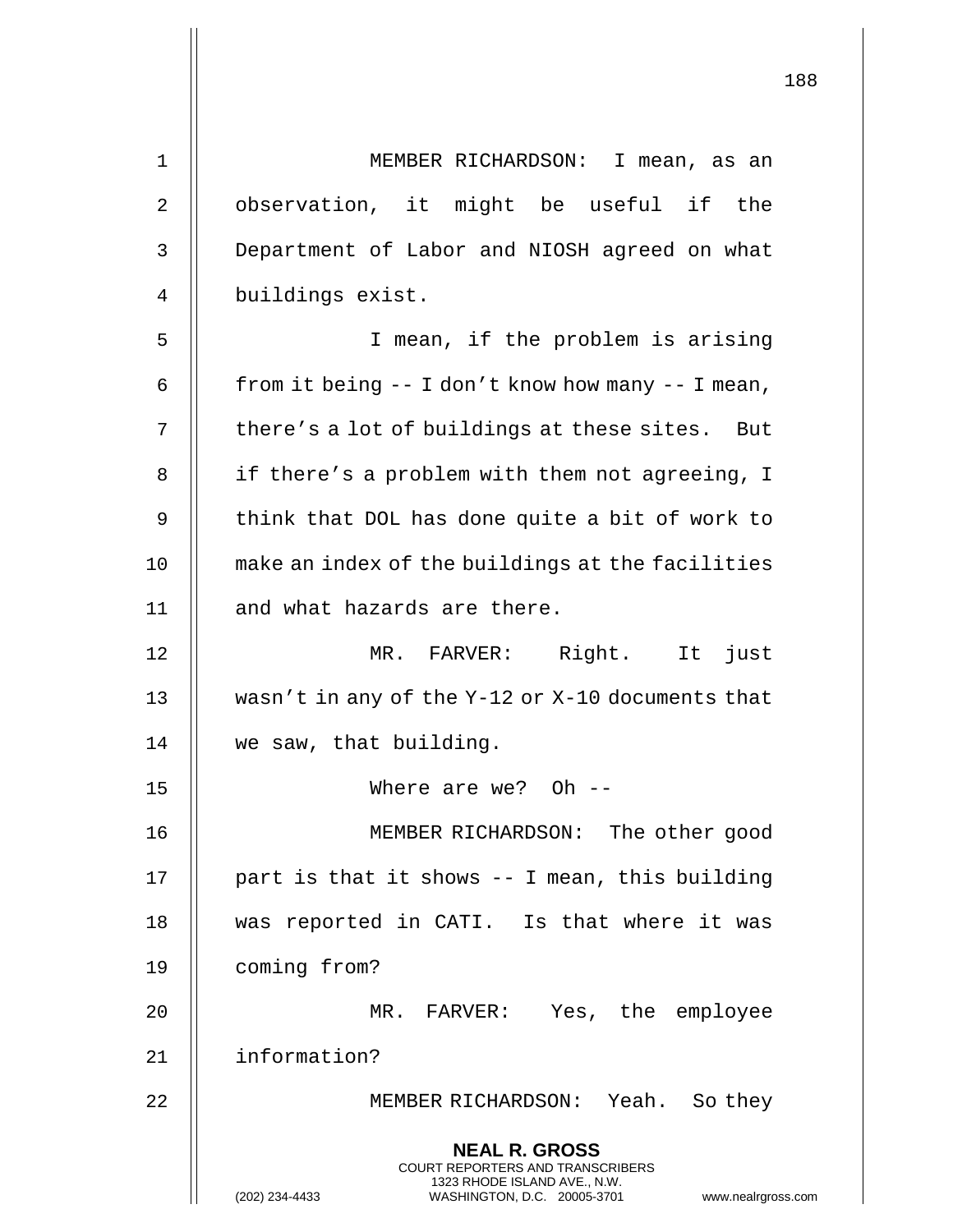**NEAL R. GROSS** COURT REPORTERS AND TRANSCRIBERS 1323 RHODE ISLAND AVE., N.W. (202) 234-4433 WASHINGTON, D.C. 20005-3701 www.nealrgross.com 1 weren't making up buildings. It was there. 2 CHAIRMAN KOTELCHUCK: Well, that's 3 || qood. Yes. Okay. 4 MR. FARVER: How do you want to  $5$  || handle 249.1, where at one time they used the  $6 \parallel$  D data and in this case they didn't? 7 CHAIRMAN KOTELCHUCK: Yeah, that's 8 | | open, and we're going to hear tomorrow. 9 || MR. FARVER: Okay. 10 || CHAIRMAN KOTELCHUCK: Something, I 11 hope. 12 MR. CALHOUN: You'll hear 13 | tomorrow. That's my goal. 14 CHAIRMAN KOTELCHUCK: Okay. 15 || Let's hope. So right now that will be open. 16 How about 249.2? 17 MR. FARVER: 249.2. I got to close 18 || one and get the other open. Hang on. 19 || CHAIRMAN KOTELCHUCK: Sure. 20 MS. K. BEHLING: This is Kathy 21 || Behling. Perhaps I could ask a quick question 22 || while Doug is opening that other file.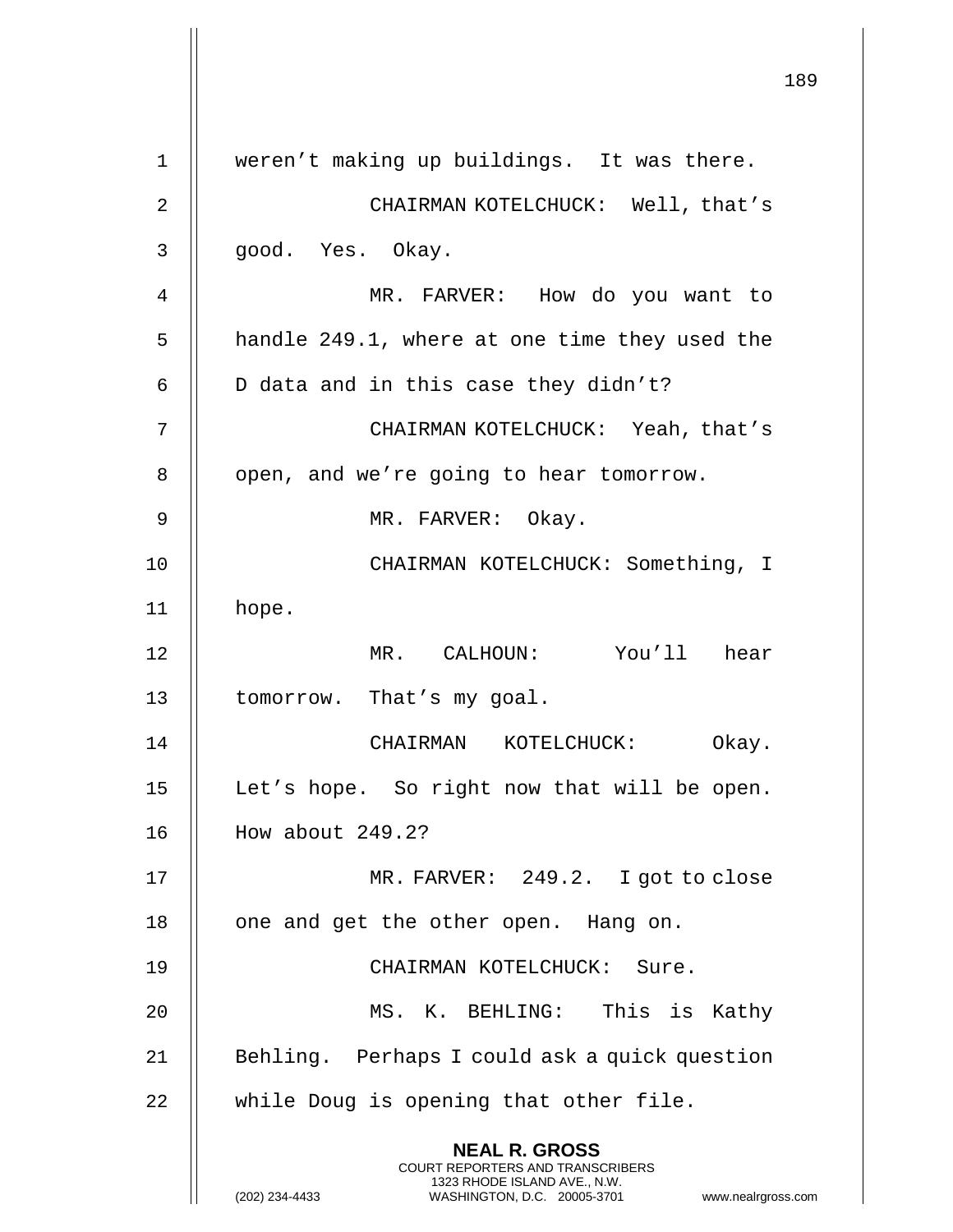|    | 190                                                                                                                                                                    |
|----|------------------------------------------------------------------------------------------------------------------------------------------------------------------------|
| 1  | CHAIRMAN KOTELCHUCK: Sure.                                                                                                                                             |
| 2  | MS. K. BEHLING: Grady, you had                                                                                                                                         |
| 3  | made mention that to get a PER out it may be a                                                                                                                         |
| 4  | year. I was just curious as to why the length                                                                                                                          |
| 5  | of time for some of the PERs. I'm thinking                                                                                                                             |
| 6  | along the lines of --                                                                                                                                                  |
| 7  | MEMBER MUNN: I'm not hearing you                                                                                                                                       |
| 8  | well, Kathy.                                                                                                                                                           |
|    |                                                                                                                                                                        |
| 9  | MS. K. BEHLING: Okay. I'm sorry.                                                                                                                                       |
| 10 | Is that any better?                                                                                                                                                    |
| 11 | MEMBER MUNN: Yeah, lots better.                                                                                                                                        |
| 12 | Thanks.                                                                                                                                                                |
| 13 | MS. K. BEHLING: Okay. I'm sorry.                                                                                                                                       |
| 14 | I was just thinking along the lines of like the                                                                                                                        |
| 15 | IG-001 where that table 4.1(b) that we keep                                                                                                                            |
| 16 | talking about. I mean, it's four different                                                                                                                             |
| 17 | types of cancers. It's pretty specific. And                                                                                                                            |
| 18 | I hope I'm not asking a naive question, but I'm                                                                                                                        |
| 19 | just wondering what takes so long to get                                                                                                                               |
| 20 | something like that, a PER, issued.                                                                                                                                    |
| 21 | MR. CALHOUN: Any time a Technical                                                                                                                                      |
| 22 | Basis Document is changed, even a millirem, for                                                                                                                        |
|    | <b>NEAL R. GROSS</b><br><b>COURT REPORTERS AND TRANSCRIBERS</b><br>1323 RHODE ISLAND AVE., N.W.<br>(202) 234-4433<br>WASHINGTON, D.C. 20005-3701<br>www.nealrgross.com |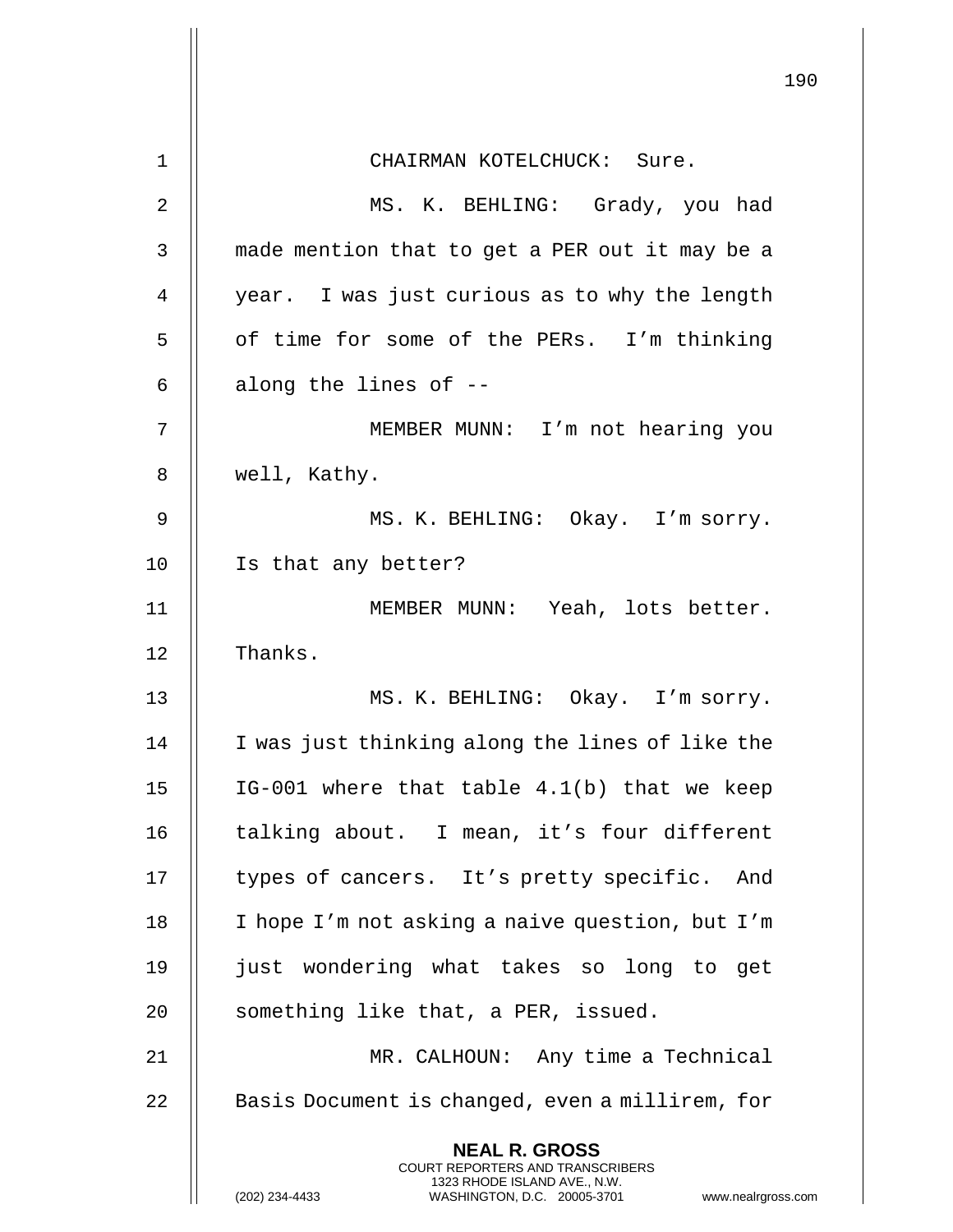| $\mathbf 1$ | whatever reason, whether it's our discussions                                                       |
|-------------|-----------------------------------------------------------------------------------------------------|
| 2           | here or anything else, we have to do a PER.                                                         |
| 3           | MS. K. BEHLING: Right.                                                                              |
| 4           | MR. CALHOUN: So that is literally                                                                   |
| 5           | thousands and thousands and thousands of                                                            |
| 6           | claims. So we've got dozens of PERs, at least                                                       |
| 7           | tens of PERs in the system right now that we have                                                   |
| 8           | planned to do. And we do those, and they come                                                       |
| 9           | over, every week we get evaluations that come                                                       |
| 10          | over. But the sheer magnitude of them is very                                                       |
| 11          | limiting. And when we have documents that are                                                       |
| 12          | being reviewed by you guys or whoever and                                                           |
| 13          | they're not done, we're not going to do the PER                                                     |
| 14          | until they're complete.                                                                             |
| 15          | So the PER is initiated once the                                                                    |
| 16          | document that drives it is signed, approved and                                                     |
| 17          | done. So when we have back and forth                                                                |
| 18          | discussions amongst ourselves and ORAU, back                                                        |
| 19          | and forth between you guys, the document is not                                                     |
| 20          | done, so we don't do the PER.                                                                       |
| 21          | MS. K. BEHLING: Okay. Yeah, I was                                                                   |
| 22          | just trying to get a better understanding of --                                                     |
|             | <b>NEAL R. GROSS</b><br><b>COURT REPORTERS AND TRANSCRIBERS</b>                                     |
|             | 1323 RHODE ISLAND AVE., N.W.<br>(202) 234-4433<br>WASHINGTON, D.C. 20005-3701<br>www.nealrgross.com |

 $\mathsf{I}$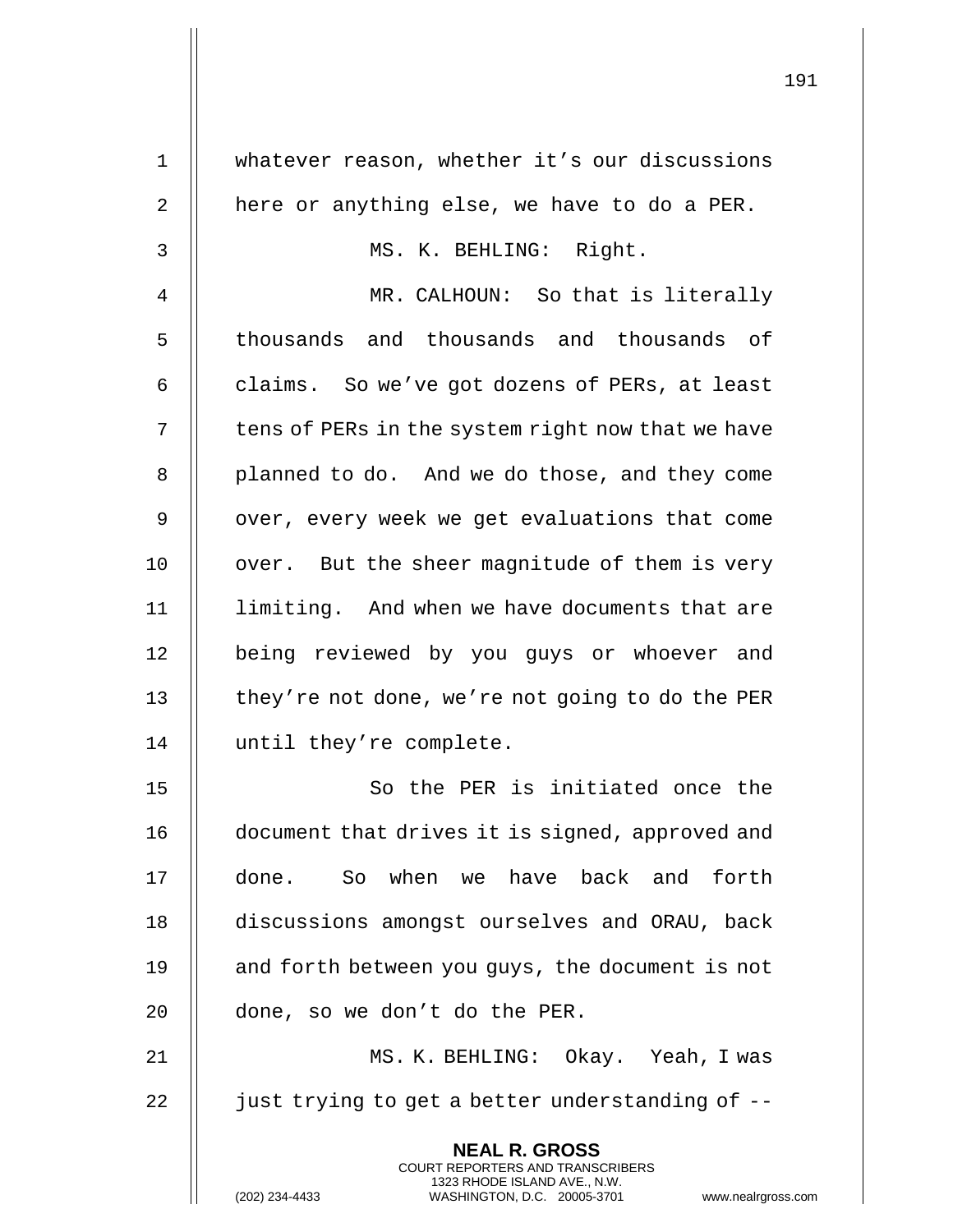|                | <b>NEAL R. GROSS</b>                             |
|----------------|--------------------------------------------------|
| 22             | MS. K. BEHLING: Okay. Thank you.                 |
| 21             | documents.                                       |
| 20             | increase of some sort in one of the driving      |
| 19             | for PERs is always because there's been a dose   |
| 18             | for one reason or another. Well, the reason      |
| 17             | receive of individual cases that were reviewed   |
| 16             | going to guess and say a hundred a month we      |
| 15             | And we will receive, probably, I'm               |
| 14             | document. So that's what pushes those back.      |
| 13             | the dose reconstruction through an approved      |
| 12             | it is approved because you've got to be doing    |
| 11             | can't do a PER unless the document that drives   |
| 10             | according to whatever document exists. But we    |
| 9              | dosimetry file. Then we can just do that case    |
| 8              | receive a new piece of data, such as a new       |
| 7              | but they're PADs, and that's when we actually    |
| 6              | we really quickly are the ones that aren't PERs, |
| 5              | MR. CALHOUN: Well, the ones that                 |
| $\overline{4}$ | a better understanding of what --                |
| 3              | perhaps overturned, so I was just trying to get  |
| 2              | about that there may be cases that would be      |
| $\mathbf 1$    | especially because of the issue earlier talking  |
|                |                                                  |

COURT REPORTERS AND TRANSCRIBERS 1323 RHODE ISLAND AVE., N.W.

 $\mathsf{I}$ 

(202) 234-4433 WASHINGTON, D.C. 20005-3701 www.nealrgross.com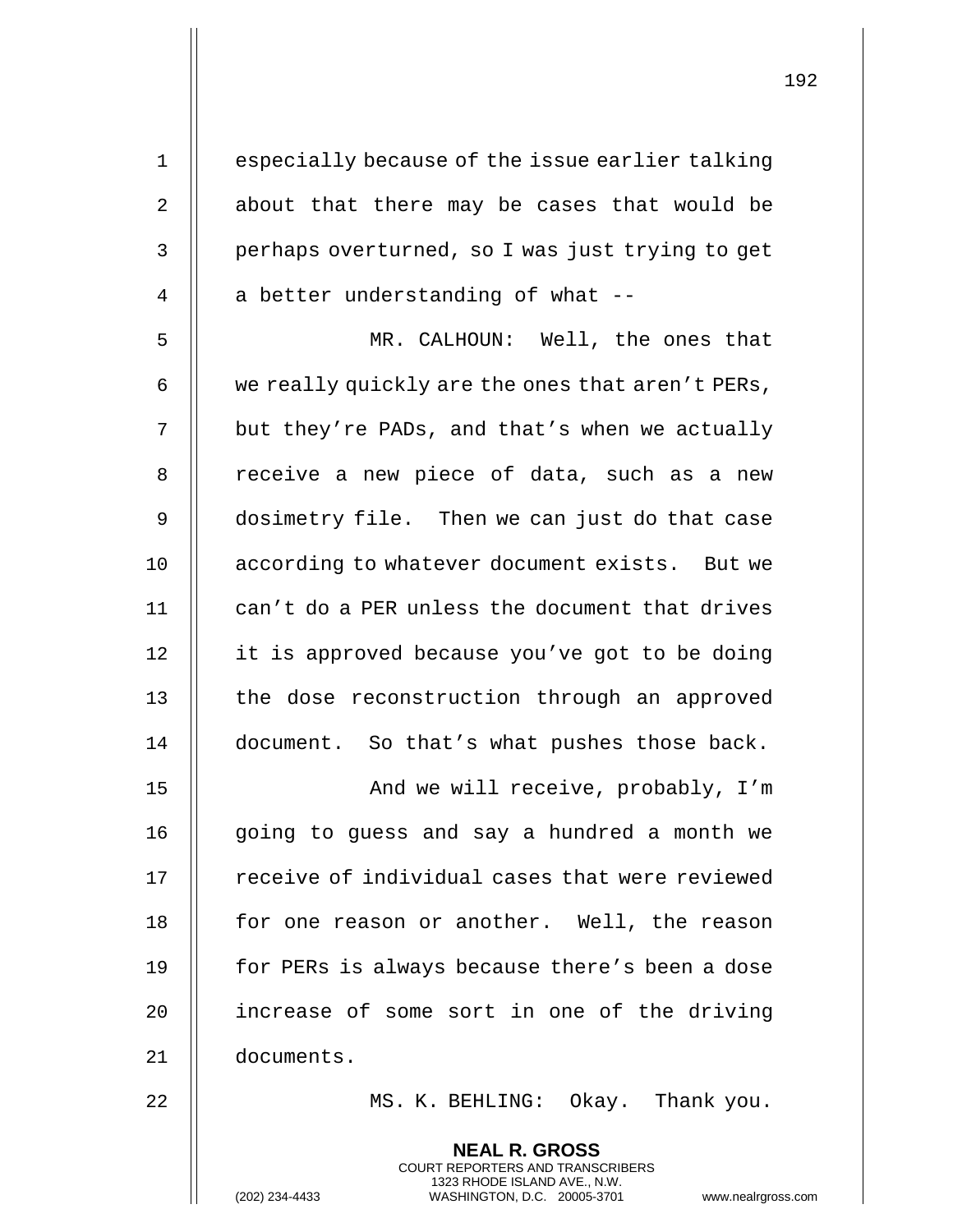**NEAL R. GROSS** COURT REPORTERS AND TRANSCRIBERS 1323 RHODE ISLAND AVE., N.W. (202) 234-4433 WASHINGTON, D.C. 20005-3701 www.nealrgross.com 1 | I appreciate that explanation. 2 CHAIRMAN KOTELCHUCK: Doug, are  $3 \parallel$  you --4 MR. FARVER: I'm here. 5 CHAIRMAN KOTELCHUCK: Okay. 6 MR. FARVER: I'm looking at the 7 || table at the moment. Let's see. 8 CHAIRMAN KOTELCHUCK: Wait a 9 || minute. Did we do 249.2? We just scrolled up 10 | to Observation 1. 11 || MR. FARVER: 249.2 is what we're 12 working on right now. 13 CHAIRMAN KOTELCHUCK: That's 14 || right. Okay. 15 || MR. FARVER: Incomplete accounting 16 | of medical x-ray dose. 17 CHAIRMAN KOTELCHUCK: Okay. 18 Hopefully, John, if you might run the screen 19 down now. 20 MR. FARVER: The finding has to do 21 with we didn't see where they assigned a  $22$  | pre-placement PFG exam. When we looked at the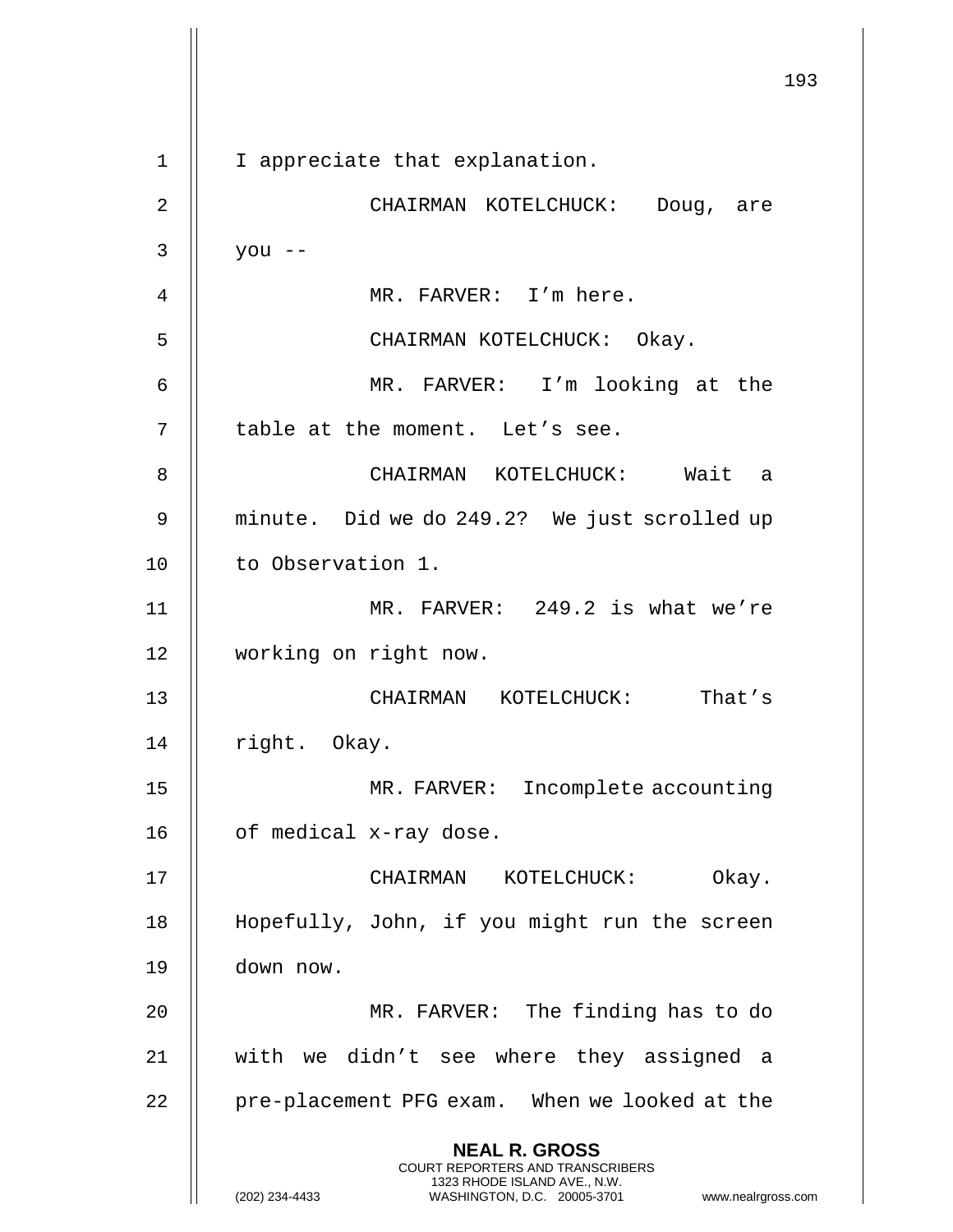|              |                                                                                                                                                                        | 194 |
|--------------|------------------------------------------------------------------------------------------------------------------------------------------------------------------------|-----|
| $\mathbf{1}$ | documents and when we looked at the workbooks,                                                                                                                         |     |
| 2            | it appeared that things were listed as PA when,                                                                                                                        |     |
| 3            | according to the TBD, it should have been a PFG,                                                                                                                       |     |
| 4            | okay?                                                                                                                                                                  |     |
| 5            | However, for this case, and for the                                                                                                                                    |     |
| 6            | ovaries, at this time period, the dose is the                                                                                                                          |     |
| 7            |                                                                                                                                                                        |     |
|              | same.                                                                                                                                                                  |     |
| 8            | CHAIRMAN KOTELCHUCK: We're still                                                                                                                                       |     |
| 9            | not at 249.2. Pardon me. Yes, thank you.                                                                                                                               |     |
| 10           | MR. FARVER: So, a chest PA is the                                                                                                                                      |     |
| 11           | same as a stereo PFG for the prior-to-1947,                                                                                                                            |     |
| 12           | which is 25 millirem. Instead of assigning                                                                                                                             |     |
| 13           | both the PFG and a PA in the same year, they                                                                                                                           |     |
| 14           | assigned the one. It shows up in the workbook                                                                                                                          |     |
| 15           | as a PA, but it doesn't really matter in this                                                                                                                          |     |
| 16           | case because the PFG and the PA exams have the                                                                                                                         |     |
| 17           | same dose. But the finding was because we                                                                                                                              |     |
| 18           | looked at the workbook and saw PA and didn't see                                                                                                                       |     |
| 19           | a PFG exam was considered. That's why we wrote                                                                                                                         |     |
| 20           | the finding. And the big picture, it doesn't                                                                                                                           |     |
| 21           | matter because the doses are the same.                                                                                                                                 |     |
| 22           | KOTELCHUCK:<br>Comments,<br>CHAIRMAN                                                                                                                                   |     |
|              | <b>NEAL R. GROSS</b><br><b>COURT REPORTERS AND TRANSCRIBERS</b><br>1323 RHODE ISLAND AVE., N.W.<br>(202) 234-4433<br>WASHINGTON, D.C. 20005-3701<br>www.nealrgross.com |     |

 $\mathbf{I}$  $\parallel$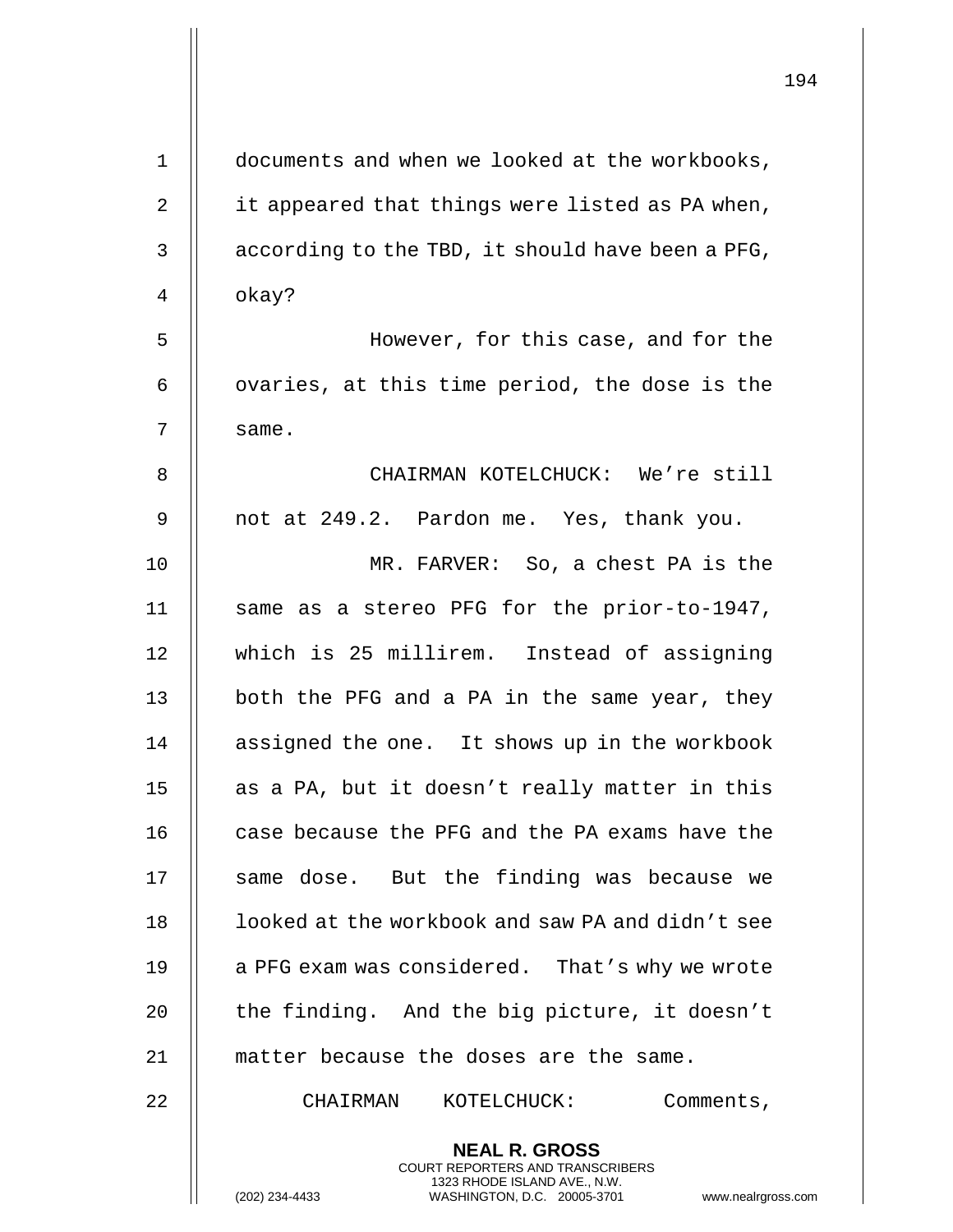**NEAL R. GROSS** COURT REPORTERS AND TRANSCRIBERS 1323 RHODE ISLAND AVE., N.W. (202) 234-4433 WASHINGTON, D.C. 20005-3701 www.nealrgross.com 1 anybody? 2 || MEMBER MUNN: It sounds like an 3 observation. 4 || MR. FARVER: Well, it would have 5 | been a finding if it was correct, but it's more 6  $\parallel$  like a  $-$ 7 CHAIRMAN KOTELCHUCK: Well, it 8 || appears then that we should close it. 9 || MR. FARVER: Okay. 10 || CHAIRMAN KOTELCHUCK: Okay. 11 | Let's go now to the observation. 12 MR. FARVER: Observation 1, NIOSH 13 did not reference where the less than 30 keV 14 || photon DCF of approximately 0.2 originated 15 | from, nor did they use the special plutonium DCF 16 provided in OCAS-IG-001. It appears that the 17 method that NIOSH used to determine was based 18 || on OTIB-12, and it's not used anymore. This 19  $\parallel$  really didn't have a big impact. It was more, 20 || where did you get this number from? 21 CHAIRMAN KOTELCHUCK: Right. And 22 we know now.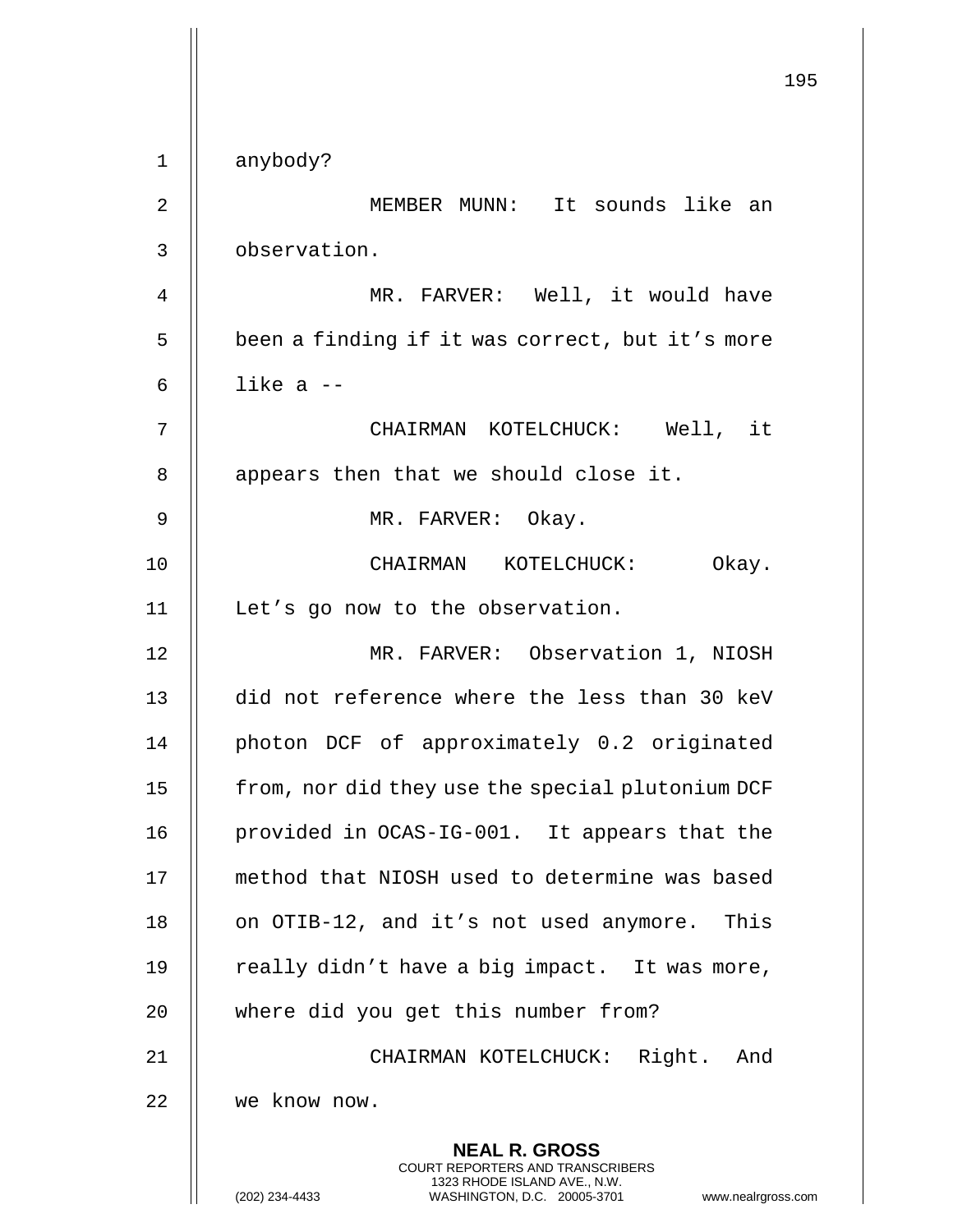|    | 196                                                                                                                                                             |
|----|-----------------------------------------------------------------------------------------------------------------------------------------------------------------|
| 1  | MR. FARVER: Now we know, but now                                                                                                                                |
| 2  | it's not going to matter because they're not                                                                                                                    |
| 3  | using [it] anymore.                                                                                                                                             |
| 4  | CHAIRMAN KOTELCHUCK: Okay.                                                                                                                                      |
| 5  | Let's go to 2.                                                                                                                                                  |
| 6  | MR. FARVER: Two. This was just to                                                                                                                               |
| 7  | point out, it seems to me, a little                                                                                                                             |
| 8  | inconsistency between PROC-61 and the                                                                                                                           |
| 9  | technical basis related where PROC-61 really                                                                                                                    |
| 10 | doesn't mention PFG exams for X-10 in their                                                                                                                     |
| 11 | Table 1, whereas the information is mentioned                                                                                                                   |
| 12 | in the technical basis, TBS-12-3.                                                                                                                               |
| 13 | So you get a little confused if the                                                                                                                             |
| 14 | dose reconstructor goes to PROC-61 instead of                                                                                                                   |
| 15 | the TBD and he may not include the exam. So                                                                                                                     |
| 16 | that was just to point out this little                                                                                                                          |
| 17 | inconsistency.                                                                                                                                                  |
| 18 | Okay,<br>CHAIRMAN KOTELCHUCK:                                                                                                                                   |
| 19 | alright.                                                                                                                                                        |
| 20 | MR. FARVER: And in NIOSH's                                                                                                                                      |
| 21 | response, they say they do have guidance. The                                                                                                                   |
| 22 | guidance was in both of the documents about                                                                                                                     |
|    | <b>NEAL R. GROSS</b><br>COURT REPORTERS AND TRANSCRIBERS<br>1323 RHODE ISLAND AVE., N.W.<br>WASHINGTON, D.C. 20005-3701<br>(202) 234-4433<br>www.nealrgross.com |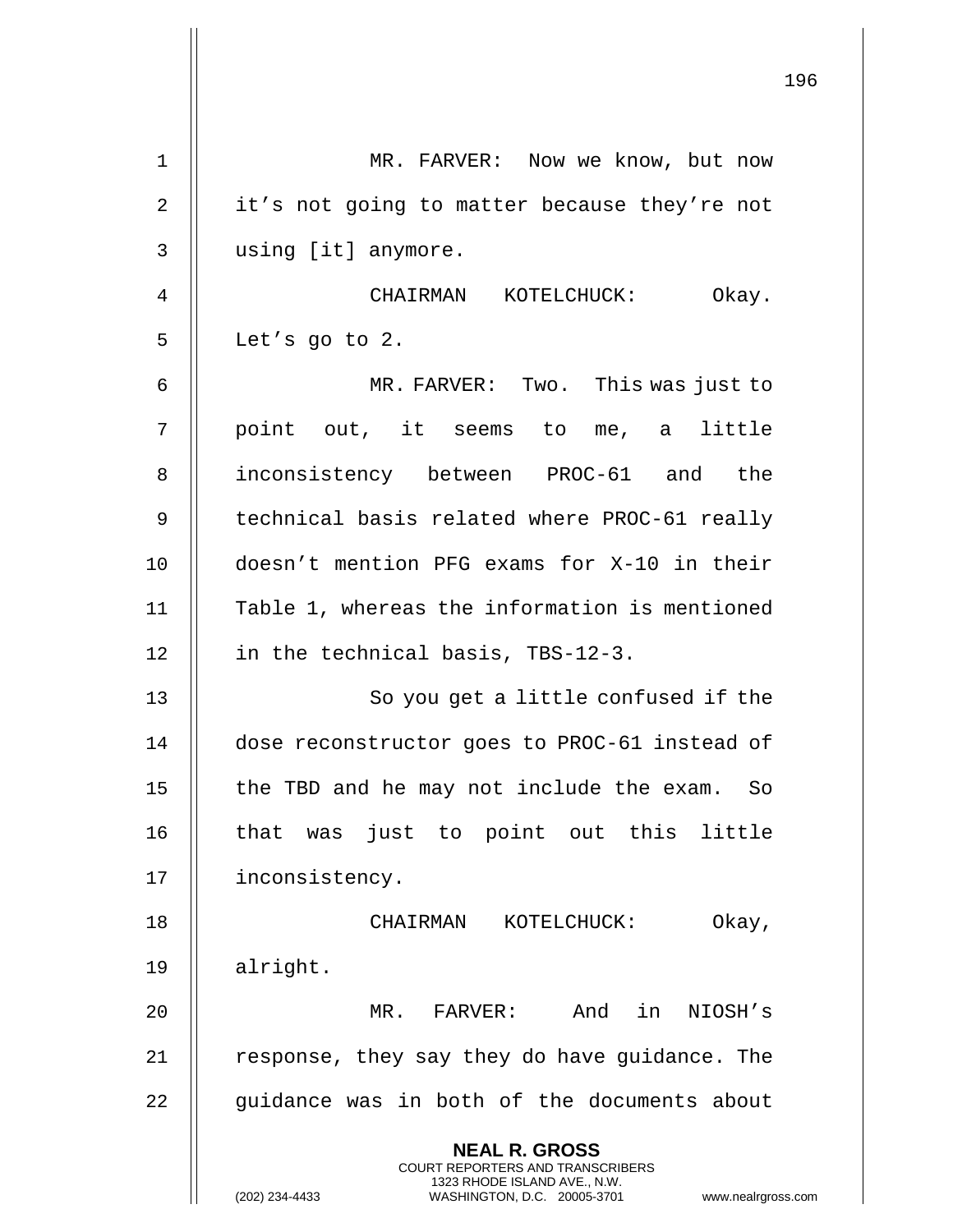|             |                                                                                                                                                                 | 197 |
|-------------|-----------------------------------------------------------------------------------------------------------------------------------------------------------------|-----|
| $\mathbf 1$ | And you can see in our response, it was<br>PFGs.                                                                                                                |     |
| 2           | just a different in revisions in PROC-61.                                                                                                                       |     |
| 3           | CHAIRMAN KOTELCHUCK: Okay.                                                                                                                                      |     |
| 4           | MR. FARVER: Observation 3.                                                                                                                                      |     |
| 5           | MR. SIEBERT: You know, I just want                                                                                                                              |     |
| 6           | to point out that we did do what was correct for                                                                                                                |     |
| 7           |                                                                                                                                                                 |     |
|             | the documentation that was in place at the time.                                                                                                                |     |
| 8           | MR. FARVER: Correct.                                                                                                                                            |     |
| 9           | MR. SIEBERT: Okay.                                                                                                                                              |     |
| 10          | MR. FARVER: Observation 3. SC&A                                                                                                                                 |     |
| 11          | could not find any rationale for using a value                                                                                                                  |     |
| 12          | of a thousand times the environmental iodine                                                                                                                    |     |
| 13          | intake where the TE-132 intake [is] 10 percent                                                                                                                  |     |
| 14          | of the iodine intake for this incident -- okay.                                                                                                                 |     |
| 15          | A little more interesting.                                                                                                                                      |     |
| 16          | MEMBER MUNN: That sounds like a                                                                                                                                 |     |
| 17          | decimal point that really got moved.                                                                                                                            |     |
| 18          | MR. FARVER: I'm still not sure                                                                                                                                  |     |
| 19          | that there was a rationale for the thousand, but                                                                                                                |     |
| 20          | in the big scheme of things, there's no dose                                                                                                                    |     |
| 21          | anyway.                                                                                                                                                         |     |
| 22          | CHAIRMAN KOTELCHUCK: I wondered                                                                                                                                 |     |
|             | <b>NEAL R. GROSS</b><br>COURT REPORTERS AND TRANSCRIBERS<br>1323 RHODE ISLAND AVE., N.W.<br>(202) 234-4433<br>WASHINGTON, D.C. 20005-3701<br>www.nealrgross.com |     |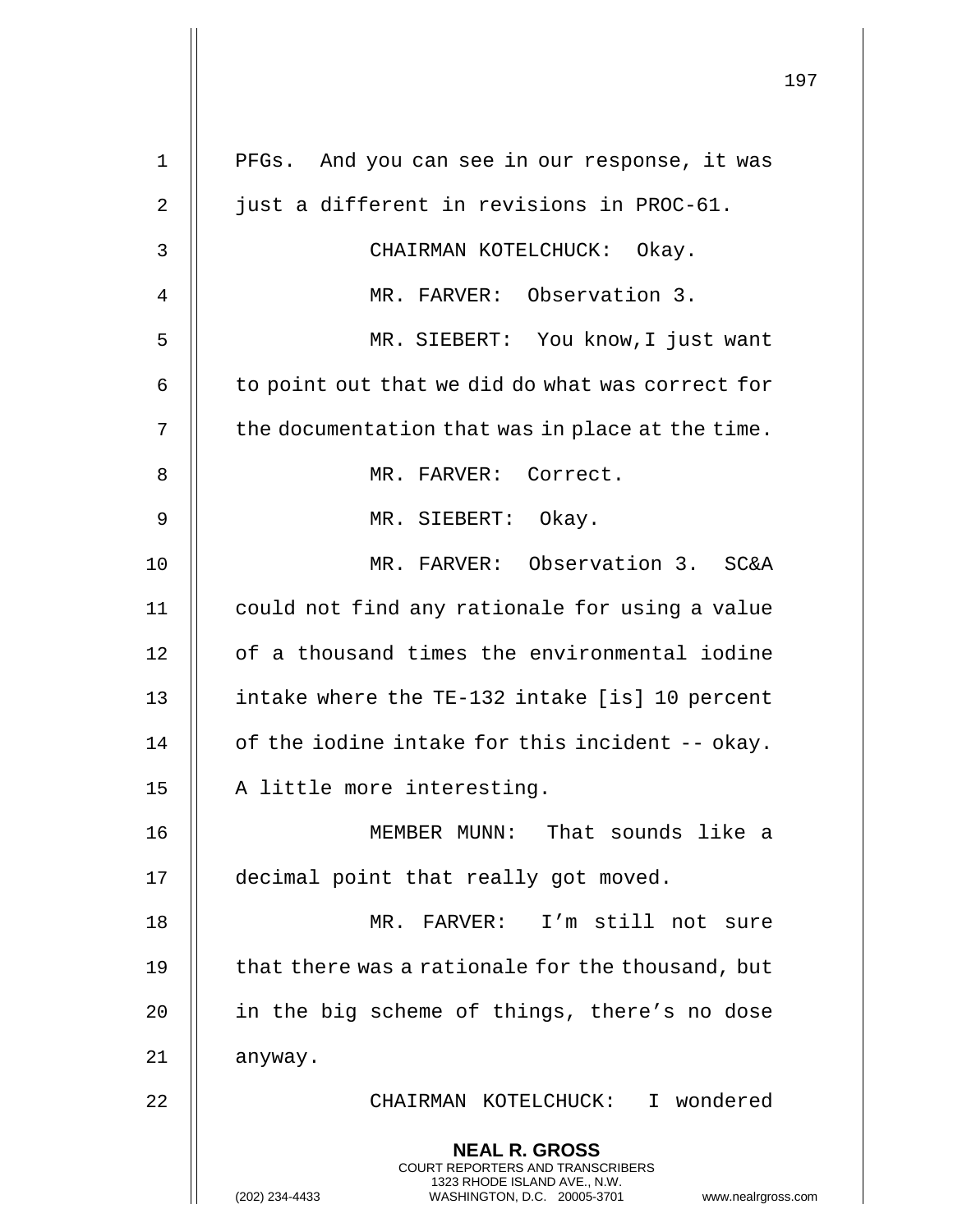198 **NEAL R. GROSS** COURT REPORTERS AND TRANSCRIBERS 1323 RHODE ISLAND AVE., N.W. (202) 234-4433 WASHINGTON, D.C. 20005-3701 www.nealrgross.com 1 why this wasn't a finding, rather than an 2 | observation. 3 MR. FARVER: Probably because 4 | there was no dose. 5 CHAIRMAN KOTELCHUCK: There was no 6 || dose of iodine? There was. 7 MR. FARVER: There was not a dose, 8 || the dose resulted in very small doses. There 9 was not a significant dose. Just what's the 10 || basis for a thousand, I don't know. Scott, do 11 you have any input? 12 MR. SIEBERT: It's just 13 || professional judgment that the dose 14 || reconstructor was coming up with an 15 overestimate and was trying to address the 16 | issue and showing it still had no dose [effect] 17 when he used the large number. So I can't tell 18 | you the specific reason. 19 || CHAIRMAN KOTELCHUCK: Okay. 20 || MR. FARVER: Now, I can see if they 21 | used a thousand times an intake and it comes up  $22$   $\parallel$  with some kind of dose, we'd probably rate that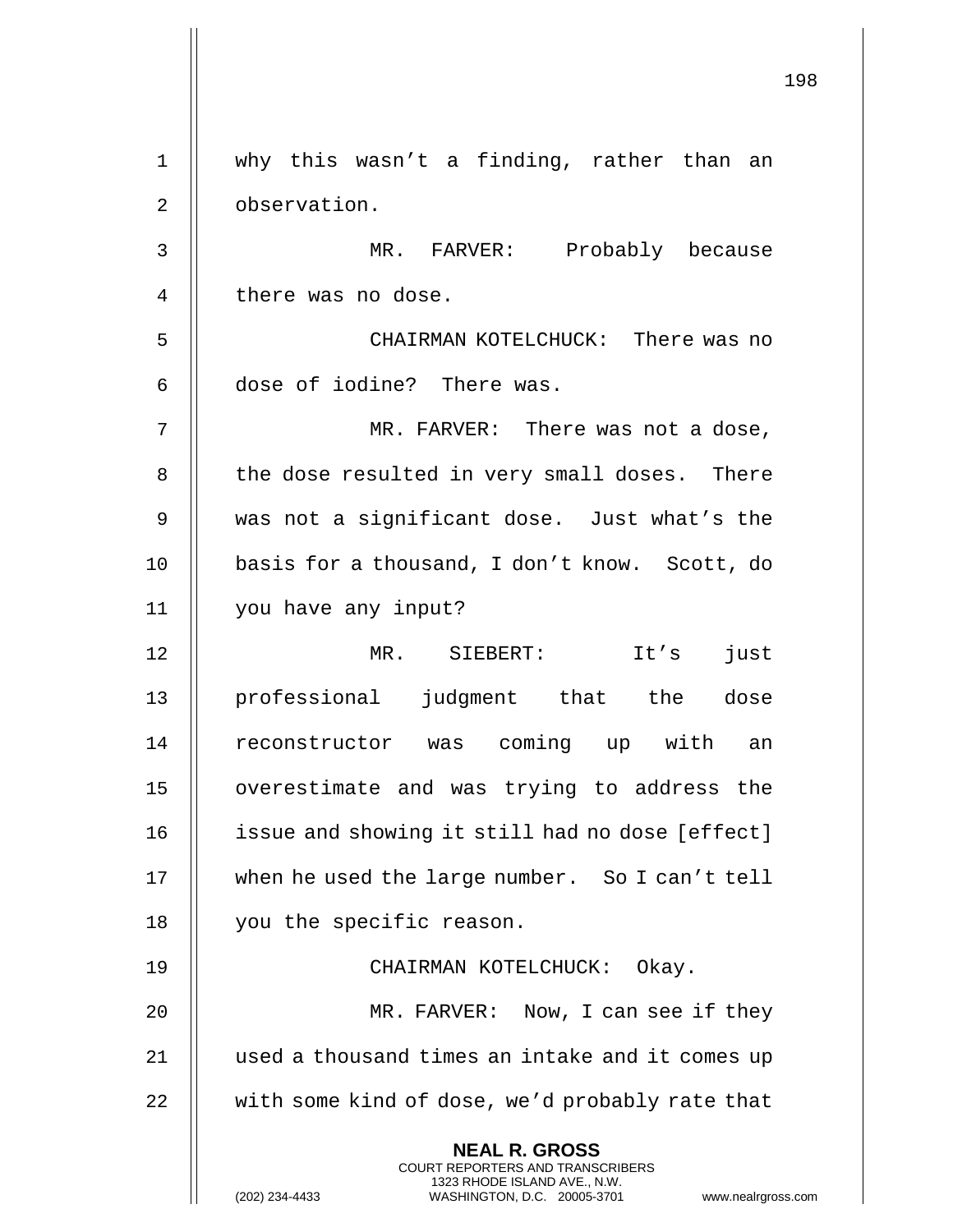|                | 199                                                                                                                                                             |
|----------------|-----------------------------------------------------------------------------------------------------------------------------------------------------------------|
| $\mathbf 1$    | as a finding.                                                                                                                                                   |
|                |                                                                                                                                                                 |
| $\overline{2}$ | CHAIRMAN KOTELCHUCK: Right.                                                                                                                                     |
| 3              | MR. FARVER: Okay. So we don't                                                                                                                                   |
| 4              | know where it came from. Just judgment.                                                                                                                         |
| 5              | Okay. Observation 4.                                                                                                                                            |
| 6              | MEMBER RICHARDSON: This is dose to                                                                                                                              |
| 7              | the bladder, is that right?                                                                                                                                     |
| 8              | MR. FARVER: Yes, yes. We noted                                                                                                                                  |
| 9              | that the Type SS plutonium was found to deliver                                                                                                                 |
| 10             | the most dose using the bioassay results.                                                                                                                       |
| 11             | However, Type M provided the most dose using the                                                                                                                |
| 12             | coworker data, so we just noted the difference.                                                                                                                 |
| 13             | And in the response, the solubility type                                                                                                                        |
| 14             | supplied in the dose reconstruction matched the                                                                                                                 |
| 15             | type discussed in the observation, Type Super                                                                                                                   |
| 16             | S for '49 to '61 and then Type M for '62 to '82,                                                                                                                |
| 17             | based on most claimant-favorable. I think                                                                                                                       |
| 18             | we're just noting there that it would be a                                                                                                                      |
| 19             | solubility change, you know, that they were                                                                                                                     |
| 20             | using, but they were using the most                                                                                                                             |
| 21             | claimant-favorable.                                                                                                                                             |
| 22             | CHAIRMAN KOTELCHUCK: Alright.                                                                                                                                   |
|                | <b>NEAL R. GROSS</b><br>COURT REPORTERS AND TRANSCRIBERS<br>1323 RHODE ISLAND AVE., N.W.<br>(202) 234-4433<br>WASHINGTON, D.C. 20005-3701<br>www.nealrgross.com |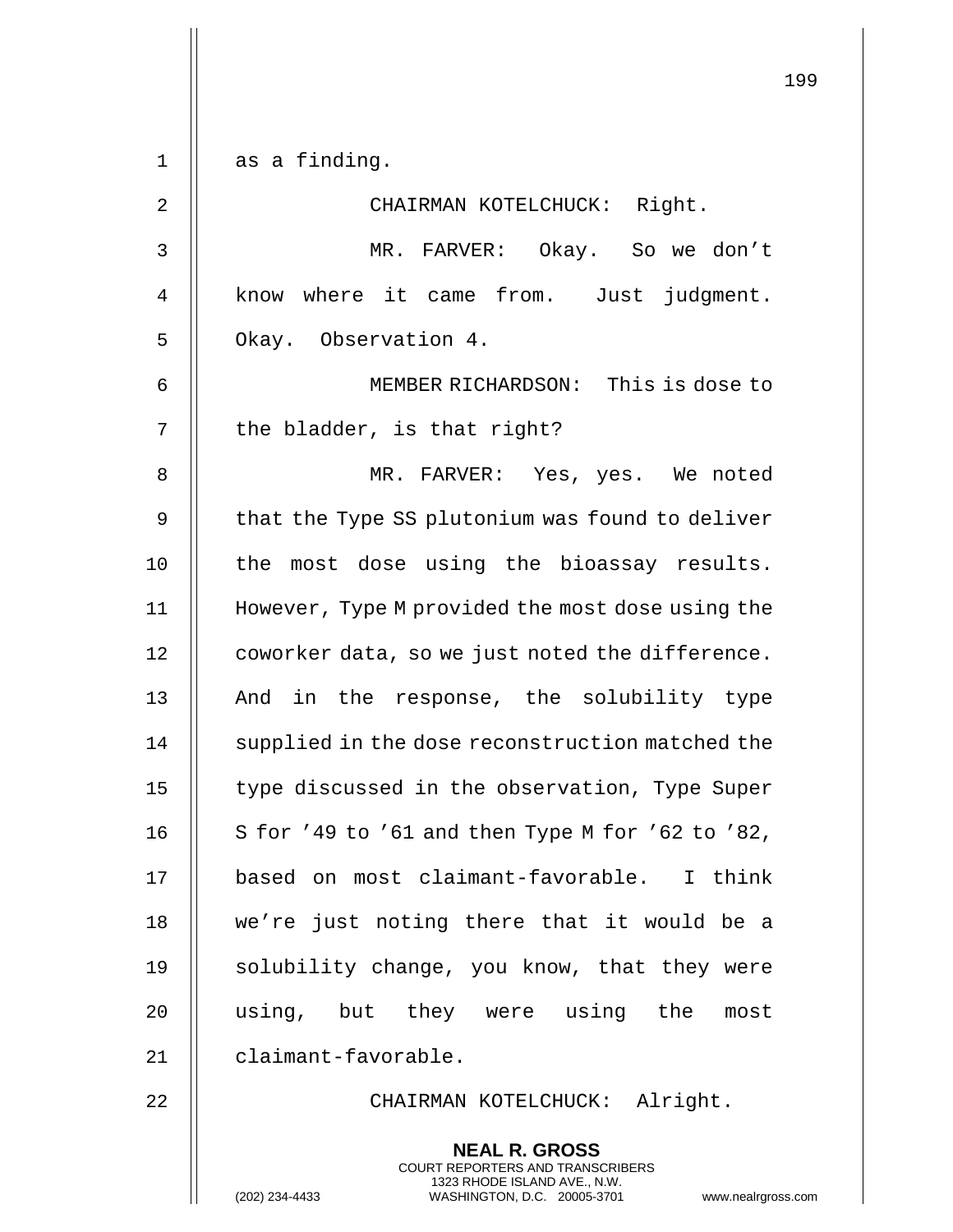|             |                                                                                                                                                                        | 200 |
|-------------|------------------------------------------------------------------------------------------------------------------------------------------------------------------------|-----|
| $\mathbf 1$ | MR. FARVER: Okay. And that wraps                                                                                                                                       |     |
| 2           | up that case.                                                                                                                                                          |     |
| 3           | CHAIRMAN KOTELCHUCK: I think 268                                                                                                                                       |     |
| 4           | is the next one.                                                                                                                                                       |     |
| 5           | MR. FARVER: 250.                                                                                                                                                       |     |
| 6           | CHAIRMAN KOTELCHUCK: 268? Oh,                                                                                                                                          |     |
| 7           | I'm sorry, excuse me. We have to discuss it and                                                                                                                        |     |
| 8           | suggest that it's closed.                                                                                                                                              |     |
| 9           | MR. FARVER: Oh, okay, 250.1. A                                                                                                                                         |     |
| 10          | PFG examination was most likely used for                                                                                                                               |     |
| 11          | pre-employment. When we were reviewing the                                                                                                                             |     |
| 12          | TBDs, each of the TBDs for $Y-12$ , $X-10$ and $K-25$ ,                                                                                                                |     |
| 13          | they all state that PFG equipment was most                                                                                                                             |     |
| 14          | likely used for pre-employment examinations                                                                                                                            |     |
| 15          | during the time period in question. So we felt                                                                                                                         |     |
| 16          | that they should have assigned a PFG dose                                                                                                                              |     |
| 17          | instead of a PA dose for your pre-employment.                                                                                                                          |     |
| 18          | And they do give an explanation, and they were                                                                                                                         |     |
| 19          | following their guidance.                                                                                                                                              |     |
| 20          | However, given the time period                                                                                                                                         |     |
| 21          | between '44 and '45, we still felt that they                                                                                                                           |     |
| 22          | should have used a PFG exam, because in Oak                                                                                                                            |     |
|             | <b>NEAL R. GROSS</b><br><b>COURT REPORTERS AND TRANSCRIBERS</b><br>1323 RHODE ISLAND AVE., N.W.<br>(202) 234-4433<br>WASHINGTON, D.C. 20005-3701<br>www.nealrgross.com |     |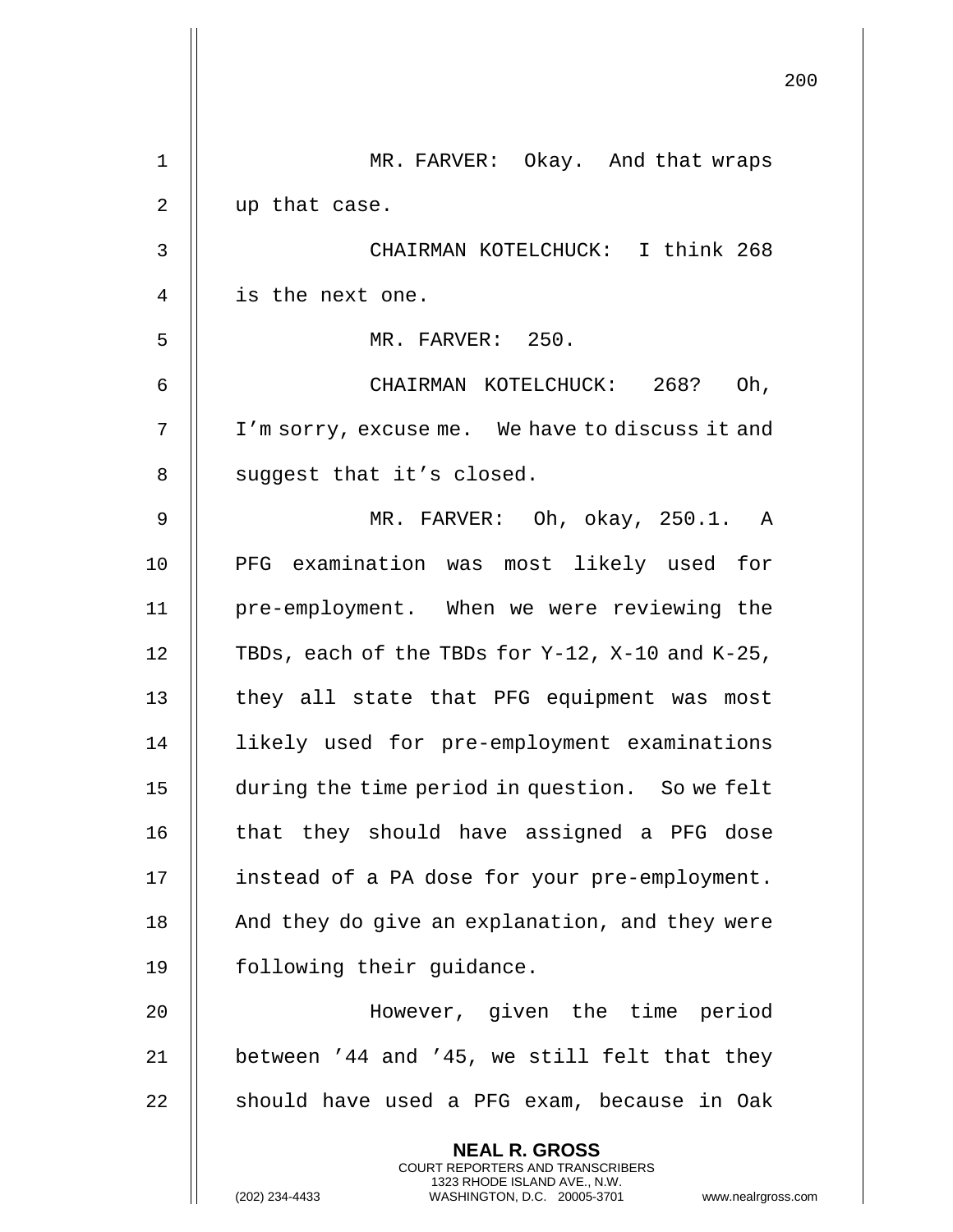1 || Ridge at that time they were all using PFG 2 | equipment.

**NEAL R. GROSS** COURT REPORTERS AND TRANSCRIBERS 1323 RHODE ISLAND AVE., N.W. 3 MR. SIEBERT: Hey, Doug, this is 4 || Scott. I mean, I think people might be 5 | digesting that answer. We agreed with that, 6  $\parallel$  actually, which is why when OTIB-52 was updated 7 | it reflected the fact that you should, for those 8 || larger sites like that, you should use the 9 | default x-rays at the site of interest, rather  $10$  | than assuming they may have occurred offsite. 11 || So that did get changed in OTIB-52 because just 12 | for what you're saying. That makes more sense. 13 MR. FARVER: So that has been 14 | changed since this? 15 MR. SIEBERT: Yes, Revision 1 of 16 | OTIB-52, which was effective in 2011, made that 17 || change. 18 || MR. FARVER: Okay. 19 MR. SIEBERT: The version that was 20 || in place when this one was assessed stated to 21 assume it was PA because it was likely not 22  $\parallel$  screening at a large site because they were  $-$ -

(202) 234-4433 WASHINGTON, D.C. 20005-3701 www.nealrgross.com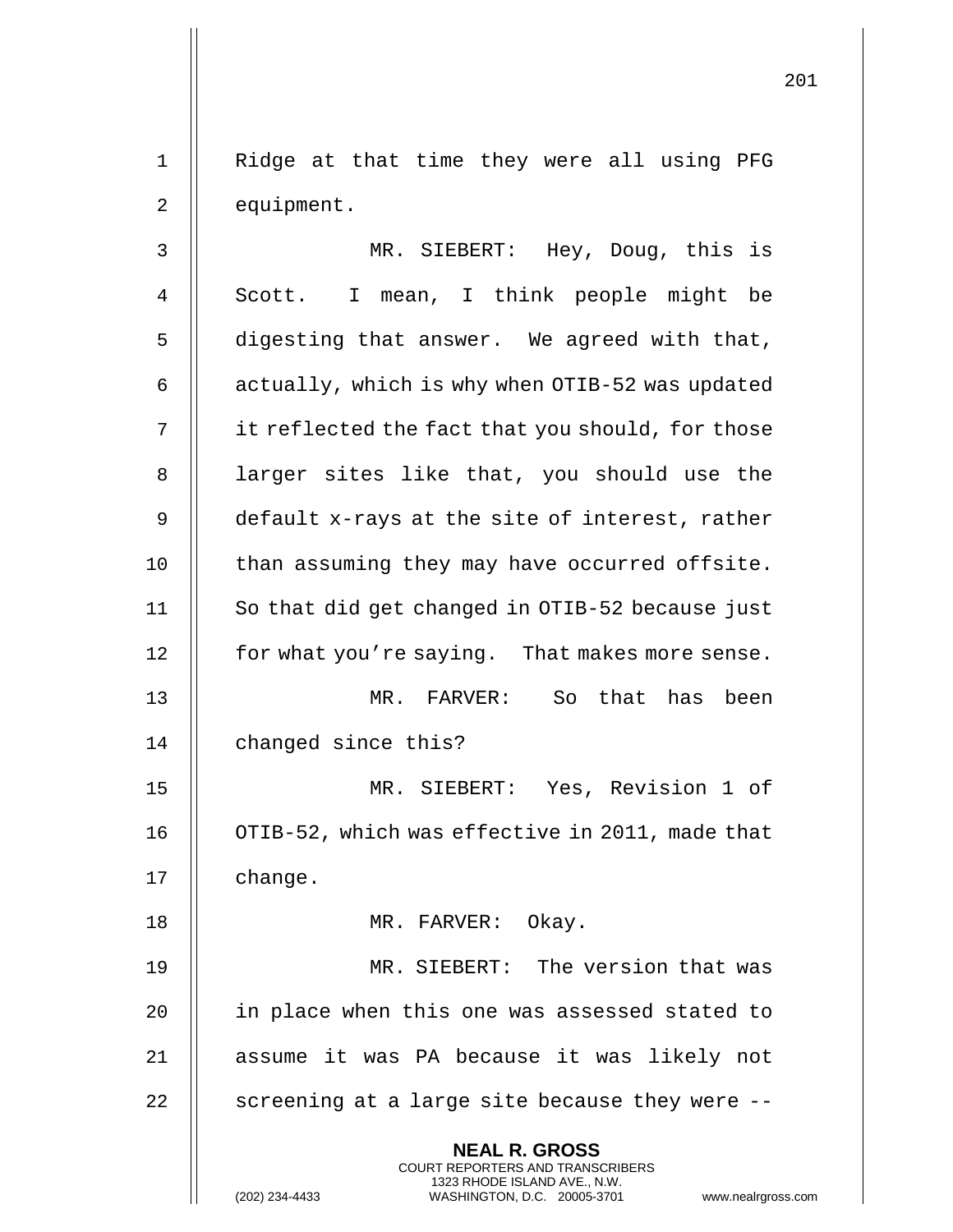|                | 202                                                                                                                                                                    |
|----------------|------------------------------------------------------------------------------------------------------------------------------------------------------------------------|
| $\mathbf 1$    | MR. FARVER: Okay. So it's been                                                                                                                                         |
| $\overline{2}$ | corrected or changed?                                                                                                                                                  |
| 3              | MR. SIEBERT: Right.                                                                                                                                                    |
| 4              | MR. FARVER: Okay.                                                                                                                                                      |
| 5              | CHAIRMAN KOTELCHUCK: Alright.                                                                                                                                          |
| 6              | So it will be closed, should be closed.                                                                                                                                |
| 7              | MEMBER RICHARDSON: Can that be, or                                                                                                                                     |
| 8              | will that be noted with the closing?                                                                                                                                   |
| 9              | MR. FARVER: I'm writing something                                                                                                                                      |
| 10             | in there about OTIB-52 being revised to --                                                                                                                             |
| 11             |                                                                                                                                                                        |
| 12             | MR. SIEBERT: Doug, that's in our                                                                                                                                       |
| 13             | response.                                                                                                                                                              |
| 14             | MR. FARVER: Oh, good, I'll paste                                                                                                                                       |
| 15             | it.                                                                                                                                                                    |
| 16             | Okay. 250.2. Incorrect time                                                                                                                                            |
| 17             | period was used for the internal dose                                                                                                                                  |
| 18             | calculations. The employee worked 7.9 months,                                                                                                                          |
| 19             | not 7 months, which would change the time                                                                                                                              |
| 20             | period. It does result in an increase of about                                                                                                                         |
| 21             | NIOSH agrees that the incorrect time<br>12 rem.                                                                                                                        |
| 22             | was used, it's going to result in a PER.                                                                                                                               |
|                | <b>NEAL R. GROSS</b><br><b>COURT REPORTERS AND TRANSCRIBERS</b><br>1323 RHODE ISLAND AVE., N.W.<br>(202) 234-4433<br>WASHINGTON, D.C. 20005-3701<br>www.nealrgross.com |

 $\begin{array}{c} \hline \end{array}$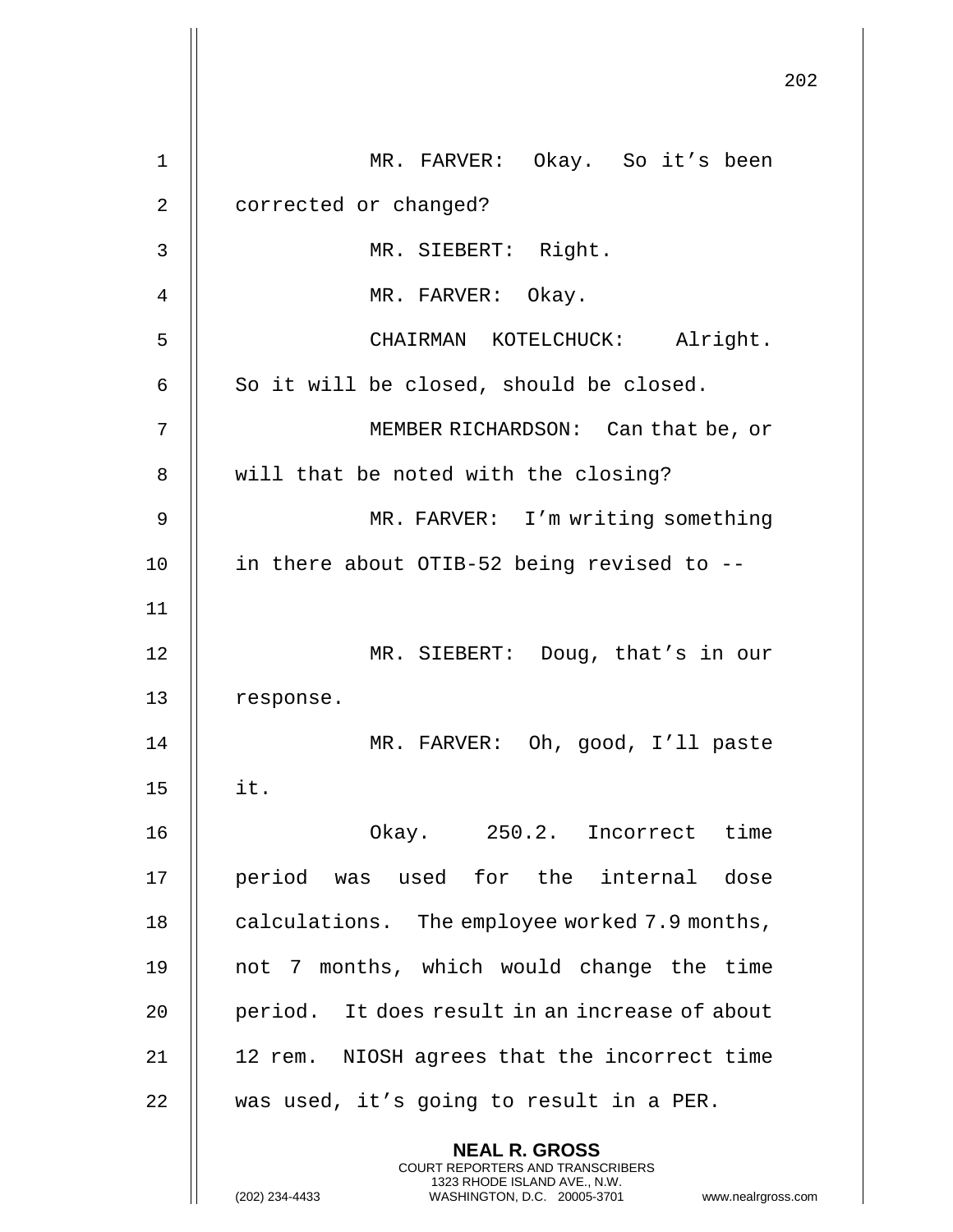|    | 203                                                                                                                                                                 |  |
|----|---------------------------------------------------------------------------------------------------------------------------------------------------------------------|--|
| 1  | CHAIRMAN KOTELCHUCK: Could I ask,                                                                                                                                   |  |
| 2  | for 7.9 months, what about the 250-day minimum                                                                                                                      |  |
| 3  | that I thought was a requirement for                                                                                                                                |  |
| 4  | compensation?                                                                                                                                                       |  |
| 5  | MR. FARVER: I believe this was                                                                                                                                      |  |
| 6  | just one time period.                                                                                                                                               |  |
|    |                                                                                                                                                                     |  |
| 7  | CHAIRMAN KOTELCHUCK: Right.                                                                                                                                         |  |
| 8  | MR. KATZ: Dave, you're thinking of                                                                                                                                  |  |
| 9  | the SEC requirement, Special Exposure Cohort                                                                                                                        |  |
| 10 | requirement. Nothing to do with here.                                                                                                                               |  |
| 11 | CHAIRMAN KOTELCHUCK: Oh, right,                                                                                                                                     |  |
| 12 | yes, correct. Thank you.                                                                                                                                            |  |
| 13 | MR. FARVER: No, this looks like                                                                                                                                     |  |
| 14 | the total time period for this calculation.                                                                                                                         |  |
| 15 | CHAIRMAN KOTELCHUCK: No, no, Ted                                                                                                                                    |  |
| 16 | is right. I knew that there was a 250-day                                                                                                                           |  |
| 17 | minimum requirement for SEC qualification, not                                                                                                                      |  |
| 18 | for individuals.                                                                                                                                                    |  |
| 19 | MR. FARVER: Okay.                                                                                                                                                   |  |
| 20 | CHAIRMAN KOTELCHUCK: Okay.                                                                                                                                          |  |
| 21 | MR. FARVER: That could impact the                                                                                                                                   |  |
| 22 | PoC.                                                                                                                                                                |  |
|    | <b>NEAL R. GROSS</b><br><b>COURT REPORTERS AND TRANSCRIBERS</b><br>1323 RHODE ISLAND AVE., N.W.<br>(202) 234-4433<br>WASHINGTON, D.C. 20005-3701 www.nealrgross.com |  |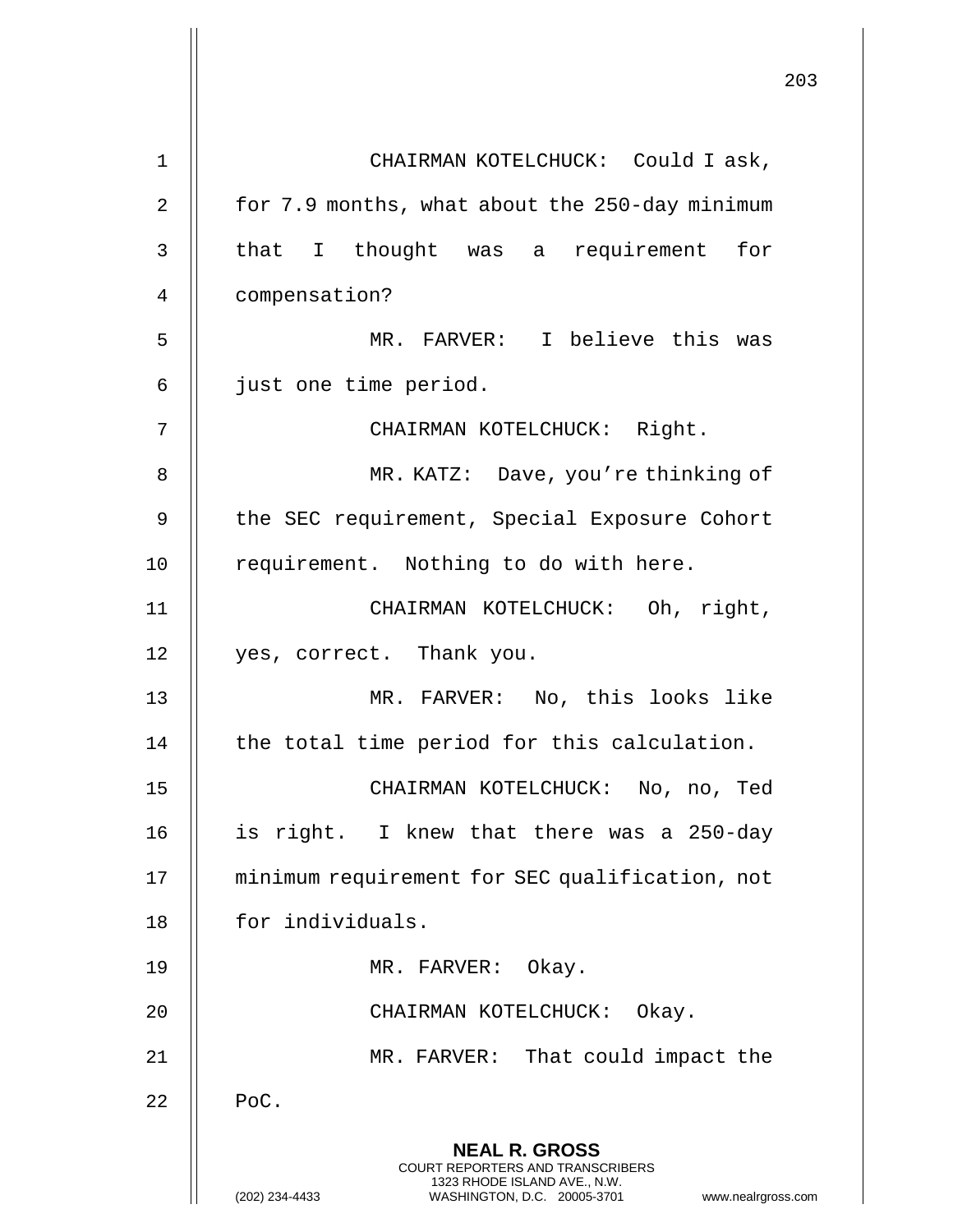| $\mathbf 1$    | CHAIRMAN KOTELCHUCK: Yeah. So                                                                                                                                      |
|----------------|--------------------------------------------------------------------------------------------------------------------------------------------------------------------|
| $\overline{2}$ | given that it may have an impact on the outcome,                                                                                                                   |
| $\mathsf{3}$   | shouldn't we leave this open?                                                                                                                                      |
| 4              | MR. FARVER: I was thinking the                                                                                                                                     |
| 5              | same thing, because we're at 48 percent --                                                                                                                         |
| 6              | MR. KATZ: Well, again, this is                                                                                                                                     |
| 7              | Ted. You don't need to leave this open.<br>As                                                                                                                      |
| $\,8\,$        | long as the findings are agreed upon by the                                                                                                                        |
| 9              | Subcommittee, you can close the findings, and                                                                                                                      |
| 10             | NIOSH does the follow-up as a matter of course.                                                                                                                    |
| 11             | CHAIRMAN KOTELCHUCK: Well, mostly                                                                                                                                  |
| 12             | we don't think it will have a great impact.                                                                                                                        |
| 13             | MR. KATZ: No. But whether it has                                                                                                                                   |
| 14             | an impact or not on the case doesn't change                                                                                                                        |
| 15             | [what] the Subcommittee's done with this, and                                                                                                                      |
| 16             | NIOSH will do the follow-up as to whether it                                                                                                                       |
| 17             | needs to redo the dose reconstruction now or at                                                                                                                    |
| 18             | a later point. But that's independent of what                                                                                                                      |
| 19             | the Subcommittee does here.                                                                                                                                        |
| 20             | CHAIRMAN KOTELCHUCK:<br>I thought                                                                                                                                  |
| 21             | we, earlier even today, said, well, let's keep                                                                                                                     |
| 22             | an eye on this and make sure that something is                                                                                                                     |
|                | <b>NEAL R. GROSS</b><br><b>COURT REPORTERS AND TRANSCRIBERS</b><br>1323 RHODE ISLAND AVE., N.W.<br>WASHINGTON, D.C. 20005-3701<br>(202) 234-4433<br>www.nealrgross |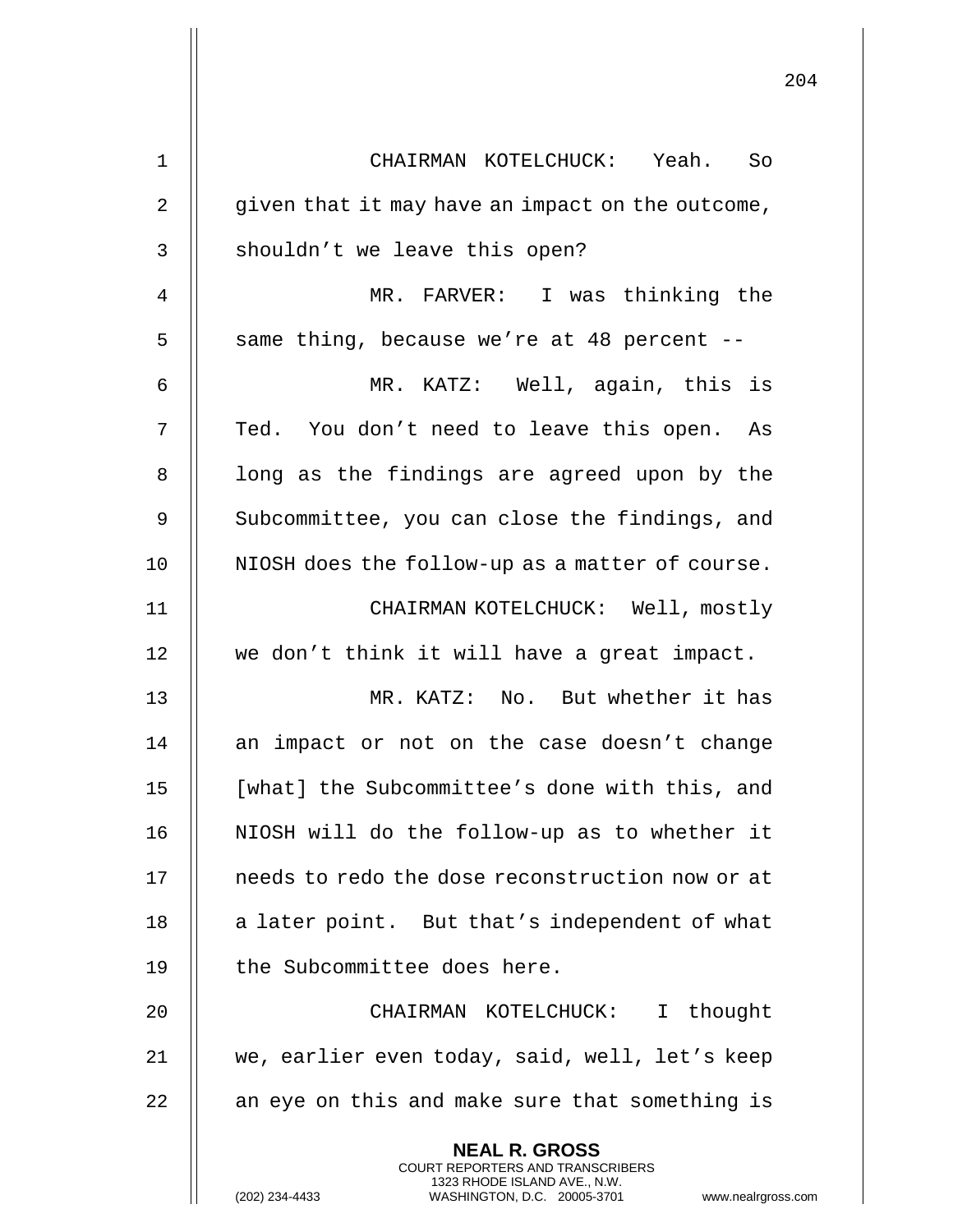|             |                                                                                                                                                                        | 205 |
|-------------|------------------------------------------------------------------------------------------------------------------------------------------------------------------------|-----|
| $\mathbf 1$ | done.                                                                                                                                                                  |     |
| 2           | MR. KATZ: Right. But I think that                                                                                                                                      |     |
|             |                                                                                                                                                                        |     |
| 3           | was a little different situation from this                                                                                                                             |     |
| 4           | case. I don't want to go back, but there was                                                                                                                           |     |
| 5           | some uncertainty about that case, [which] was                                                                                                                          |     |
| 6           | why you were leaving it open for resolution.                                                                                                                           |     |
| 7           | CHAIRMAN KOTELCHUCK:<br>Okay.                                                                                                                                          |     |
| 8           | Alright. What do others think on the                                                                                                                                   |     |
| 9           | Subcommittee?                                                                                                                                                          |     |
| 10          | MEMBER RICHARDSON: This is David                                                                                                                                       |     |
| 11          | Richardson. I don't disagree with Ted. I                                                                                                                               |     |
| 12          | agree with Ted. What I'd like is a little bit                                                                                                                          |     |
| 13          | more explanation of the issue again here and                                                                                                                           |     |
| 14          | NIOSH agreeing with it.                                                                                                                                                |     |
| 15          | MR. FARVER: The issue?                                                                                                                                                 |     |
| 16          | MEMBER RICHARDSON: Yeah.                                                                                                                                               |     |
| 17          | The employee<br>MR. FARVER:                                                                                                                                            |     |
| 18          | employment period was 7.9 months, not 7 months.                                                                                                                        |     |
| 19          | And so when they did their internal dose                                                                                                                               |     |
| 20          | calculations, they used the wrong time period.                                                                                                                         |     |
| 21          | MEMBER RICHARDSON: So when they do                                                                                                                                     |     |
| 22          | the calculation, they're using the NIOSH IMBA                                                                                                                          |     |
|             | <b>NEAL R. GROSS</b><br><b>COURT REPORTERS AND TRANSCRIBERS</b><br>1323 RHODE ISLAND AVE., N.W.<br>(202) 234-4433<br>WASHINGTON, D.C. 20005-3701<br>www.nealrgross.com |     |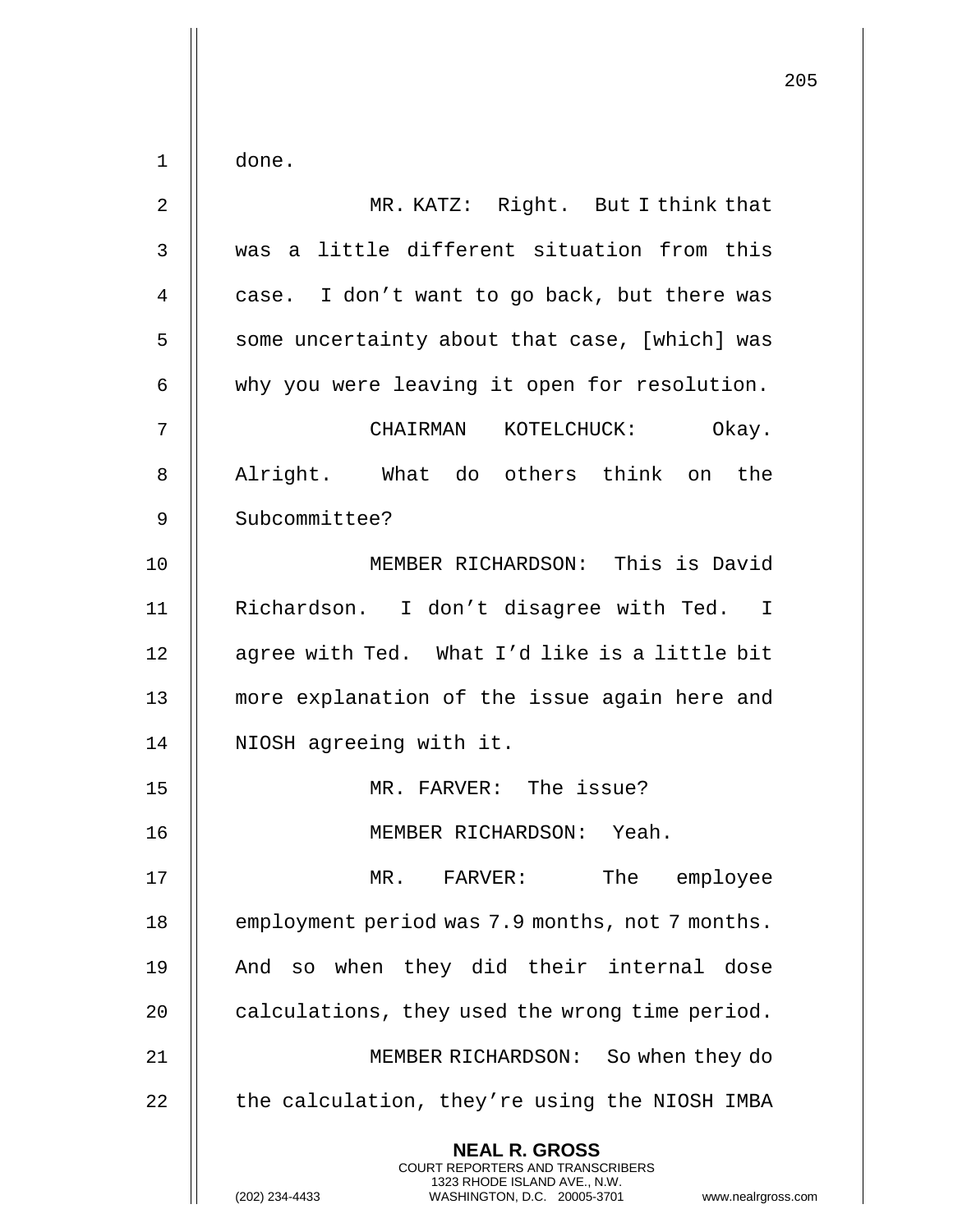|                |                                                                                                     | 206 |
|----------------|-----------------------------------------------------------------------------------------------------|-----|
| $\mathbf 1$    | or something like that?                                                                             |     |
| $\overline{2}$ | MR. FARVER: I believe this has to                                                                   |     |
|                |                                                                                                     |     |
| 3              | do with OTIB-49 adjustments, Super S plutonium.                                                     |     |
| 4              | MEMBER RICHARDSON: This is a hand                                                                   |     |
| 5              | calculation or something? Why are                                                                   |     |
| 6              | theemployment dates -- how is there an issue of                                                     |     |
| 7              | entering the employment dates in for the                                                            |     |
| 8              | calculation of an internal dose? That's not                                                         |     |
| 9              | imported? I guess I'm asking is this an issue                                                       |     |
| 10             | of having to re-enter information and, at this                                                      |     |
| 11             | point, the dose reconstructor not entering it                                                       |     |
| 12             | in properly? Or how did this come about?                                                            |     |
| 13             | MR. FARVER: I believe this is the                                                                   |     |
| 14             | prorated issue where you're multiplying it by                                                       |     |
| 15             | a fraction. You're getting a yearly dose, and                                                       |     |
| 16             | you only want to apply part of that year or part                                                    |     |
| 17             | of that dose.                                                                                       |     |
| 18             | MEMBER RICHARDSON: This is what                                                                     |     |
| 19             | was described as a calculation that used to be                                                      |     |
| 20             | marginal and something added in, and now they                                                       |     |
| 21             | had to do fractions? Is this something that's                                                       |     |
| 22             | going to happen again, I guess? Or has                                                              |     |
|                | <b>NEAL R. GROSS</b><br>COURT REPORTERS AND TRANSCRIBERS                                            |     |
|                | 1323 RHODE ISLAND AVE., N.W.<br>(202) 234-4433<br>WASHINGTON, D.C. 20005-3701<br>www.nealrgross.com |     |

 $\mathop{||}$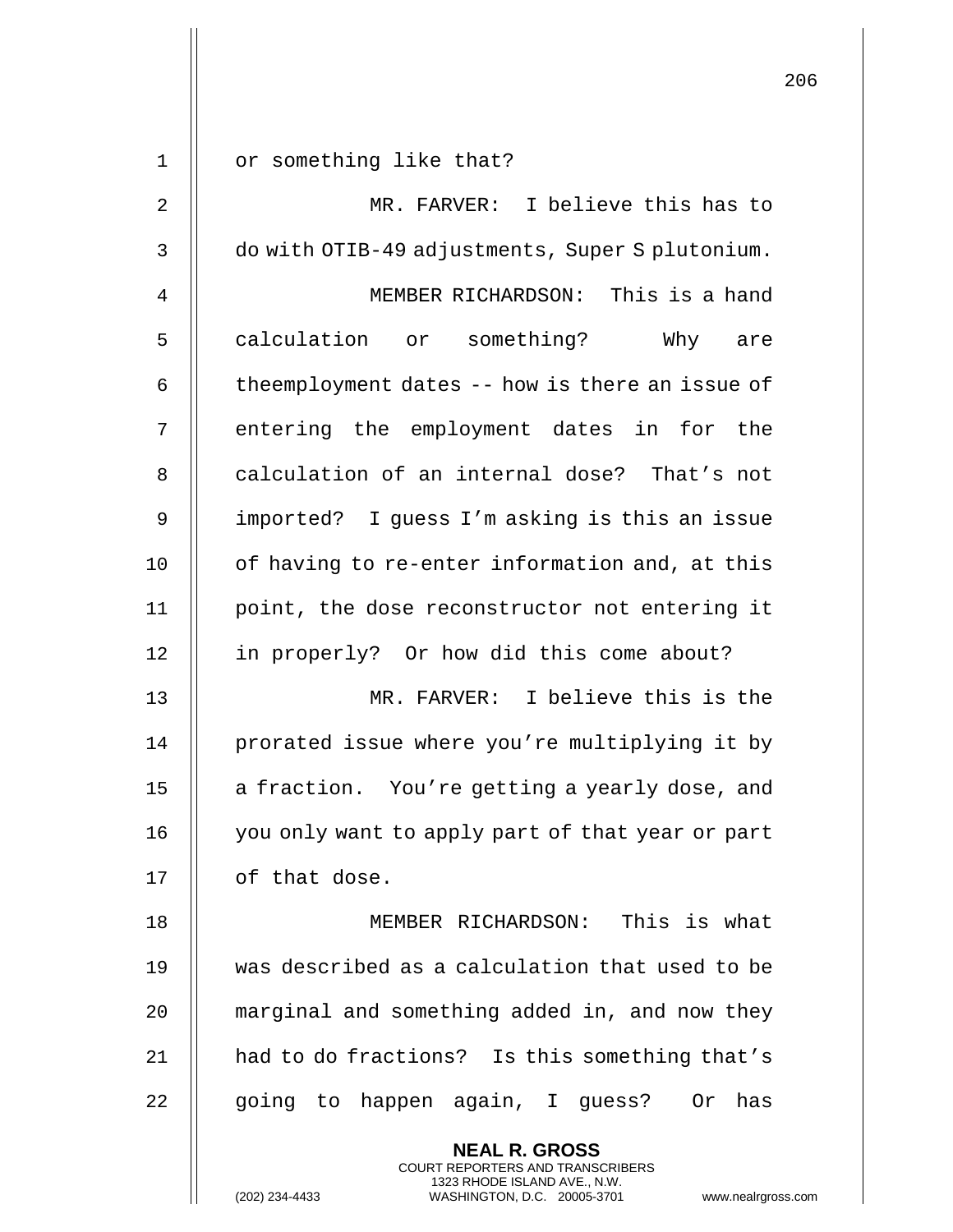| $\mathbf 1$ | anything changed?                                                                                                                                               |
|-------------|-----------------------------------------------------------------------------------------------------------------------------------------------------------------|
| 2           | MR. FARVER: I'd say it's possible                                                                                                                               |
| 3           | it'd happen again because the prorating is                                                                                                                      |
| 4           | something that the dose reconstructor would                                                                                                                     |
| 5           | enter.                                                                                                                                                          |
| 6           | the<br>MEMBER RICHARDSON:<br>So                                                                                                                                 |
| 7           | employment dates are validated, they come from                                                                                                                  |
| 8           | the Department of Labor as a part of the basis                                                                                                                  |
| 9           | for establishing that the worker has a valid                                                                                                                    |
| 10          | claim. And there's not a way for those dates                                                                                                                    |
| 11          | to be -- that information, to be incorporated,                                                                                                                  |
| 12          | it has to be taken, re-entered again by the dose                                                                                                                |
| 13          | reconstructor?                                                                                                                                                  |
| 14          | Well, Scott's<br>MR. FARVER:                                                                                                                                    |
| 15          | probably digging in the files right now to look                                                                                                                 |
| 16          | this up. But I would say that it comes up with                                                                                                                  |
| 17          | a dose, and then the dose reconstructor applies                                                                                                                 |
| 18          | a fraction by calculating what the time period                                                                                                                  |
| 19          | is, and sometimes they calculate<br>it                                                                                                                          |
| 20          | incorrectly.                                                                                                                                                    |
| 21          | MEMBER RICHARDSON:<br>But they're                                                                                                                               |
| 22          | calculating a fraction off of dates that are                                                                                                                    |
|             | <b>NEAL R. GROSS</b><br>COURT REPORTERS AND TRANSCRIBERS<br>1323 RHODE ISLAND AVE., N.W.<br>(202) 234-4433<br>WASHINGTON, D.C. 20005-3701<br>www.nealrgross.com |

 $\mathsf{I}$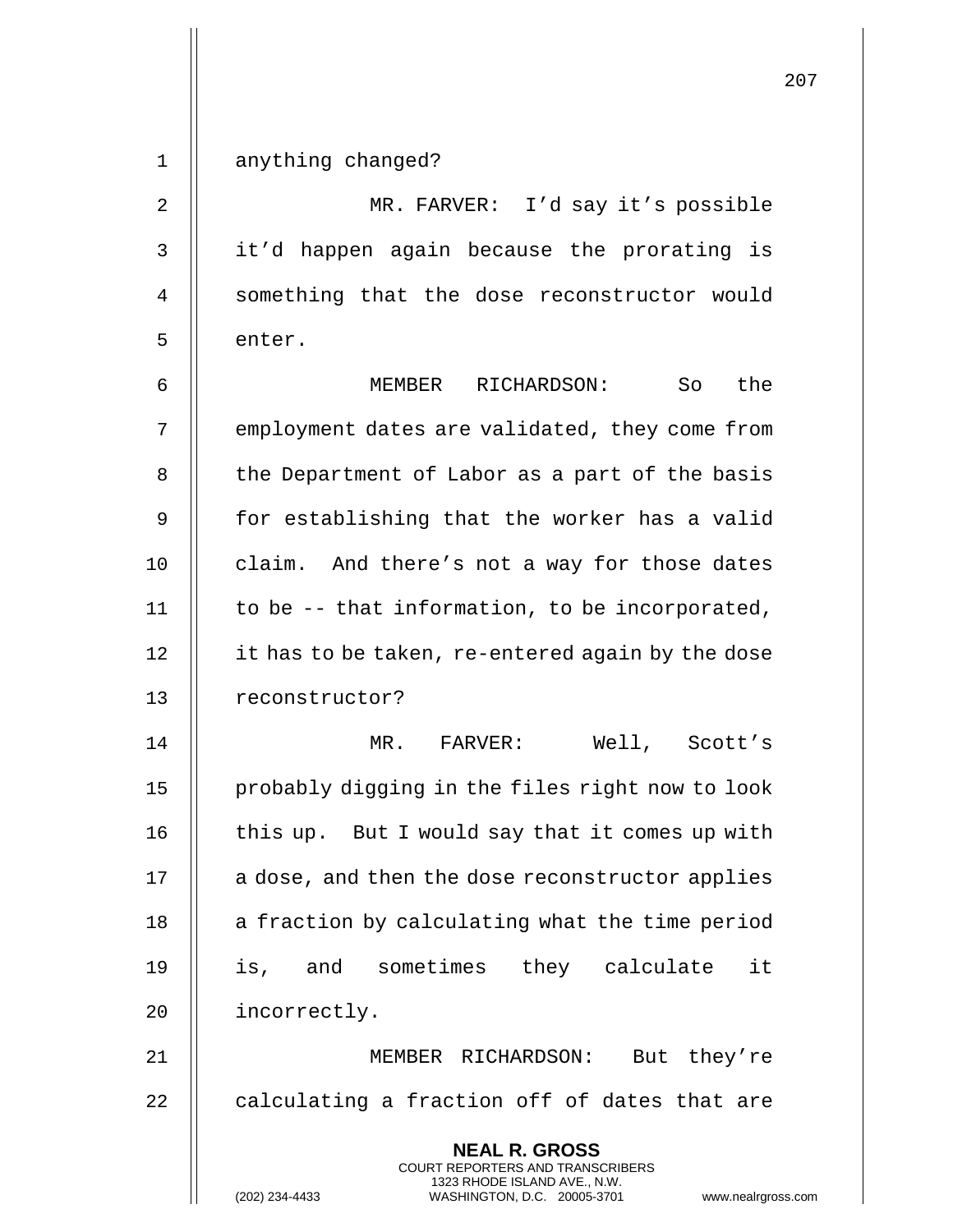| in electronic form, I guess is what I'm asking.  |
|--------------------------------------------------|
| MR. FARVER: That I don't know.                   |
| MR. STIVER: This is John Stiver.                 |
| It might be a good question for Grady or Scott.  |
| MR. CALHOUN: I'm waiting for                     |
| Scott. I'm sure he's digging, just like --       |
| MR. SIEBERT: Yeah, I guess what I                |
| can say is, yes, it's electronically available   |
| through NOCTS. However, we do not have a tool    |
| as such that does prorating based on employment  |
| in NOCTS. No, we don't have that directly.       |
| MEMBER RICHARDSON:<br>The person has             |
| the ability to look at the dates, or do they     |
| exist on this same sheet that they're doing      |
| their work on with the internal dose             |
| calculation? I mean, are you saying that the     |
| information is siloed and they need to flip      |
| between an employment-history-siloed database    |
| internal-dose-calculation<br>siloed<br>and<br>an |
| database, and they do something which is to      |
| create a fraction based on employment dates,     |
| and they do that manually moving from one type   |
|                                                  |

**NEAL R. GROSS** COURT REPORTERS AND TRANSCRIBERS 1323 RHODE ISLAND AVE., N.W.

(202) 234-4433 WASHINGTON, D.C. 20005-3701 www.nealrgross.com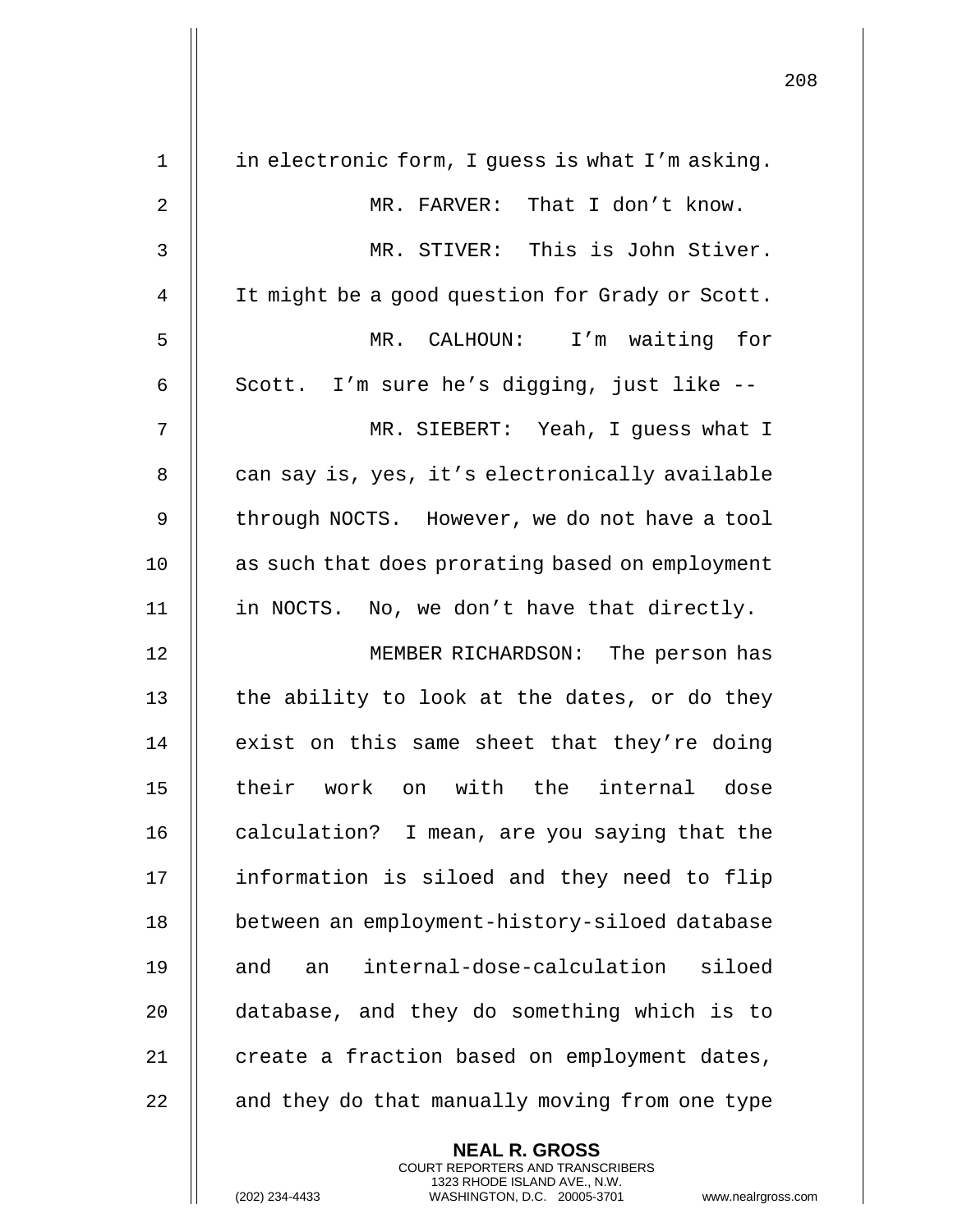|             |                                                  | 209 |
|-------------|--------------------------------------------------|-----|
| $\mathbf 1$ | of information to another?                       |     |
|             |                                                  |     |
| 2           | MR. SIEBERT: Yeah, they'll use the               |     |
| 3           | information from NOCTS and do the prorating      |     |
| 4           | into the tool for, in this case, if I remember   |     |
| 5           | correctly, it's using the OTIB-18 tool for the   |     |
| 6           | early years of X-10. So, yes, they have to do    |     |
| 7           | that manually.                                   |     |
| 8           | MEMBER RICHARDSON: Is there any                  |     |
| 9           | information that that tool takes from other      |     |
| 10          | databases? Are there kind of identifiers that    |     |
| 11          | you have that are populating already as a unique |     |
| 12          | subject ID or anything else?                     |     |
| 13          | MR. SIEBERT: I can't speak to that               |     |
| 14          | because we haven't looked into specifically      |     |
| 15          | having a tool to do that type of thing.          |     |
| 16          | I'm<br>MEMBER<br>RICHARDSON:<br>not              |     |
| 17          | talking again about the tool. I'm just trying    |     |
| 18          | to, you know, learn and understand the process.  |     |
| 19          | I mean, so that tool sort of stands alone and    |     |
| 20          | it doesn't have any information about<br>a a     |     |
| 21          | particular case, and the value that it outputs   |     |
| 22          | is not even uniquely identified for a claim?     |     |
|             | <b>NEAL R. GROSS</b>                             |     |

COURT REPORTERS AND TRANSCRIBERS 1323 RHODE ISLAND AVE., N.W.

 $\mathsf{II}$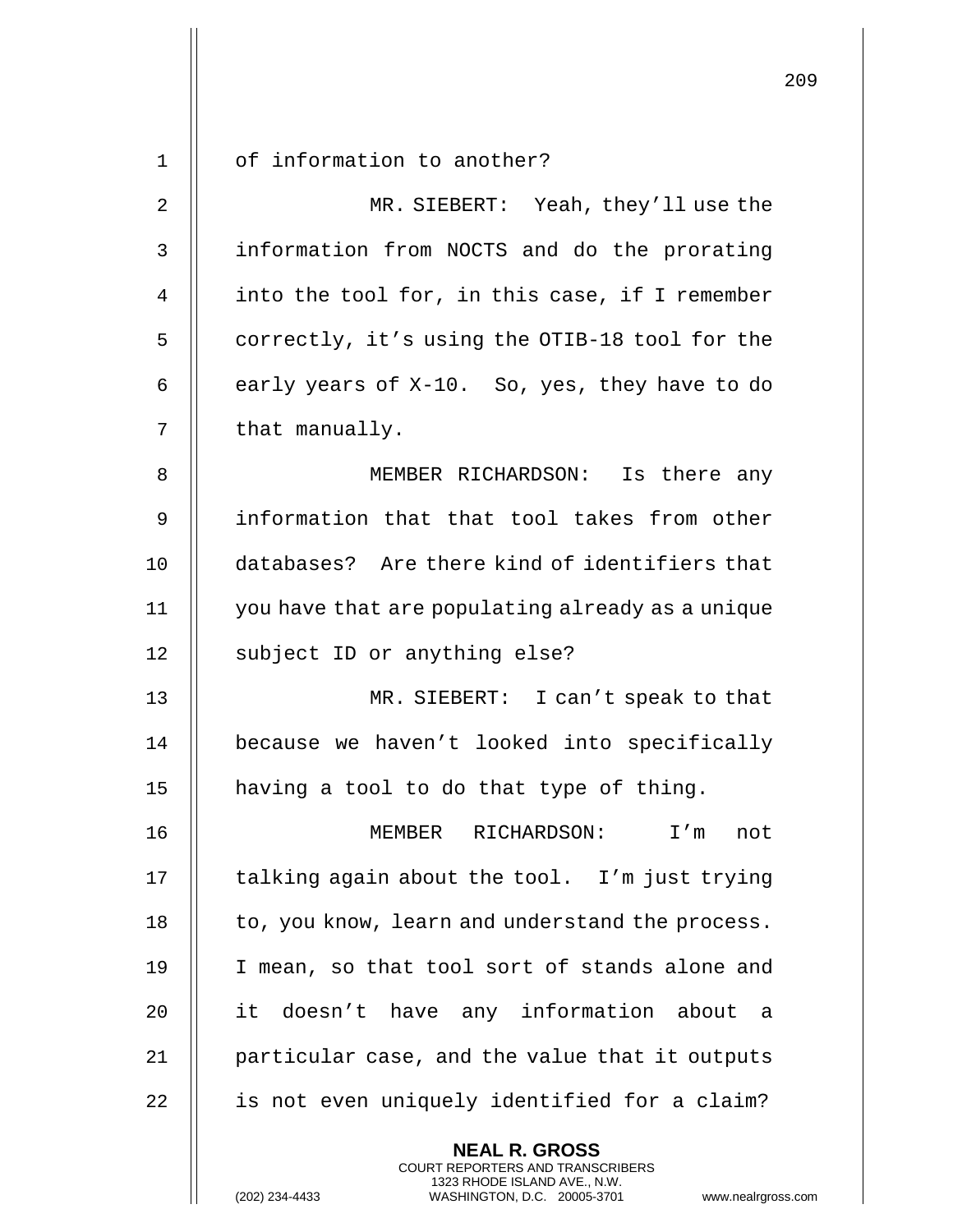| $\mathbf 1$    | Well, the<br>MR. SIEBERT:                                                                                                                                       |
|----------------|-----------------------------------------------------------------------------------------------------------------------------------------------------------------|
| $\overline{2}$ | information that is entered is based on full                                                                                                                    |
| 3              | annual years of exposure because we don't have                                                                                                                  |
| 4              | smaller time frames than that. Then you take                                                                                                                    |
| 5              | the output and you prorate it to the employment                                                                                                                 |
| 6              | time frame. So, yes, the dose reconstructor                                                                                                                     |
| 7              | does that themselves and does the prorating.                                                                                                                    |
| 8              | CHAIRMAN KOTELCHUCK: Why, with                                                                                                                                  |
| 9              | all the detail that we have in so many of the                                                                                                                   |
| 10             | calculations where it's done for people,                                                                                                                        |
| 11             | something so simple as the employment period is                                                                                                                 |
| 12             | not computerized?                                                                                                                                               |
| 13             | MR. CALHOUN: It is computerized.                                                                                                                                |
| 14             | This is Grady. It is computerized in NOCTS.                                                                                                                     |
| 15             | However, comma, there's a lot of things you've                                                                                                                  |
| 16             | got to think about. The entire employment                                                                                                                       |
| 17             | history is what we receive. They could be from                                                                                                                  |
| 18             | multiple sites. The<br>person could<br>have                                                                                                                     |
| 19             | multiple cancers that were diagnosed on                                                                                                                         |
| 20             | multiple dates.                                                                                                                                                 |
| 21             | So you've got to actually look at                                                                                                                               |
| 22             | the employment period to determine how much of                                                                                                                  |
|                | <b>NEAL R. GROSS</b><br>COURT REPORTERS AND TRANSCRIBERS<br>1323 RHODE ISLAND AVE., N.W.<br>(202) 234-4433<br>WASHINGTON, D.C. 20005-3701<br>www.nealrgross.com |

 $\mathbf{I}$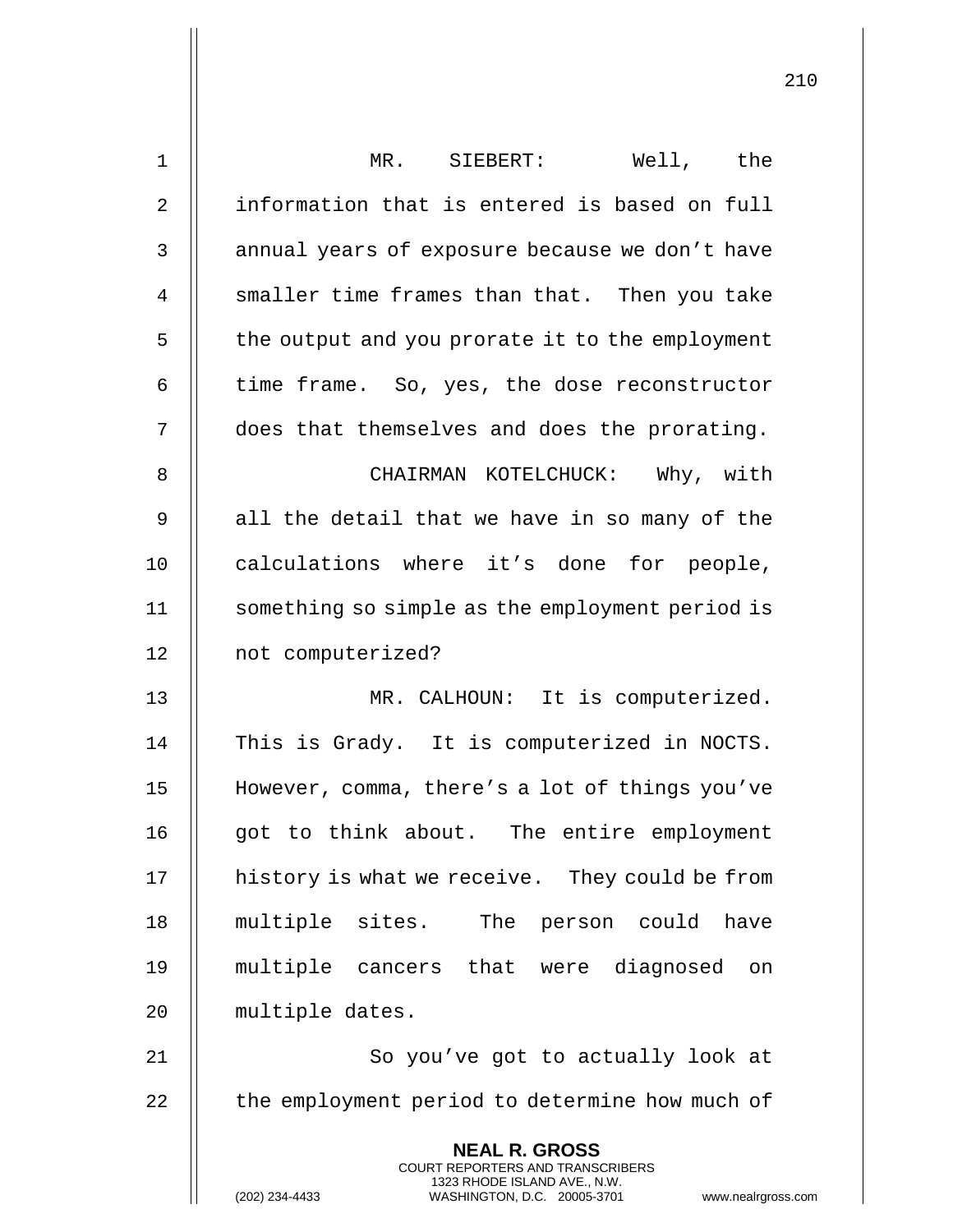|    |                                                 | 211 |
|----|-------------------------------------------------|-----|
|    |                                                 |     |
| 1  | that employment period is assigned to each      |     |
| 2  | specific cancer and how much from each site, if |     |
| 3  | it's a multiple site case.                      |     |
| 4  | Now, I guess that could be done, but            |     |
| 5  | it's not quite as simple as you might think off |     |
| 6  | the top of your head.                           |     |
| 7  | CHAIRMAN KOTELCHUCK: Part of it is              |     |
| 8  | that most -- is it not true that most cancers   |     |
| 9  | are singular, that is one type? Or we really    |     |
| 10 | do have so many -- well, not skin cancer. Skin  |     |
| 11 | cancer, there are many primaries. But the       |     |
| 12 | other cancers are --                            |     |
| 13 | MR. CALHOUN: I can't give you a                 |     |
| 14 | percentage, but it's a lot.                     |     |
| 15 | CHAIRMAN KOTELCHUCK: Okay.                      |     |
| 16 | MR. CALHOUN: You know, there's a                |     |
| 17 | lot of cases with multiple cancers. We          |     |
| 18 | frequently see bladder and prostate cancer      |     |
| 19 | together. I don't have a number, but I would    |     |
| 20 | say that it's approaching, I don't know, maybe  |     |
| 21 | a third, even. I don't know that. I could       |     |
| 22 | find that out.                                  |     |
|    | <b>NEAL R. GROSS</b>                            |     |

COURT REPORTERS AND TRANSCRIBERS 1323 RHODE ISLAND AVE., N.W.

 $\prod$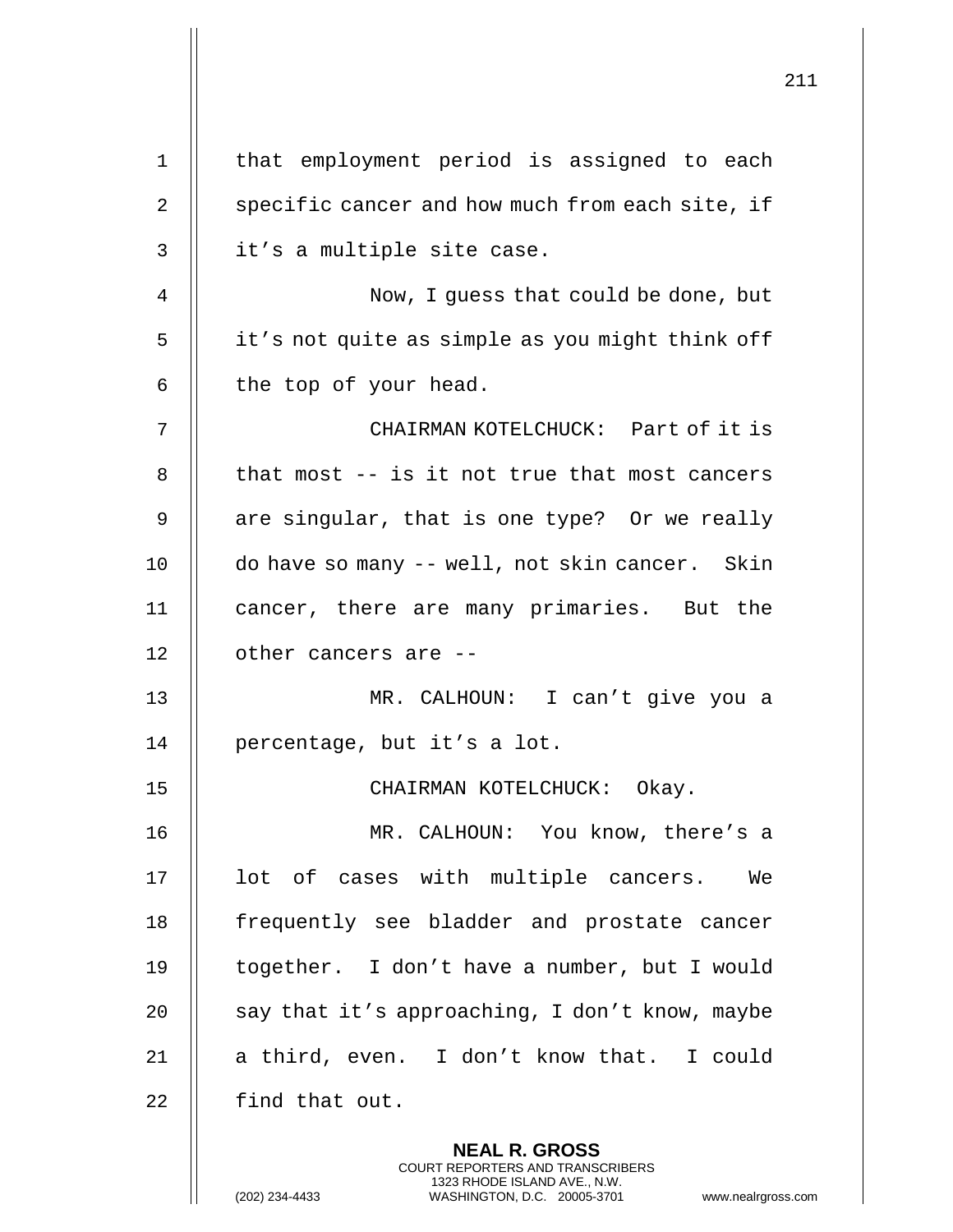| $\mathbf{1}$   | CHAIRMAN KOTELCHUCK: I would just                |
|----------------|--------------------------------------------------|
| $\overline{2}$ | say this: I mean, even that way, suppose there   |
| 3              | were two types of cancers. Give me the dates     |
| 4              | worked up until the date of diagnosis, and that  |
| 5              | can't be calculated automatically?<br>And        |
| 6              | wouldn't that avoid these simple but             |
| 7              | significant mistakes? Because this is not the    |
| 8              | first one we've dealt with. We were dealing      |
| $\mathsf 9$    | with it earlier today. People just make a        |
| 10             | mistake, you know, in the time period worked,    |
| 11             | and it affects everything.                       |
| 12             | MR. SIEBERT: Well, this is Scott.                |
| 13             | One thing I want to point out is, although,      |
| 14             | you're correct, we've run into it in this set    |
| 15             | a few times, in the overwhelming number of cases |
| 16             | we do not do prorating, based on the fact that   |
| 17             | either we can overestimate, leave the whole      |
| 18             | year in, or we can underestimate, leave a whole  |
| 19             | year out, or use IMBA to do the calculations     |
| 20             | themselves. It's only when we're into this       |
| 21             | best-estimate territory that we'd be doing the   |
| 22             | prorating.                                       |

**NEAL R. GROSS** COURT REPORTERS AND TRANSCRIBERS 1323 RHODE ISLAND AVE., N.W.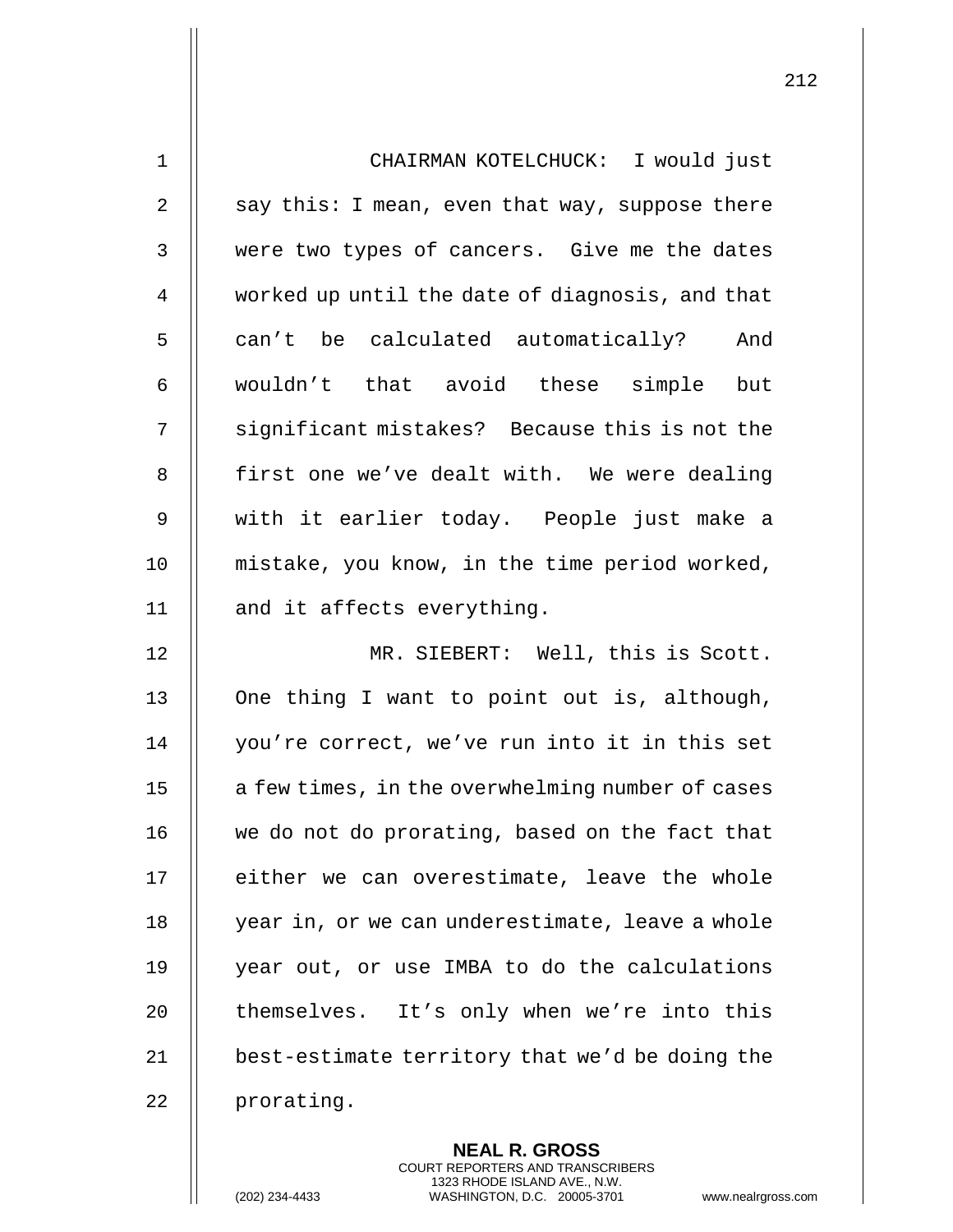|                | 213                                                                                                                                                                 |
|----------------|---------------------------------------------------------------------------------------------------------------------------------------------------------------------|
| $\mathbf 1$    | CHAIRMAN KOTELCHUCK: Right.                                                                                                                                         |
| $\overline{2}$ | MR. SIEBERT: So that's why, you                                                                                                                                     |
| 3              | know, I don't think it's been a priority to                                                                                                                         |
| 4              | develop specific tools for that issue.                                                                                                                              |
| 5              | CHAIRMAN KOTELCHUCK: Right. So                                                                                                                                      |
| 6              | overestimating and underestimating obviously                                                                                                                        |
| 7              | require different approaches, and people have                                                                                                                       |
| 8              | to use their wits and understanding. So, okay,                                                                                                                      |
| 9              | that satisfies me as to why that isn't just                                                                                                                         |
| 10             | automatically done.                                                                                                                                                 |
| 11             | MR. FARVER: So do we want to keep                                                                                                                                   |
| 12             | this case open, or this finding open? Or close                                                                                                                      |
| 13             | it? Because we're not sure exactly how much                                                                                                                         |
| 14             | it's going to impact --                                                                                                                                             |
| 15             | CHAIRMAN KOTELCHUCK: I think the                                                                                                                                    |
| 16             | argument was that we should close it. That's                                                                                                                        |
| 17             | what I heard. And that it will be taken care                                                                                                                        |
| 18             | of, that we don't need to come back to it.                                                                                                                          |
| 19             | MR. FARVER: Okay.                                                                                                                                                   |
| 20             | CHAIRMAN KOTELCHUCK: Others                                                                                                                                         |
| 21             | agree?                                                                                                                                                              |
| 22             | MEMBER MUNN: That would be my                                                                                                                                       |
|                | <b>NEAL R. GROSS</b><br><b>COURT REPORTERS AND TRANSCRIBERS</b><br>1323 RHODE ISLAND AVE., N.W.<br>(202) 234-4433<br>WASHINGTON, D.C. 20005-3701 www.nealrgross.com |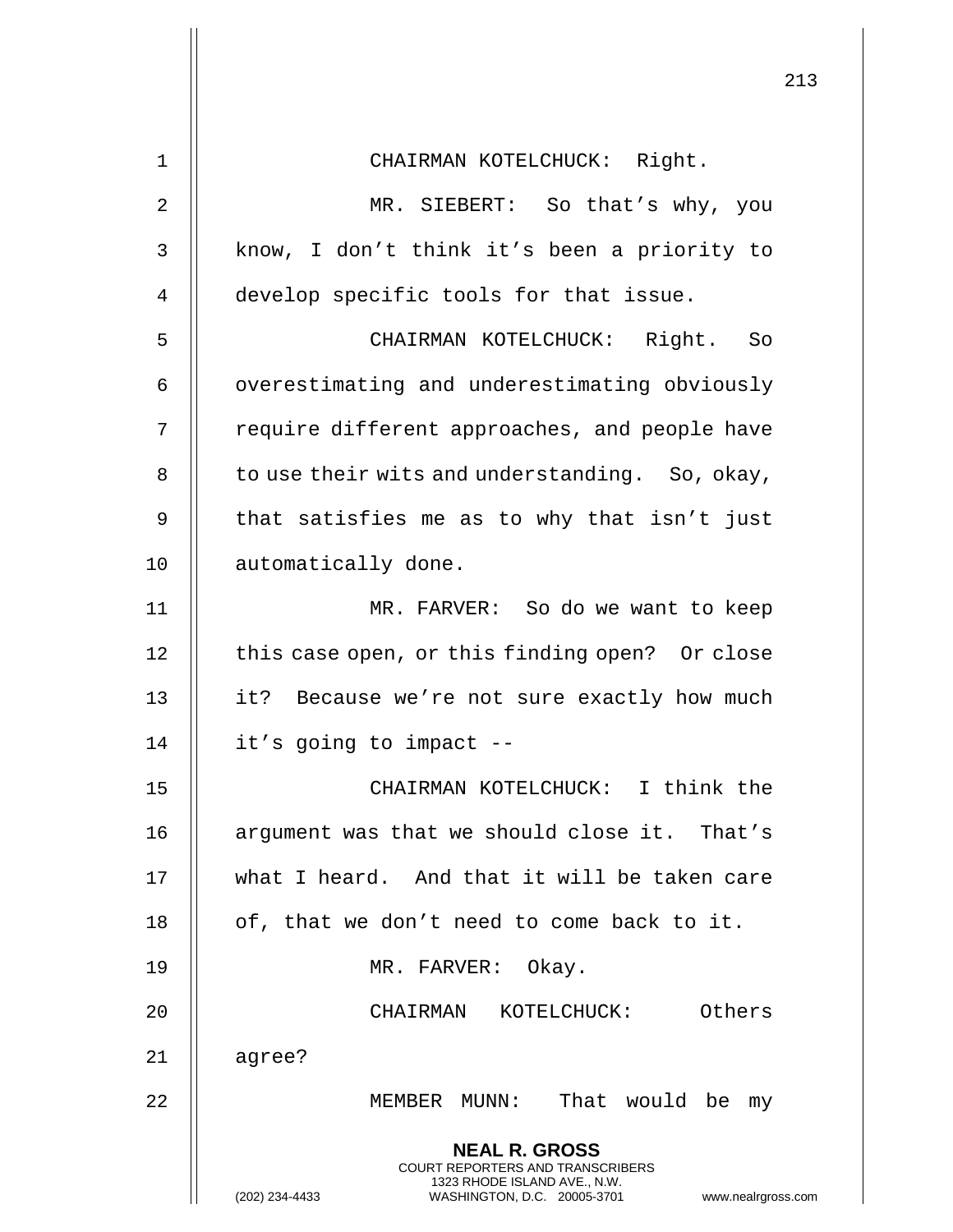**NEAL R. GROSS** COURT REPORTERS AND TRANSCRIBERS 1323 RHODE ISLAND AVE., N.W. (202) 234-4433 WASHINGTON, D.C. 20005-3701 www.nealrgross.com 1 || recommendation, yes. 2 || CHAIRMAN KOTELCHUCK: Okay. 3 MEMBER CLAWSON: That's fine with 4 me. This is Brad. 5 CHAIRMAN KOTELCHUCK: Okay. 6 Dave? 7 || (No audible response.) 8 || CHAIRMAN KOTELCHUCK: 268.1. 9 MR. FARVER: 268.l. 10 || CHAIRMAN KOTELCHUCK: By the way, 11 | folks, I think we only have a few more cases to 12 deal with in Oak Ridge, and I think there's a 13  $\parallel$  chance we can finish this up. 14 MR. FARVER: I don't know. You're 15 | awful hopeful. 16 MEMBER MUNN: Yeah. 17 CHAIRMAN KOTELCHUCK: Well, I 18  $\parallel$  can't scroll through to actually see. I just 19 || took some notes yesterday before our meeting. 20 | But, okay, let's go ahead. Forget the comment. 21 || It's irrelevant. 22 MEMBER MUNN: Everybody loves an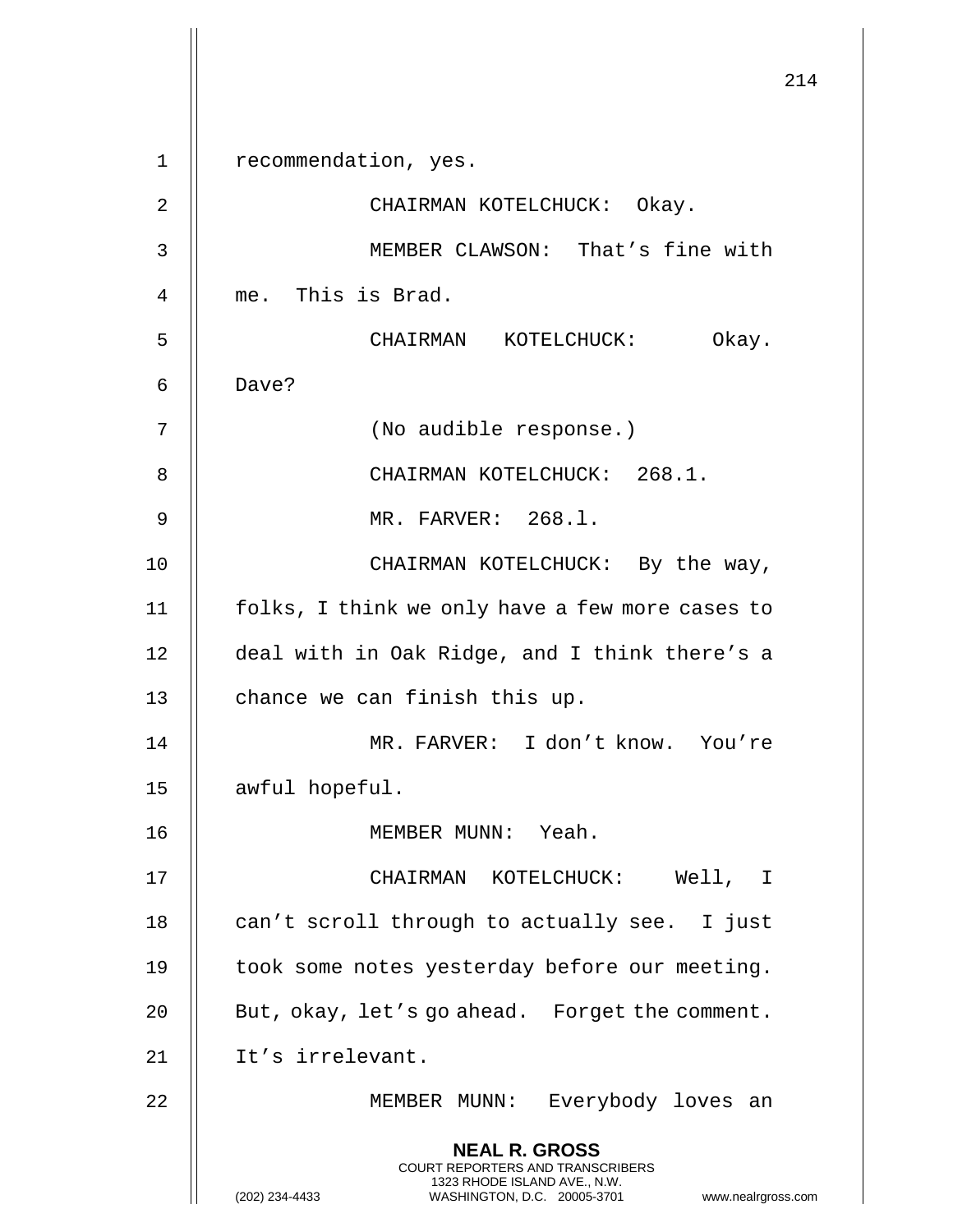215 **NEAL R. GROSS** COURT REPORTERS AND TRANSCRIBERS 1323 RHODE ISLAND AVE., N.W. (202) 234-4433 WASHINGTON, D.C. 20005-3701 www.nealrgross.com 1 || optimist. 2 CHAIRMAN KOTELCHUCK: Well, we got  $3 \parallel$  to -- yeah, we've got to be optimistic. 4 MEMBER MUNN: True. 5 CHAIRMAN KOTELCHUCK: Especially  $6$  || late in the day in the middle of a two-day 7 || session. 8 MEMBER MUNN: Yes. 9 CHAIRMAN KOTELCHUCK: 268.1. You 10 | go ahead. Sorry, Doug. 11 MR. SIEBERT: This is Scott. I'm 12 || sorry. This first one, 268.1, is a very 13 || technical issue with the scaling factors at 14 Y-12. And just my opinion, it may be wise to 15 | not start this one today. 16 MR. FARVER: I agree, Scott, 17 | because that finding is misleading when you go 18 || back and look at the original report. It's 19 | very complicated. 20 MEMBER CLAWSON: Okay. There went 21  $\parallel$  the positive attitude. Now let's get to the 22 pessimists.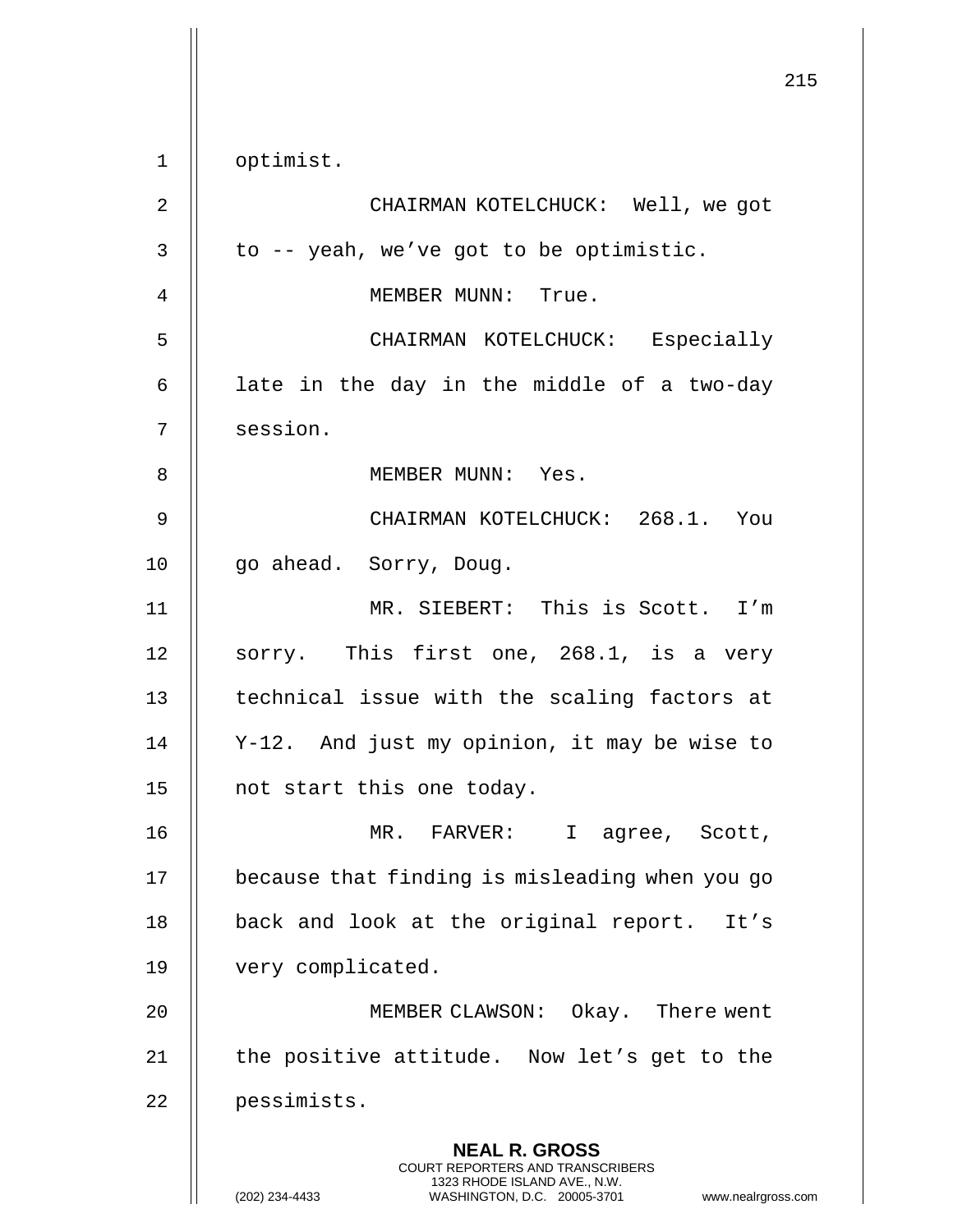|                | 216                                                                                                                                                                    |
|----------------|------------------------------------------------------------------------------------------------------------------------------------------------------------------------|
| $\mathbf 1$    | (Laughter.)                                                                                                                                                            |
| $\overline{2}$ | MEMBER MUNN: Thanks for that                                                                                                                                           |
| 3              | recommendation.                                                                                                                                                        |
| 4              | CHAIRMAN KOTELCHUCK: 268.1 open.                                                                                                                                       |
| 5              | Alright. Optimism has to give way to                                                                                                                                   |
| 6              | experience. Let's leave that open. 268.2                                                                                                                               |
| 7              | then.                                                                                                                                                                  |
| 8              | MR. FARVER: 268.2. Incomplete                                                                                                                                          |
| 9              | accounting of all recorded doses. The records                                                                                                                          |
| 10             | show that the employee was monitored for a short                                                                                                                       |
| 11             | period in '87 with a resulting dose of 49                                                                                                                              |
| 12             | millirem. They did not assign a dose, but they                                                                                                                         |
| 13             | assigned ambient here. They should have                                                                                                                                |
| 14             | assigned the 49 millirem.                                                                                                                                              |
| 15             | CHAIRMAN KOTELCHUCK: Yes.                                                                                                                                              |
| 16             | MR. FARVER: It looks like it was a                                                                                                                                     |
| 17             | data entry error. In other words, it just                                                                                                                              |
| 18             | didn't get entered into the file.                                                                                                                                      |
| 19             | CHAIRMAN KOTELCHUCK: And NIOSH                                                                                                                                         |
| 20             | believes that there will be little impact.                                                                                                                             |
| 21             | MR. FARVER: Probably.                                                                                                                                                  |
| 22             | CHAIRMAN KOTELCHUCK: And we can be                                                                                                                                     |
|                | <b>NEAL R. GROSS</b><br><b>COURT REPORTERS AND TRANSCRIBERS</b><br>1323 RHODE ISLAND AVE., N.W.<br>(202) 234-4433<br>WASHINGTON, D.C. 20005-3701<br>www.nealrgross.com |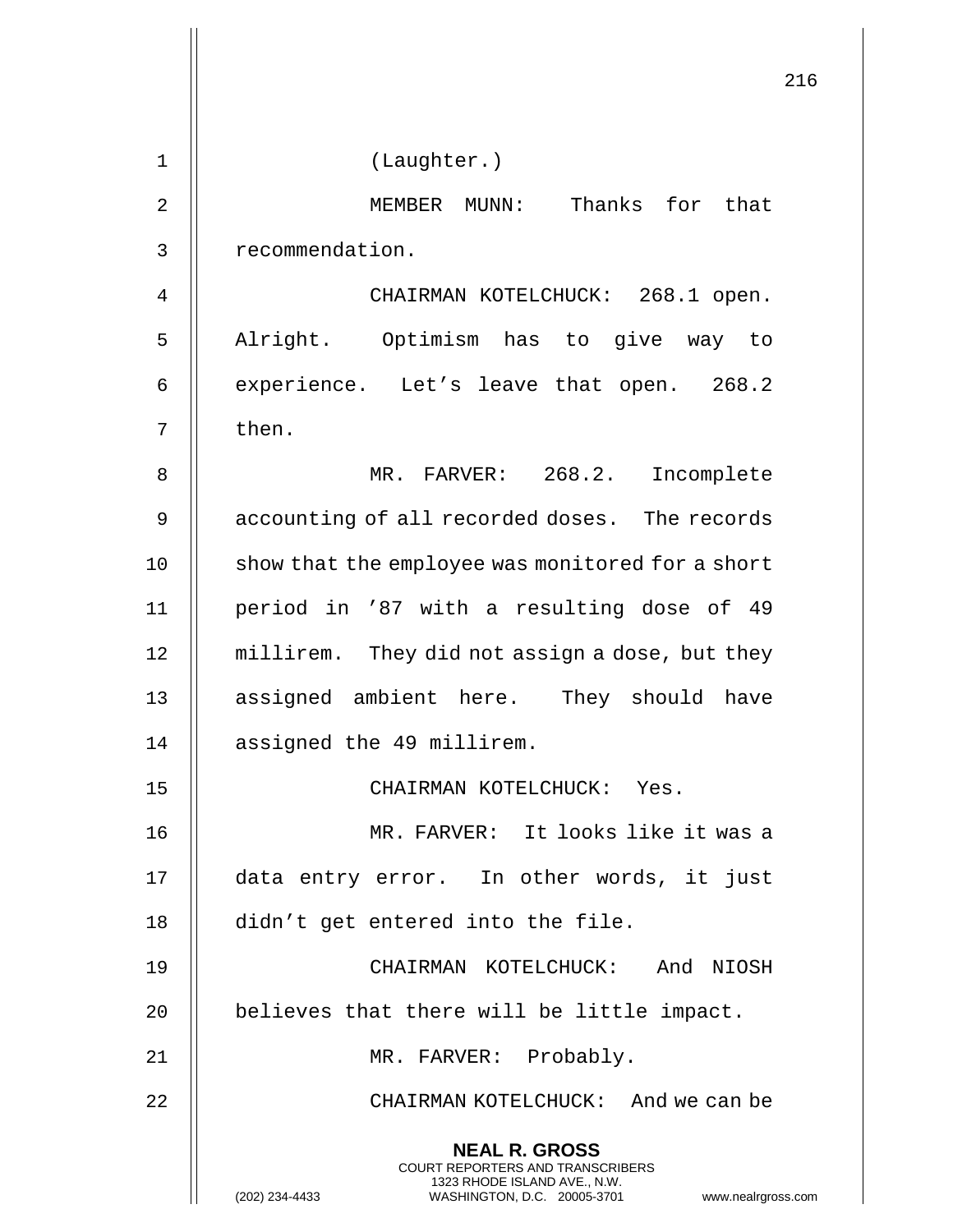|                |                                                                                                 | 217 |
|----------------|-------------------------------------------------------------------------------------------------|-----|
| $\mathbf 1$    | confident that that will be checked so that we                                                  |     |
| $\overline{2}$ | can close it?                                                                                   |     |
| 3              | MR. FARVER: Well, you've got a PoC                                                              |     |
| 4              | of 39 percent. I don't think 50 millirem is                                                     |     |
| 5              | going to --                                                                                     |     |
| 6              | CHAIRMAN KOTELCHUCK: Oh, you're                                                                 |     |
| 7              | quite right. Okay. Well, I don't know what                                                      |     |
| 8              | the PoC is.                                                                                     |     |
| 9              | MR. FARVER: You're right.                                                                       |     |
| 10             | CHAIRMAN KOTELCHUCK: Okay.                                                                      |     |
| 11             | Well, if it's 39, then it will not have an impact                                               |     |
| 12             | [to flip the PoC].                                                                              |     |
| 13             | MR. FARVER: I don't believe so.                                                                 |     |
| 14             | CHAIRMAN KOTELCHUCK: Okay. In                                                                   |     |
| 15             | which case, we should close it.                                                                 |     |
| 16             | MR. FARVER: It is just another QA                                                               |     |
| 17             | concern.                                                                                        |     |
| 18             | CHAIRMAN KOTELCHUCK:<br>That's                                                                  |     |
| 19             | right.                                                                                          |     |
| 20             | MEMBER MUNN: Yes, agreed.                                                                       |     |
| 21             | CHAIRMAN KOTELCHUCK:<br>Okay.                                                                   |     |
| 22             | Let's go on to 268.3, which is on our screen.                                                   |     |
|                | <b>NEAL R. GROSS</b><br><b>COURT REPORTERS AND TRANSCRIBERS</b><br>1323 RHODE ISLAND AVE., N.W. |     |
|                | (202) 234-4433<br>WASHINGTON, D.C. 20005-3701<br>www.nealrgross.com                             |     |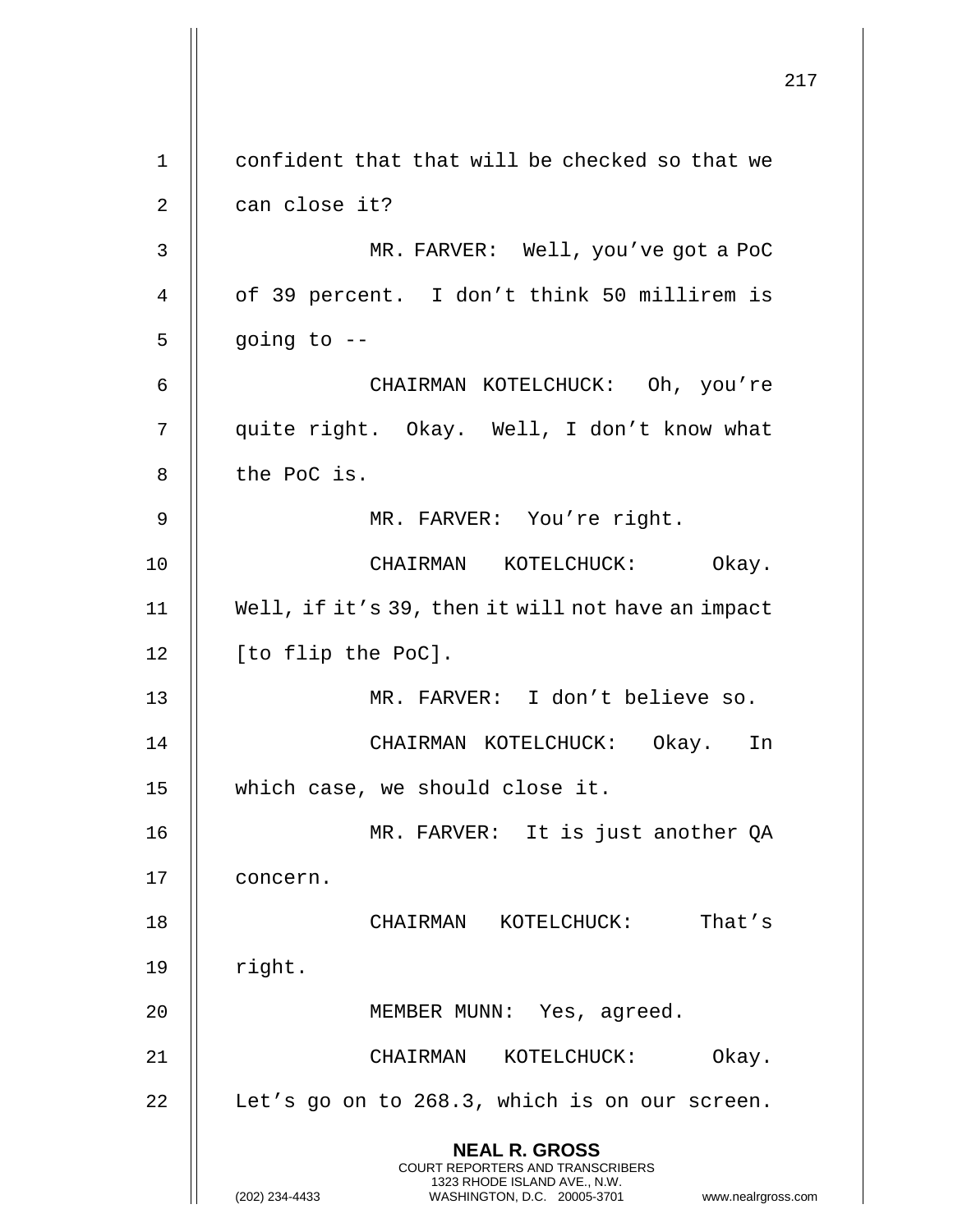|    | 218                                                                                                                                                                 |
|----|---------------------------------------------------------------------------------------------------------------------------------------------------------------------|
| 1  | MEMBER MUNN: Not on mine. I've                                                                                                                                      |
| 2  | lost the whole thing.                                                                                                                                               |
| 3  | CHAIRMAN KOTELCHUCK: Oh, okay.                                                                                                                                      |
| 4  | MEMBER MUNN: I'm gone.                                                                                                                                              |
| 5  | CHAIRMAN KOTELCHUCK: Oh<br>my.                                                                                                                                      |
| 6  | Well, it will come back. 268.3 is on the                                                                                                                            |
| 7  | screens of those of us who have screens. Yeah,                                                                                                                      |
| 8  | my computer keeps going out all the time. I                                                                                                                         |
| 9  | have to get my password to get back in, but so                                                                                                                      |
| 10 | far I've been able to.                                                                                                                                              |
| 11 | 268.3, Doug.                                                                                                                                                        |
| 12 | MR. FARVER: 268.3. SC&A                                                                                                                                             |
| 13 | questions the solubility type used for the RU,                                                                                                                      |
| 14 | recycled uranium, components. And once again,                                                                                                                       |
| 15 | this is for $K-25$ , Paducah, Y-12, X-10. Pretty                                                                                                                    |
| 16 | much it just wasn't clear where they got their                                                                                                                      |
| 17 | values from. With all the types, it was a                                                                                                                           |
| 18 | little confusing. So they cleared that up in                                                                                                                        |
| 19 | their response. It came from OTIB-60, Section                                                                                                                       |
| 20 | 57, which covers the recycled uranium. It then                                                                                                                      |
| 21 | tells which types to be assigned.                                                                                                                                   |
| 22 | CHAIRMAN KOTELCHUCK: Why isn't                                                                                                                                      |
|    | <b>NEAL R. GROSS</b><br><b>COURT REPORTERS AND TRANSCRIBERS</b><br>1323 RHODE ISLAND AVE., N.W.<br>WASHINGTON, D.C. 20005-3701 www.nealrgross.com<br>(202) 234-4433 |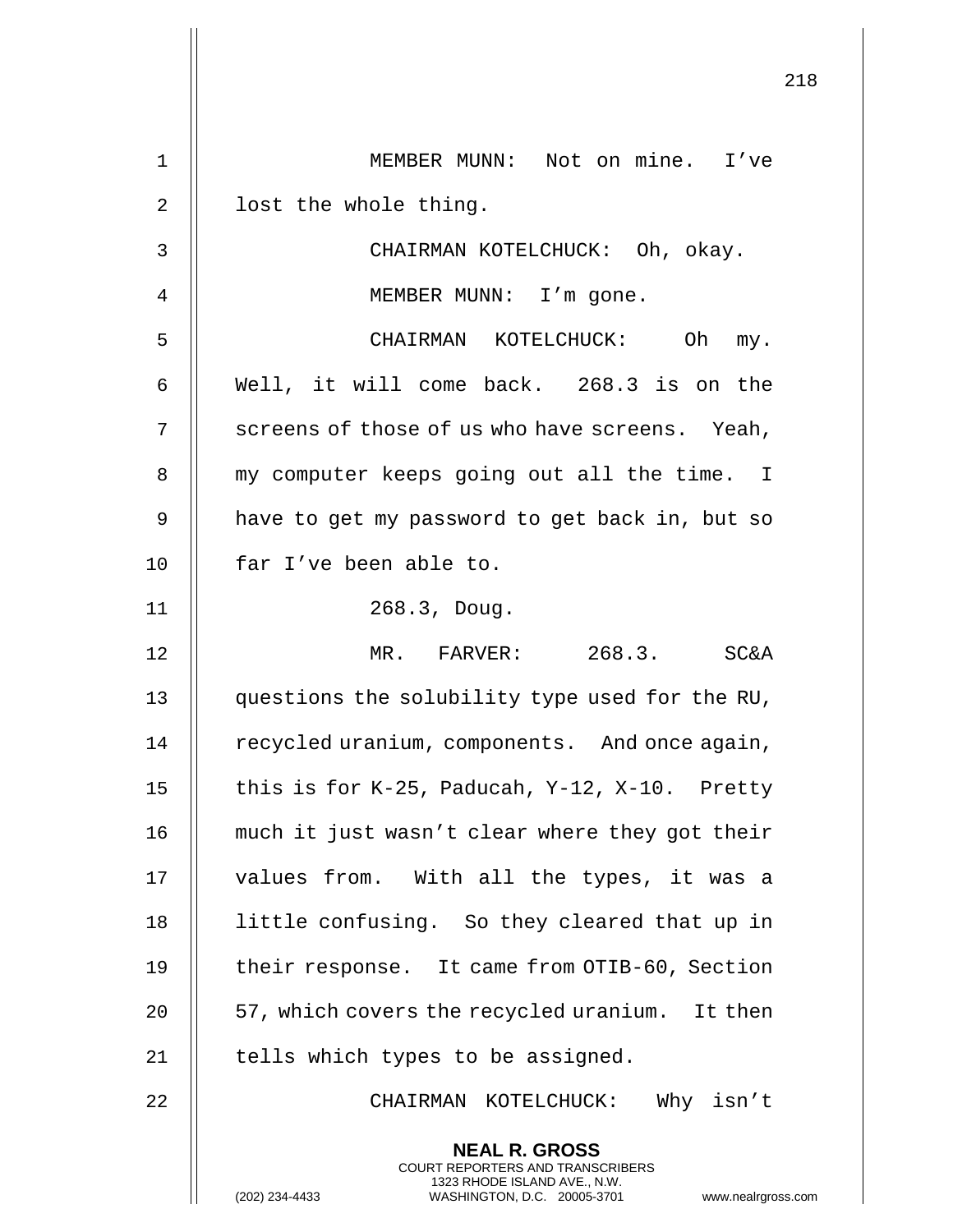**NEAL R. GROSS** COURT REPORTERS AND TRANSCRIBERS 1323 RHODE ISLAND AVE., N.W. (202) 234-4433 WASHINGTON, D.C. 20005-3701 www.nealrgross.com 1 || this an observation? 2 || MR. FARVER: I don't know. 3 CHAIRMAN KOTELCHUCK: This doesn't  $4 \parallel$  seem to be a finding. You had a question,  $5$  | correctly  $-$ 6 MR. FARVER: It's a finding because 7 we just didn't know where they came from. 8 **B** CHAIRMAN KOTELCHUCK: And now you  $9 \parallel$  know, and it was right all along. 10 MR. FARVER: It's not that it was 11 || incorrect. It was there was not enough 12 || information in there to tell where these 13 | assumptions came from. 14 MEMBER MUNN: Lack of information. 15 CHAIRMAN KOTELCHUCK: And that's 16 what B is? 17 MR. FARVER: I'm not sure. 18 CHAIRMAN KOTELCHUCK: Okay. 19 Well, clearly, it can be closed. 20 MR. FARVER: Okay. Observation 1, 21  $\parallel$  there was no workbook to show the derivation of  $22$   $\parallel$  the doses assigned by NIOSH in the files, they

219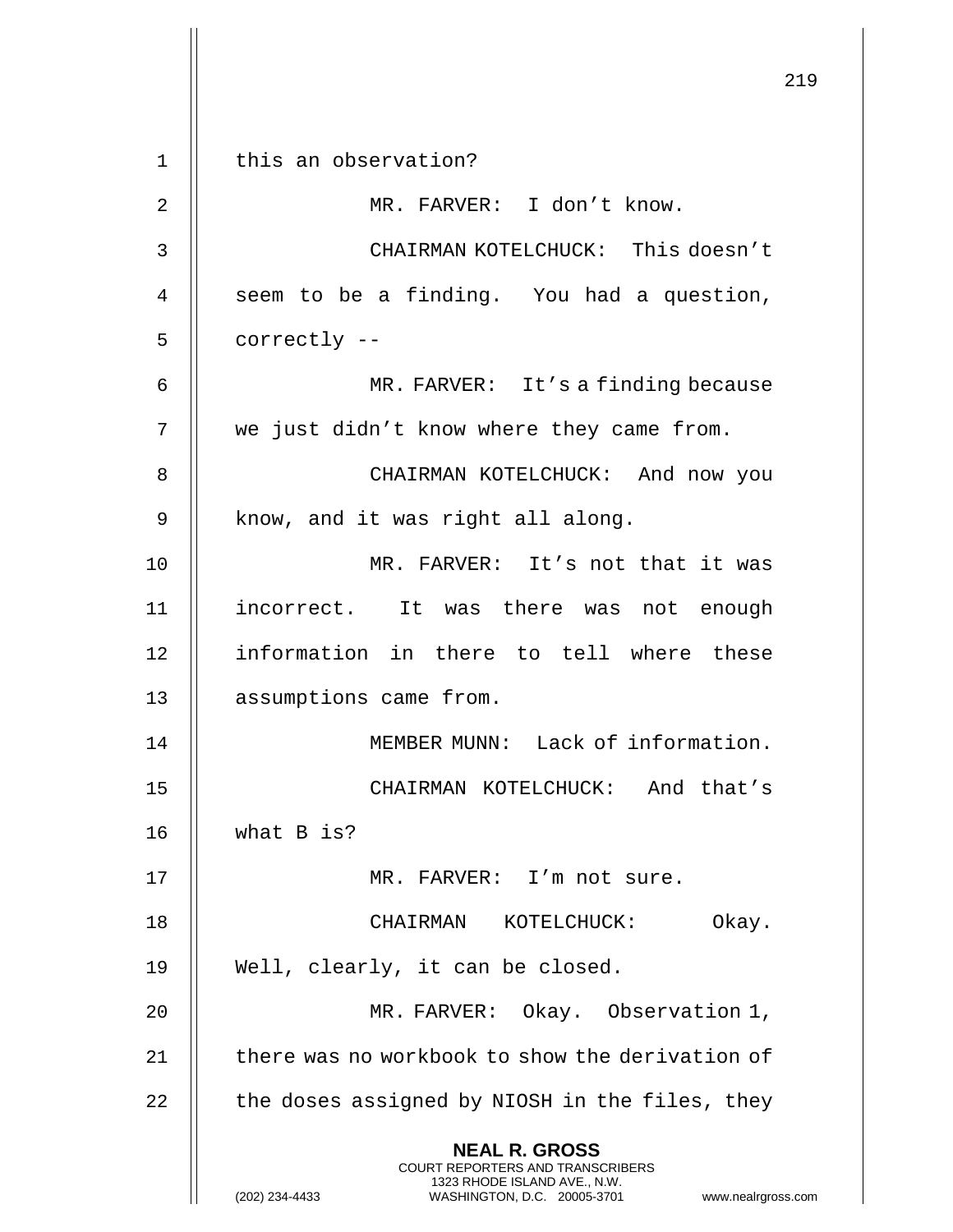| $\mathbf 1$ | could not reconcile the doses assigned in the                                                    |
|-------------|--------------------------------------------------------------------------------------------------|
| 2           | IREP input. But because they were                                                                |
| 3           | claimant-favorable, this was listed as<br>an                                                     |
| 4           | observation. And this is for x-ray doses.                                                        |
| 5           | CHAIRMAN KOTELCHUCK: You might                                                                   |
| 6           | scroll up just a little bit now to see the end                                                   |
| 7           | of the write-up. Thanks.                                                                         |
| 8           | MR. FARVER: In other words, when                                                                 |
| 9           | we went through our calculations, we calculated                                                  |
| 10          | what we thought it should be compared to what                                                    |
| 11          | the NIOSH calculations were. It seemed                                                           |
| 12          | reasonable, very close. But there was<br>no                                                      |
| 13          | workbook in there actually showing the                                                           |
| 14          | calculations.                                                                                    |
| 15          | Right.<br>CHAIRMAN KOTELCHUCK:                                                                   |
| 16          | MR. FARVER: Okay. Observation 2,                                                                 |
| 17          | the employee had whole body counts for                                                           |
| 18          | different years that were labeled<br>as                                                          |
| 19          | insignificant for all but cesium in '64.                                                         |
| 20          | Okay.<br>CHAIRMAN<br>KOTELCHUCK:                                                                 |
| 21          | Observation 2 is not on the screen yet. There                                                    |
| 22          | we go.                                                                                           |
|             | <b>NEAL R. GROSS</b><br><b>COURT REPORTERS AND TRANSCRIBERS</b>                                  |
|             | 1323 RHODE ISLAND AVE., N.W.<br>(202) 234-4433<br>WASHINGTON, D.C. 20005-3701<br>www.nealrgross. |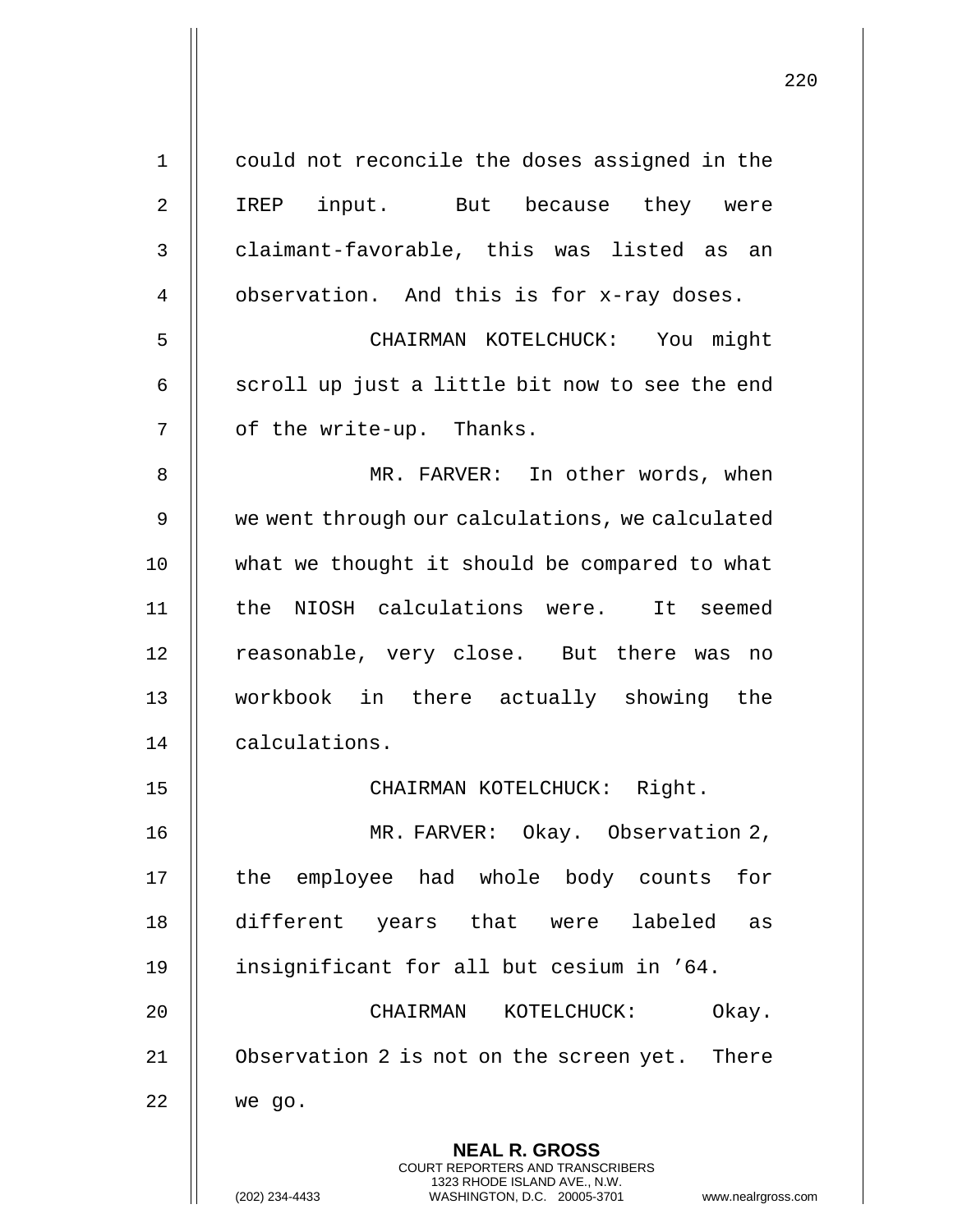| $\mathbf 1$       | MR. FARVER: But during this time                                                         |
|-------------------|------------------------------------------------------------------------------------------|
| 2                 | period, a urinalysis was used to assign the                                              |
| 3                 | internal doses. Therefore, the whole body                                                |
| 4                 | count information was not needed to assign dose                                          |
| 5                 | in this case. We thought it would be best if                                             |
| 6                 | they would just include some kind of statement                                           |
| 7                 | in the report acknowledging that they had whole                                          |
| 8                 | body counts. NIOSH agreed that it would have                                             |
| 9                 | been nice to have some more information in                                               |
| 10                | there. Okay.                                                                             |
| 11                | CHAIRMAN KOTELCHUCK: Alright.                                                            |
| $12 \overline{ }$ | MR. FARVER: Do we want to move                                                           |
| 13                | forward?                                                                                 |
| 14                | CHAIRMAN KOTELCHUCK: Yes. 269.1                                                          |
| 15                | is open.                                                                                 |
| 16                | MR. FARVER: Okay.                                                                        |
| 17                | CHAIRMAN KOTELCHUCK: No, 268.1,                                                          |
| 18                | I'm sorry, is the one that's open. 269 would                                             |
| 19                | be the next one. Sure, let's keep going.                                                 |
| 20                | Folks, it's 4:30. What is the -- do we have                                              |
| 21                | just a few more or --                                                                    |
| 22                | MR. FARVER: I really don't think                                                         |
|                   | <b>NEAL R. GROSS</b><br>COURT REPORTERS AND TRANSCRIBERS<br>1323 RHODE ISLAND AVE., N.W. |
|                   | (202) 234-4433<br>WASHINGTON, D.C. 20005-3701 www.nealrgross.com                         |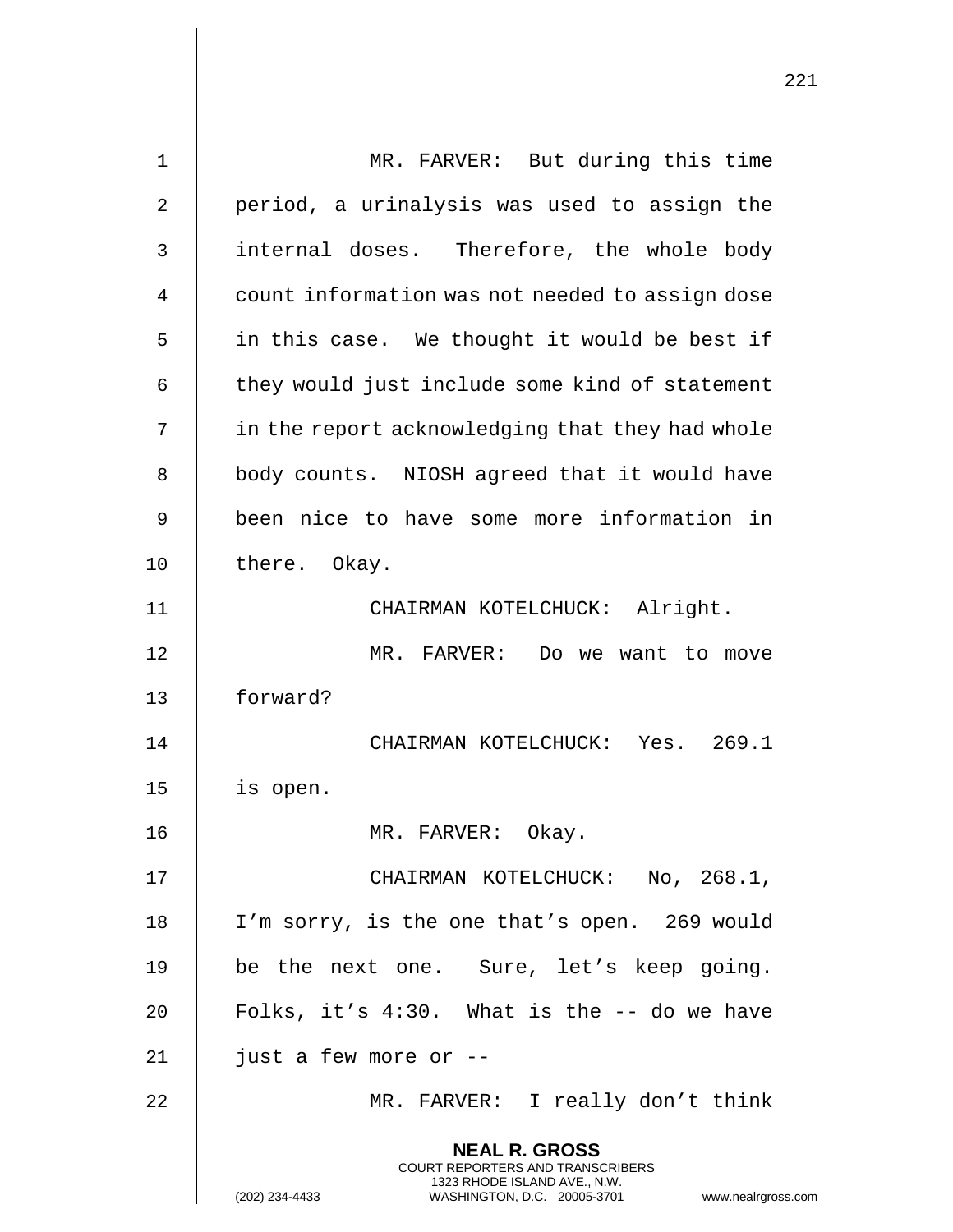|                |                                                                                                                                                                     | 222 |
|----------------|---------------------------------------------------------------------------------------------------------------------------------------------------------------------|-----|
| $\mathbf 1$    | we're going to finish this today.                                                                                                                                   |     |
| $\overline{2}$ | MR. KATZ: This is Ted. People are                                                                                                                                   |     |
| 3              | sounding like they're out of gas. I don't know                                                                                                                      |     |
| 4              | if that's true but --                                                                                                                                               |     |
| 5              | CHAIRMAN KOTELCHUCK: Yeah. Then                                                                                                                                     |     |
| 6              | what do we have left, I can't see it here, for                                                                                                                      |     |
| 7              | Oak Ridge? We have 269.                                                                                                                                             |     |
| 8              | MR. SIEBERT: There are three more                                                                                                                                   |     |
| 9              | cases.                                                                                                                                                              |     |
| 10             | CHAIRMAN KOTELCHUCK: Okay.                                                                                                                                          |     |
| 11             | 294.1, 324.1. Okay. Look, then, given that                                                                                                                          |     |
| 12             | we have two days in a row, maybe we should just                                                                                                                     |     |
| 13             | call it quits now at 4:30. I'm more than open                                                                                                                       |     |
| 14             | to doing that and just resume again in the                                                                                                                          |     |
| 15             | morning with 268.1.                                                                                                                                                 |     |
| 16             | MR. KATZ: That makes sense to me.                                                                                                                                   |     |
| 17             | And Mark Griffon will be joining us tomorrow.                                                                                                                       |     |
| 18             | CHAIRMAN KOTELCHUCK: Good.                                                                                                                                          |     |
| 19             | Okay, fine. And hopefully Dr. Poston also.                                                                                                                          |     |
| 20             | MR. KATZ: And hopefully Dr.                                                                                                                                         |     |
| 21             | Poston, as well. Right.                                                                                                                                             |     |
| 22             | CHAIRMAN KOTELCHUCK: Folks, then                                                                                                                                    |     |
|                | <b>NEAL R. GROSS</b><br><b>COURT REPORTERS AND TRANSCRIBERS</b><br>1323 RHODE ISLAND AVE., N.W.<br>(202) 234-4433<br>WASHINGTON, D.C. 20005-3701 www.nealrgross.com |     |